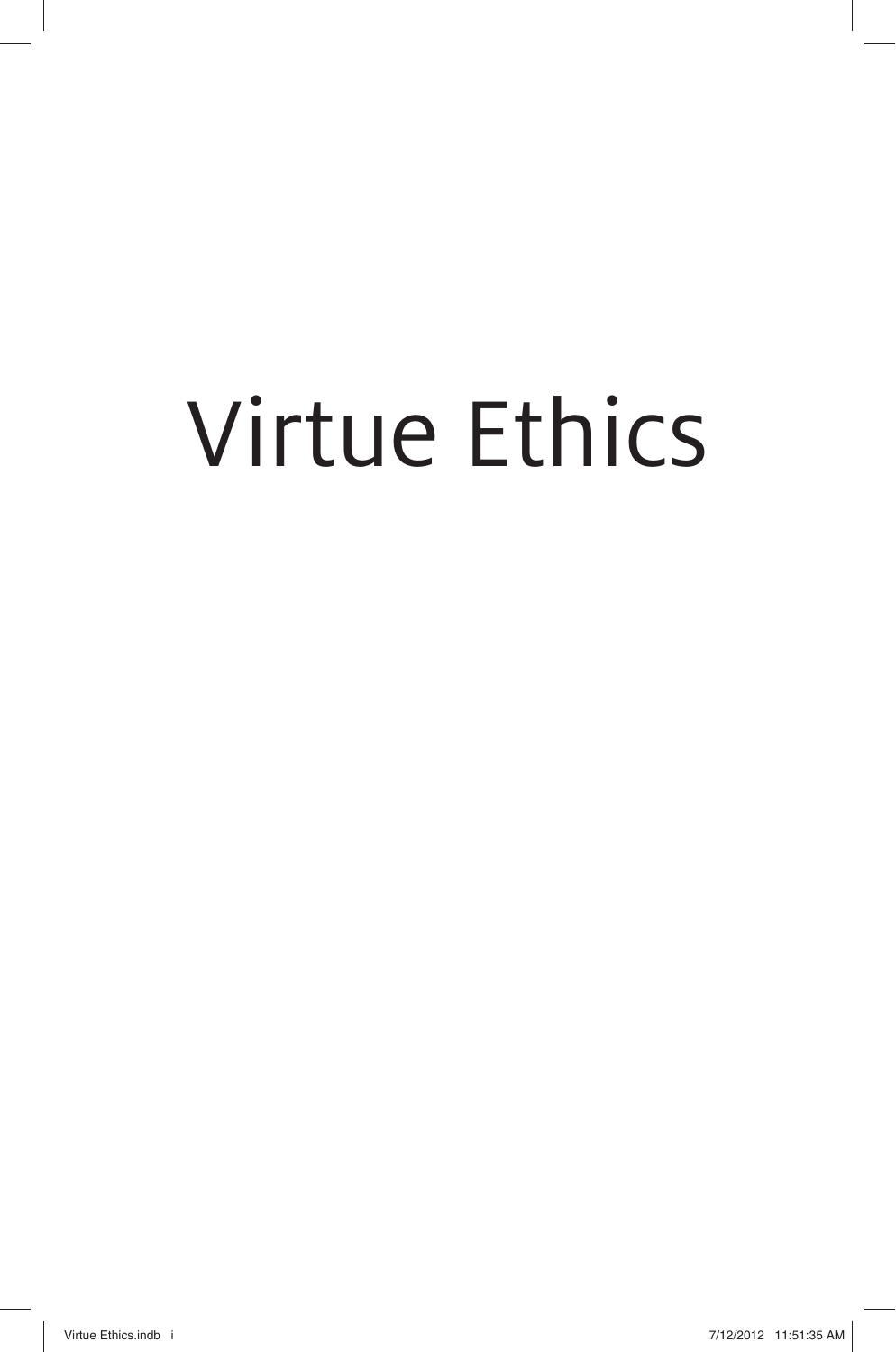#### **BLOOMSBURY ETHICS SERIES**

*Bloomsbury Ethics* is a series of books written to help students explore, engage with and master key topics in contemporary ethics and moral philosophy.

*Intuitionism*, David Kaspar *Reasons,* Eric Wiland

#### **Forthcoming in the series:**

*Autonomy*, Andrew Sneddon *Moral Motivation*, Leonard Kahn *Moral Realism*, Kevin DeLapp *Trust, Ethics and Human Reason*, Olli Lagerspetz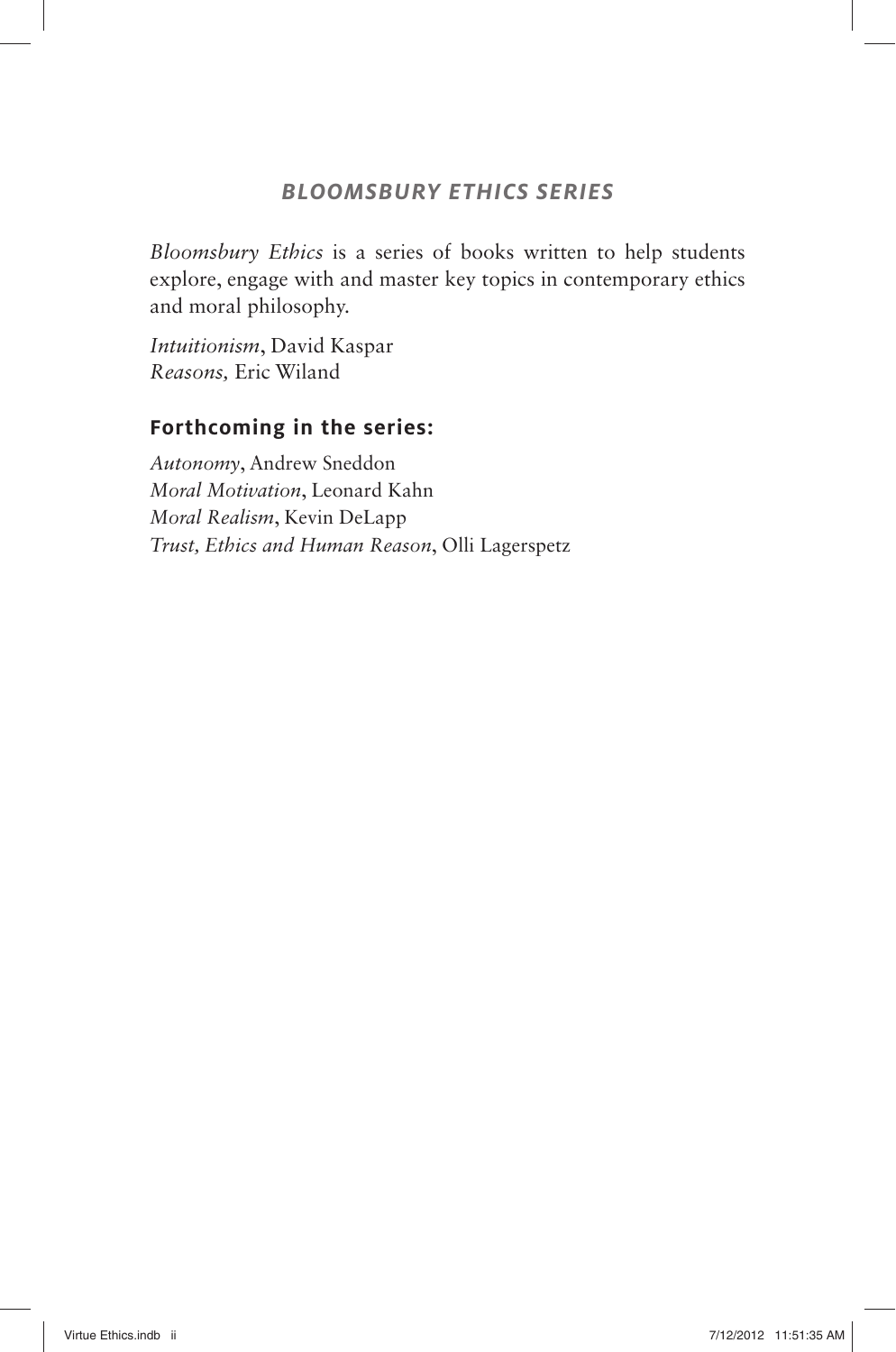**BLOOMSBURY ETHICS**

# Virtue Ethics **NAFSIKA ATHANASSOULIS**



Virtue Ethics.indb iii 30 and 1:51:35 AM 7/12/2012 11:51:35 AM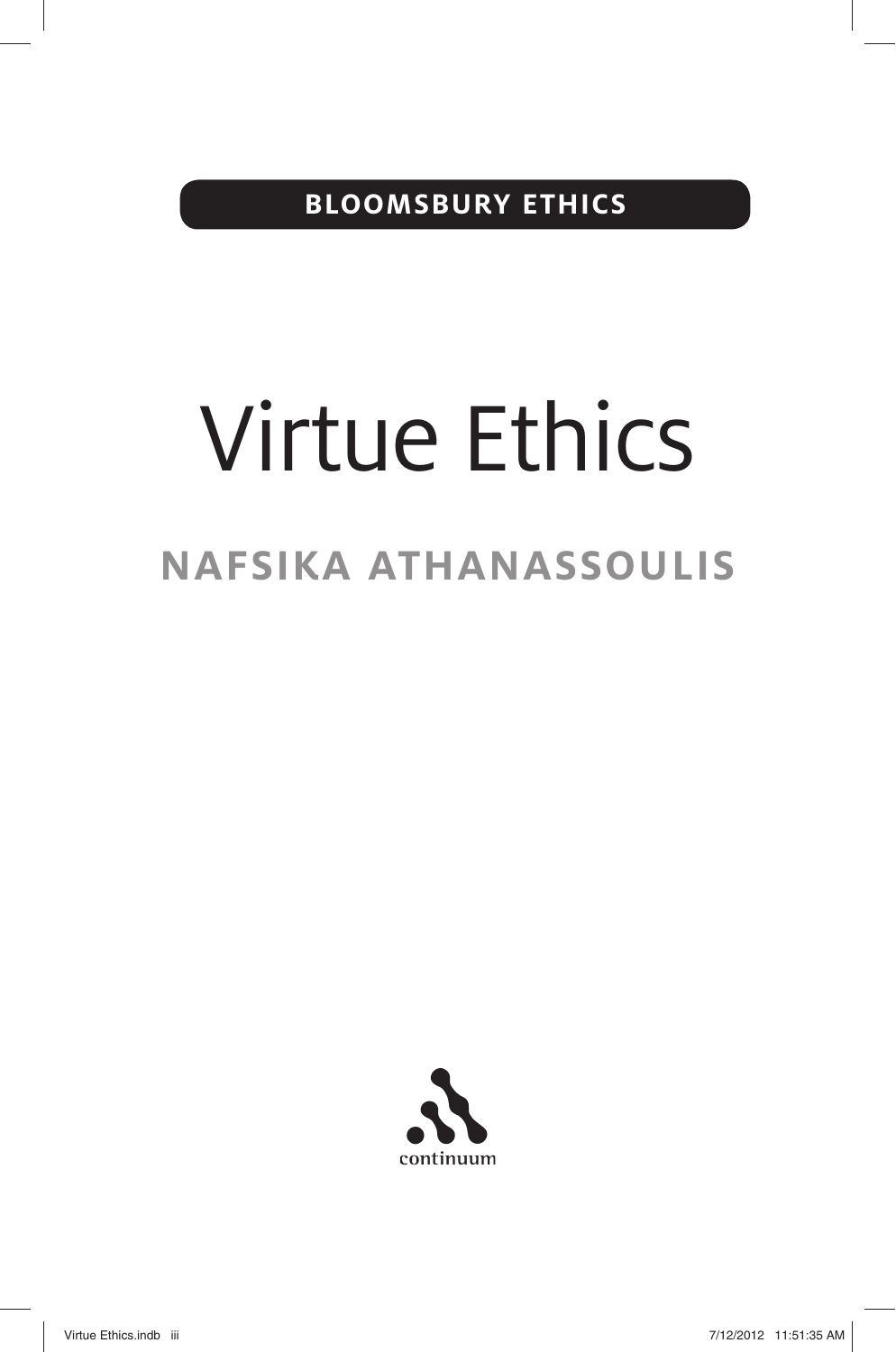#### **Continuum International Publishing Group**

The Tower Building **80 Maiden Lane** 11 York Road Suite 704 London New York SE1 7NX NY 10038

#### **www.continuumbooks.com**

©Nafsika Athanassoulis 2012

All rights reserved. No part of this publication may be reproduced or transmitted in any form or by any means, electronic or mechanical, including photocopying, recording, or any information storage or retrieval system, without prior permission in writing from the publishers.

Author has asserted her right under the Copyright, Designs and Patents Act, 1988, to be identified as Author of this work.

#### **British Library Cataloguing-in-Publication Data**

A catalogue record for this book is available from the British Library.

ISBN: HB: 978-1-4411-1819-6 PB: 978-1-4411-2672-6

**Library of Congress Cataloging-in-Publication Data** 

To come

Typeset by Deanta Global Publishing Services, Chennai, India Printed and bound in India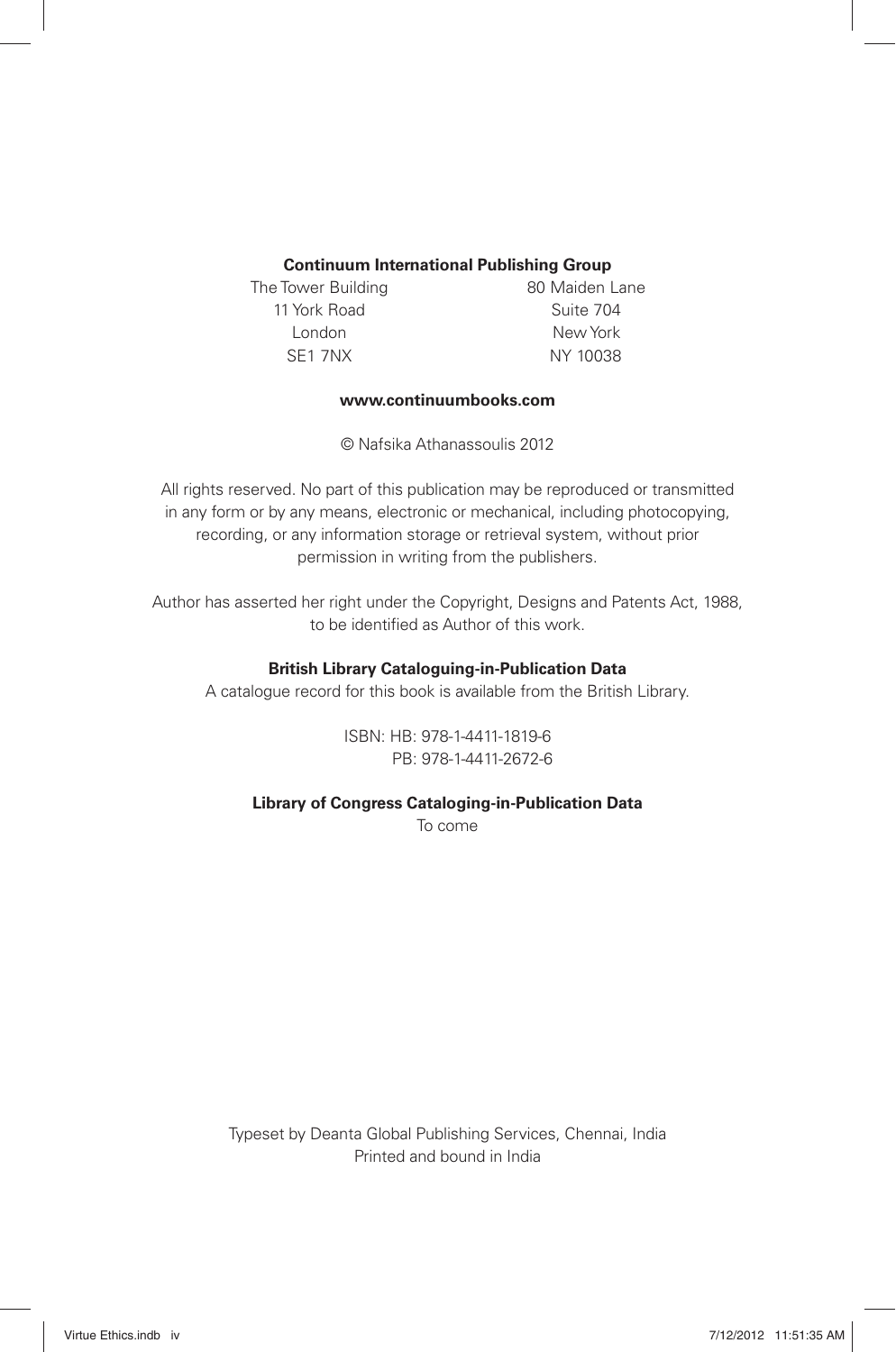For NKT and LCK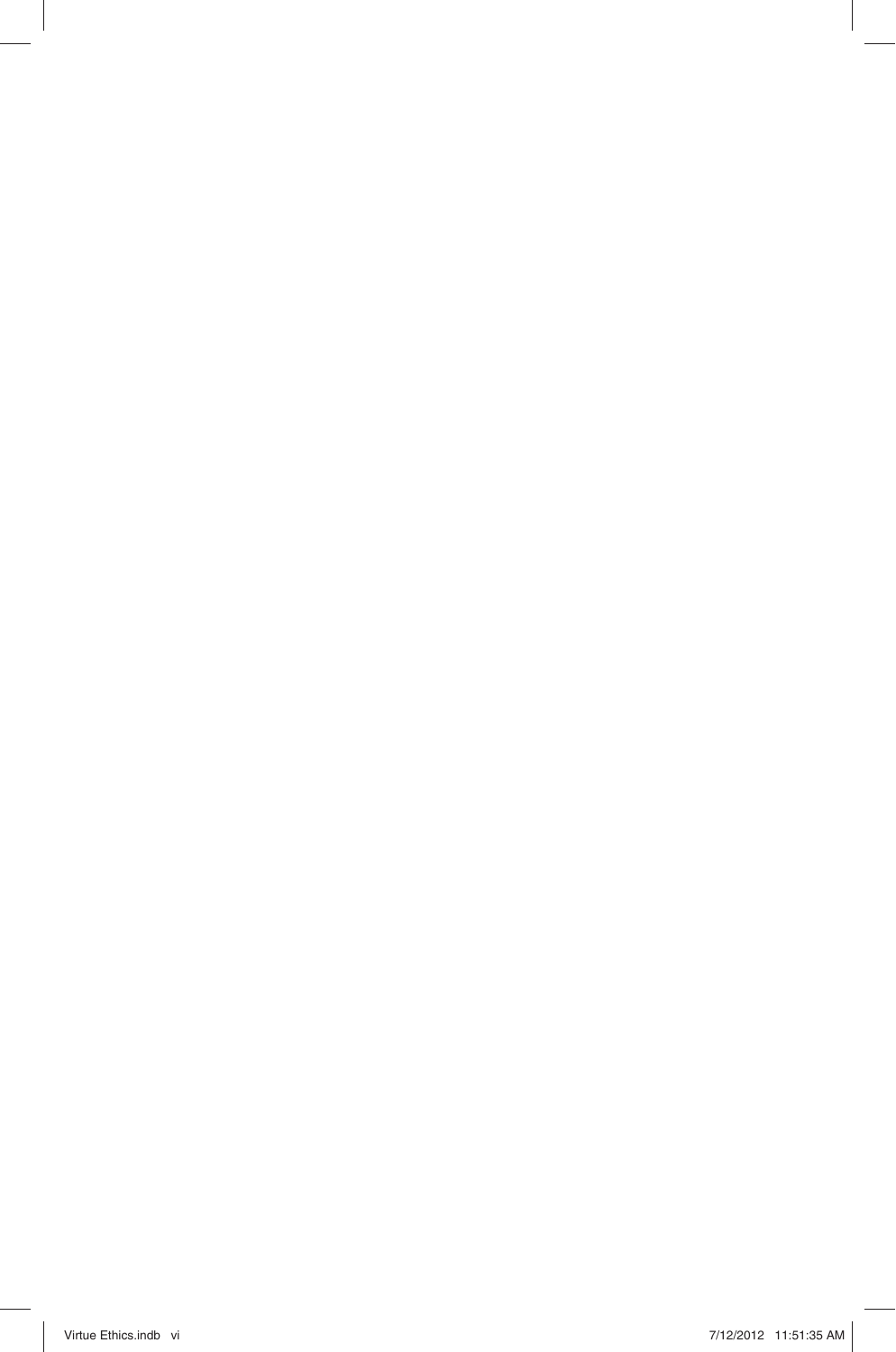# **CONTENTS**

*Acknowledgements* x *Abbreviations, Sources and Translations* xi

Introduction 1

## **PART ONE** Virtue Ethics as a new alternative 9

- **1** Virtue ethics, a revived alternative 11
	- A. A small revolution 11
	- B. What do we want from ethics? 14
	- C. How should I live my life? 16
	- D. One size does not fit all 18

Further readings 20

- **2** Ethics and morality 22
	- A. The limits of morality 22
	- B. The meaningful life 27
	- C. Why you don't want to be a moral saint 30

D. How to avoid moral schizophrenia 32

Further readings 34

#### **3** Character and the emotions 35

- A. The purity of morality 35
- B. The notion of 'character' 39
- C. Character development 41

 D. The fragility of goodness 44 Further readings 47

Conclusion for Part One 48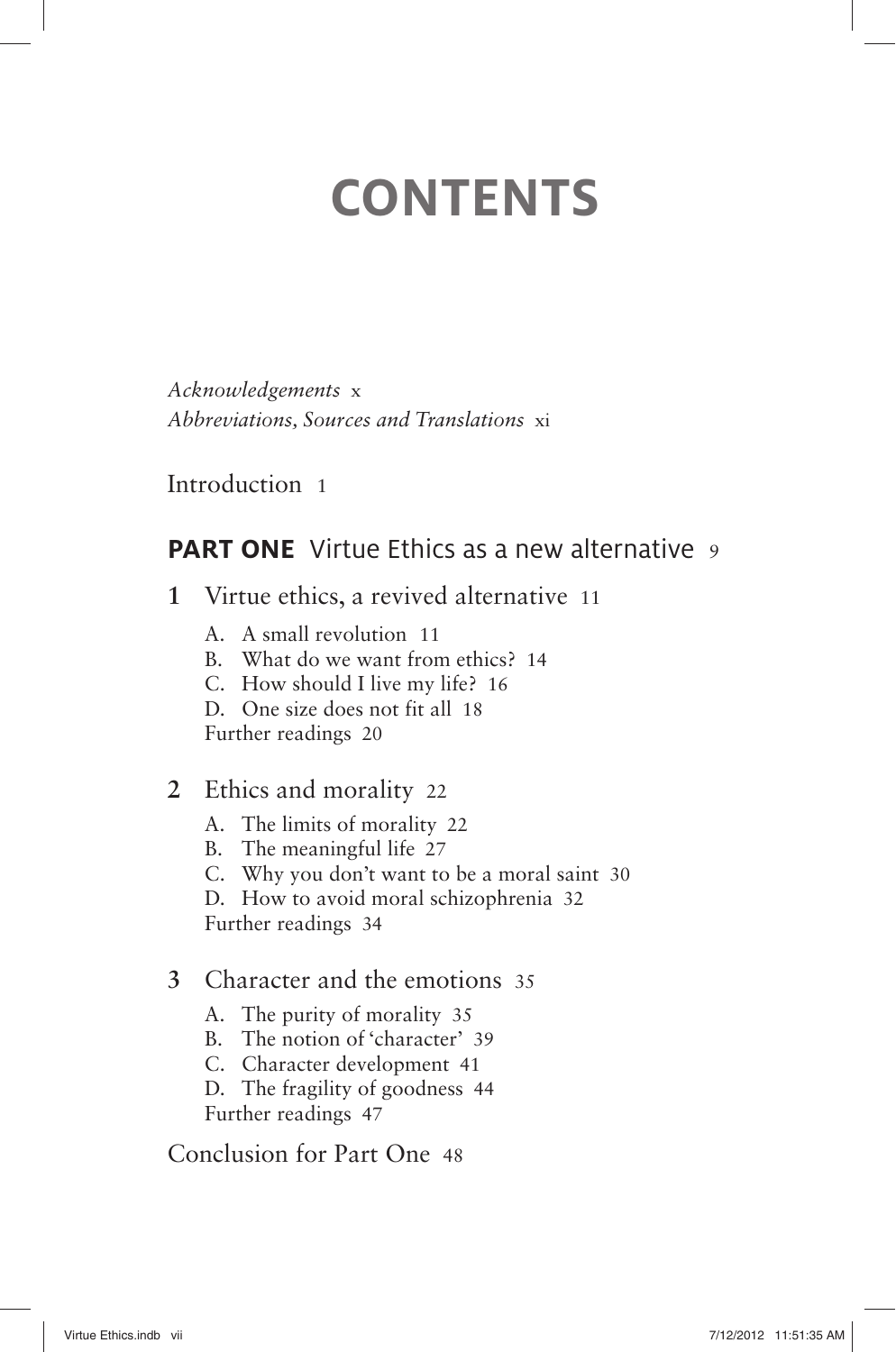## **PART TWO** Virtue Ethics comes of age 51

- **4** Virtue; An Aristotelian definition I 53
	- A. The primacy of virtue 53
	- B. Doing the right thing is not enough 56
	- C. The function of human beings 58
	- D. The definition of virtue 61

Further readings 66

#### **5** Virtue; An Aristotelian definition II 67

- A. The role of the ideally virtuous agent 67
- B. The *orthos logos* 70
- C. Moral perception 71
- D. Practical wisdom 76

Further readings 80

#### **6** A naturalistic account of virtue 81

- A. Teleology; a discredited account? 81
- B. Aristotle on teleology 85
- C. Moral luck 88
- D. Hursthouse and Foot on teleology 93 Further readings 96

Conclusion for Part Two 98

# **PART THREE** Current developments in Virtue Ethics <sup>101</sup>

- **7** The challenge from personality psychology 103
	- A. The fundamental attribution error 103
	- B. Reconsidering the empirical evidence 108
	- C. Weakness of will 111

D. Getting it wrong 117

Further readings 120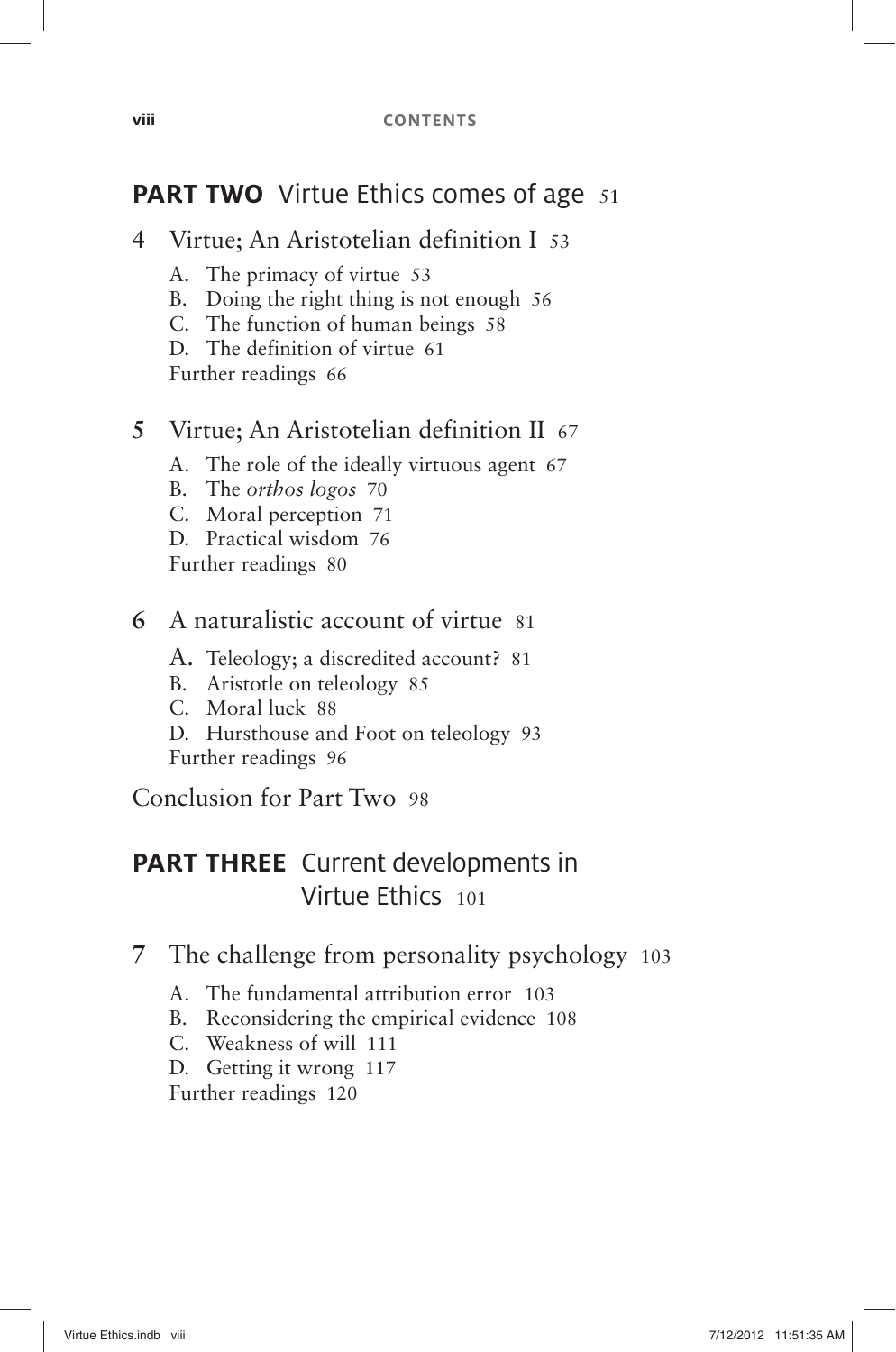#### **CONTENTS ix**

### **8** Moral education and the virtues 121

- A. Failing to notice 121
- B. Moral imagination 125
- C. The emotions revisited 129
- D. Change 133

Further readings 136

#### **9** The Kantian response 137

- A. The role of the categorical imperative 137
- B. Imperfect duties and impartiality 141
- C. Acting from duty and the emotions 143
- D. Virtue as strength of will 147 Further readings 151

Conclusion for Part Three 152

Conclusion 157

*Notes* 160 *Bibliography* 167 *Index* 173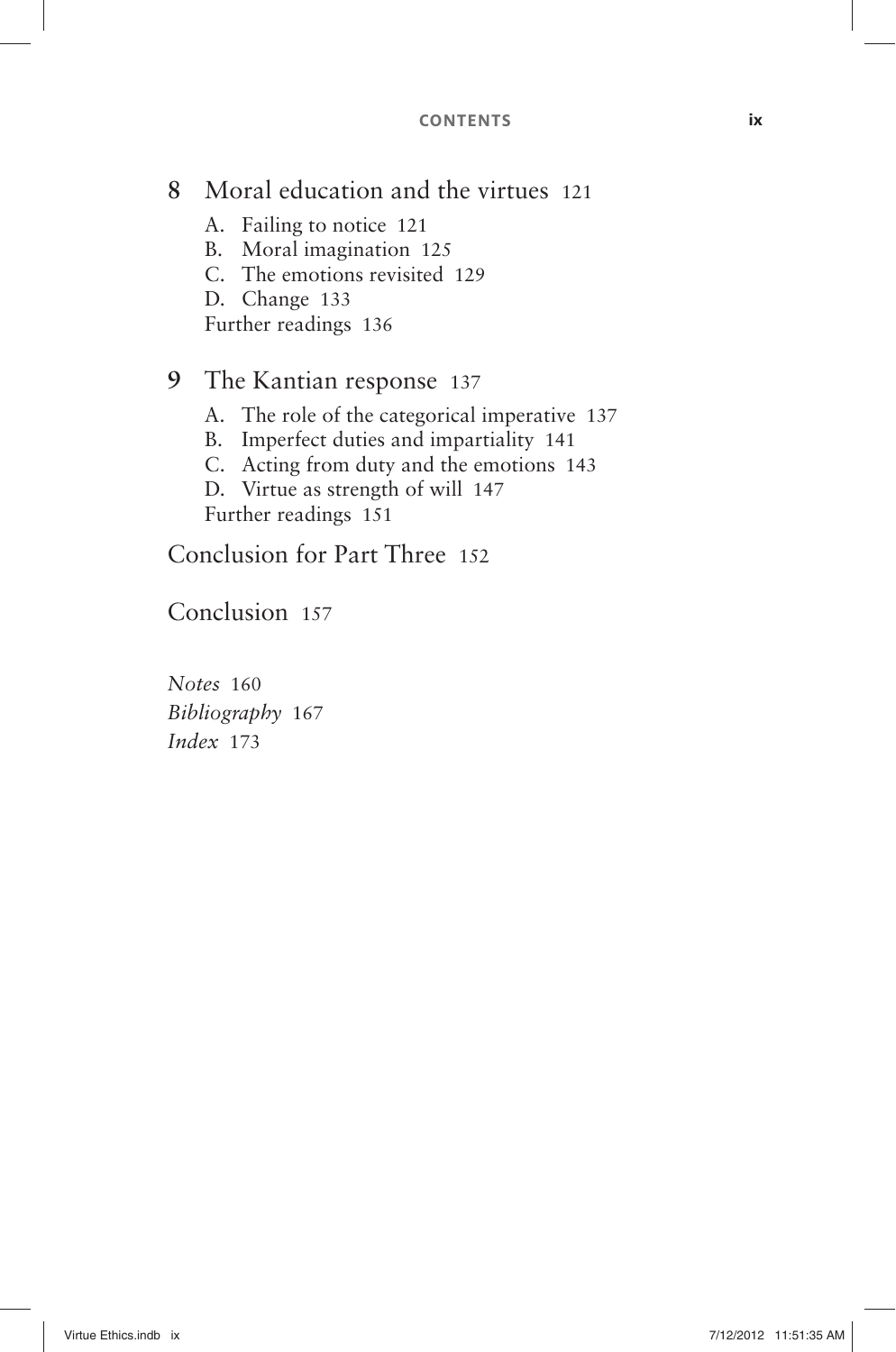# **ACKNOWLEDGEMENTS**

No teaching project is ever possible without the good will and support of the students involved in it. The greatest debt incurred in the writing of this book is owed to all my students whose feedback and patience has been indispensable in developing my teaching ideas. Their feedback because it is impossible to develop one's own philosophical ideas in isolation from others; and their patience as any increase in my abilities has been attained at the inevitable cost of boring a fair number of my captive audience. I would also be remiss not to mention a further debt owed to all my teachers and all my colleagues over the years who have shared their teaching ideas and allowed me to benefit from their good examples.

I am very grateful to Thom Brooks, Kathy de Gama, Simon Kirchin and an anonymous referee for very helpful comments on earlier drafts of this work. I am also particularly grateful to Julia Annas for letting me read a copy of her *Intelligent Virtue* prior to its publication.

Finally, none of this would have been possible without the support of my partner, Christos, and the tacit compliance of my daughter, Lily, who occasionally refrained from crying so I could get some work done.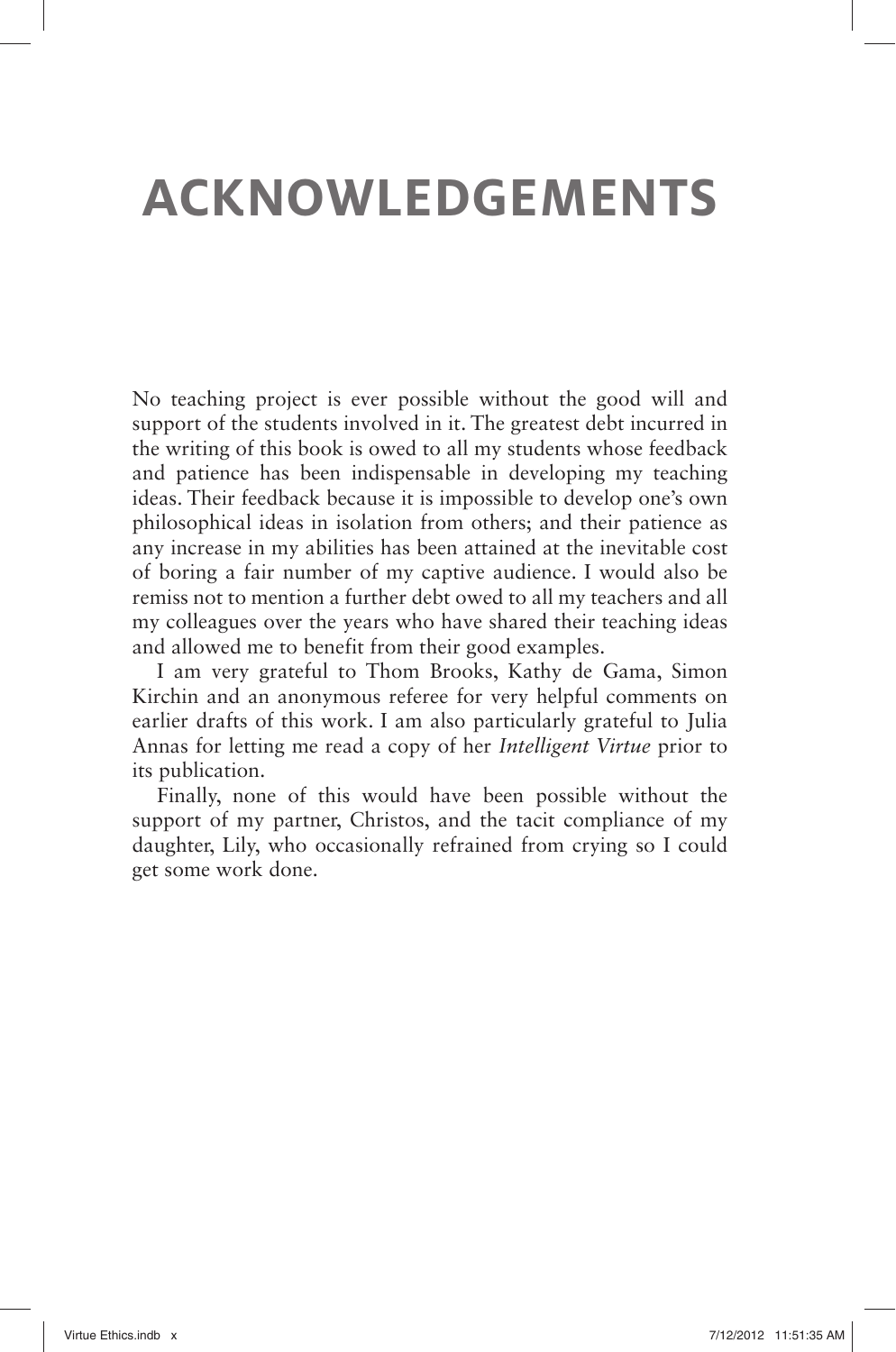# **ABBREVIATIONS, SOURCES AND TRANSLATIONS**

Works by Aristotle cited by abbreviation:

- **DA** *De Anima*, trans. Lawson-Tancred H., (London: Penguin Books, 1986)
- **DPA** *De Partibus Animalium*, trans. Balme D.N., (Oxford: Oxford University Press, 1992)
- **NE** *Nicomachean Ethics*, trans. Thompson J.A.K. (London: Penguin Books, 1976)
- **R** *Art of Rhetoric*, trans. Freese J.H., (Cambridge, Massachusetts: Harvard University Press, 1994)

Citations to Aristotle's works standardly refer to Behher I. (ed.), *Aristotelis Opera* (Berlin, 1831). So that NE 1147a 35, refers to the sentence in the *Nicomachean Ethics* on line 35 of column (a) in page 1147.

Works by Kant cited by abbreviation:

**A** *Anthropologie in pragmatischer Hinsicht Anthropology From a Pragmatic Point of View* (1798), in trans. Gregor M.J., *Anthropology From a Pragmatic Point of View* (Netherlands: Martinus Nijhoff, 1974) **G** *Grundlegung zur Metaphysik der Sitten The Groundwork of the Metaphysics of Morals* (1785), in trans. Paton H.J., *The Moral Law* (Great Britain: Routledge,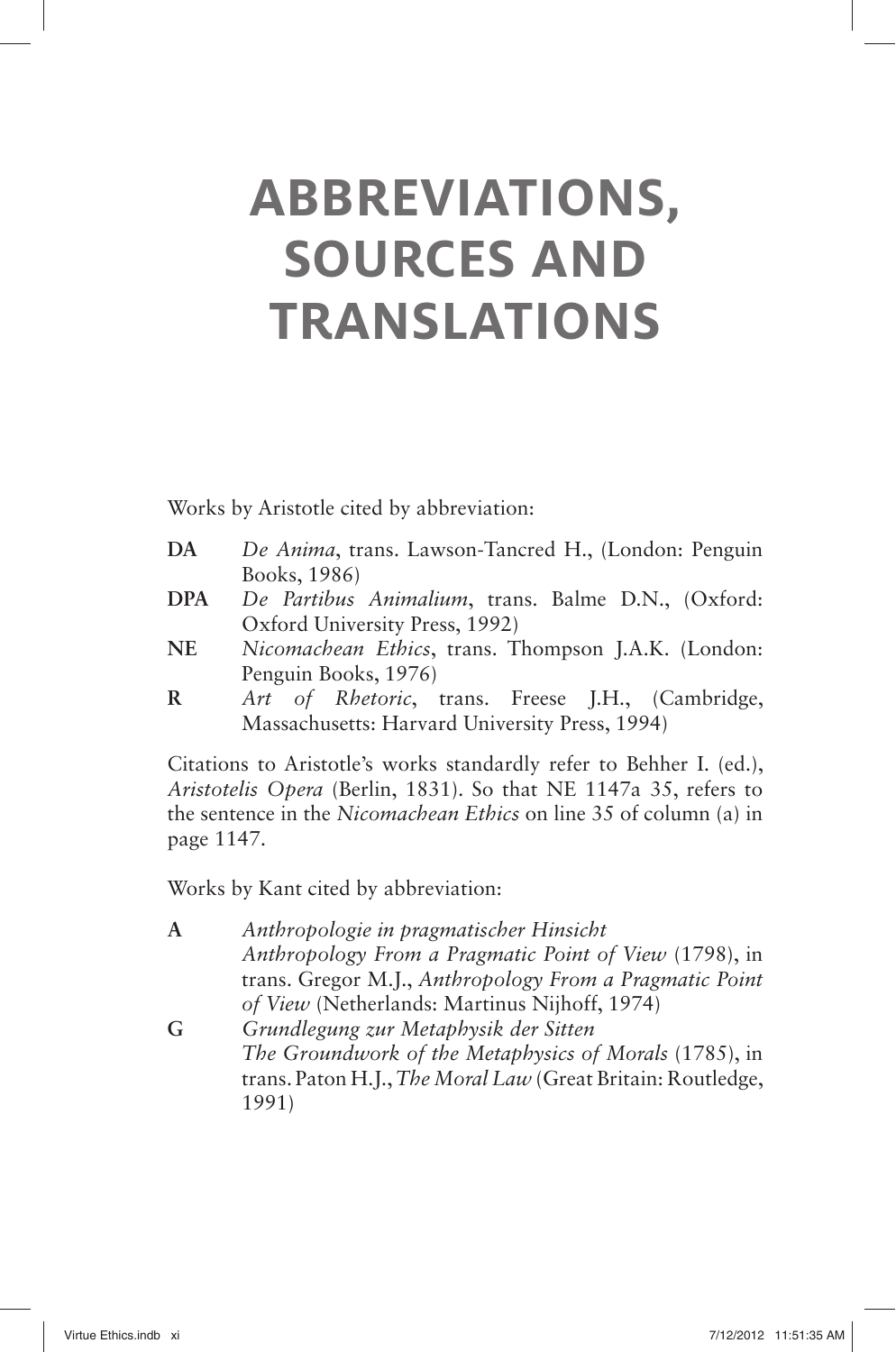#### **xii ABBREVIATIONS, SOURCES AND TRANSLATIONS**

- **KpV** *Krtitik der praktischen Vernunft Critique of Practical Reason* (1788), in trans. Gregor J., *Practical Philosophy* (USA: Cambridge University Press, 1996) **KrV** *Kritik der reinen Vernunft Critique of Pure Reason* (1781), in trans. Guyer P. and Wood A.W., *Critique of Pure Reason* (USA: Cambridge University Press, 1998) **MS** *Die Metaphysik der Sitten*
- *The Metaphysics of Morals* (1797), in trans. Gregor M.J., *The Metaphysics of Morals* (Great Britain: Cambridge University Press, 1996)
- **Rel** *Die Religion innerhalb der Grenzen der blossen Vernunft Religion Within the Boundaries of Mere Reason* (1793), in trans. Wood A.W. and di Giovanni G. (eds), *Religion and Rational Theology* (USA: Cambridge University Press, 1996)

Citations to Kant's works standardly refer to *Kants gesammelte Schriften, herausgegeben von der Deutschen, Akademie der Wissenscheften*, 29 vols (Berlin: Walter de Gruyter, 1902).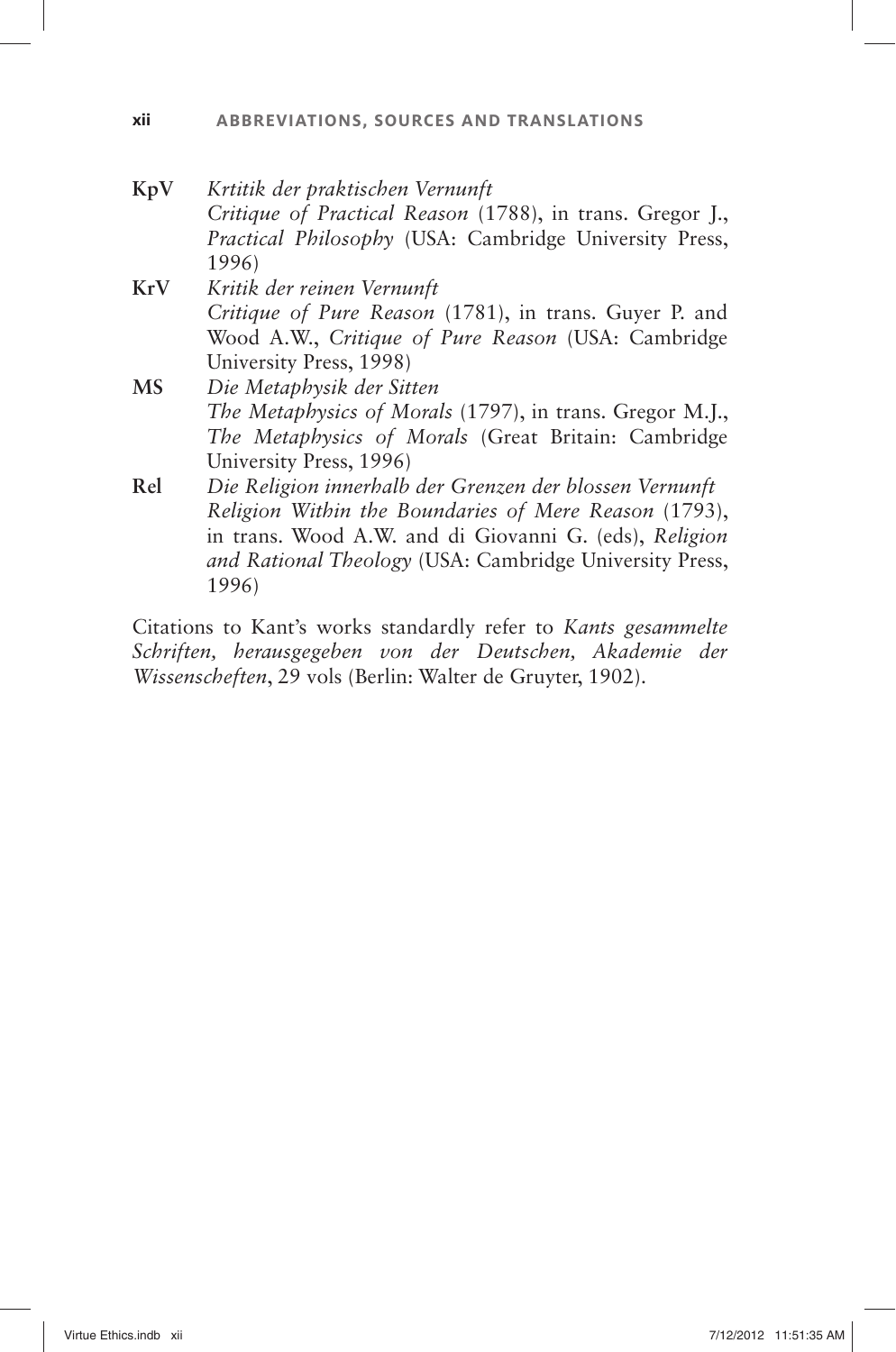# **INTRODUCTION**

The last couple of decades have seen a shift in perceptions regarding the relationship between research and teaching. There has been a strong emphasis on viewing the two activities as separate, led primarily by managerial concerns aimed at increasing academic efficiency. Excellence in research and excellence in teaching are evaluated separately, funding policies attempt to differentiate between the two and now some academic institutions are beginning to characterize their staff as engaged exclusively in one or the other of these two activities. In philosophy, this distinction between research and teaching is artificial and gravely damaging for the discipline (I imagine a similar case could possibly be made for other disciplines as well).

A simple, but persuasive, definition of philosophy is that it concerns itself with good reasoning. The discipline covers a huge number of topics and has links to all sorts of other subjects, from mathematics to English literature, from music to physics, but what unites all these intellectual activities under the banner of ' philosophy 'is that they are all concerned with uncovering good arguments. Because of this, philosophical research and philosophical teaching are identical in their approach. Philosophy researchers are concerned with critically assessing the work of their peers, examining available arguments for weaknesses and omissions and making useful and original contributions to the community's search for truth. They achieve all this by engaging with the work of others, trying out their own arguments by publishing and sharing work with other researchers and, in general, developing their reasoning skills. Philosophical research is a community enterprise, one which depends on the contribution of others and thrives on debate and the exchange of ideas.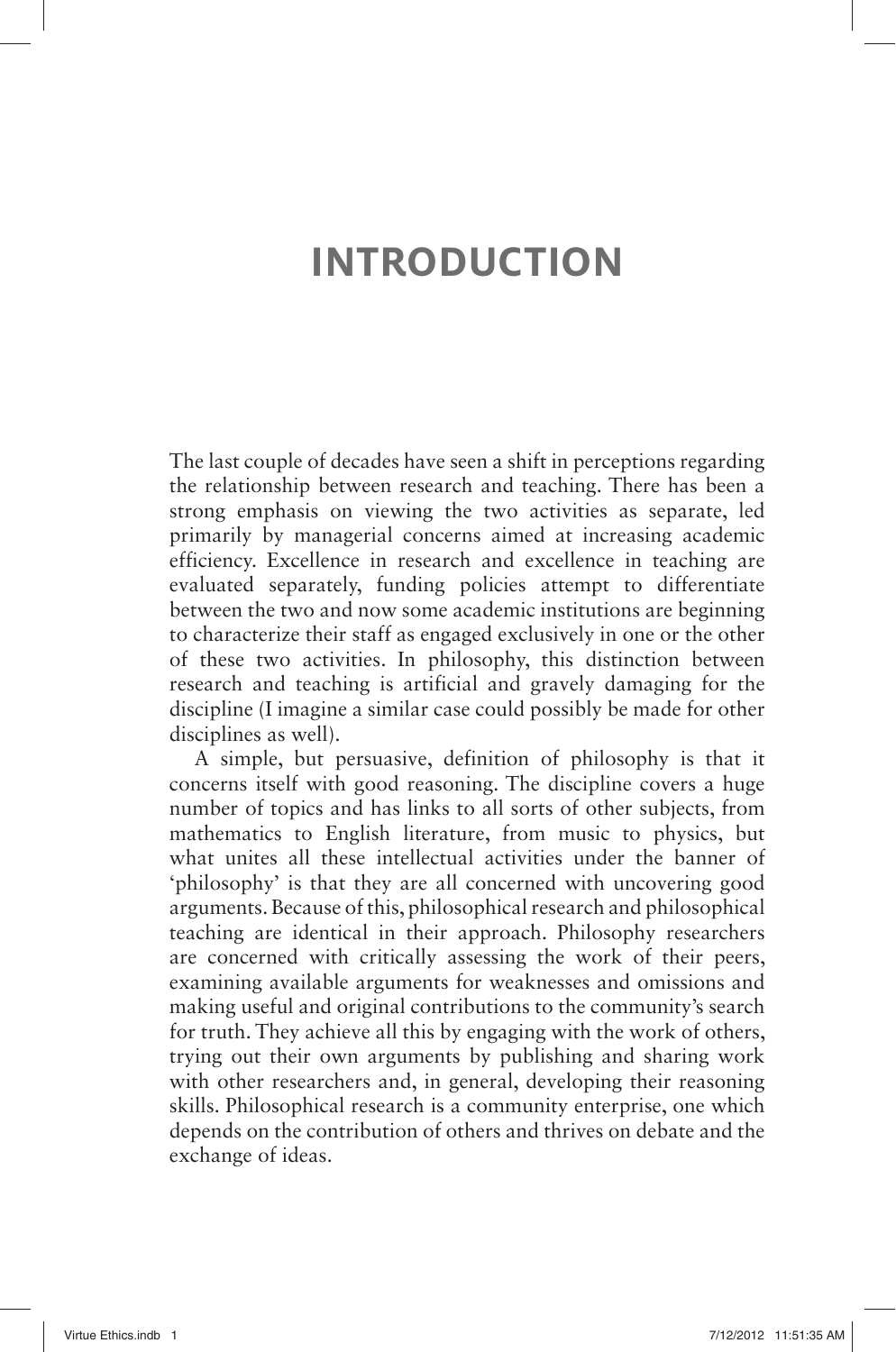#### **2 VIRTUE ETHICS**

Philosophy students are engaged in the same enterprise. Students are taught philosophy by being exposed to it. We learn to think well by thinking and practising our reasoning skills. We expose students to both strong and weak philosophical arguments in the hope that they pick up something about how to construct a critical, original argument. There is a reason that there is no unified philosophy curriculum taught across the world (or even within certain countries) and that is because there is no need for one. What unifies philosophers is not our preoccupation with philosopher P or idea X, but rather our interest in reasoning and good reasoning can be displayed by all sorts of thinkers, on all sorts of topics (and of course we learn as much from criticizing poor reasoning as we do from analysing good reasoning). There is no need for specifying a precise content for the philosophy curriculum because the actual content is not crucial – the development of the reasoning skills is.

In this sense then, the researcher in philosophy and the student of philosophy are engaged in exactly the same enterprise and benefit greatly from viewing their efforts as part of a unified whole. If we artificially attempt to disengage research from teaching, we create divisions where there are none and risk harming both activities. A good teacher will have a good command of the materials she wishes to teach, and this involves understanding how different ideas relate to each other, how opposing views take advantage of each others' weaknesses, which questions remain unanswered, etc. Understanding all this is crucial to relating new ideas to students, and doing so in a way that is comprehensible and clear. At the same time, these are the building blocks of good research. By seeing how different ideas relate to each other, our teacher may be inspired to come up with a new alternative, by focusing on the weaknesses of competing views, our teacher may come up with some new replies to familiar objections, by seeing which questions remain unanswered, our teacher may come up with answers. Our teacher then is indistinguishable from a researcher.

At the same time our student also has to engage with the ideas he is presented with. Simple regurgitation of ideas is catastrophic for philosophical education. If philosophy were simply a matter of learning some facts it could be taught via multiple choice questionnaires, but the small group tutorial –and ideally the one-toone interaction –remains the ideal method of teaching philosophy because it allows students to really engage with the ideas they come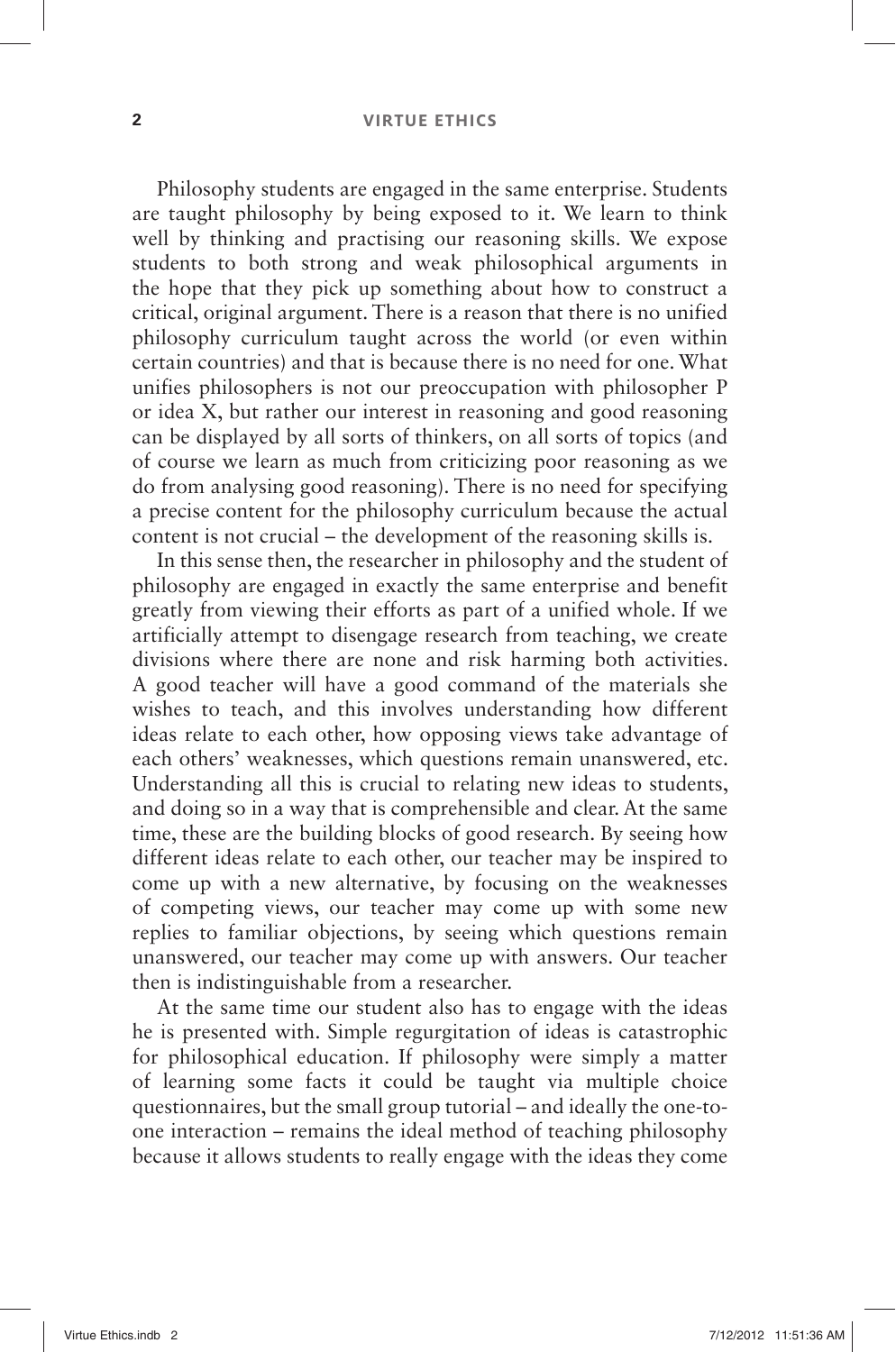#### **INTRODUCTION 3**

across. Philosophy teachers encourage their students to use the first tense and counsel them to use phrases such as 'I will argue that'. 'I will object to', 'I will support claim  $X'$ , etc. Such phrases illustrate the students' own contribution to the topic, they show that they have not merely encountered the ideas of the course but engaged with them, that is, understood them, criticized them, rejected or approved of them, replaced them or improved on them. Our student is indistinguishable from a researcher in this respect as teaching him philosophy essentially involves developing his philosophical reasoning skills, his research capabilities.

The aim of this volume is to provide a critical introduction to virtue ethics for readers who have some general background knowledge of moral philosophy. An equally important aim of this volume is to reject the research/teaching division and both present materials in a critical manner and expect readers to view them in this manner. This volume is not simply everything one could ever possibly want to know about its subject matter, virtue ethics, but rather represents my own research interests in this area. Ideas are presented through the prism of the author's viewpoint, but they are also presented in a manner which will, hopefully, encourage the readers to develop their own viewpoint. Of course, one practical difference between research and teaching is the level of specialization in one's audience. Students will, on the whole, tend to require materials to be presented at a more introductory level, but this does not preclude a critical approach. A talk aimed at a research audience already intimately familiar with one's topic should be pitched at a different level, for example, assuming background knowledge, but essentially the tasks of the researcher and the teacher are the same: how to critically engage with the ideas and make some, perhaps very modest, contribution to the topic.

In this sense, although the present volume is, in terms of the level it is pitched at, primarily a textbook intended to introduce the student to the main claims of virtue ethics, it also includes elements of a research text, in that it adopts a critical, selective and reflective approach and, hopefully, encourages its readers to do the same. The volume assumes that the reader has an introductory familiarity with normative theories such as deontology and consequentialism (interested readers who lack this degree of familiarity may wish to read up on encyclopaedia articles on normative ethics prior to reading this volume) and proceeds from there to introduce virtue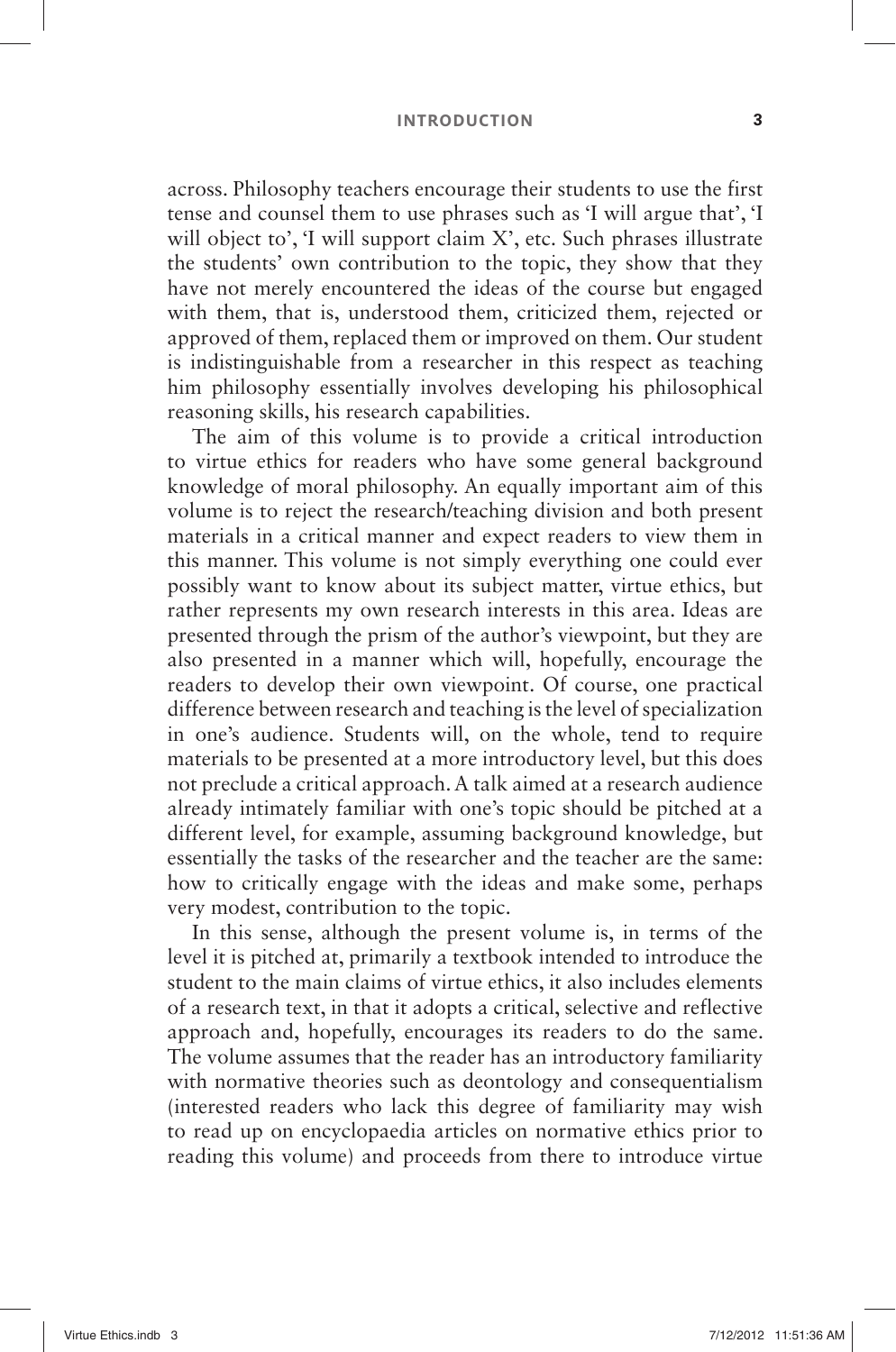ethics as an alternative to these theories. In what follows, I offer a brief outline of the main ideas discussed in this book.

#### **Outline**

Virtue ethics is an umbrella term, covering a variety of different theories and claims, which have their roots in the works of many different philosophers, from Plato and Aristotle to Hume, to Nietzsche and beyond. It would be impossible to give an exhaustive account of all these diverse theories; readers interested in such an approach might wish to consider a number of survey articles and encyclopaedia entries available on all these topics. By contrast, this volume aspires to offer a critical, challenging and reasoned approach to, by necessity, only *some* aspects of virtue ethics. What is lost in scope by this approach should be gained in depth of argument and in encouraging the readers to engage with the ideas which are discussed in a more reflective manner. The kinds of claims which will be examined here fall broadly under the categorization of Aristotelian virtue ethics, probably the most dominant and influential account of virtue ethics in the research literature at the moment. This reflects both the importance of the position itself and my personal research interests.

The volume is divided into three parts, each one of which has a slightly different focus. The first one assumes that the readers have no prior acquaintance with virtue ethics and is structured around the work of the philosophers who first led the revival of interest in virtue ethics in modern moral philosophy. This period of thinking is characterized by a sense of dissatisfaction with the then available alternative normative theories, that is, deontology and consequentialism, and an awareness that something crucial was missing from the debate. Articulating this sense of what was missing, of a different approach which one should take when considering moral matters, of a change in direction in the debates dominating moral theory, gave rise to the main claims of virtue ethics. Part I follows fairly closely the development of these ideas, by considering the works of major philosophers of the period and introducing the reader to their main arguments.

Part I considers the move from asking 'What is the right thing to do?' to asking 'How should I live my life?' and how answering this question also requires a shift from 'rules' and 'obligations' to 'virtues' and 'character'. Unlike rigid, inflexible rules, appeal to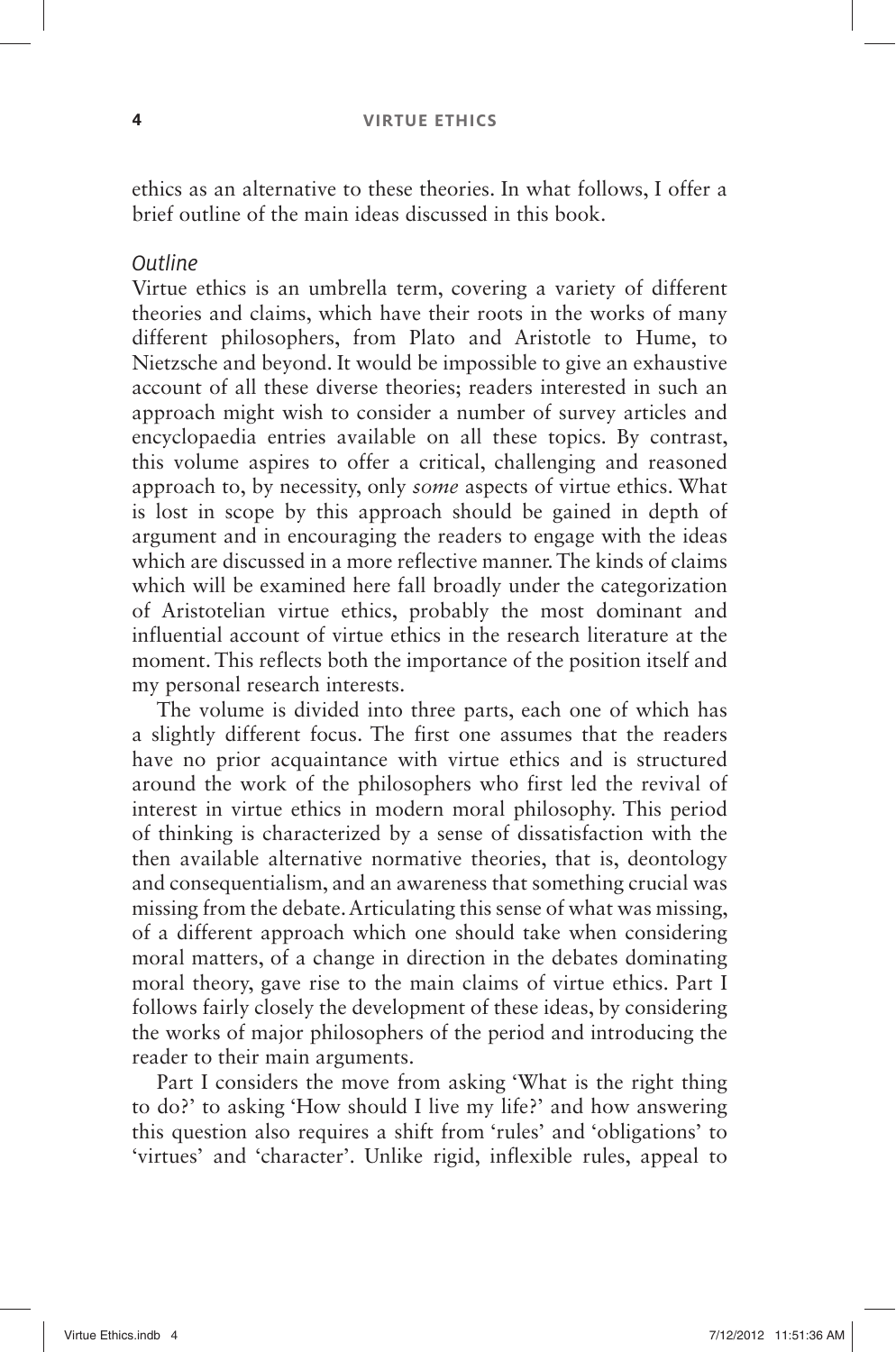#### **INTRODUCTION 5**

virtues can capture the contextual sensitivity of moral situations and the diversity of the moral life. Instead of focusing on what we should do in particular, often bizarre and implausible, moral problems, we should concentrate on developing the right moral character that can respond to all sorts of unpredictable moral situations. This part develops an account of the meaningful life for human beings as a life rich in personal relationships that welcomes the importance of friendships and makes room for partial considerations within the moral sphere, something that deontological and consequentialist theories miss out on.

Finally, this part also considers the concept of 'character' which plays such a central role in virtue ethics and its place in gradual, long term and situationally sensitive moral development. We shall see how the virtue ethical conception of the moral life for beings such as our species is a vulnerable and fragile good, achievable only after years of gradual development subject to external factors and the vagaries of luck.

Readers who are already intimately familiar with virtue ethics may wish to skip directly to Part II, although many of the themes elaborated on and defended in this second part have their roots in the discussions developed in Part I.

The second part of the volume presents and defends a particular account of virtue ethics, one which finds its inspiration in Aristotelian ideas and the concept of the *eudaimon* life. This account also relies on a particular understanding of the virtuous agent as a rare ideal. In this sense, this part is rather selective in that it does not offer a comprehensive account of other alternative accounts of virtue ethics; rather, it seeks to defend one particular version of the theory. There are several themes that will be articulated within this broader tradition of Aristotelian, *eudaimonistic* ethics, but the focus is not on an exhaustive description of all the discussions currently in the literature, rather on a more critical defence of a particular position.

The defence of this account of virtue ethics starts off with the recognition of the central role of 'virtue' and 'character' in the theory. Virtue is central in virtue ethics in two ways: first, moral judgements are judgements of the agent's character and second, the account of the virtues is linked to human nature. We will consider how true virtue requires both the right reason and the right desire and must be chosen, chosen knowingly and chosen for its own sake;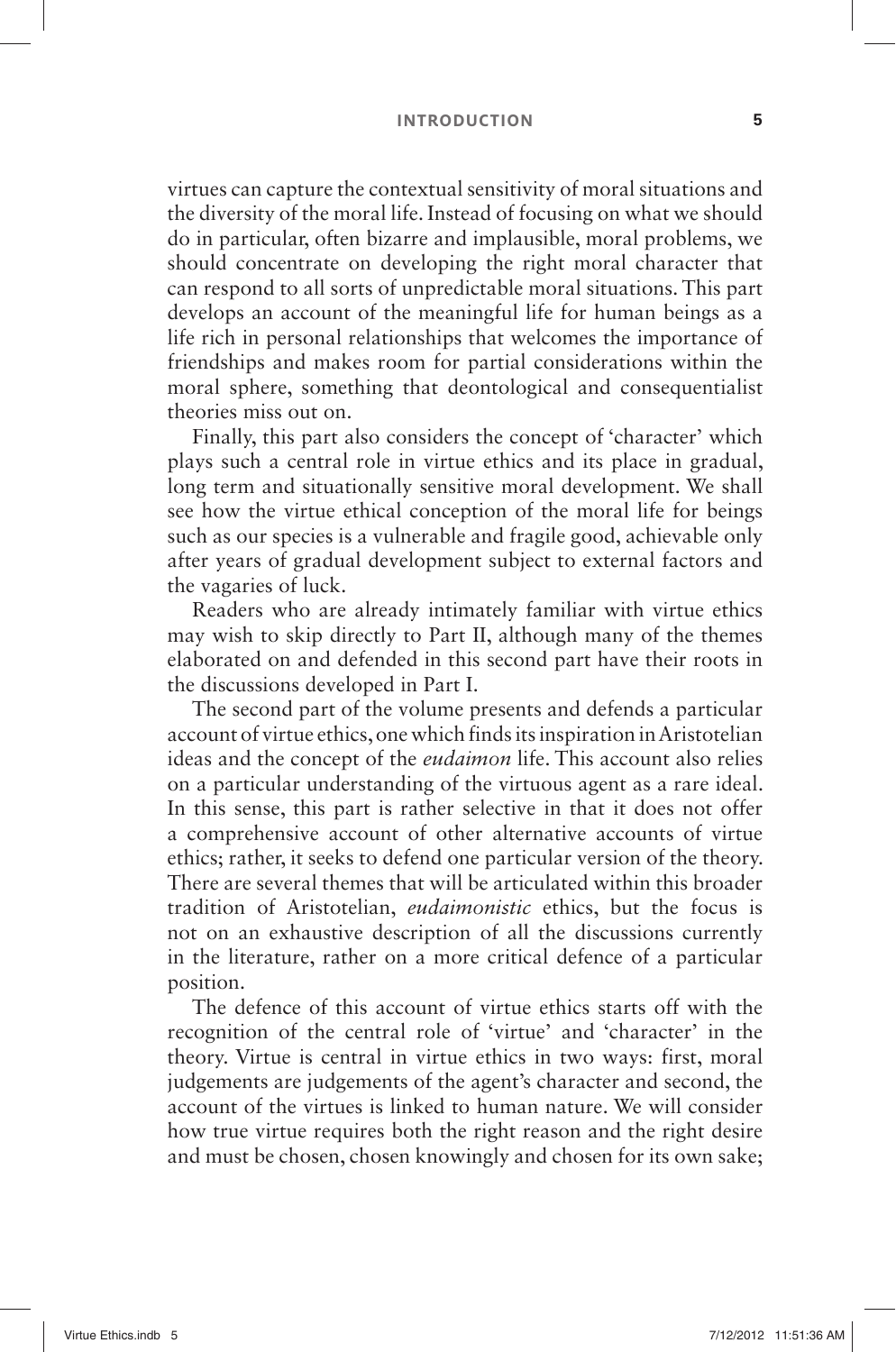#### **6 VIRTUE ETHICS**

it is therefore an expression of the agent's character and not an accident, a mistake or an action motivated by the wrong reason. Furthermore, we'll see how this account of virtue is based on Aristotle's function argument which asks what is the function of human beings *qua* human beings and finds that reason is the answer, so that virtue is the life of excellence in accordance with reason. This conception of virtue also relies heavily on the understanding of the Doctrine of the Mean as a doctrine of appropriateness, that is, that the appropriate amount of feeling relevant to each virtue is neither too much nor too little, and the right amount is relative to the situation and the individual  $-$  it is the role of the virtuous agent to determine what the right amount actually is.

The discussion then moves on to examining the precise role of the virtuous agent. There are a number of problems associated with seeing the virtuous agent as an *actual* role model and guide to virtue, but as we shall see, the virtuous agent is an example of *how* to think and not an actual example of *what* to think. The main characteristic of the virtuous agent is to determine virtue in accordance with the *orthos logos* (right reason). He achieves this through moral perception, the ability to see the morally salient features of each situation, and practical wisdom, the ability to weigh up the different moral demands of each situation. It is these abilities, moral perception and practical wisdom, that we should focus on and it is in this respect that the virtuous agent is an example of *how* to think.

Finally, this part of the book returns to the teleological reasoning behind the function argument examined earlier and asks whether there is any place for teleology in modern debates. It reconsiders Aristotelian teleology and gives a more plausible account of the roots of Aristotle's argument, one which evades many of the critiques that have led modern authors to, on the whole, reject teleology. As part of this renewed interest in teleology, this part concludes with a critical reflection on two recent accounts of teleological ethics, those of Rosalind Hursthouse and Philippa Foot.

The third part of this volume considers current developments in virtue ethics which give us some hints as to the direction of future research in this area. In particular, it examines three themes: the challenge to virtue ethics from personality psychology, some practical considerations regarding moral education in the virtues and the development of modern Kantian theories in response to the concerns raised by virtue ethics.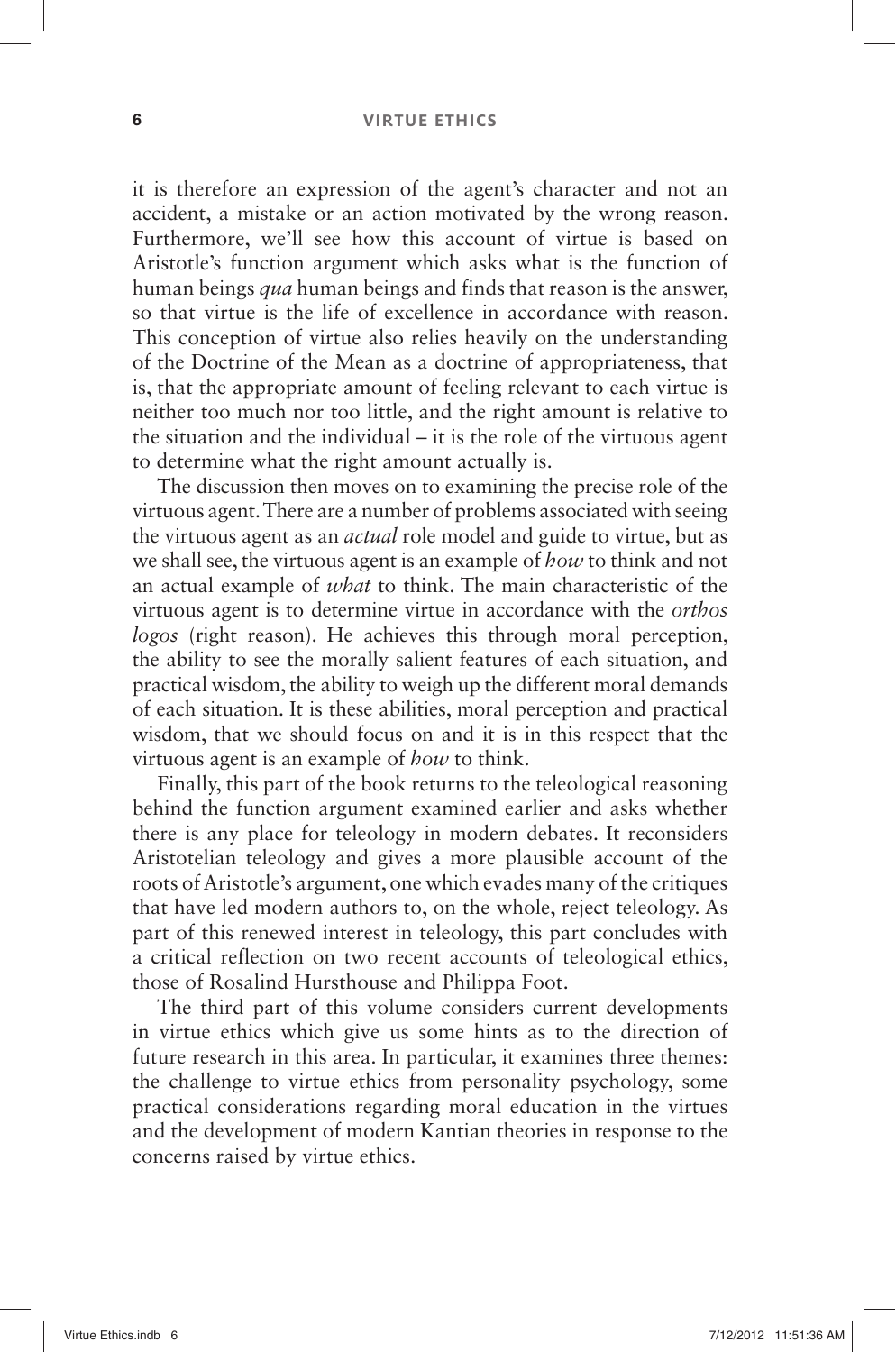#### **INTRODUCTION 7**

Chapter 7 considers an objection raised in recent years against virtue ethics which uses evidence from experiments in personality psychology to claim that there are no such things as character traits or, in a different version of the objection, that it is *situational* rather than *dispositional* factors that affect behaviour (not who we are, but what situations we come across). This chapter will respond to the objection in three ways: first, it will suggest that the very evidence itself can be interpreted in different ways within the discipline of personality psychology; aggregation rather than individual instances of behaviour confirm the existence of character traits over time.

Second, I will show how a more nuanced conception of the development of virtue, one that includes the character traits of continence and incontinence, can account for the evidence of the experiments. For Aristotle, it is only the character traits of virtue and vice that are stable, reliable, long-term dispositions, because they both involve choice (one for the good and one for evil) and long-term habituation of one's desires to confirm one's reason. By contrast, continent and incontinent agents exist in a state of struggle between their right reason and their wayward desires. Continence and incontinence are developmental stages, and as such agents fluctuate between them, which is why we do not observe behavioural consistency. Otherwise, continent agents may lapse into incontinence when faced with great challenges, that is, exactly the conditions created by the experiments.

Third, I will argue that rather than being a challenge to virtue ethics, the results of the experiments are a rich source of evidence confirming the main claims of the theory. Aristotelian theory suggests that there are many ways in which one can go wrong and miss the mark of virtue, and this claim is supported by the evidence of the experiments. To conclude the chapter, I will discuss brief accounts of how one can go wrong on the way to virtue, suggesting promising avenues for future research between philosophy and psychology.

Chapter 8 will develop some thoughts on moral education, because education is one of the most important factors in shaping character. Following on from the themes developed in Part II, we will consider what is involved in learning *how* to think, in developing the moral perception and practical wisdom necessary for virtue. The discussion starts by highlighting the importance of noticing moral situations in the first place. Although this may seem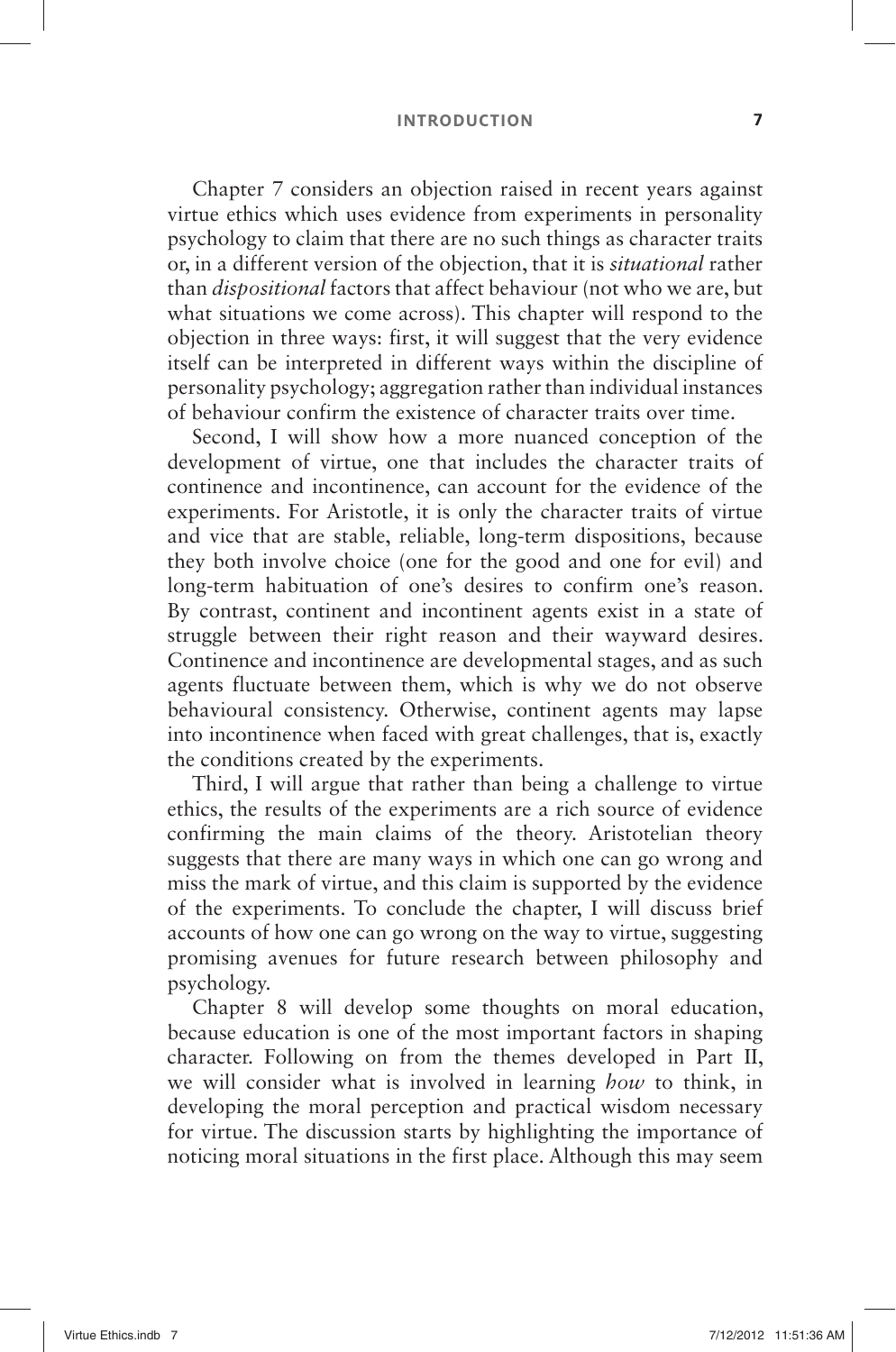self-evident, it is actually the case that many students of morality fail to notice what has moral significance in the real world. This chapter will also highlight the importance of moral imagination and will identify a number of practical ways of sensitizing students to moral requirements and getting them to re-conceive of themselves as part of a morally active world. A section of this chapter deals with the varied and important roles of the emotions in this account of morality, and therefore with what education can do to promote the right emotions. Finally, the chapter concludes with a look at the possibility of change, of how we learn, adapt and develop all through our lives.

The last chapter, Chapter 9, will come full circle and examine the Kantian response to the virtue ethical objections raised in Part I. There are a plethora of diverse answers here but they mainly focus on reinterpreting parts of Kantian theory that can take account of our empirical natures. We will see how, in response to the objection that deontologists rely on rigid rules, neo-Kantians provide more detailed accounts of the Categorical Imperative as a test of subjective maxims, and focus on the importance of imperfect duties which both require judgement for their exercise and allow room for partial considerations such as friendships. We will reconsider the place of emotions in Kantian theory and see how recognition of the moral law has some affective elements, while at the same time modern reinterpretations of Kant allow for a subsidiary role for other emotions as well. Finally, we will examine the Kantian account of virtue and conclude, first, that any comparisons between Aristotle and Kant on virtue have to be sensitive to the richness of their respective theories and second, that one of the fundamental tasks for neo-Kantians is to reconcile Kant's conception of virtue in the intelligible world with his conception of virtue in the sensible world.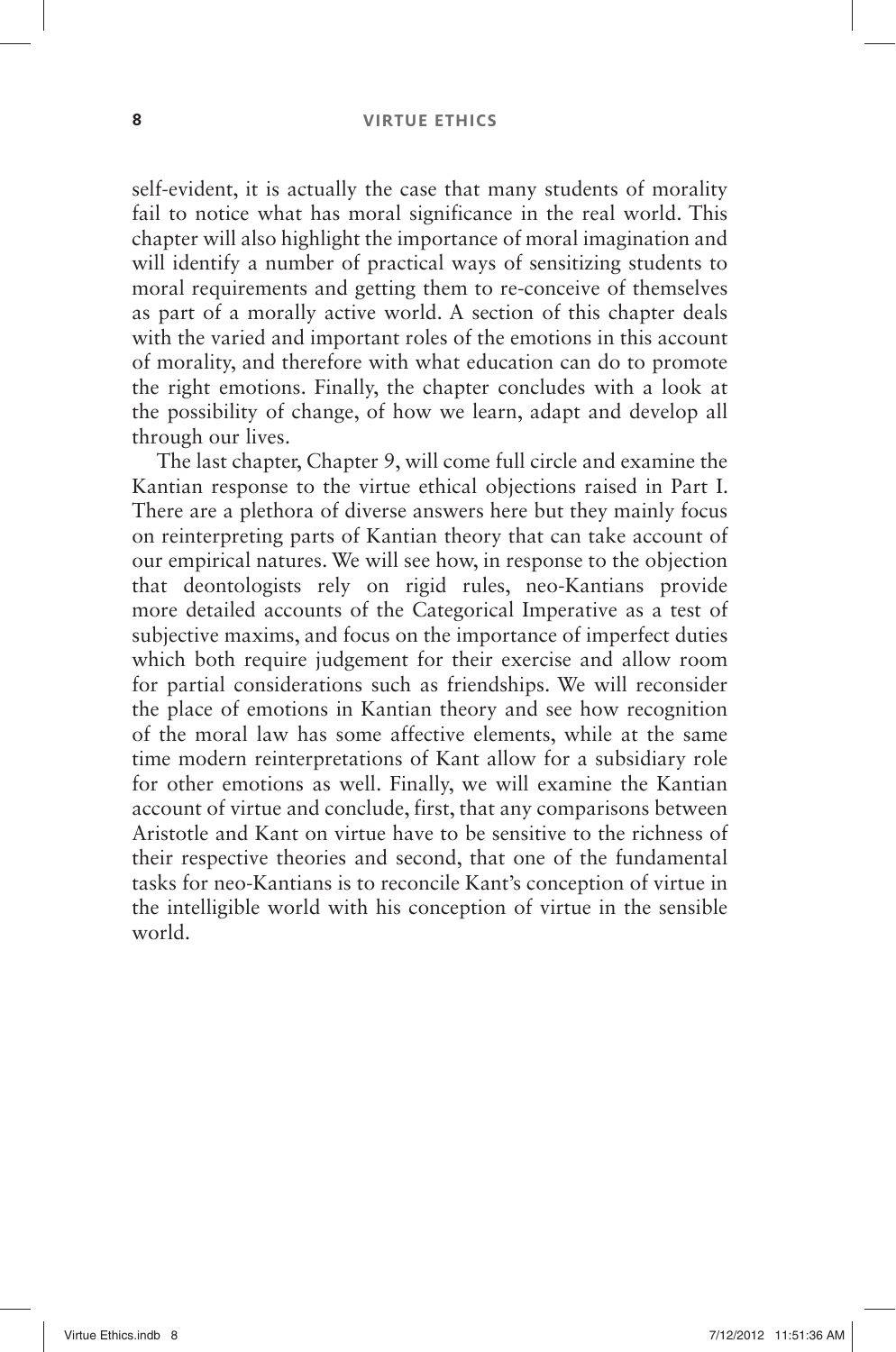# **PART ONE**  Virtue ethics as a new alternative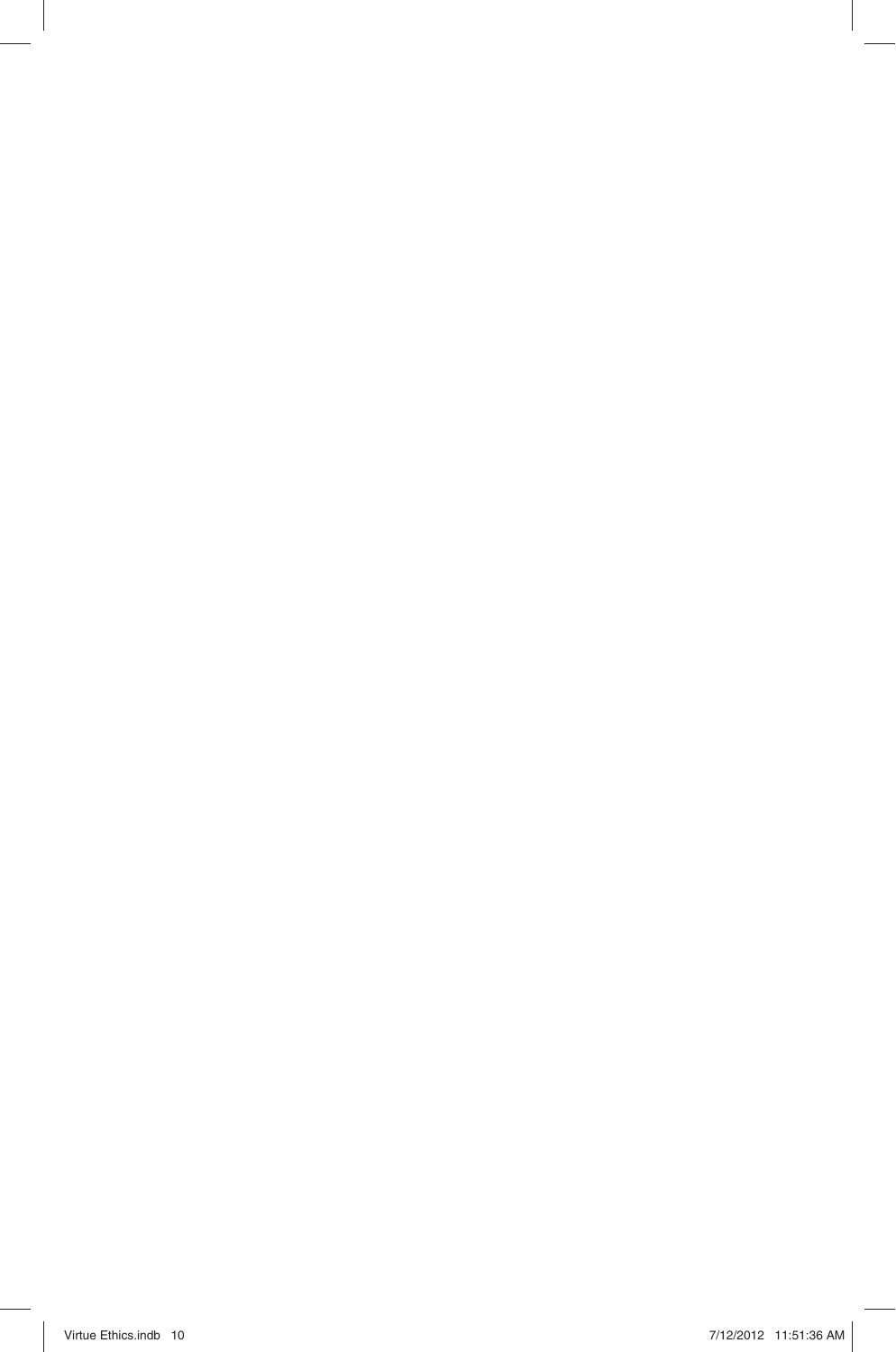# **CHAPTER ONE**

# Virtue ethics, a revived alternative

# **A. A small revolution**

In 1958, the philosopher Elizabeth Anscombe published a paper that was to change the shape of modern moral philosophy. Until that time, the main debate in moral theory concerning normative theories was between proponents of, broadly conceived, deontological theories and proponents of, broadly conceived, consequentialist theories. As a very general definition, normative theories try to provide some account of what is morally good and right. One of the ways of classifying different normative theories is to divide them between those that give an account of what is right in terms of producing good consequences (broadly speaking, consequentialist theories) and are therefore outcome-based, and those that give an account of what is right in terms of the agent's motives and intentions and are therefore agent-based (broadly speaking, deontological theories). So if you think about an act as a whole (including motives, choices, acting/omitting, results, etc.), consequentialists will focus on an assessment of the results, the consequences of what was done, whereas deontologists will focus on an assessment on what was intended, for example, whether the agent acted from duty. This means that consequentialists and deontologists may come up with entirely different accounts of what we ought to do and whether we should hold people responsible or not for what they have done. For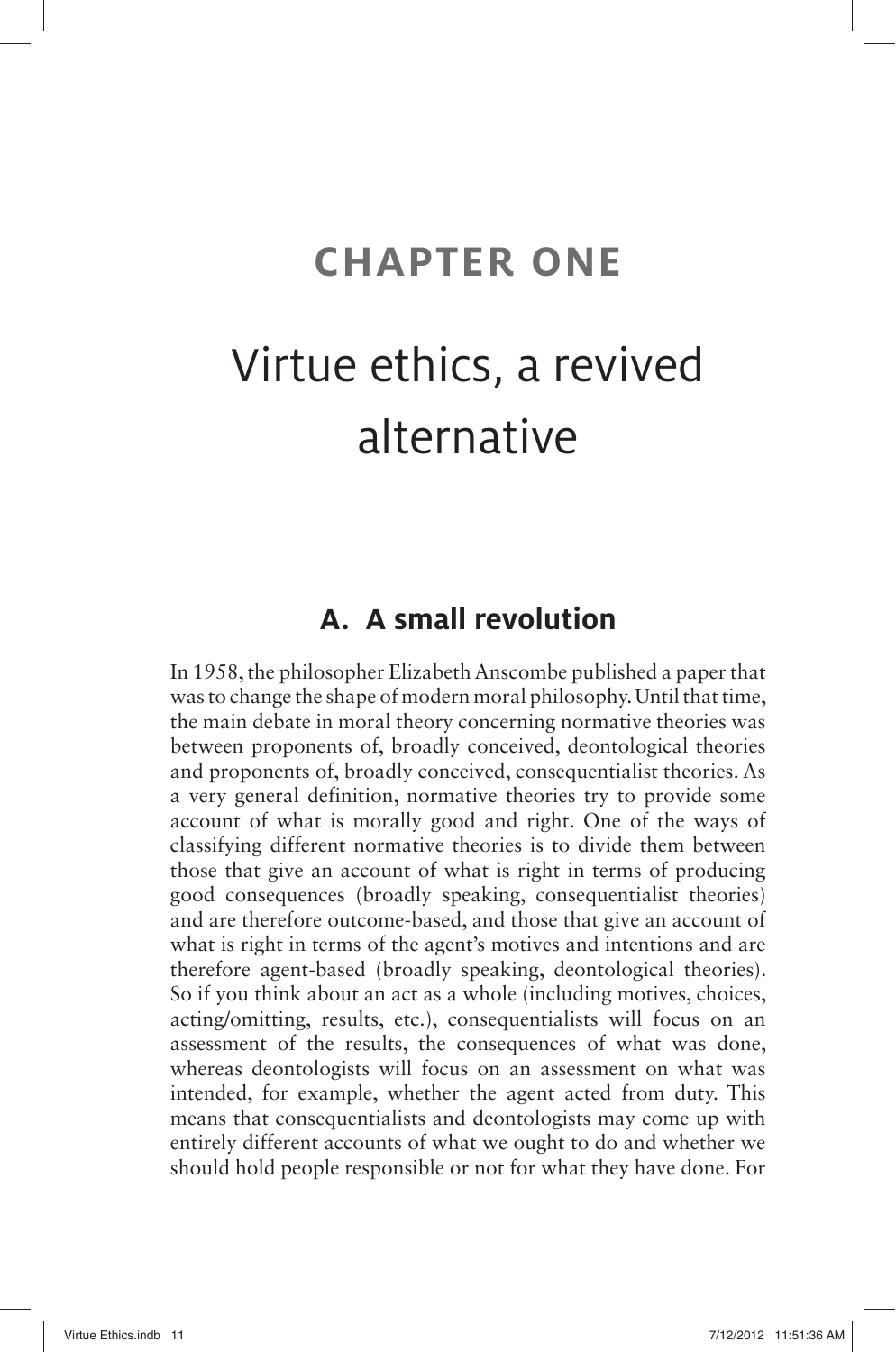example, if I set out to help a friend by introducing her to someone she likes but unintentionally embarrass her, a deontologist may conclude that what I did was right as I acted out of friendship, but a consequentialist may conclude that what I did was wrong as the result was unpleasant for my friend. This type of debate, whether rightness resides in consequences or intentions, had dominated the main discussions in ethical theory until that time (and had done so, of course, in a manner much more complicated and sophisticated than that suggested by this very simplified example), but Anscombe's paper was to change all this.

Instead of highlighting the differences between consequentialism and deontology, Anscombe focused on a feature that she claimed these two types of theories shared, namely their reliance on rules. She argued that recourse to rules was the wrong conception of ethics. In effect, she advised for a small revolution in the way we think about moral philosophy.

What deontology, consequentialism and most of modern moral philosophy share, according to Anscombe, is a 'law conception of ethics'. That is, a legal understanding of morality, such that 'ought', in a moral sense, is equivalent to 'is obliged to', in a legal sense. The content of the law and the specific obligations it creates may differ, so that, Utilitarians for example will rely on the Greatest Happiness principle, whereas Kantians will focus on the Categorical Imperative, but the structure of the moral theories will be the same. They will all assume this idea of morality as a *legalistic* commandment which is captured in the notions of obligation and duty. So while Utilitarians for example would advise us to perform the action that brings about the best consequences for the greatest number and Kantians would tell us to act only in accordance with maxims that we can will should become universal laws, which are clearly two different ways of acting, the *type* of advice is the same; they are both about what we are obliged to do in the sense of a law or binding regulation.

The main problem with law conceptions of ethics is that they make little sense in the absence of a legislator (Anscombe rejects the Kantian appeal to 'self-legislation' and interprets deontological theories as suffering from the same weaknesses as other conceptions of law ethics). Without a legislator imposing his will, the sense of obligation that is expressed in the moral 'ought' comes under question. This is a very serious objection. The very notion of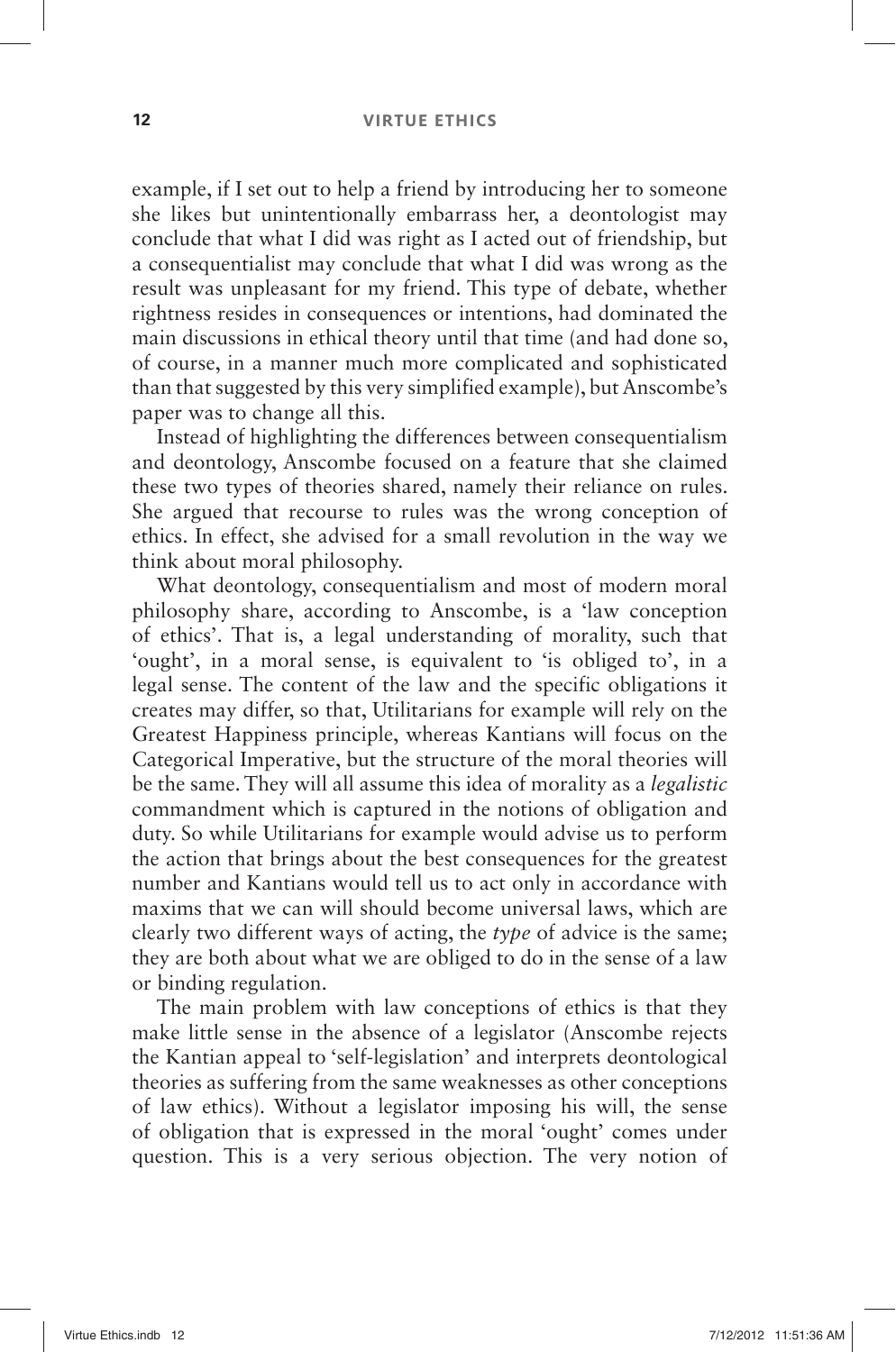' normativity 'that normative theories are supposed to account for and explain, involves the idea of a moral ought, of being, in some way, bound to behave in a particular manner. To see this, consider the following distinctions. 'Can I open the window?' is a question about one's abilities, that is, 'Am I strong enough to open the window? Am I tall enough to open the window?' etc., while 'May I open the window?' is a question about permission, that is, 'Am I allowed to open the window? 'which assumes that there is someone who will permit or forbid this act. Pedantic English language teachers the world over delight in such distinctions and many a long-suffering student has had to put up with a hot stuffy room because he asked a question about his *ability* to open the window rather than obtaining *permission* to do so! In the same way, 'Ought I (or should I) open the window? 'is an entirely different type of question. You may wonder here why opening the window is a moral matter in the first place, but a plausible scenario can be construed within which the 'ought/should' question makes sense. Assume you are walking past a primary school when you notice the building is on fire, the exits are blocked, but there is a ground floor, large window which you could open (the ability question is answered here), without any risk or cost to yourself and which would provide an immediate means of escape for a class of children. In this case 'Ought I open the window?' makes a lot of sense – in fact, most people would immediately and without thought answer 'yes, I should do so' and feel bound to do something about the situation (should you come across people who are tempted to answer 'no' to this kind of question, beware you may be in the presence of a psychopath!).

Moral questions then are questions about normativity, about the force of morality, about why we feel bound to act in a moral manner, but according to Anscombe, by seeing morality as a set of laws which are not backed up by the authority of a legislator, we cannot make sense of the idea of morality binding us to do anything; therefore, neither consequentialism nor deontology can really account for morality's force. Consequentialists and deontologists can frame their advice in the shape of laws, but since morality is not governed by a legislator, they can neither convince us to follow this advice, nor can they account for why we generally find moral demands to be binding.

Instead of relying on this legalistic conception of ethics, Anscombe encourages us to reconsider the way we do ethics, to set aside law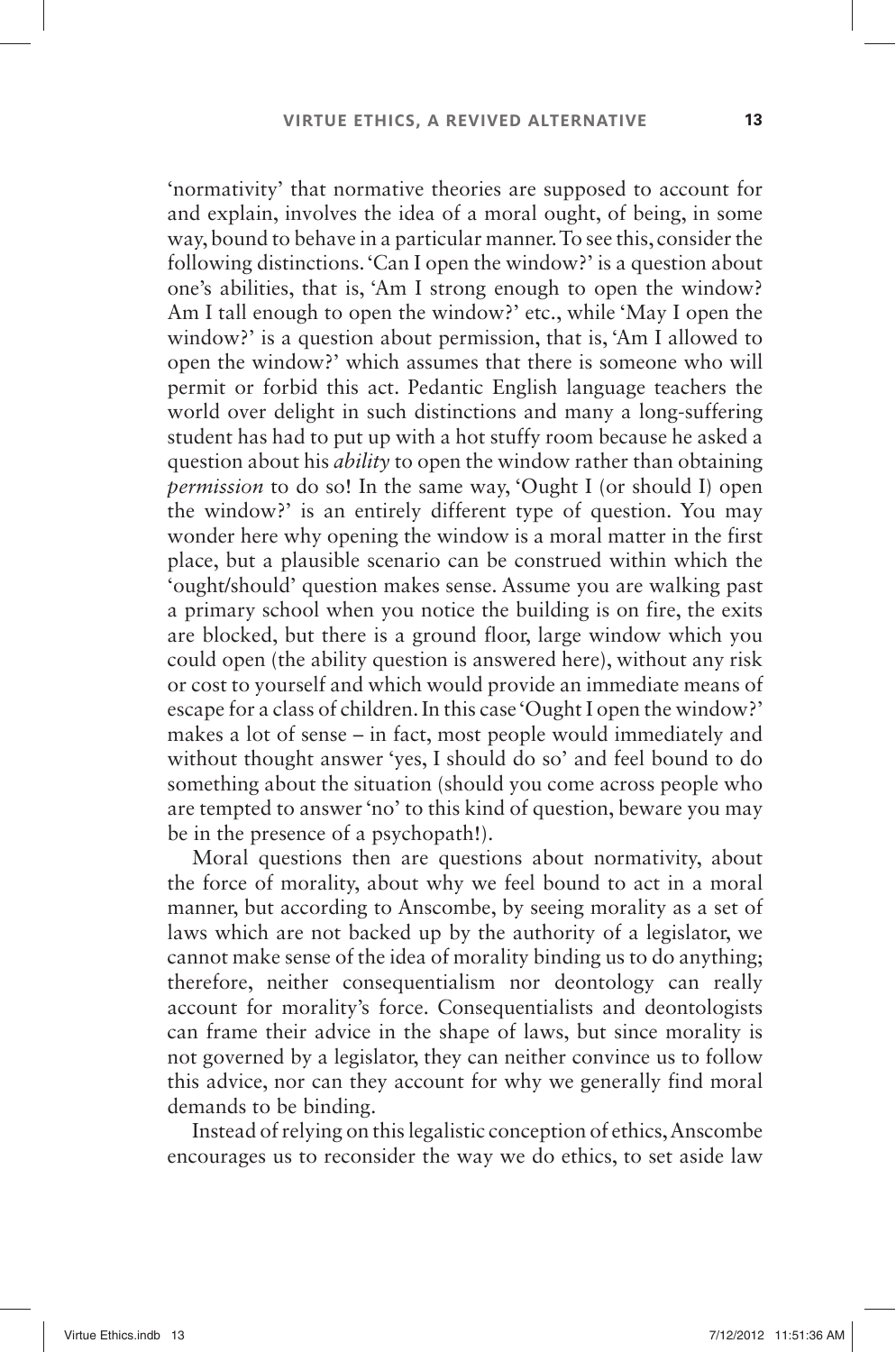#### **14 VIRTUE ETHICS**

conceptions of ethical theories as implausible and revive elements of Aristotelian theory. Specifically, she calls for a more central role for the concept of 'virtue', for reviving the importance of flourishing in understanding the role of morality in human lives and posits a radical claim to suspend all discussions of moral philosophy until we can achieve a better insight into moral psychology. These suggestions ask for a veritable revolution in the way we do moral philosophy and were, historically, probably one of the first calls for change that would eventually lead to the development of a group of theories that fall under the term 'virtue ethics'.

Anscombe's paper is well worth reading because of its veritable revolutionary nature, its passionate and heart-felt arguments against her perception of the status quo in moral debates and for sowing some of the seeds that inspired others to revive Aristotelian ideas that had been largely marginalized up until that time. Her interpretation is by no means faultless; for example, her characterization of Kantian theories is far from charitable. Many of her ideas have in turn been challenged, for example, some contemporary virtue ethicists resist the apparent conflict between the notions of 'obligation', 'duty' and 'virtue'; however, the paper's main appeal remains in its historical role in prompting for change. These calls for change characterize this period in the debate, leading to a growing sense of dissatisfaction with the state of modern moral philosophy at the time. Thus, many of the discussions that were the precursors of modern virtue ethics are about what is wrong with other alternatives, they highlight why discussions of moral theory have taken a wrong term and prompt us to redefine the terms of the debate.

The rest of Part I will consider some of these early calls for a different perspective, the ways in which these early writers sought to distinguish virtue ethics from other normative theories as well as some of the repercussions this thinking had for the ways in which virtue ethics eventually developed into a stand alone, self-contained alternative to deontology and consequentialism.

### **B. What do we want from ethics?**

A good place to start is to ask what we want from ethical enquiries. When we think of ethics, most of us think of practical problems: should I tell my best friend that her partner is cheating on her? Is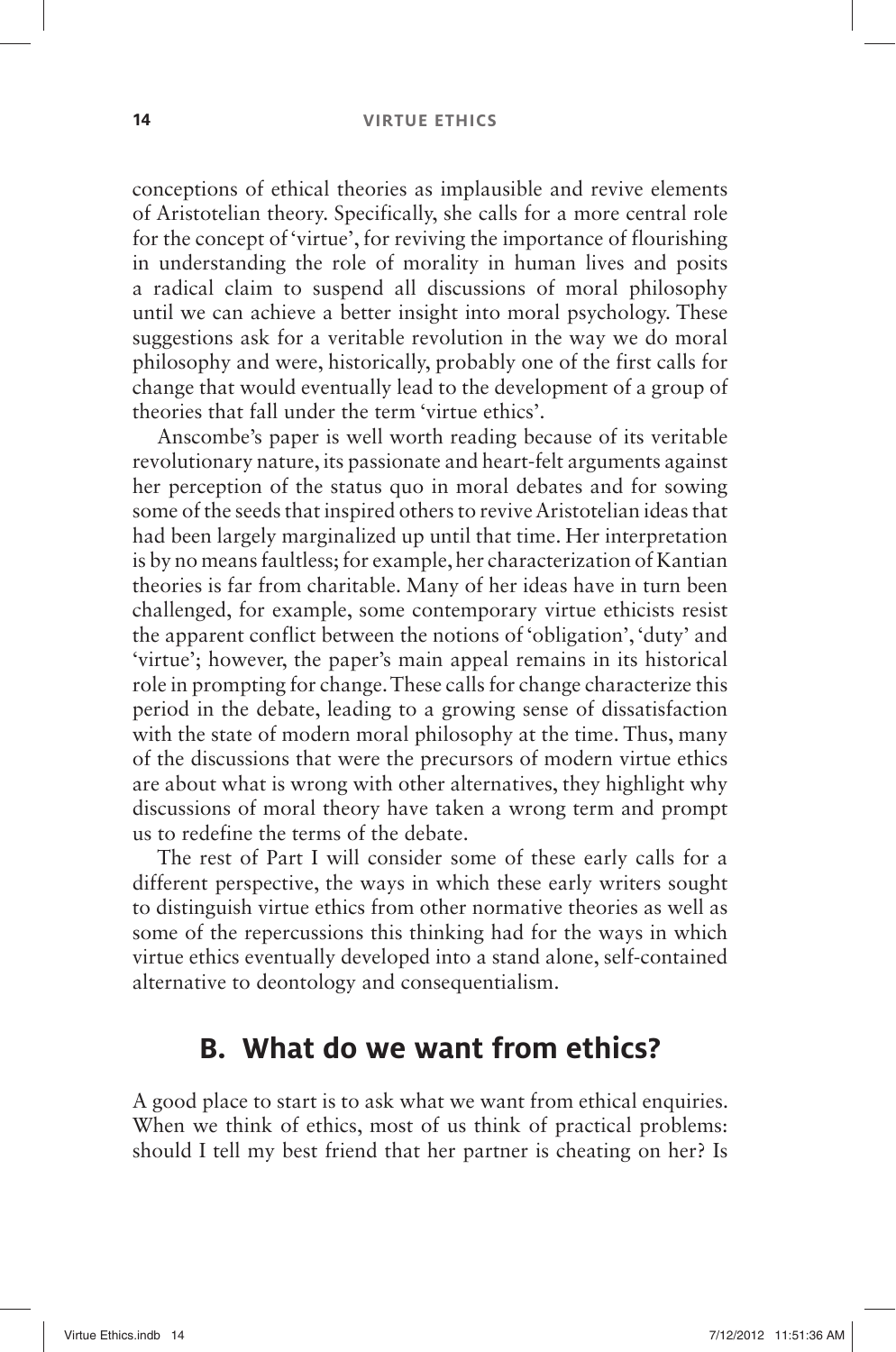it unfair to copy from a friend's essay when I have been too sick to finish my own? Is it permissible for a woman to have an abortion because she is not in a stable relationship and does not want to become a mother? Should higher education be subsidized by the taxpayer for anyone who meets the academic requirements or should Universities be free to charge whatever fees they want in order to attract the students who can afford to pay the most? We expect ethical theories to offer some kind of guidance on how to answer these questions, to help us decide what we should do. This idea is captured in the claim that one of the roles of ethical theories is to be action-guiding, that is, to give us some guidance on what we should do when faced with practical ethical problems.

One of Aristotle's most interesting insights is that he questions the nature of the guidance we should expect from ethical theories. Right at the start of the *Nicomachean Ethics* Aristotle tells us that the book will be an account of ethics and he wonders what kind of answer we should expect from an ethical inquiry. If we are going to be asking ethical questions, what kind of answers should we expect? This is not so much a question about the *content* of the answers, but about what *kind* of answers we should expect to find. Aristotle's response to his own question is that ethics is an imprecise science, so the answer can only be as precise as the subject matter allows, that is in this case, not very precise. If you investigate an imprecise subject matter, you should expect to arrive at an imprecise answer. Ethics involves so much difference and variety that the answers to ethical problems will be diverse and vary both from situation to situation and from person to person. Aristotle warns us: ' Our account of this science [the science of politics; Aristotle seems to understand ethics as the introduction to politics, which in turn he understands as the science of acting morally] will be adequate if it achieves such clarity as the subject-matter allows; for the same degree of precision is not to be expected in all discussions, any more than in all the products of handicraft. Instances of morally fine and just conduct – which is what politics investigates – involve so much difference and variety that they are widely believed to be such only by convention and not by nature'.<sup>1</sup>

It's important to note here that this is not a relativist claim. Relativism is a meta-ethical position which makes certain claims about moral truth, namely that there is no such thing as moral truth. In the same way that there is no truth in matters of taste, there are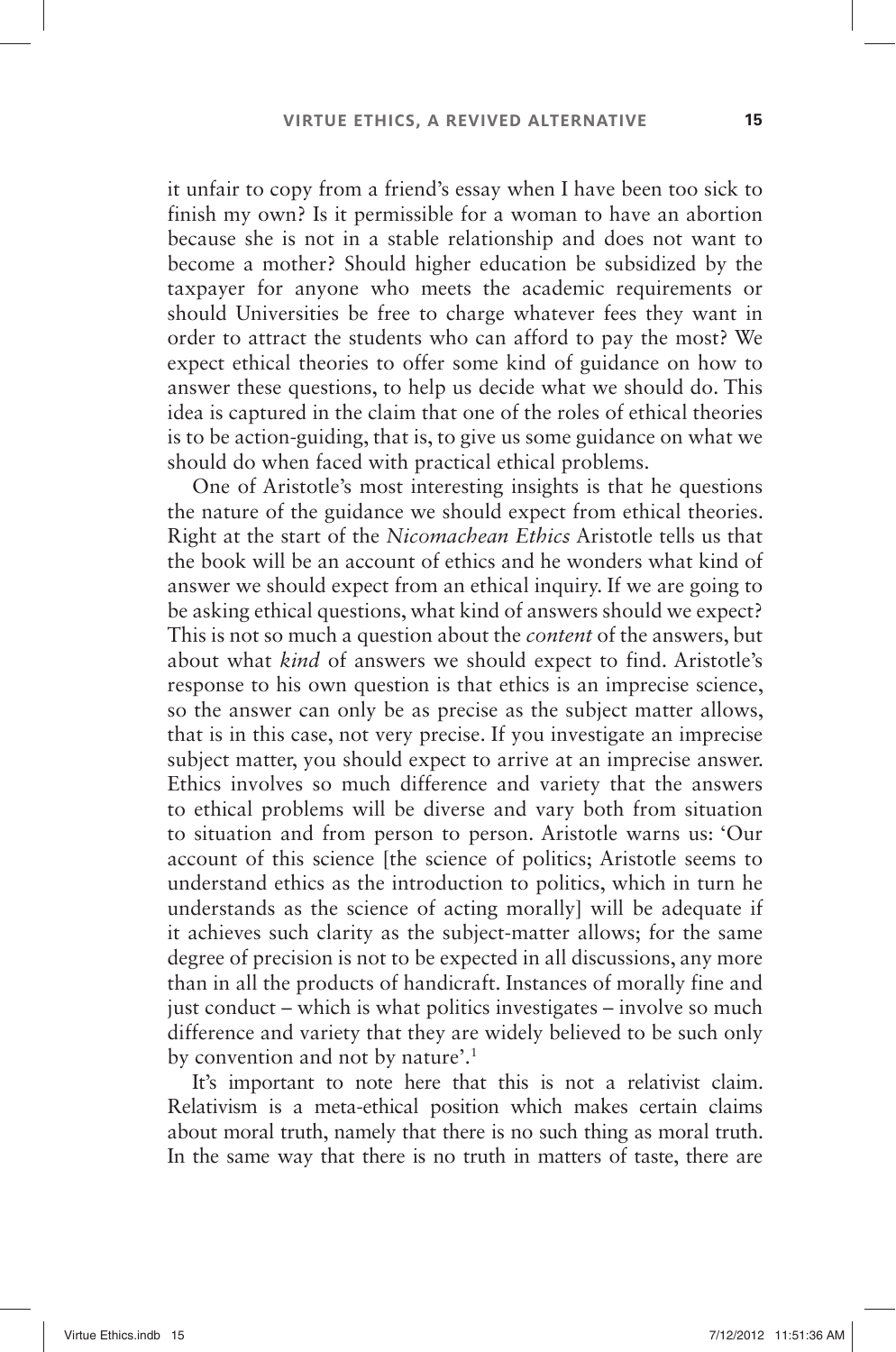merely individual preferences (e.g. there is no truth of the matter about whether marmite is objectively tasty or not, it's just that I subjectively hate it and you subjectively love it  $-$  both entirely valid, individual responses to a matter of personal taste), there is no truth in moral matters, merely individual preferences. However, this is not Aristotle's claim here. Suggesting that the answer to ethics may be complex, context dependent and difficult to discover is entirely different from claiming that there is no answer. For Aristotle, there is a correct answer to moral matters, but it is complex and not easily captured in a rule, so in this sense, deontologists, consequentialists and Aristotle are all in agreement about the *nature* of moral truth, they all think it's out there! What they disagree about is what kind of *shape* this truth might take.

## **C. How should I live my life?**

Inspired by this Aristotelian insight into the nature of ethics as a discipline and the kind of answer we should expect when discussing topics in ethics, early virtue ethicists suggested that it is a mistake for ethical inquiries to ask 'What should I do?', instead the fundamental questions in ethics should be 'How should I live my life? What kind of person should I be?'.

The first question, 'What should I do?', focuses on a specific situation, what should I do *now*, when faced with *this* problem? It sees ethics as a way of responding to specific, problematic situations. Both deontological and consequentialist theories can be interpreted as attempting to answer this kind of question. Think of the Kantian Categorical Imperative; it is a universal rule that is supposed to give an answer to how we should act when faced with different ethical problems. The Categorical Imperative is a test of proposed maxims, so when faced with an ethical problem we should formulate a proposed course of action, which is captured in the maxim and then the Categorical Imperative gives us an answer as to what we should (or should not) do; similarly is the case with the Utilitarian Greatest Happiness Principle. The Greatest Happiness Principle tells that in all sorts of different situations we should do whatever brings about the greatest happiness for the greatest number of people. As long as we can calculate the expected utility of the consequences of our actions, we can figure out what to do. However, virtue ethicists are worried about this approach as a way of thinking about ethics.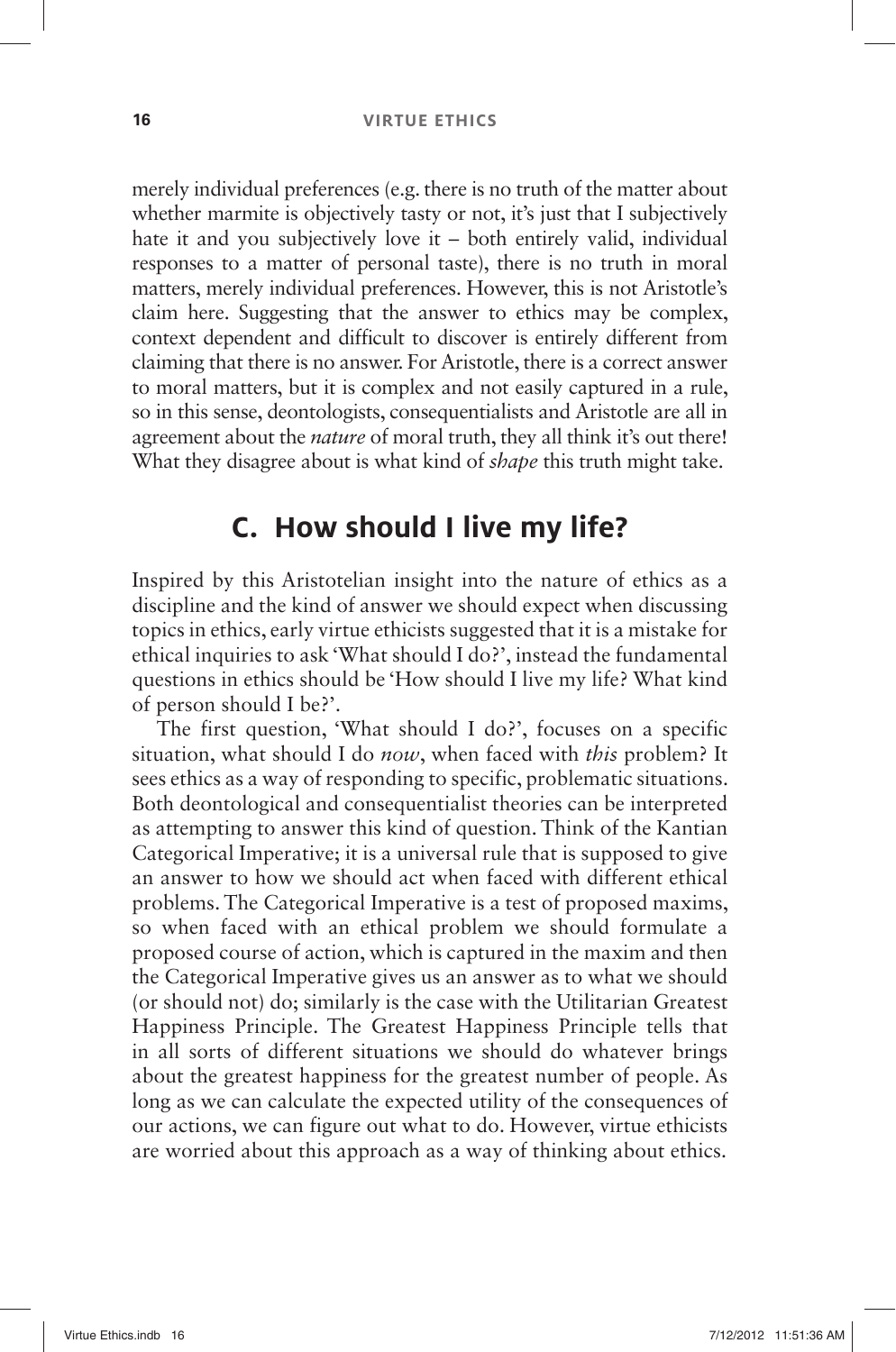If ethics is an imprecise, varied and diverse subject matter, then one rule or principle cannot be successfully applied to every varied situation we come across, and we cannot expect ethical enquiries to give us concrete answers for specific situations. Consider the following example: take the ethical rule 'Never lie': this sounds like good advice, it is both helpful, in that it tells you what not to do, and, on the face of it, plausible. Now, consider someone who has decided to follow this rule and is now auditioning to play the role of Romeo for his local amateur theatre group which involves proclaiming his undying love for Juliet. In reality, our actor intensely dislikes the woman playing Juliet, so proclaiming his love for her would be untrue; therefore, he refuses to speak the words as he intends to live his life according to the rule 'Never lie'. This sounds a bit weird, something has gone wrong. Surely acting is pretending within a certain context, that is, a context where both actors and audience are 'in' on the pretence. Under such circumstances, telling Juliet he loves her is not a lie, so our original rule should be modified to explain that acting does not really count as lying.

Having overcome this little hurdle, our aspiring ethicist turns up for his day job as a nurse, where he is asked by a colleague to break some bad news to a patient and 'persuade' the patient to follow a particular course of treatment. The process of persuading the patient involves telling him about only one of two possible treatments and allowing him to believe that this is his only option. Does this count as lying? Our aspiring ethicist has not been asked to utter an untruth, but merely to 'forget' to give all the information, leading the patient to think by his silence that there are no other options. Our aspiring ethicist is now beginning to think that he might be getting himself into trouble; when he first came across his moral rule, 'Never lie', he thought he had succeeded in finding a good guide to being ethical, but now it looks like he will have to stop and consider what counts as lying, how lying relates to other concepts such as 'misleading', 'misdirecting' and 'non-disclosure', which also leads him to wonder about the role of intent in one's expressions.

Our aspiring ethicist heads home feeling that he has taken on more than he bargained for when he decide to follow this one, simple ethical rule, so to take his mind off things he accepts a dinner invitation at his friend's house. His friend, Eddie, has recently divorced his wife and is living on his own for the first time in a very long while. Eddie's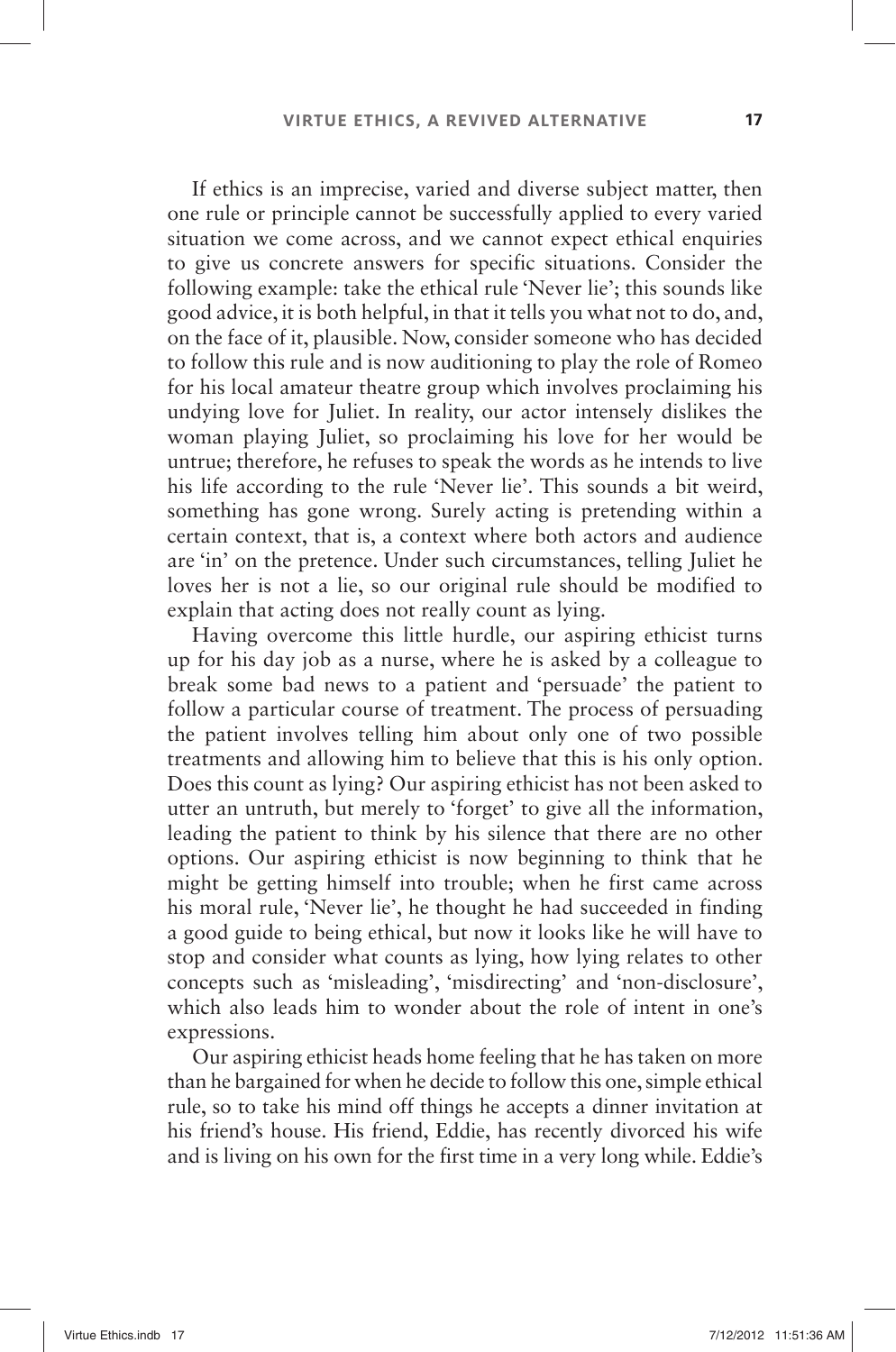#### **18 VIRTUE ETHICS**

confidence in himself and his abilities to cope on his own has been severely tested by the unpleasant divorce and the changes it has led in his life. Our aspiring ethicist is Eddie's first ever dinner guest and Eddie is keen to impress with his new culinary skills and ability to cope on his own. Unfortunately, Eddie is a poor cook and the meal is quite tasteless. When Eddie, enthusiastically, asks our aspiring ethicist 'Did you enjoy the meal?!!!' the aspiring ethicist is stuck. Saying 'ves' would be an outright lie, but surely his friend needs a bit of encouragement and a little lie would not hurt anyone?

You may agree with our aspiring ethicist that his moral rule should be suspended for the moment, or you may not, in a sense it doesn't really matter. What does matter is the realization that if ethics is imprecise, detailed and vague, it cannot be captured in a rigid, universally applicable rule. Our ethicist thought he was onto a winner in the sense that sticking to his rule would give him an answer to what he should do in ethical situations; however, this quickly proved not to be the case. The rule was not sensitive to context, required further thinking in terms of interpreting the term 'lying' and what it involves and did not allow for exceptions such as white lies for the sake of kindness.

## **D. One size does not fit all**

If the purpose of ethical rules is to give us guidance, so that one (or a small set of) overriding rule can give us specific answers to our problems, then it is bound to fail. If ethics is imprecise, then ethical theory cannot hope to offer precise guidance to specific situations as captured in overriding rules. Rules conceived of as allencompassing, universally applicable, one-size-fits-all solutions to all our ethical problems are not going to work. Rules are far too rigid and prescriptive to ever capture the variety and diversity of ethics. Instead of asking the specific question 'What should I do *here*, *now*, faced with *this* problem?', we should be asking the wider questions 'How should I live my life? What kind of person should I be?' The answer is not going to come in the form of a rule, which once revealed will answer all our ethical problems, but rather in the form of the virtues and the good moral character. We will go on to discuss how the notion of 'character' and the virtues can help us in this way in Chapters 3 and 4 below.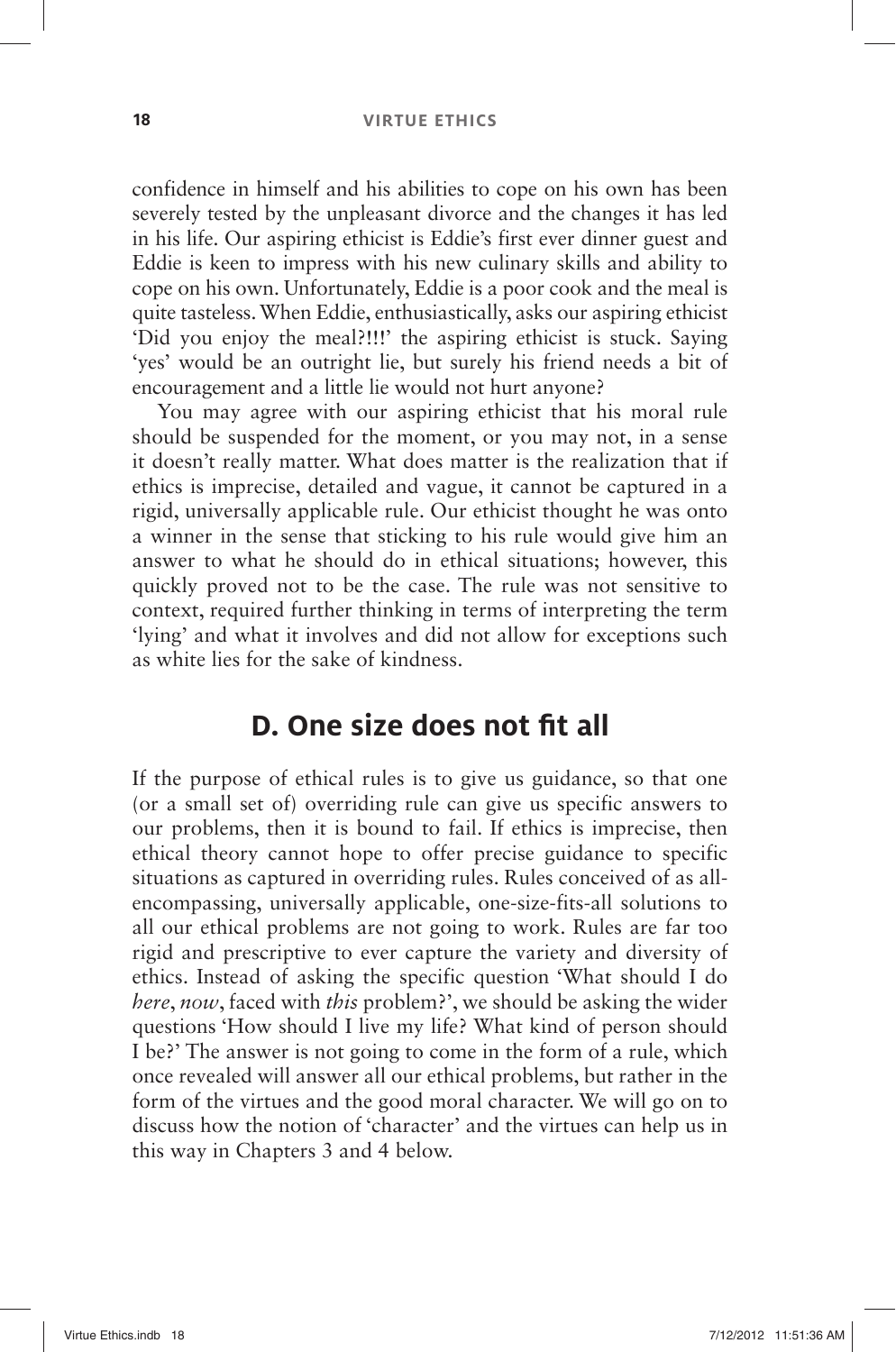Another way of making the critical point against rules though is to say that ethics is uncodifiable. A code, or set of rules, has many advantages, the principal among which is that it gives clear guidance on what should be done. When in doubt, one simple refers to the code and does as it suggests. Consider the Highway Code which is supposed to serve a similar function, that is, to give road users a set of clear, well defined and easy to both comprehend and apply set of rules by which they can use the roads as safely as possible. The Highway Code has a specific and limited remit and therefore succeeds in giving precise and useful instructions. Even in this case success is not complete and the Courts are called upon to decide on disputed cases, but for the majority of cases appeals to the Highway Code find it provides a clear and incontestable answer. Unfortunately, the same is not true of ethics. This is unfortunate because if ethics could be captured in such a set of clear and incontestable rules, this could potentially resolve most ethical disagreements and provide straightforward guidance in most ethical cases. However, we must not seek easy and fast action guidance at the expense of getting the *right* guidance. For what good is a set of ethical rules if they are precise, quick and easy to apply but wrong?

We can make this same point another way if we consider what is involved in being an expert in a field. If all there is to certain practices is the correct application of rules, the expert is the person who best knows these rules (and by extension applies them as the rules are action guiding). However, expertise is often expressed in knowing when *not* to stick to the rules, in recognizing the instances which are exceptions to the rules, in adjusting to situations that require a novel interpretation of the rules, in creating new rules or in having the reasoning skills to see beyond the rules that capture more common place situations. Consider this account of what it is to be a medical expert:

If one asks an expert for the rules he or she is using, one will, in effect, force the expert to regress to the level of a beginner and state the rules learned in school. Thus, instead of using rules they no longer remember, as knowledge engineers suppose, the expert is forced to remember rules they no longer use . . .No amount of rules and facts can capture the knowledge an expert has when he or she has stored experience of the actual outcomes of tens of thousands of situations. 2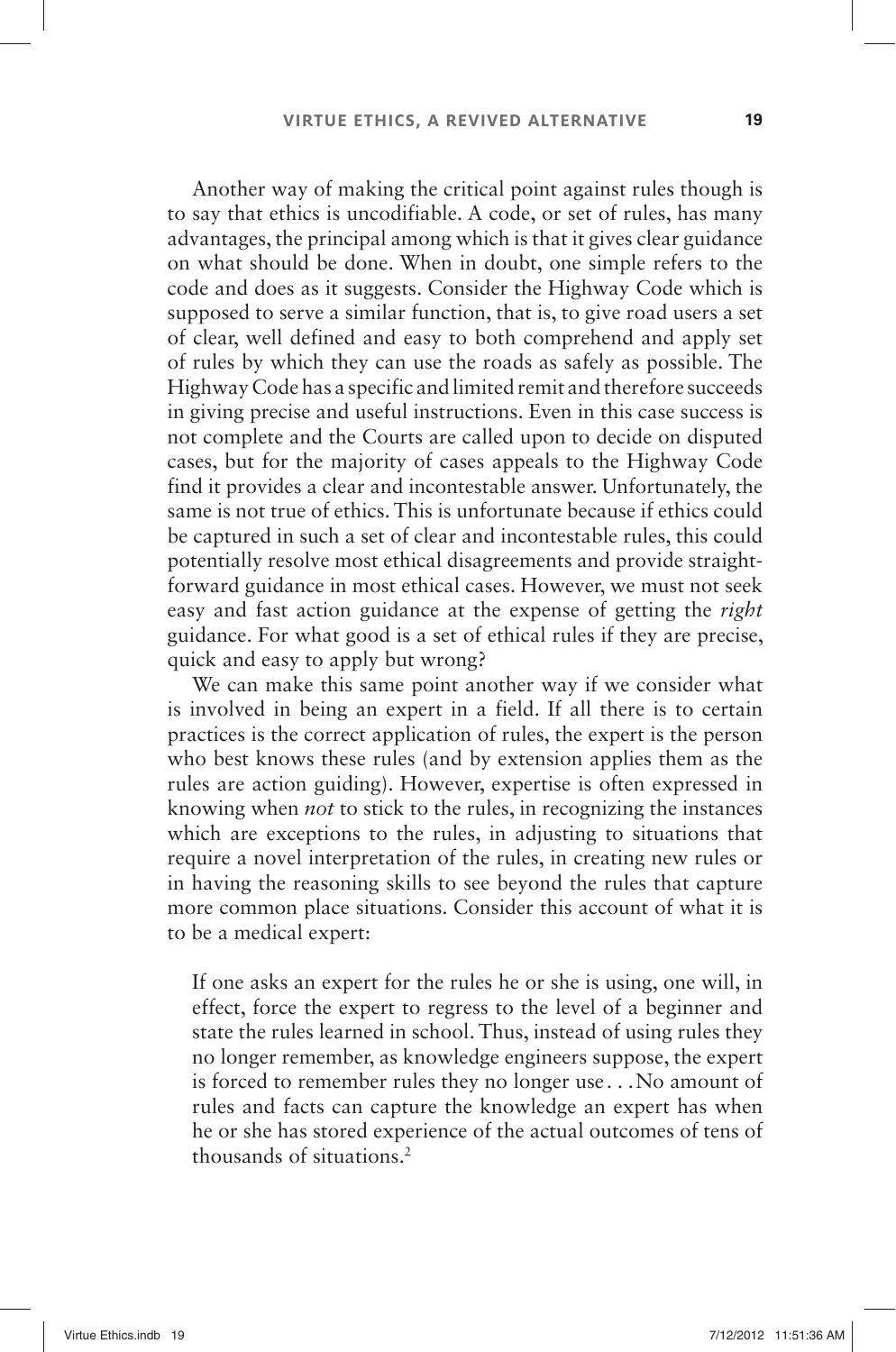The authors conclude that mistakes in deliberation cannot be avoided by attempting to come up with foolproof rules, as there are no such things and this is not what experts rely on when they make their judgements.

There seems to be much more to ethical guidance than practicefocused rules. For example, narratives may play a great role in helping us understand morality; for example, the story of how one friend incurred personal loss to aid another reveals something about the fundamentally other-regarding nature of friendship that can't be captured in a formula prescribing how one should act in each instance of friendship and which is easily transferable as an ideal across many different situations. Or, exercises in empathy, such as asking someone to put themselves in someone else's shoes, may reveal an immediacy to the situation, the impact of which can be otherwise lost.

Furthermore, what is meant by moral notions, such as truthfulness, cannot be captured in prescriptions about what one should do in any one particular situation. For there is a lot more to truthfulness than the rule 'Always tell the truth'. Someone who truly understands the concept of truthfulness will also understand the nuanced distinctions between lying, misleading and non-disclosure as well as how situations, such as acting or joking, change the tenor of what might otherwise be characterized as a lie. Being truthful doesn't just involve telling the truth, but also being repelled by lies, feeling guilty when one does lie, etc., and in general having the right attitudes and emotions with respect to truth-telling and lying.

Virtue ethics advises us to recognize (and embrace, but we will come to this later) the complexity of the ethical life and accept that the kind of guidance we can expect will have to be tailored to the nature of the subject matter. 'How should I live my life?' is not the kind of question that admits to a quick answer, nor to a simple one, nor to one answer that suits all people and all circumstances, but more on this later on.

## **Further readings**

It's well worth reading Anscombe's original paper, reprinted in Crisp and Slote 1997. Some of the Aristotelian ideas about the nature of ethics and the kind of answers we should expect from ethical inquiry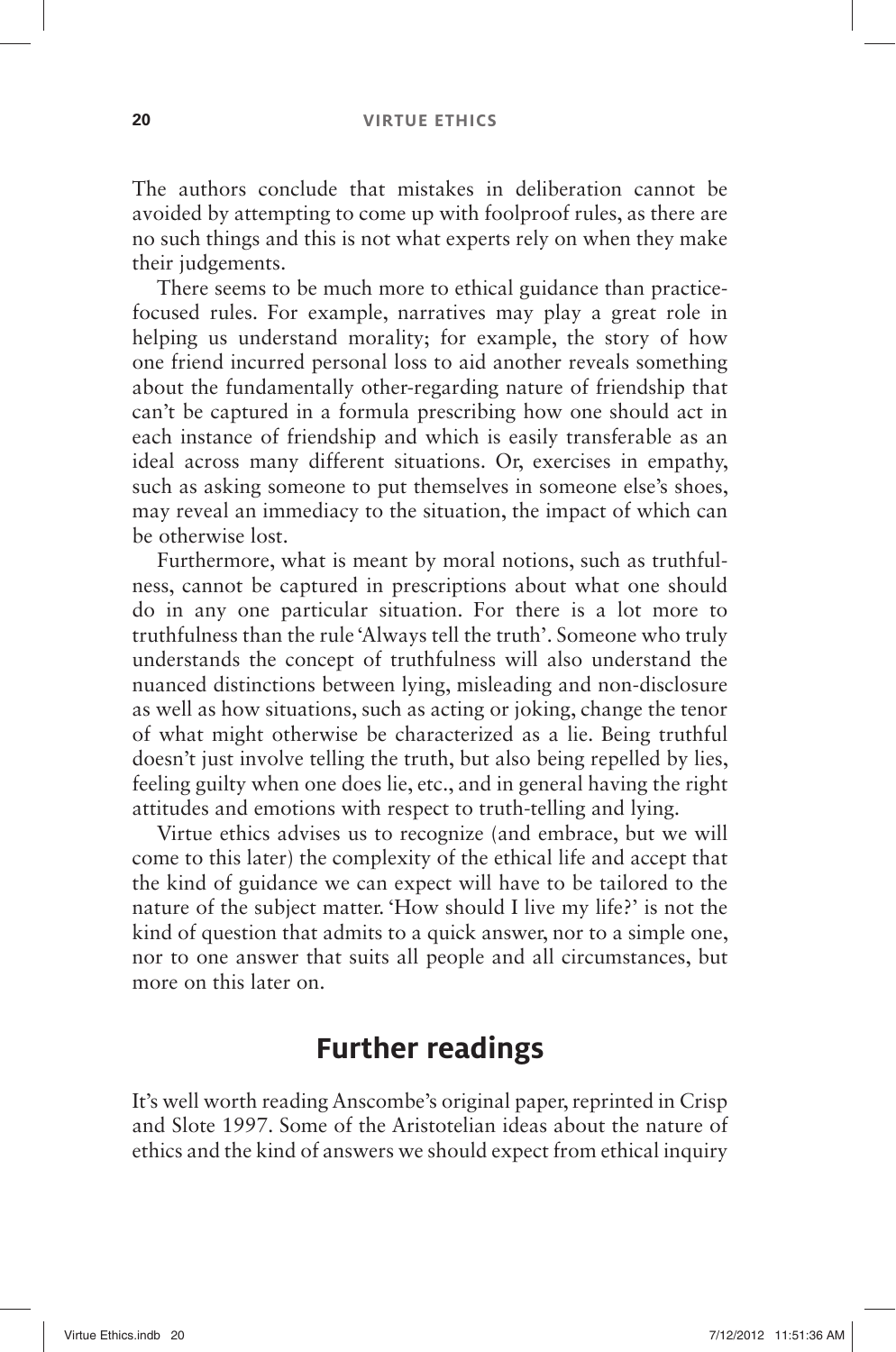are famously introduced in Book 1 of the *Nicomachean Ethics*. The discussion on the differences between rules and virtues is clearly developed in Roberts, 1991. For more on this topic, you may wish to look up Nussbaum 1986, especially Chapter 10. Themes from Nussbaum's book will also be picked up in Chapter 3 of this volume. See Dancy, 2004, for some of the more recent developments from these kinds of ideas between the juxtaposition of rules and virtues.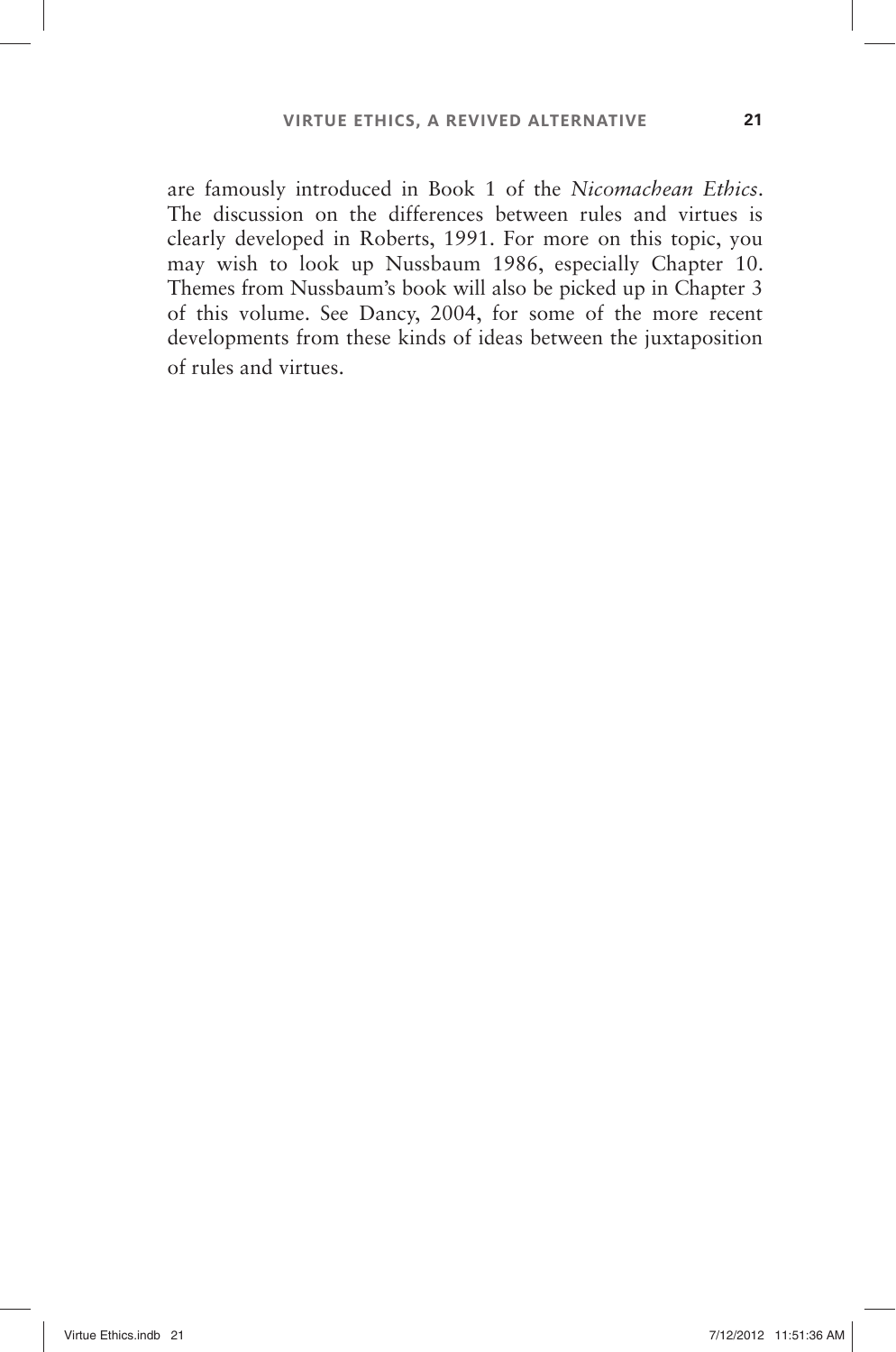# **CHAPTER TWO**

# Ethics and morality

### **A. The limits of morality**

Very often when we use the terms 'ethics' and 'morality', we intend them to be used interchangeably to refer to the kinds of considerations that are captured by the 'can, may, should' example above. However, in the discussion that follows, we will use the terms a bit differently to reflect a shift in approach argued for by Bernard Williams, very much in the same spirit as the kinds of considerations that Elizabeth Anscombe brought to the forefront of current debates. Williams was one of the most important philosophers of his generation, partly due to a remarkable philosophical ability: he was often the first person to draw attention to a new problem, a new way of looking at things, a previously neglected distinction, an entirely novel approach. His work often resulted in many of his colleagues picking up his points, either in agreement or in opposition, and establishing entirely new and fruitful areas of debate. These general points apply with much force to his work on morality, which gave rise to many of the ideas that characterize the modern version of virtue ethics, and for this reason it is worth looking at his arguments in a bit more detail.

Partly like Anscombe, Williams was concerned with the notion of 'obligation' and its role within what he called the morality system (in this sense 'morality' here will come to be contrasted with 'ethics', the contrast will become clear in this chapter). This conception of morality is very much influenced by how Williams interpreted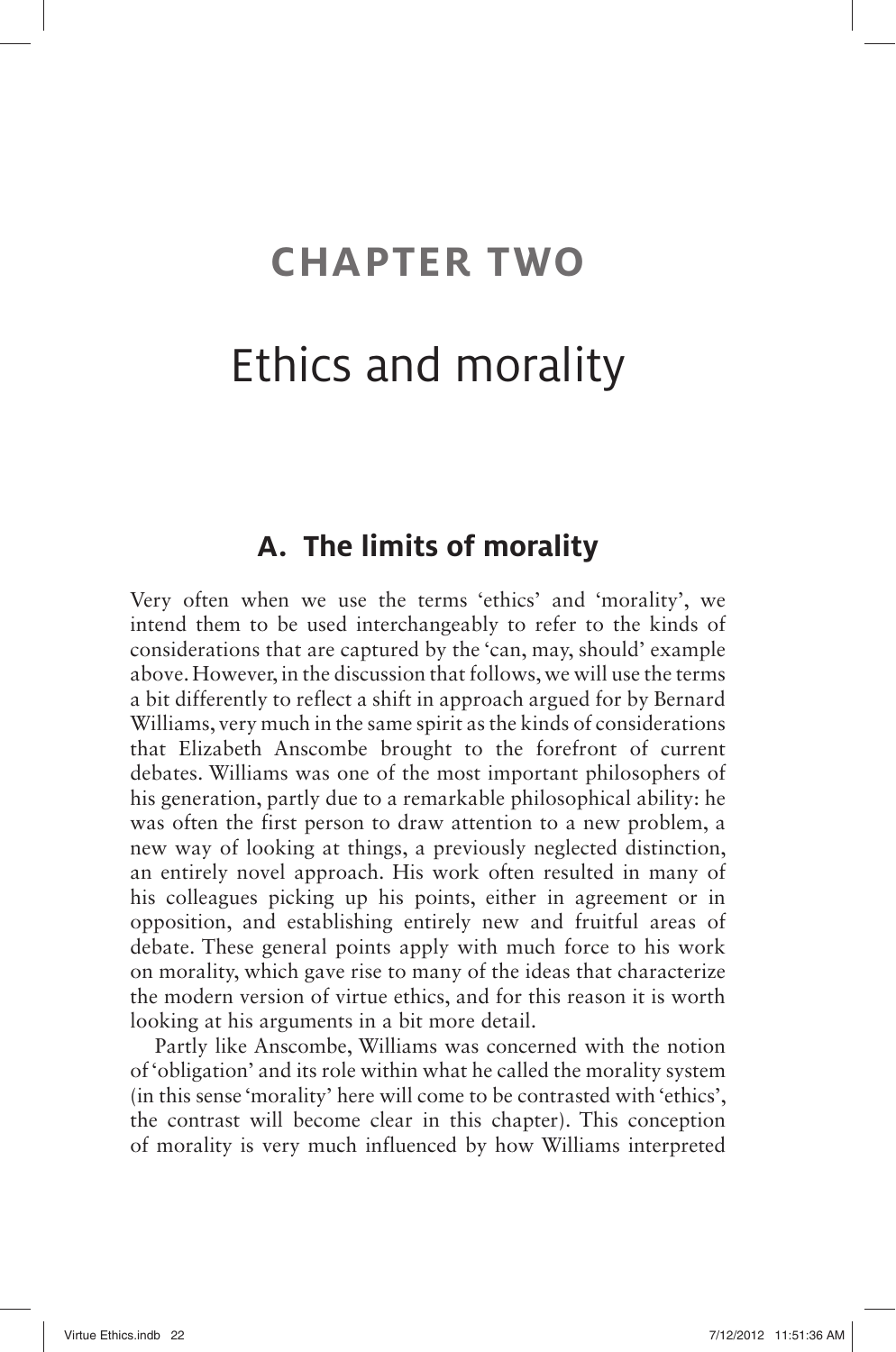Kantian ethics. He highlighted a number of features of 'obligations' which govern how we understand morality:

- **1** An obligation applies to someone with respect to an action, it is an obligation to do something (sometimes it may announce a prohibition or a permission that you *may* do something, but it is still action focused), and so morality is practical.
- **2** Obligations cannot conflict. This is a very important feature of the nature of obligations conceived in this way. What we are obliged to do must be in our power (otherwise being obliged to do it would make no sense), if we are obliged to do more than one thing, then these cannot conflict as it would make it impossible for us to do both.
- **3** If one has fulfilled all of one's obligations then one can only feel non-moral regret for anything that was not done, since anything that was not done was not an obligation. Under this conception of 'obligation', we need to explain how one consideration outweighs another without generating conflicting obligations (since according to point 2 above, there are no such things as conflicting obligations). One way of doing this is by distinguishing between *prima facie* and actual obligations. In Ross' terminology, a *prima facie* obligation is a moral consideration which has good support for becoming an actual obligation all other things being equal. *Prima facie* obligations exert some force, but not the full force of actual obligations. Consider, for example, a case where you have promised to meet a friend to help him study for an examination. The promise generates a *prima facie* obligation to do as promised. However, on your way to the meeting you are called upon to help in an emergency (make up whatever scenario you want here as long as it means you are the only one who can help, there is no time to both help and fulfil your promise, etc.). The obligation to help in the emergency outweighs the *prima facie* obligation to fulfil your promise. According to Ross, your obligation is to help in the emergency, and there is no conflict of obligations as the promise keeping was not an *actual* obligation in these circumstances but merely a *prima*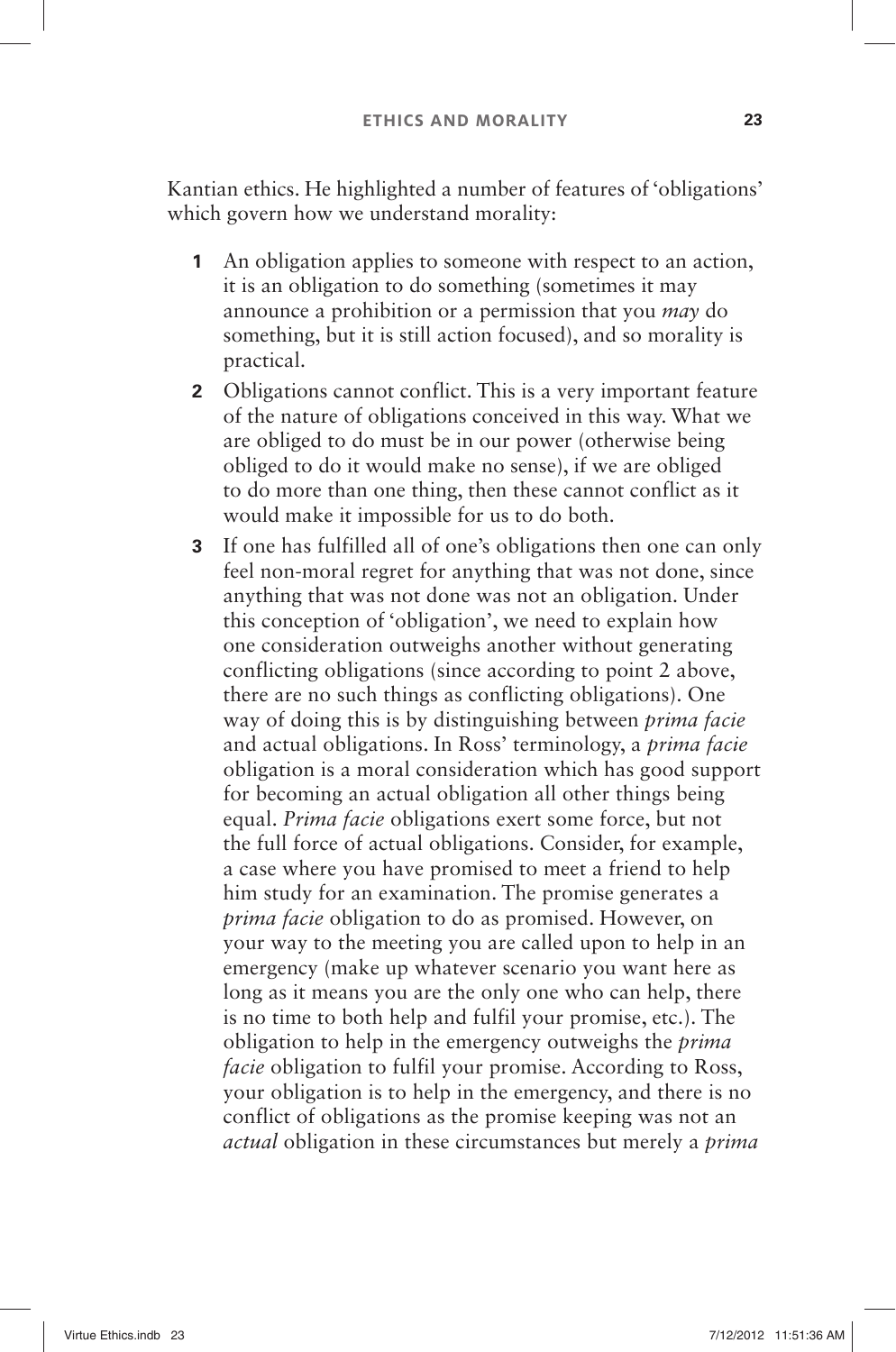*facie* one. However, at the same time the promise keeping still has some force so you owe your friend reparations for letting him down. This allows Ross to hold that actual obligations cannot conflict (point 2 above) and that what is not done is regrettable (point 3) but not in a strong moral sense as it was not an actual obligation, it was merely a *prima facie* obligation.

- **4** The fourth point is what Williams calls the 'obligation out-obligation in' principle. Consider this problem: you come across an emergency and you are under the claim ' In this emergency, I am under an obligation to assist ' , but why is this so? Presumably because 'One is under a general obligation: to help in emergencies', but if we accept such a general obligation it may turn out that *all* our time now is taken up with helping in emergencies and there is no longer any room for any other kind of morally indifferent actions. Since obligations override all other considerations and since here we have an obligation wide enough to occupy all of one's time (unfortunately there are plenty of emergencies around the world), then morality demands that we spend all our time fulfilling its obligations. The only way to 'push out' an obligation is to 'pop another one in', 'obligation out-obligation in', and there is no room for anything else.
- **5** Since obligations are inescapable, moral blame is the correct response for anyone who did not fulfil their obligations. Once a course of action is established as obligatory, there are no excuses for not pursuing it. This applies to everyone, equally, and there is no perspective from which this is not the case. Both of these claims are seen as fundamental to this conception of Kantian ethics. Consider how they are encapsulated in the Kantian understanding of the Categorical Imperative. The Categorical Imperative is an *imperative* in the sense of a command, it *must* be followed, and it applies *categorically* to everyone, there are no exceptions, no excuses.

These five points then capture the main ways Williams characterizes the notion of 'obligation' and its role in the morality system.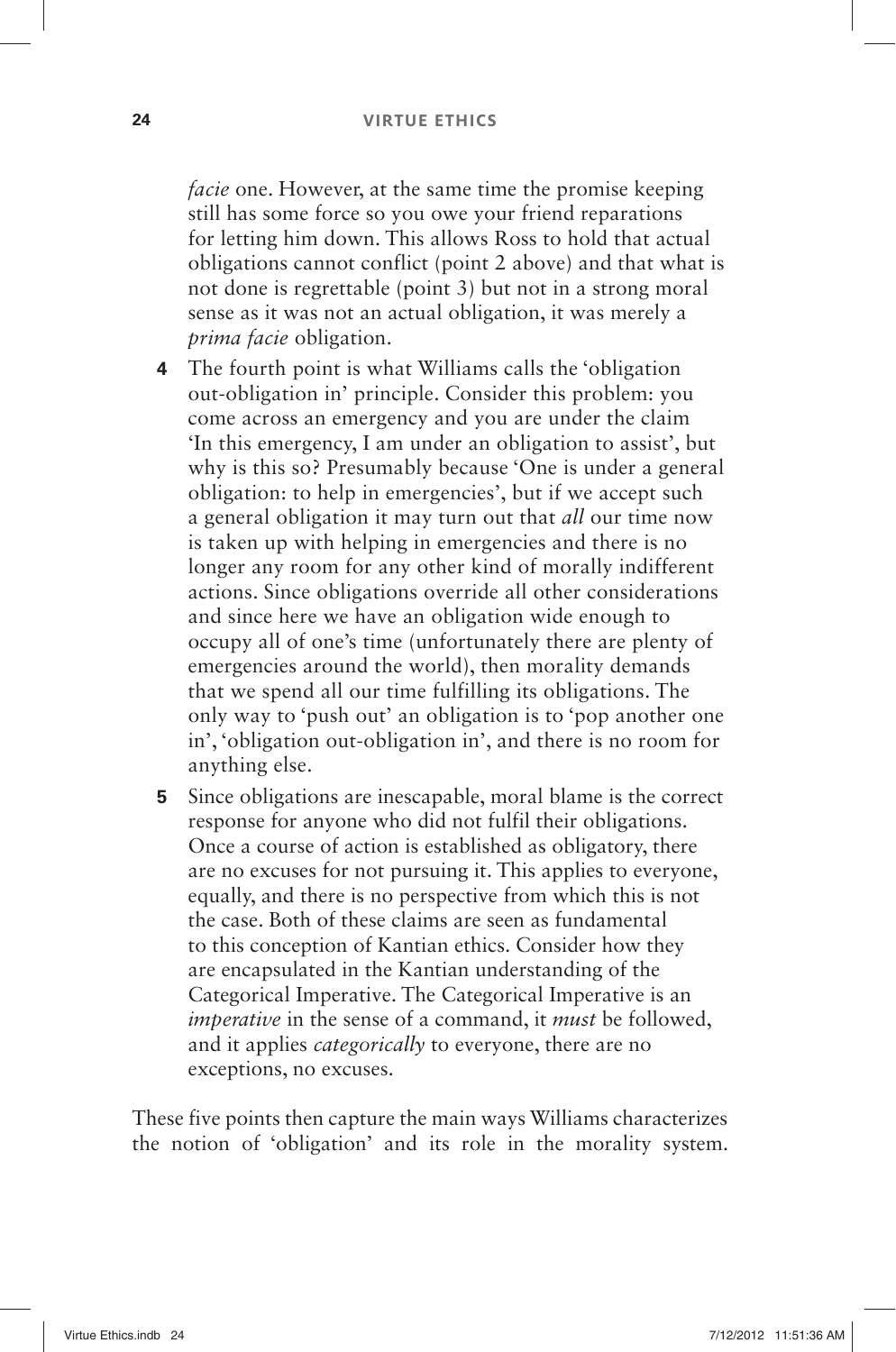However, he goes on to argue that this particular account of 'obligation' generates a number of problems. For one, trying to understand all moral consideration under the guise of 'obligations' creates more difficulties than it solves. In the promise-keeping example above, all sorts of weird philosophical moves are required to maintain *both* that the *prima facie* obligation can be outweighed by an actual obligation without creating conflict *and* that even though we are not obliged to keep the promise in the face of the emergency, we must still make reparations to the friend for not doing so. If the promise was really outweighed by the emergency, the friend should have nothing to complain about; if it was not, then there were two conflicting obligations, both of which options are a problem for Ross. In real life, Williams argues, it makes much more sense to accept that ethical demands can conflict and deal with the implications of these conflicts (these implications of ethical demands will become clearer throughout this section).

Similarly, this insistence that we can make sense of morality solely through obligations forces all sorts of diverse things into becoming obligations. Williams explains this point by being critical of Ross' 'duties of gratitude'. In an effort to explain gratitude as an obligation, Ross turns what is a sign of good character, that is, the desire to do good to others when we have had good done to us, into an *obligation* to do so. Turning gratitude into an obligation seems to miss the point of what gratitude should really be about. Surely if someone does you a good service, the appropriate response is to be thankful and want to help them out in return when they need you. To make this into an obligation changes the nature of gratitude itself and would make the recipient of the benefit more likely to resent it than be thankful for it. To return a favour out of a sense of duty is quite conceptually different, and relates to the demands of justice, rather than what is involved in returning a favour out of a sense of gratitude. Gratitude involves a positive acknowledgement of the beneficence illustrated in the benefactor's act and a desire to reciprocate. The reciprocation need not always be direct, one may express one's gratitude by conferring a suitable benefit to a third party and not directly back to the original benefactor; for example, I am grateful that someone helped me find an apartment and a job when I was homeless, so now I return the favour by helping other homeless people do the same. This still counts as gratitude as it embodies and promotes the sentiments and values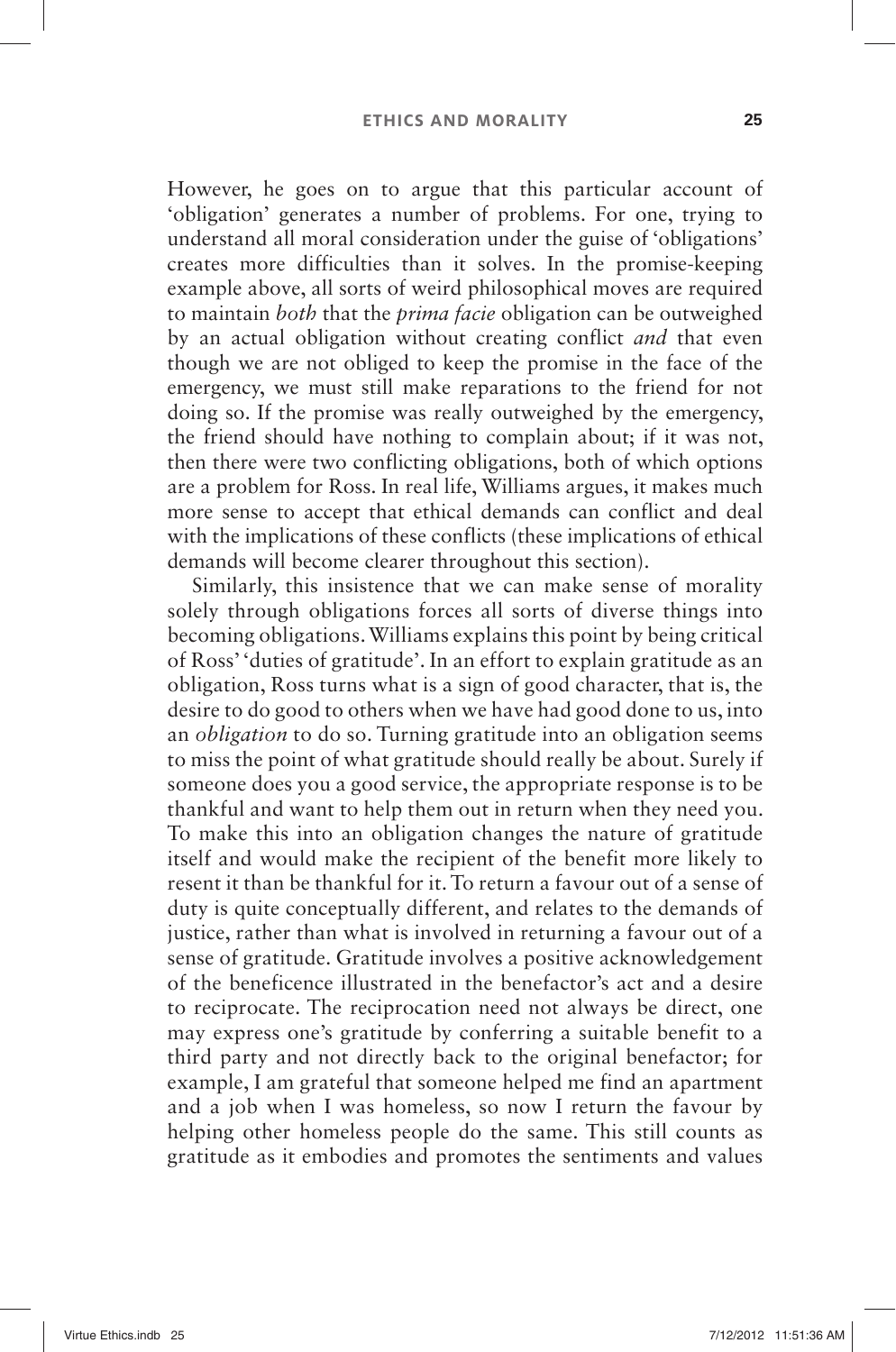#### **26 VIRTUE ETHICS**

of the original benefactor. To label all this an obligation is to miss the point of real gratitude because an obligation involves doing something out of sense of duty and unavoidability rather than because one is happy to receive the benefit and happy to conceive of oneself as someone who has been benefited by the benefactor. Ethical demands are much wider than moral obligations, and we want our theory to make room for, and sense of, all these diverse demands rather than attempting to awkwardly reduce everything to obligations.

Another implication of this view of obligations is that only an obligation can beat an obligation. This turns almost everything into an obligation, causing the types of problems highlighted just above, but it also leaves little or no room for morally indifferent actions. We would actually need to come up with obligations to explain why we should be allowed to do morally indifferent actions, because if they are not obligations, then we should not be wasting time on them. This leads to a life dominated by obligations with little or no room for anything else. Again Williams' conception of ethics is much wider than his account of morality here. As we shall come to see, the ethical life involves many other commitments, commitments which we can make sense of under this wider conception of ethics, but not the narrow conception of morality. Ethics allows us to make room for the idea 'that each person has a life to lead',<sup>1</sup> a life which should not be overwhelmed by moral obligations, but which allows room for other considerations that make one's life meaningful.

Finally we do not need to accept that every obligation comes from a more general obligation. A better way to understand what is happening in positive cases, cases regarding what we should do, is that there is a general underlying concern or disposition, for example, a disposition to help others in need, but that this disposition does not always outweigh everything else. Rather, it can become a deliberative priority (what we actually do) because of the particulars of the situation we are faced with now. Some situations will activate our concerns and dispositions, others will not, without having to rely on the 'obligation out-obligation in' principle. We will discuss how general dispositions become deliberative priorities because of the particulars of situations when we look at the Aristotelian concepts of 'moral perception' and 'practical wisdom' later on in Chapter 5.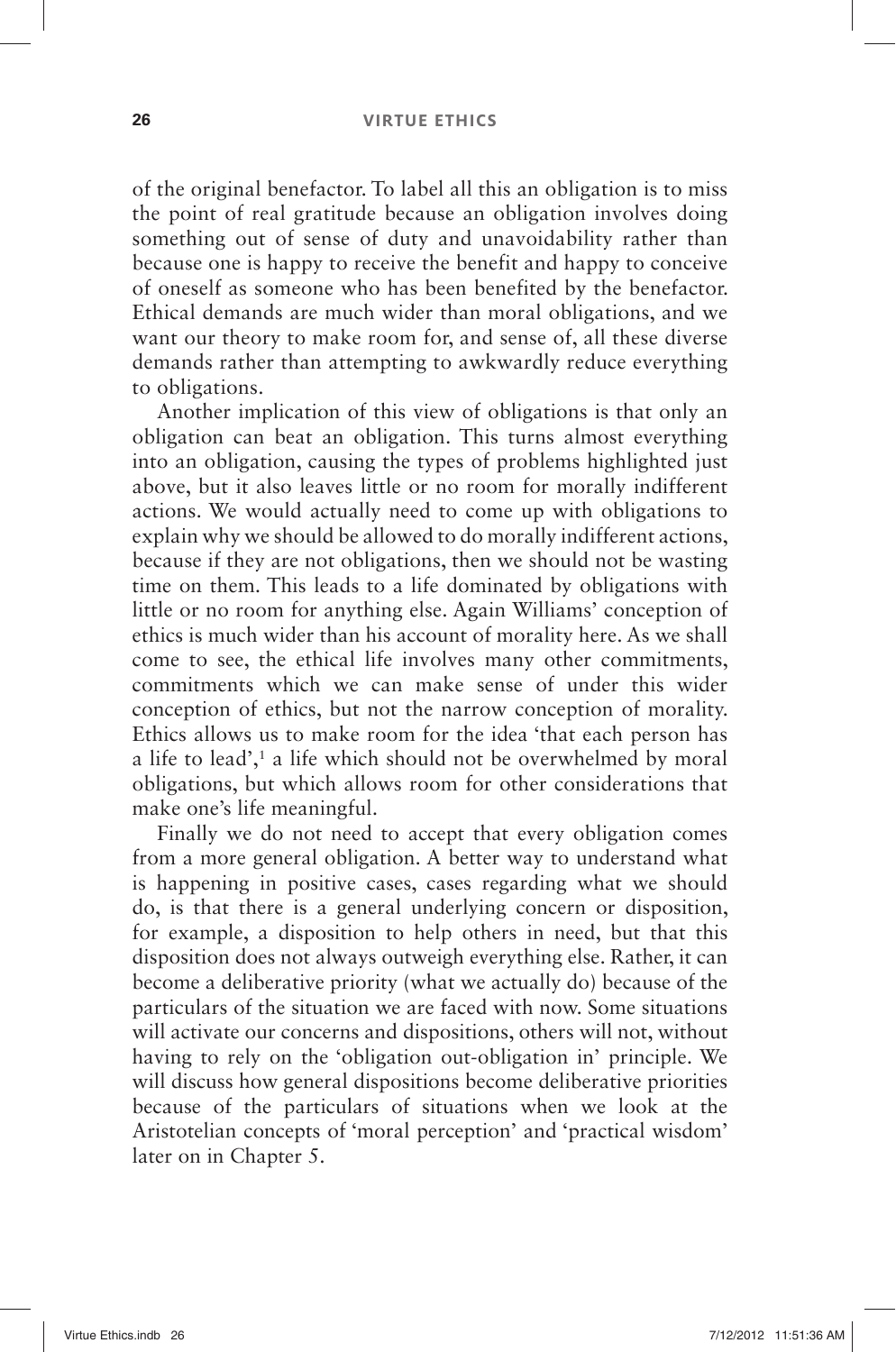Williams' understanding of 'morality' then turns out to be rather different from that of 'ethics'. The morality system is dominated by this particular notion of 'obligation', while ethics allows room for more diverse considerations. This allows ethics to give a more plausible account of phenomena such as gratitude, which morality is forced into distorting in order to make them comprehensible through the notion of 'obligation', as well as allowing for a wider concept of what counts as a meaningful life for human beings. Morality gets into problems by denying the possibility of conflicting obligations and reduces all obligations to more general ones, while ethics allows room for conflict and gives a different account of how some claims become deliberative priorities. These concerns with this particular conception of 'obligation' and its dominance over what Williams calls the 'morality system' lead him to call for a number of revisions, which we will consider below. The next chapter will further develop the final arguments in Williams' discussion which have to do with his rejection of an account of voluntariness that leaves no room for character and psychological or social determination, his rejection of the purity of morality and his rejection of the idea that morality transcends luck – but we can set these thoughts aside for now as we first need to consider what is involved in living a meaningful life. In looking at all these ideas that are, in a broad sense, inspired by Williams, we will now move away from Williams' own work and consider how these themes were taken up by other authors.

#### **B. The meaningful life**

What is involved in living a meaningful life? In what sense is the above conception of ethics broader than that of morality and how does it allow room for wider considerations that make our lives meaningful? Consider the following scenario: the boat you were on has capsized, there are no other adults around or any promise of immediate help, unfortunately there are two babies drowning near you but in entirely different directions so that you only have time to rescue one of them before the other one drowns. Although no one baby is closer to you than the other, one is the baby of a stranger, the other is your baby – which one would you chose to save? I would imagine many people would want to save their own child at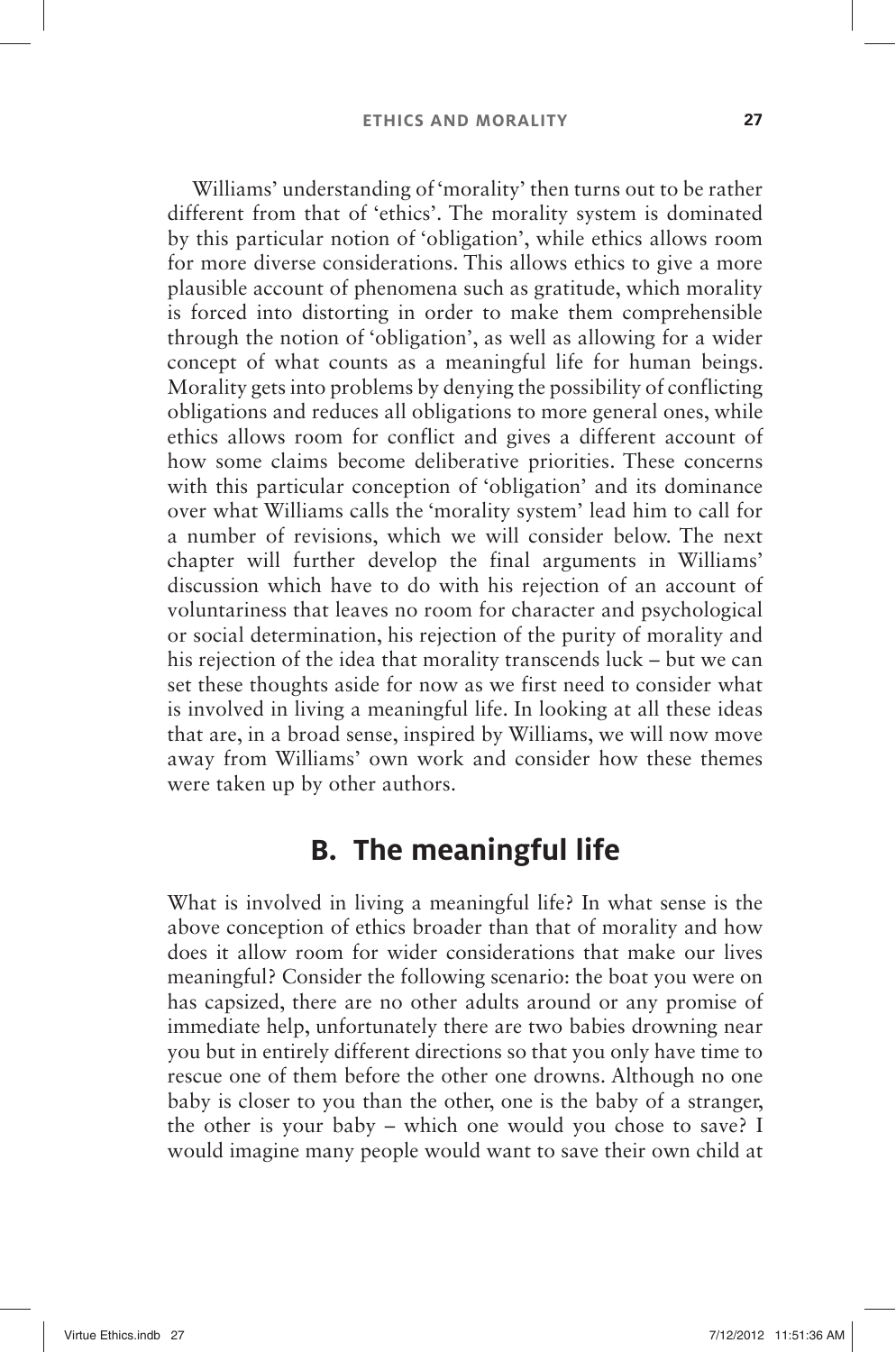the expense of the stranger's child and would want to do so exactly because this is their *own* child, but is this the right thing to do?

In one sense, impartiality is conceptually tied to morality, in that to treat people partially is to treat them unfairly, or unduly promote or penalize them, and this seems incompatible with moral demands. Surely, morality requires of us to treat all others equally and to allow our personal preferences and prejudices to affect our choices is not compatible with doing the right thing. However, this account of the importance of impartiality is also question begging because treating people impartially does not mean that we should give them exactly *the same* treatment, rather that we should allocate different treatments on a warranted basis – deciding which differences are warranted is the crux of the matter. Suppose you had to mark a number of essays and your marks were critical to the chances of the students passing their exams and therefore obtaining their degrees –clearly a serious task which you wish to undertake with all due responsibility. The submitted essays differ in a variety of ways, some are handwritten, some are word-processed, some are typed in Times New Roman font, some in Arial, some are printed in black ink, some are printed in blue ink, etc. Your task is to decide which ones of these differences are pertinent to awarding different marks. Should all handwritten essays pass, while all word-processed ones fail? Should all students who chose to type in Times New Roman get a first-class mark, while all Arial users barely a third? By now you should, hopefully, be perplexed by my choice of highlighted differences! Surely, this is a bizarre course that measures academic ability based on factors as random and irrelevant as choice of typescript, choice of ink colour, etc. This worry reveals that when we are called upon to differentiate between different demands, we should do so on criteria appropriate to the task. If these are philosophy essays, then you would be warranted in awarding high marks to all essays that achieve a high level of clarity, analysis, exposition, critical and independent thinking, and by extension a low mark to all essays that are unclear, confused, uninformed and overtly descriptive. These criteria are not random, like the typescript and ink colour selections, precisely because they relate to the nature of the enterprise under examination. Philosophy concerns itself with clear, original, persuasive arguments, so it is appropriate that essays that demonstrate good philosophical skills should be rewarded in a task which involves the evaluation of philosophical skills.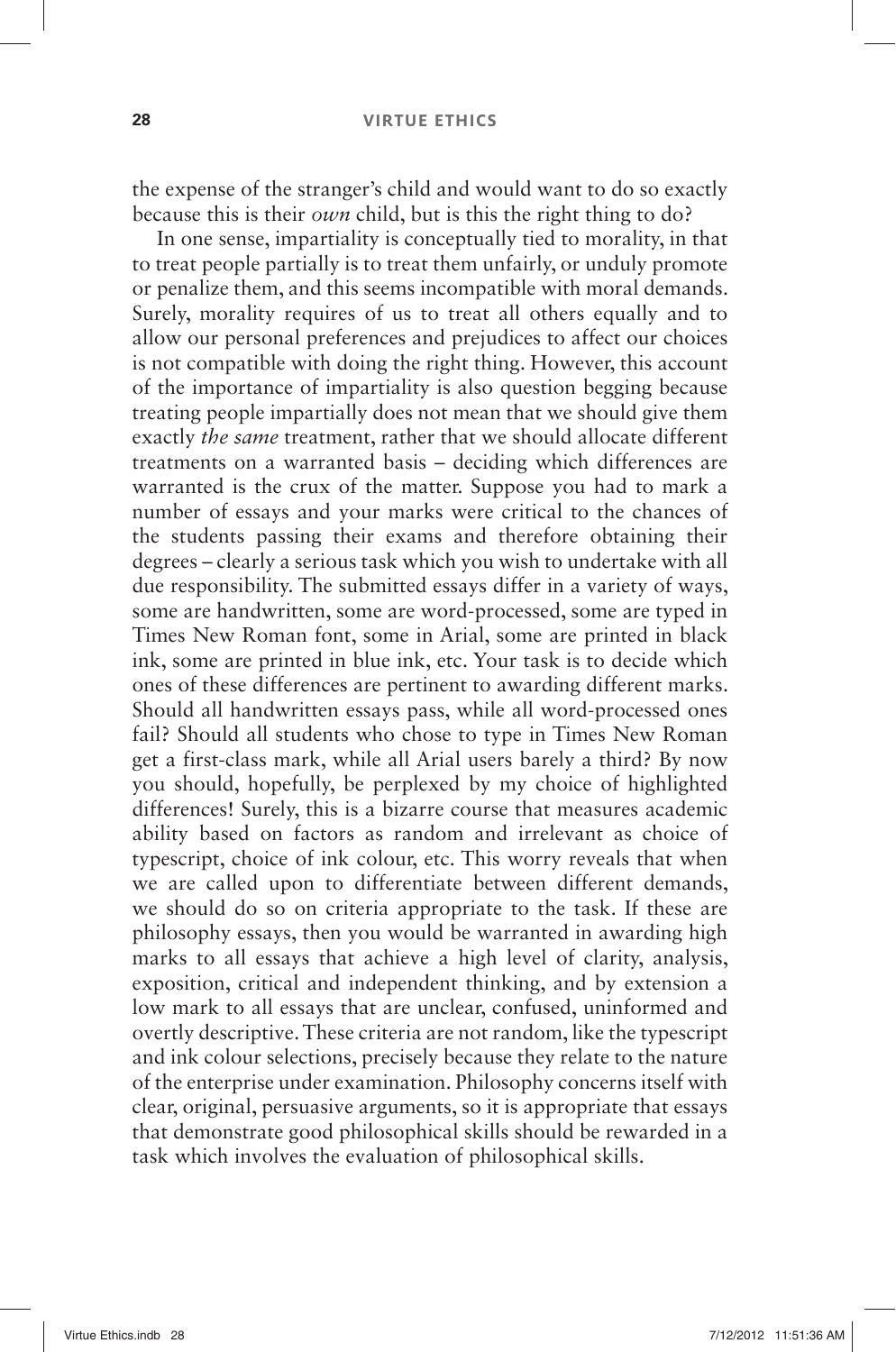What this example demonstrates is that how we treat others and whether our treatment is warranted or not depends on what is being assessed and on the strength of the various claims placed upon us, something which is relative to the task undertaken. When Aristotle tells us that justice is to be found in treating equals equally, he gives us both an important and challenging insight. The insight is important as it captures the link between justice and morality, and challenging because we are still left with the difficult job of giving content to what counts as 'being equal'.

Let's go back to the example of the drowning babies and see how all this applies to that case. Hopefully, we can all agree that we have equal obligations to save equally threatened babies; however, what counts as an equally warranted claim for rescue on us, given that we can only save one baby at the expense of another? A consequentialist might conclude that the stranger's baby has an equal claim to that of your own baby, as the evaluation of the claims is based on the interests of the babies. *Any* drowning baby will experience the same pain and suffering through the drowning, *any* drowning baby's future interests will be equally severed by its premature drowning; therefore, the fact that one baby is yours while the other is not is entirely irrelevant to the question of which baby to save in the same way that the typescript choice was irrelevant to the quality of the essay above. Equal interests generate equal claims, so the stranger's baby has as much of a claim of rescue on you, as your own baby and the fact that you are biologically related to one of the babies in need is irrelevant here.

Virtue ethicists have found this type of reasoning problematic, partly because it gives a distorted account of what impartiality requires of us and partly because it results in a very poor conception of what makes a human life meaningful. The first point has to do with the interpretation of the factors we are allowed to take into account when deciding between competing claims. Why can't a parent's special feelings towards their own children be allowed to count as a factor in favour of saving *that* child, in the same way that exceptional clarity of argument counts in favour of awarding a high mark to this particular philosophy essay? The parent's feelings are a distinguishing feature of the situation, one which differentiates between the two babies in need of rescue, why should it not be accepted as a warranted feature? The second point concerns the idea that if we do away with all these considerations, if we distance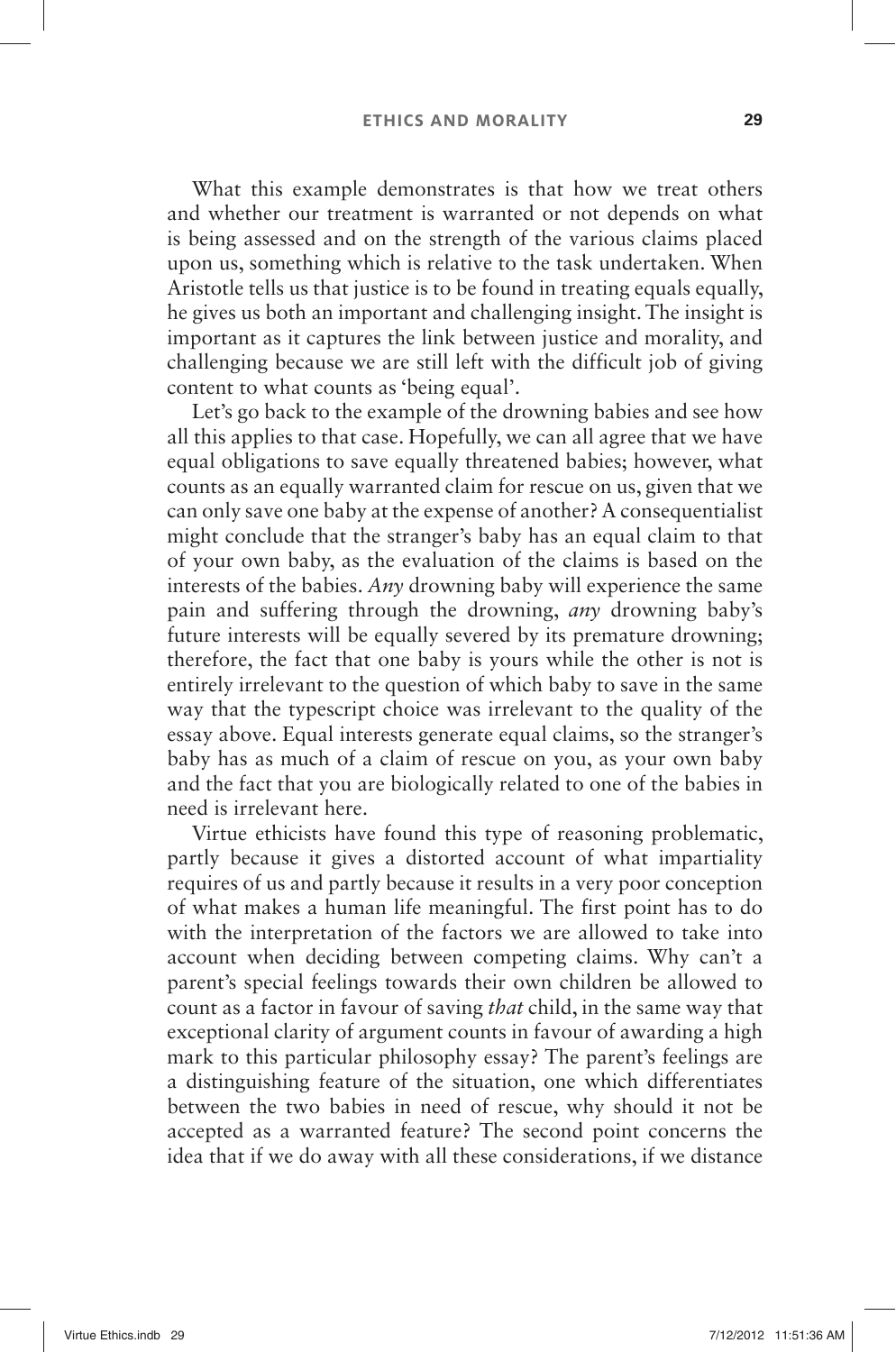ourselves from our special feelings towards our children, if we ignore the unique demands of our friends, if we alienate ourselves from all the important relationships in our lives which make some people stand out above others, we would be depriving our lives of much of their meaning. Surely, we can come up with a conception of ethics that accommodates all these relationships and allows us to lead meaningful lives compatible with living good lives. In this sense, we can be partial, we can allocate special weight to special relationships, but this partiality is warranted and we are still treating equals equally as the criteria on which we determine equality are defensible and justified.

Despite the existence of a significant number of University campuses with lakes, the observant reader may worry here that the chances of having to rescue equidistant drowning babies from the aforementioned lakes are rather slim, at least for most of us. However, we shouldn't allow the improbability of this particular example to shadow the importance of the point it is trying to make. That is because fundamentally the example is about the significance of family, friendships and other special relationships in our life and the claim that awarding special status to these relationships is not contrary to morality, but rather a fundamental part of leading a meaningful life. We are not all called upon to save drowning babies, but we are all called upon to consider how our behaviour towards those near and dear to us might differ from our other behaviour towards strangers. To attempt to eliminate such differences would not only impose an unreasonable burden on us but also leads to much poorer, duller lives.

#### **C.** Why you don't want to be a **moral saint**

If you have children or if you ever think about what kind of people you would like your future children to become, you probably hope you can raise them to be moral people, people who chose to do the right thing. However, would you want to go as far as hoping that they would be moral saints, people whose every action is as good as possible? If being morally good is something to aspire to, then it seems to follow that being *perfectly* morally good would be even better. Surprisingly though, this is not the case.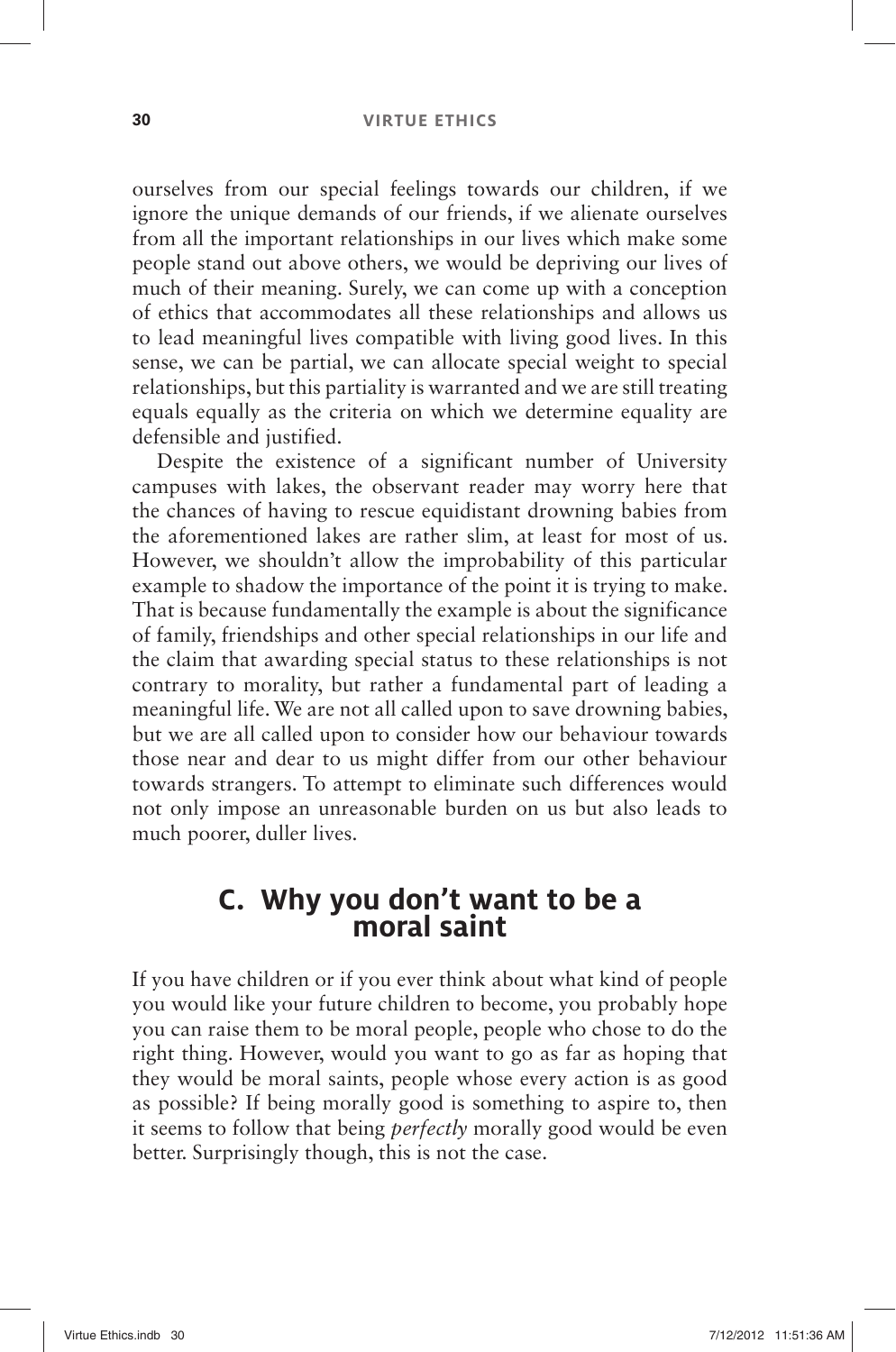Think for a moment about what kind of person the moral saint would be. She would pursue the happiness of others, either because her happiness consisted in bringing about the happiness of others or because her duty consisted in bringing about the happiness of others. These moral demands would 'crowd-out' all sorts of other non-moral activities, like the pursuit of intellectual and aesthetic pleasures, so no University studies or gallery visits for our moral saint; like the enjoyment of material comforts, so no back massages or sophisticated cuisine for our moral saint; like the pleasures involved in spending time with those we love, so no family reunions and no time wasted going bowling with friends for our moral saint –a rather one-sided, single-focused life. At the same time, some attitudes seem incompatible with being a moral saint. A sarcastic wit requires a pessimistic attitude to the world which is incompatible with the positive attitude required of the moral saint. In Eudenides' novel *The Marriage Plot* one of the main characters is contemplating a life devoted to charity and good deeds. While helping out at a hospital run by Mother Teresa in India, he observes how boring and dull his fellow volunteers are; he wonders: 'What if you had faith and performed good works, what if you died and went to heaven, what if all the people you met there were people you didn't like?<sup>32</sup> Our moral saint could well end up being a rather dull and humourless person. All in all, the life of the moral saint doesn't quite sound like the life one would want for oneself or would hope for, for one's children.

The problem is that it looks like consequentialism and deontology counsel us to attempt to live the lives of moral saints. Being good is, under these theories, not just one desire among many, or even one that overwhelms all our other desires, like the committed athlete who sacrifices nights out and fun with friends in favour of daily training. Rather, the desire to be morally good, and as morally good as possible, will subsume and demote all other desires so that they are entirely lost. Again, we have a conception of morality here as an imperative, whose command is different from the nature of every other motivation. If there is any value in other activities, it is only through the prism of morality, so the Utilitarian might accord equal weight to his own happiness, but as only one the many equal requirements placed on him and as just one requirement it is likely to be outweighed by the multiple demands of others. All the non-moral activities mentioned above only have value as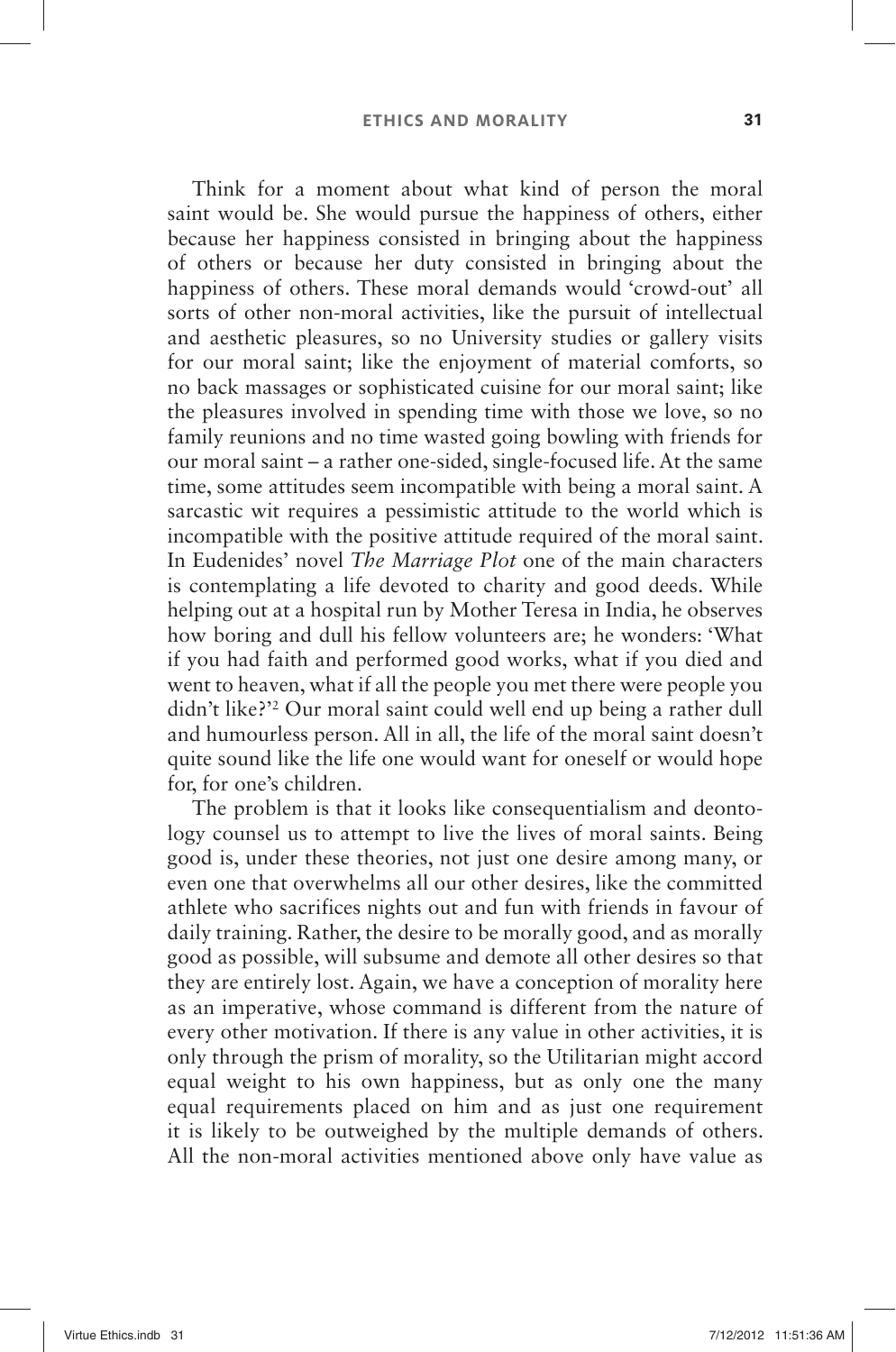means to producing happiness and can be exchanged with other activities which produce an equal or greater amount of happiness. Similarly, deontologists only value these activities insofar as they encapsulate respect for the moral law. However, this leads to both a poor and less fulfilled life and misunderstands the value of nonmoral activities.

## **D. How to avoid moral schizophrenia**

This may come as a bit of a surprise to you but being moral is a dangerous business. You are in danger of succumbing to moral schizophrenia:

One mark of the good life is a harmony between one's motives and one's reasons, values, justifications. Not to be moved by what one values –what one believes good, nice, right, beautiful, and so on –bespeaks a malady of the spirit. Not to value what moves one also bespeaks a malady of the spirit. Such a malady, or such maladies, can properly be called *moral schizophrenia* – for they are a split between one's motives and one's reasons.<sup>3</sup>

A Utilitarian may well find a place for friendship, family relationships, community bonds, etc. in his theory, but will do so only insofar as they go towards promoting general happiness. These activities, these commitments, are therefore not valued for themselves, but rather for what they lead to, for the kinds of consequences they bring about. The *reason* a Utilitarian has for promoting friendship is to bring about good consequences, but surely this is not the usual motive we all have for engaging in friendships. We don't seek out new friends because we are motivated to increase overall utility, rather we are motivated by the friendship itself, something which is intrinsic to the relationship itself rather than a possible by-product of it.

Here's another way of making the same point. Imagine you are in hospital feeling a bit poorly and your best friend pops by. Cheered by her visit you thank her for taking the time to come see you and she replies 'No worries, just doing my duty'. Now that seems a bit odd, and even worse, a bit off-putting. Had she said 'No worries, that's what friends are for' you would have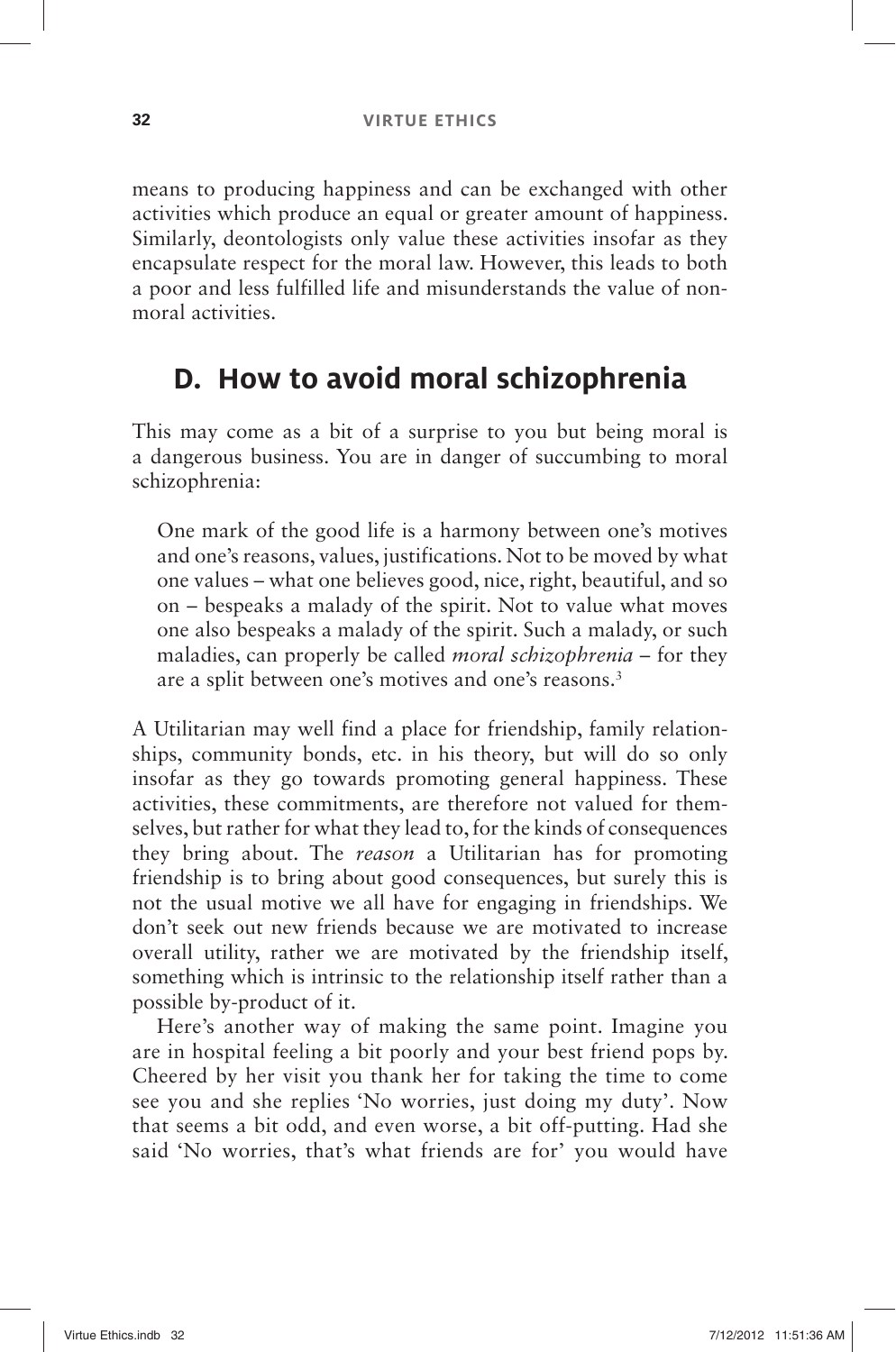been quite pleased and taken the explanation at face value. That's because *that is* what friends are for, they are suppose to care for each other, check up on each other in times of need, be attentive and kind; all this just *is* part of friendship and appealing to the friendship is explanation enough for why she is visiting. By contrast, appealing to a notion of duty might make you feel resentful of the visit and you may even wish she hadn't bothered. She's not supposed to come see you because she *had* to, because she felt *obliged* to do so, but because she *wanted* to and the explanation for why she wanted to is simply captured by stating that she is your friend. By appealing to her duty to visit you, your friend is having 'one thought too many', a phrase coined by Bernard Williams to explain the idea that appealing to friendship alone is sufficient without the need to understand the demands of friendship through the prism of duty, and this appeal to friendship is more than sufficient; it's satisfactory all by itself in a way that appealing to the extra thought about one's duty is not necessary. We want our friends to come see us *because* they are our friends, not because they feel obliged to do so and the bonds of friendship should not be felt as restraints or commands.

The hospital example makes the same point regarding a split, a disharmony, schizophrenia between reasons and motives, but this time applies it to our other, by now familiar, opponent, the deontologist. The charge then applies equally to both consequentialists and deontologists; their theories lead to a split between what we have reason to do and what we are motivated to do. By carrying out the relationship for the sake of the good consequences or out of a sense of duty, one misses out the essential element of friendship which is the commitment to the activity and to the friend. If the resulting goodness is all that matters, friends would be interchangeable and indeed one would be obliged to drop one friend as soon as another came along who had more potential for producing good consequences. Friendship only makes sense by reference to the specific relationship, to the ties that bind the two friends, by relating to the friend as the kind of person he is and for the sake of who he really is. To aim at friendship in general as a good to be maximized or a duty to be fulfilled, misses the point of actual friendship.

Following the dictates of consequentialism and deontology leads to two problems. What kind of life would I lead if I did my duty but rarely wanted to, that is, if my reasons and motives were in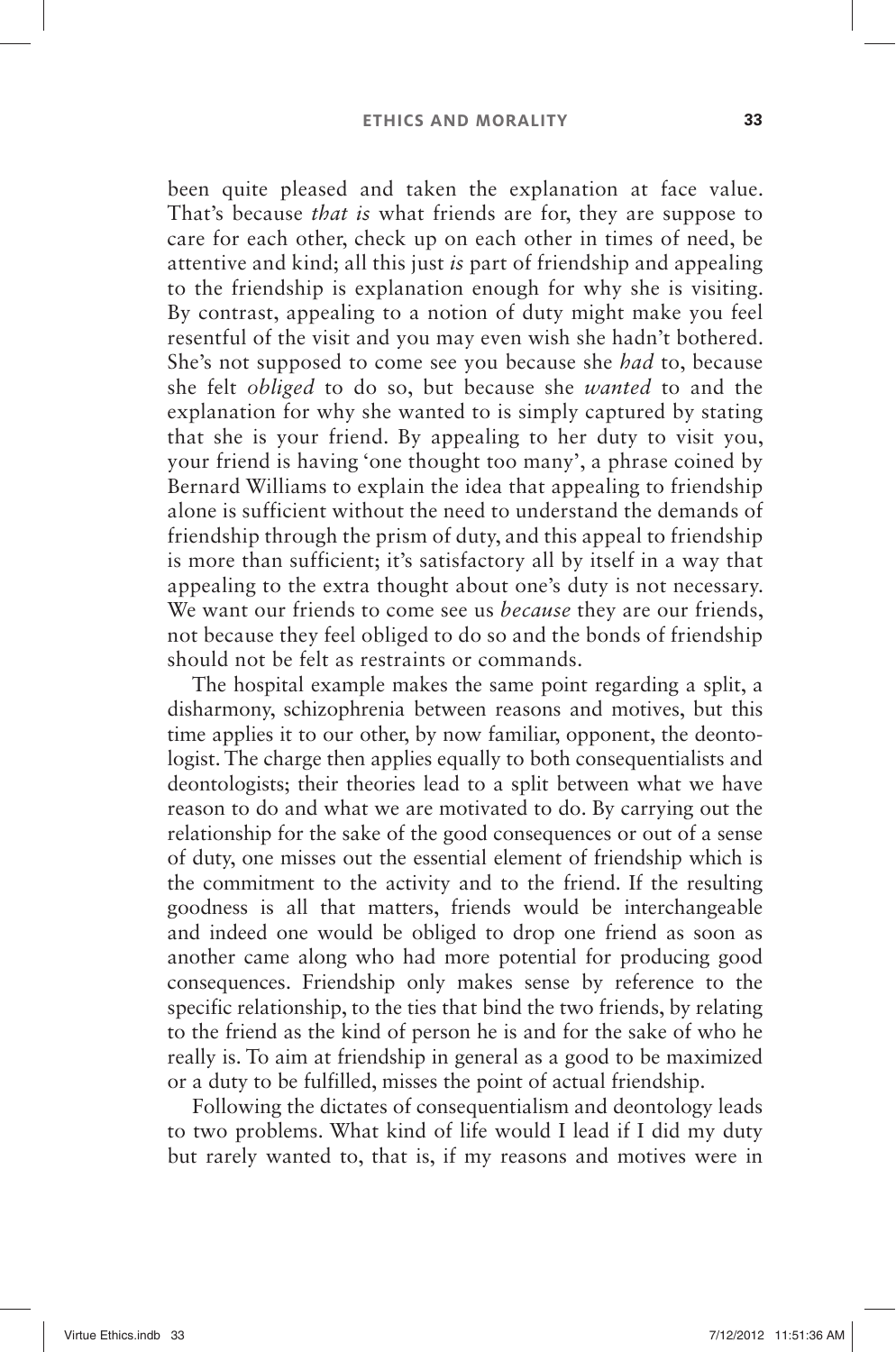disharmony? Surely, this cannot be what we want as a worthwhile and meaningful life for human beings. Second, the exaggerated focus on notions of obligation and rightness leads us to ignore or distort all sorts of other values like interpersonal activities and narrows the sphere of what we should consider important.

As we reach the end of this chapter, we have seen the same pattern of reasoning laid out by a variety of authors in a number of different ways, but essentially the point is the same. Morality is preoccupied with a particular conception of obligation which is both restrictive and distorting. It either ignores or subsumes all sorts of other values under this conception of obligation, leading to a very poor conception of what counts as a meaningful life. It also distorts what these values are really about, mistakenly thinking that they can all be understood under a legislative model of reasoning. What we need therefore is a new perspective, a wider perspective, one that asks what is the good life for me to lead –an ethical question rather than a moral one – and one which can accommodate a variety of human concerns as well as the moral ones.

## **Further readings**

The ideas discussed in this chapter are developed at length in Williams, 1985. Have a look at other works by Williams for further discussions, for example, Williams, 1973, on the practical nature of morality and the impossibility of obligations conflicting, Williams, 1981a on agent regret (themes from this paper will be further developed in Chapter 3 of this volume) and his 1981b on the 'one thought too many' objection. The Stanford Encyclopaedia of Philosophy entry on Bernard Williams is particularly helpful.

You can read Ross's original ideas on *prima facie* obligations (or ' duties 'in his terminology), in Ross, 1931. Modern Kantians make a similar point with *pro tanto* reasons, see, for example, Kagan, 1989.

For Aristotle's thoughts on justice, see Book V of the *Nicomachean Ethics*.

Modern authors who take up Williams' calls for change include Cottingham, in Crisp, 1996, for a defence and elaboration of the notion of partiality, Wolf's seminal 1982 and Stocker's influential, 1976.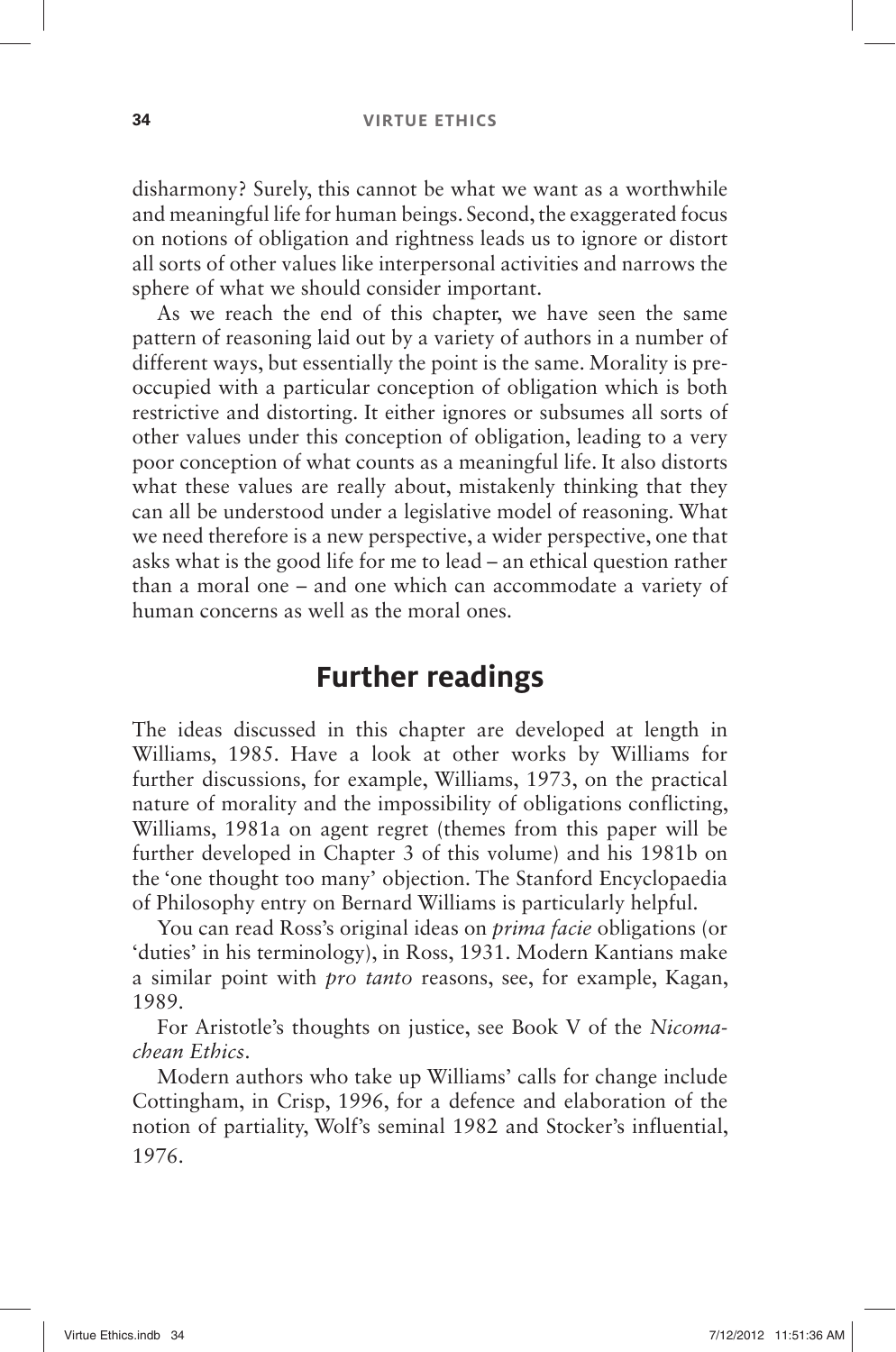# **CHAPTER THREE**

# Character and the emotions

#### **A. The purity of morality**

We can now move on to another important aspect of the virtue ethical critique of the status quo as exemplified by consequentialist and deontological theories, namely their neglect of the important role moral character should play in ethical theories. The notion of ' character' in virtue ethics is a technical one, and we will consider below how virtue ethicists understand it, but first we need to discuss the critique of theories which disregard the importance of character. In order to do this, we have to return to the work of Bernard Williams.

A dominant idea driving much of Kant's thought, especially in the *Groundwork of the Metaphysics of Morals*, is what Williams calls the 'purity of morality'. Kant begins the *Groundwork* by establishing that the supreme principle of morality, what the work is aiming to establish, must be unconditionally good. It cannot be grounded either in the dictates of God or in a teleological conception of human nature (i.e. the idea that human nature has a function, a goal, an end) or in utility, as any of these options would make morality conditional by grounding it in something else. The only thing which is good unconditionally, without qualification, without relying on other things for its goodness, is the good will. And that means that the goodness of the good will is not affected by things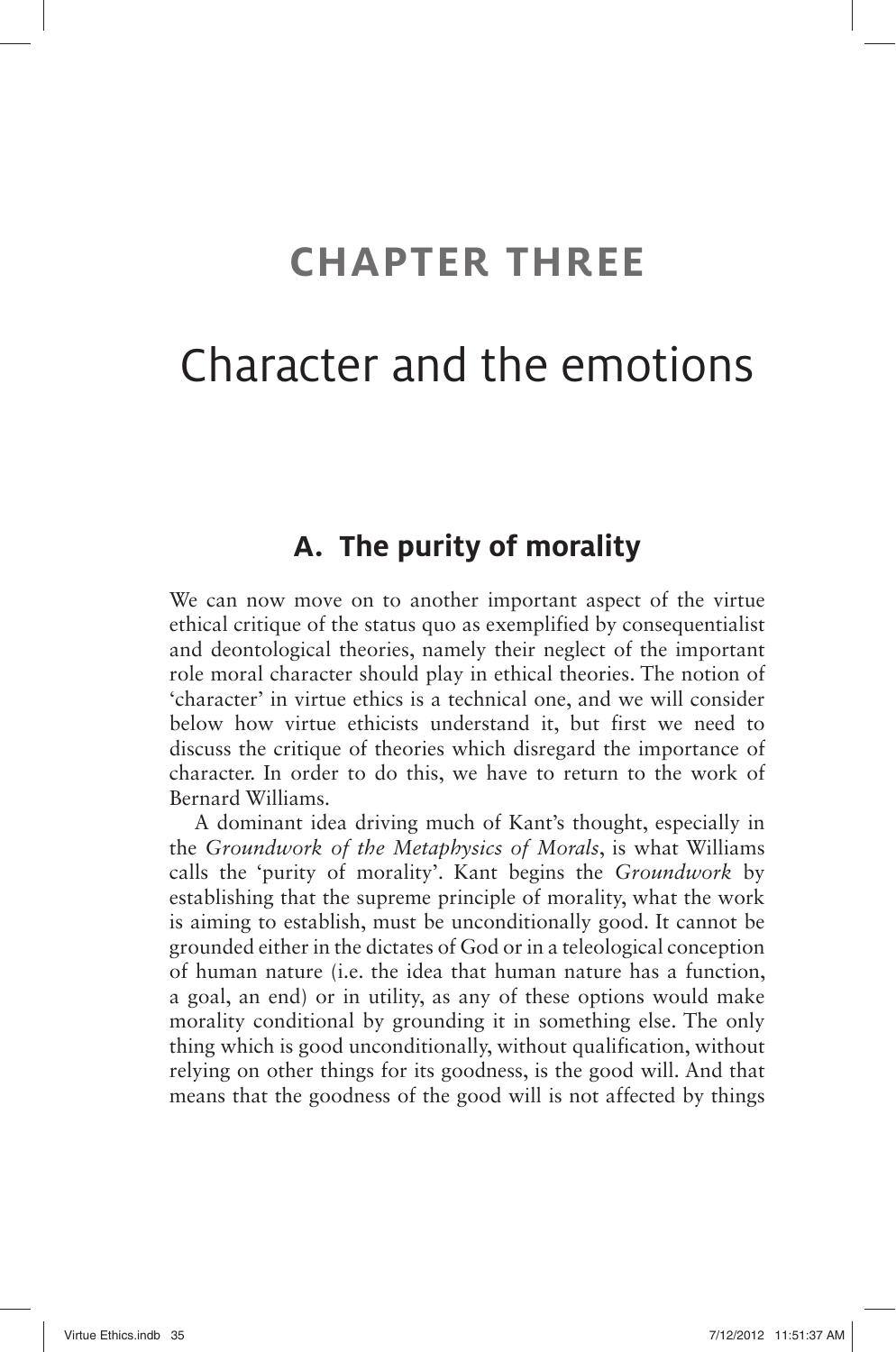#### **36 VIRTUE ETHICS**

such as consequences, results, ulterior ends, compulsion, fame, happiness and pleasure. In a famous passage Kant writes:

Even if, by some special disfavour of destiny or by the niggardly endowment of step-motherly nature, this will is entirely lacking in power to carry out its intentions; if by its utmost effort it still accomplishes nothing, and only good will is left (not admittedly, as a mere wish, but as the straining of every means so far as they are in our control); even then it would still shine like a jewel for its own sake as something which has its full value in itself.<sup>1</sup>

If the will were to be prevented from carrying out its purpose, either by ' some special disfavour of destiny 'or by ' the niggardly endowment of step-motherly nature', it would still remain pure and good. The ' special disfavour of destiny 'is simply a misfortune, you want to save the drowning baby but unfortunately she is too far away from you to reach in time. So bad luck and bad circumstances can stop you from achieving the good result, but, importantly, this has no bearing on the goodness of the good will. The good will remains good even if it fails in bringing about any good consequences. The 'niggardly endowment of step-motherly nature' means a contrary natural characteristic. So if you have the will to act, but you are prevented from doing so by your own temperament, that is, your own nature, your will is still good and you are good. So if your will prescribes saving the baby, but you are naturally lazy or cruel so you don't, you are still good by virtue of your good will. It is this second idea that interests us here, the idea that the goodness of the good will is entirely independent of natural dispositions, emotions and other factors that go towards shaping who we become. It is this conception of morality as pure that Williams objects to when he rejects the Kantian morality's pressure to

. . . require a voluntariness that will be total and will cut through character and psychological or social determination, and allocate blame and responsibility on the ultimately fair basis of the agent's own contribution, no more no less. It is an illusion to suppose that this demand can be met. 2

The Kantian rejection of emotional and social influences on the good will comes from a mistrust of these influences and their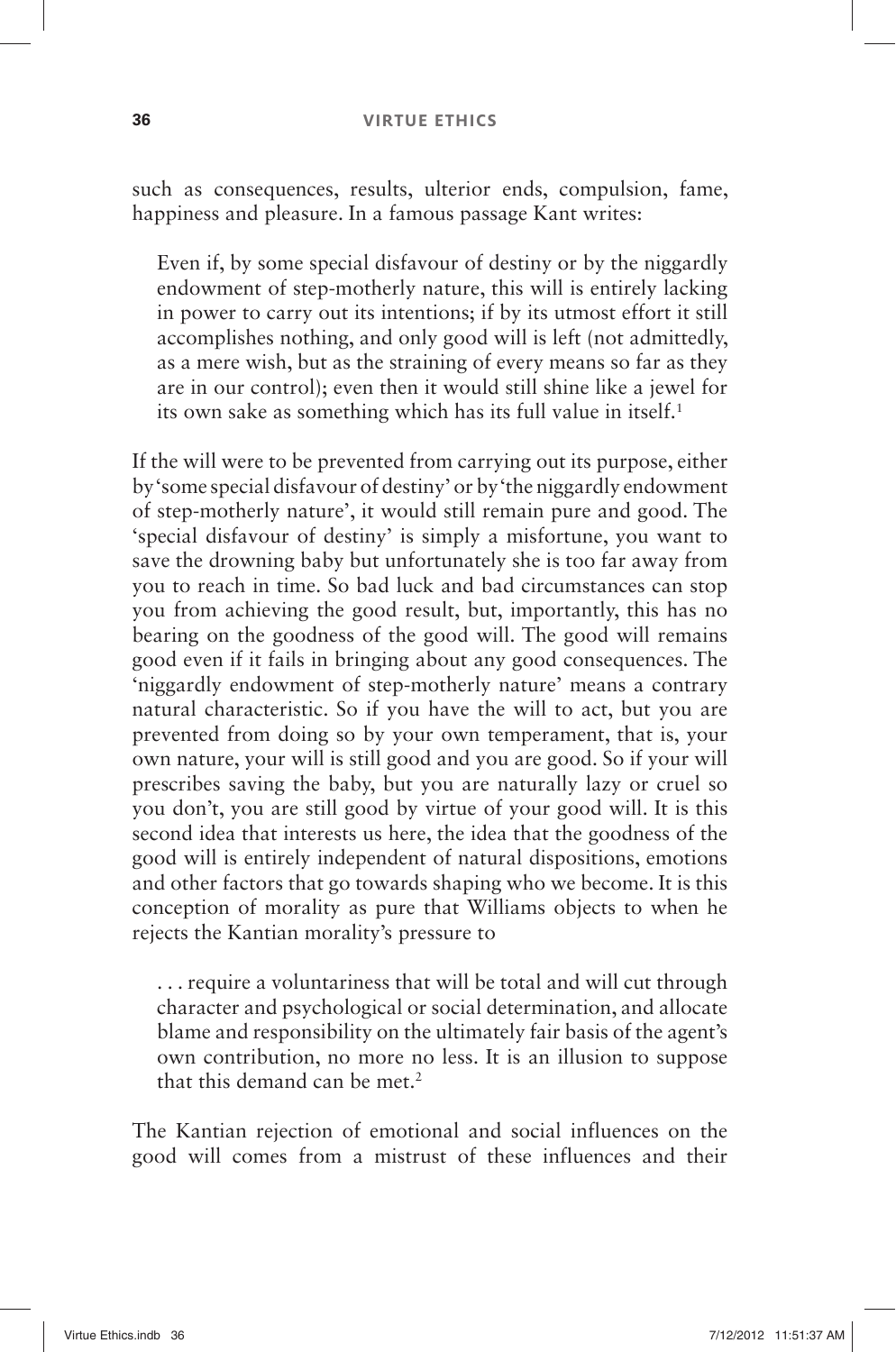arbitrary and uncontrollable nature. For Kant, human beings are imperfectly rational beings because we are influenced by two sources of motivation, reason and desire. If we were motivated purely by reason, we would be perfectly rational beings and we would always will what is rational, that is, what is moral. We are not though, we are imperfectly rational beings; this does not mean that we do not know what is rational or moral, but rather that we do not always will it because of our desires. Desires are subversive, they are given to us by nature without us having any choice in the matter, for example, some people are born naturally kind, even tempered and courageous, while others are born naturally cruel, irascible and cowardly, also without having any choice in these natural tendencies. Furthermore, our desires develop and are influenced by external factors such as social influences over which we have no control whatsoever. Since we have no control over our desires, we are not masters of our own selves in this respect and desires cannot be the foundation of morality. A fundamental aspect of morality is that we praise and blame people for their moral actions and this in turn requires that they have control over what they choose to do – the notion of 'voluntariness'. If all morality comes down to is external influences and uncontrollable desires, we would never be able to hold anyone morally responsible for anything they did. One's motives then are crucial for Kant.

In another often quoted passage from the *Groundwork*, Kant expands on this point:

To be beneficent where one can is a duty, and besides there are many souls so sympathetically attuned that, without any other motive of vanity or self-interest they find an inner satisfaction in spreading joy around them and can take delight in the satisfaction of others so far as it is in their own work. But I assert that in such a case an action of this kind, however it may conform with duty and however amiable it may be, has nevertheless no true moral worth but is on the same footing with other inclinations, for example, the inclination to honor, which, if it fortunately lights upon what is in fact in the common interest and in conformity with duty and hence honourable, deserves praise and encouragement but not esteem; for the maxim lacks moral content, namely that of doing such actions not from inclination but *from duty*. Suppose then that the mind of this friend of man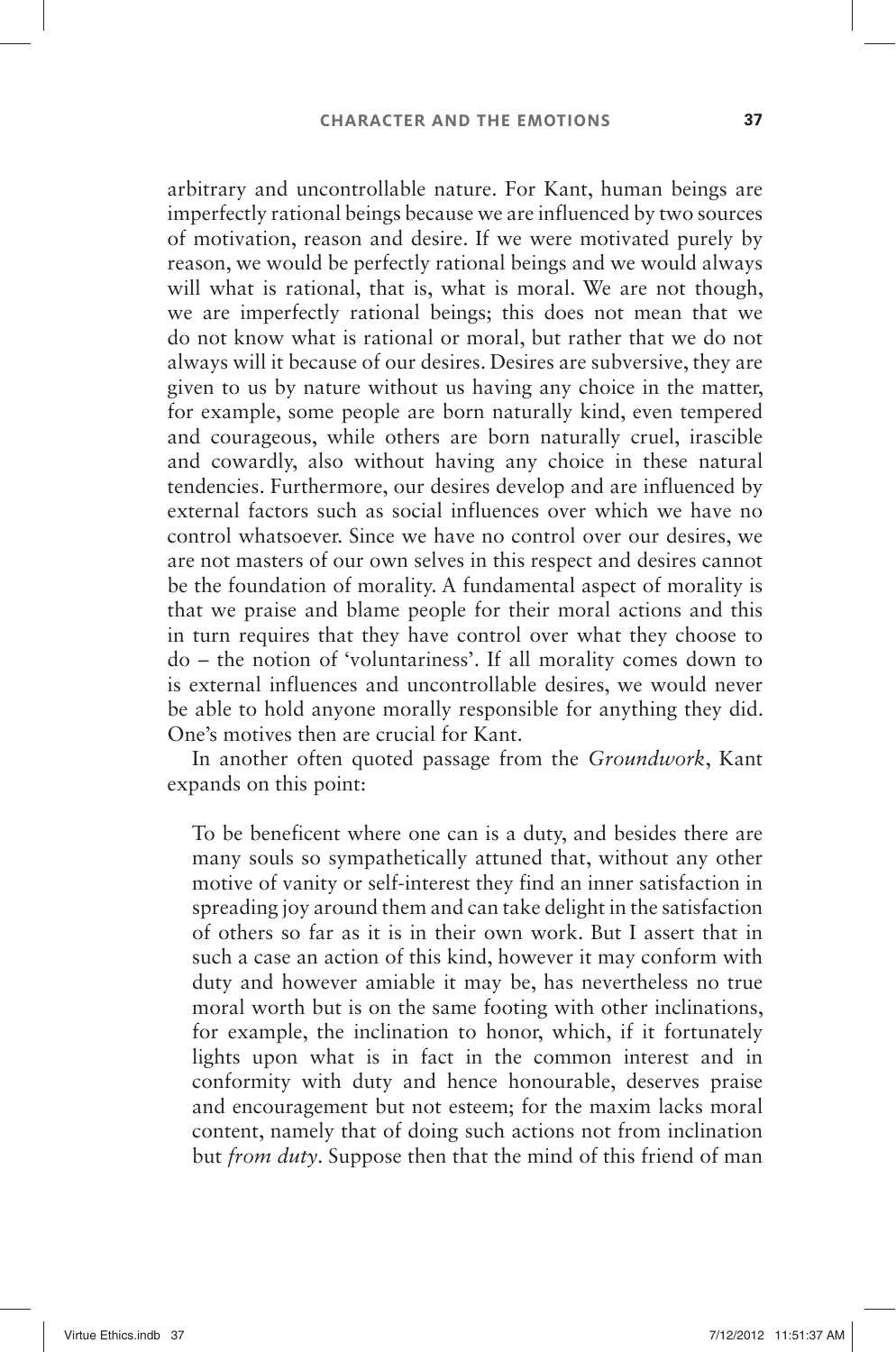#### **38 VIRTUE ETHICS**

were overclouded by sorrows of his own which extinguished all sympathy with the fate of others, but that he still had the power to help those in distress, though no longer stirred by the need of others because sufficiently occupied with his own; and suppose that. when no longer moved by an inclination, he tears himself out of this deadly insensibility and does the action without any inclination for the sake of duty alone; then for the first time his action has genuine moral worth. Still further: if nature had implanted little sympathy in this or that man's heart; if  $\dots$  he were cold in temperament and indifferent to the sufferings of others –perhaps because, being endowed with the special gift of patience and robust endurance in his own sufferings, he assumed the like in others or even demanded it; if such a man (who would in truth not be the worst product of nature) were not exactly fashioned by her to be a philanthropist, would he not still find in himself a source from which he might draw a worth far higher than any that a good-natured temperament can have?<sup>3</sup>

The second man in this passage has true moral worth, as he acts out of duty, he acts because he reasons that it is his duty to do so, and this is independent of any incidental desires he may have. In this case, it is even contrary to the incidentally unhelpful desires that he happens to have. The first man acts well but it is a coincidence that he does so, as he does so merely because he happens to have sympathetic tendencies which he is neither responsible for nor able to control. The problem with the first man is that his actions are conditional on desires which may at any moment wane and disappear, and his actions would disappear with them. The first man is at best due our encouragement as what he does is at least in accordance with duty (even if this accordance is incidental), but never our moral esteem as that is only due to those who act from the pure motive of duty.

The Kantian picture then is one where the emotions are irrelevant to moral worth and moral praise and blame are 'pure' in the sense that they are divorced from natural inclinations, psychological factors, social influences, etc. For virtue ethicists, this entire picture is incorrect and distorts both the proper understanding of the relationship between reason and the emotions and the proper role of character in moral theory.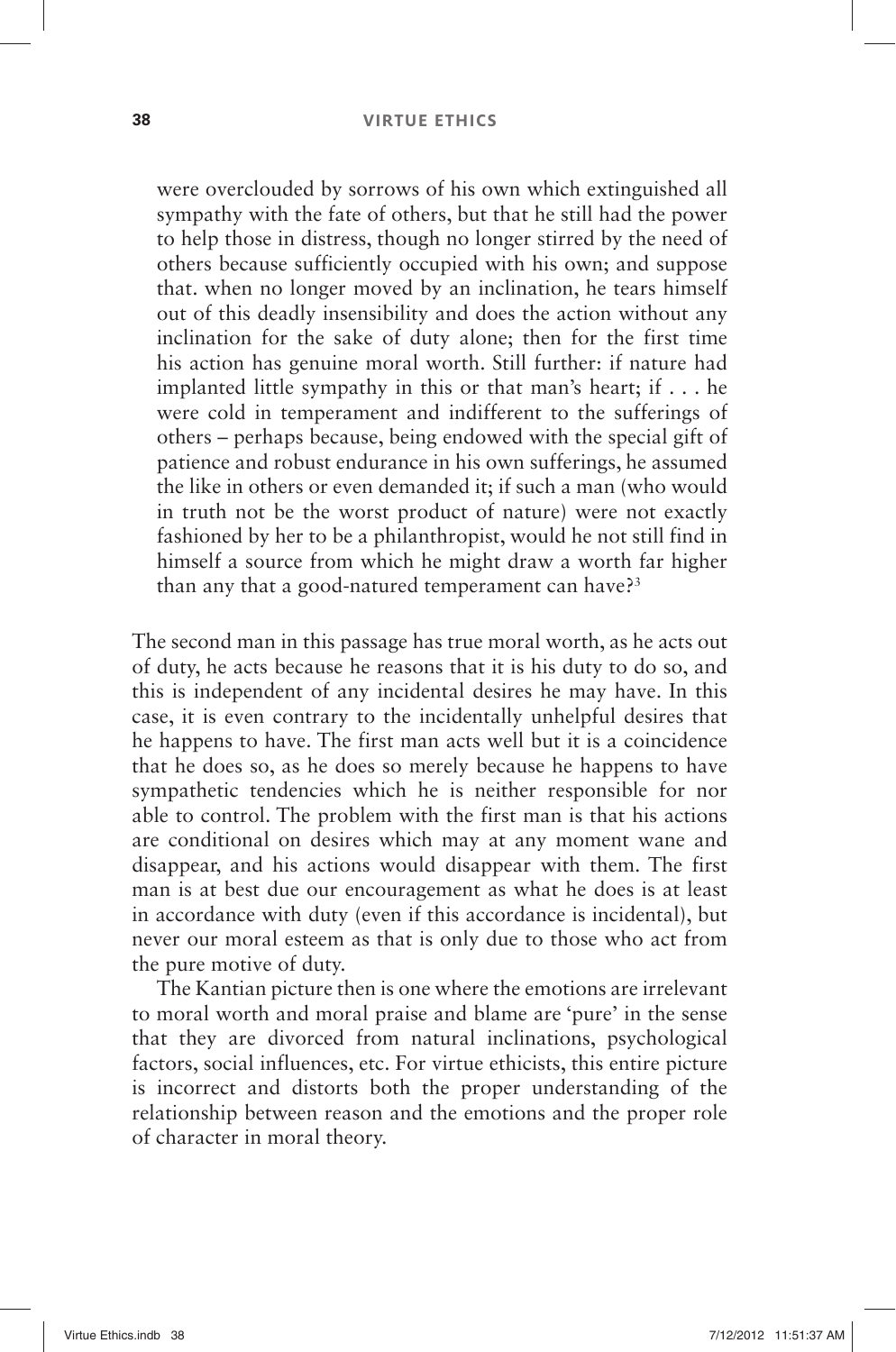## **B.** The notion of 'character'

The Kantian picture of morality allows us to make pure judgements of responsibility, that is, when we hold someone morally praise or blameworthy, we have a specific conception of voluntariness in mind, one which is free from external influences, social factors, psychological impulses, the emotions, etc. However, this purity is attained at the cost of plausibility. Even a cursory look at human behaviour shows that if we abstract all kinds of emotional reactions and social influences from the moral sphere, we end up with an implausible and unsatisfactory account. To correct this, we need to reconsider how we should make moral judgements grounded on a theory of character.

The notion of 'character' employed here is a technical one, so it's worth taking a bit of time to explore what it means. The etymology of the term comes from the Greek for carving or engraving, a process for making a distinctive and durable mark and this tells us something about our understanding of character. One's character is distinctive, it refers to qualities that make that particular person who they are. Indeed, we sometimes use the term 'character' to capture this very notion of distinctiveness, for example, as in when we call a TV reality show participant 'quite a character' to intimate that they stand out, that they are memorable, that they are different from others. Asking for an account of someone's character involves asking for an account of the ways in which they stand out from other people, the ways in which their beliefs, attitudes and subsequent actions differentiate them from other people.

Distinctiveness is a characteristic that the term 'character' also shares with the notion of 'personality', but at the same time, character goes beyond the notion of distinctiveness. Learning about a person's character tells us something about who they are, in the sense of revealing their commitments, what they consider important, the attitudes and behaviours that person counts as identifying of his or her own self and his or her own agency. Our character is, in many ways, indicative of who we are. And since many of our most important commitments are moral commitments, many aspects of our character have to do with our moral attitudes and behaviours. While one's sense of who one is will involve all sorts of factors outside of one's character, for example, one's age, gender,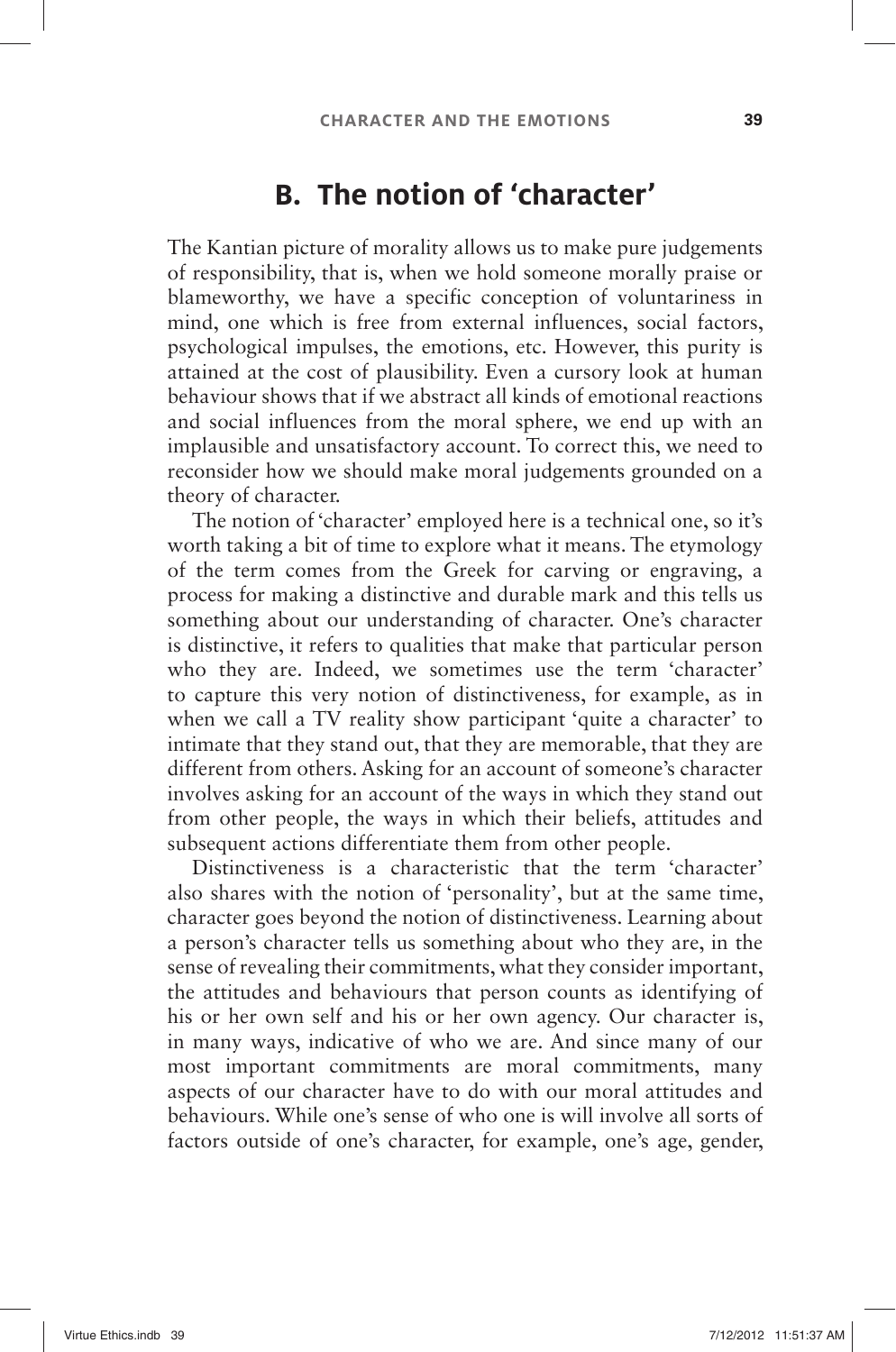#### **40 VIRTUE ETHICS**

occupation, etc., it will also partly involve what we believe in, what we are committed to, what we value, what we are interested in, etc., all of which are aspects of our characters. We should also note that these values and commitments need not concern extraordinary or rare occurrences but, more likely, will be about everyday concerns and responsibilities.

Thinking about our commitments and values reveals another aspect of character, and this is its stability. Moral commitments are serious commitments, in the sense that they are only undertaken after a lot of reflection and once undertaken they are persistent and show a high degree of steadfastness. If you, on reflection, decide that kindness to others is a value you should pursue, encourage and dedicate yourself to, then you are likely to be strongly committed to being kind, a commitment which will persist over time and manifest itself reliably in a variety of different situations. You are unlikely to suddenly decide to give cruelty a go simply on a whim, or because you have nothing better to do or because you didn't really think about it. One's stable character traits not only will capture who we are but also will do so persistently over time, showing a level of commitment appropriate to the gravity of the activity. In this sense, one's character is very much like a permanent engraving, deeply etched, difficult to erase and persistent over time.

Now, one might object here that people's characters change all the time, after all we are often surprised on revisiting old friends by seeing how different they are to our earlier memories, we expect children to mature into more complex and sophisticated persons as adults, we see character change as a necessary and central part of moral maturity. However, these two ideas, the idea of stability and the idea of change need not be contradictory; they may just refer to different stages of character development. Much of our lives may well be spent on trying to discover who we really are, on thinking about what kinds of values we should commit ourselves to, on testing our abilities to react to different situations, on learning, growing and improving ourselves. At the same time, once we have committed ourselves to certain characteristic modes of attitude and behaviour, they are likely to display a pattern of reliability and stability. The *process* of character formation may be gradual, subject to change, experimentation and discovery, the *settled state* of one's character is stable, dependable and predictable.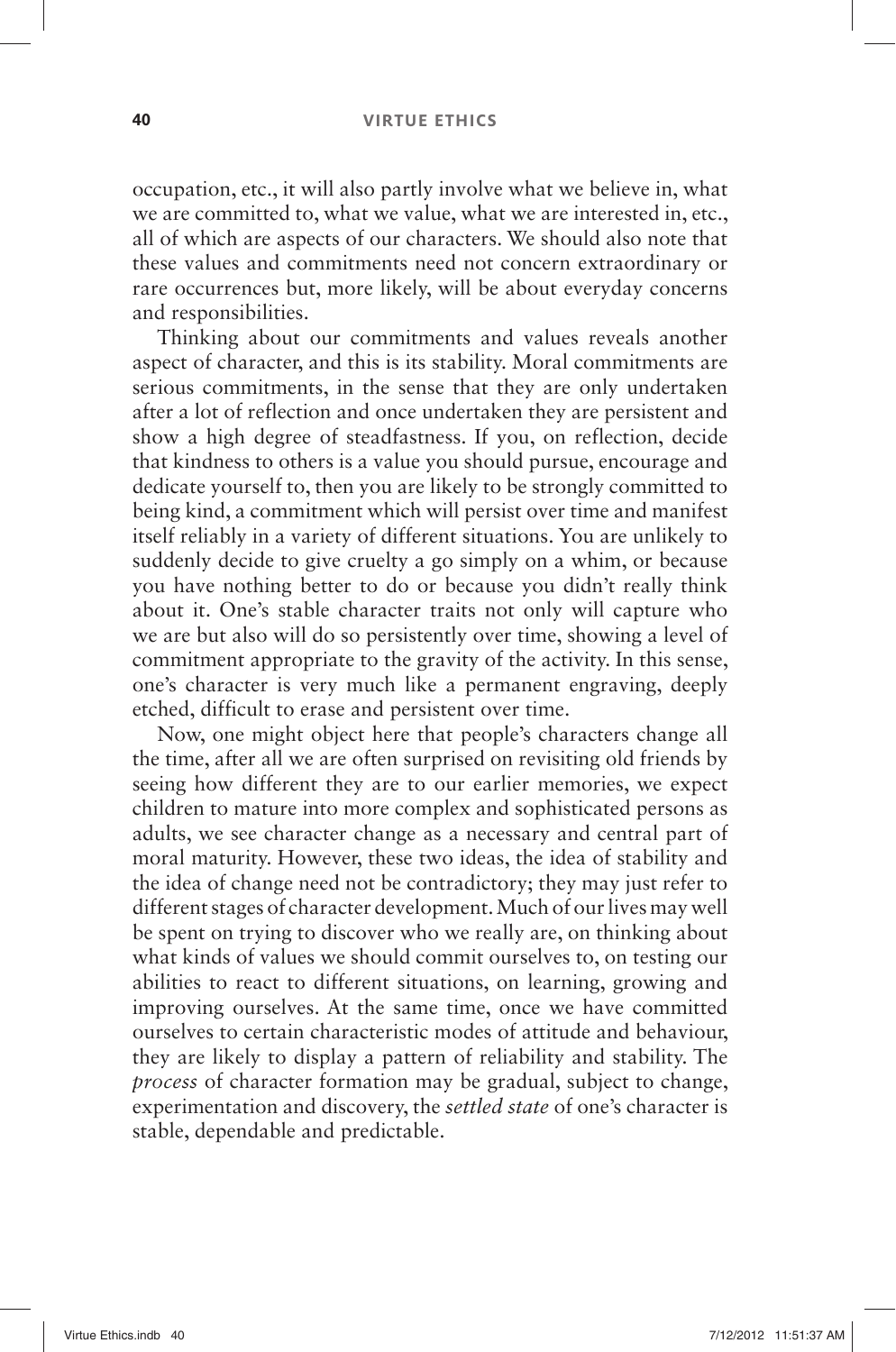#### **C. Character development**

Given the claims above, how we come to develop our characters, the process by which we become who we are, is going to be very significant for our discussion. It seems to be true that we are all born with all sorts of different natural tendencies. If we look at even very young children, we can observe differences between them; some are more irascible, others are more settled in temperament, some are more sociable, others are happier on their own, some are more willing to share, others are more possessive, etc. It is reasonable to assume then that those who are fortunate enough to be born with a preponderance of positive tendencies will find it easier to cultivate a good character, whereas those who are born with a preponderance of negative tendencies will have more obstacles to overcome. Aristotle writes:

Some thinkers hold that it is by nature that people become good, others that it is by habit, and others that it is by instruction. The bounty of nature is clearly beyond our control; it is bestowed by some divine dispensation upon those who are truly fortunate. It is a regrettable fact that discussion and instruction are not effective in all cases; just as a piece of land has to be prepared beforehand if it is to nourish the seed, so the mind of the pupil has to be prepared in his habits if it is to enjoy and dislike the right things; because the man who lives in accordance with his feelings would not listen to an argument to dissuade him, or understand it if he did. And when a man is in that state, how is it possible to persuade him out of it? In general, feeling seems to yield not to argument but only to force. Therefore we must have a character to work on that has some affinity to virtue: one that appreciates what is noble and objects to what is base. 4

Kant and Aristotle would both agree that we are born with good or bad natural tendencies, over which we have no control, but which can shape the way we develop and eventually the way we behave; however, they disagree over how we should react to this fact. For Kant, we should aim to expunge the influence of uncontrollable natural impulses for they pollute the purity of morality. For Aristotle, we should recognize and embrace their influence.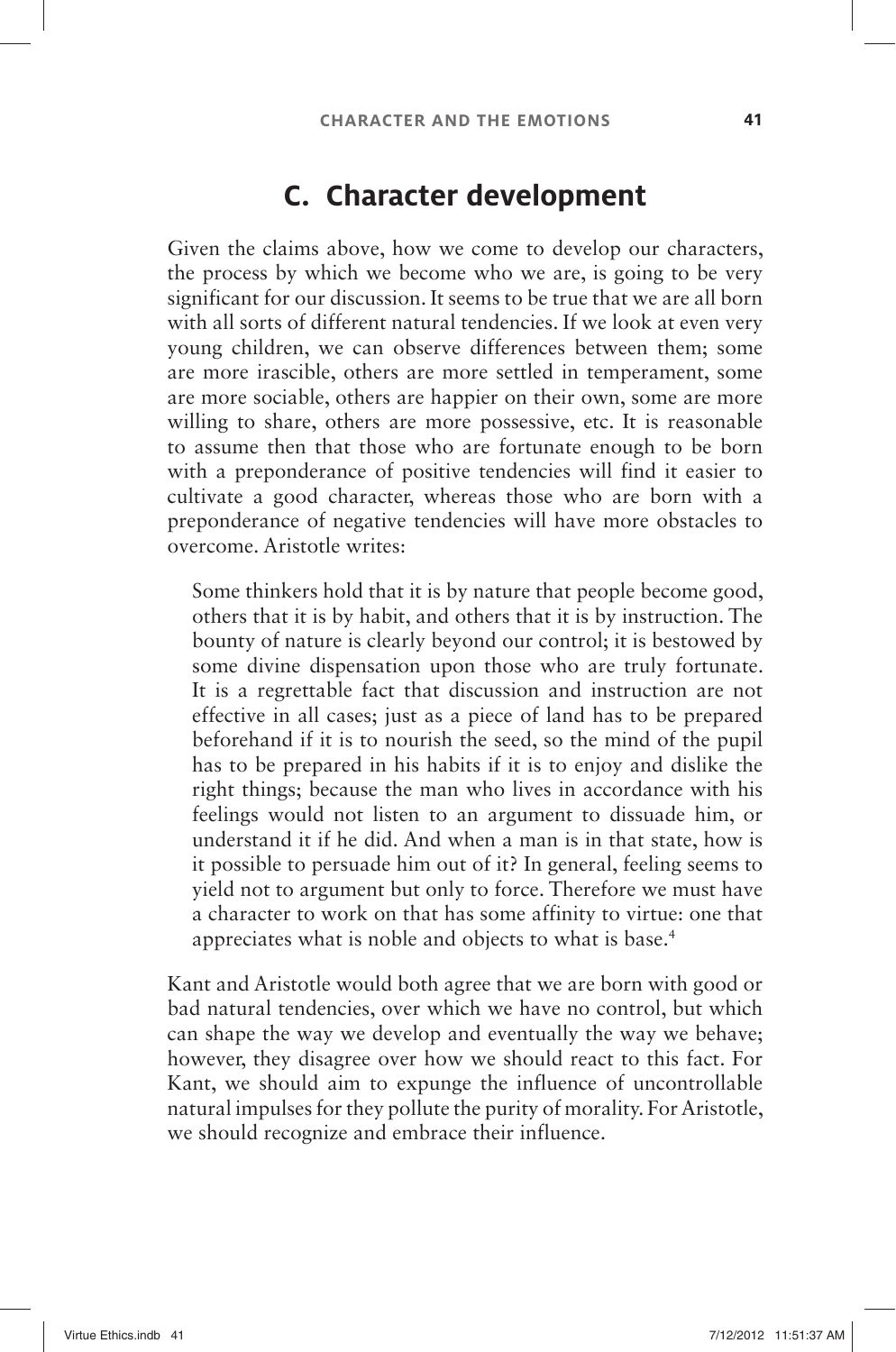We embrace the influence of natural tendencies by encouraging and promoting those that are good, while discouraging and minimizing the effect of those that are bad. The most important point to note about Aristotelian character development is that it is a long, gradual process which involves different stages (not just stages of progress but also regression and deterioration and not only wholesale change but also partial change in some areas rather than others) in both cognitive and affective aspects of our character. Not only do we start with natural tendencies that may influence us in good or bad ways but we also develop due to external factors which may also influence us in good or bad ways. To understand this process of gradual development, we need to consider the move from knowing 'the that' to understanding 'the because' (these are Burnyeat's very useful translations of the original Aristotelian terms).

The process of moral character development starts with finding out 'the that'. The that' is the right thing to do, but we learn what that might be through example, habituation, external influences and so on. Consider a child that refuses to share his toys with other children. His father intervenes and says something like 'It's good to share your toys with other children who have none'. At this stage, the child has learnt something about morality, but what it has learnt is limited. The lesson has to do with the content of morality as applied to this example, but importantly the child has yet to learn why it is good to share, when it might be acceptable not to share and it has not internalized the values exemplified by sharing in such a way that the child himself comes to affirm the importance of sharing as one of his values. All this will come in time with further development, but to start off, we are dependent on seeing and following the example of others who know better. In this respect, it makes all the difference whether we have good role models, good parents, good friends and good influences which will steer us towards the good, even if we don't yet fully understand the good ourselves.

A wide range of desires and feelings are shaping patterns of motivation and response in a person well before he comes to a reasoned outlook on his life as a whole, and certainly before he integrates this reflective consciousness with his actual behaviour. $5$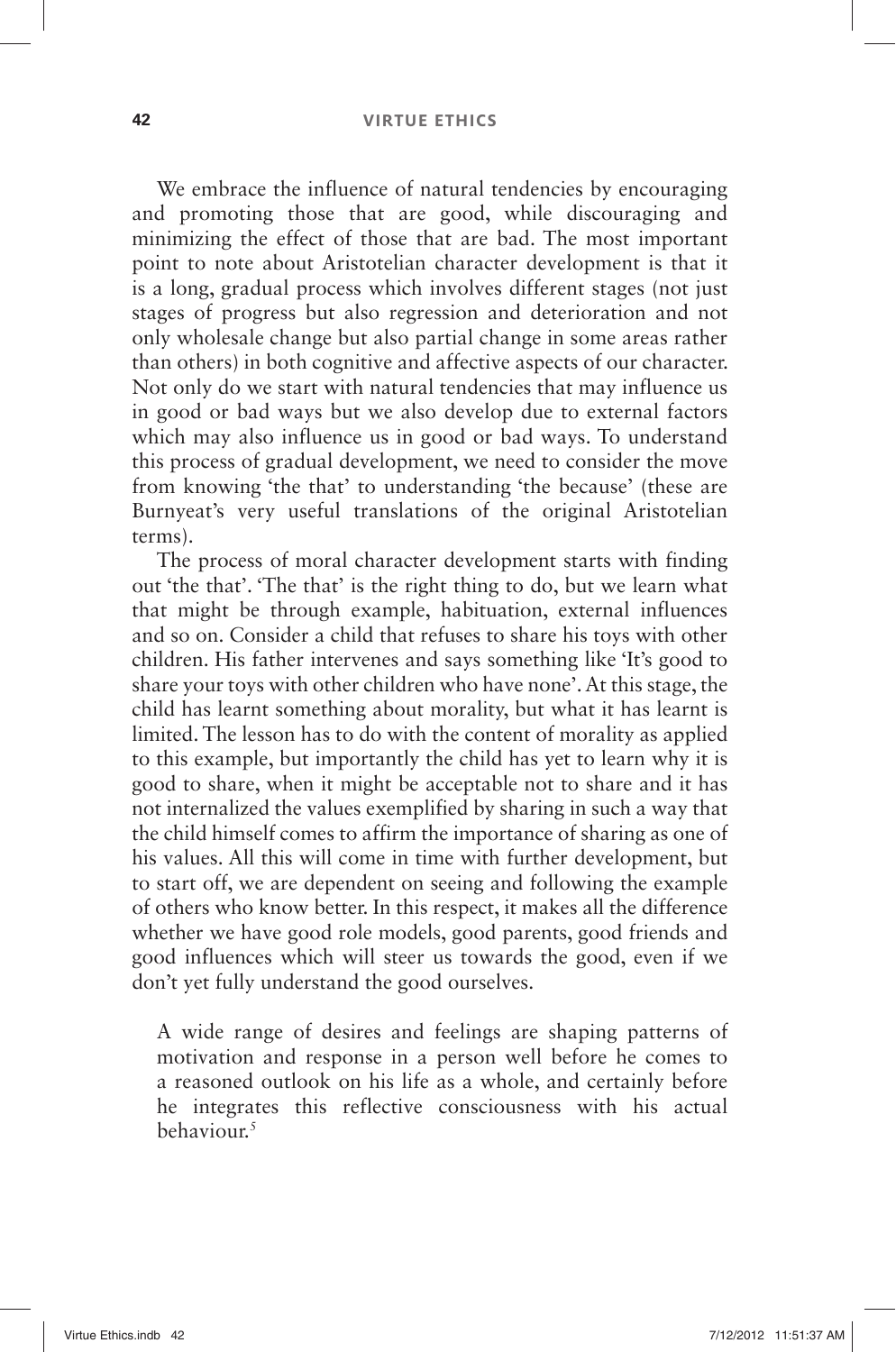Because of such external influences, how we behave now has a great role to play in shaping who we will become. Aristotle counsels us to become just by performing just acts,<sup>6</sup> which at first glance sounds circular. For how can we perform just acts without knowing what they are, and how will we know what they are before we have become just? The answer to this conundrum is to be found in two different understandings of what it is to perform just acts. One can perform just acts because one is counselled to do so – this person knows 'the that', what to do  $-$  but one can only be truly just when one understands 'the because', that is, why the act is just, exactly what is required by justice, why acting justly is important and along with this comes an internalization of the value of justice such that one comes to affirm the value of justice. We move from a belief that we should do something because it is just, a belief that has been instilled in us by the good example of others, to an understanding of why it is so that comes with a personal commitment to doing what is just *because* it is just.

This process of development from believing 'the that' to understanding 'the because' involves both cognitive and affective elements. It is not sufficient to merely have an intellectual understanding of kindness, one must also develop one's affective responses to function in a kind way. The kind person doesn't just merely think kind thoughts, he has kind feelings and more importantly than that, it is the connection of both kind thoughts and feelings that lead to kind actions. Habit is crucial in developing the right emotions, for it is in habituating ourselves to act and feel in particular ways that we actually come to act and feel in these ways for real. It is important to note though that virtue is not habit. Habits are unreflective, routine behaviours and having the right habits helps us to develop the right dispositions, but true virtue requires conscious choice and choosing virtue for its own sake. Therefore, virtue cannot be habit, although habit is a useful tool towards establishing the right emotional responses and first reactions.

We will return to the importance of developing the right emotional responses in the next part of this volume, but for now it is sufficient to note that character development will be as much about developing the right feelings as it will be about developing the right ways of thinking. Full understanding of 'the because' is not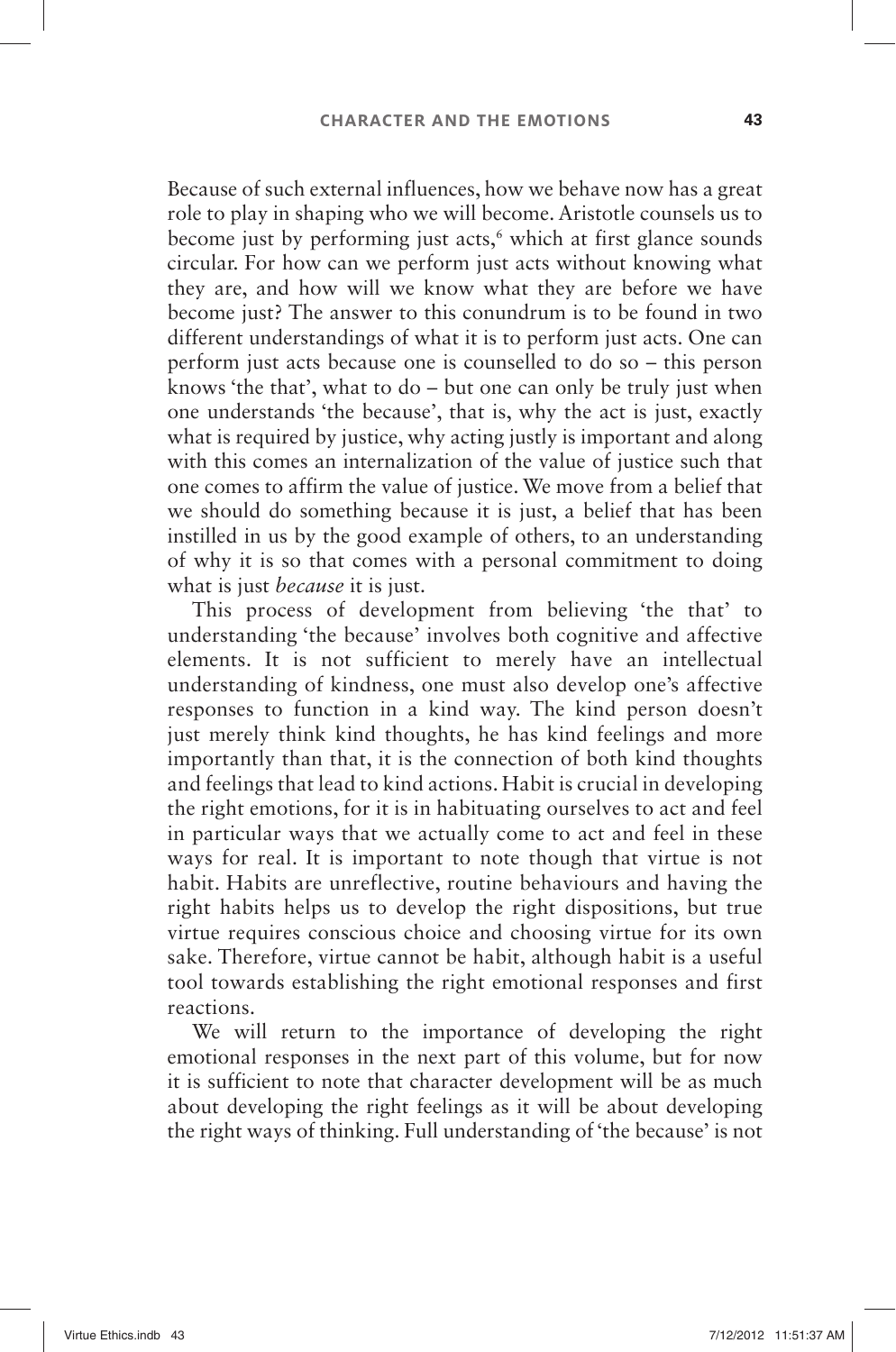merely a rational matter, it is also a matter of being moved in the right way. Again from Aristotle:

It is the way that we behave in our dealings with other people that makes us just or unjust, and the way that we behave in the face of danger, accustoming ourselves to be timid or confident, that makes us brave or cowardly. Similarly with situations involving desires and angry feelings: some people become temperate and patient from one kind of conduct in such situations, others licentious and choleric from another. In a word, then, like activities produce like dispositions. Hence we must give our activities a certain quality, because it is their characteristics that determine the resulting dispositions. So it is a matter of no little importance what sorts of habits we form from the earliest age  $-$  it makes a vast difference, or rather all the difference in the world.<sup>7</sup>

This is how we move from natural tendencies, through the influence of external factors, to settled dispositions.

Finally, one last aspect of character is its link with action. Character is a state of being expressed in doing. It is a state of being that involves evolving or settled dispositions with both cognitive and affective elements that flow into appropriate action. To have a kind character is to be disposed to act in kind ways where kindness is what is required, and similarly with other dispositions. In this respect, character-based theories are different from both consequentialist theories that focus on the importance of the results of one's actions and deontological theories that focus on the importance of the motives behind our actions. Character theories are interested in both the beliefs and desires that shape our dispositions and the actions that proceed from those dispositions. Of course, this doesn't mean that all dispositions result in actions all of the time, but we will leave the topics of acting out of character and the possibility of our being prevented from realizing our dispositions in action until Chapter 7.

#### **D. The fragility of goodness**

The Aristotelian picture of character development then has the advantage of plausibility over the Kantian aspiration to a pure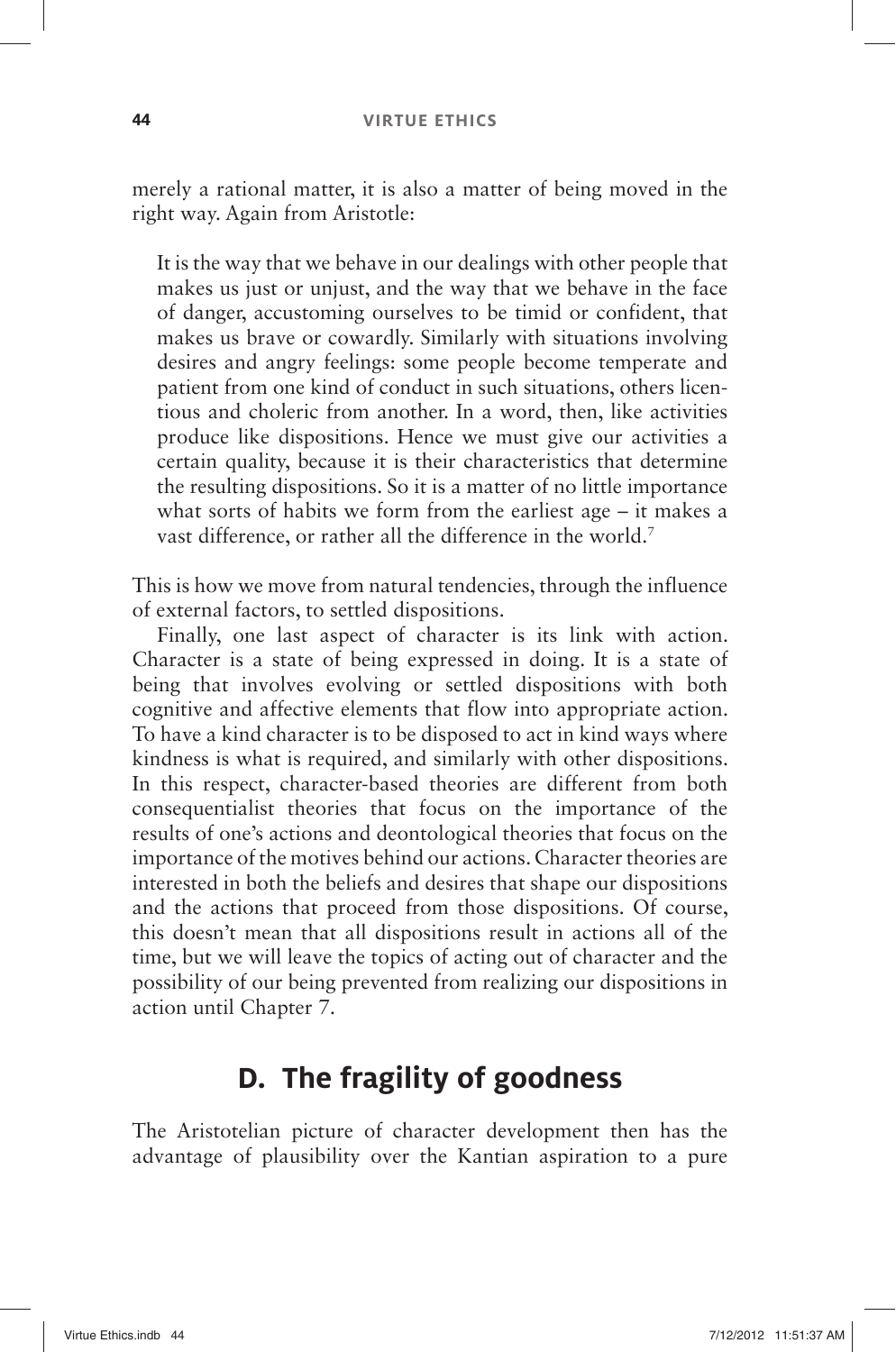morality. Within this account, we can make sense of the importance of the raw materials we are born with and the numerous external influences we are subjected to during our lives. However, one possible objection here is that plausibility is gained at the cost of injustice. The Kantian pure morality goes hand in hand with a particular understanding of justice in making moral judgements. If the possibility to choose morality is open to anyone at any time, regardless of background or influences, at least there is a sense of justice in holding people morally responsible as we are holding them morally responsible for something they chose to do. In the Aristotelian picture by contrast, one's character is subject to all these uncontrollable influences, so how can we hold people responsible for what they become and what they do if they didn't have full control over their character's formation in the first place?

Consider two children of similar age. Sophie is born with some disadvantageous natural qualities; she has a tendency to irascibility, a rather self-centred approach to life and an inflated sense of her own self importance. She is born to a family of poor means, living in a deprived area, with few educational and cultural opportunities. Her father is not present in her life and her mother suffers from substance abuse problems. Her school is poorly funded, has difficulty in recruiting top-rated teachers and has a high truancy rate. Sophie's friends are likely to be involved in petty crimes at a young age, possible substance abuse later on and many of her friends give up on their education at a young age. By contrast, July is born with some advantageous natural qualities, she has a natural tendency to kindness; she is even-tempered and generous. She is born to a cultured and well-educated family, who has educational aspirations for her and the financial means to support a private education, trips abroad, visits to cultural sites, etc. Her friends all come from similar backgrounds and have plans to pursue higher education and rewarding careers. It would be no surprise if Sophie's life took a completely different turn from July's life, but given the disparities in both natural tendencies and background influences it does seem unfair to blame Sophie and praise July for characters whose formation was predominantly out of their control. Of course, neither Sophie's nor July's paths are predestined, and we would be full of admiration for Sophie if she were to break through the constraints of her upbringing, but if she were to do so, she would be the exception rather than the rule.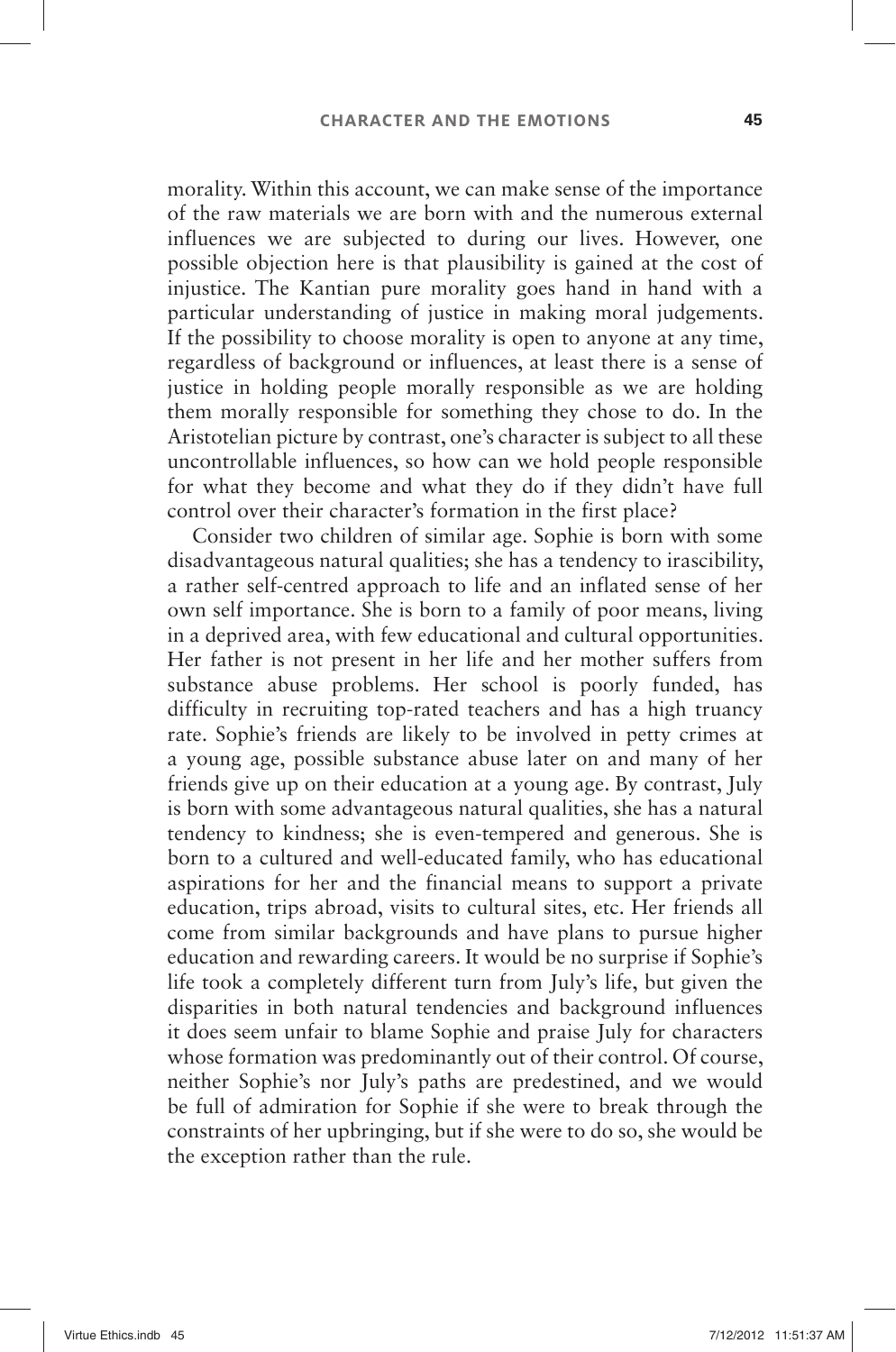It is these kinds of considerations that have led some philosophers to worry that the Aristotelian picture of moral development is both elitist and unfair. Under this picture, morality is the privilege of the few, those who have had the good luck to have support and encouragement but also the finances and means to become moral. This kind of worry has led some commentators to very harsh criticisms of Aristotle; here is Bertrand Russell on the topic:

The book [the *Nicomachean Ethics*] appeals to the respectable middle-aged, and has been used by them, especially since the seventeenth century, to repress the ardours and enthusiasms of the young. But to a man with any depth of feeling it is likely to be repulsive.<sup>8</sup>

This is a serious concern, and it is important to see whether it can be rebuffed.

Essentially, the Aristotelian response will follow lines of argument similar to the ones we have considered above, when discussing the nature of ethics. If the nature of ethics is such that it is vulnerable to luck and uncontrollable contingencies, then this is not the fault of the ethical theory that seeks to describe and account for these ideas. To deny that this is so is to create an unrealistic picture of ethics which doesn't serve in helping us understand what kinds of persons we should aim to become. In the same way that we mustn't seek a precise and rule-bound answer for a diverse and context sensitive topic, we mustn't seek an answer free from the influences of luck for an enterprise that is fundamentally vulnerable to luck. If the influence of luck is part of ethics, then our ethical theory needs to take this into account, rather than blindly deny it. As we shall come to see in Part II, the good human life is fragile in many different respects; it is not just the vulnerability of character development but also the requirement of external goods such as friendship which are both central to living the good life but also difficult to find and maintain, as well as the possibility of falling foul of great disasters that upset all of one's projects. In the next three chapters we'll see how recognizing and accepting the fragility of goodness is not only a requirement of giving a plausible account of ethics but also an advantage, something we should welcome and embrace, for it is only that which is vulnerable and difficult to achieve that is also precious and worth pursuing.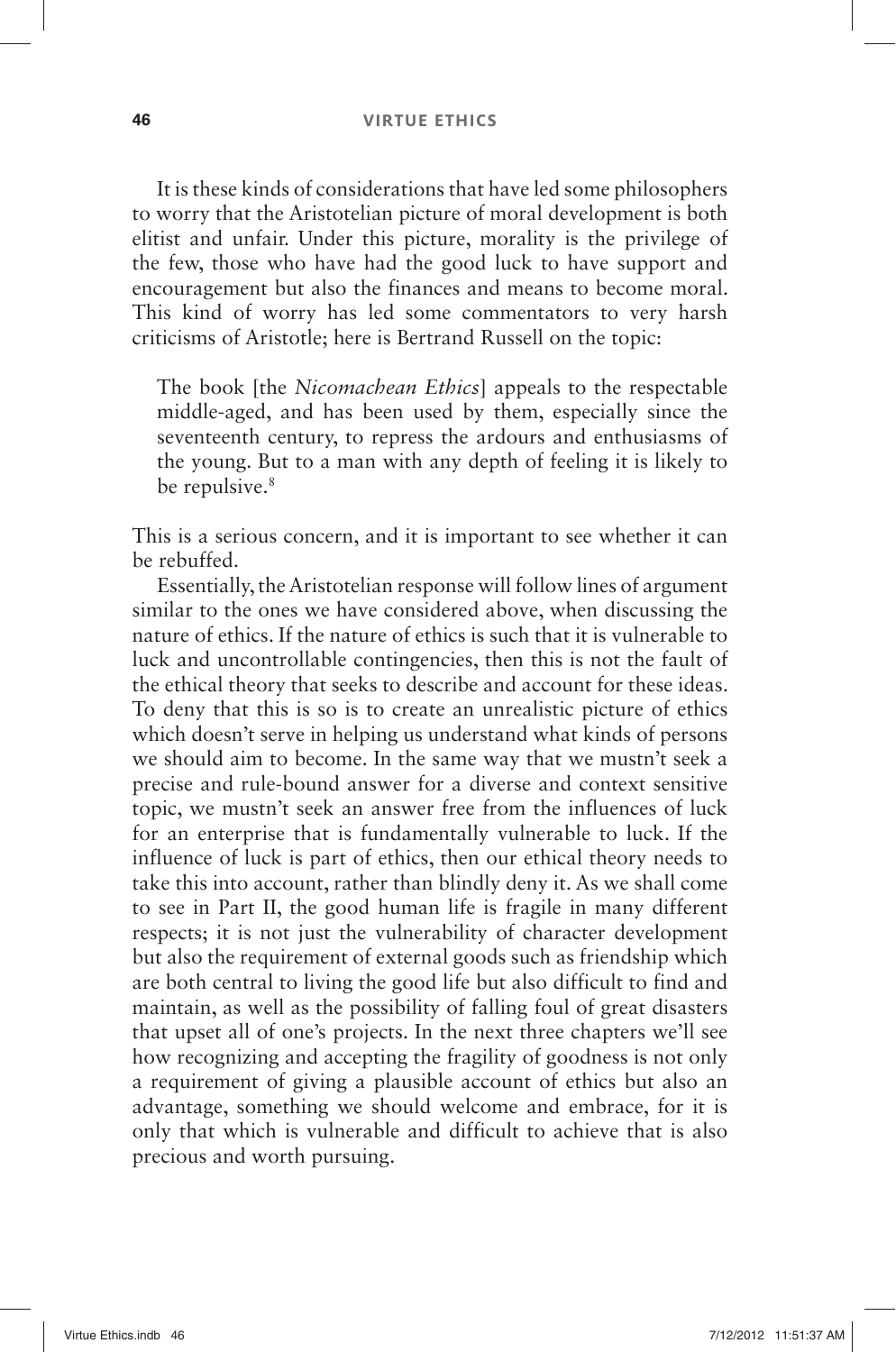#### **Further readings**

Kant's thoughts discussed in this chapter can be found in the first part of the *Groundwork of the Metaphysics of Morals*. Williams' critique of the Kantian pure morality is developed in Williams, 1985.

The ideas discussed in the sections on character development are very much based on Aristotle's thoughts from Book II of the *Nicomachean Ethics*. There are a number of useful discussions of the notion of character as relating to virtue ethics, for example, Kupperman, 1991, especially Chapters 1, 2 and 3, or for a very clearly presented account of these ideas, see Annas, 2011, Chapters 2 and 3. One of the most excellent discussions of the process of character formation is Burnyeat, in Rorty, 1980.

Bertrand Russell's damning account of Aristotle's ethics can be found in Russell, 1946 and is worth reading as his interpretation of Aristotle was very influential for a long time. Martha Nussbaum's response is one of the most eloquent and moving accounts of Aristotelian ethics available, Nussbaum, 1986, Chapter 11, although most of these ideas will be covered in Part II when we discuss the link between *eudaimonia* and virtue.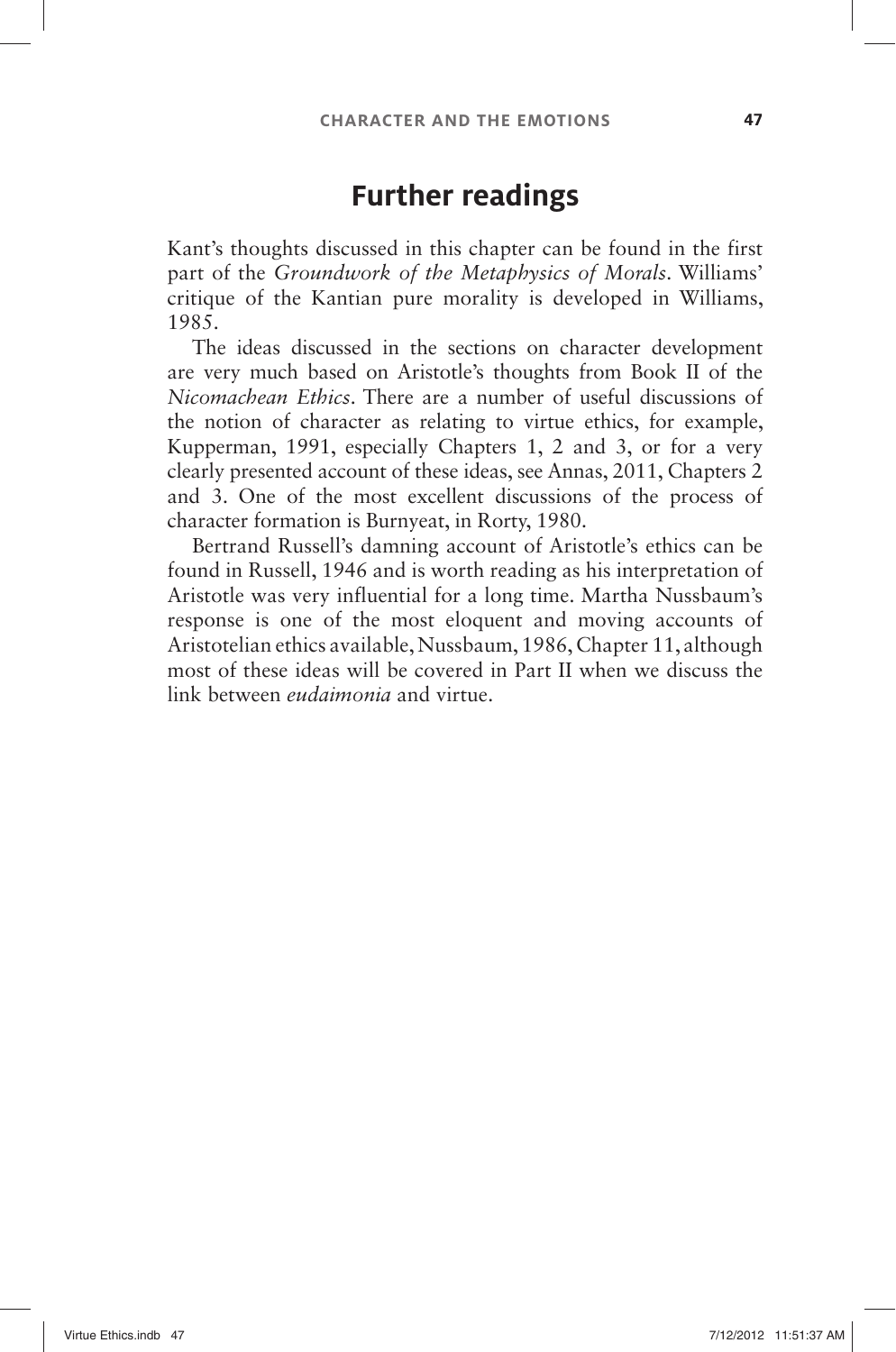# **CONCLUSION FOR PART ONE**

In this first part of this volume, we have covered a very wide number of ideas. If you are interested in pursuing any of them further, the 'Further Readings' section at the end of each chapter lets you know about the authors who discussed and defended these ideas in detail. All these ideas share two characteristics: first, they share a particular conception of what morality has to offer and second, they argue that what morality has to offer under this understanding is unsatisfactory; therefore, they call for changes in a variety of respects.

Anscombe sets the scene by presenting an account of morality as developed by consequentialist and deontological theories that owes much to a legislative or rule-governed model. She urges us to reject this account of ethics as it attempts to capture in precise, rigid rules, a topic whose very nature is complex, diverse and context specific. We should move away from a legalistic conception of morality, dominated by the notion of 'obligation', to a revival of the Aristotelian concepts of 'character' and 'virtue' as well as a renewed emphasis on the importance of moral psychology. Instead of asking ' What should I do here, now, with this specific problem? 'we should be asking 'How should I live my life? What kind of person should I be?'

Bernard Williams starts from a similar point, a dissatisfaction with the notion of 'obligation' and the determining role it plays in deontological and consequentialist theories. Obligations are action focused, cannot conflict, leave no room for moral regret, commit us to the 'obligation out-obligation in' principle and apply to everyone without exception in such a way that we are always subject to blame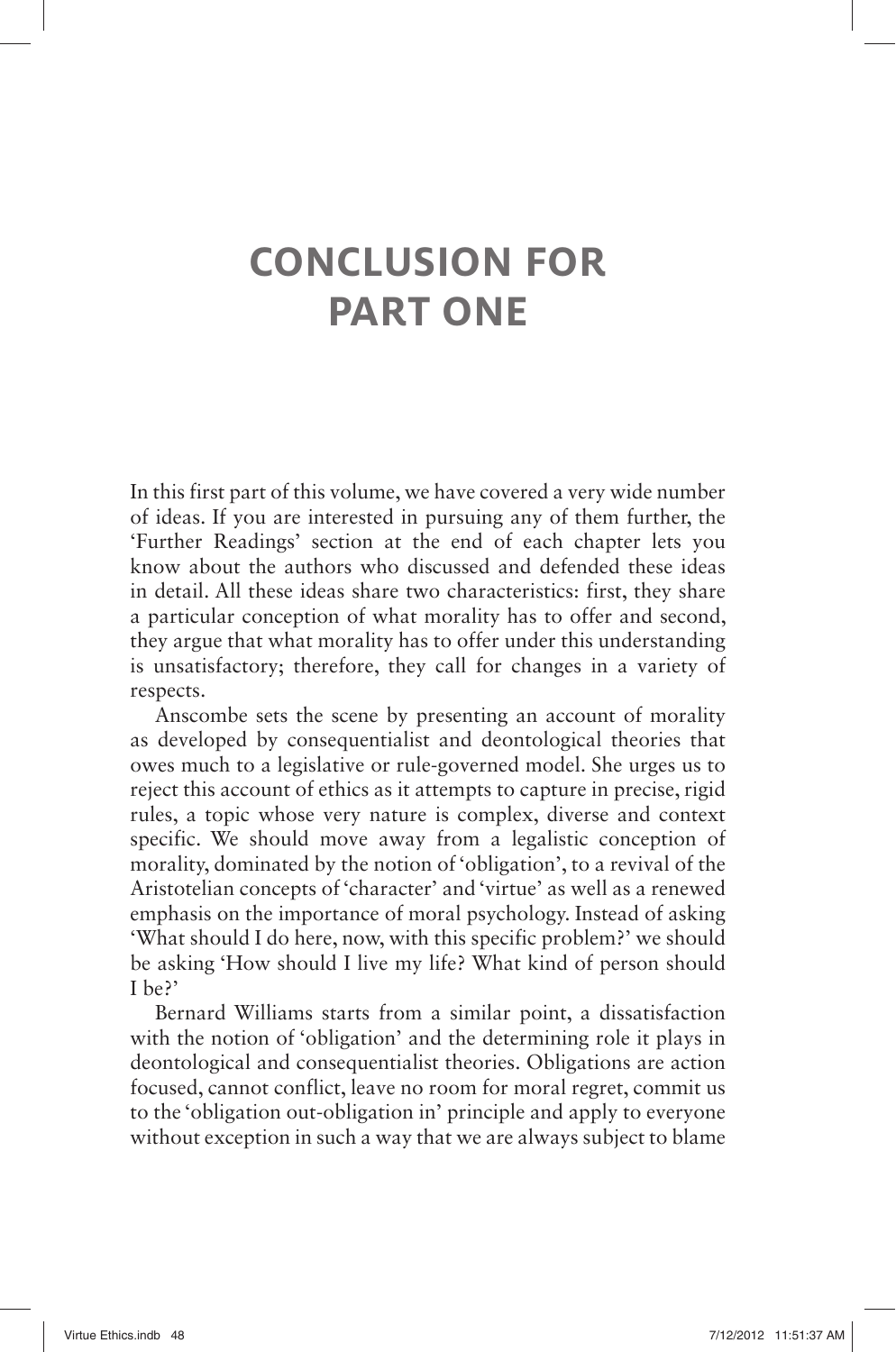for not fulfilling our obligations. This conception of 'obligations' causes a variety of problems, from forcing us to conceive of all sorts of concepts solely as obligations, to being committed to the view that only an obligation can beat an obligation, to having to accept that every obligation comes from a more general obligation. Instead of this narrow and limiting conception of morality, Williams urges us to embrace a wider conception of ethics.

This wider conception of ethics allows us to make sense of a more meaningful life for human beings. A life within which we can make sense of special commitments towards those we love that are justified by and understood within the very context of the relationships. A life which is not overwhelmed by the limiting demands of morality but which allows room for wider experiences and a fuller conception of what it means to live a good life; and a life which brings our motives into harmony with our reasons, values and justifications and avoids both the perils of moral schizophrenia and the drudgery of moral sainthood.

Finally, we have examined the concept of 'character' which is now central in this wider conception of ethics. We rejected the Kantian aspiration to a pure morality, in favour of a more plausible picture of character development as a gradual and difficult process, which is subject to many external factors and influences. One's moral character is distinctive, incorporates one's important commitments and values in a way that reflects who we really are and, after a lengthy period of development, leads to stable, predictable and dependable dispositions that express themselves in actions. This account of character development recognizes and accepts the inherent fragility of goodness as subject to the vagaries of luck, but as we shall see in the next part, this is both a plausible and a welcome picture; because only what is fragile and difficult to achieve is truly valuable and worth striving for.

Given that this is a volume on virtue ethics, the astute readers may have been surprised to see so little mention of virtue so far; however, as we shall come to see that in the next section everything we have discussed so far will go towards informing our account of virtue. We have concentrated on a negative picture, a critique of what is lacking in other alternatives, a call for change, and all of these ideas will now form the foundation of a more positive discussion that is to follow; a discussion that directly accounts for the advantages of virtue ethics.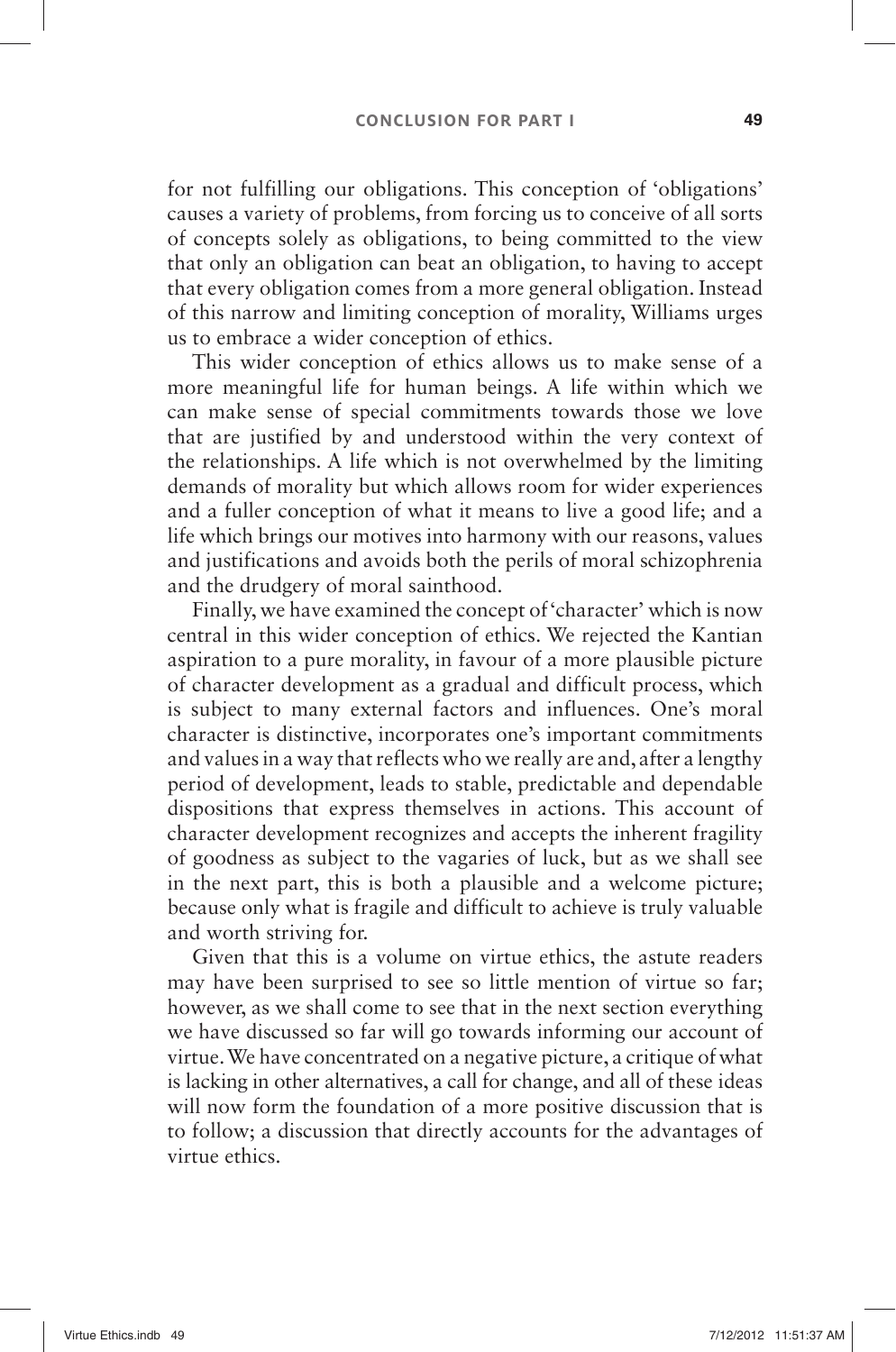Before we move on though, a note of caution. So far we have presented all these ideas in accordance with how they were first put forward by their proponents. As we have seen, this required a particular interpretation of morality as attributed to consequentialist and deontological theories; however, this interpretation could well be disputed. It may or may not have been the correct interpretation of what such theories had to offer at the time these discussions took place, but either way, what is certain is that both deontologists and consequentialists have responded to this type of critique by redefining, clarifying or refining their claims. For example, many deontologists have occupied themselves with showing how a modern Kantian can make room for an appropriate conception of the importance of friendship without falling foul of the kinds of objections raised in this section. Unfortunately, it is beyond the scope of this volume to explore these developments in full, but it is important to point out that the debate is not static and there are further responses to the line of attack outlined in this chapter and further rebuttals from virtue ethicists. In Chapter 9 of this volume, we will briefly consider how modern Kantians have responded to some of the concerns raised by virtue ethics, but before we do that we need to gain a better understanding of the positive claims made by virtue ethicists. So far, we have concentrated on a critical approach, one that found fault with other alternatives and one which explained virtue ethics in terms of what is it *not*, in terms of what it stands in opposition to. Now it is time to consider a more substantial account of virtue ethics as a viable alternative, as a theory that elaborates on positive claims beyond what other alternatives are available. In Part II, we will explore such an account of virtue ethics, broadly based under the idea of eudaimonistic virtue ethics.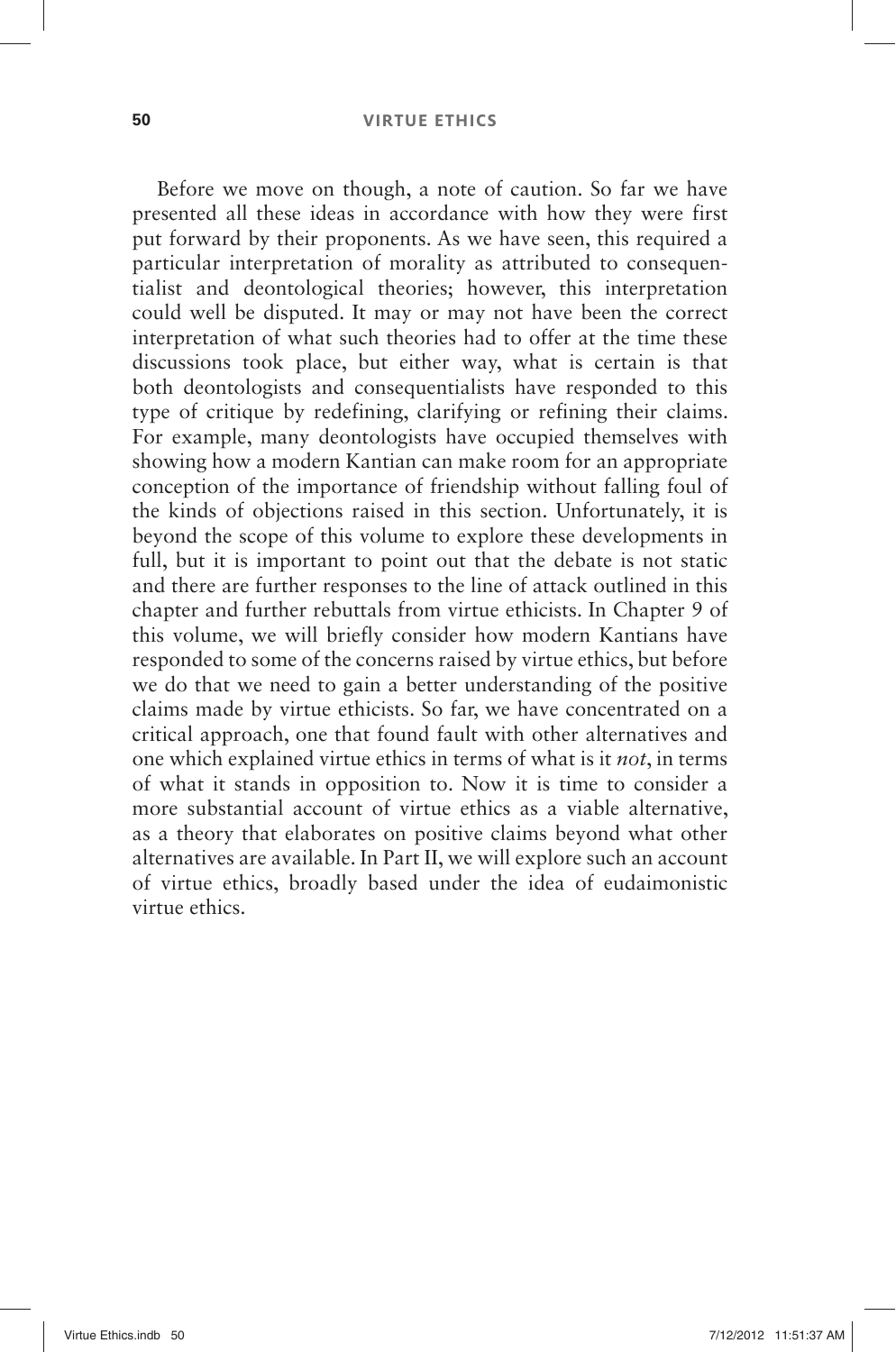# **PART TWO**  Virtue ethics comes of age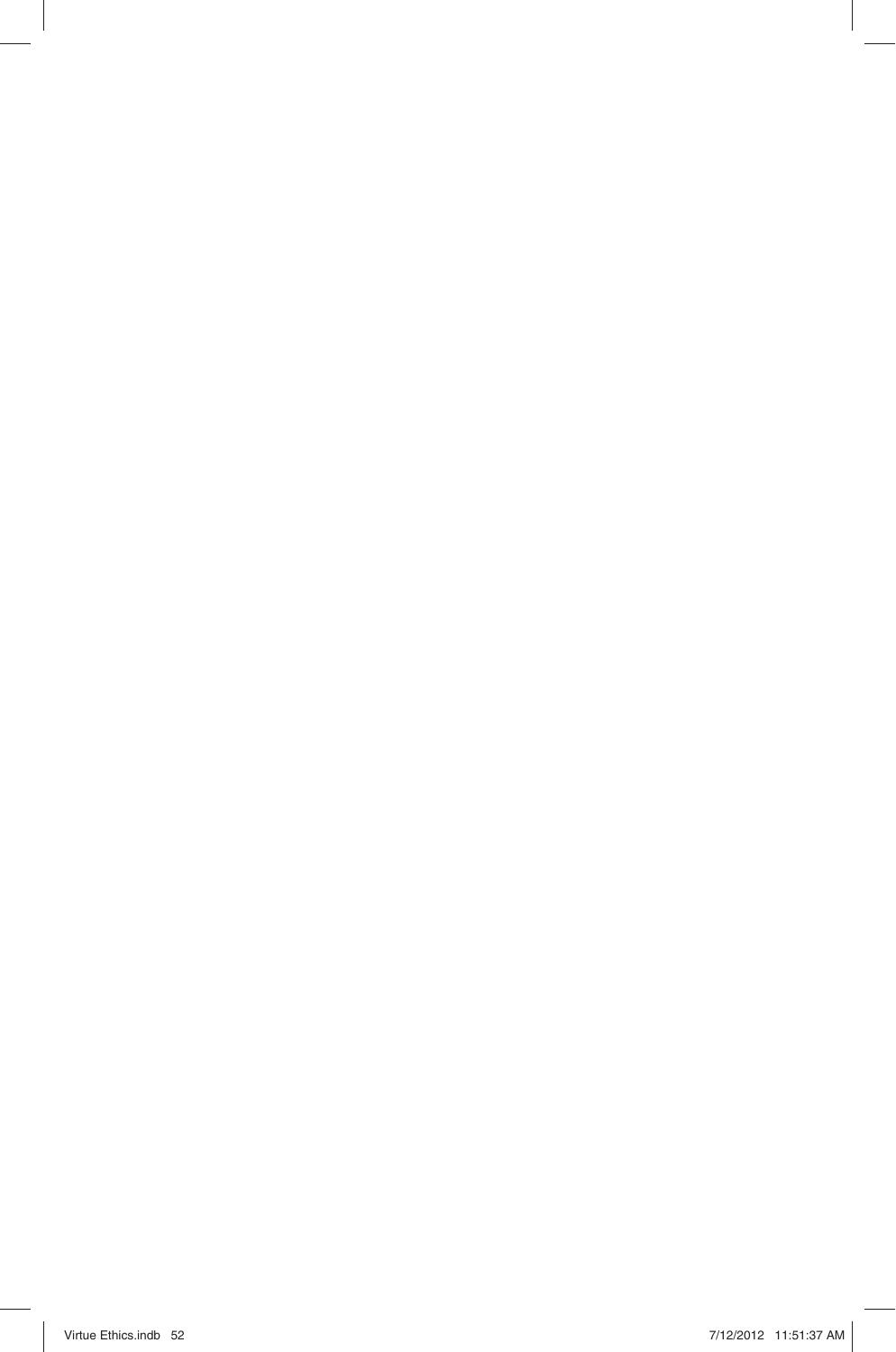## **CHAPTER FOUR**

# Virtue; an Aristotelian definition I

## **A. The primacy of virtue**

In Part I, we discussed the sense of dissatisfaction with the two alternative normative theories, deontology and consequentialism, which led to calls for a revival of interest in virtue ethics. We looked at a number of different approaches which shared two characteristics, they all conceived of deontological and consequentialist claims in broadly the same, problematic manner, and they all called for radical revisions in the way we do moral theory, refocusing our attention on the notions of 'character' and 'virtue'. So far, the discussion has been quite critical and negative focusing on the shortcomings of others; however, the next stage in the development of virtue ethics is a much more positive project. Following these early calls for change, philosophers came forward willing to articulate what an alternative account of virtue ethics might look like. This is a much more constructive and positive project, as it focuses on building up a theory of virtue ethics and demonstrating its advantages almost regardless of what other alternatives have to offer. This part of the debate is more about the content and substance of virtue ethics rather than a critique of other normative theories.

One of the consequences of this shift of emphasis is that virtue ethics now becomes more of an umbrella term, subsuming a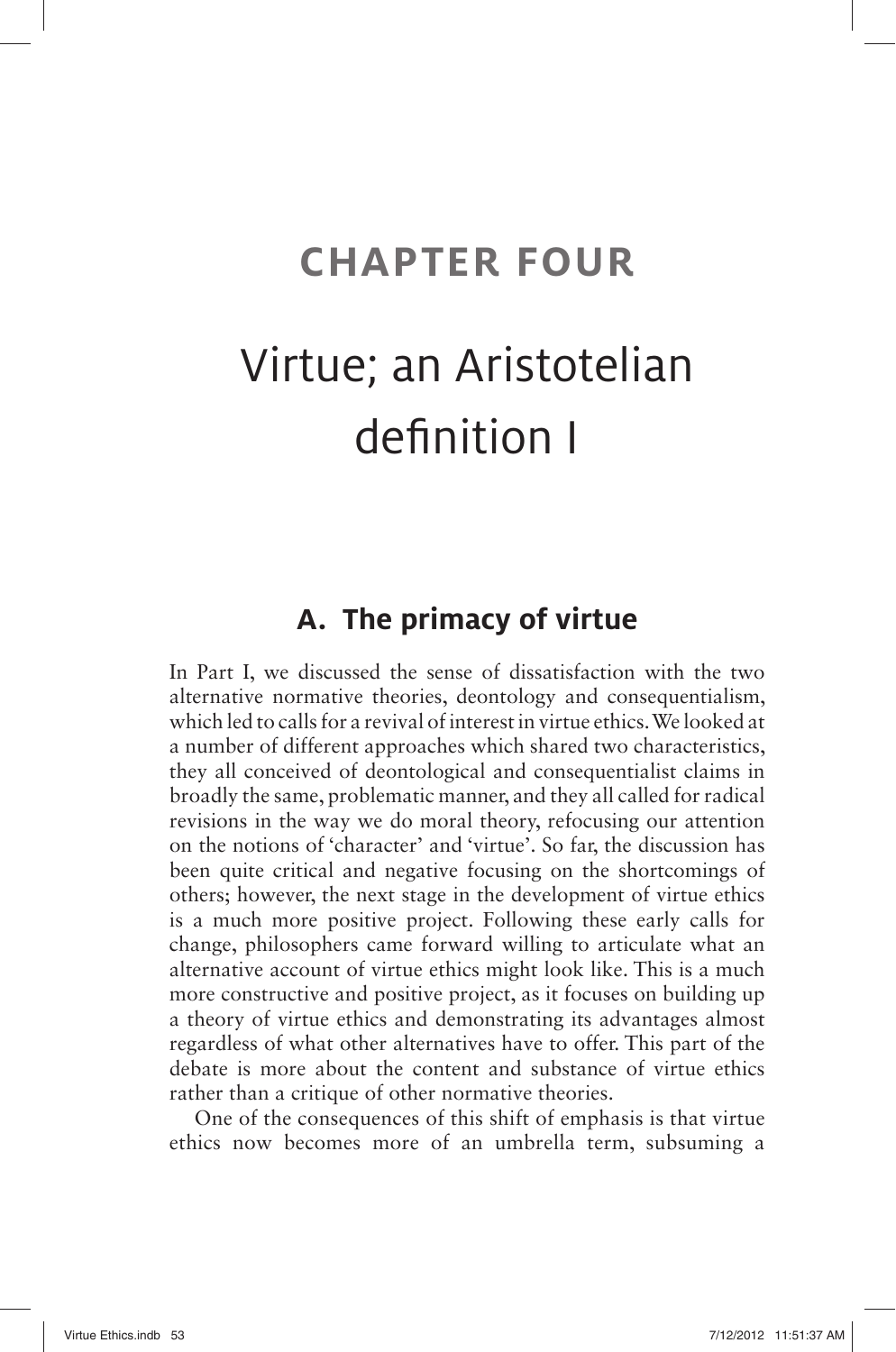number of different and varied theories under the broader term. While the majority of these theories take their inspiration from Aristotelian ideas, this is by no means true of all of them. Some authors have been inspired to develop modern versions of virtue ethics based on the work of Plato, Hume and Nietzsche, works which now offer a variety of alternative interpretations of what it might mean to subscribe to virtue ethics. At the same time, some consequentialists and deontologists have responded to the challenges laid out by virtue ethics by showing how their theories are perfectly capable of incorporating the lessons of virtue without giving up on the main, distinctive claims of their own approach. At least some consequentialists and deontologists then have argued that their theories are perfectly capable of accounting for the insights of virtue ethics, which generates a distinction between *virtue ethics* and *theories of virtue*. In brief, theories of virtue are theories from all sorts of theoretical backgrounds that have some account of, or allow some room for, the concept of 'virtue'. Thus, a consequentialist could have something to say about the role of virtue in consequentialism, without thereby committing himself to virtue ethics. This is because virtue ethics is a normative account that places virtue at the centre of our understanding of what it is to live a good life. In some way or another, in virtue ethics, the concept of 'virtue' will be primary, central or of unique explanatory importance, something which is not true of *theories* of virtue.

In this part of the book, we will examine a particular account of virtue ethics, one which has probably been the most influential in discussions so far, eudaimonistic virtue ethics. In doing so, we will consider how virtue ethics has come of age in the sense of providing a substantial and detailed normative theory in its own right rather than merely a critique of other alternatives. In doing so, we will also make some sense of how the concept of 'virtue' is primary or central in virtue ethics in contrast to theories of virtue which merely make room for some account of virtue. We will look at the concept of 'virtue' in detail, something which we have not done so far, although, as we shall see, many of the ideas examined in Part I will play a pivotal role in constructing the account of virtue. Although we will mainly focus on eudaimonistic virtue ethics, we will touch upon some other alternatives. Finally, in Chapter 9, we shall have an opportunity to consider how other normative theories, namely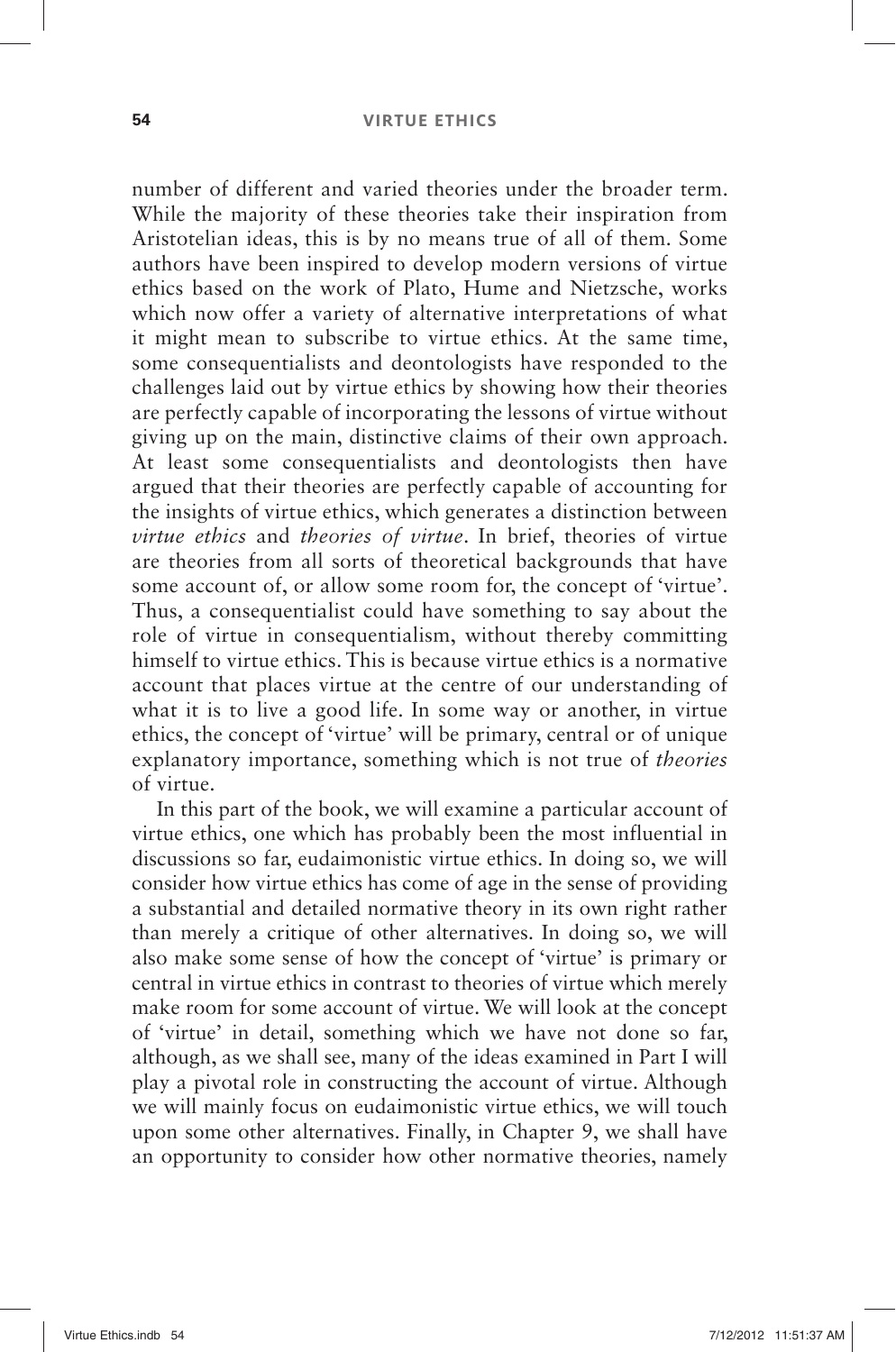deontology, can make room for the concept of 'virtue' without making it central to their understanding.

The idea that the concept of virtue has, somehow, a primary role to play in virtue ethics distinguishes virtue ethics from theories of virtue which may assign some importance to the virtues but not this primary role. For example, Julia Driver's consequentialist account allows room for the virtues, but under this account traits are virtues because they 'are valued by others as traits that morally improve the character possessing them. . . What makes these traits moral virtues is their tendency to produce beneficial effects'.<sup>1</sup> Thus, the judgement about the rightness of character, that is, virtue, is dependent on a judgement about the rightness or wrongness of actions. If a character trait produces good consequences, then it is a virtue and the main job of the theory is to give an account of what counts as good consequences. Driver, for example, goes on to elaborate that the virtues are traits that 'are valued because of their usefulness in easing social interaction'.<sup>2</sup> Similarly, a deontologist can find room for the concept of 'virtue' in his theory without relying on it to justify right conduct, so for the deontologist virtue is a disposition to do what is right, whereas for the virtue ethicist what is right is defined in terms of virtue. How this works out is developed in different ways by different virtue ethicists.

Gary Watson argues that virtue is theoretically dominant in virtue ethics because 'how it is best or right or proper to conduct oneself is explained in terms of how it is best for a human being to be'.<sup>3</sup> When we praise or blame someone for what they did, their behaviour, we are essentially praising or blaming them for who they *are*, their character. Right or wrong actions are mere manifestations of one's character and not grounds on which one's moral worth is justified upon. A second significant element of this primacy claim as presented by Watson is that the virtues are linked to who we essentially are as *human beings*, to what is characteristic of human lives, to what is in accordance with human nature. Not only that, but being virtuous is not merely instrumentally good but constitutive of what it means to live a good life *qua* human being. As we shall see below, both these claims are of central importance to eudaimonistic virtue ethics, but we will return to these points in more detail in Chapter 4, Section C. First we need to clarify a bit further what we mean when we say that praising someone for what they did involves praising them for who they are.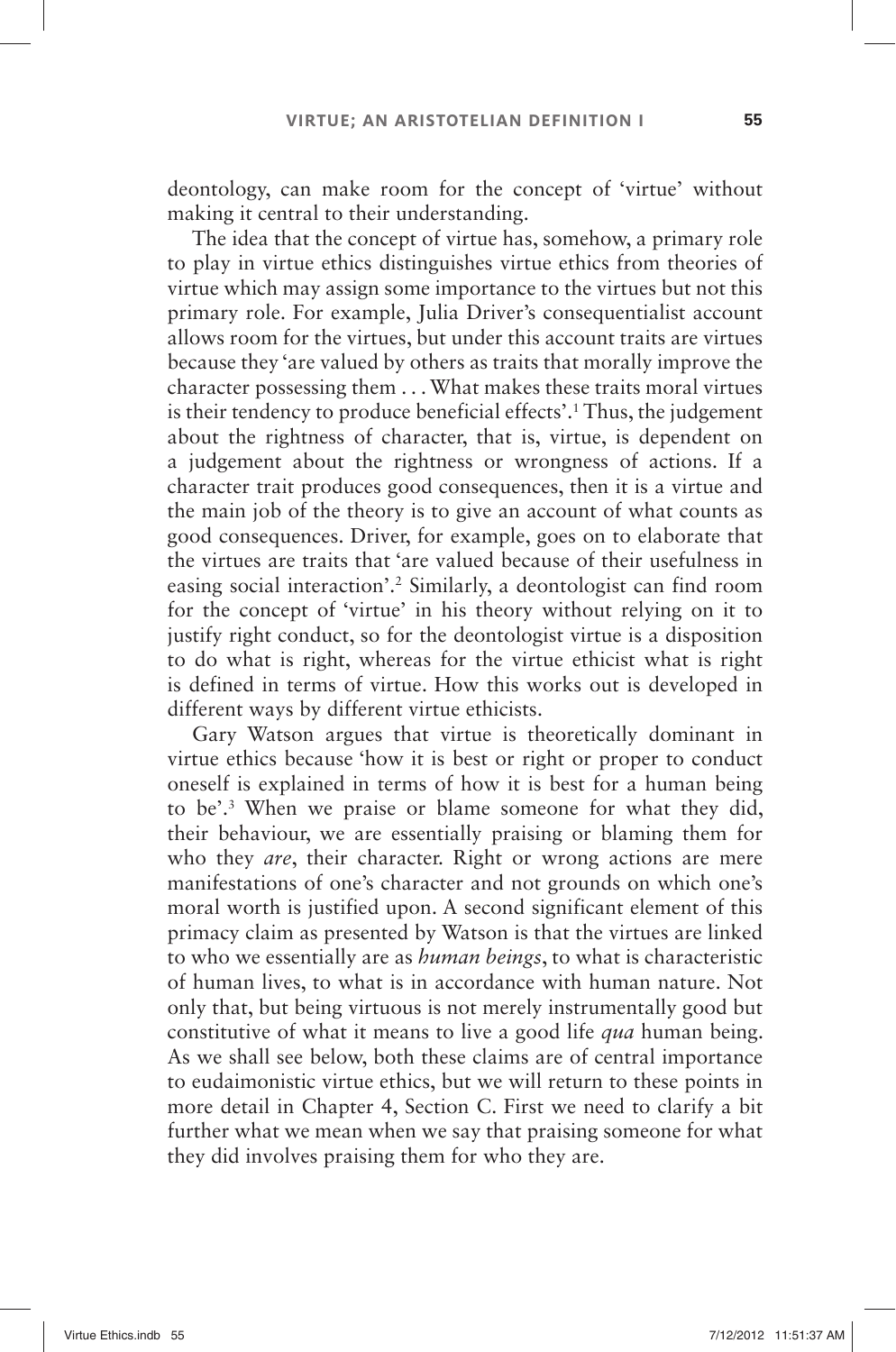## **B. Doing the right thing is not enough**

Generally, when we do the right thing, we should get credit for it, that is, we and other people should recognize that we behaved in morally admirable ways and we should get the praise we deserve. However, sometimes doing the right thing is not quite enough for moral praise. Consider the following cases where something good was done, but we are left with a sense of dissatisfaction, a concern that the person doesn't quite deserve moral praise. If we can articulate what is missing in these cases, perhaps, we can gain a better understanding of what is involved in being moral.

- **1** Kate has just discovered the internet. She has never been very confident with computers, but she has been encouraged to try to learn by her friends who assure her that she can get loads of bargains on line. In her first attempt to buy clothes online, she gets a bit flustered as loads of different windows keep popping up. Finally, she succeeds in spending  $£50$  on a lovely new dress for herself. However, unknown to her, she has actually messed this up quite badly. In fact she has just donated  $£50$  to a cancer research charity.
- **2** John is on his first date with Anne, whom he has admired from afar for quite a while. He has finally plucked up the courage to ask her out and is keen to make a good impression. They have gone on for a walk at the local park which is quite busy today as a news crew is filming a report on local wildlife. As John and Anne turn a quiet corner by the lake, they come across a young boy whose canoe has just capsized. The boy is in trouble and is shouting for help in between swallowing large amounts of water. John considers this an excellent opportunity to impress Anne and possibly get on the local news if he is lucky, so he has no hesitation in jumping in to heroically save the boy.
- **3** On Monday, Mary notices a homeless person sitting outside her office. She is having a slow day at the office so she walks out, approaches him, invites him to join her for lunch, gives him money for an overnight stay in a hotel and spends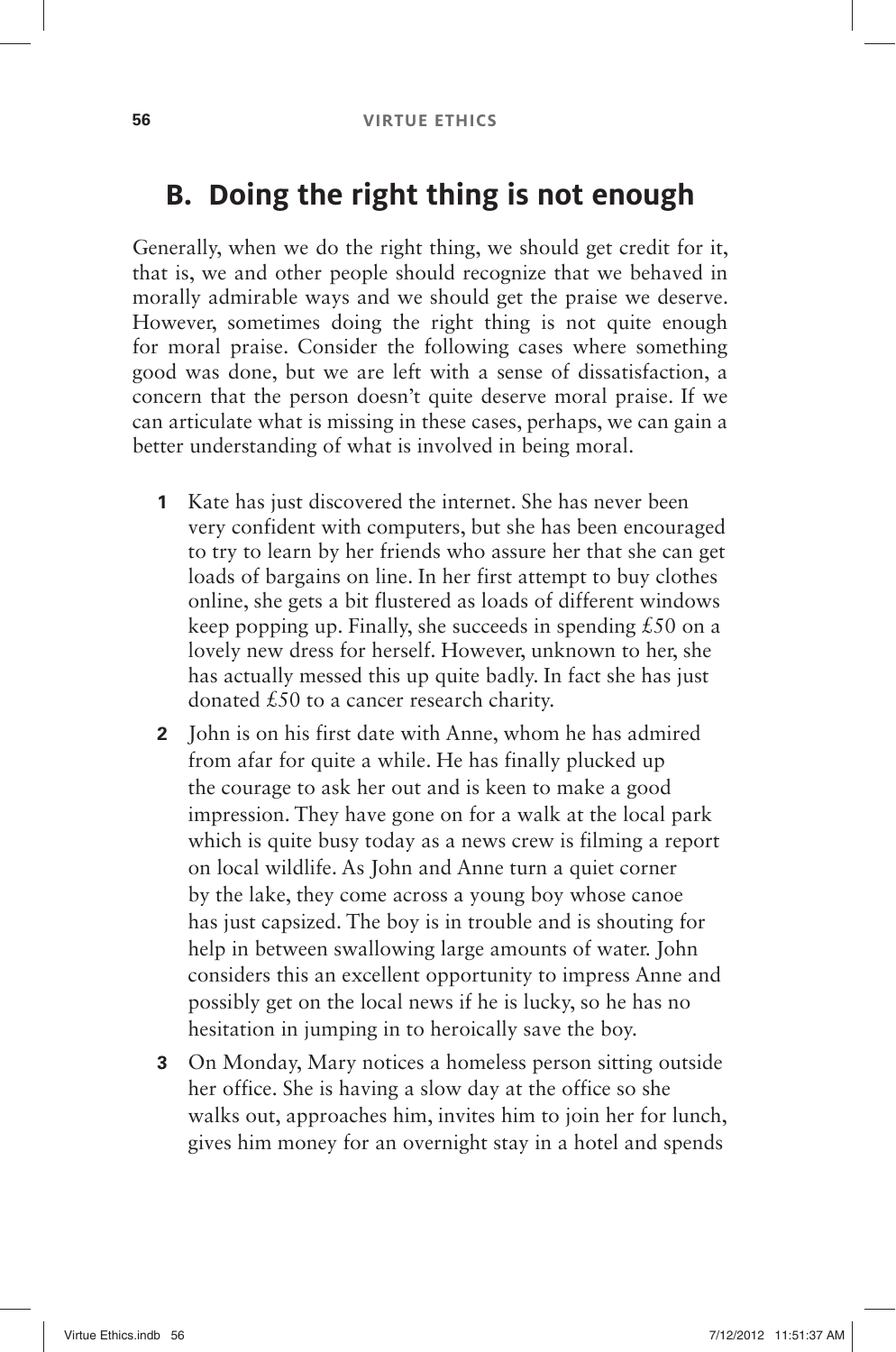two hours chatting to him about his life and how she can help him. On Tuesday, she is in a hurry so she ignores him. On Wednesday, she has loads of change weighing down her purse so she tosses some money in his collection tin. On Thursday, she is getting a bit fed up with the dirty, homeless man in front of her and shouts at him to 'get a job!' On Friday, she learns she has just gotten a big account, she's in a great mood, so she invites him to celebrate with her at her favourite restaurant.

The behaviour of all these people is problematic, not because of what they did, because in general they managed to do good things, for example, give to charity, save lives, help someone in need, but rather because of *who they are* which colours what they did. Kate has certainly done a good thing and the cancer research charity is bound to put her money to good use, but it seems inappropriate to praise her for doing something accidentally, by mistake, without even being aware of what she has done. John has also produced a good result in saving the boy but seems to have done it for the wrong reasons. Wanting to impress one's girlfriend and seeking fame are not the right reasons for saving someone's life. John should have saved the boy's life *because* it needed saving and from a full appreciation of the value of life, something that he would have done regardless of whether the impressionable girlfriend and filming media were there on that occasion. Mary's behaviour is erratic at best. On some days she seems to behave kindly, but on others she, fairly arbitrarily and for self-centred reasons, reverses her behaviour. This leads us to question whether she really *ever* behaved kindly, because helping others should be prompted by seeing the need in others and being moved to assist them, not by arbitrary reasons such as whether Mary herself is having a good day or not. It should be the homeless person's ongoing need that consistently prompts Mary to respond, rather than whatever else happens to be taking place in her life.

From all this, we can conclude that behaving morally involves more than doing particular things, but rather doing them in a particular manner. Aristotle counsels us:

 . . . virtuous acts are not done in a just or temperate way merely because *they* have a certain quality, but only if the agent also acts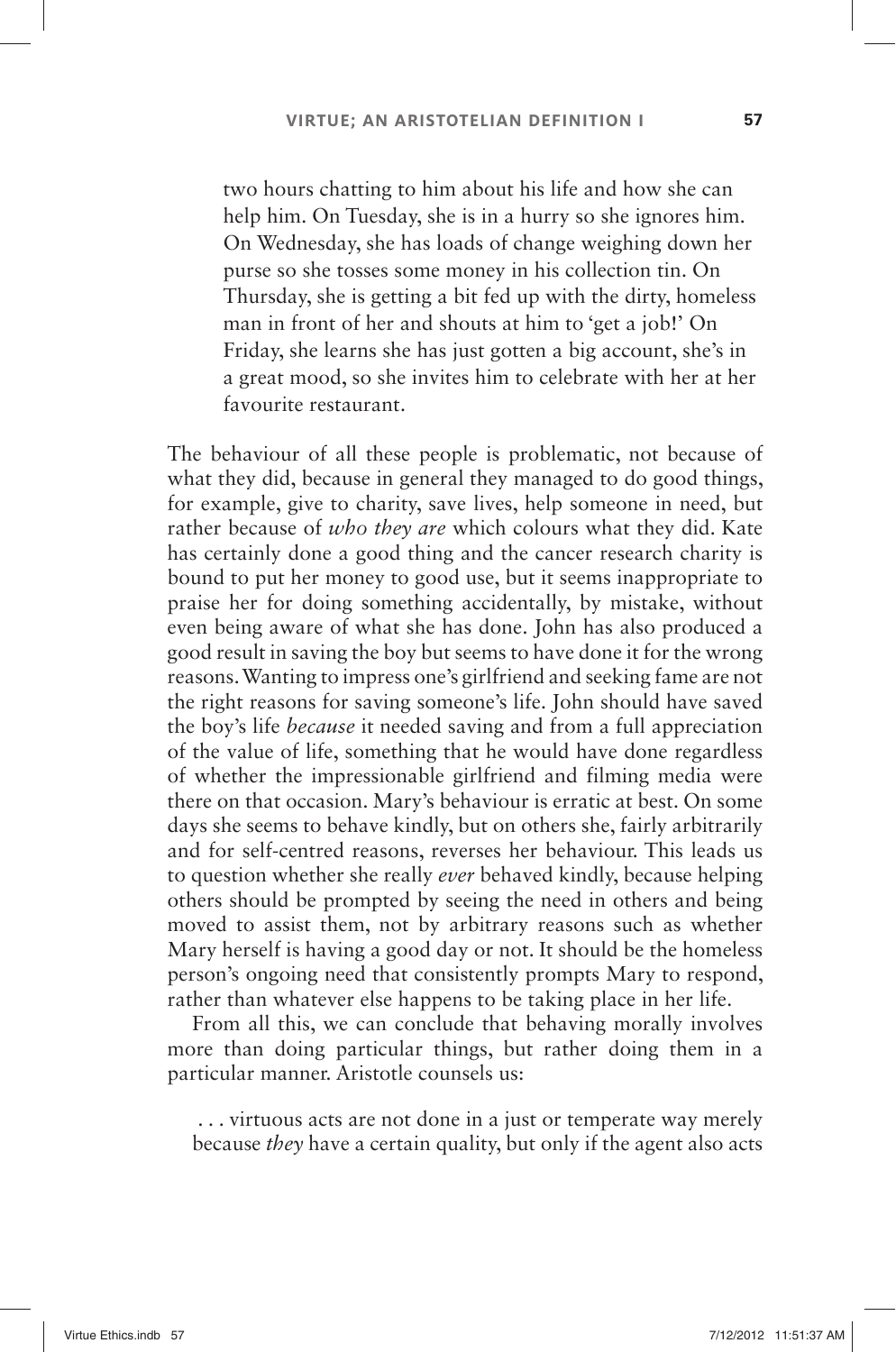#### **58 VIRTUE ETHICS**

in a certain state, viz. (i) if he knows what he is doing, (ii) if he chooses it, and chooses it for its own sake, and (iii) if he does it from a fixed and permanent disposition. 4

Virtuous acts are not just acts that bring about certain consequences, but acts that proceed from particular states of character, virtuous states of character. Kate did not know what she was doing, she acted by mistake, John did not choose what he was doing for its own sake, he chose it as a means to impress others and Mary did not act from a fixed and permanent disposition, rather she acted in a fickle and unreliable manner. Neither of these three qualifies for virtue because of who they are which makes a difference to the quality of what they did.

Virtue ethics differs from both the consequentialist preoccupation with the importance of consequences and the deontological emphasis on the agent's motives. As we saw in the previous section, states of character are states of being expressed in doing, so, for example, the virtue of kindness will involve both a fixed and permanent disposition to respond in kind ways to situations that require a kind response and will result in kind actions. Importantly though, kind results are valued because they are part of virtue, rather than because of a claim that good and bad outcomes are intrinsically good and bad, respectively. The primacy of virtue, as discussed above, is preserved. When one merely produces good results by accident or from vicious motives, or from fickle and uncontrolled emotional responses, then one's actions despite the good results are not worthy of praise as they do not proceed from virtuous dispositions.

#### **C. The function of human beings**

In the sections that follow, we will, finally, be able to put together the elements of a definition of virtue. In order to do so, we need to look back over the ideas of Aristotle which have been central in these discussions. The reason we have taken such a circuitous route to get here, rather than starting with the Aristotelian definition, is that we will understand these Aristotelian ideas in a particular way, an interpretation which has been coloured and influenced by everything that has gone so far. The ideas we will be considering from now on are very firmly rooted in the Aristotelian tradition,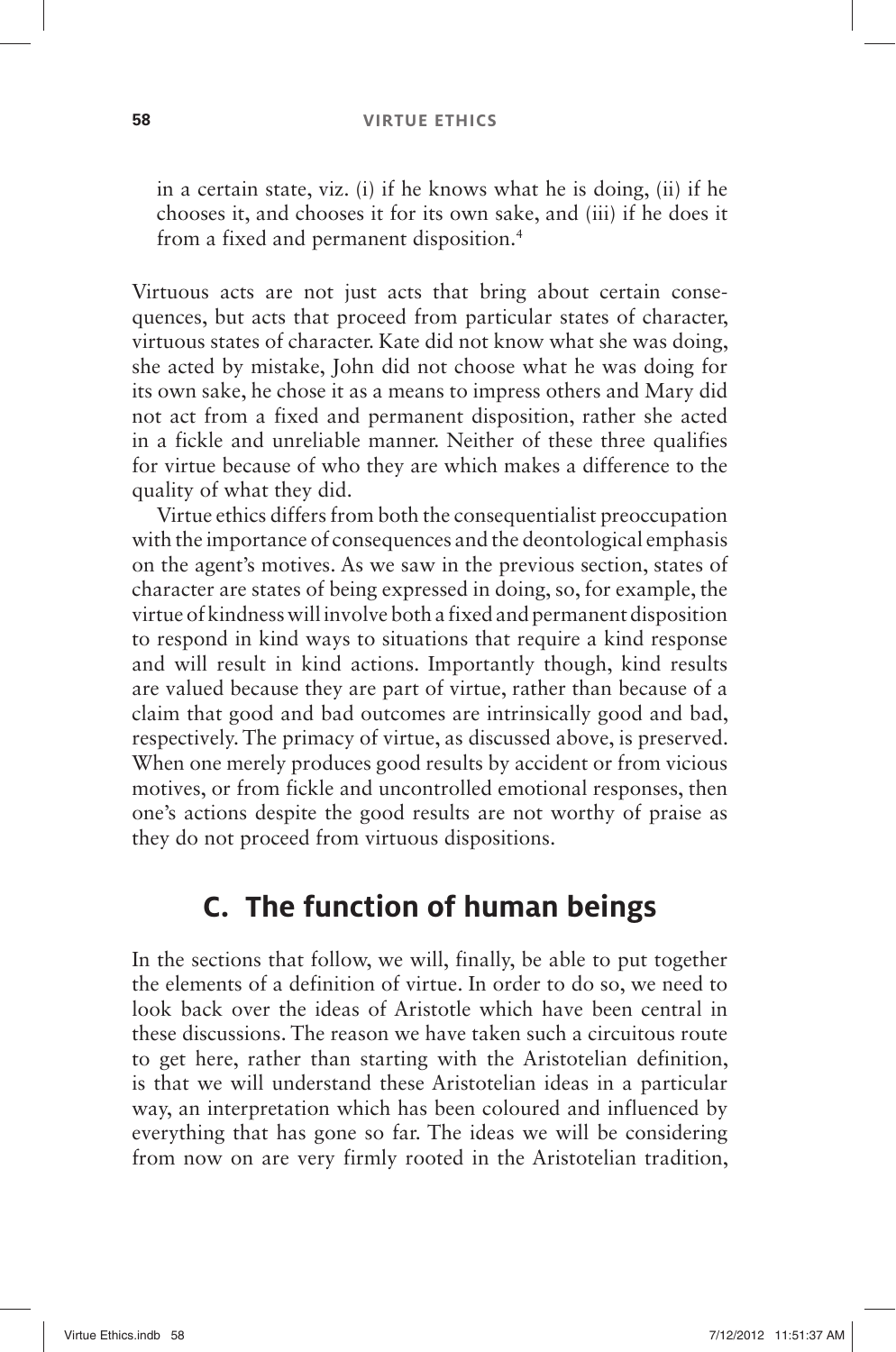but are not limited to a strict textual interpretation of Aristotle's works. Rather, they take inspiration from some Aristotelian ideas, interpret some other Aristotelian claims, enhance yet another set of Aristotelian theories and overall take the debate forward to create a comprehensive and independently viable conception of the virtues.

We saw above that Gary Watson's claim about the primacy of virtue contained two elements. The first is the idea that actions are mere manifestations of one's character and not grounds on which one's moral worth is justified upon, which we considered above. Now we will move on to consider the second element, namely that the virtues are linked to who we essentially are as human beings, to what is characteristic of human lives, to what is in accordance with human nature. Not only that, but being virtuous is not merely instrumentally good but constitutive of what it means to live a good life *qua* human being.

Aristotle's very first sentence in the *Nicomachean Ethics* is that ' [e]very art and every investigation, and similarly every action and pursuit, aims at some good'.<sup>5</sup> Some of these activities have ends which we want for the sake of further ends, but there must be an end for which all else is done and which we value for its own sake. In order to lead meaningful lives, we need to discover this good for the sake of which we do everything else. Aristotle names this final good as eudaimonia. This is a term which is difficult to fully capture in translation. It is sometimes translated as 'happiness', but this is rather inadequate as happiness can be a transient feeling, dependent of external circumstances, which is easily upset and can apply to some aspects of one's life but not to others. Eudaimonia, on the other hand, is a persistent feeling of contentment or of fulfilment with one's life; it captures the idea of a flourishing life, a life well lived. Eudaimonia is not dependent on external factors, it cannot be easily upset and it refers to the entirety of one's life. What constitutes, then, the good life, the flourishing life, this life of eudaimonia?

Aristotle rejects the life of pleasure as the eudaimon life because pleasure is transient and can be put to both good and bad uses. For example, someone can derive pleasure from torturing kittens, but this doesn't make the torture of kittens right. Pleasure cannot be the object of the good life because the value of pleasure is determined by the value of the activity which gives rise to it and when the activity is evil, the pleasure derived from it is also evil. Similarly, he rejects the pursuit of honour, for honour depends on those who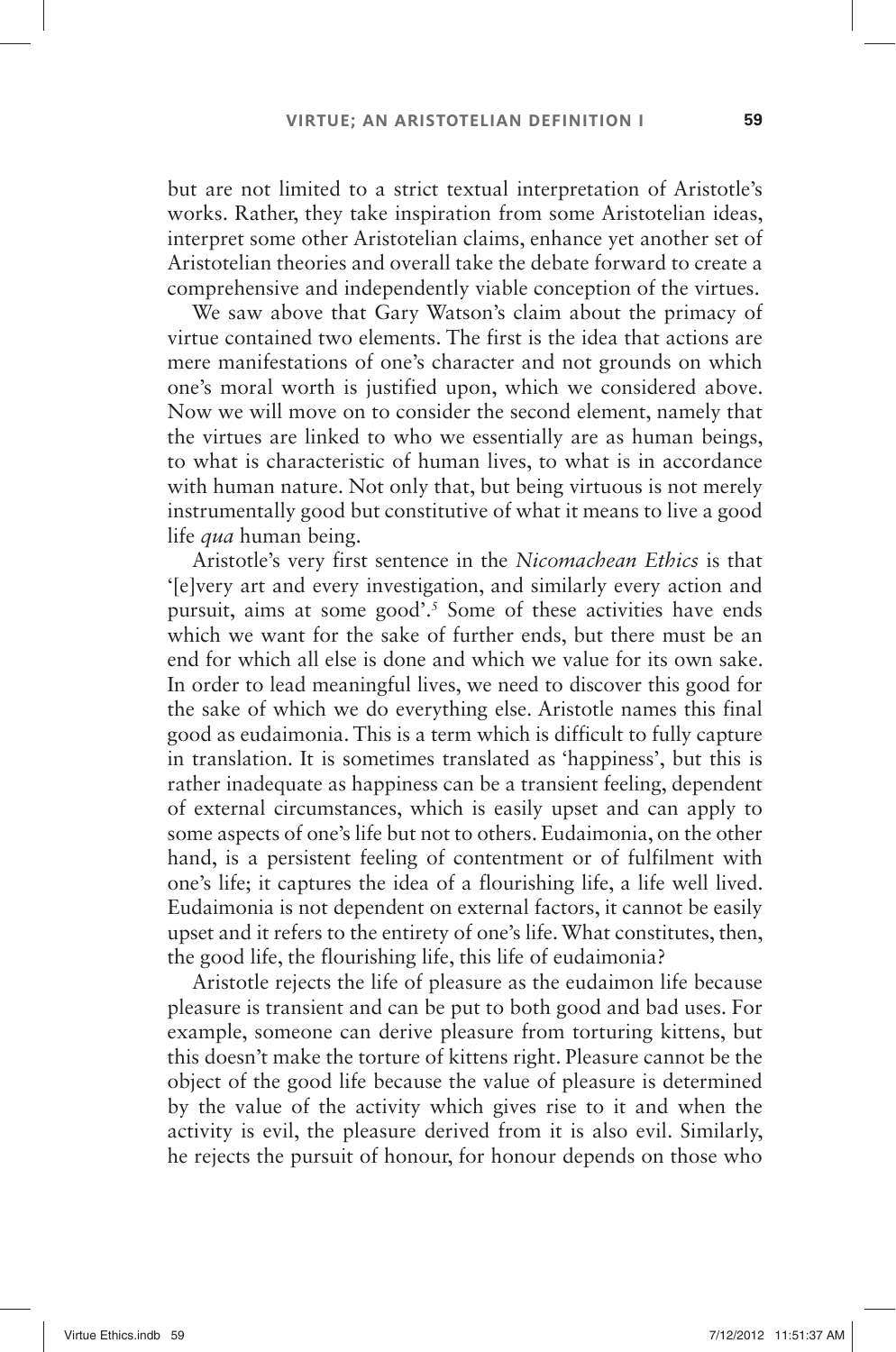confer it. For example, corrupt regimes may confer honour on those who support them, but this 'honour' does not reflect the real moral value of the person's acts, rather it reflects what others think of him. Finally, he rejects the pursuit of wealth, as wealth is a means to other things and not a good in itself. The good life, the life we should be aiming at, must be a life which is truly characteristic of the person and can't be dependent on goods that are conferred by others, or goods that can be taken away or a life which reflects what others happen to think of one.

To find out what the eudaimon life consists in, perhaps, we should try a different approach; we should consider what is the good for human beings *qua* human beings. In the same way that in health, for example, the object of the activity, that for which all else is undertaken, is to restore health, and in military planning, the object of the activity is victory, there must be an object to living human lives. To discover this object, we must consider the function of human beings.

Aristotle observes that where a thing has a function the good of the thing, that is, when we say that the thing is doing well is when it performs its function well. The function of a knife is to cut; a good knife will be a knife that cuts well. The function of the eye is to see; a good eye will be one that has 20:20 vision. This argument will be applied to man; man has a function and the good man is the man who performs his function well. If we find out what the function of man is, we will know what the good life is, that is, it is the life that performs that function well.

To find the function of man, Aristotle asks us to look at what is distinctive of man. What is peculiar to man that sets him apart from other beings? For instance, humans take nourishment and they grow, but they share this with plants and animals, so eating and growing cannot be the distinctive function of human beings. Sentience is characteristic of human beings, but it is also shared by many animals so it can't be our distinctive function. The thing that humans alone possess, which we do not share with plants or animals, is reason. If the function of humans is reason, then the good human is the human who functions well, that is, reasons well, and this is the life of excellence. For Aristotle, the virtues are activities in accordance with reason, therefore they constitute the life of eudaimonia and that is why he devotes the rest of the book to considering what is involved in being virtuous. So eudaimonia,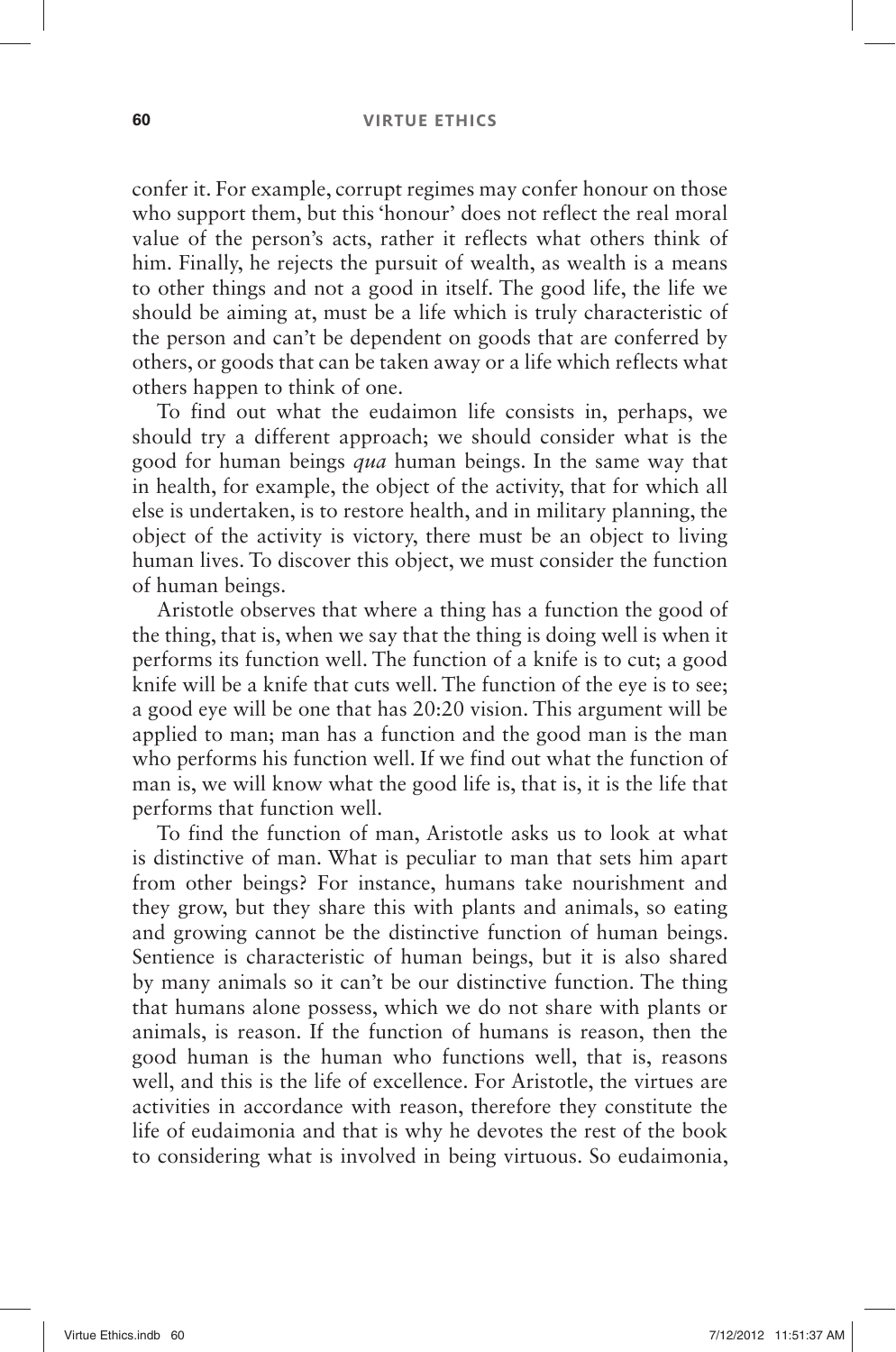the good life for human beings, consists in reasoning well which is tantamount to being moral, being virtuous.

The type of argument developed above is called a teleological argument, from the Greek 'telos' for 'end' or 'purpose'. We will return to this kind of argument, objections against it and responses by virtue ethicists in Chapter 6, but for now we need to say a bit more about the definition of virtue.

## **D.** The definition of virtue

When we think of virtue nowadays, we may think that the term is a bit old-fashioned or associated with specific Christian ideals of chastity, humility, self-sacrifice, etc. or perhaps that it is associated with a certain conservative view of morality. For Aristotle, however, virtue is moral goodness, moral excellence. Aristotle's definition of virtue is presented in Book II of the *Nicomachean Ethics*: ' Virtue is a purposive disposition, lying in a mean that is relative to us and determined by a rational principle, and by that which the prudent man would use to determine it'.<sup>6</sup> We will consider the elements of this definition one at a time.

For Aristotle, virtue is neither contrary to nor determined by our nature, rather we are shaped by nature to receive the virtues, provided we are exposed to the right kind of influencing and shaping factors. As we saw previously, when we discussed the concept of 'character', virtues as dispositional character traits will be shaped and developed over a long period of time and will be subject to the influence of numerous factors; however, once established, dispositions are stable, reliable, predictable and unshaken by temptations and distractions. The 'purposive' element of the definition refers to the fact that virtue is chosen, chosen knowingly and chosen for its own sake, for as we have seen above virtue cannot be accidental, mistaken or unintended. The Doctrine of the Mean further elaborates on these ideas.

Consider the following three scenarios and for each one ask whether the person's reaction/behaviour is appropriate, if yes, why so and if not, why not:

 **1** A group of friends are having a picnic on a nice sunny day. The food attracts a couple of wasps. Anne-Marie quickly gets up, upsets the picnic basket and runs away in fear.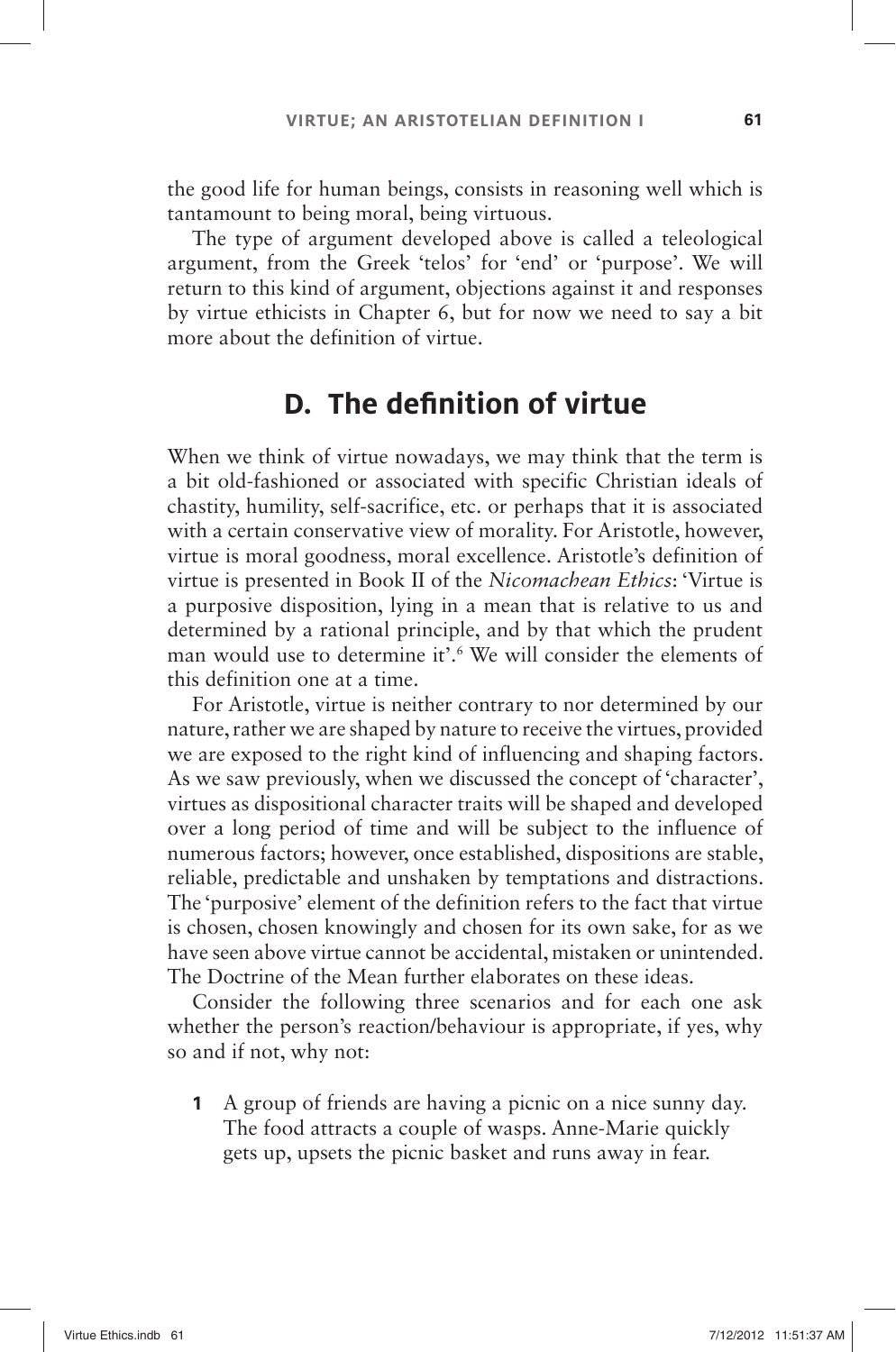- **2** Peter is a keen gardener. The front of his house is laid to lawn which is his pride and joy. He spends all his spare time ensuring that it is perfectly level, weed free and mowed to perfection. On a Sunday morning, Peter is looking out of his front window admiring his lawn only to see two local boys running all over it (the garden is unfenced). Peter rushes out, indignant and shouts at the boys. His chest swells with righteous anger and he lets it all vent in the direction of the boys who have polluted his lawn. The youngest of the boys bursts into tears and the eldest grabs him by the hand and runs off pursued down the road by Peter's screams, swears and threats.
- **3** Ernie, Tom and George are all foot soldiers during the World War I. Their regiment has just lined up and after a night of anxious waiting they are about to charge into enemy lines. The battle begins and Ernie rushes ahead of everyone else. He runs right towards the enemy lines without cover or protection. Tom finds his courage failing him and at the first opportunity he abandons his position and heads back towards the trenches. George stays with his comrades; he obeys orders to advance and retreat, remains in formation and does his best to play his role in the regiment.

Was Anne-Marie's reaction to the wasp appropriate? Hopefully, you should have found it difficult give an answer to this question without further information. If Anne-Marie has a severe allergic reaction to wasp stings and has forgotten her emergency medication, then running away in fear seems a fairly reasonable response. If, however, she just doesn't like wasps, running away and ruining everyone's day seems like an exaggerated response. Judging the appropriateness of the response then cannot be done in isolation from knowing the individual circumstances of the person. This is not the only relevant point. Should it turn out that this was no ordinary wasp, but rather a mutant, alien, 20-foot-tall wasp, then the question is no longer why Anne-Marie ran away but why the rest of her friends didn't follow closely at her heels. Running away in such circumstances is no longer peculiar, but it's mandated by self-preservation; this time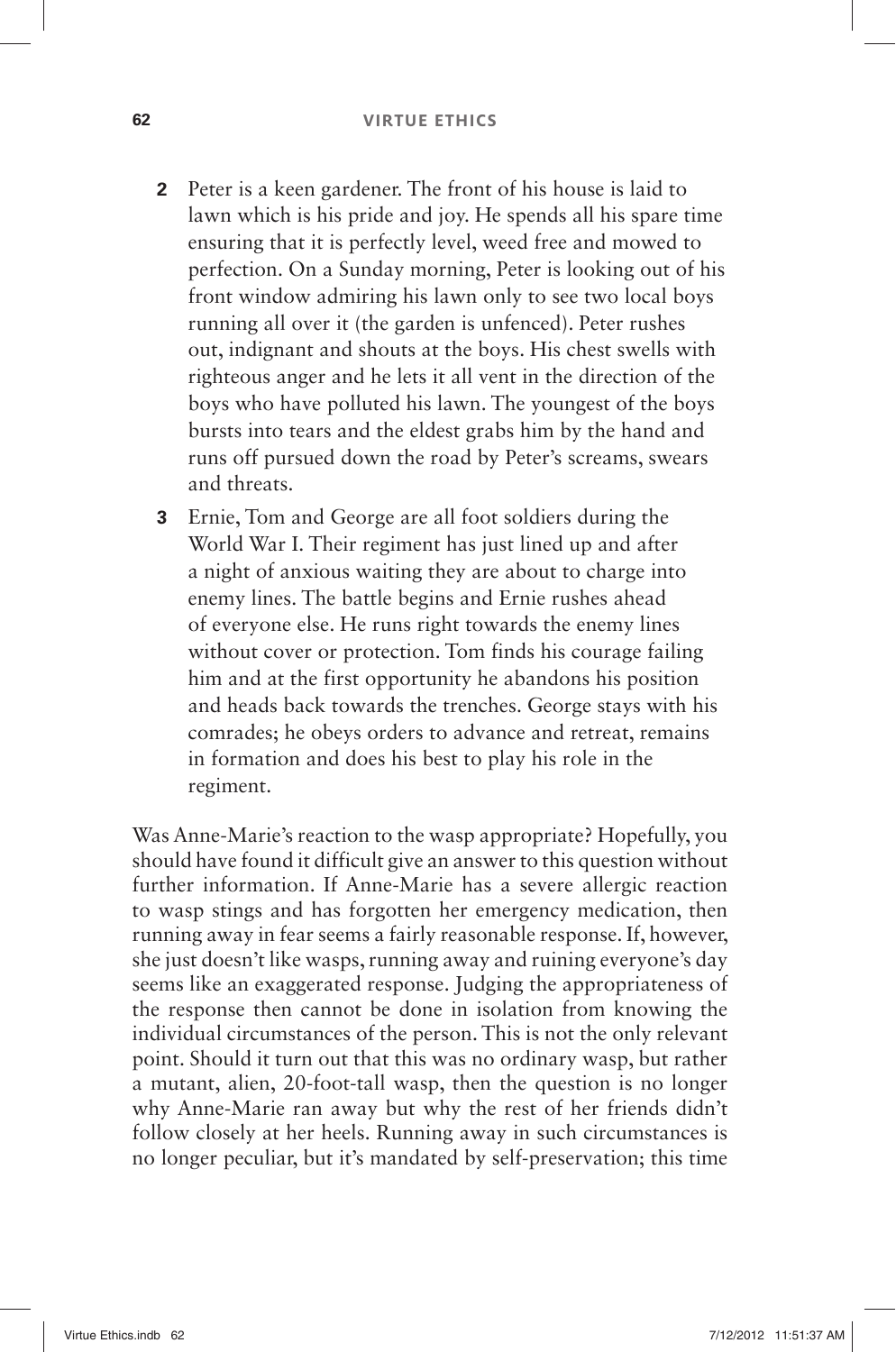it's the staying to face the 20-foot, mutant, alien wasp unperturbed while eating at the picnic that requires explanation. We can't judge the appropriateness of the reaction without knowing the individual circumstances of the person, the nature of the threat, the relationship between the two, etc. because all of these factors determine what will be an appropriate response. All of these factors will differ from one situation to the next and appreciating them will require a degree of good judgement. That means that the concept of 'appropriateness' does not operate in a vacuum, it's relative to the person and the circumstances and will change as these change.

Peter's reaction, however, seems rather exaggerated. Here, we have some more information about the situation and it seems that Peter's response to a relatively minor and harmless offence is exaggerated and causes quite a bit of unhappiness. The relevant point though is that although in this instance a display of a significant amount of anger is inappropriate and unwarranted by the details of the situation, this needn't always be the case. Had Peter been exposed to persistent bullying, including racial insults and the thread of physical harm, a significant amount of anger would have been the appropriate response. An excessive amount of feeling is not inappropriate in and of itself, nor can it be judged to be inappropriate in isolation of the circumstances that provoke it. Whether the feeling is appropriate or not will depend on what it is a reaction to and sometimes a strong response is the right one. This is exactly the idea captured by the concept of 'righteous indignation'. We would expect someone who was righteously indignant to be quite indignant, not merely a little bit upset. This amount of indignation is warranted though as it is proportional to the provocation. It is 'righteous' as the agent has a right to being this much indignant because of the gravity of the provocation. Indeed showing less than the right amount of righteous indignation, for example, remaining passive in the face of great insults, would lead us to question the agent's behaviour as perhaps lacking in appropriate self-respect. Sometimes the right thing is to be very angry and any other response just isn't good enough; however, a lot of anger is by no means the right response to every situation.

Finally, we have Ernie, Tom and George, three soldiers who behave in three completely different ways. Tom is clearly cowardly as he abandons his post and his comrades, but Ernie's behaviour also seems problematic. Where Tom suffers from an excess of fear, Ernie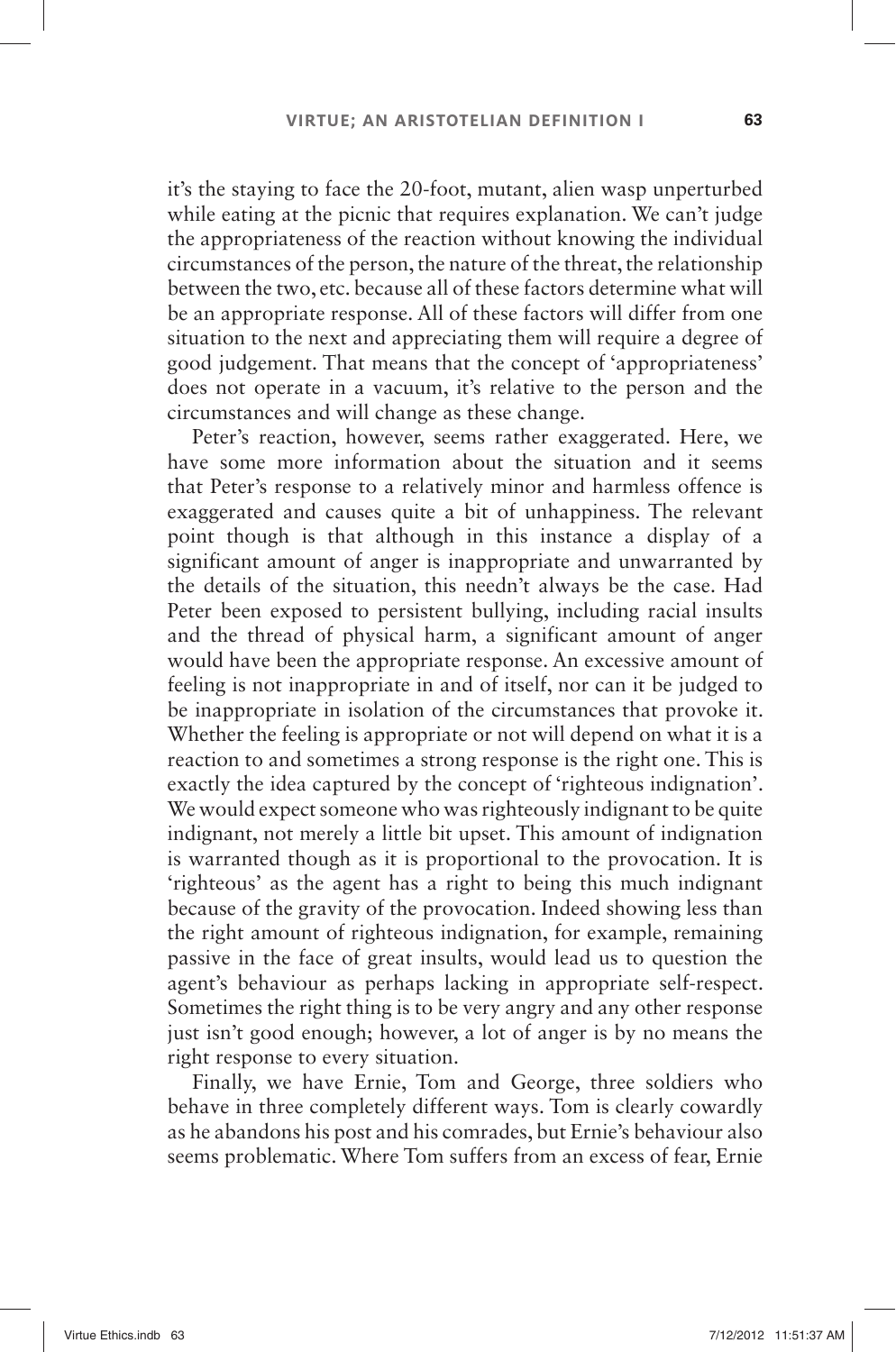### **64 VIRTUE ETHICS**

seems to suffer from an, equally problematic, lack of fear. Rushing into battle, heedless of any other considerations and with no regard for orders or what others are doing, may be as problematic in its rashness as cowardice is in the opposite direction. George seems to have the 'right amount' of fear, neither too much so as to turn him into a coward nor too little so as to make him rash. For courage is not the total absence of fear, that would be rashness, but the right amount of fear, which is appropriate to the nature of the situation. Faced with the enemy ranks in open battle should generate a good amount of fear and the virtue of courage cannot require one to be fearless regardless of the fear-provoking circumstances one is faced with. That wouldn't be courage but rashness or complete insensitivity to one's surroundings. Furthermore, we cannot prescribe, in advance of knowing the circumstances, what the courageous action might be. If the battle is going well, holding one's ground or advancing may be what is dictated by courage, but if the enemy threatens to overwhelm your position, a tactical retreat could be compatible with courage. Again, what is required is judgement to decide what is appropriate to the situation and the virtuous action cannot be captured in one prescriptive rule.

The above three examples capture some of the significant elements of the Doctrine of the Mean. The Doctrine of the Mean is essentially a claim about the importance and nature of the appropriate response. If we ask what is the right thing to do, then the answer cannot be general, but must be related to the particulars of the situation and the agent. Virtue is concerned with feelings and actions and in these respects one can go wrong erring either by excess or by deficiency. Fear is the feeling associated with the virtue of courage, but an excess of fear leads to the vice of cowardice, while a deficiency of fear leads to the vice of rashness. The correct amount of fear, the mean, is courage. However, the correct amount of the feeling, the mean, is not a mathematical mean. It's not an average of all possibilities, or a mathematical average, rather it is what is appropriate to the situation; very little fear is the appropriate response to a wasp by a person who does not suffer from any wasp allergies. Nor is it a doctrine of moderation, one that counsels a lukewarm emotional response to every situation; quite a lot of anger is the mean response to a serious insult. It is also a claim about the ways in which we can go wrong and fail to hit the mark of virtue, going wrong both by excess and by deficiency of feeling.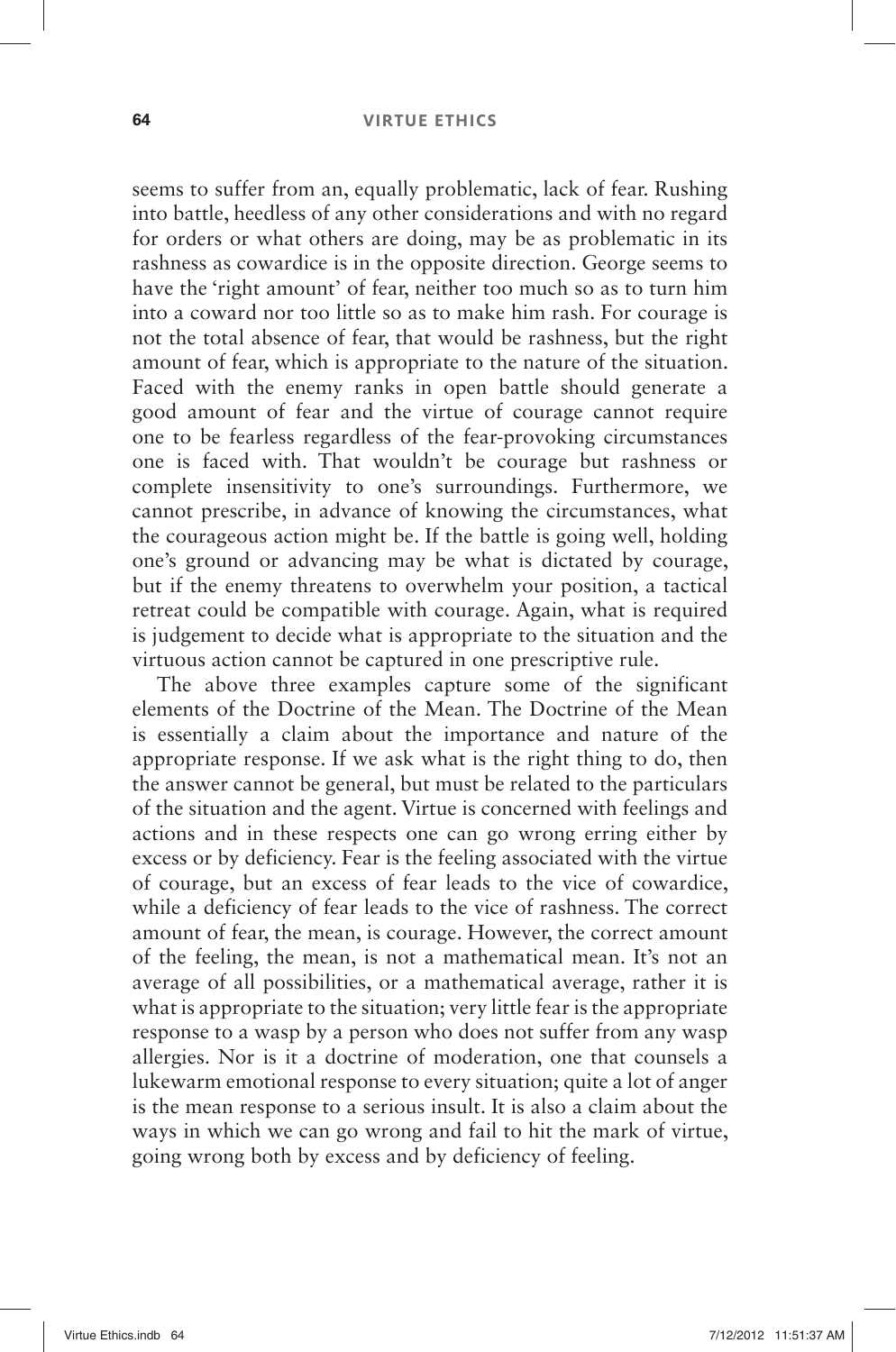It will not be easy to find the mean in each situation for '. . . to feel or act towards the right person to the right extent at the right time for the right reason in the right way  $-$  that is not easy, and it is not everyone that can do it'.<sup>7</sup> Aristotle gives us some general advice for finding the mean response in different situations. We must keep away from the vice that is more contrary to the virtue. That is, some vices will appear more contrary to some virtues, for example, we have a natural inclination towards pleasures and this makes licentiousness (the excess of pleasures) seem more contrary to temperance (the virtue with respect to pleasures) than insensibility (the deficiency with respect to pleasures). 8 Also, we must be on our guard against pleasures as we are easily swayed by them, and we must be aware of and guard against our own particular weaknesses.<sup>9</sup> However, we must always remember that while there is only one appropriate response, that which reflects the particulars of the situation, there are many ways to go wrong and we can err by both excess and deficiency. Identifying and correcting our mistakes is not an easy process, getting it right involves both moral perception and practical wisdom, but everyone has the potential to go wrong in many different ways.

To summarize, the Doctrine of the Mean makes a number of complex and sometimes interrelated points:

- **1** feelings are part of choices and actions, and such feelings can be displayed in an excessive, deficient or 'just right' amount,
- **2** the 'just right' amount of feeling is not necessarily a moderate amount or a mathematical mean, but could be quite a lot depending on the circumstances of the case and the individual making the choice,
- **3** the right choice and action cannot be known in advance of the particulars of the case, so the mean is context sensitive and relative to the agent,
- **4** most importantly, that the Doctrine of the Mean is a doctrine of appropriateness, one which claims that what is appropriate in each situation will vary and it will be a matter of moral perception and moral judgement to decide the appropriate response in each situation and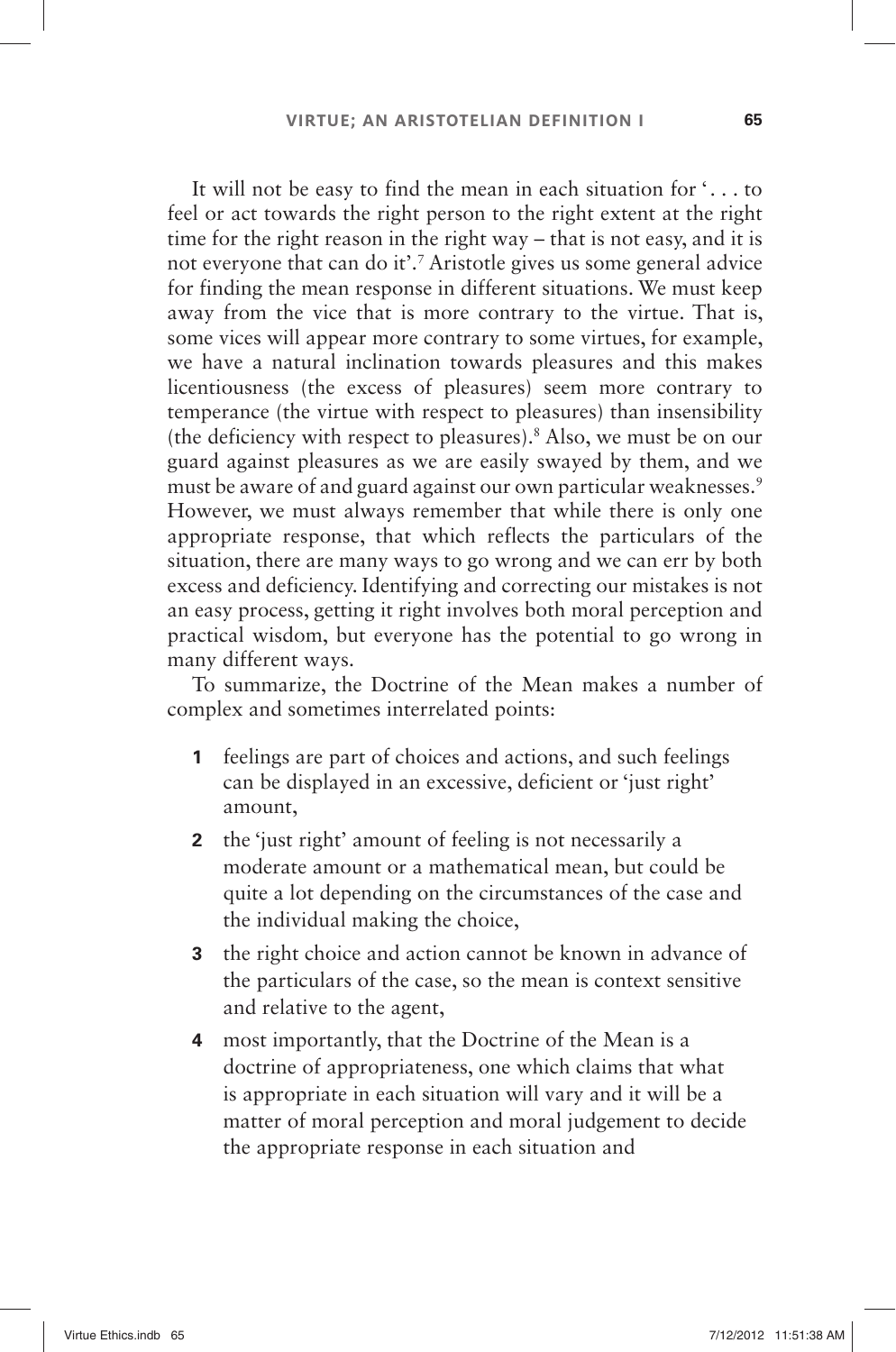**5** finally that there are many ways to go wrong, but only one correct response in each situation, but that the one correct response is difficult to perceive and we may often be deceived by our own weaknesses and tendencies to go wrong.

### **Further readings**

The Aristotelian ideas presented in this chapter are discussed in Books I and II of the *Nicomachean Ethics*.

Gary Watson's influential paper on the primacy of virtue can be found in, among other collections, Watson, in Statman, 1997. A similar point about the primacy of aretaic concepts, like virtue, over deontic concepts, like duty, is made by Slote in Baron et al., 1997.

For a more detailed analysis of Aristotle's function argument, see Lawrence in Kraut, 2006, and linking the function argument to other parts of Aristotelian theory, see McDowell, in Rorty, 1980.

Urmson's 'Aristotle's Doctrine of the Mean' available in Urmson, in Rorty, 1980, is an excellent analysis of the concept, while Hursthouse's paper in Kraut, 2006, offers an alternative, compelling analysis of the doctrine.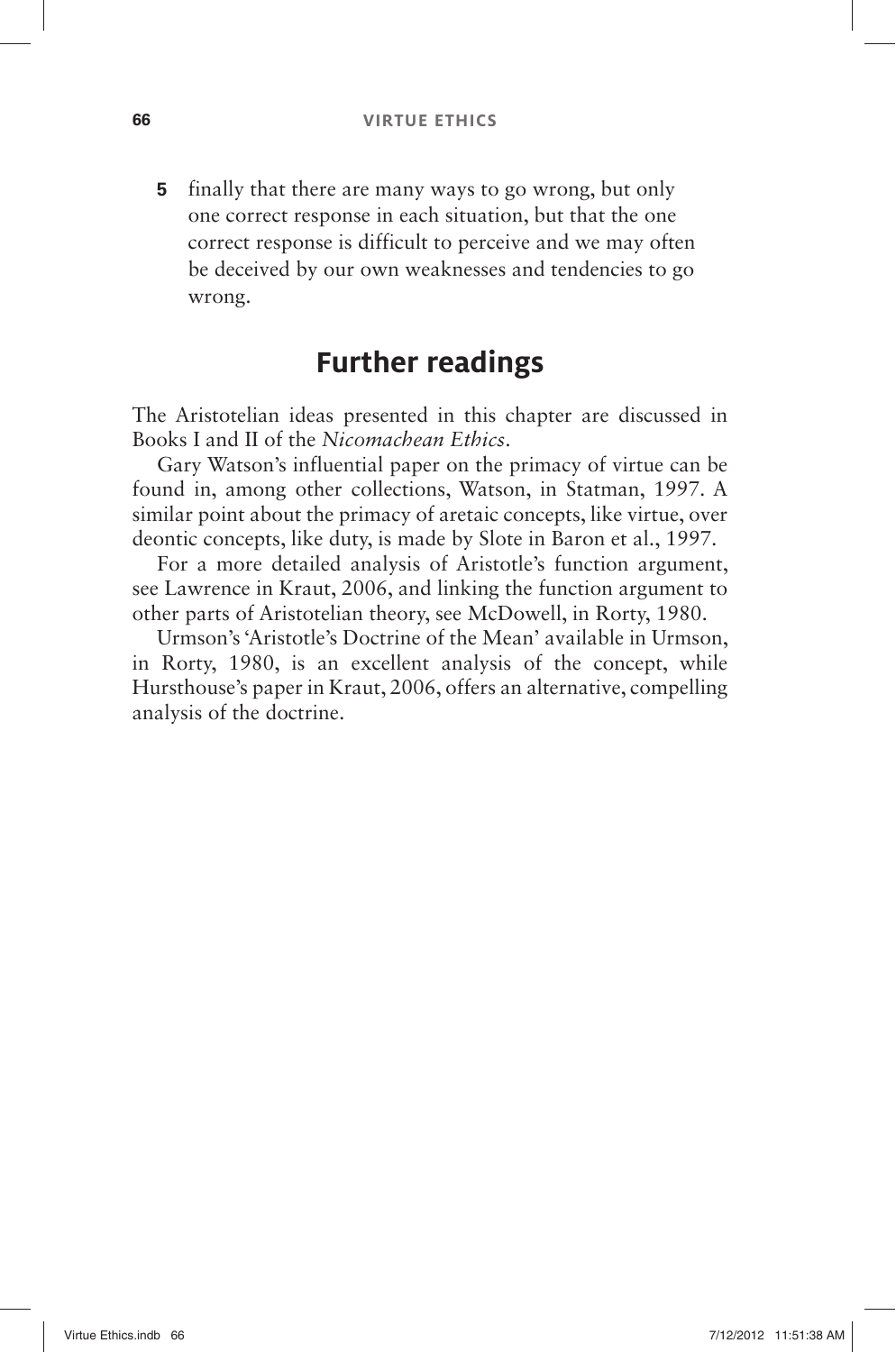## **CHAPTER FIVE**

# Virtue; an Aristotelian definition II

### **A. The role of the ideally virtuous agent**

One of the original concerns with deontology and consequentialism was that the reliance of these theories on rules meant that they could not give an accurate account of ethics, so it is only fair that we ask how virtue ethics resolves this problem. If deontology and consequentialism rely on rigid rules that do not represent the nature of the subject matter, at least they have the advantage of giving us concrete guidance. By rejecting these rules, virtue ethics risks failing to offer *any* action guidance whatsoever, and surely we would expect a moral theory to give us some specific help with what we should do when faced with moral problems. Our inquiries into morality have a practical purpose; they are about the way we act so it is reasonable to expect moral theories to offer some guidance in this respect. Rules may be rigid and inflexible but at least they offer concrete guidance; if virtue ethics rejects rules, what does it replace them with and does it succeed in offering any action guidance?

One possible response on the part of the virtue ethicist is to point to the role of the virtuous agent in the theory. After all, the very definition of virtue appeals to the notion of the virtuous agent, so if we want action guidance we should appeal to the ideally virtuous agent, the one who has all the answers, and follow his example.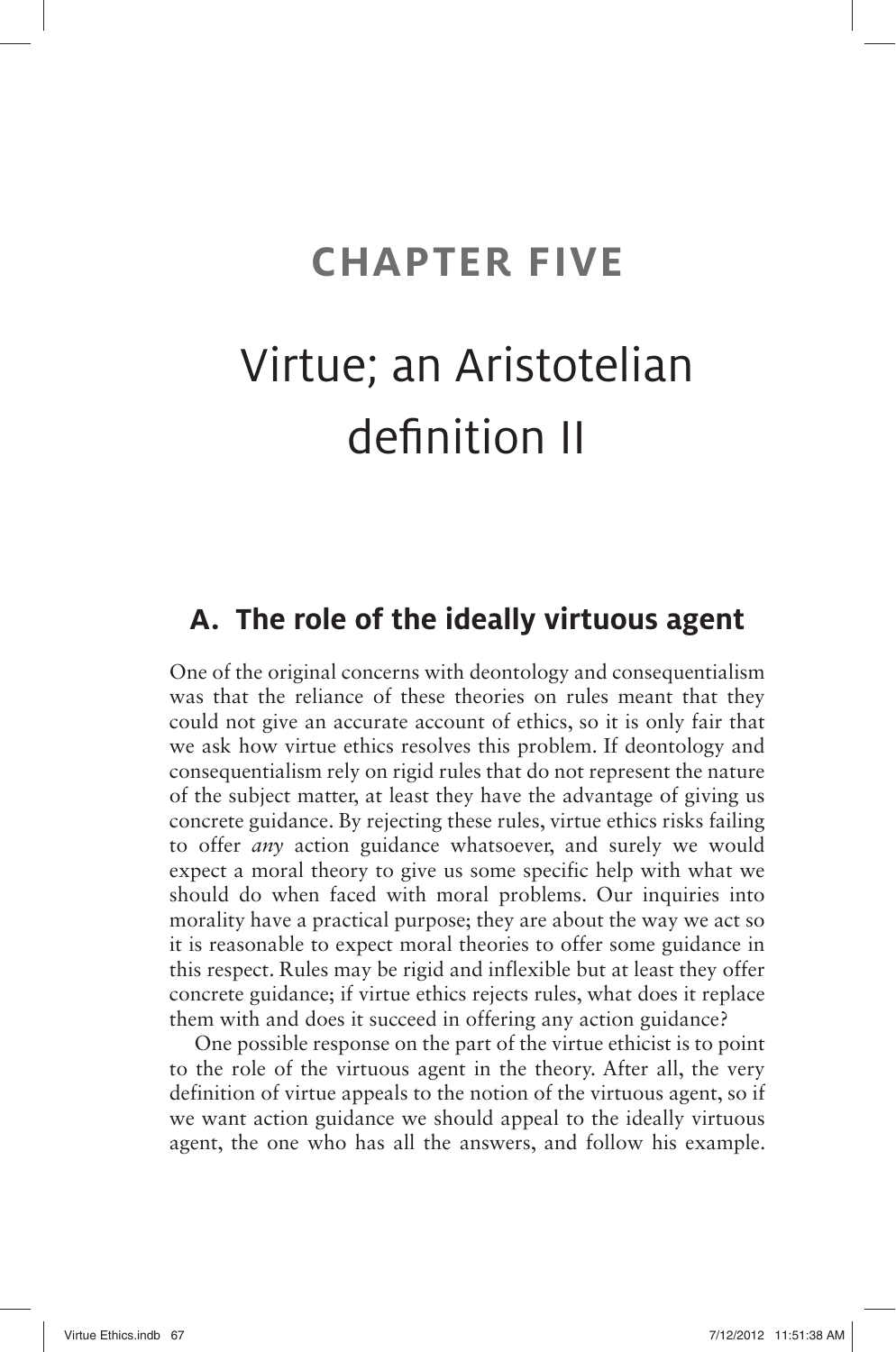Virtue ethics would then be action guiding because it guides us to do as the virtuous agent does. However, there are a number of immediate problems with this suggestion:

- **1** First we face a practical problem: what *would* the ideally virtuous agent do? If we have problems identifying what we, the less than ideally virtuous agents, the ones who are confused, tempted, side-tracked and perplexed by morality, should do, how can we know what the ideally virtuous agent would do?
- **2** We may appeal to an actual virtuous agent and follow his example which would at least reveal what he does when faced with moral problems, but how do we identify the virtuous agent in the first place? Moral questions seem to be rife with conflicting answers and lively debate, how do we identify within this plurality of views which account of the right answer corresponds to the ideally virtuous agent?
- **3** Since our main focus is the agent's character, which is habitually but not necessarily exemplified in his actions, we will have a further epistemological difficulty of correctly establishing the person's moral character. Even if we managed to identify someone who habitually did the right thing, we wouldn't know if he did it for the right reasons and was truly virtuous.
- **4** Even if we could identify the virtuous agent, it is not clear that observing him could help us. Since his choices do not rely on a rule or principle, there is no easy rule or principle he could reveal to us to give us guidance. What he does may appear conflicted to us as external observers, and the reasons behind his actions may remain entirely opaque. How can the ideally virtuous agent go about helping us follow his example even if he is inclined to help us?
- **5** Even if he finds a way of accounting for his actions, why should we think that what is right for him is also right for us? Given everything we have said about the context sensitivity of ethics, how the Doctrine of the Mean suggests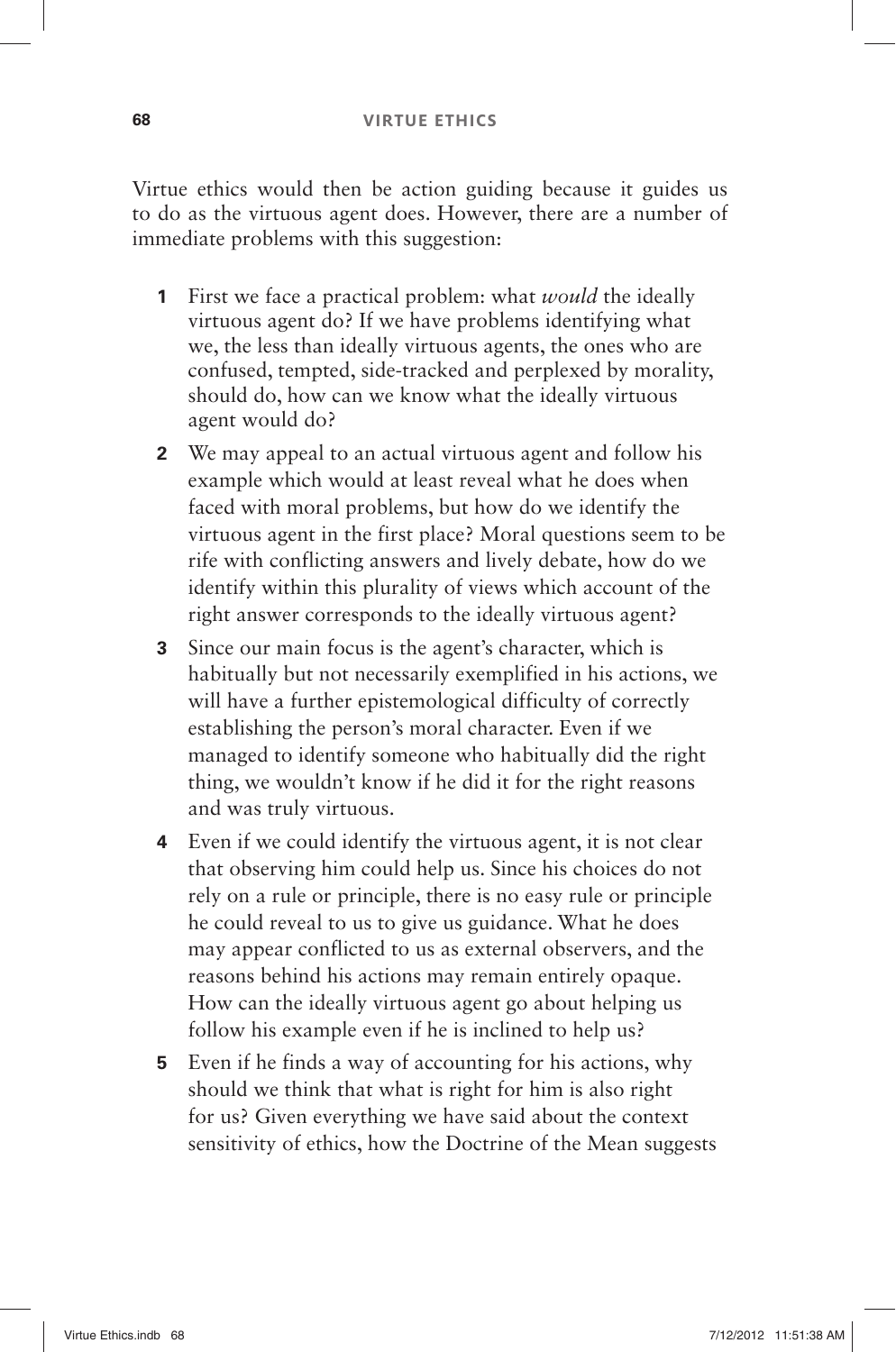the answer will be relative to the person and to the situation and so on, it seems contradictory to now expect to be able to follow another person's example to the letter. Not only would the student need to come across an identical situation to the ideally virtuous agent but also, since the agent is part of determining the correct response, the student himself would need to be identical to the ideally virtuous agent in order for one and the same choice and action to be appropriate for both. Even as ideal, it is not clear how an ideally virtuous, perfect agent could help non-ideal, imperfect agents like us.

 **6** Indeed aspiring to an ideal which we fail to achieve may turn out to be detrimental to us. Attempting to become what is beyond our ability may lead to harmful distortions. To take an example of Nietzsche's, altruism without the inner strength required for the virtue proper, may turn into a distorted, self-centred, helping of others by way of selfpromotion which is clearly not virtue.

The action guidance objection does not only have purely practical aspects but also affects the conceptual understanding of virtue ethics. Creating a link between the account of right action and the ideally virtuous agent, such that right action is defined in terms of what the ideally virtuous agent would do, leaves us wondering what is it exactly that he would do and would it be possible for non-ideally virtuous agents to figure this out? Furthermore, we are left to wonder whether the ideally virtuous agent can ever get it wrong or whether it is even possible for two ideally virtuous agents to disagree about the right course of action.

One possible response to this problem is to acknowledge that it is a problem, but it's no more or less a problem for virtue ethics than it is for consequentialist or deontological theories. A consequentialist theory might, for example, link right action to good consequences, but the question still remains what counts as a 'good consequence', how do we differentiate between different kinds of good consequences, how do we weigh up the competing claims of different consequences, etc. Similarly, a deontological theory might, for example, link right action to the test of the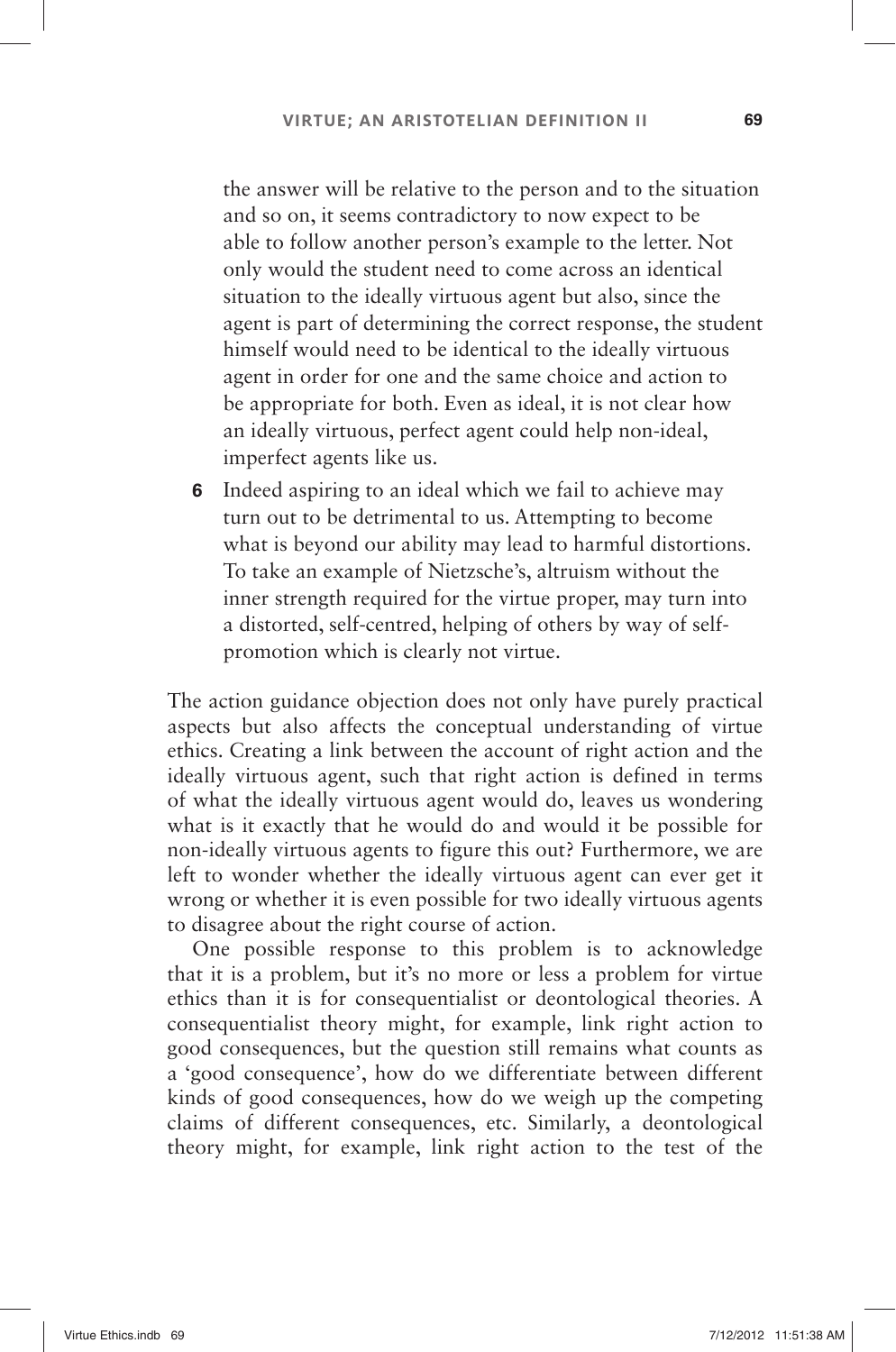Categorical Imperative, but the question still remains: how do we formulate the maxim to be tested by the Categorical Imperative? Is the maxim in question 'Never lie' or 'Protect innocent lives'? The same qualities of judgement and wisdom which are required in determining what count as good consequences may be at play in deciding how to formulate the maxim to be tested or how to determine what the ideally virtuous agent would do in our place. Virtue ethics owes us further answers, but they are not peculiar to the theory, they are the same type of answers owed to us by the other kinds of theories as well.

In what follows, I will try to elaborate on one possible direction virtue ethics could take in providing more content for these answers, but I will suggest that the role of the ideally virtuous agent has been misrepresented both in the objections above and in the virtue ethical answers to them that rely to an excessive extent on the role of the virtuous agent.

### **B. The orthos logos**

If virtue ethics itself makes the mistake of relying to an excessive extent on the role of the virtuous agent, it is not the fault of its detractors that they point out the many possible difficulties with the application of the concept. The solution is, perhaps, to reinterpret the role of the ideally virtuous agent in the first place. To do this, we need to return to the Aristotelian definition of virtue: 'Virtue is a purposive disposition, lying in a mean that is relative to us and determined by a rational principle, and by that which the prudent man [the ideally virtuous agent] would use to determine it'.<sup>1</sup> It is the presence of the ideally virtuous agent in the definition that might prompt us to give him such a prominent role in understanding the theory, but that would be a misreading of the definition. Virtue is determined by a rational principle and by what the ideally virtuous man would use to determine *the rational principle*, so perhaps our focus should be on the rational principle rather than the ideally virtuous agent.

However, our readers may begin to feel a bit cheated now. We started off with the virtue ethical critique of the role of rules and principles in moral philosophy and the rejection of such an approach in favour of an alternative; the search for the alternative brought us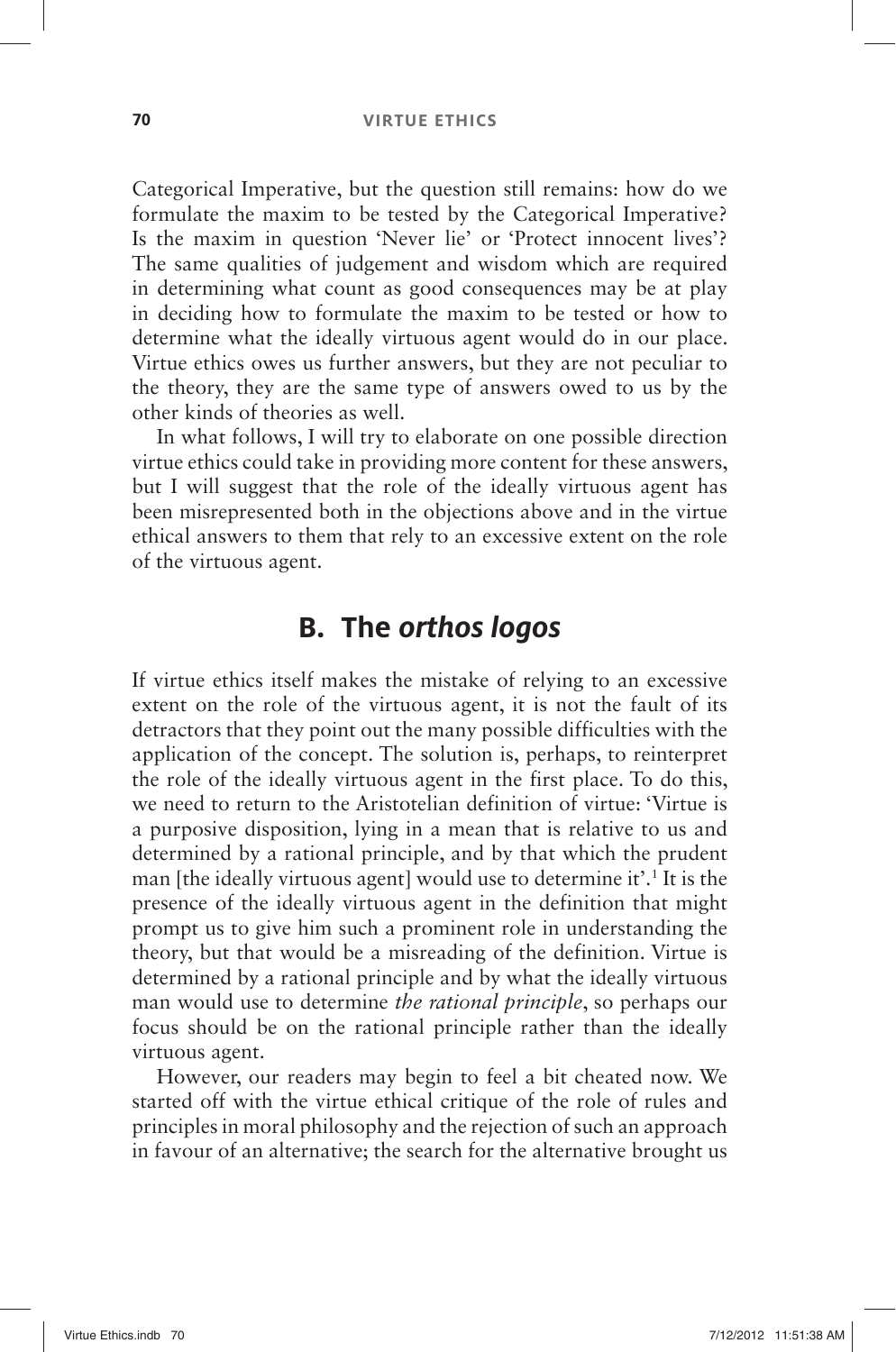to the ideally virtuous agent, but appeal to him seems to be deeply problematic, are we to just return to rules then? No, the problem here is one of translation. The original term usually translated as 'rational principle' or 'right principle' is *orthos logos* and the usual translations of the term are rather misleading. Aristotle gives us no examples of rules whatsoever in the *Nicomachean Ethics* which would be a bizarre choice if his final appeal was to rules or principles. A more correct translation for *orthos logos* is 'according to a correct appreciation of the situation'.<sup>2</sup> Thus, the *orthos logos* is both particular, it has to do with the situation specific details of the circumstances one finds oneself in and it was to do with an *appreciation* of these specifics, an ability to perceive, understand, judge and be motivated by these specifics. We will consider what is involved in perceiving, understanding, judging and being motived by specific features of situations in the next two sections, when we discuss moral perception and practical wisdom. These concepts will give us an insight into what it is that the ideally virtuous person does when he determines the *orthos logos* and will explain what we should aim to do, that is, see the ideally virtuous person as an exemplar of *how* to think not an exemplar of *what* to think.

### **C. Moral perception**

The ideally virtuous agent is not merely someone who does the right thing. As we have seen, the right action is not necessarily a guarantee of virtue, what we need to look at is the person's character. Our appeal to the ideally virtuous person makes sense because it is an ' appeal made not just to what the virtuous person would do but to the kind of person that the virtuous person is<sup>3</sup> and he is the kind of person who appreciates the *orthos logos*.

Indulge me for a moment. After reading the following description, close your eyes and imagine it: you come home from your lecture one afternoon and the moment you see your housemate and best friend you know that something is not right. She is not her usual bubbly self; she is uncommunicative and withdrawn. Knowing that she's had problems with her boyfriend you suspect things have taken a turn for the worst but you also know that she will talk to you about it when she is ready. You cancel your cinema plans for the evening and instead sit with her waiting for her to be ready to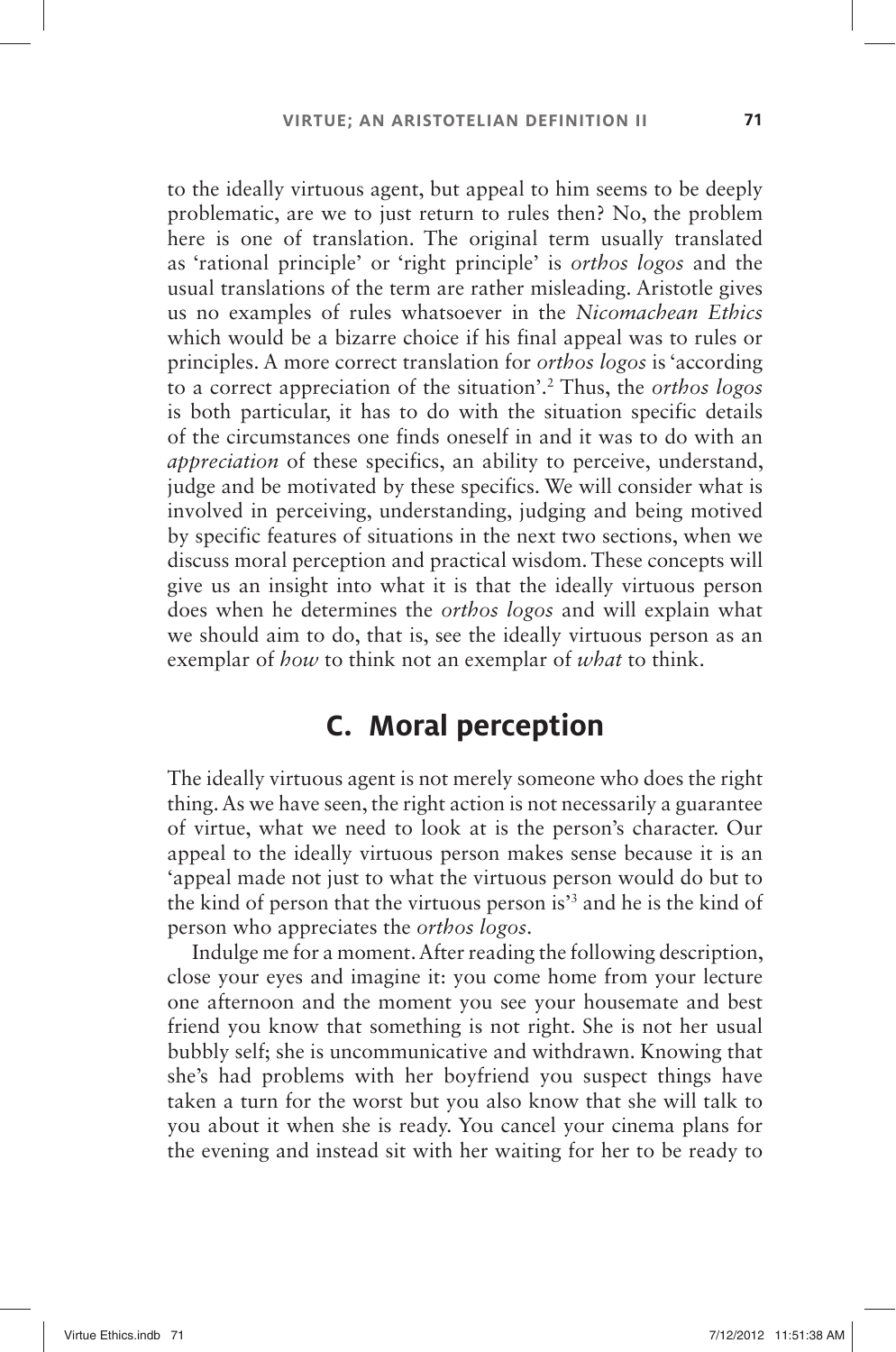talk. Unfortunately, you were right, her boyfriend left her and she is very depressed about the whole thing. The two of you spend the evening chatting and finish off a huge tub of ice cream while singing ' I will survive 'at the top of your lungs. Before going to bed she gives you a huge hug and you know that although things are not fine yet, she is feeling better and you have helped.

Now you might immediately reply that your best friend would never be a wreck because of a break-up or that if she was she wouldn't keep quiet about it or that she hates ice cream anyway, or a million other objections to the particulars of the situation, but in that case you should change the details to suit your experience with your particular best friend. Put in whatever it is that your friend cares about and whose loss would upset her, give her the correct reaction to grief, imagine the details you would notice that would alert you to that particular person's change in emotional outlook, fill in the details as to what you would do to make her feel better given the kind of person she is and the kind of friendship you have and so on. The actual details are not important as such for our purposes, more the ability to imagine the scenario, immerse yourself in it and consider what it is that you do when you come across such situations, because you do quite a lot of things.

First, you observe changes and differences, changes which you can only observe in virtue of knowing the person so well in the first place. These observations need not be conscious, nor do you need to be able to list them, they may be subtle signs that you take on board without necessarily having them at the forefront of your conscious awareness. Second, you bring together rational and emotional capacities to bear on the situation. You remember her previous boyfriend troubles, you imagine what it must be like for her to be in this situation, you empathize with affairs of the heart gone wrong, you consider what you could do to help, etc. Third, you form a plan of action in direct relation to what you have perceived, for example, you cancel your cinema plans because she is unhappy and because you judge she may need company. Again not everything you do has to be consciously thought out, when you give her a hug, this is a spontaneous reaction to her eyes tearing up and you don't need to have consciously preplanned all your reactions. However, what is important is that your behaviour is governed by the specifics of her situation, by seeing her upset, by seeing her tearful, by imagining her pain, etc., and by your understanding of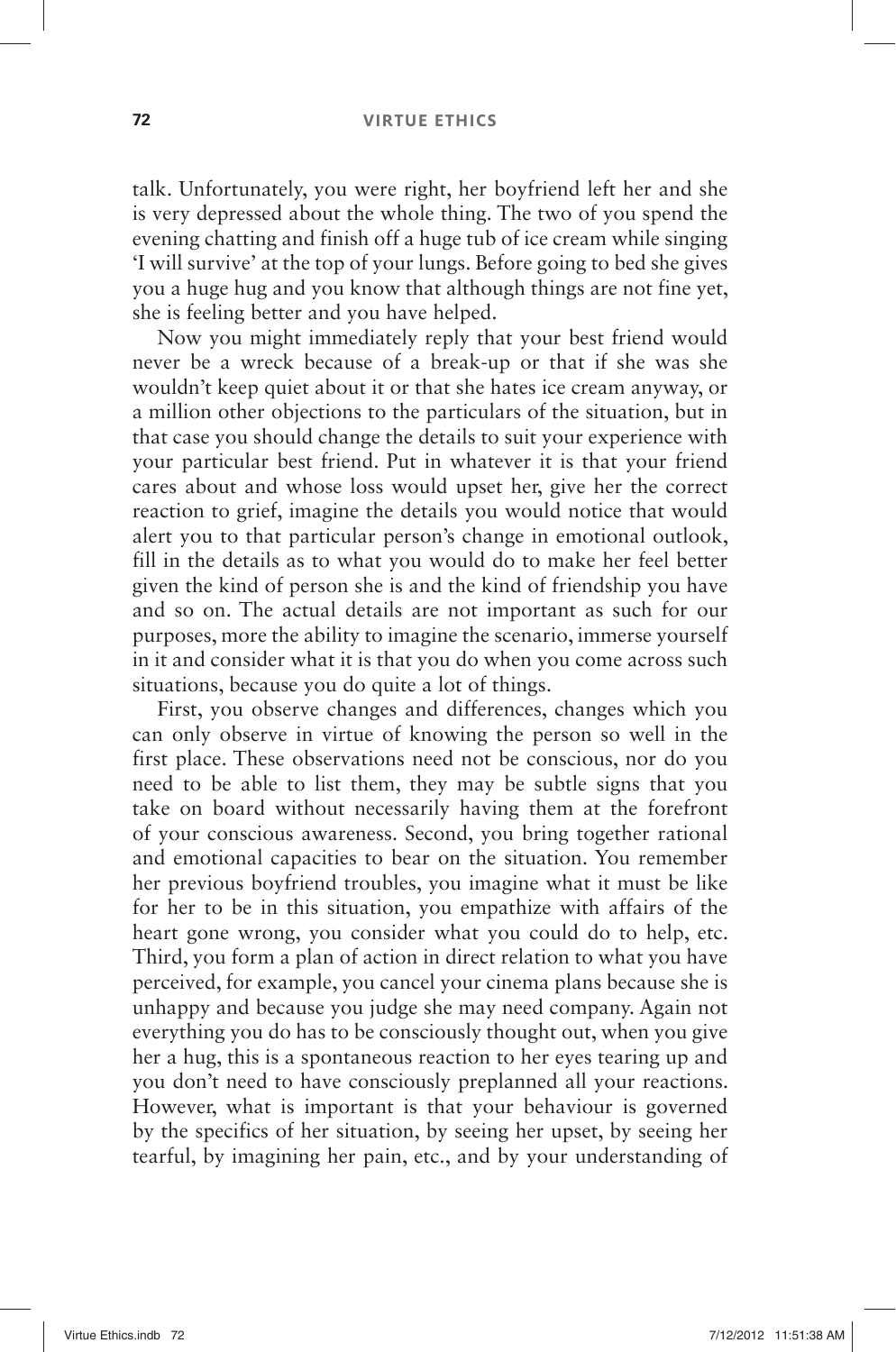friendship and kindness, for example, the idea that friends support each other, that kindness requires that we do not abandon those in need. What you are doing is exercising Aristotelian perception and Aristotelian practical wisdom.

Wiggins writes:

A man usually asks himself "What shall I do?" not with a view to maximizing anything but only in response to a particular context. This will make particular and contingent demands on his moral or practical perception, but the relevant features of the situation may not all jump to the eye. To see what they are, to prompt the imagination to play upon the question and let it activate in reflection and thought-experiment whatever concerns and passions it should activate, may require a high order of situational appreciation, or, as Aristotle would say, perception.<sup>4</sup>

We have seen how ethics is a context sensitive enterprise, and now we see how situational appreciation, or moral perception, is the ability to perceive context sensitivity. Faced with a complex, detailed and context-specific world, we have the ability to perceive moral features in a way analogous to how the eye perceives visual features. In the same way that visual features 'jump out' at us when we view a scene, moral features 'jump out' at us when we come across a moral situation. In the same way that some people have better vision or are more visually perceptive than others, some people have better moral perception or are more morally perceptive than others. When you walk into the room you perceive the change in your friend's conduct and this is not merely a matter of seeing what she is doing, but also feeling and imagining what has happened to her. It is because you know your friend so well in virtue of your friendship that you are able to perceive the changes and understand their importance.

Contrast this account of a morally active world with the Humean account of a morally inert world. According to Hume, if we examine an act, for example, murder, we cannot find anything in the act itself that accounts for its being a vice. Hume writes: ' The vice entirely escapes you as long as you consider the object. You can never find it, till you turn your reflection into your own breast, and find a sentiment of disapprobation, which arises in you, towards the action'.<sup>5</sup> The world of facts reveals nothing about the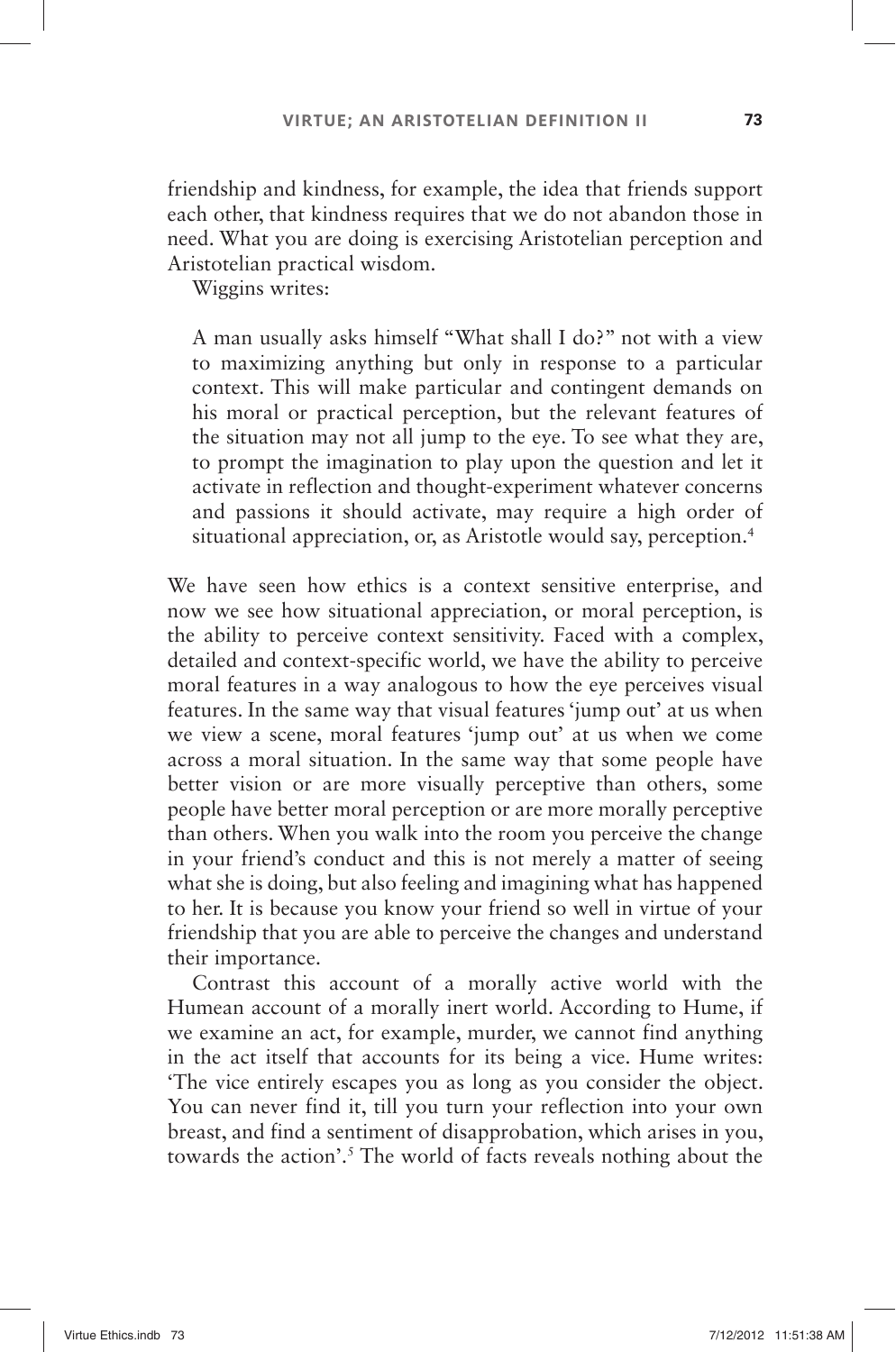morality of murder, to understand the moral tenor of the act you need to look inside you, towards your own feelings and sentiments of disapproval of the act. Hume sees the world as a matter of morally inert facts and draws a sharp distinction between the role of reason, to perceive these facts, and the role of feelings, to give us insights into morality. The account of moral perception we have developed so far denies both of these approaches. It views the world as a source of moral value, one that is perceived, using both rational and affective faculties, by the agent.

Some moral features of situations are easily perceived by almost anyone. If you come across a lake with a drowning baby, the drowning baby should become immediately obvious to you as a morally significant feature of the situation, whereas the colour of the sky, the swans in the distance and the oak trees changing colour, all pale into moral insignificance given the fact of the drowning baby. While the colour of the sky, the swans and the beautiful trees are perfectly noteworthy in other contexts, for example, in a situation where there is no drowning baby and you are merely looking for a good spot for a watercolour painting, they fade into the moral perceptual background given the presence of the drowning baby. However, other moral features of situations may be more difficult to perceive. If your friend is a very private person, who shows little of her inner turmoil to the external world, it may take a very good friend to perceive a subtle change in her conduct which betrays her grief. And it is part of our understanding of friendship that it will involve an intimate knowledge of the friend, a knowledge which is not available to strangers and casual acquaintances, but a knowledge which forms part of the trust and understanding which is an essential ingredient of friendship. Not all particulars are easily perceived by just about anyone, some are only noticeable from privileged positions like that of a friend.

It is important to note here that although salient particulars will change from one situation to another, so that for one friend it's icecream and Aretha Franklin, whereas for another it's a pint of beer and The Red Hot Chilly Peppers, this does not mean that there is no one objectively correct answer. Ice-cream and Aretha Franklin are the right answer for this friend, at this time, in this situation and as offered by you and this is compatible with another answer being right for a different friend, at a different time and in a different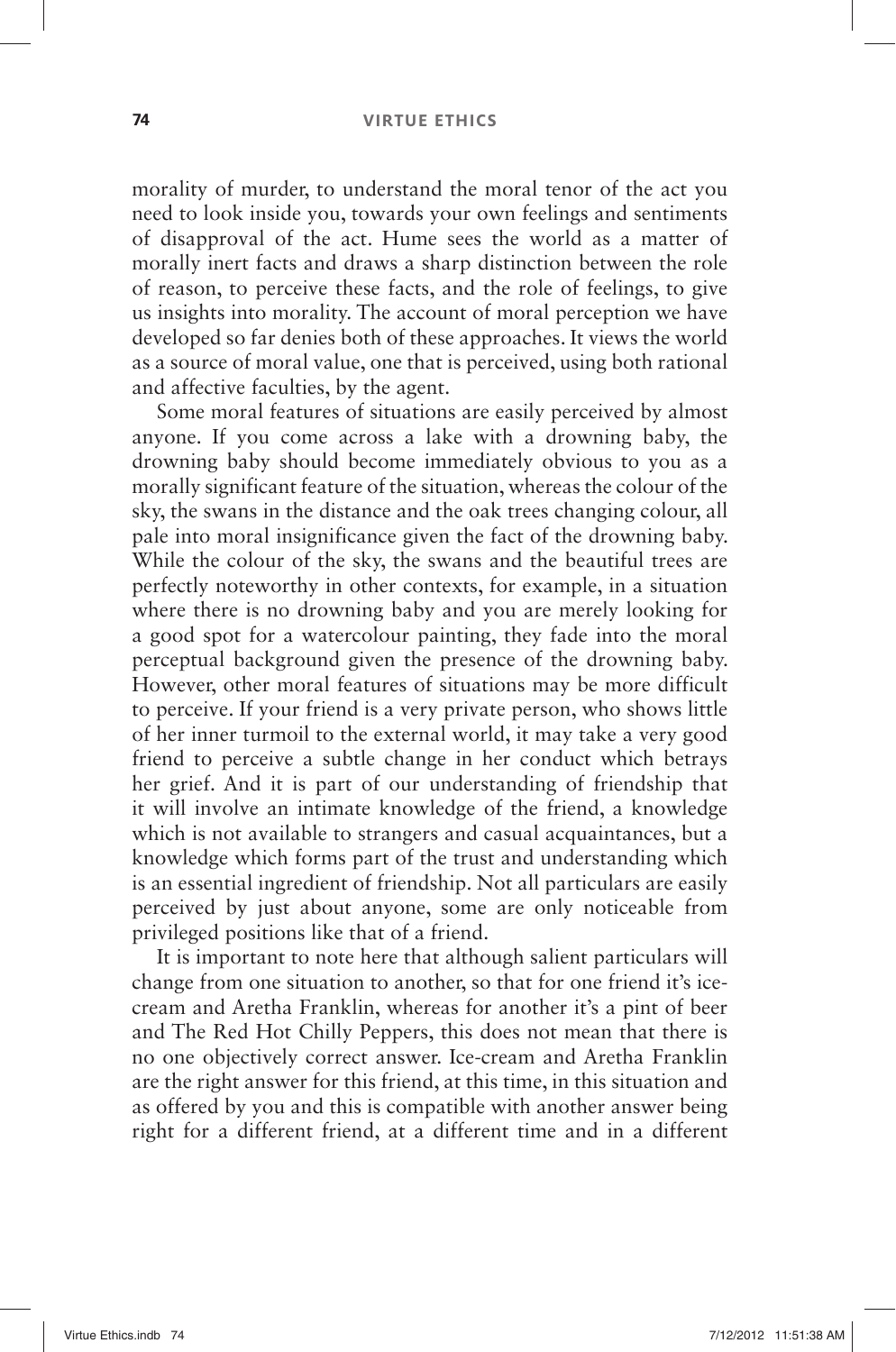situation. There is one correct answer for each situation, but that one answer is not correct for all situations.

When virtue ethics rejects the appeal to rules it replaces it with the ideally virtuous agent, not so much with what he does, but rather with the kind of person he is and he is the kind of person who has the ability to perceive morally salient particulars. When we look to the ideally virtuous person, we look to the ability to perceive morally salient particulars and this is something that we can educate ourselves in over time and something we can learn from others even if they themselves are not ideally virtuous. This is because the ability to perceive morally salient particulars is situation-specific and it is plausible to assume that some people will be better in some situations and contexts than others, so the trick is to seek guidance and role models in those situations and contexts in which others are successful. What we are looking for is examples of how to be, rather than precise descriptions of what to do, so we can learn from how others get it right (and wrong) rather than merely copying what they are doing.

Now you may wonder whether you have received any real help with action guidance here. One possible objection is that this ability to perceive morally salient features is rather mysterious and it is only supported by an argument by analogy, that is, the analogy with sight. However, when it comes to sensations and experiences, arguments by analogy can work rather well. Consider the following account of pain in terms of sound: 'My leg began to declare itself in a way that I can only describe in terms of sound; from a mute condition it began to murmur, then to moan and whine, then to scream'.<sup>6</sup> The author chooses to use sound to describe the pain to really engage the reader's senses and move him to almost feel the pain himself. This strategy works on activating the reader's imagination, putting him in the fictional character's shoes, making him live through the experience, and it achieves this a lot better than simply saying 'It hurt, it hurt a lot' ever would. By transferring the escalation of the sound to the idea that the pain increased, we get a more immediate and moving sense of what it felt to experience the pain. When philosophers claim that moral perception is like sight, they are inviting their readers to 'see' situations in this particular way. This is why claims about moral perception are often accompanied by detailed examples of moral situations, often borrowed from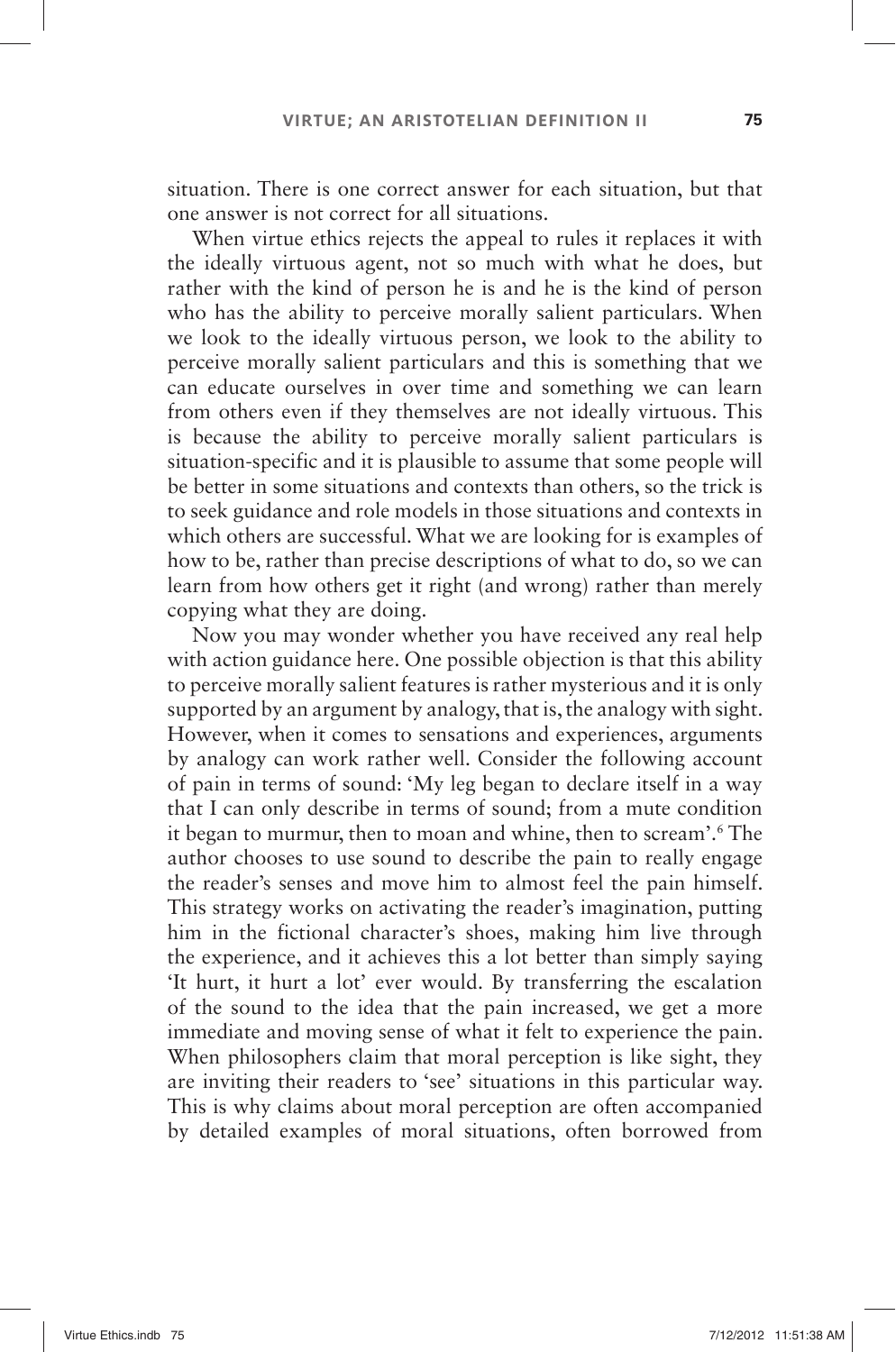works of literature. A book affords the time and space to really develop the details of a case and authors have the skill to bring such details to life. The argument for moral perception is not merely an analogy but an invitation to immerse oneself into a particular way of thinking, to experience a situation in all its subtleties and share in a moral experience. The process of developing moral perception is a gradual one, subject to the right education and subject to exposing ourselves to the rights sorts of situations.

If at the end of all this, having immersed ourselves in particulars, we still find that moral disagreement is still very much present, we mustn't despair – after all Aristotle did warn us that the subject matter is complex and difficult, so perhaps we shouldn't be surprised that coming up with answers may be a life-long project.

## **D. Practical wisdom**

If moral perception allows the virtuous man to see what is required of him, practical wisdom, or prudence, shows him *why* it is required of him. Virtue is a purposive disposition concerned with choice; choice involves both the right reasoning and the right desire, and practical wisdom is the ability to make virtuous choices.

Now the origin of action (the efficient, not the final cause) is choice, and the origin of choice is appetition [desire] and purposive reasoning [reasoning directed to some end]. Hence choice necessarily involves not only intellect and thought, but a certain moral state; for good conduct and its contrary necessarily involve thought and character.<sup>7</sup>

Practical wisdom is not merely a theoretical capacity to reason about the noble and the good, but also a practical one to do what is noble and good because one both knows what is right and has a disposition to do what is right. It's a capacity to see what is required by the noble and the good in terms of choice and action; the ability to both deliberate well and to act on that deliberation. To understand practical wisdom, we need to understand Aristotelian choice and how it brings together reason and the emotions. In what follows, we will consider the ideal case of the virtuous agent whose reason and emotions are in perfect harmony and flow effortlessly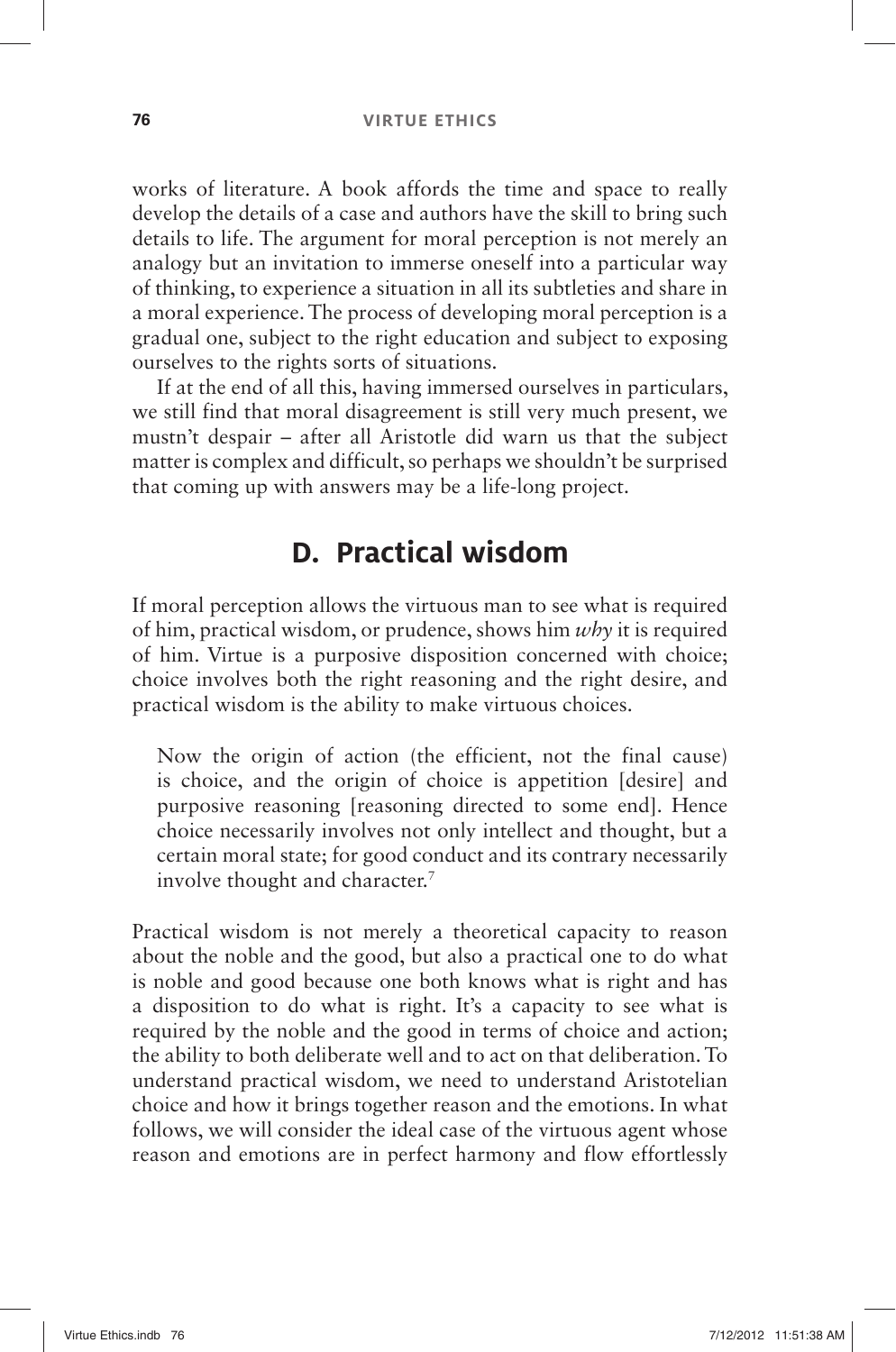into action. In Chapter 7, we will come back to this claim and consider what happens with those of us who are less than ideally virtuous and whose reason and desires are not in perfect harmony. However, before we consider how things can go wrong, we should understand the ideal case.

The question of the relation between reason and the emotions in general has a very rich philosophical history. Modern moral philosophy is greatly influenced by the Humean picture of reason and desire as being two separate elements of action. Reason provides information, for example, beer can be found at the pub, while desire provides motivation, for example, I want beer, which results in the action of going to the pub to drink beer. The influence of this Humean account is so great that even those who reject it still hold on to the idea that reason and desire are two separate elements of action. Interestingly enough, I think that Aristotle did not subscribe to this division. His account of reason and the emotions did not seem to start from the idea that they are separate, nor did he see only one element as (primarily) responsible for motivating action. To understand why that is, we need to consider how reason and desire operate in the virtuous person.

The virtuous person's emotions are not emotions he happens to have but stable, reliable emotions, purposefully cultivated to go along with and support the demands of reason. His character traits are cultivated emotional sensitivities that have been developed *because* of the sorts of dispositions that they are. He chooses to have particular emotions because they result in particular sensitivities, particular ways of seeing the world and particular ways of being motivated by it. And the way he sees the world is both emotional and rational, abilities that are intertwined and mutually dependent, rather than separate and at odds with each other. The process of gradual development from doing 'the that' to understanding 'the because' which we considered in Part I, is neither exclusively rational nor exclusively emotional. It's a process that involves coming to fully appreciate the noble and the good, understanding and internalizing not just what we must do, but *why* we must do it *because* it is the right thing to do; '[t]his is why chosen actions are the best indicators of character –because they embody, express, or reflect the agent's conception of the good'.<sup>8</sup> The notion of 'choice' ensures that a good action is not done merely coincidentally in accordance with the right reason, but rather that it embodies the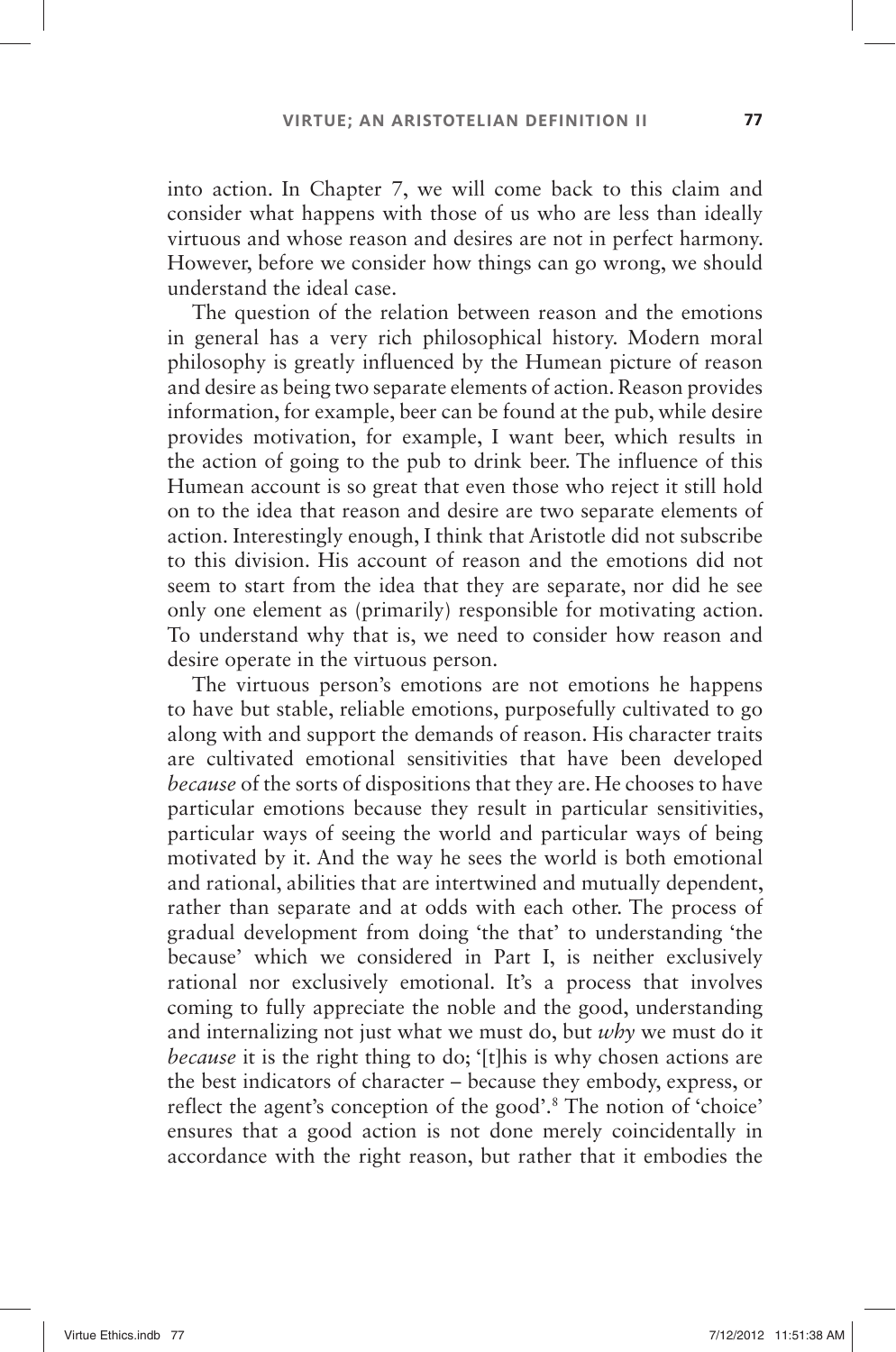right reason, that it is done because of the right reason: '. . . virtue is not merely a state in conformity with the right principle, but one that implies the right principle'.<sup>9</sup>

The virtuous person does not have a neutral conception of facts, to which he adds a separate desire in order to result in action; rather, our approach rejects the view of the world as motivationally inert. The virtuous person's conceptualization of the particular facts includes emotive and motivational aspects. The realization that 'she is in pain' includes an emotional response to that pain and motivation to do something to alleviate the pain. The habituation required for virtue involves exactly this ability to see particulars in situations in a special light, that is, as constituting reasons for action and means that one cannot share a virtuous person's way of seeing a situation without also sharing his reasons to  $act<sup>10</sup>$ ; 'one's detailed grasp of what is involved in acting virtuously, in acting for the *right* reasons, is not separable from one's grasp of what each of the virtues involves, and one's grasp of that is not separable from possession of the virtues themselves'.<sup>11</sup>

Aristotle understands choice as 'rational desire' or 'emotional reason', without placing emphasis or priority on either reason or desire. And human beings are the union of reason and desire which results in action. We are judged by our choices, by how our reasoning and our desires come together to produce action, and the choices of the ideally virtuous man proceed from the rational wish ( *boulesis*), which is a rational longing for the noble and the good. Practical wisdom then has a particular connection to virtue. Anyone can be clever in the sense of applying their intelligence to whatever ends they happen to want to achieve, but practical wisdom aims at the good. This means that although vicious people may exhibit what, to outsiders, may look like virtue, their behaviour is not really virtue as it doesn't aim at the good. Imagine a burglar who steals for personal gain because of greed and laziness, but he accomplishes his burglaries with a lot of courage. He does not shy from dangerous situations, he remains cool under pressure but shows a prudent and controlled amount of fear, etc., all of which looks a lot like the virtue of courage. If this were indeed the virtue of courage, we would have a problem here as we would have a vicious person displaying virtue in the pursuit of vicious ends. However, this isn't really the virtue of courage as it does not aim at the good. Many people can display appropriate reactions to fear, which look like the virtue of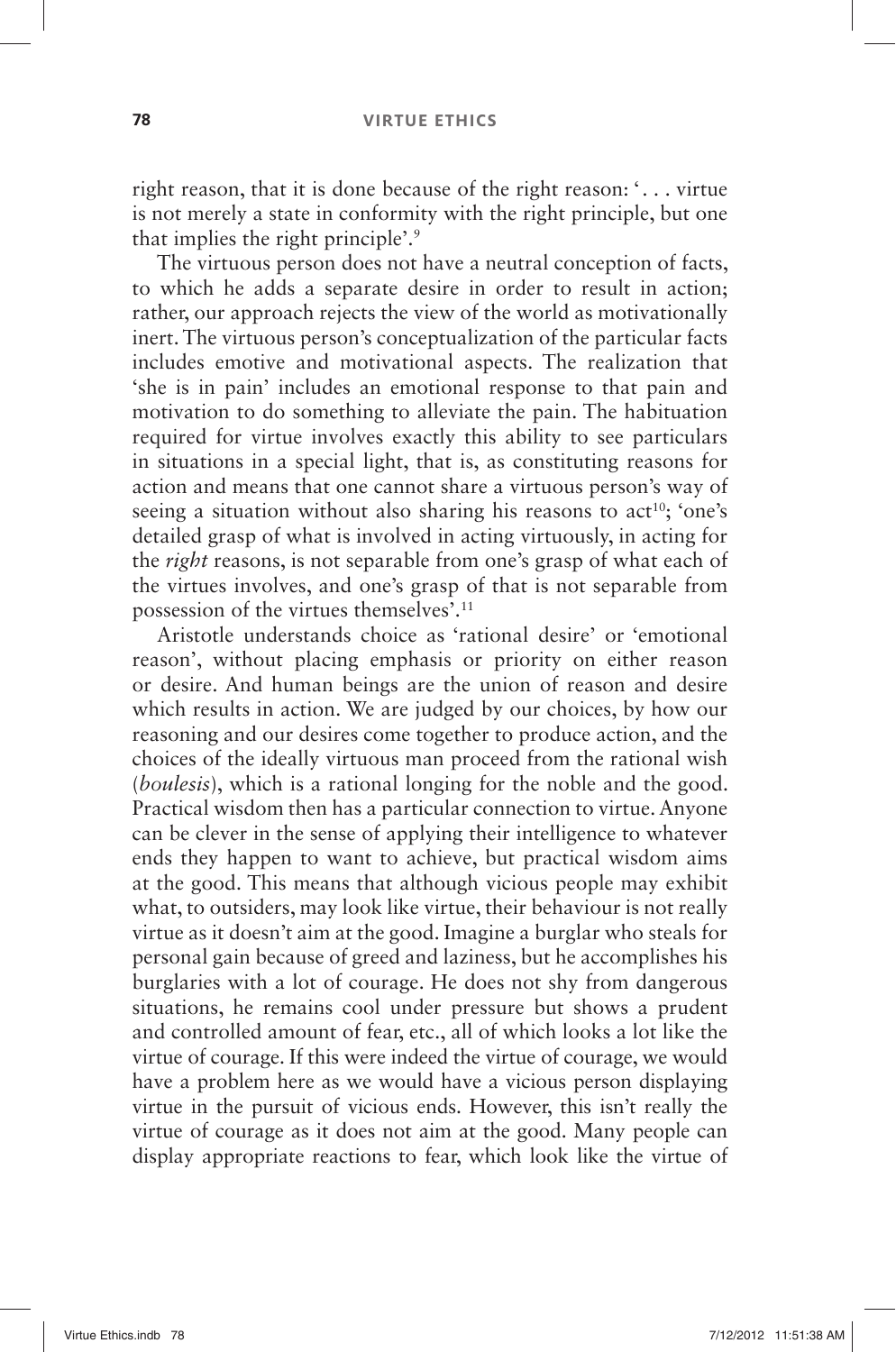courage, but unless they are aimed at the right ends, these displays are mere mockeries of virtue. This false courage bears the same relation to the virtue of courage as a shadow bears to the woman who casts it; both are monochrome, flat renditions of the original. Practical wisdom is the ability which distinguishes what kinds of fears one should aim to face, so that facing one's fear in a pursuit of a just cause, the virtue of courage, is distinguished from facing one's fear in pursuit of personal gain and self-indulgent pleasure, false courage.

Since practical wisdom is a disposition to make correct emotional judgements in choices relating to the noble and the good, it underlies all the virtues and unites them in the sense that it gives us a unified view to our lives as a whole. If kindness is the disposition to respond kindly to situations which require kindness, one cannot be kind unless one has a correct conception of all sorts of other virtues like fairness, loyalty, trustworthiness, etc., all of which may also be relevant in different situations. Since all the virtues may be present in all sorts of combinations in different situations, being sensitive to virtue in one respect must also involve being sensitive to virtue in all other respects.

It is also important to note that practical wisdom does not provide a blueprint or application guide for specific situations that is then applied top down when one comes across a problem. Rather, practical wisdom contains a conception of the noble and the good which is to be found in the specifics of situations; practical wisdom gives one a conception of what it means to live a eudaimon life, but part of this is the propensity to put that end into practice as required by particular circumstances. And the way to practical wisdom is through habituation and action: 'Someone who has been properly brought up has been habituated into seeing the appropriate actions as worth going in for in the specific way that is expressed by bringing them under the concept of the noble'.<sup>12</sup> 'Going in for' in this quote means not just merely doing, but choosing, choosing knowingly and choosing for their own sake. So habituation, becoming just by performing just acts, imparts to the agent both a conceptual understanding of why the noble and the good should be chosen for their own sake and the emotional maturity to make these choices.

The result of habituation is a motivational tendency, but one with a conceptual and hence rational aspect. People with a properly formed character have learned to see certain actions as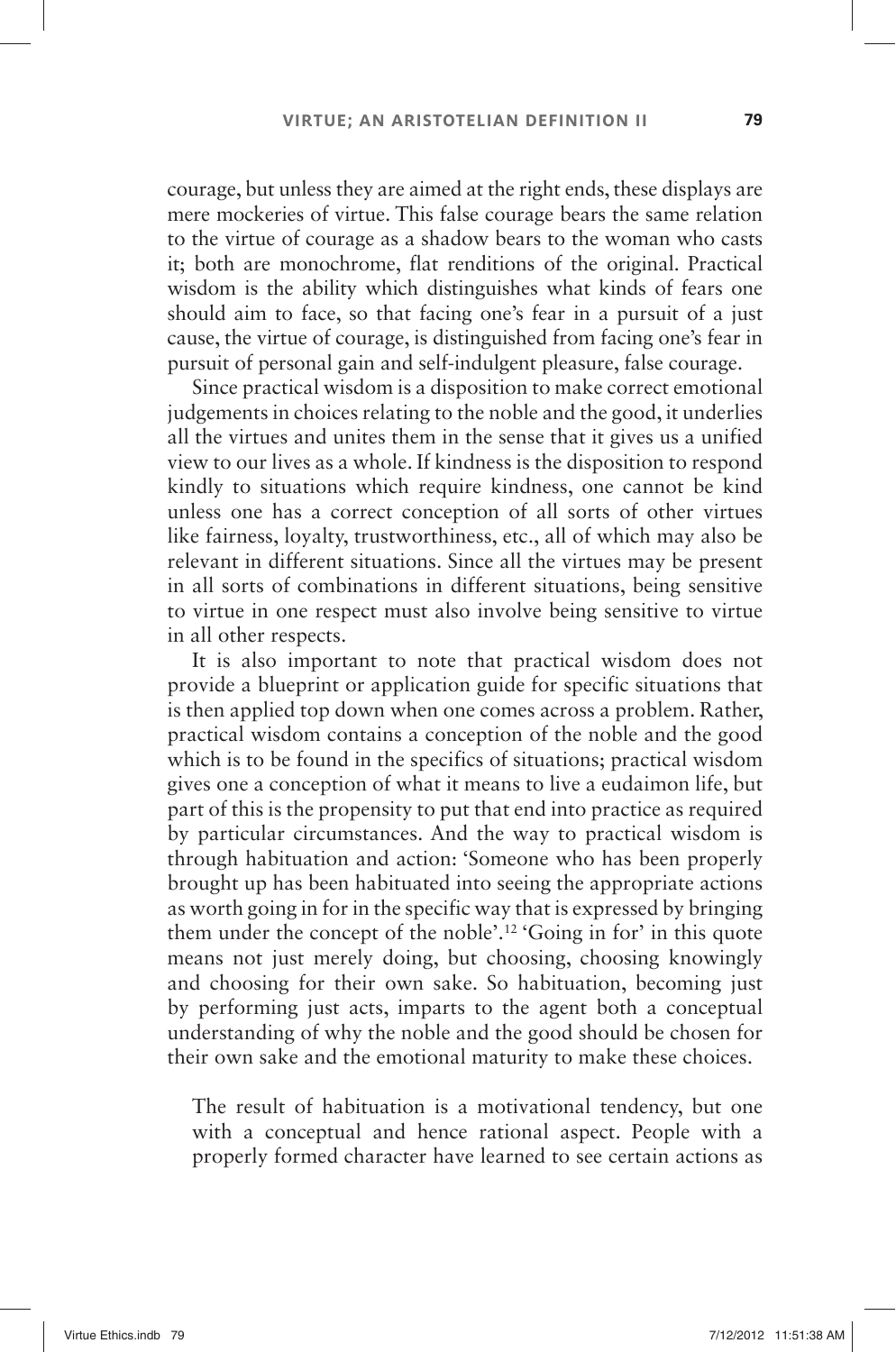worth undertaking on the ground that they are noble; they have acquired that reason-giving concept, on a way that is inextricably bound up with acquiring the propensity to be motivated by thoughts in which it is applied.<sup>13</sup>

Having considered the Aristotelian definition of virtue, we should now return to the role of teleology in Aristotle's function argument, a question we suspended at the time in Chapter 4 Section C, but should consider in fuller detail now.

## **Further readings**

There are numerous discussions of the role of the virtuous agent in virtue ethics. Russell, 2009, Chapter 4, section 1, has a good summary with references of the main commentators who discuss the role of virtuous agent. The critical concerns with the role of the virtuous agent discussed in this chapter are raised more in-depth by Louden, in Statman, 1997, while Solomon in the same volume considers and replies to objections about the role of the virtuous agent and action guidance in virtue ethics. Hursthouse's seminal paper, reprinted in Crisp and Slote, 1997, defends the argument that virtue ethics is no more and no less action guiding than other normative theories.

This chapter has been influenced in large part by a series of papers written either in response or inspired by each other. The first is David Wiggins's, reprinted in Rorty 1980, where he first develops the notion of 'situational appreciation' or 'moral perception' in Aristotelian thought. This paper is closely followed by John McDowell's 1978 paper written in reply to Philippa Foot's 1972 contribution. McDowell's very influential arguments in this area are further developed in McDowell, 1979, and McDowell, in Engstrom and Whiting, 1996a.

For further discussions, see Annas, 1993, Chapter 2 develops excellent accounts of the Aristotelian virtuous person (section 5) and practical wisdom (section 3), as well as Hursthouse, 1999 (Part 1 on the virtuous agent and action guidance and Part 2 on Aristotelian choice), while Korsgaard in Engstrom and Whiting, 1996 develops an Aristotelian account of choice and it's relation to the noble and the good.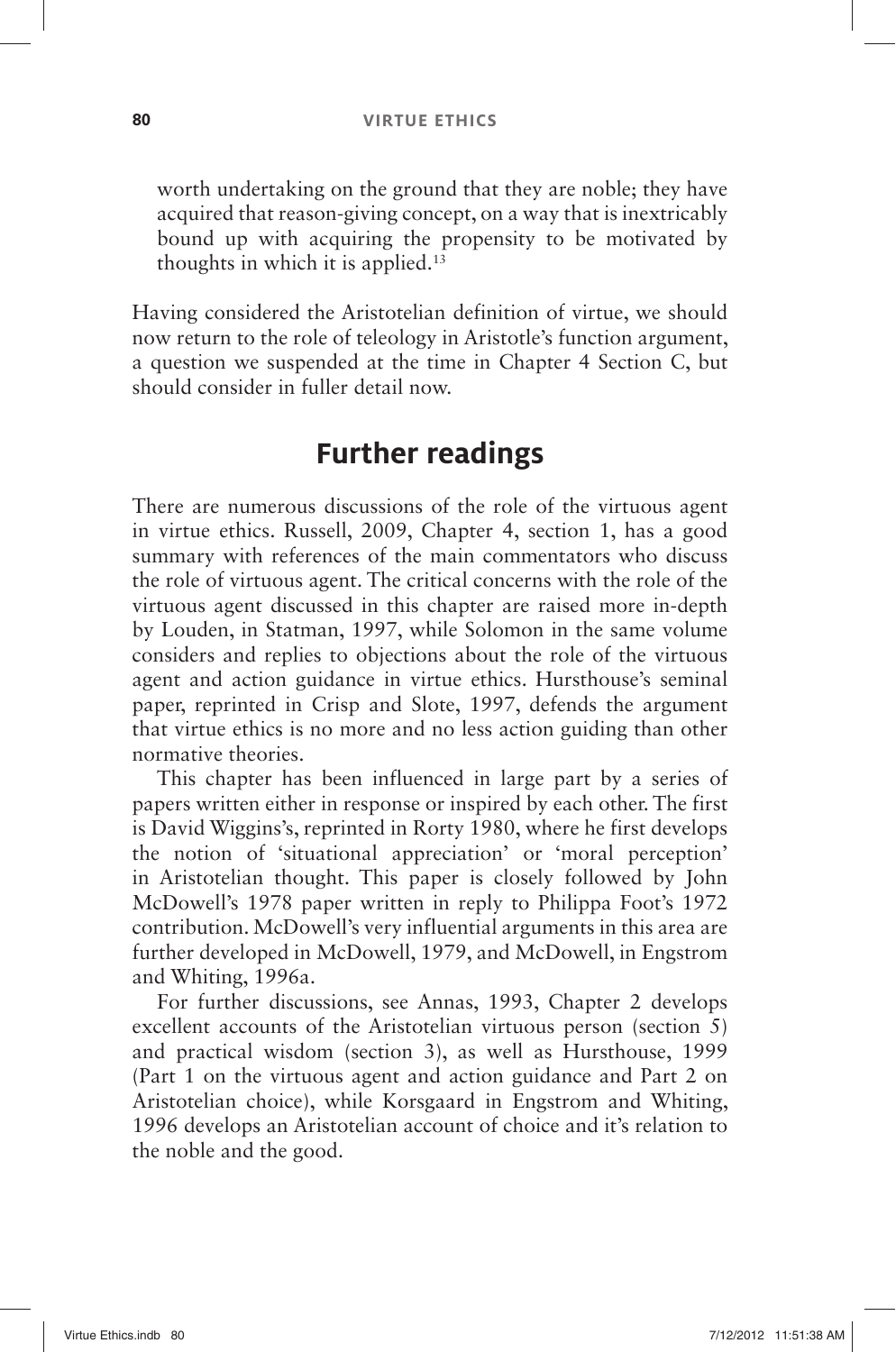## **CHAPTER SIX**

# A naturalistic account of virtue

### **A. Teleology; a discredited account?**

In Chapter 4, Section C above, we saw how Aristotle used the function argument to discover the good life (eudaimon life) for human beings. His answer was linked to what human beings are for *qua* human beings, their distinctive characteristic, which turned out to be the ability to reason. A life lived in accordance to the dictates of reason is the life of virtue, so at that point we pushed on with that discussion to better understand the concept of 'virtue'. Now we can return to the function argument and question what is involved in relying on a teleological account. In this section of the chapter, we will consider some of the objections and criticisms which led moral philosophers to be weary of teleological arguments, the next section will consider Aristotle's account of teleology and whether it is indeed vulnerable to these objections, while Section C will consider the Aristotelian answer to the problem of moral luck and Section D will look at how modern virtue ethicists, Rosalind Hursthouse and Philippa Foot, have developed versions of teleological arguments.

Just before we move on to examine the critiques of teleology, we should take one moment to consider in a bit more detail what is involved in making a teleological claim. Suppose we were to seek to understand the nature of 'chairs' in a teleological manner, we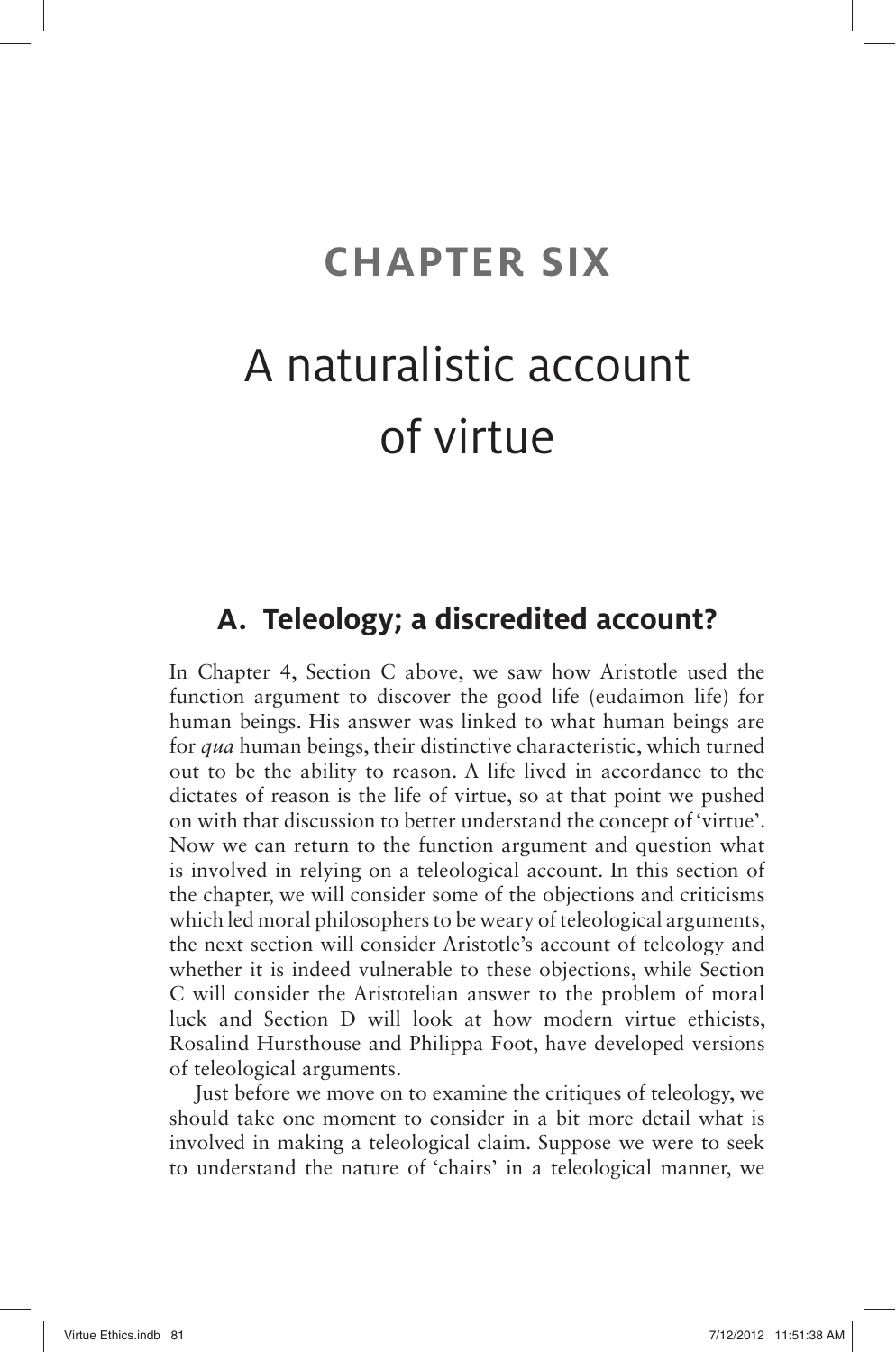### **82 VIRTUE ETHICS**

would need to ask 'what is characteristic of chairs?' Chairs can be made of many different materials, they can be made of wood, or plastic or leather, etc., they come in many different sizes, styles and shapes, some have arms, others do not, many have four legs but it is possible to have a chair with three legs and so on. So neither material, size or other physical descriptions seem to capture what is *essential* about the concept of a 'chair' but nonetheless a plastic, selfassembly, kitchen chair still has something essentially in common with a leather and wood, hand-worked, antique living room chair. A better way of capturing what is characteristic of chairs is to ask what chairs are for. The answer is that chairs are for sitting on. Other objects may also be used for sitting on, for example, sofas, and at the same time chairs may be used for other purposes, for example, for standing on to reach high up, but fundamentally the purpose of a chair is to provide a functional place to sit on. What all chairs have in common is that their purpose is to serve as somewhere to sit and we understand the concept of a good chair in relation to how well it serves this function. A chair with a really small, and therefore uncomfortable, seating area would not be a good specimen of the kind under this description. While this account may work for chairs though, it's not immediately clear that it works for human beings and nature in general.

One of the most important critiques of teleological arguments is that they are outdated and proven to be invalid by modern scientific advances. Teleological arguments focus on the existence of a *telos*, an end, a final cause towards which nature is aiming, the scientific revolution however has brought with it a better understanding of nature according to which nature is not purposeful in this relevant sense. We have understood the natural world around us by abandoning the assumption that animals and other elements of nature aim at a particular final cause. A giraffe does not have a long neck because it is aiming, as a species, to elongate its neck, rather it has a long neck because of evolutionary reasons, for example, creatures with longer necks were at an evolutionary advantage in an environment which offered food at the top branches of tall trees. Bertrand Russell points out how teleology was abandoned as science found mechanistic questions about the causes of things such as 'What caused giraffes to have long necks?' to yield much more useful answers in terms of scientific knowledge than teleological questions such as 'What final purpose does the giraffe's long neck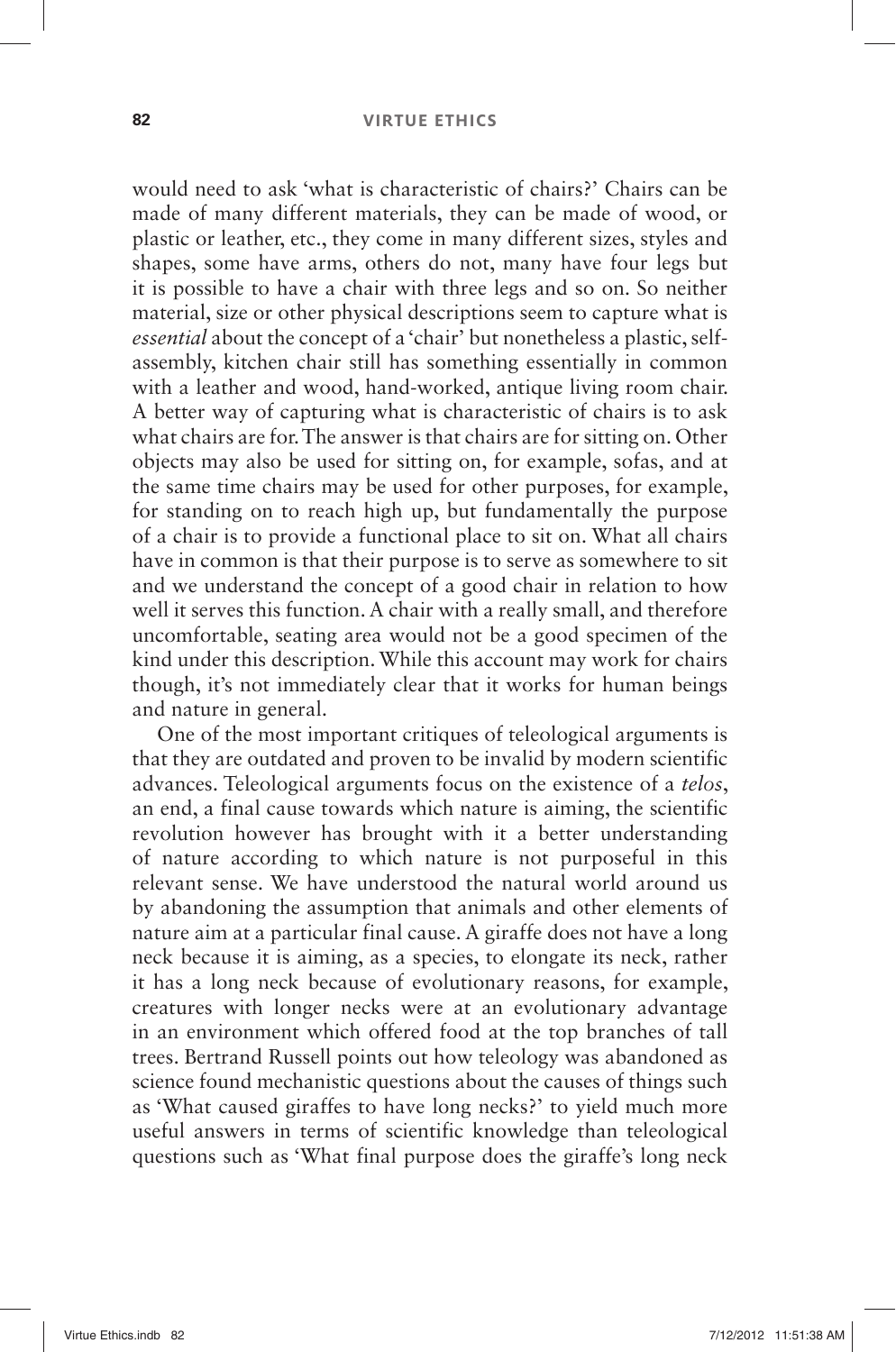serve?'<sup>1</sup> Russell sees the Aristotelian understanding of nature as conceptually tied to the scientifically outdated idea of teleology. He interprets Aristotelian nature as aiming at a certain conclusion and as belonging 'to the class of causes which operate for the sake of something'.<sup>2</sup> Evolutionary theory teaches us otherwise, nature does not have a purpose, what appears to be a matter of design is in fact a matter of change through inherited characteristics caused by environmental adaptation. Natural selection does not aim at a final purpose, rather it is an adaptive process in response to environmental factors and the notion of a 'teleological nature', nature with a purpose, an end, a final cause, is scientifically outdated.

One possible way out of these difficulties for teleology is to posit a creator. The teleological explanation of the function of chairs seems to work very well because there is a creator behind each chair who made it with its specific function, that is, to be sat upon, in mind. If we posit a creator behind the whole of nature, we can retain the idea of purpose, final cause or *telos* for the natural order. Nature has a purpose because it was created for a purpose by a being that could imbue it with this purpose. The problem with this solution though is that its acceptance is conditional on the acceptance of the idea of the existence of a creator. As philosophers, we expect our arguments to have universal appeal and we expect moral views to be convincing to a broad audience; however, this strategy, while solving the problem of the apparent lack of purpose in nature, only does so by positing a being that gave nature its purpose. As a result it is only satisfactory as a view to those who accept the existence of this being in the first place and will fail to convince those who doubt the existence of such a being. 3

Another criticism of the Aristotelian account of teleology is that it is anthropocentric, that is, it places human beings in a privileged, central and controlling position in the natural world. Instead of conceiving humans as, perhaps equal but at the very least equally important, a part of the natural world, it conceives of them as the entity around which all others are organized. The natural world is there to serve our purposes, to aid us in fulfilling our ends, rather than having intrinsic value of its own. For example, David Sedley argues that for Aristotle since mother's milk exists for the sake of her babies, then all food exists for the sake of the humans who consume it, which makes the purpose of all animals we eat, to be our nourishment, that is, they exist for us to eat them.<sup>4</sup> This makes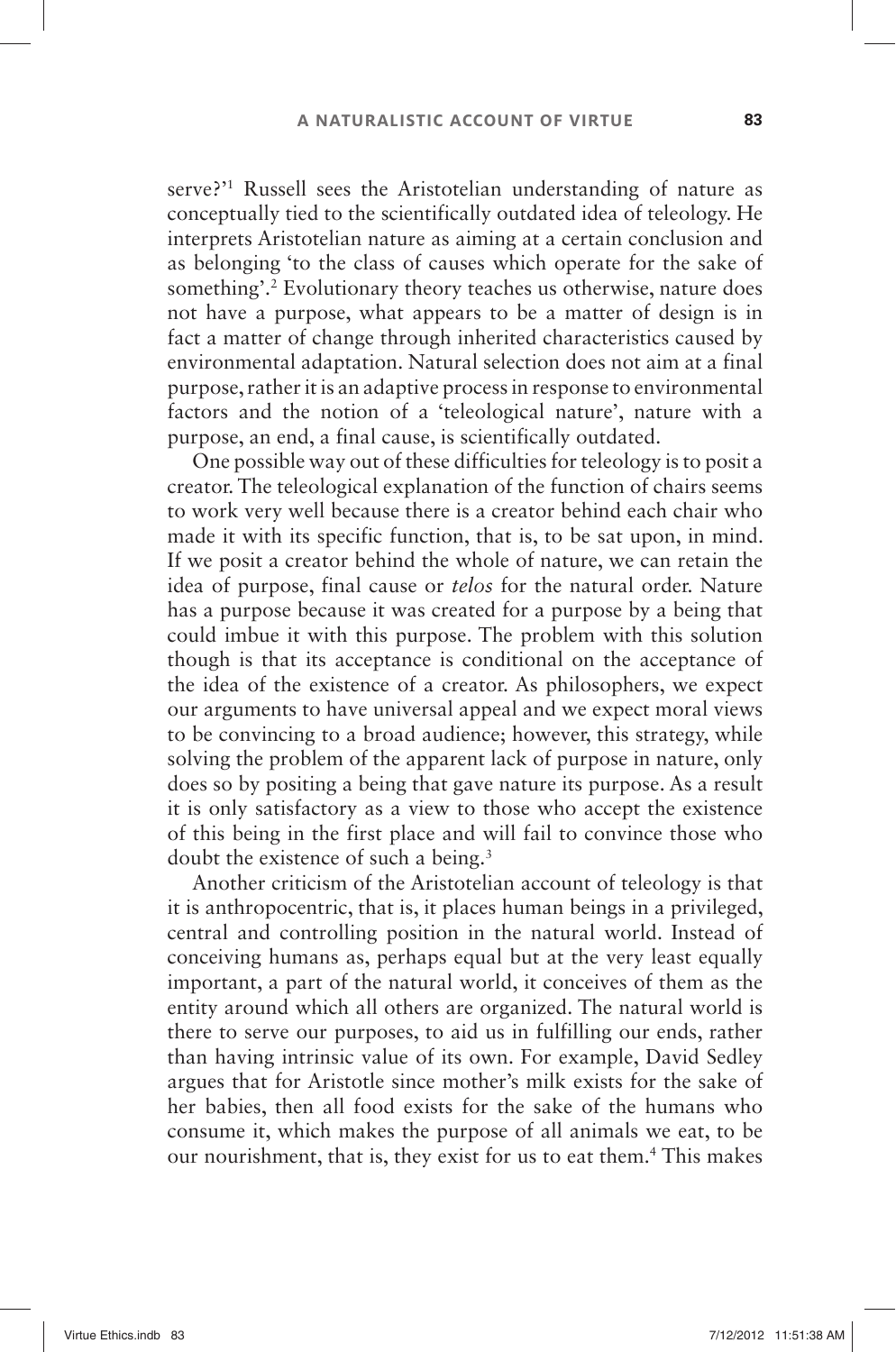the existence and importance of the entire natural world conditional on serving our purposes.

A further concern with teleology accepts the general approach of the theory, but questions how we identify the purpose of an object or organism. For example, pigs can be eaten by humans or used to provide transplant organs for humans, so why not pick either of these two purposes as the final end of pigs rather than focusing on the pigs 'individual survival and species continuation? Out of the three functions, continuation of the pig species, nutrition for humans or provision of organs for transplants for humans, which is the correct function for pigs and how can we pick one over the others?<sup>5</sup>

Finally, to what is already a long list of concerns, we should add a series of criticisms that relate to the naturalistic aspect of teleology. These kinds of objections might apply to all theories that appeal to nature to give an account of morality. The criticism is that what occurs in nature is a matter of description, it is just what happens, rather than a matter of morality, that is, a question of what should happen, and we must not confuse what *is* with what *should be*. A description of how things are in nature does not answer normative questions about how we should behave. Consider, for example, the following natural fact: human beings are carnivorous. This is clearly true, humans are both able to eat animal meat and derive nutrition from doing so, but it doesn't help with the normative question about whether we *should* eat animal meat. Arguments for vegetarianism do not deny that we are naturally able to eat meat; rather they argue that we morally should not do so. So knowing what we naturally do doesn't help with knowing what we should do.

Furthermore, naturalistic accounts of ethics make the mistake of thinking that what occurs in nature is by definition benign, welcome and something that we should not seek to alter by virtue of its being natural. Clearly, however, this can't be true. Nature includes a good dose of cruelty, suffering and pain, all of which cannot be morally acceptable simply because they occur naturally. Finally, what is natural is often confused with what is statistically predominant; 'normal' in a probabilistic sense of what is likely to occur, but surely statistics should not generate moral precepts. Just because something is what the majority happen to do, isn't a good enough argument for what we should do.<sup>6</sup> As my mother used to say to me frequently when I was young 'If everyone else jumped out of the window, would you follow suit?! '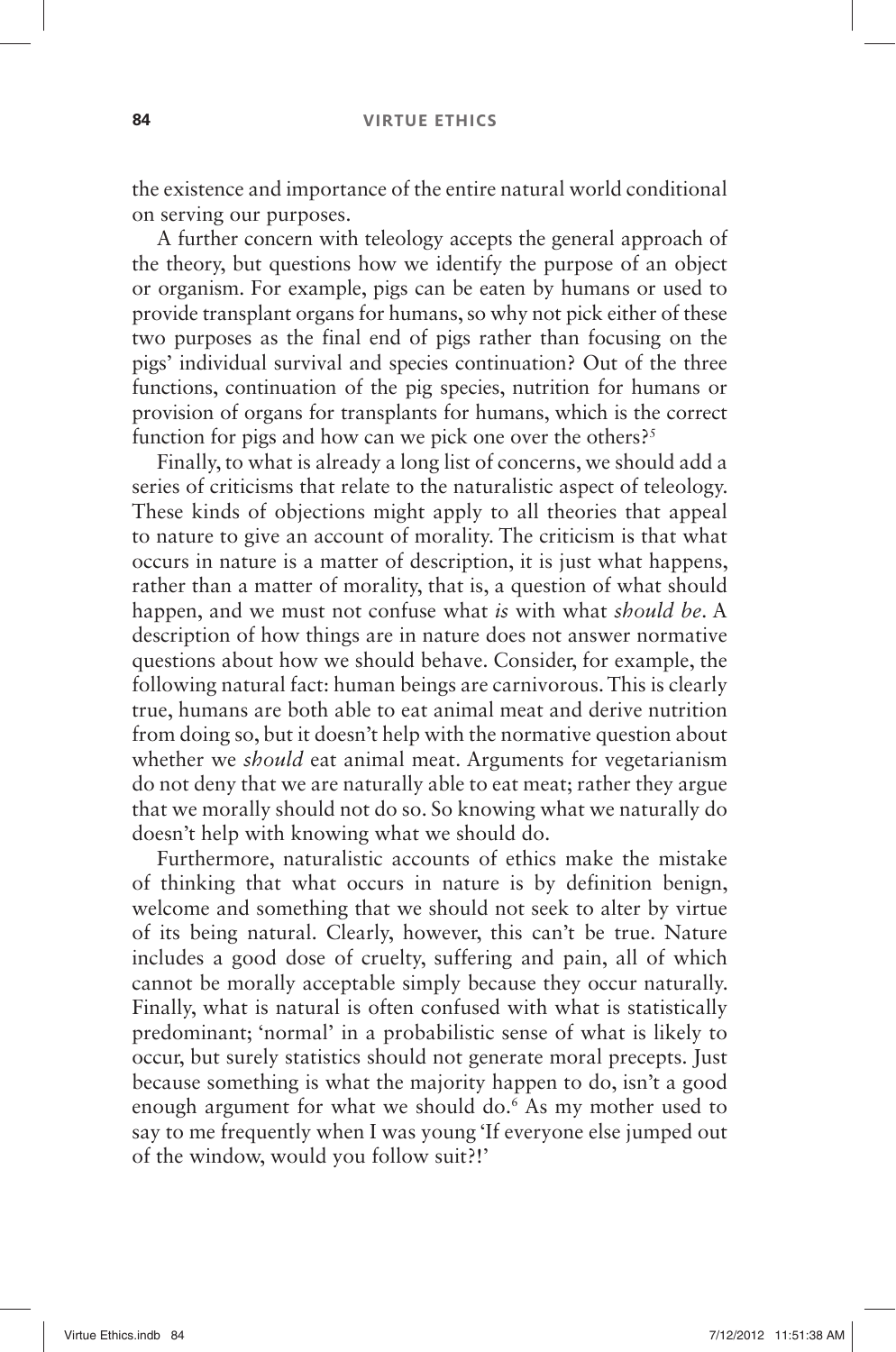### **B. Aristotle on teleology**

Having looked at the kinds of objections that led to the dismissal of teleological arguments from much of modern moral philosophy, we will now consider possible replies on behalf of teleology. First, we will consider how these objections may be addressed from an Aristotelian viewpoint by looking at interpretations of Aristotle's own works which may give us replies to these concerns. Then, we will go on to consider how modern virtue ethicists, Rosalind Hursthouse and Philippa Foot, have redeveloped and progressed Aristotelian teleology. In between the two discussions, we will consider the Aristotelian response to the problem of moral luck, but more on this in the next section.

We will start our discussion in reverse order and consider first the arguments against naturalistic accounts of ethics. Suppose we seek an account of normativity independent of our nature in order to avoid the objections above, where would this account of normativity emerge from? We would have to give an account that had no connection to what we are like as a species, that is, that we are social animals, who care for their young, who are capable of empathy, etc. and such an account risks being entirely disconnected from the kind of beings that we are and the way we live our lives. While an exclusive reliance on how we are like naturally risks confusing descriptive facts with normative conclusions, a severe divorce between normativity and nature risks resulting in nonsensical conclusions that have no particular relevance for beings such as such. As a species that has normative concerns in the first place we are concerned with ethical questions exactly because of the kinds of beings that we are. While difficult to assert categorically, it does seem plausible that fish, for example, lack the specific ethical concerns of human beings, and therefore the good life for fish can be identified without reference to the ethical connections that both challenge and enrich the life of humans. To find out what the good life consists in for fish, we need to consider them as a species and the same goes for humans. To conceive of normativity as entirely separate and unaffected from what we are characteristically like as a species is to deprive us of an understanding of normativity *for people like us*.

This account does not make the mistake of identifying the natural with the normative, but rather paints a picture of the normative as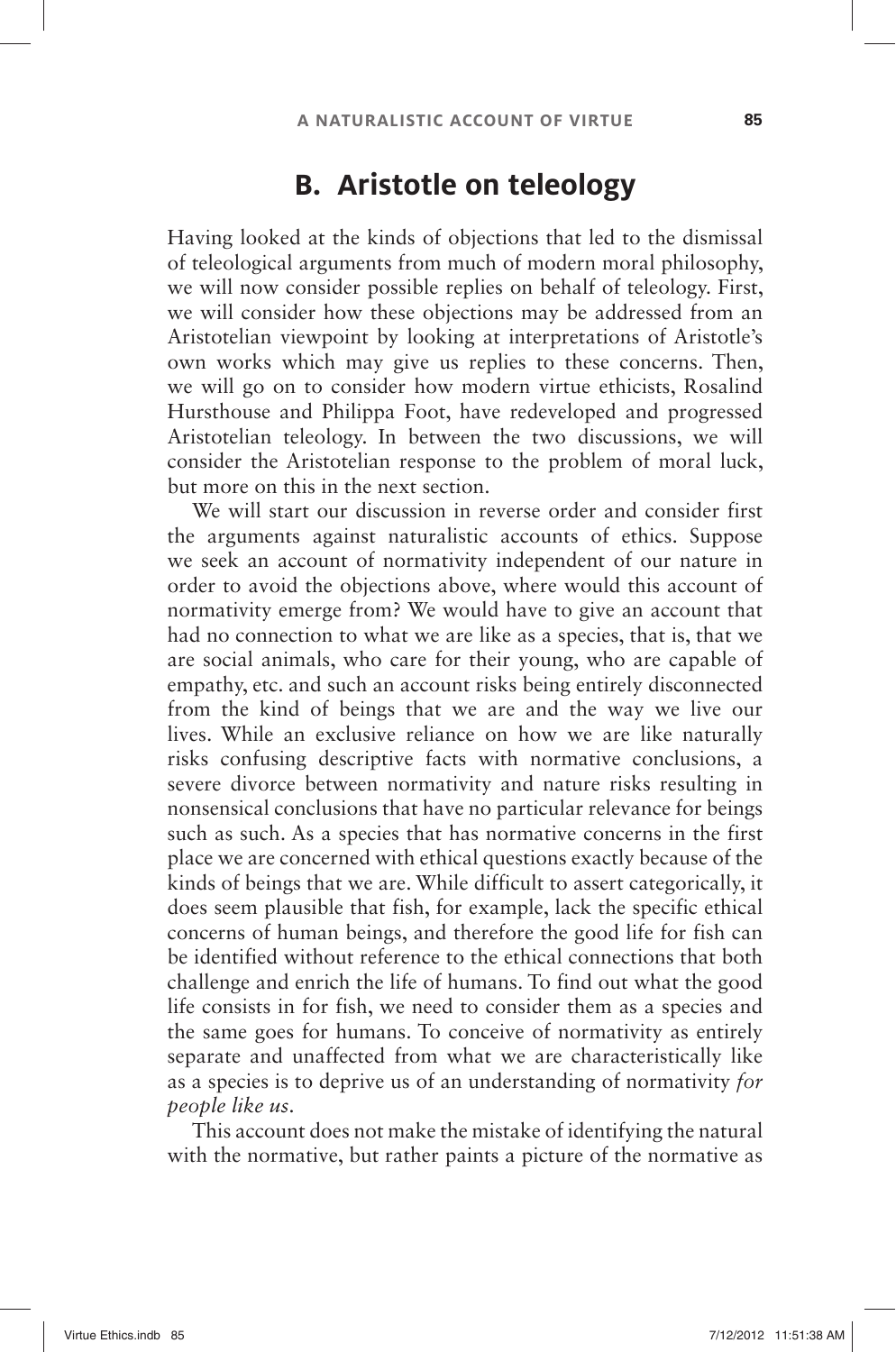deriving from the natural; therefore, what a species is naturally like will have an enormous impact on how we understand normativity for that species. Normativity is connected to our nature, and similarly we can draw on nature to understand what is involved in the good life for other species.

What is helpful for ethics from this kind of biological naturalism is that we find that the normativity of our ethical discourse is not something which emerges mysteriously with humans and can only be projected back, in an anthropomorphic way, onto trees and their roots. Rather, we find normativity in the realm of living things, plants and animals already.<sup>7</sup>

The good life for humans will be determined in the same way that we determine the good life for fish or for pigs by asking what is the characteristic way of being for that species *qua* species. What is the characteristic way of being for that species is not a statistical notion, but rather a teleological notion, one that considers the function of that species and what is involved in being a good specimen of that species. As such it is compatible with the idea that many *actual* specimens of that species may fail to be *good* specimens of the species.

So much for teleology and nature, we will now move on to considering how we could interpret Aristotle to counter the direct arguments against teleology. While teleological arguments are attributed primarily to Aristotle, these types of arguments were present and defended well before his time, and in many ways Aristotle sought to revise how previous teleological arguments should be understood. Aristotle's predecessors often saw the use of goals and ends in nature as being brought about by a creator, but this is exactly the view of teleology that Aristotle sought to revise.

Aristotle's radical alternative was to assert nature itself as an internal principle of change and an end, and his teleological explanations focus on the internal and intrinsic ends of natural substances – those ends that benefit the natural thing itself. To these he contrasted incidental ends of natural things, such as possible uses of the thing that do not serve its own functions and interests. 8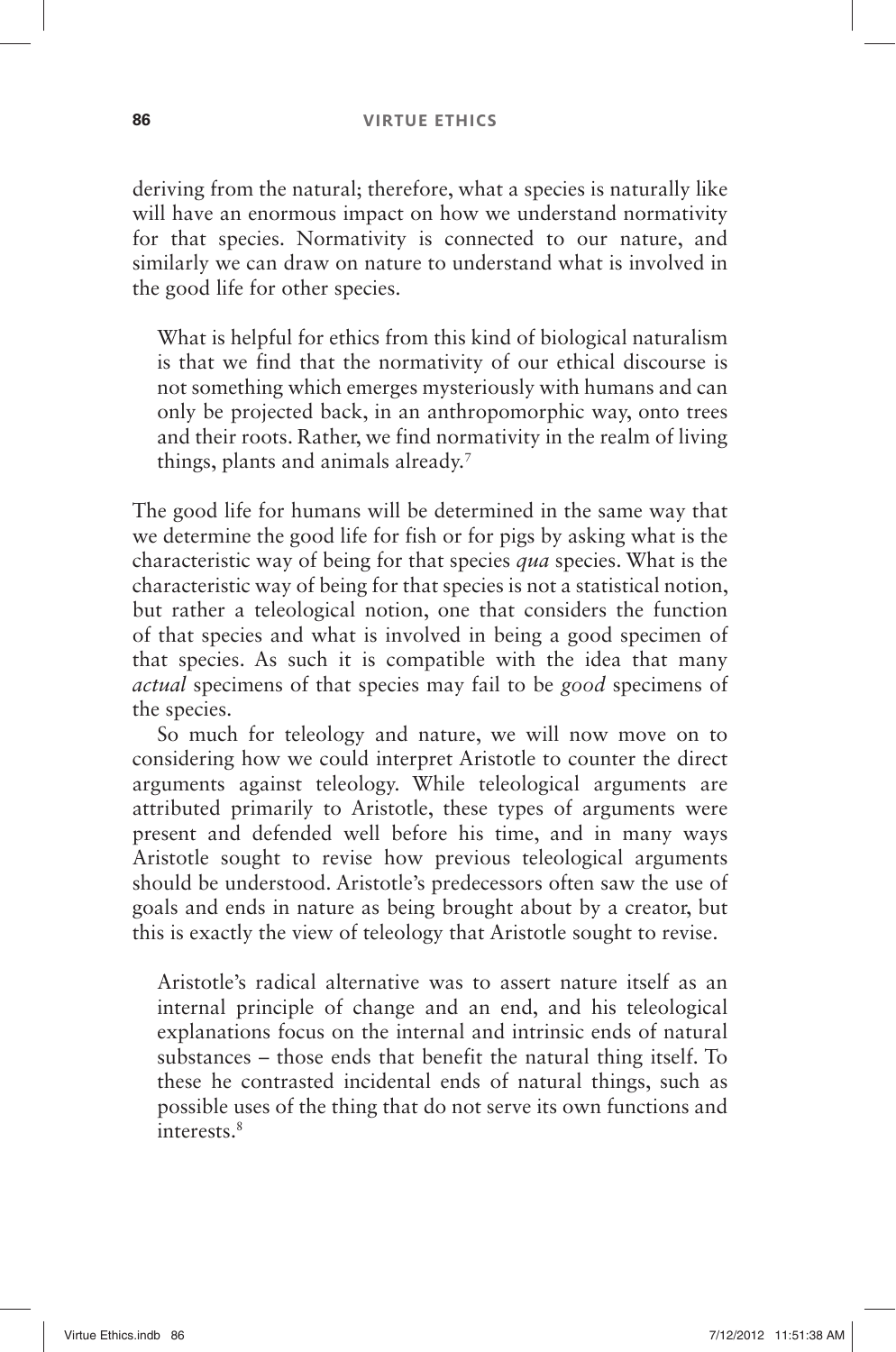Aristotelian teleology rather than being a theory outdated by our modern scientific understanding of nature, dependent on an external creator to generate causes, is in fact remarkably compatible with modern accounts of nature.

Aristotle gives an account of organs and beings by considering what something is for in terms of how it benefits the survival of that kind and what is necessary in order to achieve this aim. Aristotle points out that the organs of different animals differ because different animals have different modes of life and motion and therefore have different requirements for living these lives. For example, eyelids are necessary for birds in order to keep the eyes moist, eyes that are moist lead to more accurate vision, which in turn is necessary for creatures that hunt their prey on the earth from miles above in the sky. Fish, on the other hand, live in water and therefore have no need for eyelids at all.<sup>9</sup> This teleological account does not rely on a creator who gave birds eyelids but rather explains the organ by reference to the intrinsic ends of this species' nature.

... Aristotle's explanations in this field (what we call ethology) conform to his general pronouncements that the activities of animals serve to support the primary functions of their souls, survival (nutrition and growth) and reproduction. In animals with greater capacities, the lower-level activities exist for the sake of the higher, such as perception, namely pleasure.<sup>10</sup>

Rather than being inimical to modern, evolutionary accounts of nature, Aristotle's teleology seems to foreshadow some of their more important insights.

Aristotle achieves this without placing humans at the centre of the natural stage and without making the ends of other species subsidiary to those of humans. The function of different organisms is the end that is intrinsic to that organism and cannot be an end which is instrumental to another organism. So while we can eat pigs and harvest their organs for our purposes, neither of these activities is the function of pigs *qua* pigs, as they are both incidental functions to the pigs' nature.  $\ldots$  that which is good in itself or by its own nature can only incidentally be good because of, or for the sake of something else'.<sup>11</sup> So, neither is Aristotelian teleology anthropocentric nor is there confusion in deciding which of the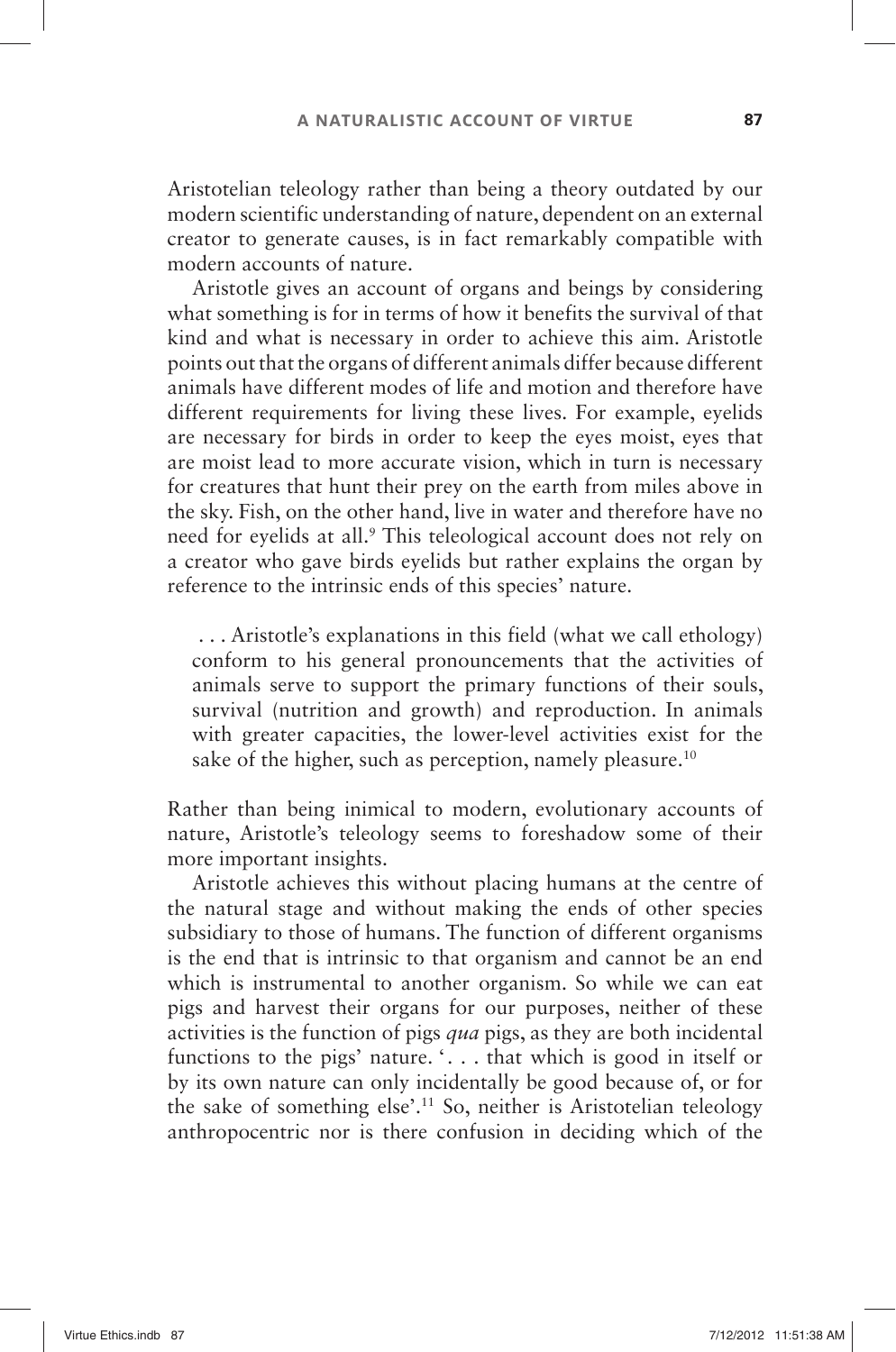many different, possible functions of an organism is the organism's natural function. While it is possible to put organisms to other uses, their function is what is intrinsic to their own nature; it is derived from what the organism is like in itself. 12

## **C. Moral luck**

For Aristotle, the relationship between normativity and nature is not one of complete determination. As we saw previously, the function of humans is reason, so our ability to reason shapes and determines what the good life is for us. However, at the same time, our nature imposes some constraints on what is possible. Morality is neither entirely determined by our natures nor can it wholly escape our natures and operate in complete separation from what is natural for us *qua* human beings. Consider, for example, the consequentialist demand for impartial benevolence, the demand that one accept the claims of competing drowning babies equally, with no special weight to the fact that one of these babies is your child. The virtue ethicist would respond here that the demand for impartial benevolence frustrates natural human instincts to care for our own children.<sup>13</sup> These instincts exist for a good reason because they promote the survival of our species, and trying to overcome them would be both futile and counter-productive as it would lead to conceptions of moral demands that are at odds with what we are essentially like as a natural kind. Naturally, we are social creatures who benefit from contact with others of our species, naturally we feel empathy and concern towards others of our species and naturally we have strong protective instincts towards our own young. Our account of morality must embrace these facts about our nature or risk being irreparably distorted.

One consequence of these ideas is that the good life for human beings is therefore constrained by facts about our nature; we are naturally social animals so we have need of others to flourish, goods like friendship become essential to the good life, we have strong bonds to our children so we need our children to do well and be happy otherwise our well-being is severely affected, we have aims and goals so we need these aims and goals to not be affected by chronic pain, severe illnesses or life-shortening problems and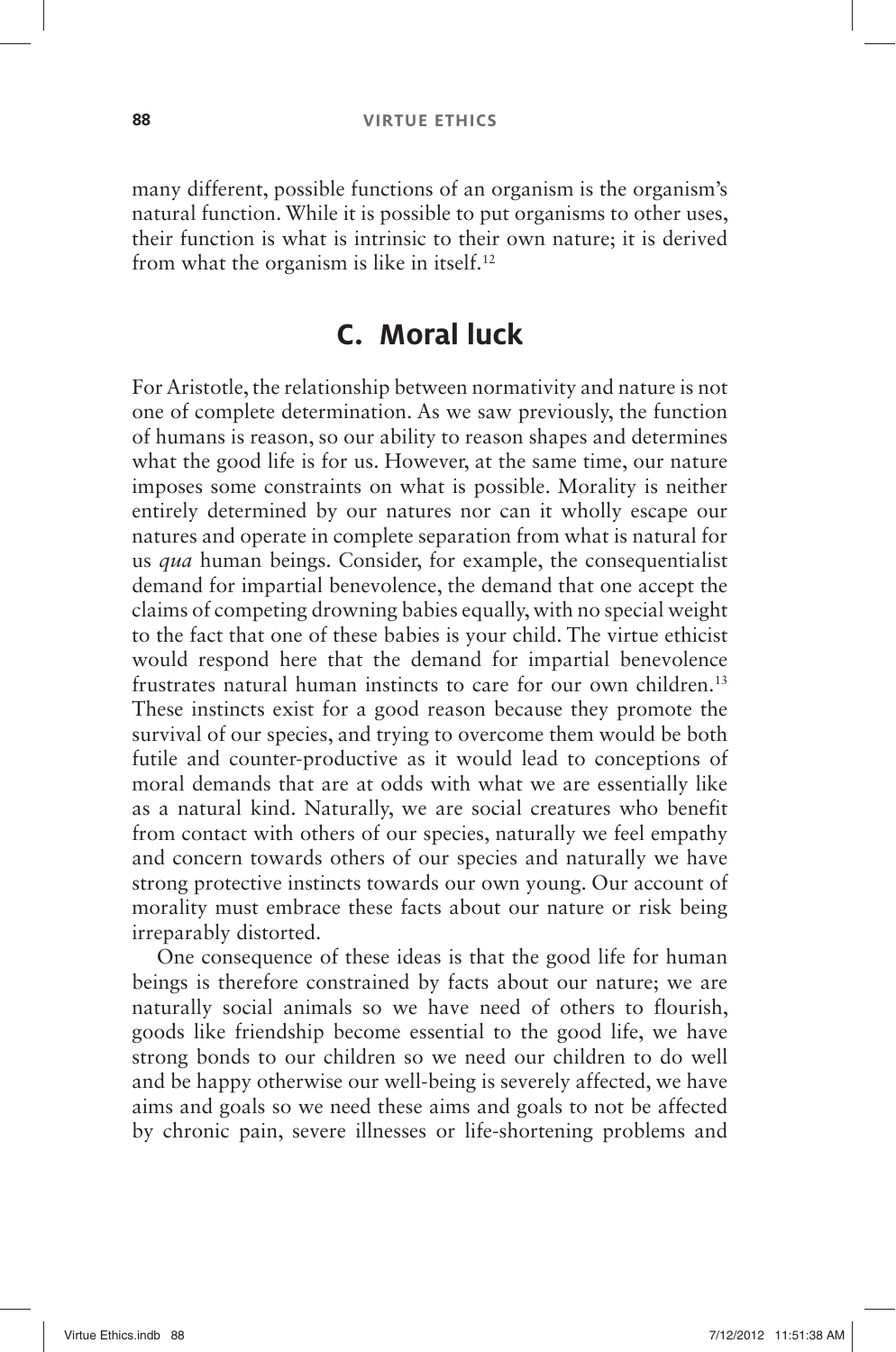so on. All this means that the good life for human beings is very vulnerable to luck and gives the Aristotelian a different perspective on the problem of moral luck.

The problem of moral luck was introduced to moral philosophy in its present form by Bernard Williams and Thomas Nagel. To understand moral luck, we need to think a bit about the relationship between morality and responsibility. Imagine that Ava punches Stephen, fully intending to cause him harm. She decides to punch him, forms a plan on how to go about it and carries out her plan successfully. In such a scenario, we would want to hold Ava morally responsible for what she has done. Imagine, however, a different scenario in which Ava gives Stephen an identical punch, causing him exactly the same amount of pain and harm, but this time she does so because she suffers from Tourette's syndrome. Due to her condition Ava is subject to uncontrollable arm movements and Stephen, who does not know this, comes up to her from behind so that he is inadvertently punched by one of her flaying arms. While the pain and harm caused in both scenarios is identical, it seems inappropriate to hold Ava *morally responsible* for her action in the second case. Although she is clearly causally responsible for Stephen's pain, the fact that she had no control over her actions, would, all other things being equal, absolve her of *moral* responsibility for them. That is, in the second case, we wouldn't want to blame her for what she did as we do not hold her responsible in the relevant way. These two scenarios bring out the connection between morality and control, that is, we generally only hold people morally responsible for acts that they had control over. Making judgements of responsibility, judgements of moral praise and blame, presupposes agency and voluntariness, that is, that this act originated in the agent in a way in which it is an expression of his agency. The problem of moral luck challenges this assumption about the necessary connection between morality, control and responsibility.

Cases of moral luck are paradoxical, they are cases where a significant element of the situation is outside of the agent's control; however, we still want to hold him morally responsible for it.<sup>14</sup> So we have lack of control as in the Tourette's case, which normally leads to absolving the agent of moral responsibility, but at the same time we still want to attribute moral praise or blame. Cases of moral luck then are cases of tension, unease, cases where we are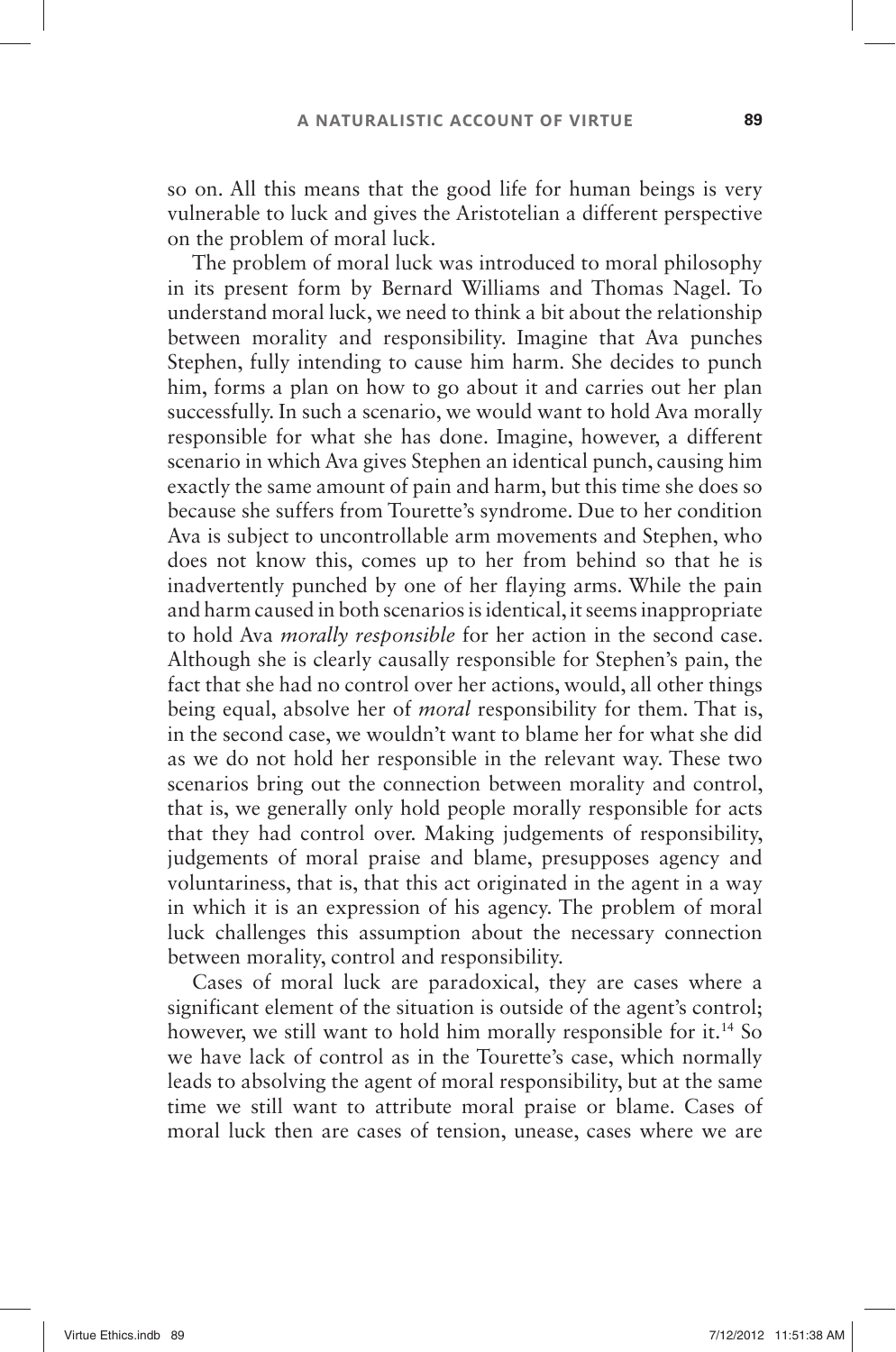### **90 VIRTUE ETHICS**

not entirely certain that our judgements are merited. The problem of moral luck is best illustrated by example and the examples below correspond to the three kinds of moral luck identified by Nagel:

- **1** Two drivers go to their local pub fully intending to drink and not having made any alternative arrangements about how they will get home at the end of the night. They both get drunk and then drive home. Because they are drunk they both lose control of their vehicles and swerve onto the pavement; however, one is lucky in that there is no one about, he manages to swerve back onto the road and makes it home safely. The other drunk driver is less lucky; when he swerves onto the pavement, he hits and kills a pedestrian who happened to be there. This is a case of *resultant moral luck*, that is the results of one's actions are outside of the agent's control (whether there was one pedestrian, two pedestrians, a group of children or no one at all on the pavement at the time the car swerved onto it was not under the driver's control) but we still want to hold him morally responsible for what he did, that is, killed a pedestrian.
- **2** A German citizen decides to immigrate to Argentina in 1930 and as a result never has to face a difficult moral choice: had he stayed in Germany, would he have had the strength of character to stand up to the Nazis? Would he have been able to resist the peer pressure to conform to the ruling regime, would he have been able to stand up to the threats against non-conformists and speak out against a terrible evil? We will never know because he simply bypassed the entire moral test because he had already immigrated. Millions of fellow Germans failed the same test and responded with complicity and silence to the evils perpetrated by the Nazis, but perhaps the only thing that separates our immigrant from his fellow countrymen is his good luck in being in another country where he did not have to face the same moral test. *Situational moral luck* refers to the kinds of situations we come across which are outside our control but may still shape our characters, put us under pressure or tempt us to act immorally: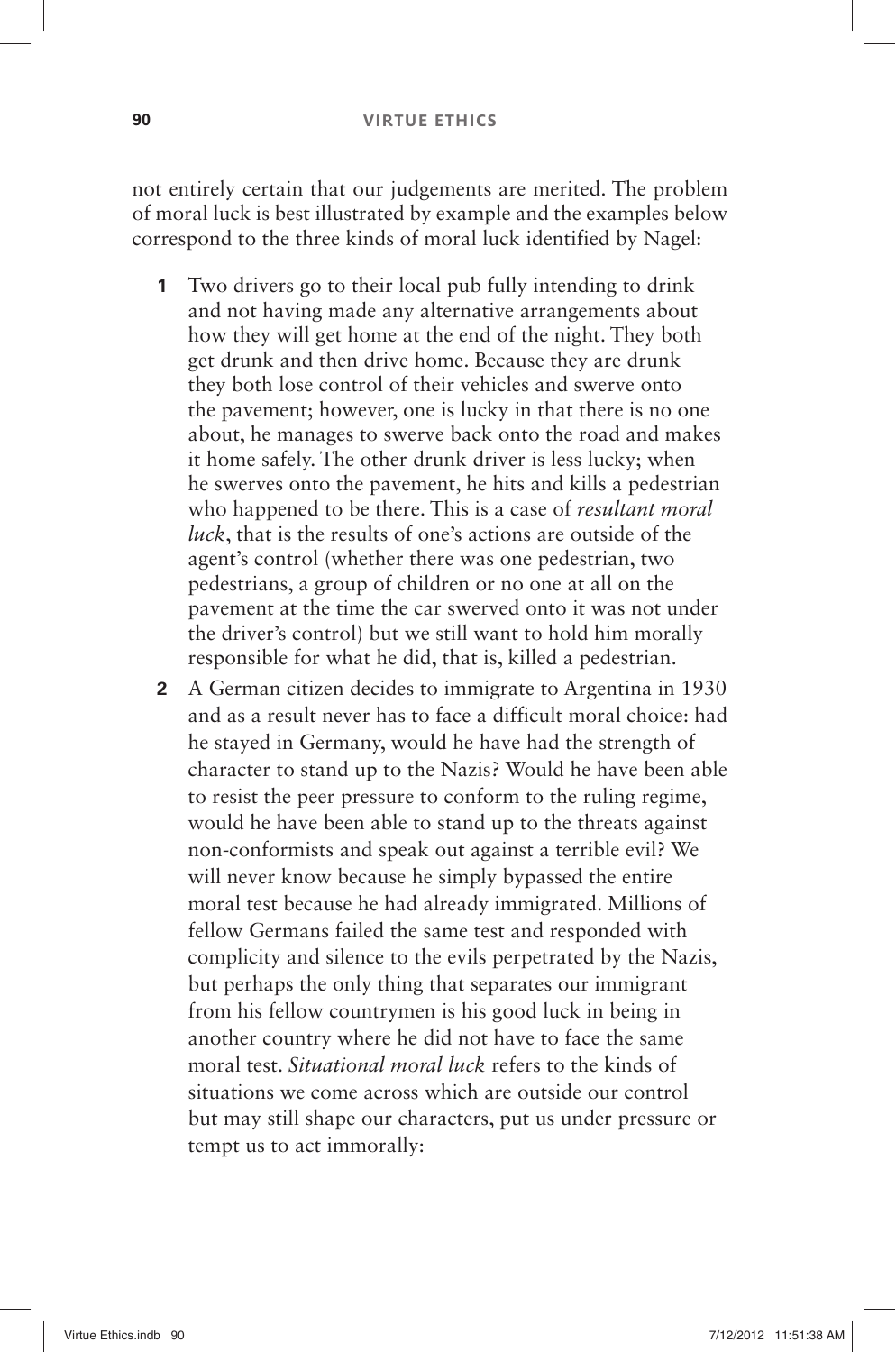What we do is also limited by the opportunities and choices with which we are faced, and these are largely determined by factors beyond our control. Someone who was an officer in a concentration camp might have lead a quiet and harmless life if the Nazis had never come to power in Germany. And someone might have become an officer in a concentration camp if he had not left Germany for business reasons in 1930.<sup>15</sup>

 **3** Finally *constitutive moral luck* refers to the fact that who we are, the kinds of people we are including our natural inclinations, capacities and temperament are all out of our control but we are still praised for being kind and blamed for being cruel. We have no control over our natures, the fundamental strengths and weaknesses we are born with, but these go a long way towards shaping who we become.

These examples show how moral luck is an oxymoronic term, morality presupposes control, whereas luck is about lack of control and cases of moral luck are problematic because they bring the two together. There is a tension in all cases of moral luck. There is unease that the lucky drunk driver gets away without repercussions, there is a feeling of unfairness in the judgement of wrongdoing levelled against the German citizens who failed a test any of us would have also failed had we had to face it, there is an unease with the idea that we hold people morally responsible for natural tendencies that they merely had the good or bad luck to be born with. The problem of moral luck is characterized as a problem because it leaves us feeling that something should be done to either make the problem disappear or revise our judgements in light of it.

There are a number of possible responses to the problem of moral luck. As we saw in Part I, the Kantian emphasis on the purity of morality would mean that a Kantian would reject altogether the possibility of moral luck. He would base judgements of moral responsibility solely on the good will and not on its results, and he would expect the good will to overcome situational and constitutive factors. The good will is good without any qualifications, so the two drunken drivers are equally guilty for driving drunk and endangering the lives of others regardless of whether they hurt anyone or not, orienting oneself towards the moral law is a possibility at all times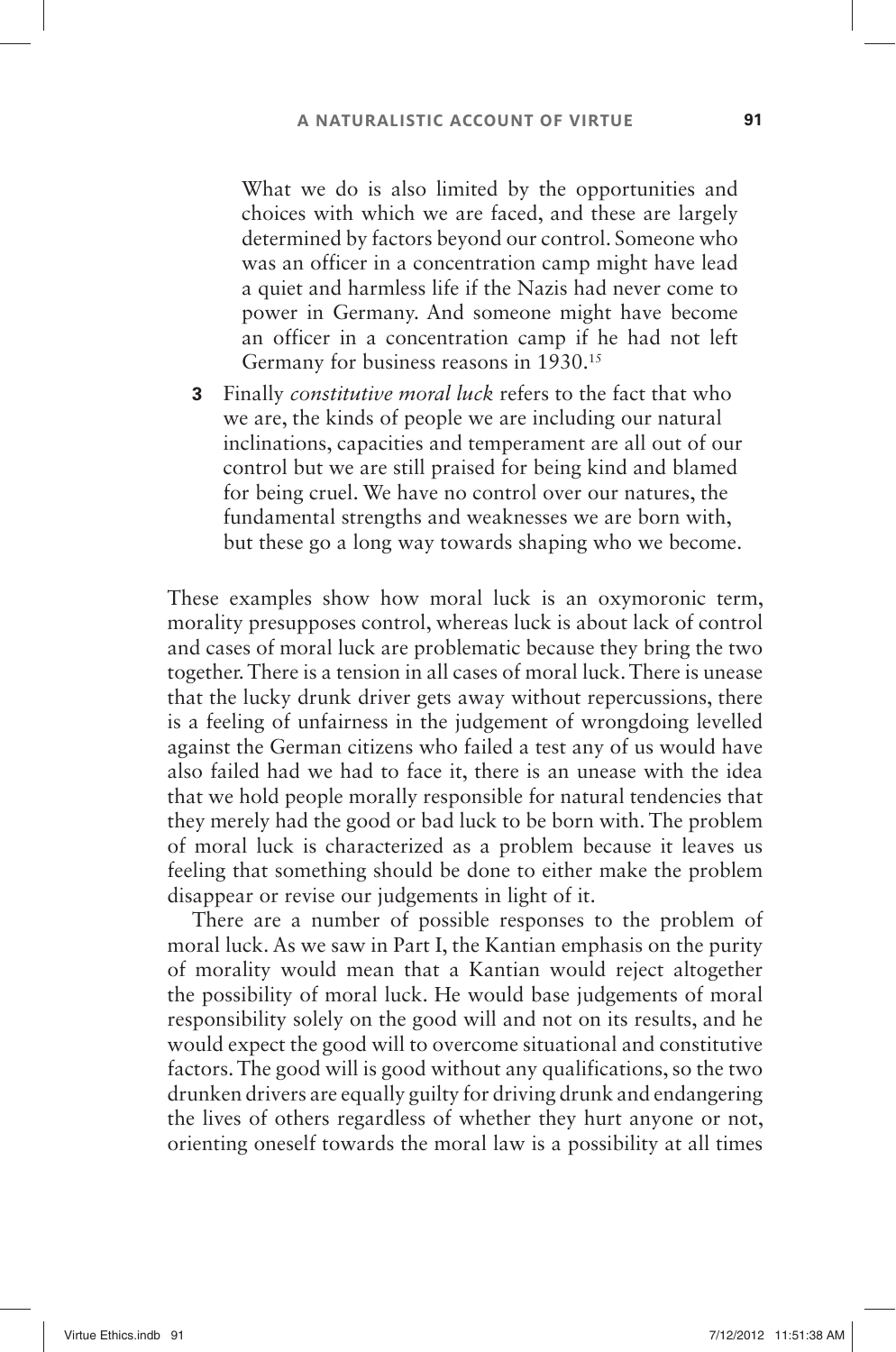for all German citizens regardless of what moral tests they actually face and acting out of duty is a possibility for all of us regardless of our backgrounds.

The Aristotelian has a completely different approach to the problem of moral luck; it's less of a problem and more of a part of the human experience. Luck is part of the human condition, we are shaped by our nature and our development is affected by our environments. We cannot escape luck, but nor should we want to because luck is part of the human condition:

That I am an agent, but also a plant; that much that I did not make goes towards making me whatever I shall be praised or blamed for being; that I must constantly choose among competing and apparently incommensurable goods and that circumstances may force me to a position in which I cannot help being false to something or doing some wrong that an event that simply happens to me may, without my consent, alter my life; that is equally problematic to entrust one's good to friends, lovers or country and to try to have a good life without them  $-$  all these I take to be not just the material of tragedy but everyday facts of lived practical reason.<sup>16</sup>

Reason must choose virtue, do so knowingly and do it for the sake of virtue, but that does not mean that reason has free reign irrespective of external influences. The moral life is like a delicate plant that requires care, favourable weather conditions, the right nutrients, etc. to flourish, but can be cut down by a storm, a drought or the wrong type of soil. Aristotle gives us the example of Priam, the legendary king of Troy, whose army is defeated, whose city is sacked, whose sons are killed and whose life is ruined through the loss of all the external goods that are necessary for the good life. Priam is less eudaimon because, through extreme bad luck, he has lost the ingredients necessary for the good life. The function of Priam's life was to govern and the loss of all these external goods means that he can no longer act virtuously at all, so luck has put an end to his eudaimonia. Virtue is a state of being expressed in action and while being prevented from acting once or twice has no effect on one's virtue, being entirely deprived of all the means for virtuous action does affect one's ability to be virtuous.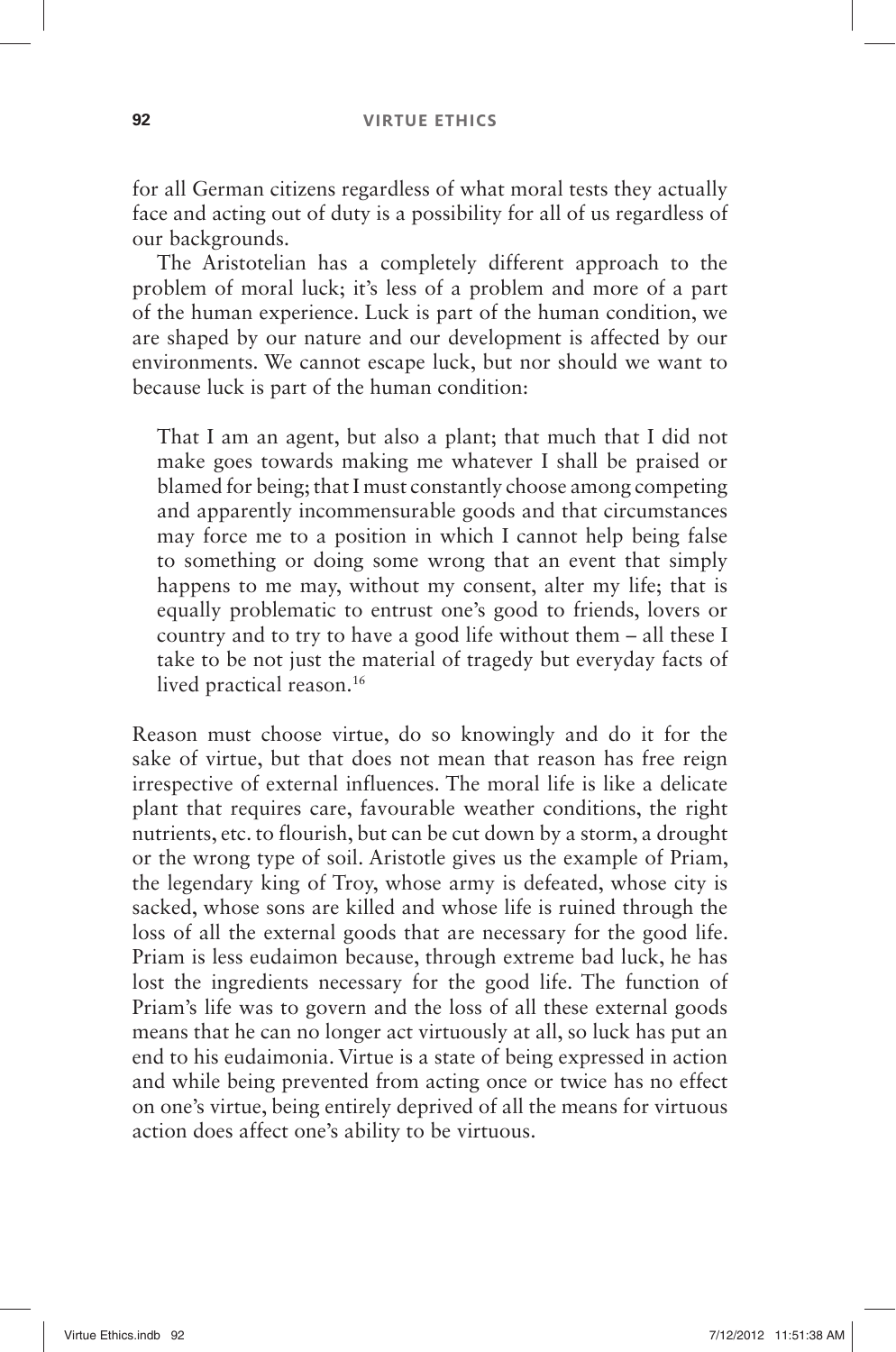Constitutive and situational luck are embraced by Aristotelians. We are delicate creatures that lead fragile lives, in that our happiness cannot be guaranteed as it is situated in who we are and the world we live in. We have to accept that becoming moral is a sensitive enterprise, one that is vulnerable to all sorts of contingencies. There is unfairness in the way luck affects our lives, but a moral theory that can accommodate this offers a much more plausible picture of the kinds of lives beings like us live, than one which seeks to deny the influence of luck and tries to make us immune to all sorts of empirical factors that go towards making us who we are. The problem of moral luck is no longer a problem, but a correct account of what life is like for creatures like us.

Having said that, for Aristotle, reason plays a part in the moral life, so the drunk driver should have planned other options for getting home before he got drunk and in not doing so he displays the vice of callousness regardless of whether he actually killed anyone or not later on, but at the same time reason is not all powerful. Our natural constitutions, our environments, our family and friends play a huge role in who we become, but we have little or no control over such factors. This means that while situational and constitutive luck greatly influence our lives, resultant luck is less of a concern for the Aristotelian as agents are judged on their characters, not on the actions that proceed from them. We will return to these ideas in Chapter 7 when we consider the problem of weakness of the will, but for now we must conclude our discussion of teleology.

### **D. Hursthouse and Foot on teleology**

Finally in this chapter on teleology, we will look at how modern virtue ethicists have developed naturalistic teleology beyond Aristotle's ideas. Hursthouse and Foot work very much in the same tradition and credit each other with inspiration, although Foot's naturalism is perhaps more radical than Hursthouse's.

According to Hursthouse, certain character traits are virtues because they make their possessor a good human being, a notion which is understood in terms of 'human nature, on what is involved in being good *qua* human being'.<sup>17</sup> The virtuous man recognizes the good life; however, what makes it the good life is not that it has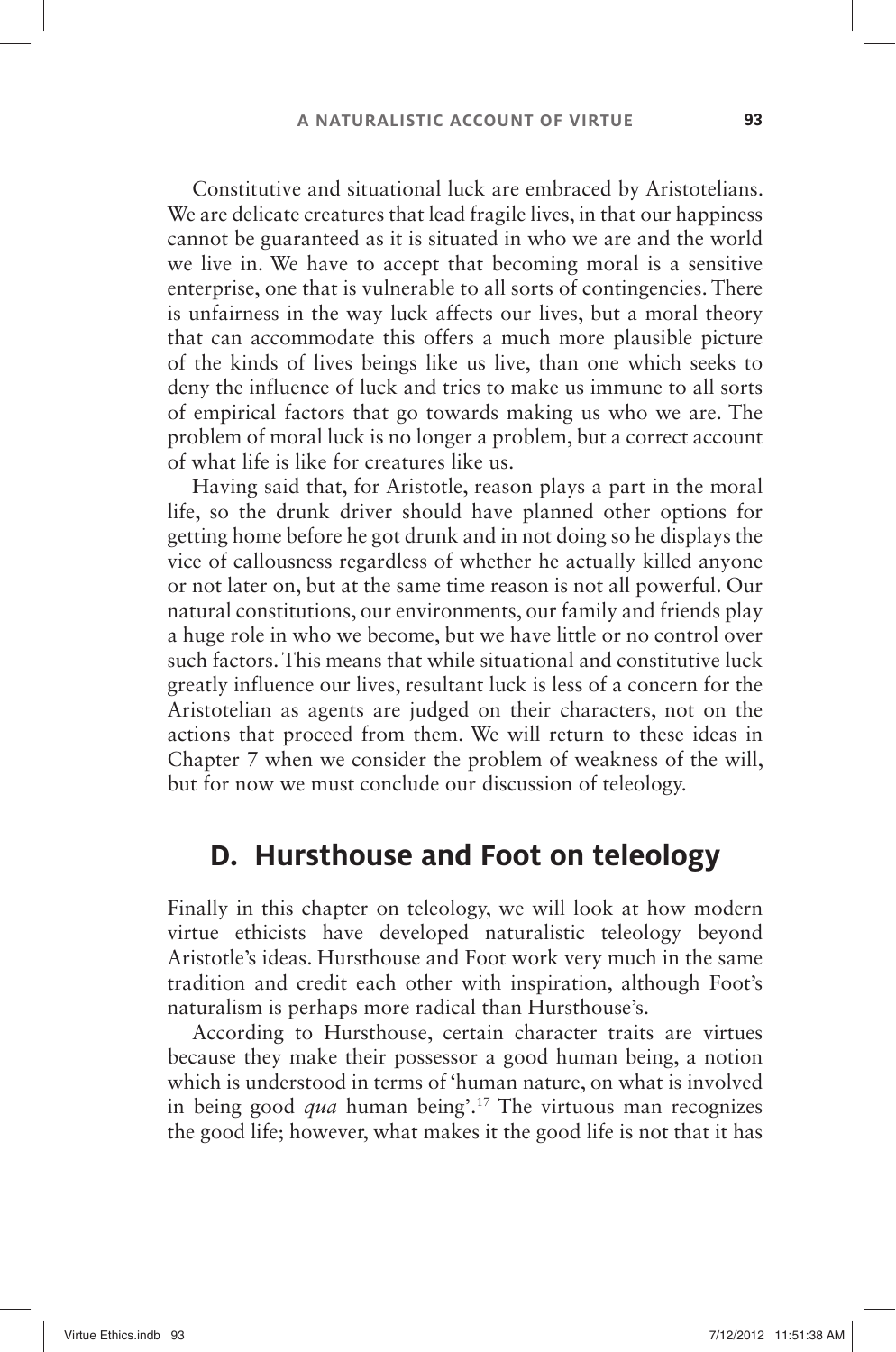### **94 VIRTUE ETHICS**

been recognized by the virtuous man but rather because of the way it relates to human nature. Similarly, a good action and one's reasons for acting are not defined by what a virtuous person would do and his reasons but rather because they have a particular relationship to a naturalistic conception of flourishing. In this way, Hursthouse bypasses many of the objections we considered earlier on about the over-reliance of virtue ethics on the role of the virtuous person. 18

As one would expect of a naturalistic account, what she has to say about humans is very similar to what she has to say about animals. All living things can be evaluated in the same way, that is, *qua* specimens of their natural kind. The more sophisticated animals can be evaluated with respect to four ends: individual survival, the continuance of the species, characteristic pleasure/freedom from pain and the good functioning of a social group. Exactly the same can be said of human beings, since we are part of the natural world as much as other animals; however, a significant addition in the human case is that our characteristic way of being<sup>19</sup> is the rational way. Humans are not merely pawns of nature, entirely determined by their natural constraints, but rather we are rational creatures, a fact which allows us to make choices and be held accountable for them.

The relationship between nature and reason though is different in Hursthouse than in Aristotle. Where for Aristotle nature it a constraint that could occasionally frustrate reason, for Hursthouse nature provides the raw materials that reason can shape into its own purpose. This is a stronger version of the role of reason and its ability to influence our human natures, but still a naturalistic account, one which looks to evaluate humans as part of the natural order. Rationality itself is the natural way of being for humans, not a statistical notion, but a normative one, '. . . our rationality makes us different from other living things, but is as much a natural fact about us and the world we live in as are facts about other species, and about us insofar as we are like them and our lives like theirs'.<sup>20</sup>

The other relevant point about Hursthouse's conception of rationality is that it allows for a wide and general account of the eudaimon life. There isn't just one, determinate and specific way to lead a flourishing life, rather we can each reason about what consists in the good life for us in our specific circumstances. The answer to what kind of life I should lead is an objective one but it is qualified in two ways: first it is contingent on facts about human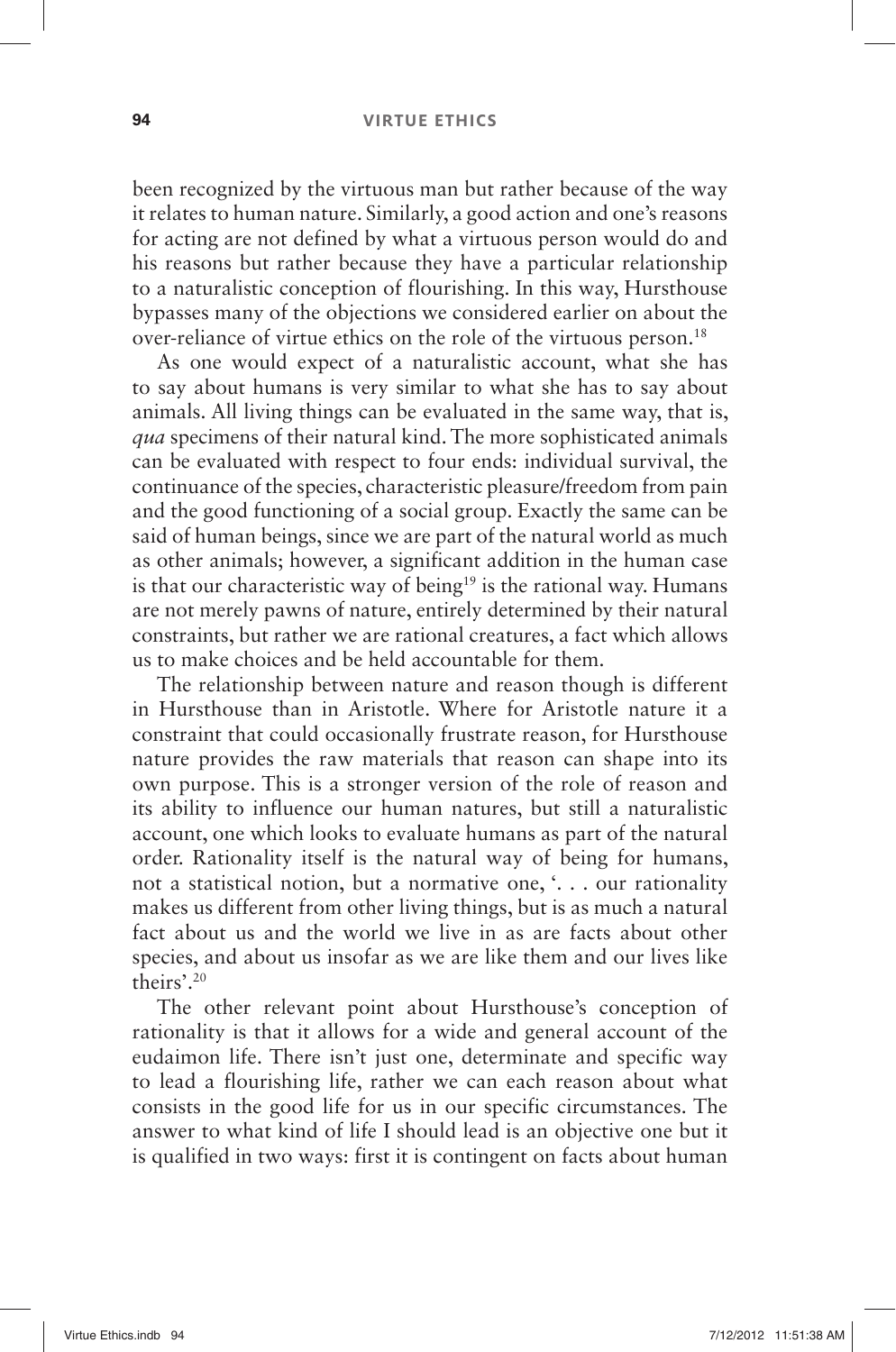nature and second it allows for different conceptions of the good life for different people in different circumstances.

Hursthouse's naturalism seeks to bridge the plausibility of a theory based on what we are like *qua* members of our species, with a robust conception of rationality that allows us to critically reflect on our choices. One of the concerns however with this account is why do we then come across so many humans who appear to be defective members of the species, that is, who fail to follow the dictates of rationality as based on our human nature? Why do most humans fail to act in accordance with the species' characteristic way of being? This is problematic both in terms of what other living creatures do – for example, wolves are not inundated with members who refuse to share the hunt with the pack, who fail to accept the pack hierarchy, who are defective as specimens of the species  $-$  as well as being problematic conceptually, for we would expect to see a preponderance of humans behaving in the way that is characteristic of the species. Either rationality is a natural characteristic of humans, but we would then expect to find most specimens of the kind conforming to the characteristic, or rationality is a normative concept which does not necessarily reflect the way people are and is therefore divorced from the naturalism that Hursthouse finds so attractive.

Foot also presents a naturalistic account of morality, similarly seeing virtues as those traits that enable human being to flourish and understanding what is involved in flourishing by reference to our particular natures as members of a natural kind. However, she also sees the virtues as traits that we *need* in order to fulfil our natural function; 'Anyone who thinks about it can see that for human beings the teaching and following of morality is something necessary. We can't get on without it'.<sup>21</sup> Virtues are necessary for human beings in the same way that other characteristics are necessary and other animals; 'Men need the virtues as bees need their stings', $22$  Geach writes in the same vain as Foot. We need morality to function as human beings and this claim is based on what we are like as members of a natural kind.

The virtues are not only necessary for humans but also beneficial for their possessor:

It seems clear that the virtues are, in some general way, beneficial. Humans do not get on very well without them. Nobody can get on well if he lacks courage, and does not have some measure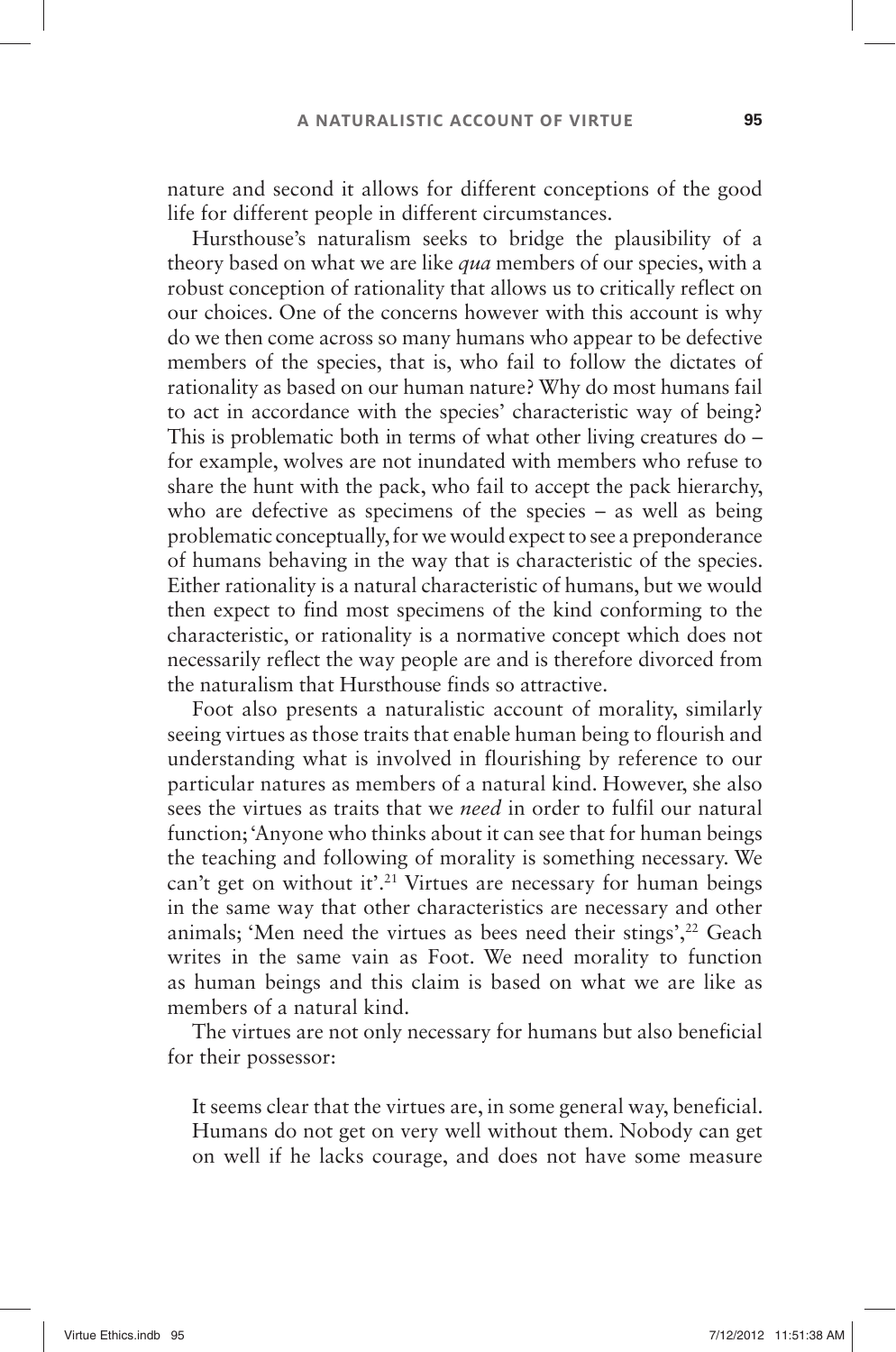#### **96 VIRTUE ETHICS**

of temperance and wisdom, while communities where justice and charity are lacking are apt to be wretched places to live, as Russia was under Stalinist terror, or Sicily under the Mafia. 23

The virtues are not merely instrumental for living the good life, they are constitutive of it. We come to evaluate human lives in the same way we evaluate animal and plant lives. When we apply the term 'good' to a human disposition, we are using it in the same way we apply the term 'good' to a root system. In the same way that a good root system is strong, robust and successful in providing nutrients to the tree, a good disposition is beneficial to the human who possesses it. What it is like to be a good human being derives from biological facts about what it is to be a human being.

One of the main problems with Foot's account is that it may be losing its grip on normativity. She establishes such a close connection between goodness and facts about our biological and zoological nature that it is unclear where the normativity of morality will emerge from. In a sense, this is a variant of the objection we saw above, namely that one cannot draw normative conclusions from descriptive facts. Moral facts have a feature that natural facts do not, that is, the force of morality, the power of the 'ought', and if we rely exclusively on natural facts, it is not clear how we will be able to draw normative conclusions. Humans look after their young, form social relations and mate for life; however, they also abuse their children, behave in antisocial ways and get divorced; which of these natural facts about the species should we focus on? It is not clear that behaving in antisocial ways is biologically inconsistent with being human, although we would still want to claim that it is immoral and wrong – on Foot's account it's not clear how we would be able to do so.

### **Further readings**

Johnson, 2005 offers an excellent, detailed, book length account of the main objections against Aristotelian teleology and a superbly analytical defence against these objections on behalf of Aristotle. For critical accounts of teleology, see Kitcher, 1999 and Hull, in Hull and Ruse, 1998. For summary accounts of naturalism as an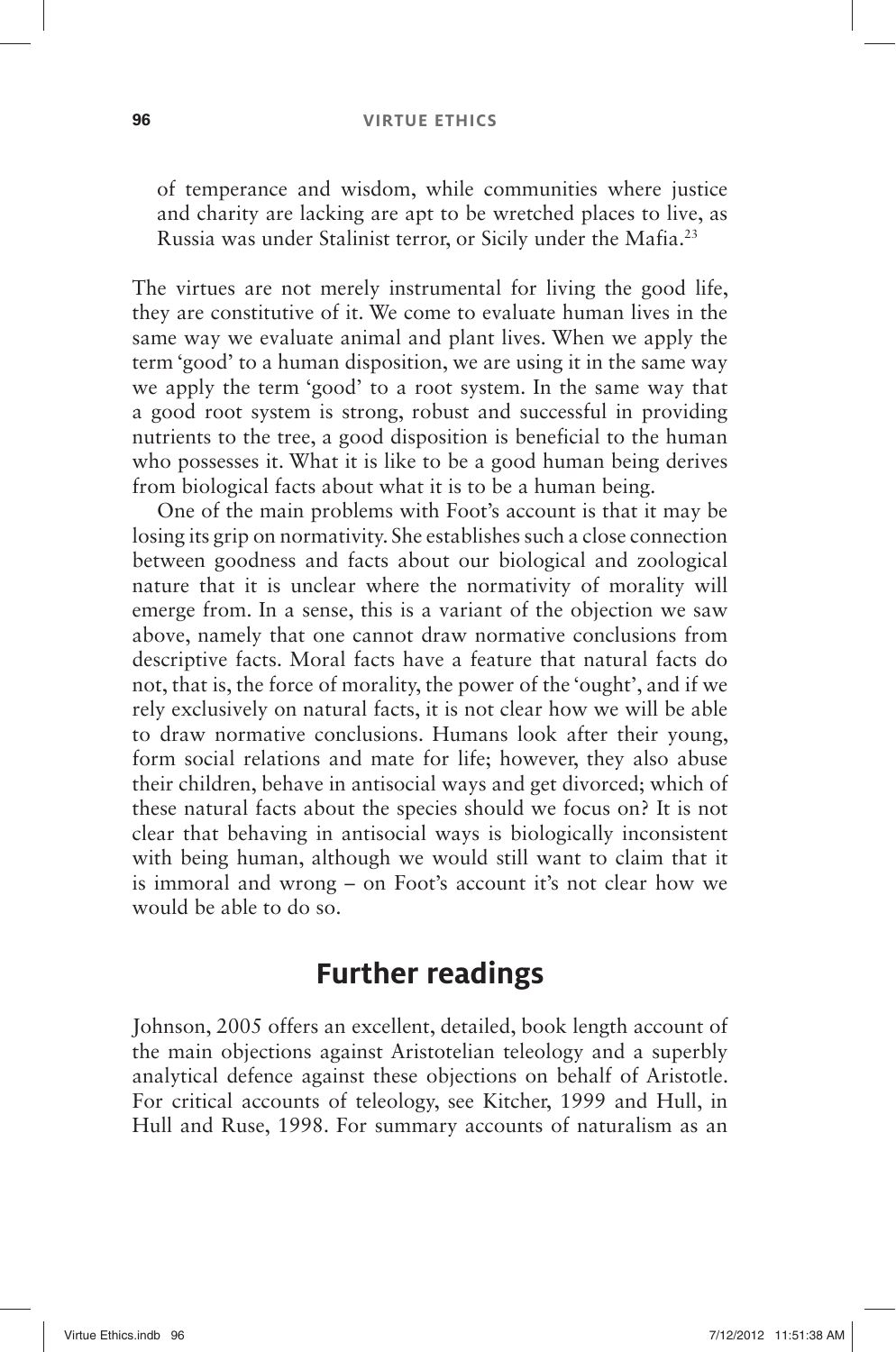approach to ethical theory, see Buckle, in Singer, 1991, or Sturgeon, in Copp, 2006, or the very detailed Lenman, 2009, online.

The problem of moral luck was first presented in its current form to modern moral philosophy in the papers by Williams, and by Nagel, both reprinted in Statman, 1993, which has an excellent introduction by Statman on the problem of moral luck. In the same volume, Andre gives an Aristotelian's response to moral luck and for a book length discussion of Aristotle on moral luck see Athanassoulis, 2005.

Hursthouse's thoughts on naturalism form Part III of her 1999 book, while Foot's work can be found in her 1977 and her 2001 books. For a critical summary of the two theories, see Stohr and Wellman, 2002.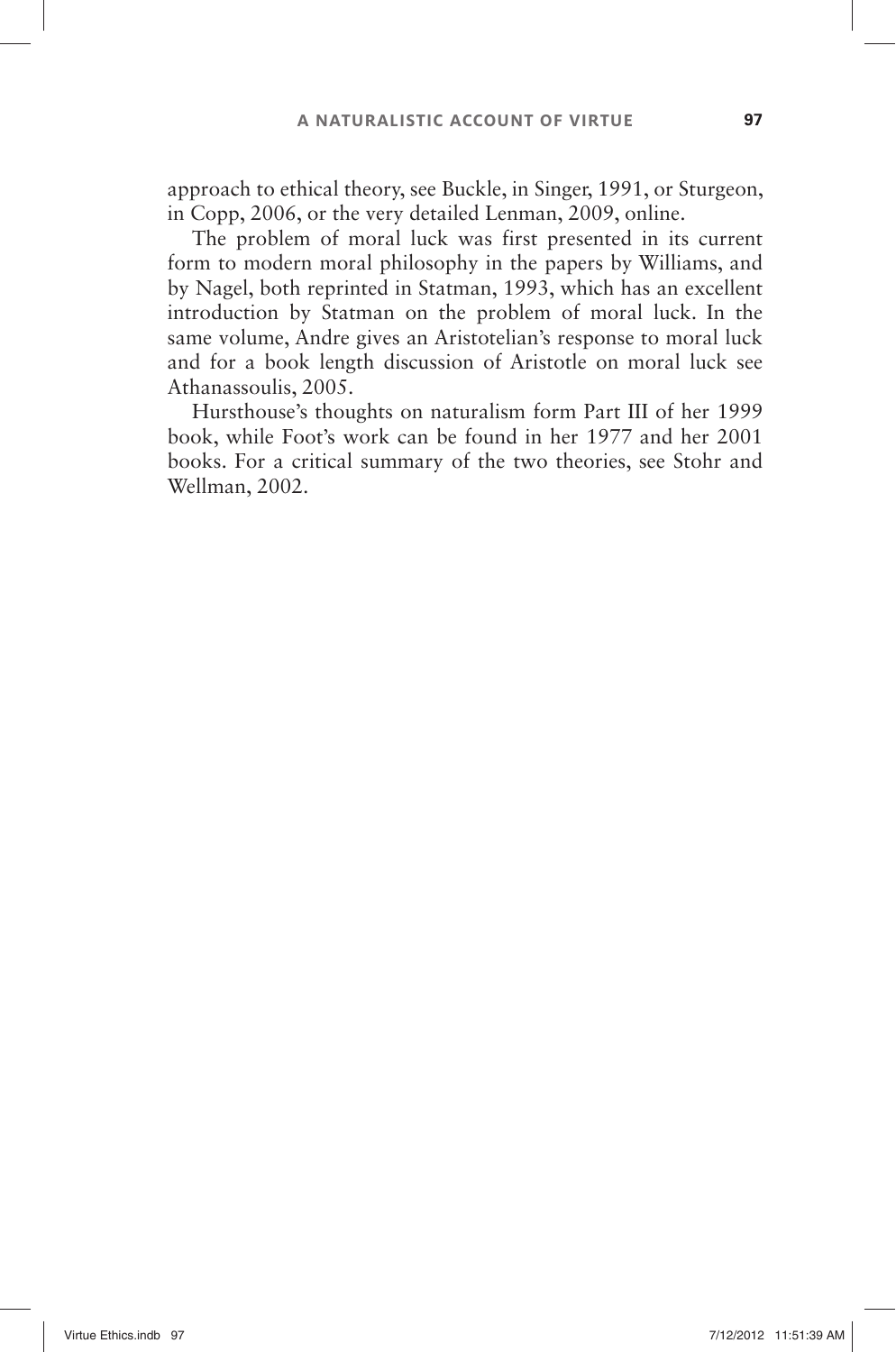## **CONCLUSION FOR PART TWO**

The aim of this chapter has been to follow through the development of a particular kind on eudaimonistic virtue ethics. This is not the only version of virtue ethics in the literature but it is the one that has probably had the most impact in research in the area. Furthermore, not all authors discussed in these chapters would agree with all the interpretations as presented nor would they be willing to accept all the arguments, all the way through, as presented. Rather, this is an account of how a particular train of thought has developed because of the contributions of a variety of thinkers who have been influenced by each others' work. Fundamentally, this version of virtue ethics has its roots in Aristotle, although many of the ideas presented require the interpretation of original texts, while others take inspiration from Aristotelian ideas and develop them in new and novel directions.

We started off with an idea which has been fundamental in distinguishing virtue ethics from deontology and consequentialism, namely that the concept of 'virtue' has a primary role in virtue ethics. This was captured by two thoughts: that moral praise and blame are appropriate judgements of the agent's character and that the virtues are linked to human nature. We considered how praise for true virtue is only appropriate for actions that are chosen, chosen knowingly and chosen for their own sake, rather than actions that come about as a result of accidents, mistakes or non-virtue related motives.

We then looked at a detailed definition of virtue starting with Aristotle's function argument, that is, the argument that in order to find out the good life for human beings, we should ask what human beings are for, what is their function *qua* human beings.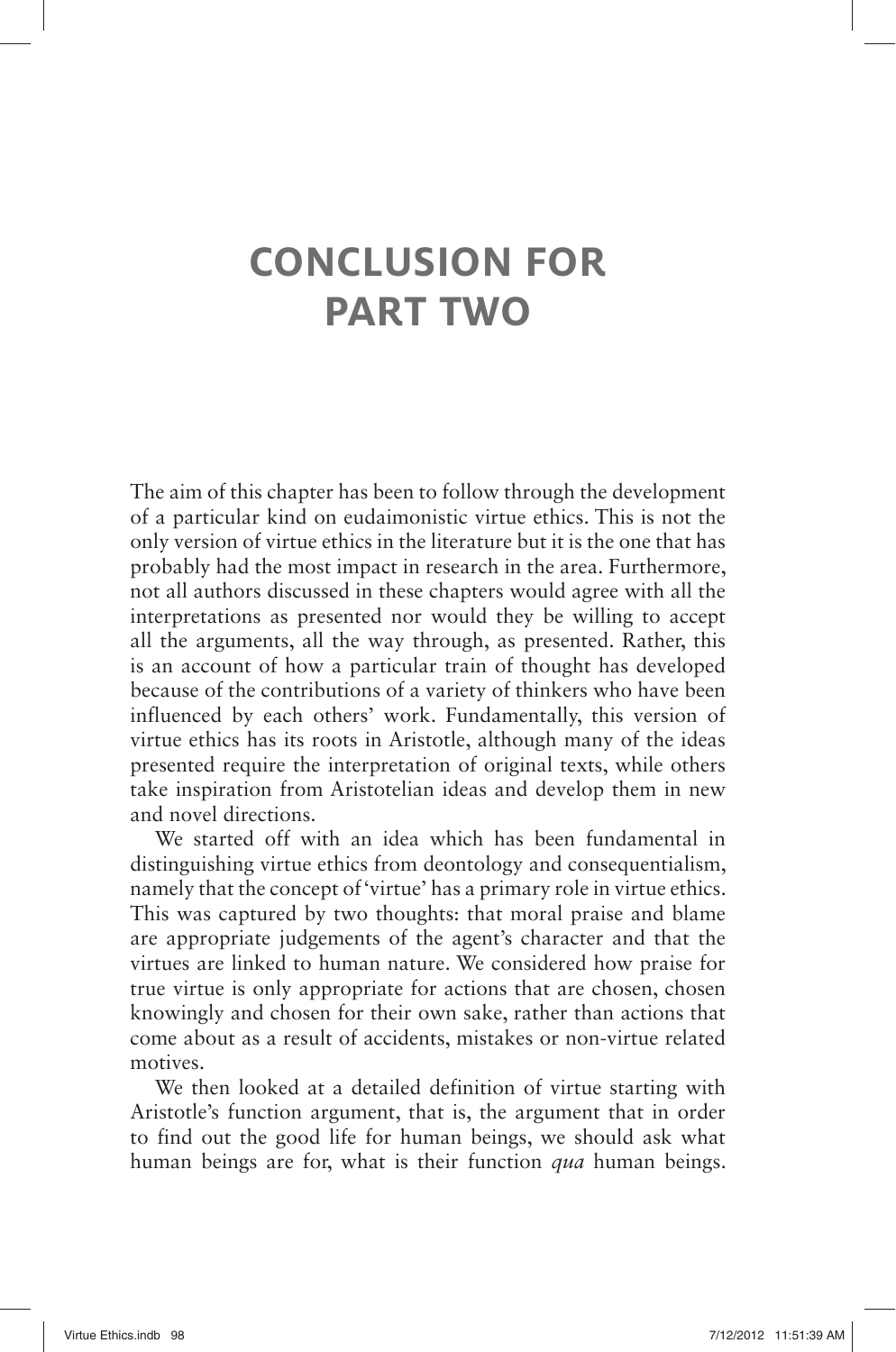The function of humans turns out to be the ability to reason and the good life is the life in accordance with reason, that is, the life of virtue. Much of our understanding of virtue rested on the Doctrine of the Mean as a doctrine of appropriateness. The Doctrine suggests that feelings are parts of choices and actions, and must be displayed in the right amount, neither too much nor too little, but just right. The right amount of feeling to be displayed in virtue is relative to the individual and the circumstances and so cannot be known in advance of knowing the particulars of the situation.

Following on, we considered the role of the virtuous person and acknowledged a number of difficulties with the idea that we should apply directly to the virtuous person as a guide to virtue. Rather what we should take from the virtuous person is his ability to perceive the morally salient particulars of a situation and to apply practical wisdom to their evaluation. Both are abilities that take time and effort to develop, form part of the long process of Aristotelian character development, and both are abilities that involve intertwined reasoning and affective skills.

Finally, we returned to question the validity of the teleological approach, examining some of the criticisms that had led to its abandonment by modern moral philosophers, but then went on to offer possible replies to these problems through a reinterpretation of Aristotle. As part of this discussion, we considered the Aristotelian response to the problem of moral luck, seeing it less as a problem and more as a valuable part of the human experience. To conclude, we considered two new versions of naturalistic teleology to be found in the work of virtue ethicists Rosalind Hursthouse and Philippa Foot.

In Part III, we will cast a forward-looking glance at the future of virtue ethics. In Chapter 7, we will consider the virtue ethical response to the challenge presented by personality psychology and in doing so will try to account for why most people fail to be virtuous. In Chapter 8, we will look at some practical issues concerning professional education in the virtues. And finally in Chapter 9, we will consider how neo-Kantians have responded to the arguments put forward by virtue ethicists and how this dialogue has served to redefine both theories.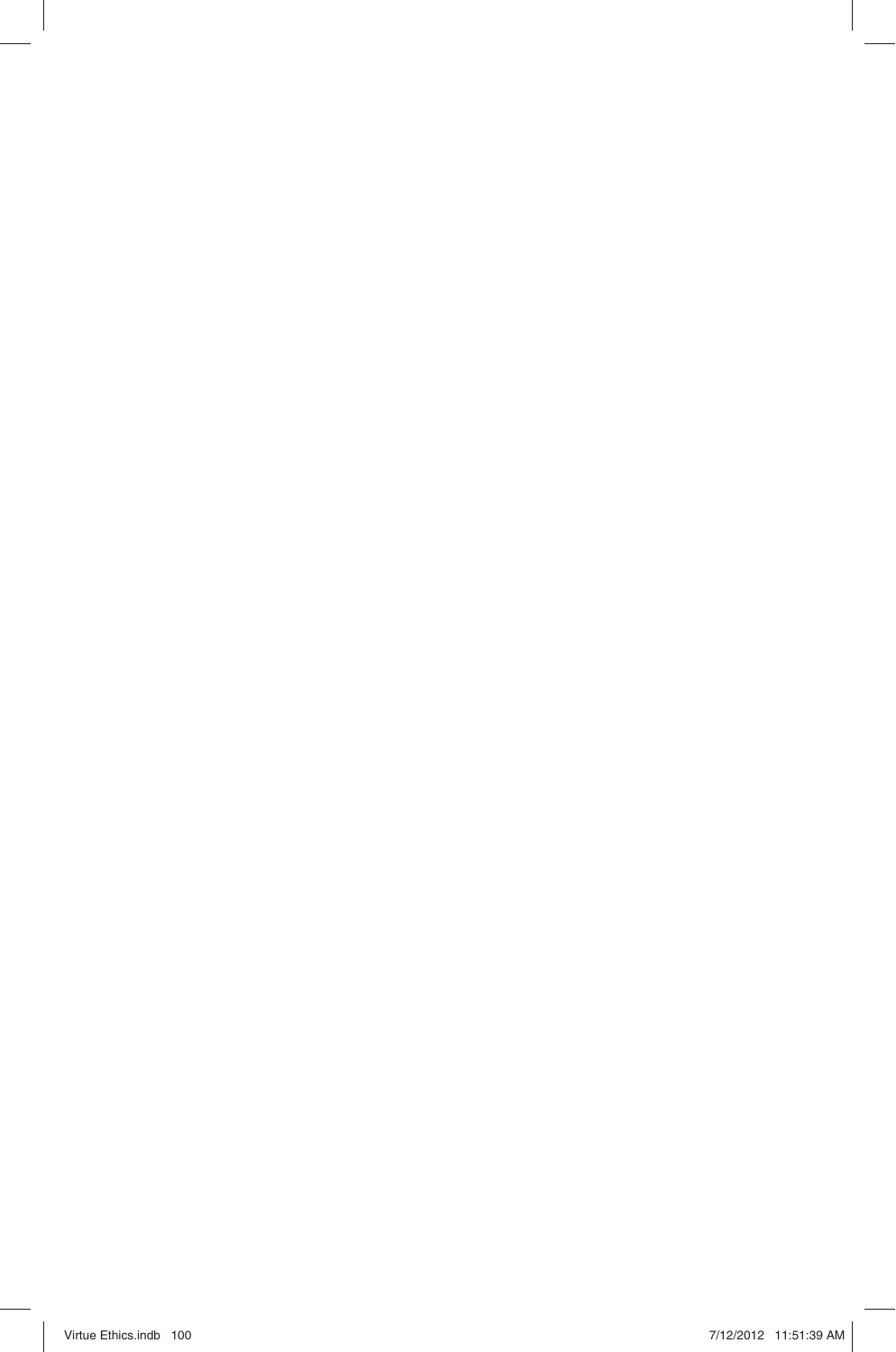# **PART THREE**  Current developments in virtue ethics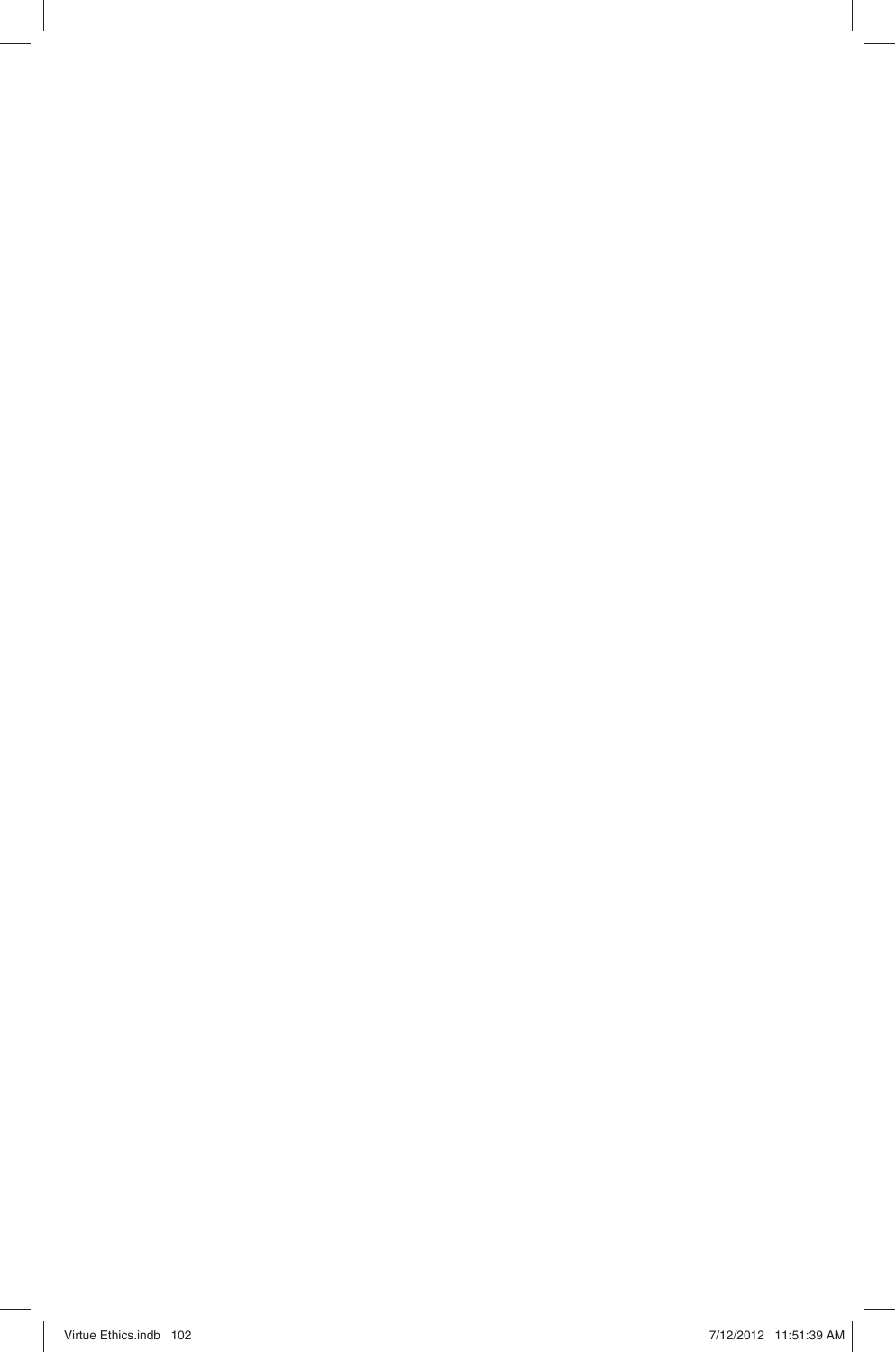## **CHAPTER SEVEN**

## The challenge from personality psychology

### **A. The fundamental attribution error**

In Part I of this volume, we looked at the work of a number of philosophers who were dissatisfied with the available options in modern moral philosophy and called for a radical change in the way we understand normative theories. The result was a group of theories that conceive of 'virtue' and 'character' as primary in their accounts of ethics. In Part II of this volume, we followed a particular train of thought that has developed into eudaimonistic virtue ethics. We saw how this approach has its routes in Aristotle's ethics, but also how new interpretations and new elements have been added in response to modern objections. In Part III, we will now consider current developments in virtue ethics and examine three distinct areas of interest. In this chapter, we will examine the challenge posed to virtue ethics from personality psychology<sup>1</sup> and, in responding to this challenge, we will get a better understanding of the practical impact of virtue ethics for people like us rather than for idealized perfectly virtuous agents. In Chapter 8, we will consider a practical issue: how should we go about educating for the virtues in the professions? Some professions, for example medicine, have a particular interest in instructing their students in the virtues and in this chapter we will consider practical problems with and solutions for educating for the virtues. Finally, in Chapter 9, we will look at how Kantians have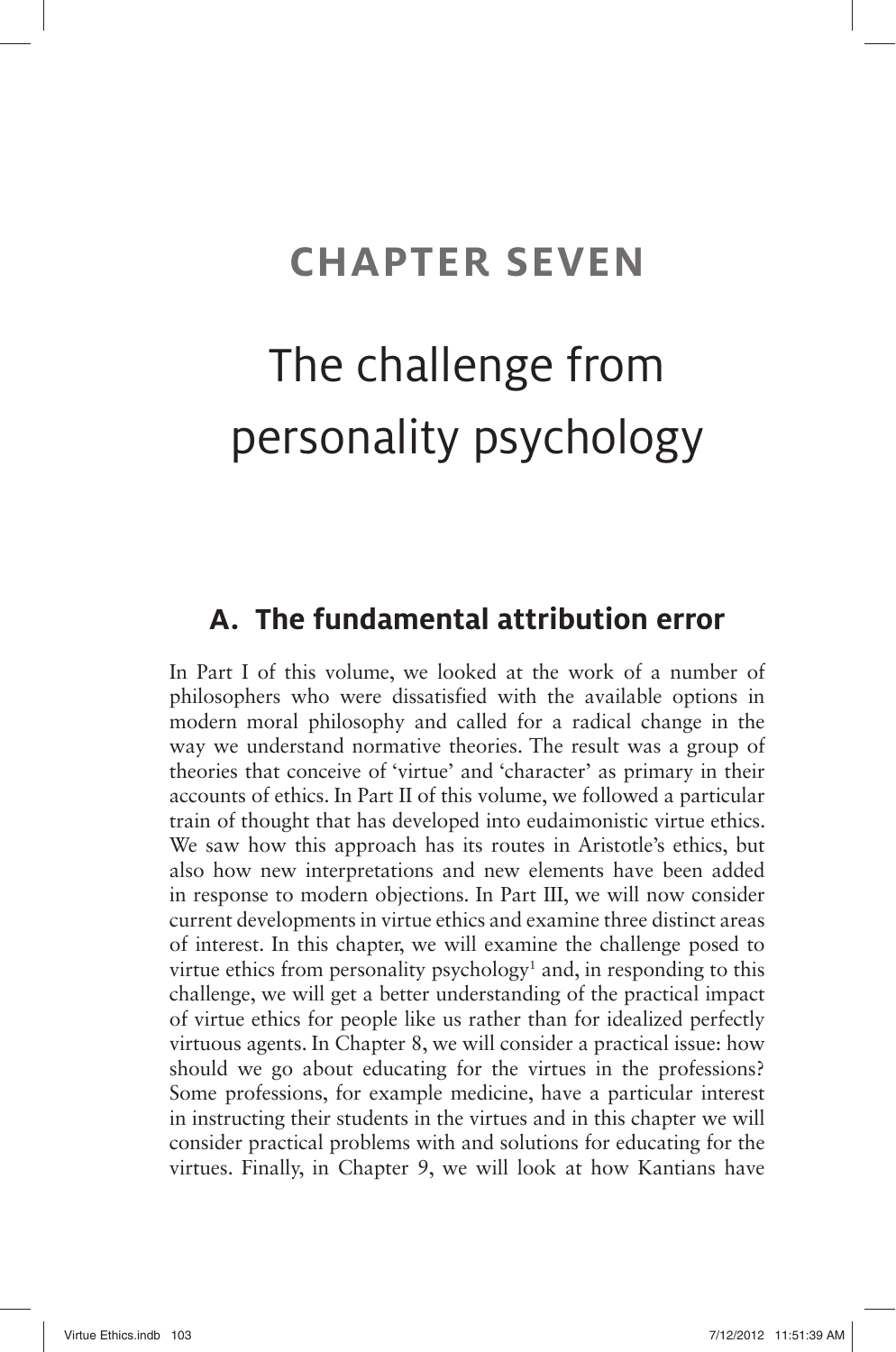#### **104 VIRTUE ETHICS**

responded to the criticisms levelled against their theory by virtue ethics, and how these responses have shaped the debate between the two alternatives. However, first we must see whether virtue ethics can meet the challenge from personality psychology.

Right at the start of the new millennium, just as virtue ethics was generally acknowledged as a viable alternative to other normative theories, two philosophers, Gilbert Harman and John Doris, came up, independently, with versions of an argument which claimed that empirical work from personality psychology showed that the conception of character which plays such a central role in virtue ethics simply does not exist in the case of Harman, or is fatally flawed in the case of Doris. We will examine the argument in detail and how it was presented slightly differently by the two philosophers, but fundamentally the claim is that philosophy as a discipline has been unaware of work that has taken place in another discipline, personality psychology, and that empirical results from personality psychology prove that there are no such things as character traits. If there are no such things as character traits, then ethical theories that rely on them to make sense of morality, most importantly virtue ethics, are in deep trouble as they rely on concepts that do not in fact exist. If true, this is an extremely serious challenge to virtue ethics as well as any other theory that relies on the concepts of ' character' or 'virtue'.

In this section, we will look at the challenge in detail, as presented by both Harman and Doris. In the next section, we will reconsider the empirical evidence the challenge relies on, suggesting that perhaps the evidence is less supportive of Harman's and Doris's cases than it would at first appear. In Section C, we will examine the main response from the virtue ethical camp, namely that the issue here is not the non-existence of character traits but their misidentification and the sensitivity of character development to situational factors. Finally in Section D, I will suggest that rather than posing a challenge to virtue ethics, evidence from personality psychology can be a rich ground for further philosophical reflection and is very much compatible with other virtue ethical claims.

Gilbert Harman's case against virtue ethics is a comprehensive one:

It seems that ordinary attributions of character traits to people are often deeply misguided and it may even be the case that there is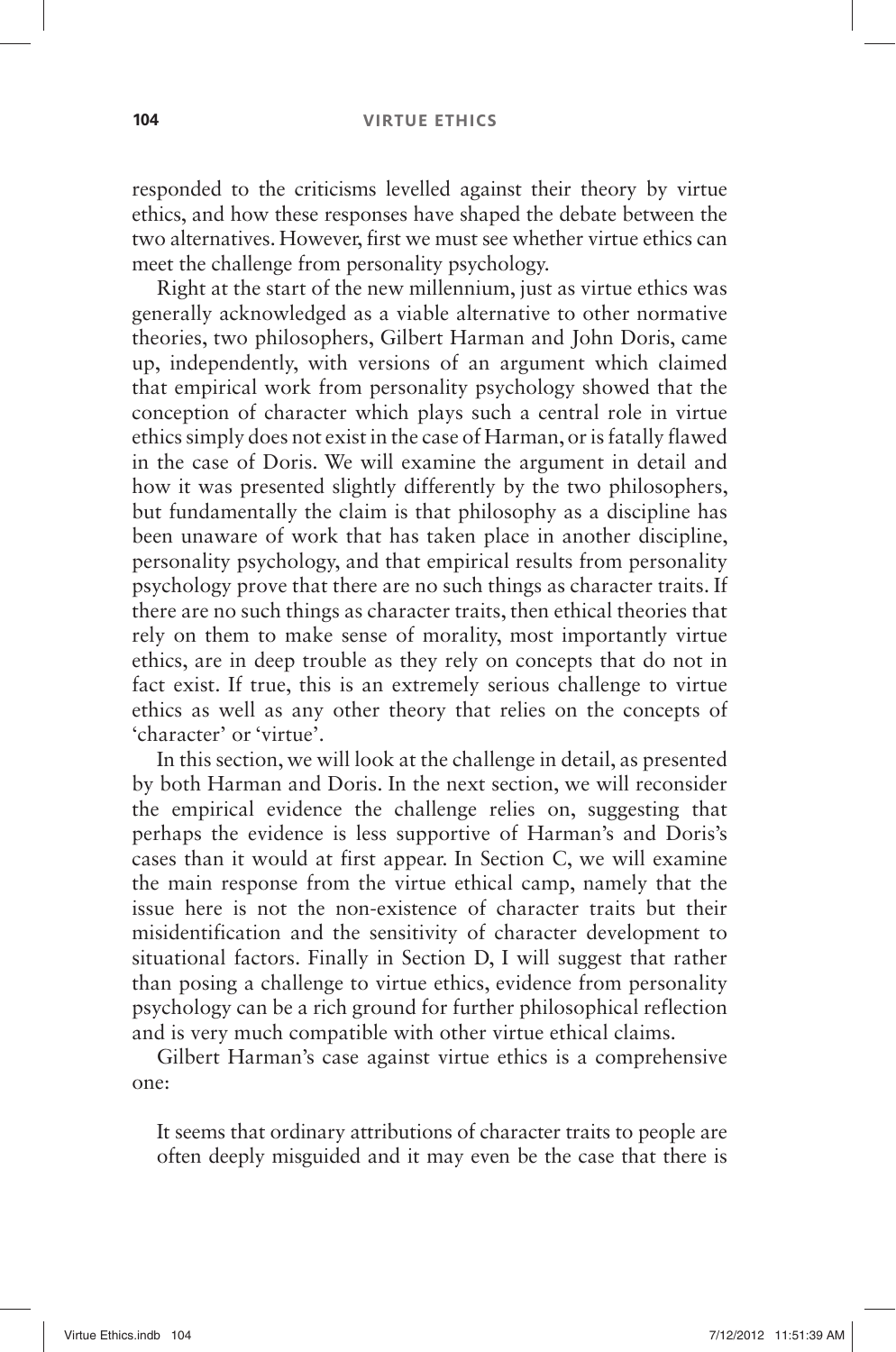no such thing as character, no ordinary character traits of the sort people think there are, none of the usual moral virtues and vices.<sup>2</sup>

This conclusion comes from a mistake we make called the fundamental attribution error. We tend to make all sorts of mistakes in our everyday reasoning. Faced with a fair coin that has come up heads five times in a row most people expect the sixth throw to produce tails as that result is 'overdue' (in fact, the chance of coming up tails remains the same as every other toss, 50:50). When assessing the risks of a surgery, we are more likely to go ahead if presented with the success rate rather than the failure rate (even though knowing one provides information about the other). In the Müller-Lyer optical illusion, two horizontal lines are identical in length but one appears much longer because of the direction the arrows point to at either end of the line. The lines continue to appear different to us even when we know they are the same length. If we make mistakes when we reason about risk or probabilities and even mistakes when faced with known optical illusions, perhaps we also make mistakes with how we think about other people's characters and that mistake is the fundamental attribution error. When we make the fundamental attribution error we attribute to others character traits that they don't actually have in the same way that we mistakenly assume that the coin is due to come up tails or assume that the success rate represents less of a risk than the failure rate.

We will consider two of the most famous experiments in personality psychology: first the Milgram experiments and then the Good Samaritan experiment. Imagine Adam and Bob both volunteer to take part in an experiment about learning and how pain affects one's ability to get the answer right. Adam is the 'questioner', he asks a series of questions which Bob has to answer. If Bob gets the answer right, Adam moves onto the next one, however if Bob gets the answer wrong, Adam administers an electric shock which gets progressively stronger. Bob is strapped in to the electric shock machine next door, but Adam can see him through a mirror. Unfortunately, Bob is not very good at this test and keeps getting the answers wrong. Adam keeps shocking him, but as the level of the shocks increases Bob becomes increasingly uncomfortable, then vocal and unhappy about the experiment, then apparently more and more in pain. Adam is encouraged to continue shocking Bob by the experimenter who is also present in the room. However, this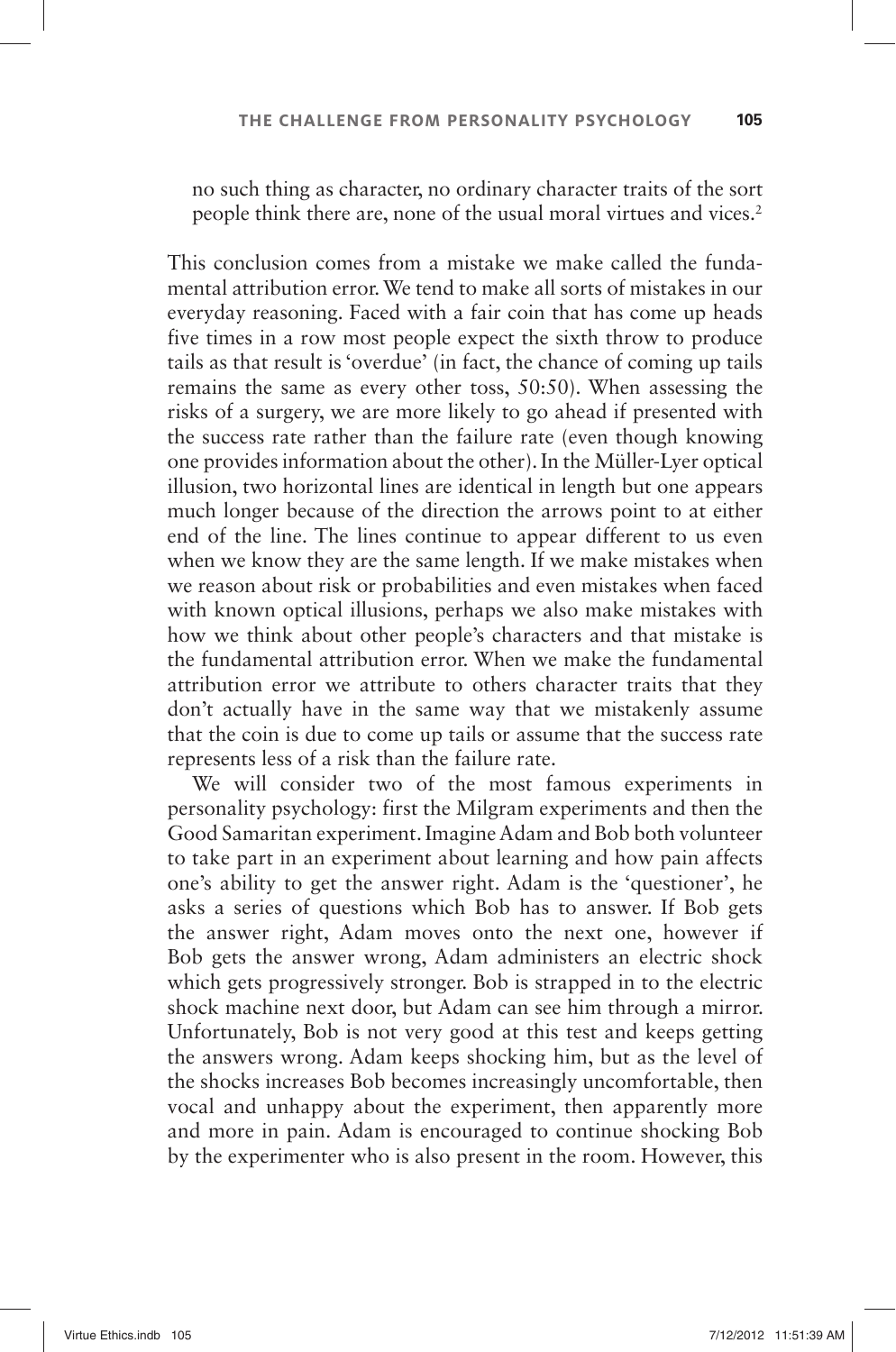#### **106 VIRTUE ETHICS**

experiment is a trick, it is a trick played on Adam. Bob is not a volunteer, but an actor, he is not receiving electric shocks; he is merely pretending to be in pain. This is not an experiment about learning rather it is a test to see how far Adam is willing to go on shocking Bob just because he is told he must do so by the experimenter.

The experiment was designed with the after effects of the World War II in mind. During the Nuremburg trials, a number of defendants argued that what they did in torturing and killing millions of prisoners might have been wrong but they were absolved of responsibility for it because they were simply following orders. The Courts rejected this defence on the grounds that we ought to stand up to authority and refuse to do things we know are morally abhorrent. The Courts assumed that simply being told by someone in authority to do something immoral is no excuse for obedience and most people would know this and refuse. The Milgram experiments were set up to confirm this conclusion, that is, that most people would refuse to act immorally simply because they were told to, but in fact the experiments seem to prove the opposite. While 100% of people predicted in advance that they would refuse to obey authority in situations in which they were ordered to act immorally, only 40% in fact stopped shocking Bob. Up to  $60\%$  of people in Adam's position were willing to continue shocking Bob even when he was in very evident distress, and even when the electric shock machine dials indicated he was receiving a shock capable of causing serious harm or death. Participants were far more willing to continue shocking when encouraged to do so by someone in authority, and their behaviour was affected by surprising factors, for example, whether the experimenter was male or female, wearing a white coat or not, and carrying a clip board or not (as it turns out, white coat wearing, clip board carrying males are perceived as the most authoritative).

While the Milgram experiments tempt subjects to act immorally by getting someone in authority to prompt them to do so, the Good Samaritan experiment places subjects under pressure in a situation where inaction is immoral. In the Good Samaritan experiment, students training to become priests are asked to prepare a lecture on the Biblical Good Samaritan parable (the Good Samaritan being the only person who stopped to help a stranger in need while others walked on by). The students are told that they are running late and asked to hurry to the lecture theatre. On the way to the lecture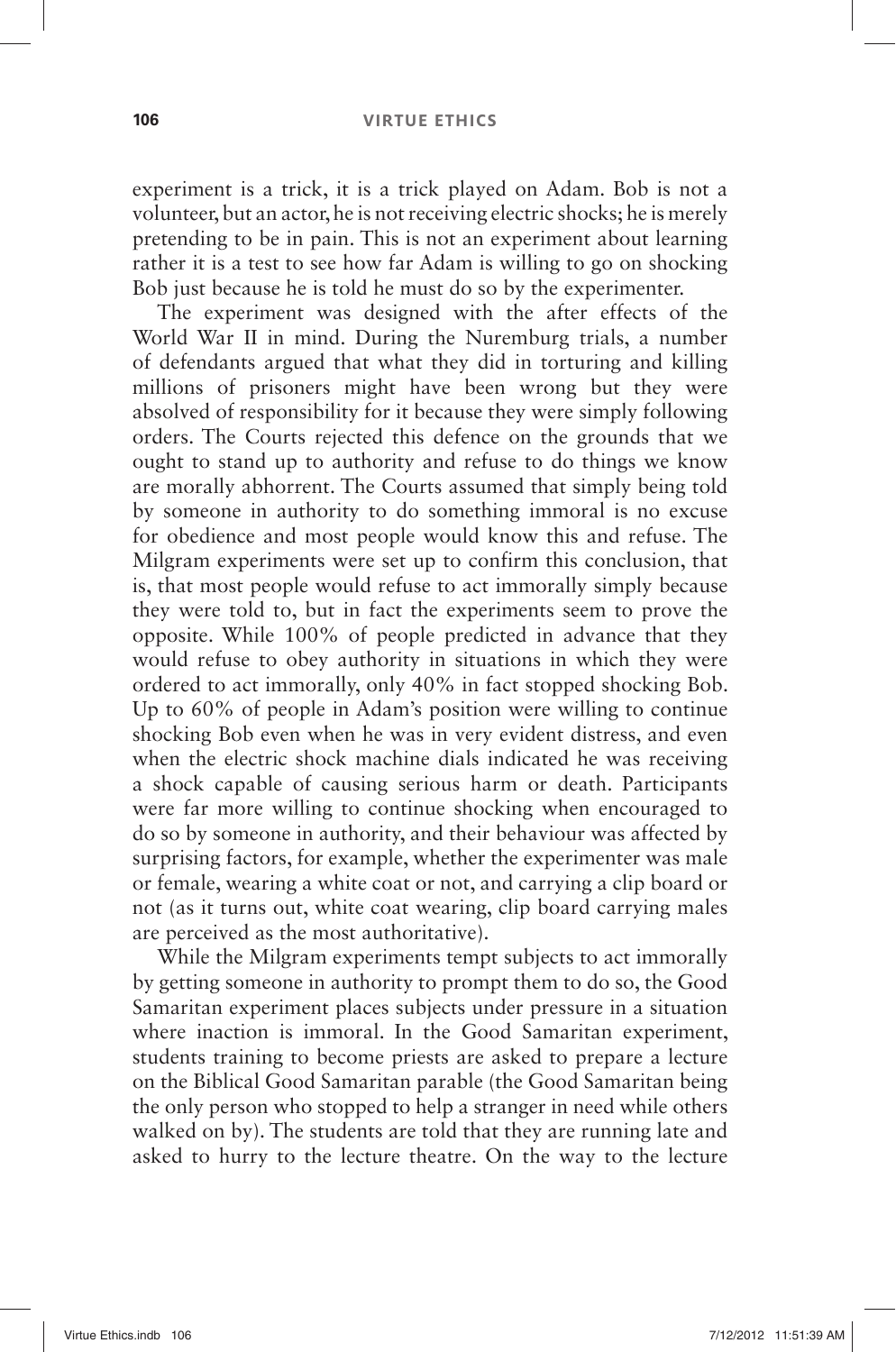theatre they come across a person who appears to be in some kind of distress at the side of the road. This time the injured person is the actor and is placed there to see whether the rushing students will stop and *be* the Good Samaritan or continue on their way to merely *talk* about the Good Samaritan. Again, the large majority of students failed to stop and help.

According to Harman, these experiments show that although we assume that we and other people are kind and helpful, we are mistaken, we attribute to ourselves and to others character traits that in fact do not exist  $-$  we make the fundamental attribution error.

Doris's<sup>3</sup> argument is different from Harman's but has similar conclusions, namely that behavioural reliability (i.e. stable character traits that result in reliable behaviours), which is central to the theoretical understanding of virtue ethics, is not backed up by the empirical observation of behaviour undertaken in personality psychology. Doris points out that virtue ethics postulates the existence of structured, reliable behaviours, that is, character traits that are stable, predictable and exhibited over time; however, this is not the case in practice. Doris does not go as far as Harman in doubting the very existence of character traits, but he does claim that the empirical evidence argues against the Aristotelian conception of character traits as robust dispositions. Doris' argument has four lines of attack. First, he argues that differences in behaviour in a population are the result of situational differences rather than dispositional differences as virtue ethics would have us believe; it's not our characters that differ but the situations we come across. So, for example, the reason why A behaved dishonestly at time t, was because he was tempted by the presence of the loose change rather than because he is dishonest as opposed to the honest majority; honesty and dishonesty do not exist as character traits. Second, even when behaviour does appear reliable, this can easily be challenged by introducing situational variation. Ultimately, behaviour may only appear reliable because situations and contexts tend to be similar, so we all tend to come across the same situations and therefore appear to have stable responses to them. Third, individuals are not evaluatively consistent, for example, some Nazis exhibited both brutality towards certain people and at the same time compassion towards other people or towards animals, so they were both brutal and kind at different times. Finally, Doris points out that people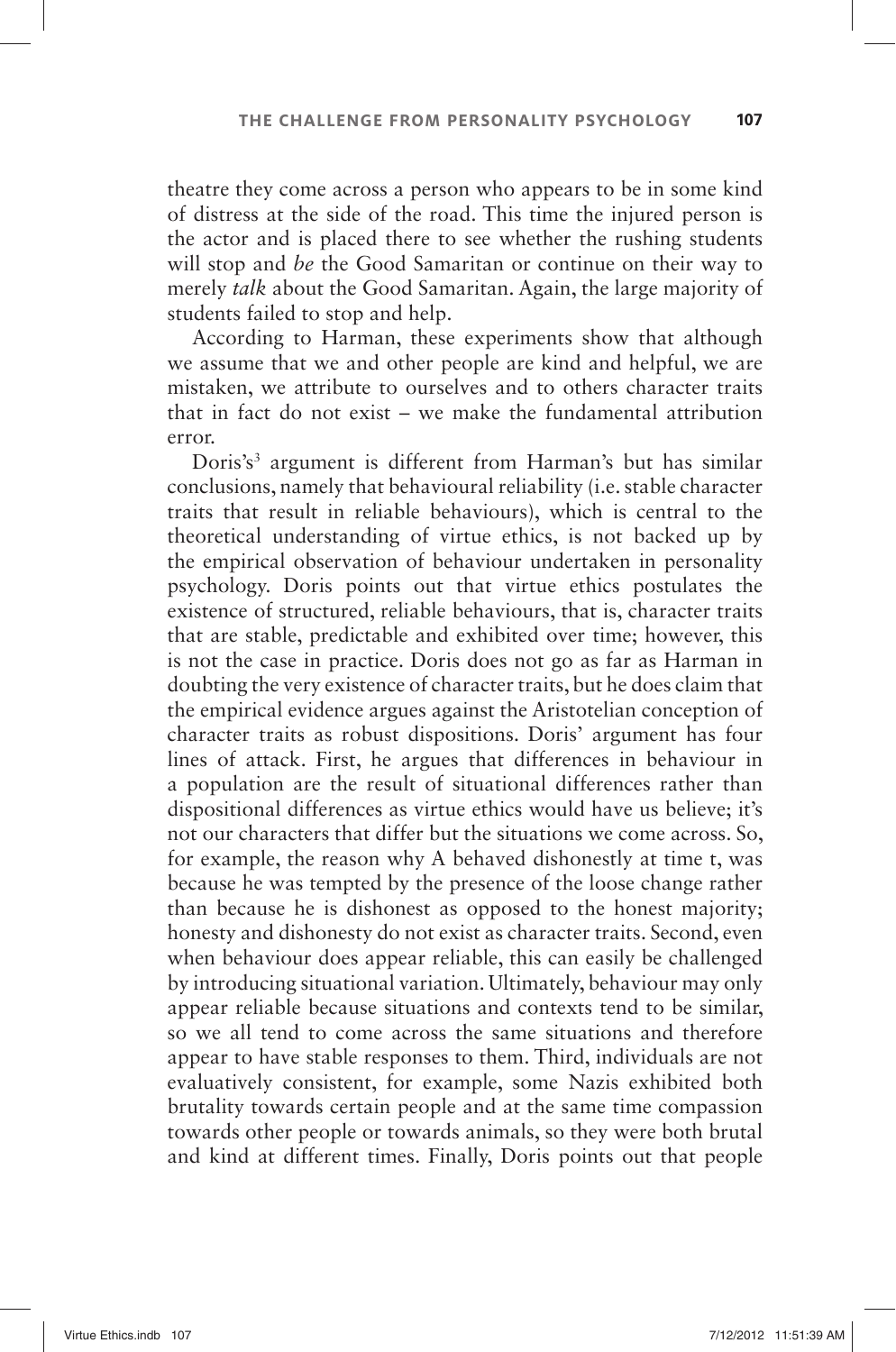possess many more traits than those traditionally identified by some virtue ethicists (including Aristotle himself).<sup>4</sup> Fatally for a theory which claims to put forward a more plausible conception of moral psychology than its rivals, virtue ethics seems to ignore the findings of personality psychology.

This is the case against virtue ethics. In the following section, we will cast a critical look at the evidence that gives rise to the objection, while in Sections C and D, we will consider whether virtue ethics can in fact accommodate the conclusions of personality psychology rather than be challenged by them.

#### **B. Reconsidering the empirical evidence**

I am not an expert in personality psychology, but if the conclusions of another discipline are to be applied to philosophy, then there is some obligation on philosophers to become familiar with these conclusions in their entirety, by which I mean that we should be familiar with all discussions of these conclusions in the other discipline and not merely the ones that appear to support our case. So what is personality psychology, what do the experiments show and how should their conclusions be interpreted?

Personality psychology is the study of individuality. It concerns itself with processes in individuals which are responsible for resulting behaviour. The study of personality relies on measurements of behaviours, such as correlations between different characteristics. 5 A significant area of debate in personality psychology has focused over the question of the existence of traits. The once dominant approach of assuming that dispositions are fundamental to personality has been challenged by a series of experiments.<sup>6</sup> Unfortunately, the experiments providing this empirical data are limited, as, by their very nature, they are problematic. It is essential to these experiments that the subject is deceived as to the true aim of the exercise (and, as an aside, because of this they raise serious ethical questions concerning the permissibility of conducting research without valid consent, concerning the risks of exposing subjects to gravely stressful situations and concerning the problems with revealing to unwitting subjects that they may be a lot less moral than they thought. These ethical concerns make the replication of such experiments all but impossible nowadays<sup>7</sup>). Doris has raised concern with the limited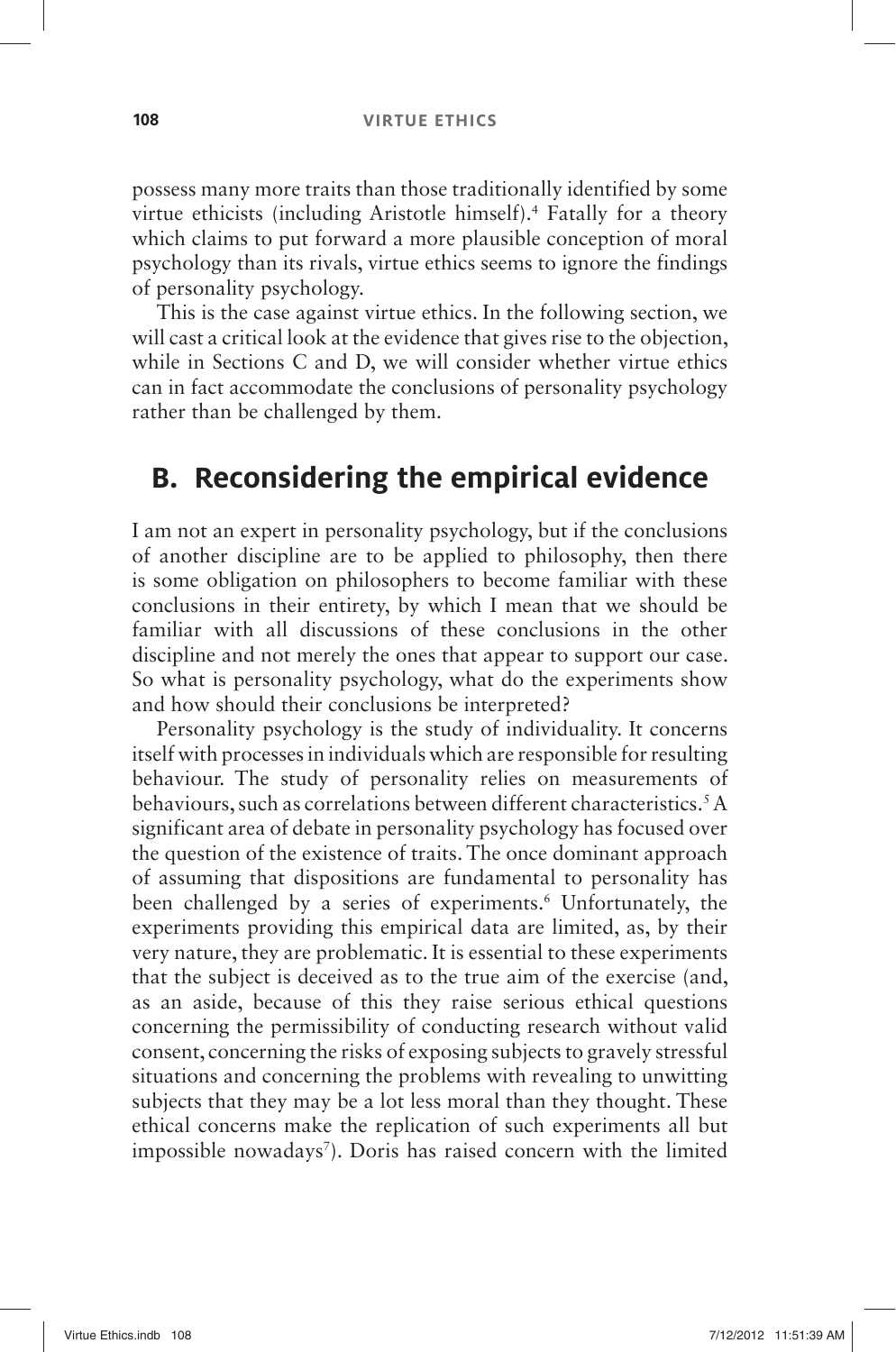number of experiments philosophers appear familiar with,<sup>8</sup> so it is worth trying to refer to as many of the analyses of the experiments as possible, as well as the two main experiments we outlined above.

The experiments were conducted within a theoretical background which assumed that there are internalized behavioural dispositions, and that these dispositions manifest themselves independently of situational factors. 9 The experiments were designed to test whether traits could be successfully used as behaviour predictors. So, the first question we need to answer is, what did these experiments show? The experiments are claimed to have illustrated a number of points, these are discussed below in no particular order:

- **1** The prevalence of immorality: The experiments are surprising in that they illustrate a greater degree of immoral behaviour than would have otherwise been expected (from asking potential participants to predict their own behaviour). The results surprised the researchers themselves in this respect, with Milgram writing 'What is surprising is how far ordinary individuals will go in complying with the experimenter's instructions.  $\ldots$  It is the extreme willingness of adults to go to almost any lengths on the command of an authority that constitutes the chief finding of the study and the fact most urgently demanding explanation'.<sup>10</sup>
- **2** Unpredictability of behaviour: Closely related to this idea is the psychological claim of the experimenters that we cannot predict behaviour from the ascription of traits to individuals. 11
- **3** Inferring traits from single instances: Another result of the experiments was to cast doubt on the theoretical claim that one could infer the existence of traits from single instances. 12
- **4** Limited cross-situational consistency: This is the claim that traits are not exhibited reliably in different situations. 13
- **5** The importance of situational factors: Related, but distinct from the above point, this is the claim that situational rather than dispositional factors are more likely to account for variations in behaviour, so that '[d]isruption in habitual role behaviours and environmental relations can alter even longstanding personality patterns'.<sup>14</sup>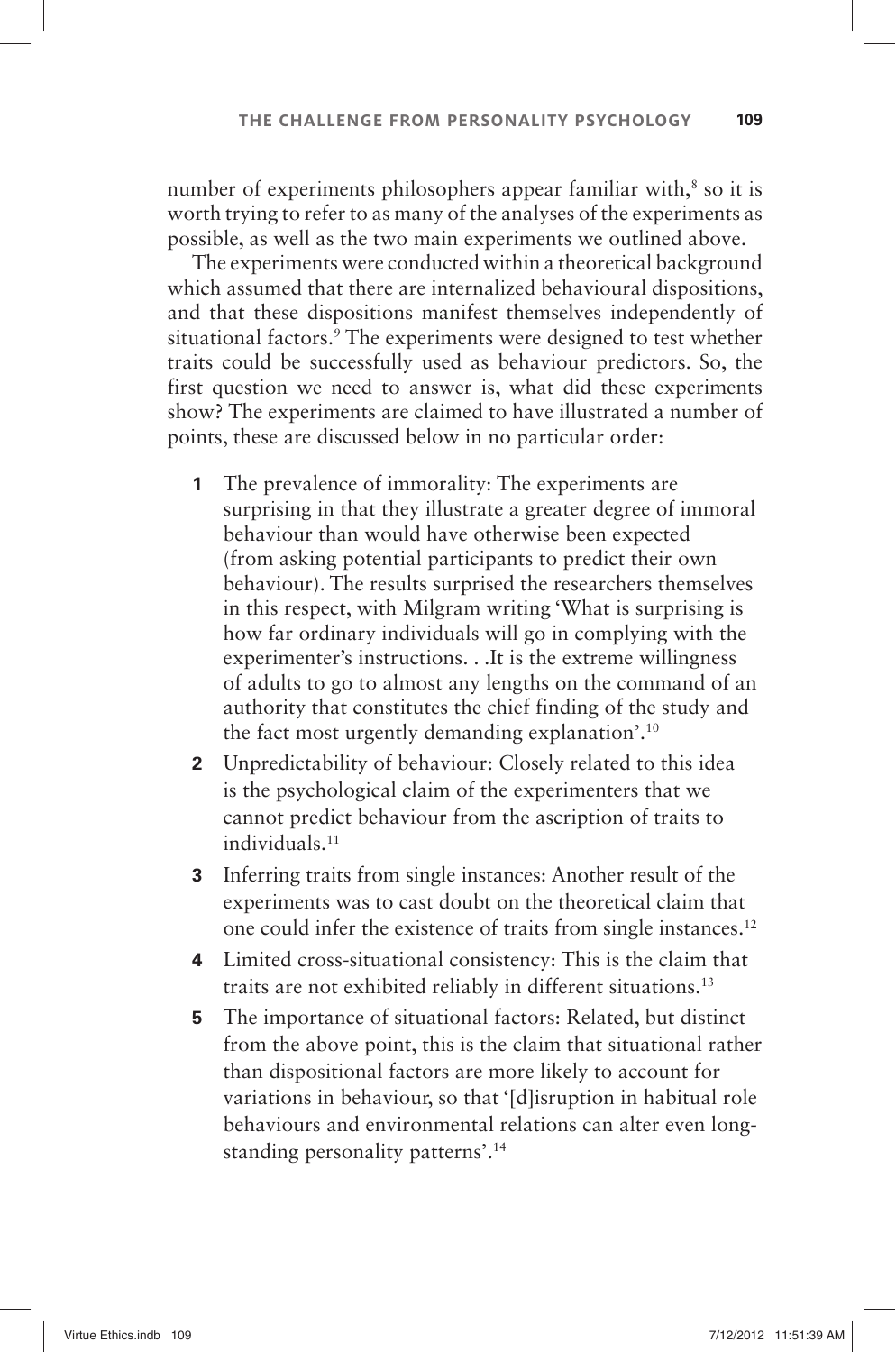These claims are made by the psychologists who carried out these experiments and those who have since analysed their work. Harman's critique does not make explicit reference to these claims as such but rather takes it more or less as granted that personality psychology *has* illustrated that there are no such things as character traits. However, as will become evident, the claims are more complex than Harman's conclusion, which is the reason why they are presented here in detail. Doris' account is more sensitive and makes use of the fourth and fifth claims, as well as the second claim which he relates to the unpredictability of behaviour. Here, it is interesting to note the ease with which philosophers appeal only to the claims which further their argument, making no reference to the rest. Claim three is never mentioned, although in personality psychology this has generated the greatest amount of controversy, with discussions focusing on the importance of aggregating as opposed to relying on single instances of behaviour (on this point see below). As an aside, we should be apprehensive of arguments that rely on 'picking' evidence from another discipline and presenting it out of context as such a practice risks highlighting only evidence which promotes one's case and does not fairly reflect the level of dissent on the issue within the originating discipline.

There are number of points that should be raised in relation to the empirical evidence itself and how it has been received within its own discipline. The first point is that the experiments involve very complex interpretations of data and there is some dispute in the literature as to how the data should be interpreted and what it purports to show.<sup>15</sup> Having an opinion on this debate, let alone resolving it, requires an extensive knowledge of statistics, which I thoroughly lack; however, it is worth noting that there is a debate within the discipline itself about how the data should be interpreted. Similarly, there is discussion about the main conclusion, that is, that traits cannot be used as behaviour predictors. Epstein points out that although traits cannot predict *single* instances of behaviour, as dispositions they are useful when aggregating the same act over occasions, <sup>16</sup> so that '. . . behaviour is simultaneously situationally specific and unstable at the individual level and general and stable at the aggregate level'.<sup>17</sup> Furthermore, the conclusions of some of the experiments themselves have to be interpreted with caution. One of the conclusions of the Good Samaritan experiment was that '. . . whether a person helps or not is an instant decision likely to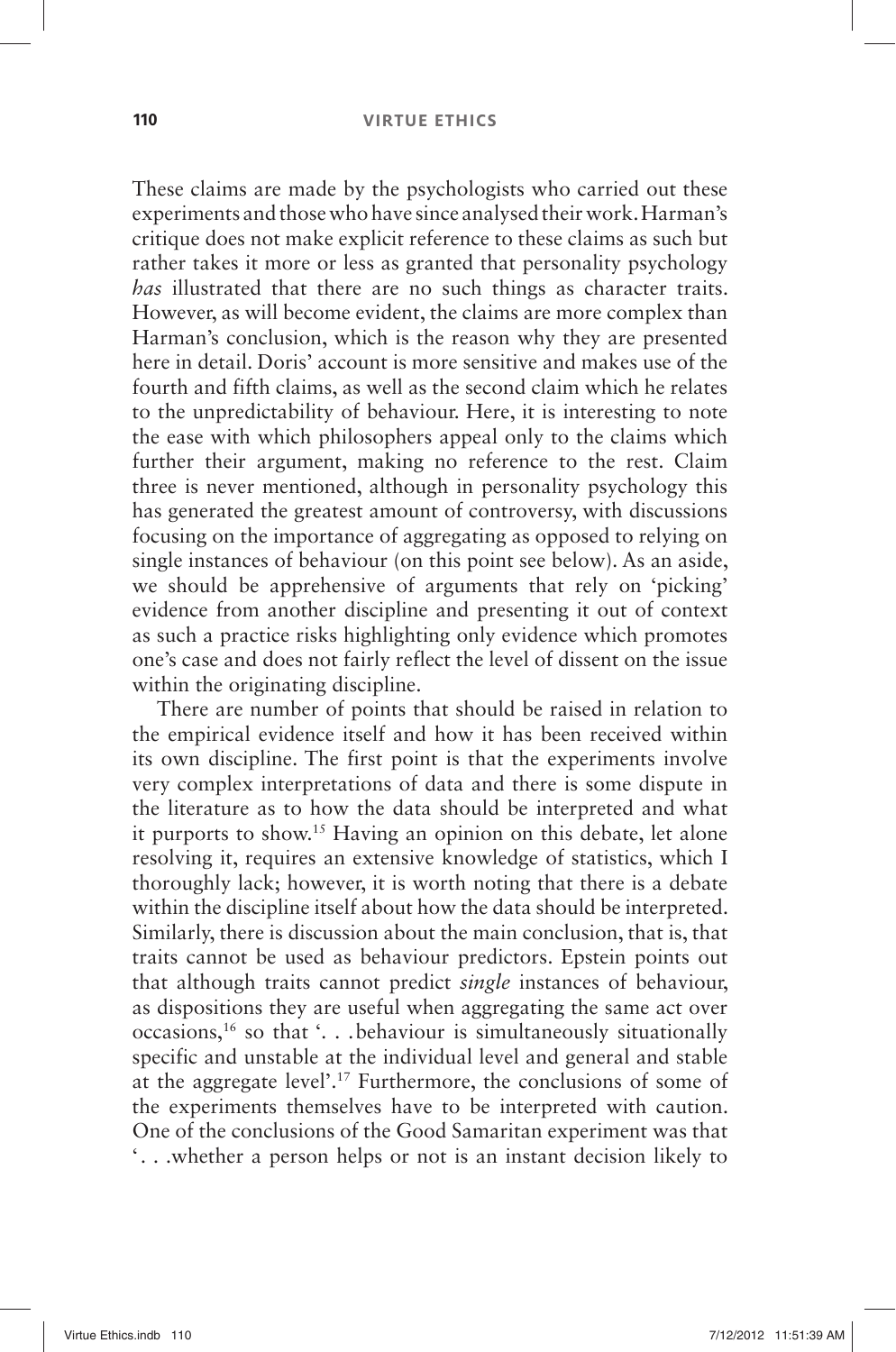be situationally controlled. How a person helps involves a more complex and considered number of decisions, including the time and scope to permit personality characteristics to shape them',<sup>18</sup> which seems a much more subtle conclusion than the blanket claim that traits do not exist. It also seems to suggest that even the experimenters themselves acknowledge the influence of situational factors on how our character traits express themselves.

Another interesting point to note about the evidence is that not all experiments in this area of personality psychology that are implicitly cited in this debate are of relevance to moral philosophy as some are set up to measure morally neutral behaviours. Some studies were set up to discover whether traits such as extraversion, expressive movements and punctuality could be consistently identified in behaviour, but it is unclear what relevance such results would have for a theory of morally right and wrong action. 19 Finally, some of the relevant studies, that is, ones that did test plausibly moral traits, were conducted on children. For example, Hartshorne and May's study on honesty and resistance to temptation was conducted on 8,000 children<sup>20</sup>; the significance of this point should become evident below.

It seems then that the claims of personality psychologists themselves are both more modest than how they have been interpreted by some philosophers, for example, Harman, and more detailed and comprehensive than how they have been appealed to by others, for example, Doris. Also, there is significant debate within the discipline as to how this evidence should be interpreted in the first place and exactly what it shows at the individual and aggregate levels. And finally, some of the experiments are of doubtful relevance to philosophy as they examine morally neutral behaviours, while others draw conclusions about children, which, as we shall see, are a special case.

### **C. Weakness of will**

The previous section cast some doubt on the interpretation of the empirical evidence the Harman/Doris critique of virtue ethics relies on from within personality psychology itself, but let us now assume that the evidence does indeed fully support the conclusions 1–5 above and see if virtue ethics may still have a response to these points.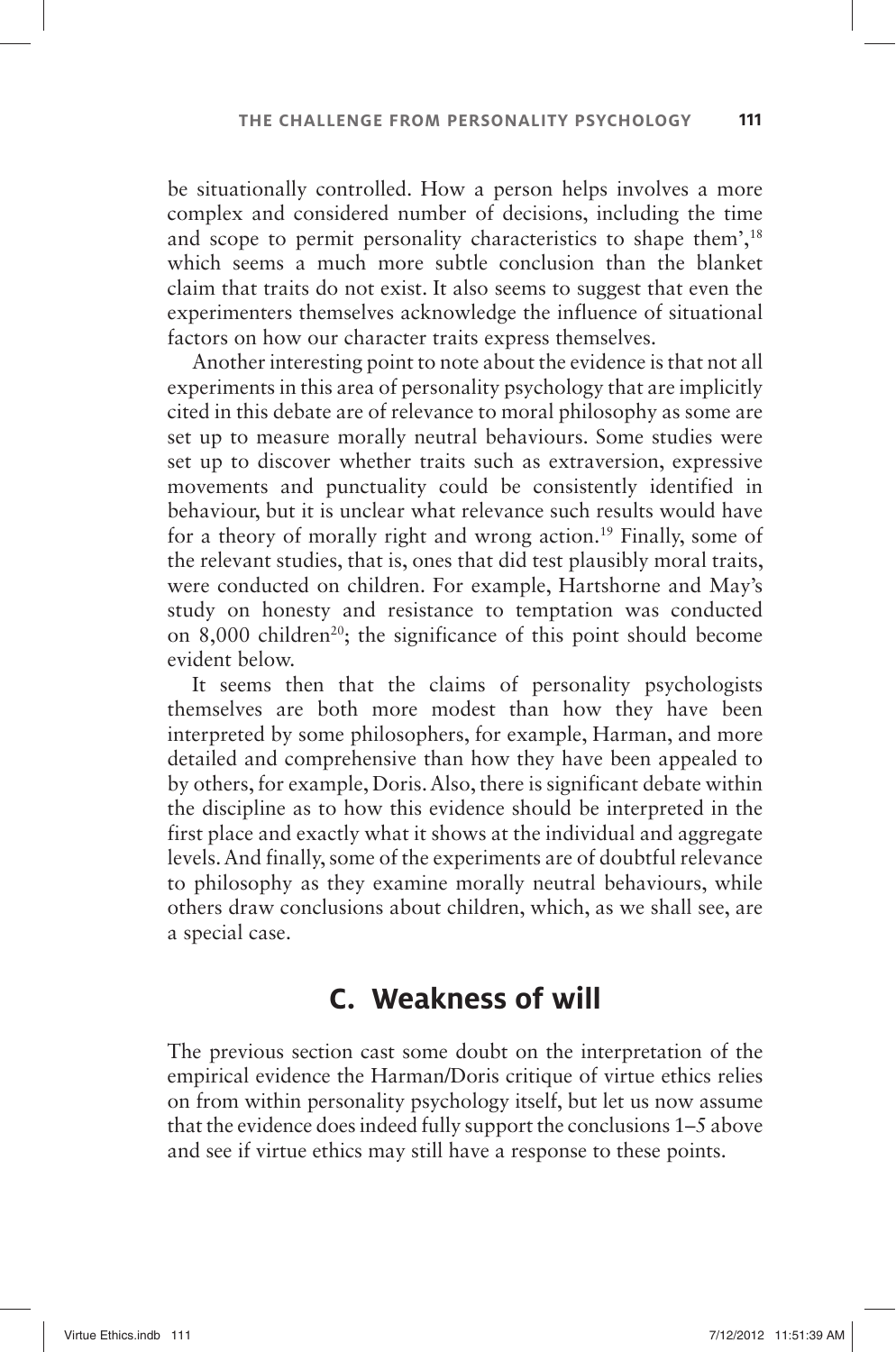Harman views character traits as 'relatively long-term stable dispositions to act in distinctive ways<sup> $21$ </sup> and we have to agree that virtues are indeed such character traits. It is also plausible to assume that one's character is exhibited in one's actions, as we have accounted for character as a state of being expressed in doing; however, the relation between character and action is a complex one. Character manifests itself in action, in that being in a virtuous state of character will lead one to act virtuously; however, action is not all that there is to someone's character in this sense. Actions are merely external manifestations of internal states and an inference is required before we can make judgements about the character from which the actions resulted. For example, in my role as a conscientious teacher, I call upon a shy student to present her work to the class. This is perceived by all present and the student herself, as an act of kindness showing the attention to individual needs required in teaching, as I am allowing the student special time to present her work, while others are kept quiet and attentive. It turns out that my student greatly benefits from the experience, gaining in confidence and attributing this gain to my skills as a teacher. However, unknown to all observers, my act was motivated by a desire to humiliate the student. Unfortunately for me, and against all my expectations, my act backfired and failed to reach its vicious aim. To the casual observer, my act is evidence of my kind and considerate character; however, knowledge of my inner state reveals me to be a mean, spiteful person, albeit rather incompetent in carrying out my spite. As we have seen previously, doing the right thing is not enough for virtue, one must do the right thing for the right reason and with the right desire, and here is an example where someone merely appears to be doing the right thing without being virtuous. However, as external observers of someone's character, all we have access to is the person's actions.

The personality psychology experiments only reveal evidence of the subjects' behaviour; the researchers then have to work hard to explain what this behaviour means in terms of the person's whole character. The second conclusion drawn from the experiments was that we cannot predict behaviour from the ascription of traits to individuals. However, we ascribe traits to individuals in the first place by drawing inferences from their behaviour, and these inferences are very vulnerable to error as the only evidence of the person's character we have in the first place is the behaviour we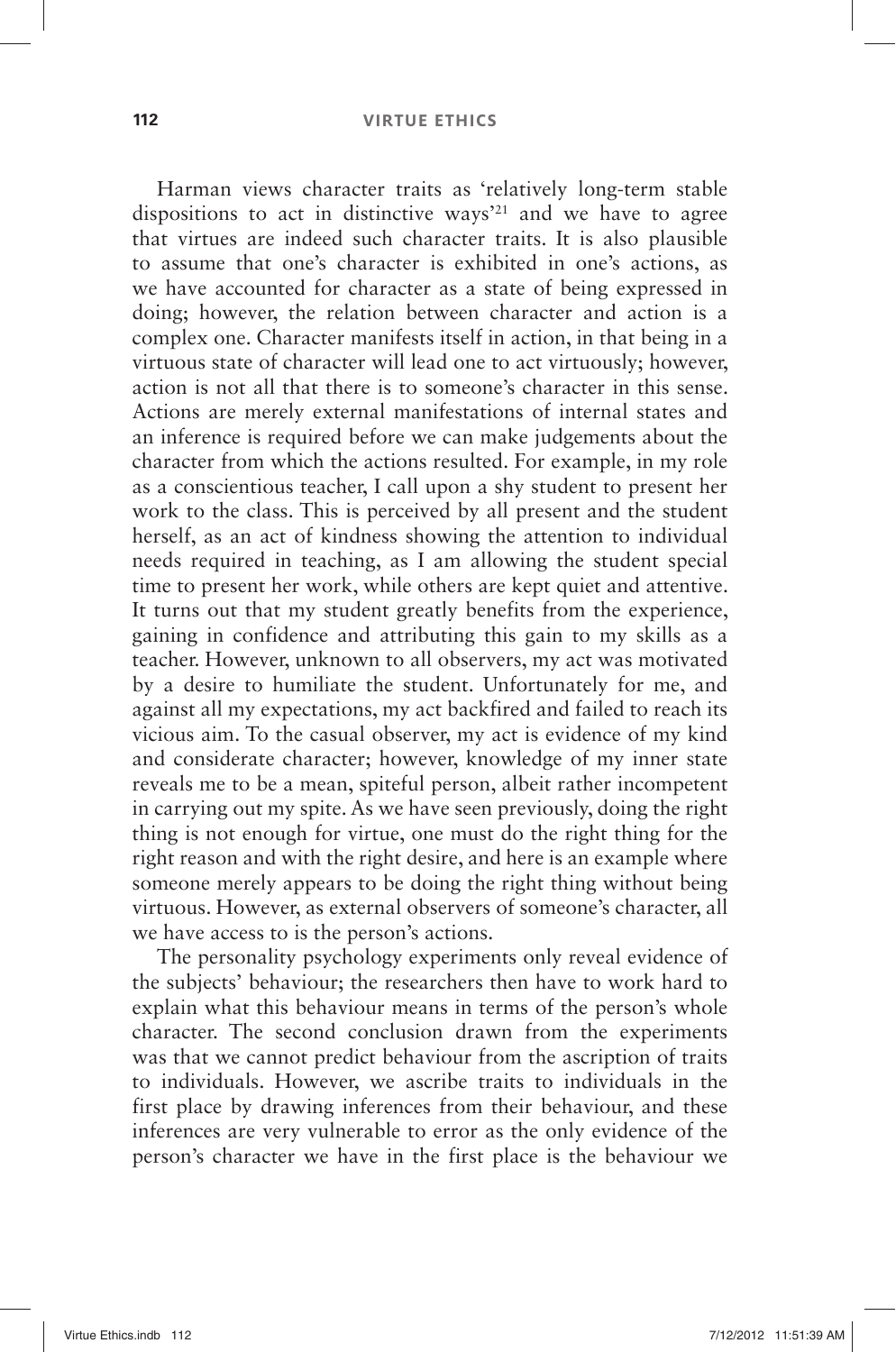observe. If my students concluded from the example above that I am a kind and caring teaching, they would be making a mistake, but they would nonetheless be very surprised to see me act callously and spitefully the next time I taught them because they would not be aware of their own error about my character. If we recognize that our initial ascription of traits must be tentative, due to the difficulty of drawing inferences about one's character from one's behaviour in the first place, then we should not be surprised that future behaviours do not conform to what we expected. Character trait ascription is a difficult business, and we should expect to get it wrong.

Indeed, we are often tentative about the ascription of character traits and only do so for people we are intimately familiar with. We will only vouch for the characters of those we know well, the people we know over a long period of time, those whom we have seen act in a variety of circumstances, those whom we can say with confidence that we have seen repeated evidence of their character in their actions, for example, our friends, our family, etc. This idea casts doubt on whether the third conclusion of the experiments poses a threat to virtue ethics. The third conclusion was that one cannot infer the existence of traits from single instances; however, this is not part of the Aristotelian project in the first place. No account of virtue ethics expects us to be able to make character evaluations from single instances of behaviour. We need to observe a person's character over a long period of time and indeed Aristotle even seems to suggest that a person cannot be judged to have led a eudaimon life until that life is over  $2^2$  – a rather long time indeed, with plenty of opportunities for observing that person's character in action.

One possible worry here is that the researchers asked subjects to predict their own behaviour, and since we have access to our inner states, there should be a higher degree of reliability in predicting our own behaviour. However, knowledge of one's own self, especially when it comes to one's moral strength, is a very difficult thing. We would generally like to think well of ourselves and are optimistic about our chances of doing the right thing but we are often mistaken – that is the correct conclusion of the experiments. This conclusion is also a very interesting one for both psychologists and philosophers to consider further. Why do we find it difficult to correctly assess our own moral strength? Why do we tend to err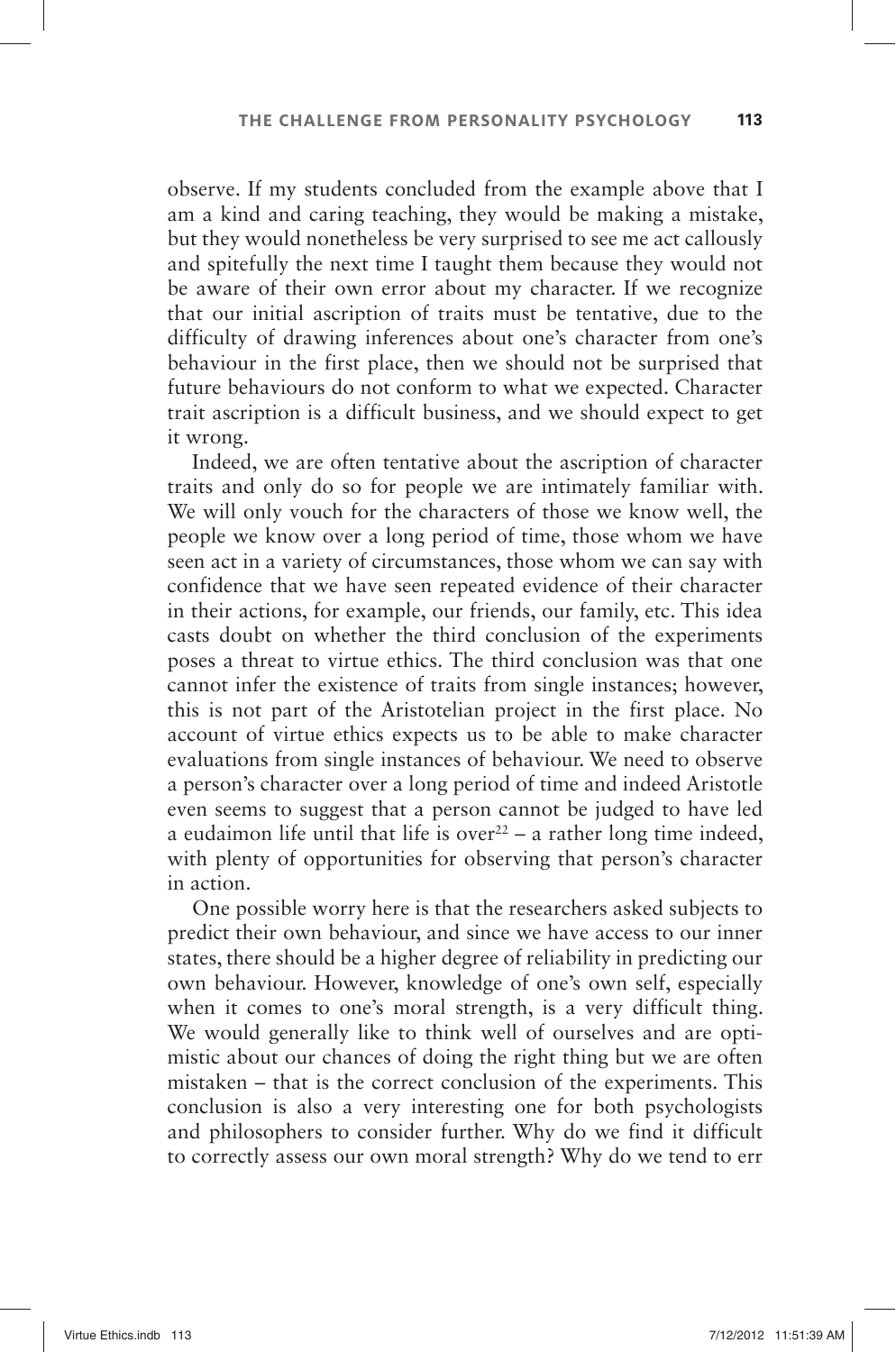#### **114 VIRTUE ETHICS**

on the side of virtue in assuming the best of ourselves? These are interesting questions that require further thought, but unfortunately we have to set them aside for our purposes here.

Another very important point is that character evaluation requires not just observation of the agent in action and observation of the agent in action over time but also observation of the agent in action in different circumstances and, in particular, under circumstances that are likely to tempt or pressure the agent into acting immorally. The experiments don't represent just any, random, kind of situation, but rather *specific* situations, purposefully engineered to put subjects under pressure or temptation to act immorally. To understand why so many people gave into these pressures and temptations, we need to consider Aristotle's account of all character traits not merely virtue.

Aristotle identified four character traits<sup>23</sup>: virtue, continence, incontinence and vice. Virtue and vice are similar because they are both stable, long-term, predictable and reliable character traits of the kind that Harman has in mind; although of course virtue chooses the good and vice chooses evil. Continence and incontinence differ from virtue and vice in this respect as they are both in a state of flux. We have seen how we are all born with certain natural tendencies and we have claimed that virtue is a stable character trait, so it is reasonable to ask: how does one get from natural tendencies to full virtue? There seem to be two possibilities: either there is some kind of instantaneous transformation from natural tendencies to fully settled virtue or the process is gradual. If virtue ethics suggested the instantaneous transformation option from natural tendencies to full virtue, I think there would be grounds for a serious objection here, as such an account seems deeply implausible when we look at human nature. However, as we have seen earlier, virtue ethics clearly argues for the second option: the move towards virtue is a gradual, slow change, which happens over a long period of time and is very vulnerable to external factors.

We all start off with certain natural tendencies which are then shaped by external factors and in this long process we fluctuate between continence and incontinence with respect to different virtues. The states of continence and incontinence are unlike the states of virtue and vice in that they are not stable and reliable, but rather they are, definitionally, flexible, interchangeable and shaped by situational factors. This is because continence and incontinence represent moral progression; they are states *we go through* on our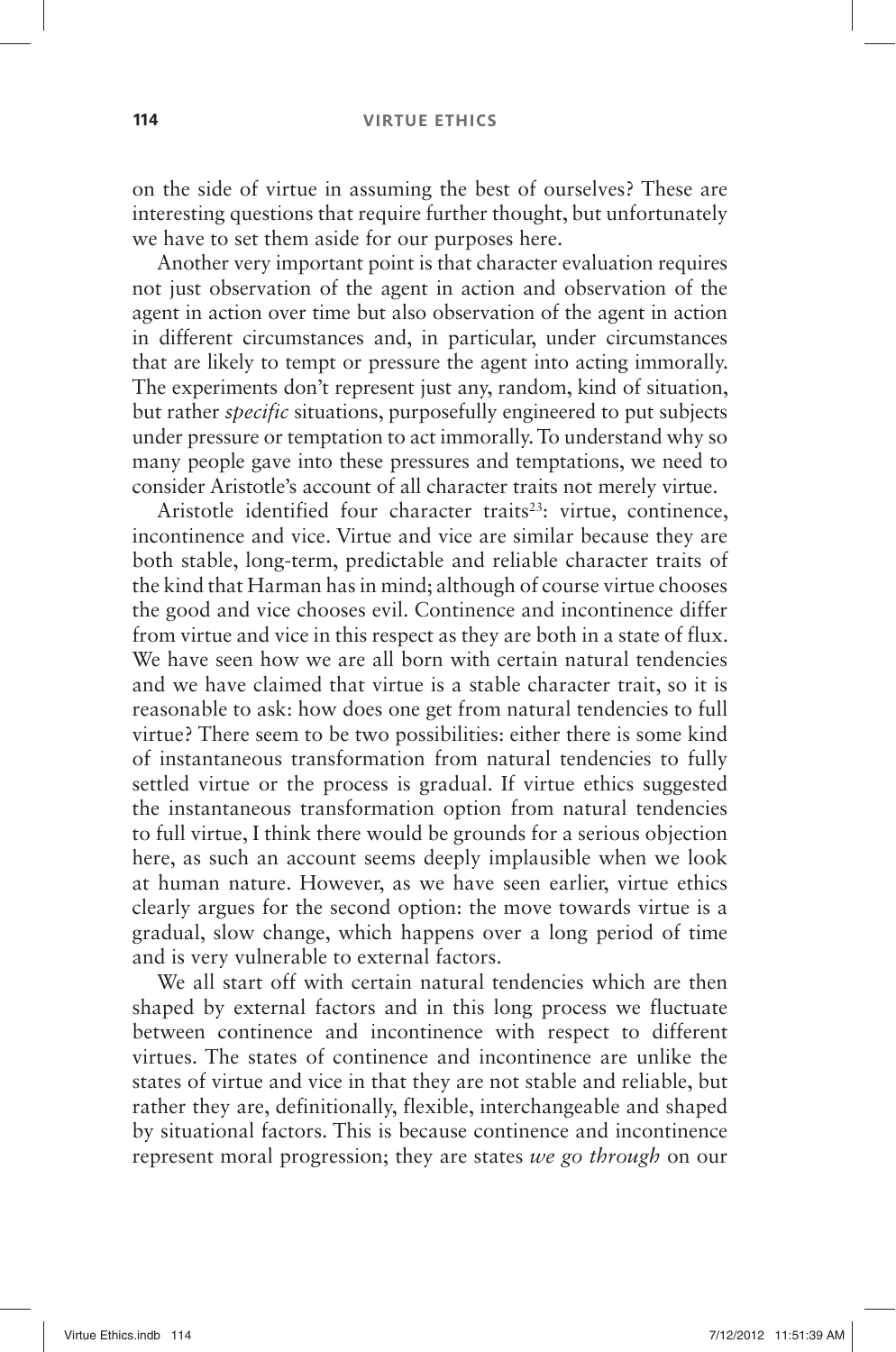way to virtue. Virtue, continence and incontinence all have something in common: unlike vice, they all aim at the good. However, unlike the virtuous agent, the continent and incontinent agents are plagued by desires contrary to the right reason; they are both tempted, they both have to fight a struggle between their reason and their desires. The continent agent wins this struggle and does the right thing, so externally his behaviour is indistinguishable from that of the virtuous agent; however, whereas the virtuous agent's character flows smoothly and effortlessly into action because his desires are in line with his reason, the continent agent has to struggle to do what he knows is right. The incontinent agent loses this struggle and does the wrong thing, as his desires overwhelm his reason.

The best way to understand this progress is by example. I will give you a personal example, but if you can try and identify some aspect of your own character development that fits in with this account, you may find it will make more sense. When I was young I coveted my mother's fur coats. I thought they were the most beautiful, soft, luxurious coats ever and I couldn't wait to be old enough to own one (or many!). My state at the time was probably best described as a state of ignorance as I knew nothing about fur coats and where they came from. I was then shown a video at school explaining where fur came from, complete with baby seals being clubbed to death and all the gory details of the fur trade. Having found out where fur came from and what was involved in producing the coats I knew that I should no longer desire them, but this did not make the desire go away. I was now in a position where I could end up being either continent or incontinent. Faced with a beautiful fur coat and the money to buy it, it was a toss-up whether I would be able to withstand my desire to own it or not. If I bought the coat, I would be incontinent; if I walked away I would be continent. My will was weak; I knew the right thing to do, that is, not buy the fur coat, but my contrary desires resisted my reason. However, over time, my desires had a chance to be shaped by my reason. The more I learnt about the fur trade, the more I came across the animals that were used for the trade, the more I saw how the fur was procured, the more I was moved to think differently about fur coats. Now fur coats no longer look luxurious, soft and desirable. They look like the pain and suffering that has been involved in producing them and therefore are no longer desirable. Walking away from a fur coat sale is no longer a struggle as I do not wish to own something that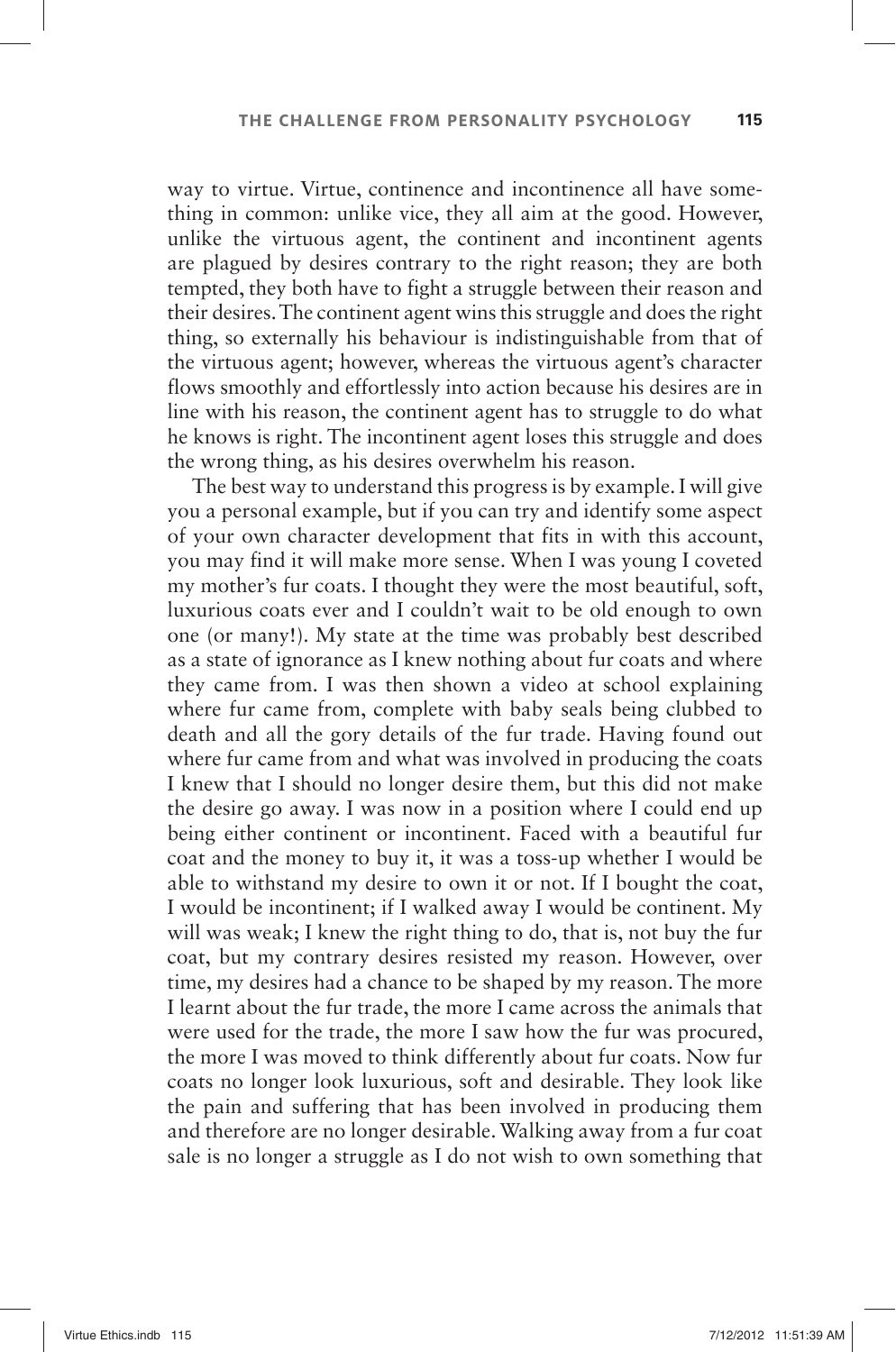was produced by so much suffering; my desires are now in line with my reasoning and flow smoothly into action.

The important point is that all this was a gradual move towards virtue, characterized by different approaches at different stages. Had you tempted me with a fur coat early on in my development, I would have failed the test. Had you tempted me with a fur coat on a bad day, on a day when I was sad or less able to resist temptation, I would have failed. Similarly, if we tempt people with immorality, they are much more likely to fail the test, and if we put obstacles in their way, they are more likely to stumble across them. The participants in the Milgram and Good Samaritan experiments were, for the most part, people who, like most of us, struggle to do good. On some days they succeed, but tempt them or pressure them to extremes and they are likely to fail. What we are seeing in these experiments are not people who were mistakenly thought to be virtuous but are indeed vicious, but rather people who drift between continence (right action) and incontinence (wrong action) in their struggle for moral maturity and stability. It is also important to truly appreciate that character development is a life-long process, as this insight has significant implications for the formation of empirical experiments. The Hartshorne and May study into character was conducted on children and this in itself is problematic. Character development is not a phase exclusive to childhood, it continues throughout one's life, nor is it a process that we can expect to record in a matter of days, weeks or months. To observe character changes, we need to not only observe individuals in many different types of situations but also over very long periods of time –this raises serious questions about the methodology of the experiments in personality psychology.

So while the ultimate goal, virtue, is a stable, predicable and reliable character trait, the road to virtue is nothing but. This explains claim four, the limited cross-situational consistency. Traits are not exhibited reliably in different situations because *the situations* affect the person's ability to exhibit the trait. Temptation, pressure, duress, distraction, etc. are all likely to divert people from the path to virtue. We can also account for the fifth claim, the importance of situational factors. Situational factors are indeed important, but they are important because they shape dispositional factors. The German who stays in Nazi Germany and fails the moral test will find his character shaped by the experience. It is not the case that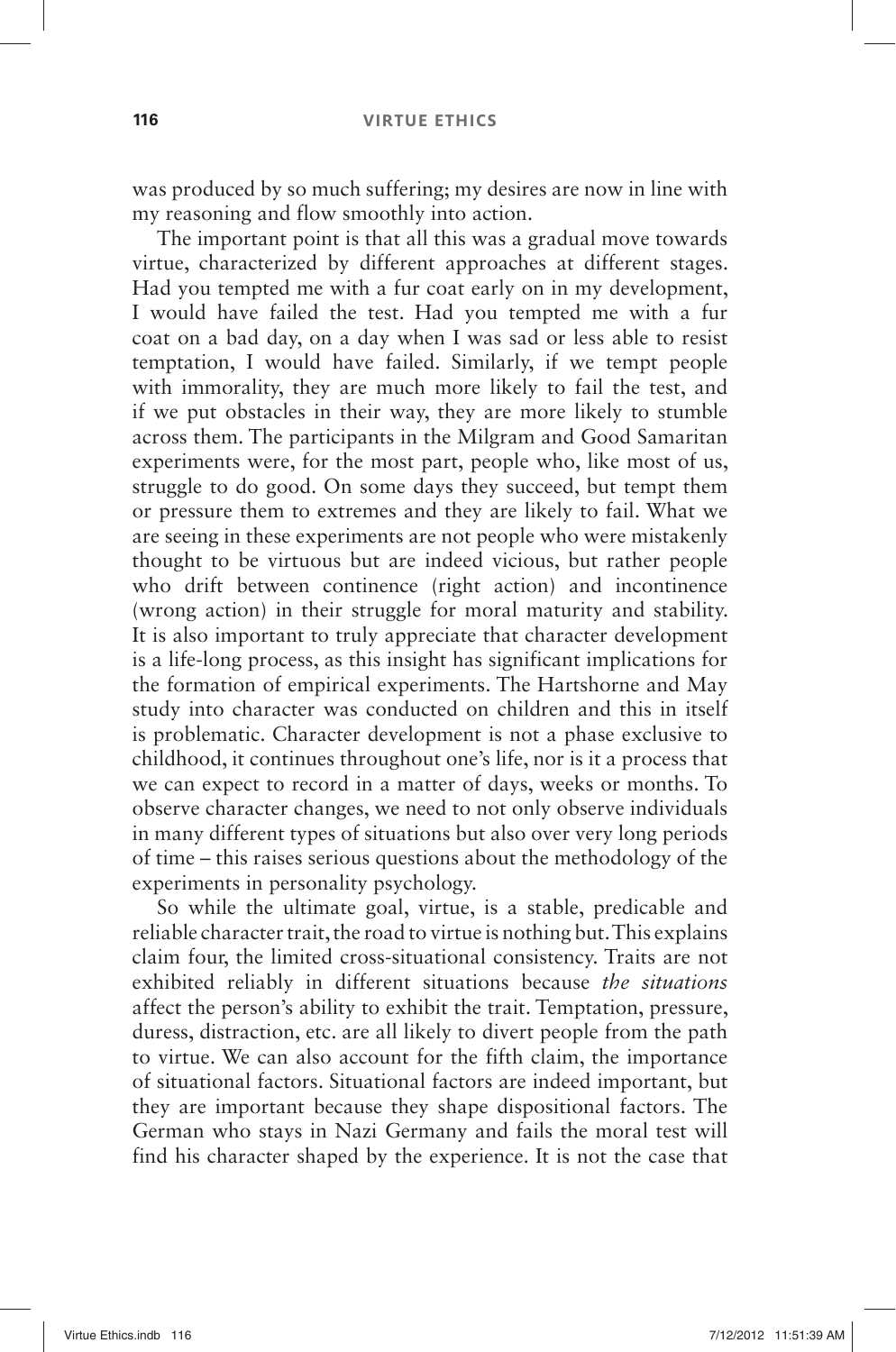situations affect what we do, while character traits do not exist, but rather that situations affect our characters which in turn result in different behaviours. 24 Virtue ethics has claimed so all along, so rather than being contrary to virtue ethics, the conclusions of the experiments are entirely consistent with the theory.

Finally we need to account for the first conclusion, the prevalence of immorality. Virtue ethics can explain this conclusion because what we are observing are imperfectly virtuous agents struggling with demanding and challenging moral tests. The experiments are examples of weakness of will, agents struggling and often failing to act morally under difficult circumstances. What is interesting about the experiments is not the *prevalence* of immorality but the *diversity* of immorality. Aristotle warned us that there are many ways to go wrong<sup>25</sup> and the experiments highlight these ways of getting it wrong.

### **D. Getting it wrong**

One of the most interesting aspects of these experiments is that they confirm the Aristotelian claim that there are many ways of getting morality wrong. Rather than presenting a challenge to virtue ethics, these experiments are a rich source of materials confirming virtue ethics and giving practical illustrations of the theory's claims. It is beyond the scope of this chapter to give a full account of all the aspects of the experiments and their relevance to virtue ethics, but as this is a significant point, I will use the remainder of this chapter to partly illustrate this claim.

We saw earlier that the acquisition of virtue is a gradual process. Not only does developing a moral character take time but the process is dependent on the availability and quality of a number of factors. The presence of role models, good education, practices which assist in the habituation in the virtues, favourable peer influence, etc. can all go towards making us virtuous. We should not be surprised then that empirical experiments arrive at similar conclusions. The Hartshorne and May studies of honesty and deception in children concluded that honesty

'goes by gangs and classrooms' that 'a pupil resembles his friends in his tendency to deceive', that it occurs less often when an atmosphere of cooperation and good will is established between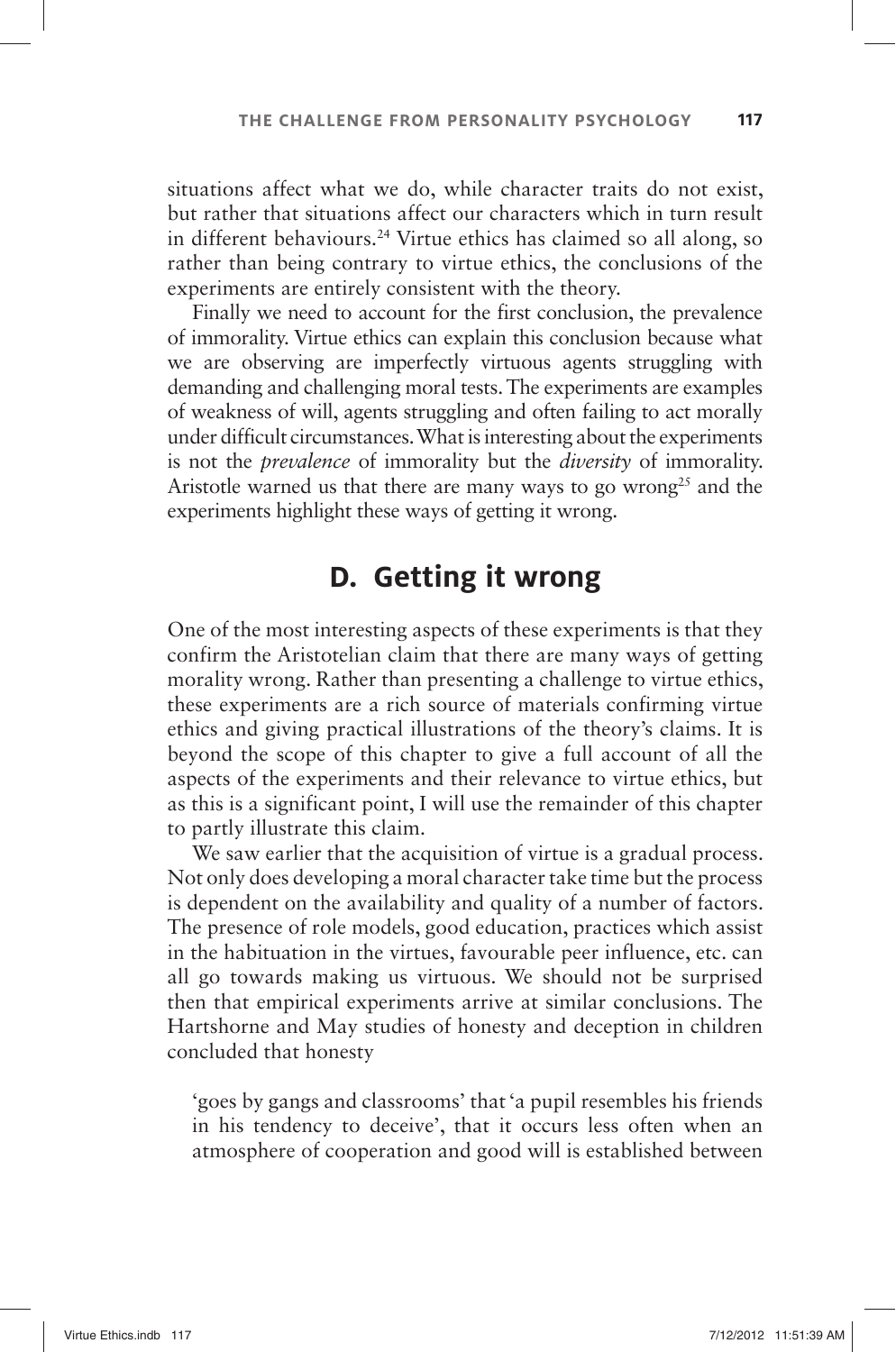#### **118 VIRTUE ETHICS**

teachers and friends . . . To instill honesty, they recommended training in behaviours 'characterised by integrity of performance and intelligent grasp of the social significance of honour'.<sup>26</sup>

Not only do the researchers in this study recognize the influence of the environment in the development of both virtue and vice but they also recommend developing appropriate habits on the road to virtue. Notice also that the final recommendation incorporates two significant elements of virtue ethics. Although good habits are essential in the development of virtue, virtue is more than habituation. Actual virtue involves knowledge and choice, which is significantly more than an action performed out of habit. Hartshorne and May recognize that training in habits of honesty and integrity is a part of moral development, but they recommend that it is accompanied by a deeper understanding of why honour is valuable and what it demands of us. Here is advice to not only develop virtue through habit but also develop real understanding of what virtue is and what it requires of us, so that what was a habitual act can eventually be affirmed as an act of virtue. Effectively Hartshorne and May are recognizing the importance of moving from 'the that' to 'the because' that we discussed in Chapter 3 section C.

Furthermore, one should not underestimate the complexity of the conclusions of these experiments. Some commentators relating the experiments rather simplify these conclusions, suggesting that the experimenters expected to find generalized behavioural patterns for specific behaviours (often those associated with positive traits or virtues) and instead found that behaviour could be unexpectedly (and often negatively) influenced by situational elements. However, the conclusions of the experiments showed a much deeper and more sensitive approach to understanding human behaviour. When faced with a morally demanding situation, subjects may display virtue or vice but more often they may well be confused about what is required of them, may be torn between conflicting moral obligations, may be victims of weakness of will or have accounts of morality which place more emphasis on internal states (such as intentions) rather than their external manifestation in actions. Here are some examples of the above from the experiments.

Darley and Batson report of the Good Samaritan subjects that they were 'in conflict between stopping to help the victim and continuing on his way to help the experimenter . . .Conflict, rather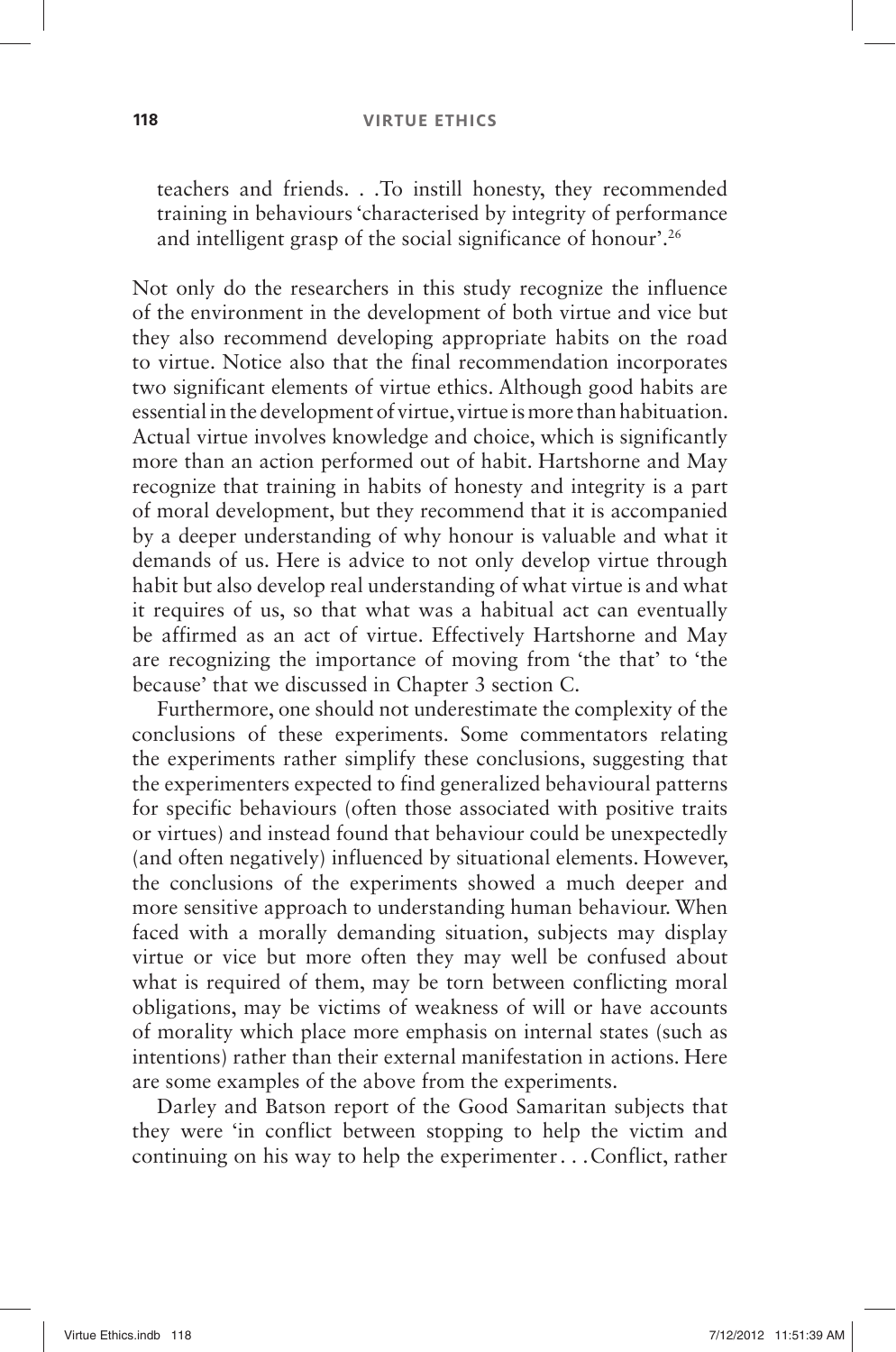than callousness, can explain their failure to stop'.<sup>27</sup> These are not people who are, strictly speaking, immoral, but people who are challenged by the situation and confused as to what the right thing to do might be. Milgram reports numerous cases of weakness of will concluding that 'Imlany people were unable to realize their values in action and found themselves continuing in the experiment even though they disagreed with what they were doing<sup>28</sup> and ' [s]ome subjects were totally convinced of the wrongness of what they were doing but could not bring themselves to make an open break with authority'.<sup>29</sup> While other subjects would characterize their behaviour as wrong, Milgram again reports that some subjects 'derived satisfaction from their thoughts and felt that – within themselves, at least – they had been on the side of angels'.<sup>30</sup>

Furthermore, the experiments reinforce Aristotelian claims about the appropriateness of behaviour and in particular the claims of the Doctrine of the Mean that the right action involves neither too much nor too little emotion we considered in Chapter 4 Section D. In a little discussed passage, Darley and Batson expand on the behaviour of those, few, subjects who did stop to help. Curiously, the mode of helping itself raises a number of interesting considerations. They identified two approaches among those who stopped to help: one style of helping was responsive to the 'victim's' needs and expressed wishes about the amount and type of help they needed. However, there was another style of helping with subjects directing their actions towards the presumed underlying needs of the 'victim'. This mode of helping was little modified by the 'victim's' own wishes, even to the point where 'victims' worried by the possible approach of the next experimental subject could not persuade the current subject to leave them alone. This may well be an instance of misidentified response and an example of vice at the other end of the scale. If not helping at all is clearly a vice, then, perhaps, helping beyond what is needed to the point of encroaching on another's wishes and autonomy is the other vice of excess and a good example of the Doctrine of the Mean in action.

Rather than posing a challenge for virtue ethics then, the empirical conclusions of the personality psychology experiments are perfectly compatible with the theory and even illustrate important aspects of virtue ethics. Virtue ethics has nothing to fear from this work; rather, philosophers should work closer with psychologists to confirm the many points of agreement.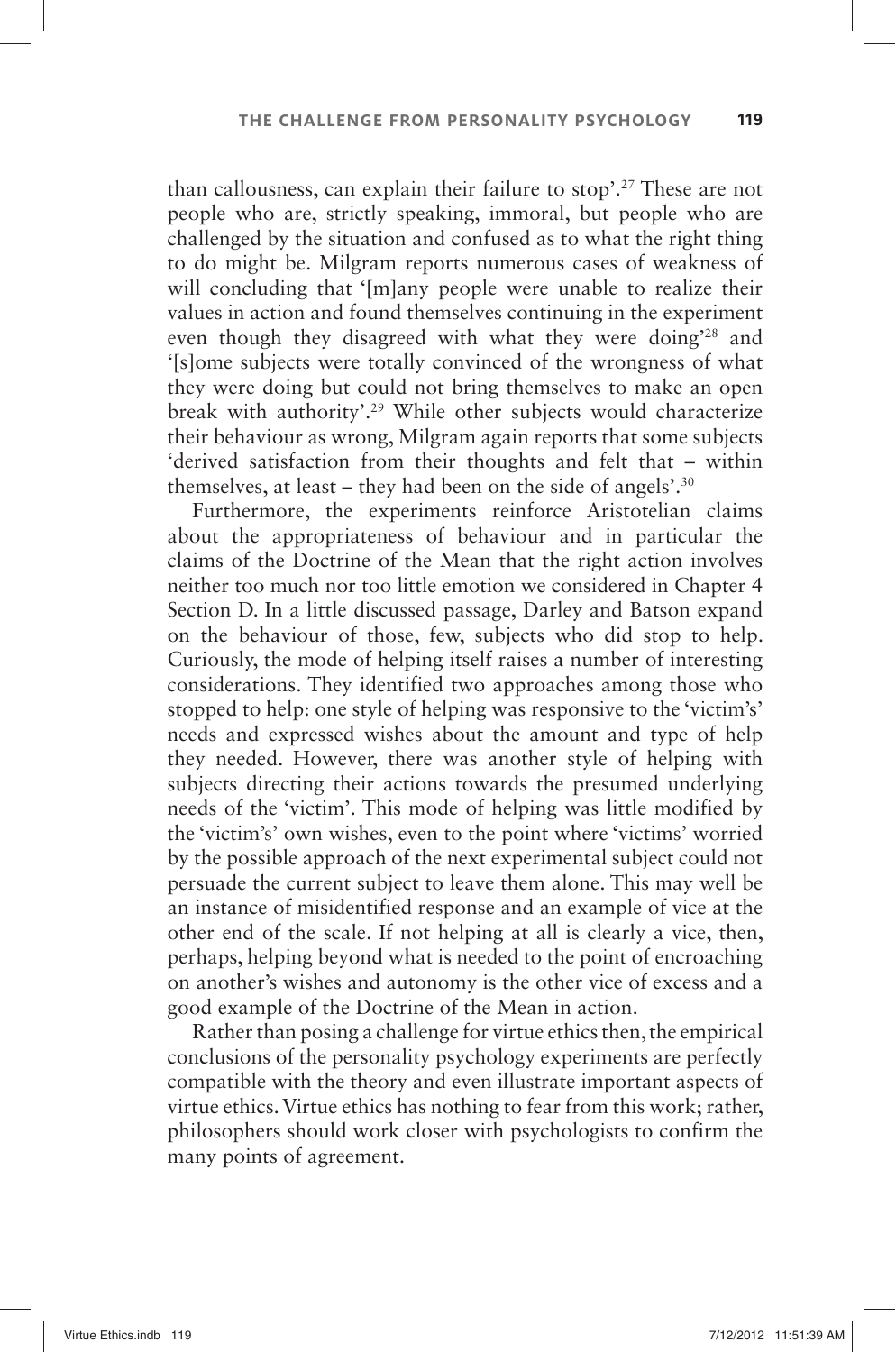#### **Further readings**

The case against virtue ethics is made in Harman, 1998–9, and various works by Doris, 1998, and 2002 and in Doris and Stich, in Smith and Jackson, 2005.

In this chapter, I have argued that true virtue is rare and this response with respect to personality psychology is defended in Annas, 2003, online, Athanassoulis, 2000, Kupperman, 2001, and DePaul, 1999, while Kamtekar, 2004, also develops an Aristotelian response to the challenge.

The account of weakness of will on which this position relies on is developed by McDowell, 1996b, in Lovibond and Williams.

There have been a number of other responses to the challenge from personality psychology, indicatively: Sreenivasan, 2002, comprehensively questions the interpretation of the experimental data and Montmarquet, 2003, challenges the validity of the experimental conclusions. Another account of virtue ethics which is compatible with the results of the experiments is Merritt's Humean inspired virtue ethics, in Merritt, 2000.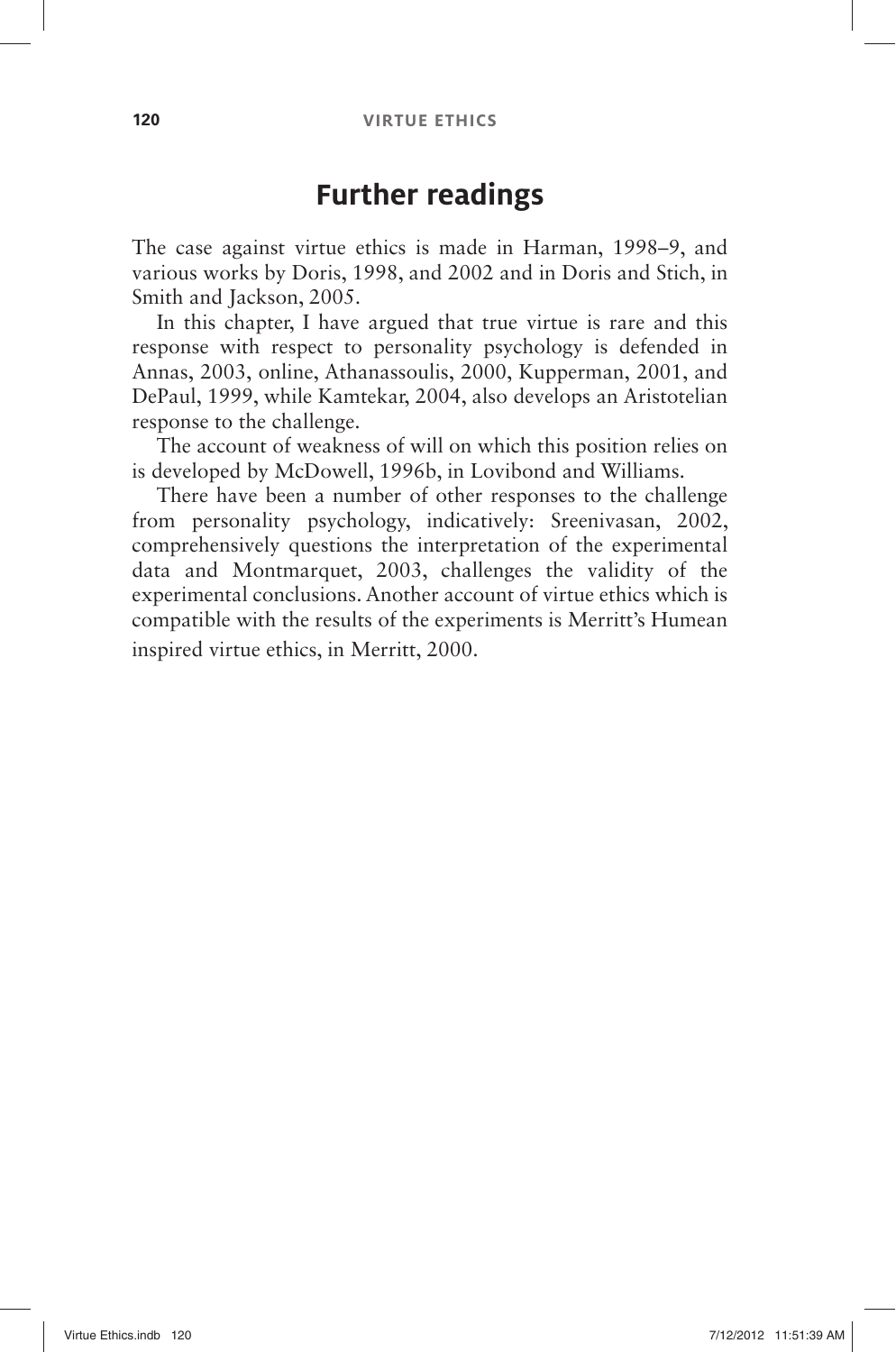## **CHAPTER EIGHT**

## Moral education and the virtues

### **A. Failing to notice**

So far then I have developed and relied upon a particular account of virtue ethics, one that sees the perfectly virtuous agent as a rather rare phenomenon, and characterizes most of us as struggling on the long road to virtue, oscillating between continence and incontinence on different occasions and with respect to different virtues. Doris considers the virtue ethical response I have developed so far, that is, the claim that the virtues are rare, but worries that such a response robs Aristotelianism of its traditional appeal, that is, its appeal based on the promise of an engaging and lifelike moral psychology.<sup>1</sup> He wonders how reflection on a few gifted individuals can facilitate moral behaviour and how such a theoretically construed project could possibly fulfil Aristotle's aim of engaging in a practical enquiry. I have indeed presented an account of virtue ethics according to which the virtuous agent is a rare find, but as we saw in Chapter 5 this doesn't prevent us from making use of the concept. What we should be interested in is not what the virtuous agent might actually do but *how* he thinks and how to develop the moral perception and practical wisdom necessary for virtue.

Doris is concerned that '. . . if virtue is *expected* to be rare, it is not obvious what role virtue theory could have in a (generally applicable) programme of moral education', $\frac{2}{3}$  unless one subscribes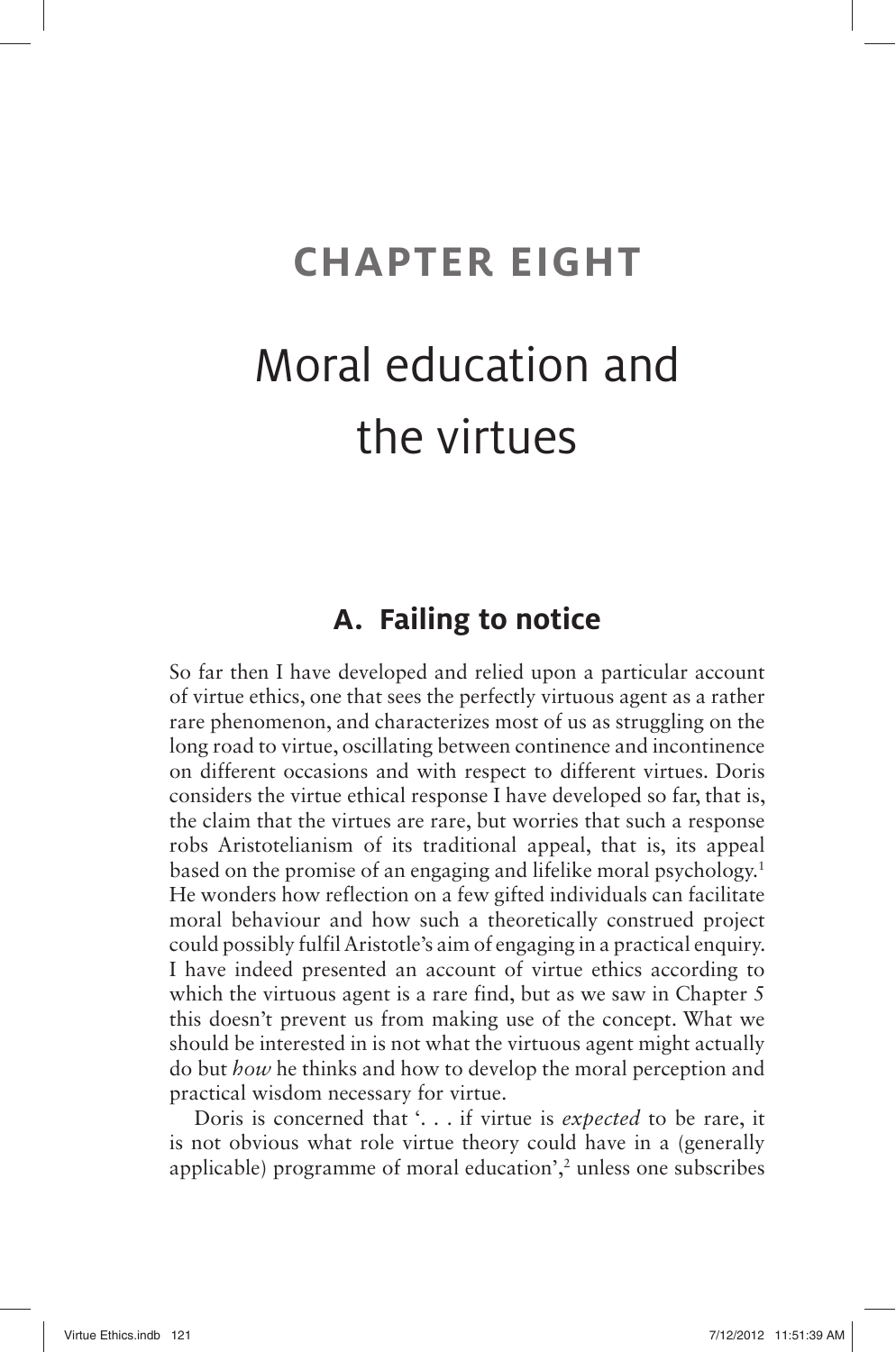#### **122 VIRTUE ETHICS**

to a very elitist account of virtue according to which only the very few are entitled to a moral education. However, moral education does not pose a problem for virtue ethics and if anything this is more of a concern for a position like the one held by Doris. According to Doris, it is situational factors that influence behaviour, not dispositional ones. If that were true, it would be very difficult to see any role for moral education at all. All we would need is a lot of luck to avoid the situational factors that lead to the wrong behaviour and a lot of luck to come across the situational factors that lead to the right behaviour. Since the circumstances we come across, for example, whether we are tempted, or pressured or in a hurry, etc., cannot be affected by education, according to this account, luck is the only thing we can 'rely' on to produce good behaviour. In contrast, because virtue ethics allows that situational factors may shape dispositional traits, there is a role for education, since once these dispositional traits are correctly shaped by the right situational factors which include the right education, they can result in the right action. This account of virtue ethics places an enormous emphasis on moral education as this is what stands between us and the vicissitudes of the world. Our only hope to withstand situational factors is to have the moral maturity and strength that comes through a long and gradual process of moral development.<sup>3</sup>

Taking a cue then from Doris' concerns about the role of moral education in this version of virtue ethics, in this chapter we will look at some practical considerations concerning character development and we will reflect on what might be involved in moral education if we assume an account of the ideally virtuous agent as a rare individual who is more of an example of *how* to think rather than of *what* to think. In doing so, we will keep making some references back to the experiments we considered in the last chapter as they remain a rich source of inspiration. Another point of reference for this chapter will be examples from actual students of morality from my own experience, and that of other teachers, of teaching nonphilosophy students ethics at the Higher Education level.

To start then, we should return to the most basic part of ethical decision making: noticing that a situation requires our moral attention in the first place. There are many ways in which we might fail to notice a situation. For example, some participants in the Good Samaritan experiment report entirely failing to notice the person in need – they just did not see him. This seems entirely plausible,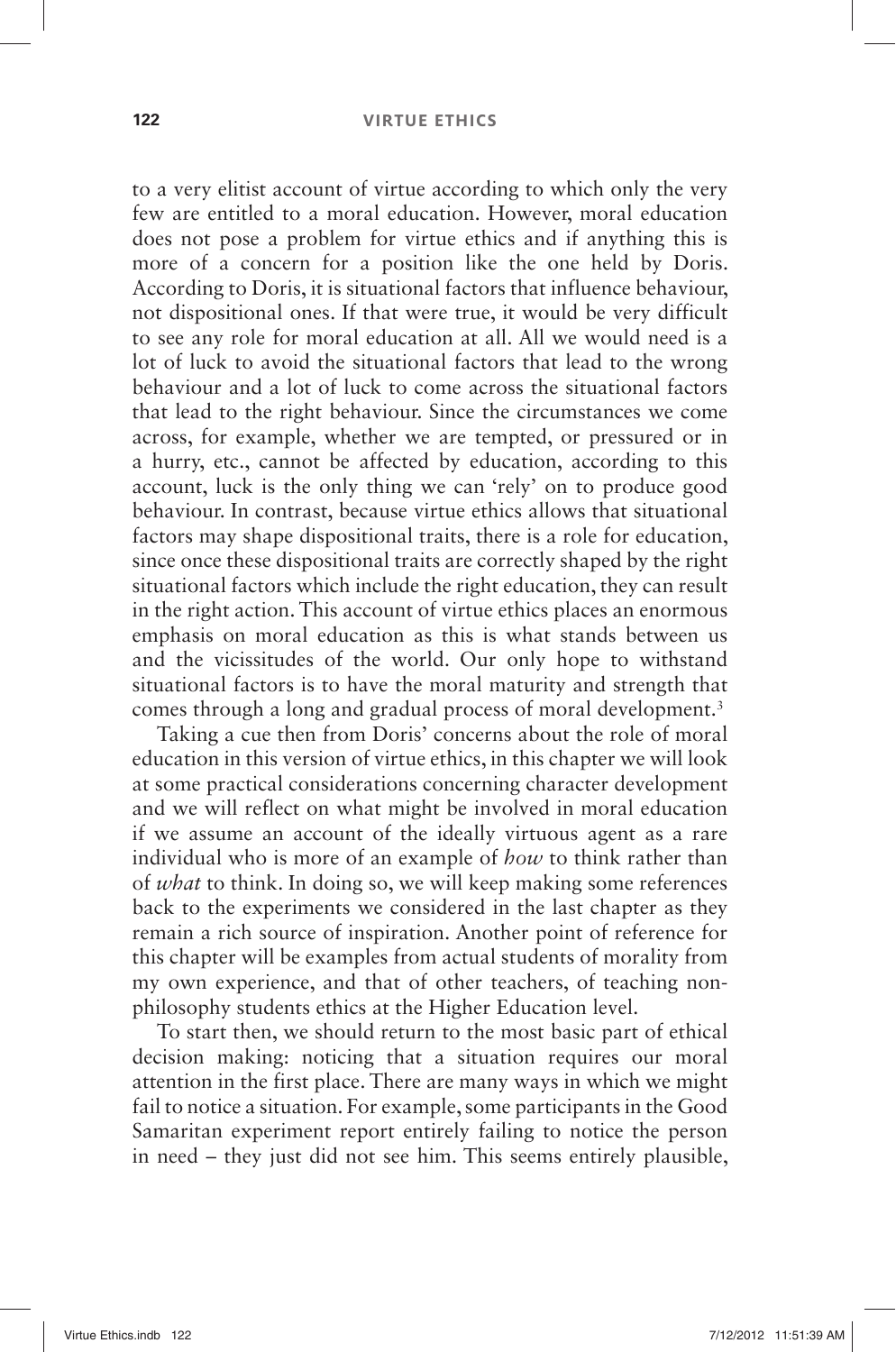especially since the seminaries were in a hurry and their attention was diverted elsewhere. Provided this failure is non-culpable, this kind of case absolves the subject from responsibility for failing to act morally because he simply was not aware that there was a situation which required this kind of response. However, there is a more interesting sense in which people 'fail to notice'; although they are aware of the situation, they fail to notice that it has *moral* significance. This is not a matter of being perplexed about what to do, but a more basic issue of failing to notice that there is a *moral question* in front of you. Consider this account of the subjects' recollections from the Good Samaritan example:

Our seminaries in a hurry noticed the victim in that in the postexperimental interview almost all mentioned him as, on reflection, possibly in need of help. But it seems that they often had not worked this out when they were near the victim. Either the interpretation of their visual picture as a person in distress or the empathic reactions usually associated with that interpretation had been deferred because they were hurrying. According to the reflections of some of the subjects, it would be inaccurate to say that they realized the victim's possible distress, then chose to ignore it; instead, because of the time pressures, they did not perceive the scene in the alley as an occasion for an ethical decision. 4

The subjects entirely failed to perceive what they were seeing as a moral situation, as a situation that in some way involved them in a moral question. They didn't altogether fail to see the victim in need, prostrate on the ground, but they failed to see the moral significance of this fact, they failed to perceive the situation as one which required their moral involvement. Morality is demanding, it asks questions of us, it involves in the world around us, so how is it possible that these seminaries entirely missed the point?

Even worse, the failure of the Seminaries is not an altogether rare, one-off occurrence. In my years teaching ethics to medical students, I have realized that one of the most important steps in their education is to try to sensitize them to the situations they came across. Medical students tend to be extremely intelligent, highachieving students, capable of academic excellence in a variety of subjects, with a strong interest in pursuing medicine, so their failure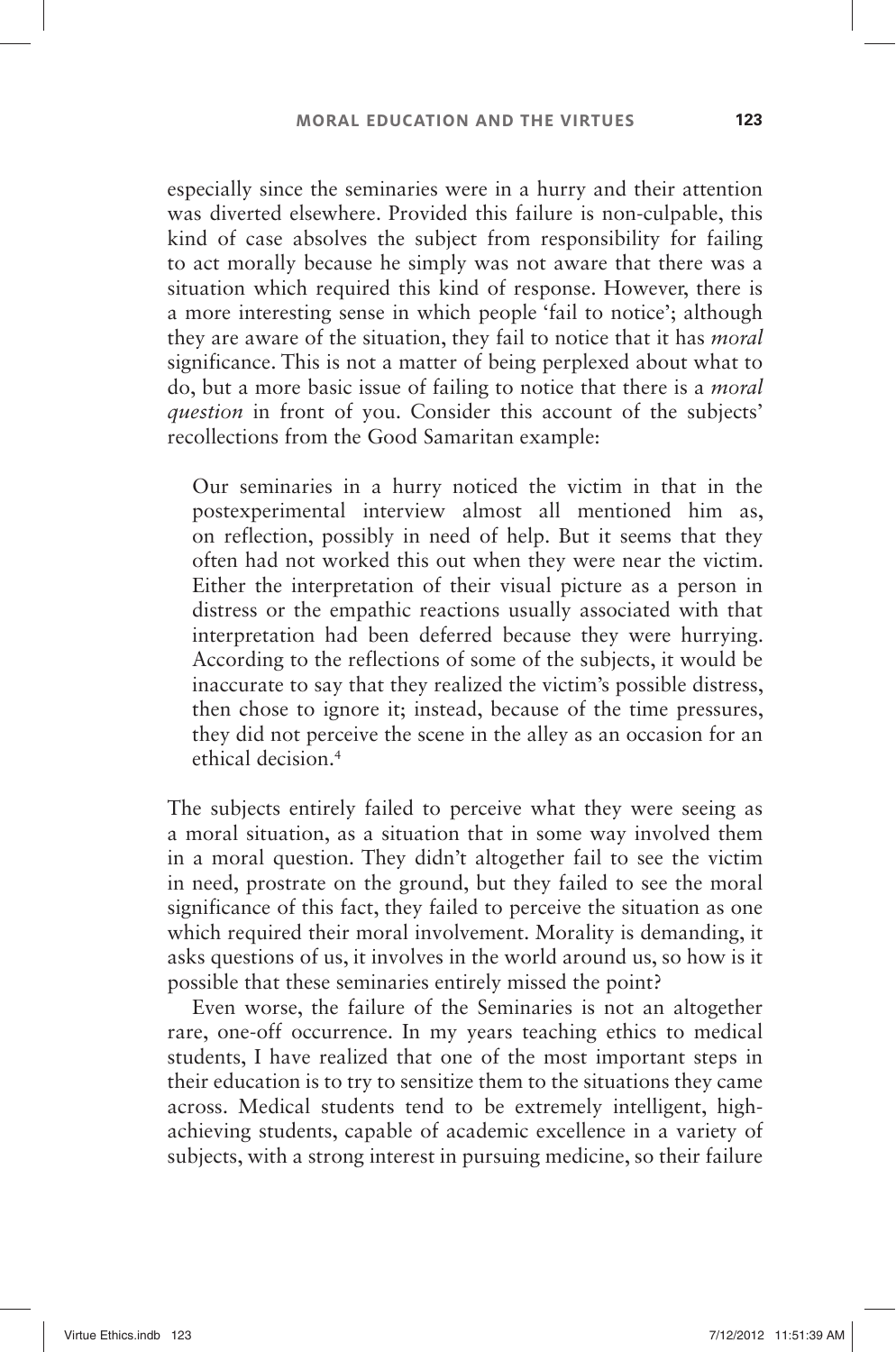to perceive moral situations isn't a matter of lack of intelligence or lack of interest. At the same time, medical practice abounds with moral questions, dealing as it does with vulnerable people who have to make very difficult decisions, so their failure to perceive moral situations is not down to the rarity of the moral situations either. Despite the availability of morally sensitive situations and the fact that the students are bright, motivated and interested, the students often fail to notice morality in practice.

Consider the following real example: a group of fourth year students were following a ward round. During ward rounds, students get to observe clinician/patient interactions and then discuss any issues that may have been raised during their round in a special seminar with their tutor. Given the nature of this teaching, nobody knows in advance what kinds of issues may crop up, but the students are asked to look out for not only clinical details but also make observations relating to communication skills, team work, social and cultural issues, etc. The students are not asked any questions during the rounds, they are not examined or put under any pressure to react to what they see  $-$  they are passive observers. In one of these sessions, a group of six students observed a teenage girl who was refusing treatment being physically restrained by three nurses; while treatment was being administered, the patient proceeded to scream and try to free herself from the restraints. In the seminar that followed the tutor asked whether the students had observed anything of interest in the round and no one could think of anything. She then asked specifically whether the students noticed anything of ethical importance but again no one could think of anything significant they might have seen. The tutor was extremely surprised as in her opinion the forced treatment of the teenager raised a number of ethical questions. It is important to note that the students were genuinely unable to recall the case as ethically important, as opposed to being reluctant to do so for fear of censure or out of timidity or out of a worry that they may be penalized. When the tutor presented the case to them as an ethical dilemma, they were all able to see that a serious moral question had been raised.<sup>5</sup>

How is it possible for these well-meaning, intelligent and motivated medical students to somehow miss the fact that they were witnessing a morally relevant situation? I think the answer lies with the fact that moral questions do not always occur spontaneously to people nor is morality in action immediately evident to everyone.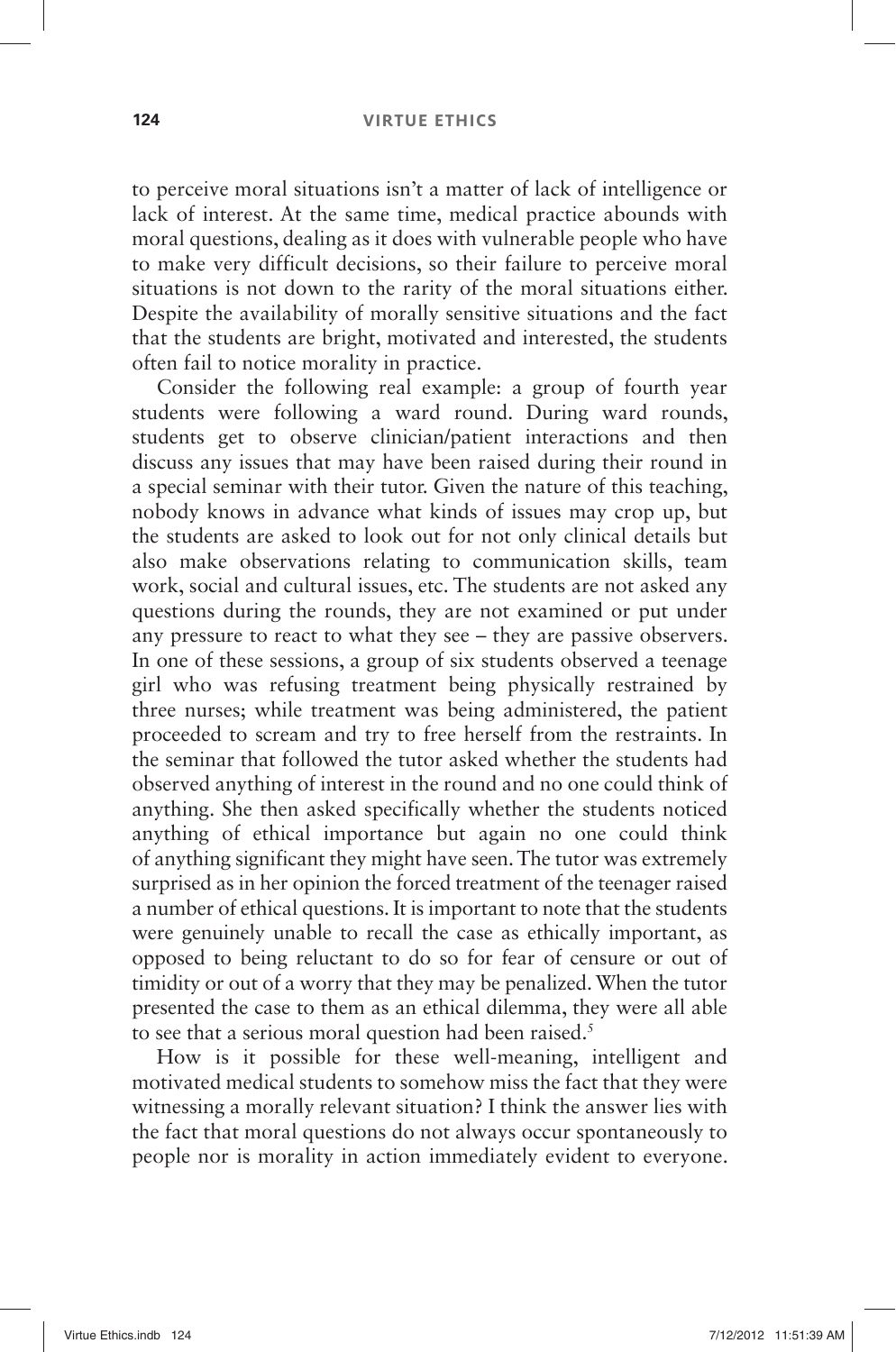When I start my moral philosophy classes, I tell my students that they should expect this class to change their lives. This may sound pretentious, but why shouldn't it be true? Why shouldn't a class that asks 'What is the right thing to do?', 'What kind of person should I be?', 'How should I live my life?' not lead the students who take it to reconsider their own actions, their own characters and their own lives? To the contrary, it would be peculiar if the class failed to have any kind of practical impact on the students because morality is not an abstract topic solely relevant to passing exams, but a practical pursuit, central to everyone's lives. The practical impact I expect my teaching to have on my students is not a matter of indoctrination, I am not aiming to recruit them to any one particular moral view or pass on particular answers to ethical problems. Rather I am hoping that the course will change the way they view the world, that they will come to see the world as a morally active place and that they will begin to develop the skills to think and feel about the situations they have now been sensitized to.

This point is particularly important for students who are studying ethics as part of their professional development, as the object of their study will be of immediate and significant relevance to their professional lives. These medical students have to come to see moral concerns as being of concern to them, as affecting them, as being relevant to them. If they can do that, then the features of moral situations will 'stand out' more prominently for them. It may be that the very ability to perceive a situation as morally relevant is a skill we actually develop rather than one which is automatically and unproblematically shared by everyone, but its development is a crucial step in becoming morally aware. Hinnman draws an analogy between great art and moral wisdom. In the same way that great art reveals an entirely new way of viewing the world, it changes our perspective and provokes our emotional responses, moral wisdom also changes the way we view the world, sensitizing us to different aspects of the world, giving us a different viewpoint and engaging our emotions. 6

#### **B. Moral imagination**

The first step in moral development then is to come to see the world differently, to come to see the world as a place full of situations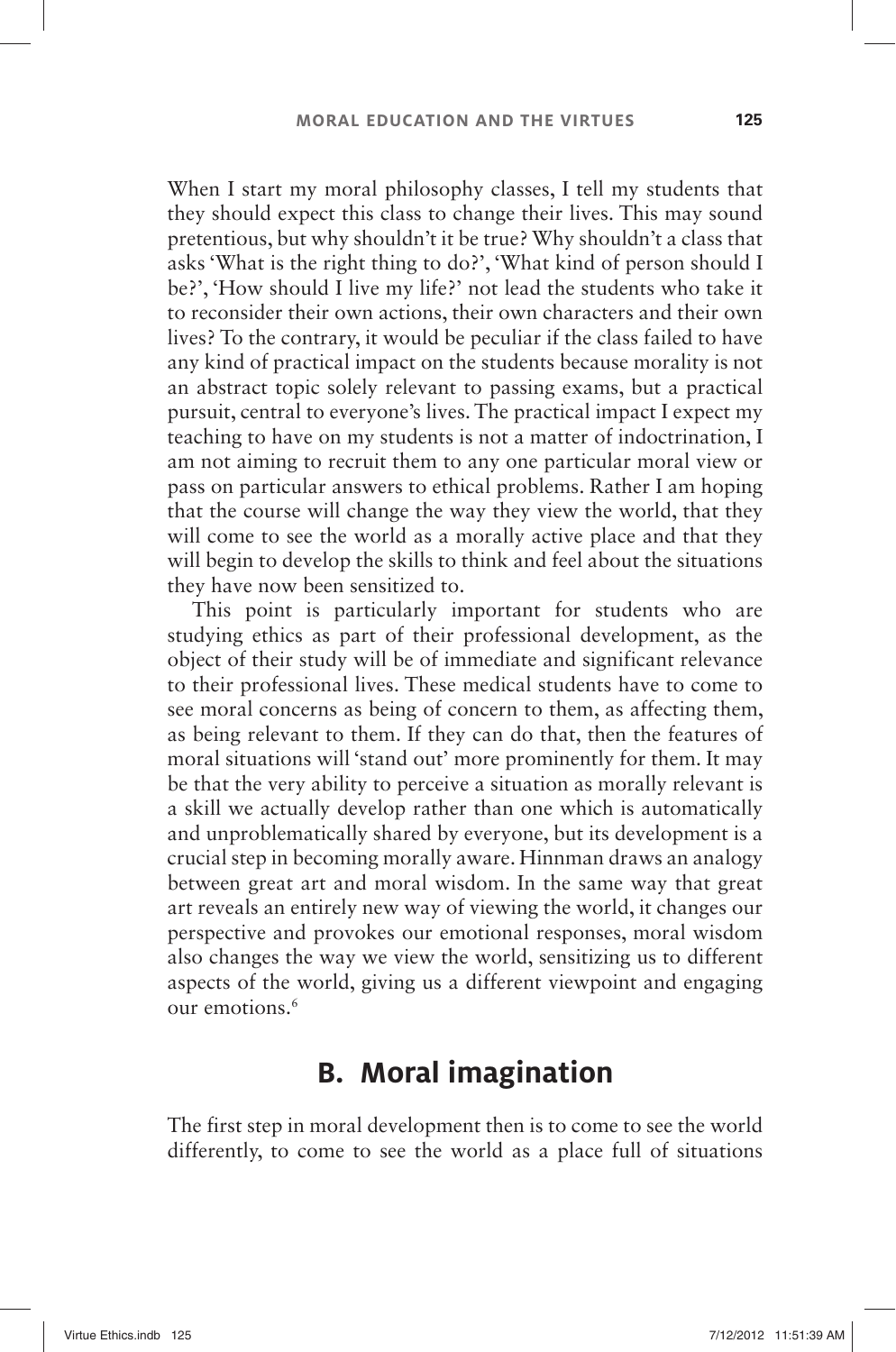that require our attention, our reflection and possibly our reaction. Mary Warnock writes on moral imagination:

. . .there is a power in the human mind which is at work in our everyday perception of the world, and is also at work in our thoughts about what is absent; which enables us to see the world, whether present or absent as significant, and also to present this vision to others, for them to share or reject.<sup>7</sup>

In practical terms this may mean coming to see the world as others see it and coming to see ourselves in the world as playing particular roles shared by others in our professions or stations or roles in life. A doctor, for example, needs to come to see the world differently, with a certain degree of compassion and understanding for pain, suffering and vulnerability. This involves cultivating a particular sensitivity to situations concerning others who are in pain, who are suffering or who are in positions vulnerable to exploitation. This sensitivity is not merely a matter of complete identification with those others. A doctor who fully identified with all his patients would quickly become incapacitated through the emotional burden of all the pain and suffering around him. The correct approach lies in a mean, neither too little emotion, which makes a doctor cold, distant and ineffective in his attempts to connect with patients and appreciate their point of view, but neither too much emotion, which makes a doctor too involved and incapacitated by overwhelming emotions.

Students of morality also come to see the world as a morally alert place through the example of others. It is by seeing others react with concern, sympathy, anger, indignation, etc. that we come to realize that there may be cause for concern, sympathy, anger, indignation, etc. Students come to see certain aspects of the world as being of concern to them because they are of concern to those they wish to emulate. One of the most successful methods of getting students to see the importance of ethics to their chosen career is to include those who are already successful in this career as their teachers. If a practising doctor tells medical students that the study of ethics is not only useful but also indispensable to the practice of the profession they are more likely to take this advice on board. A practising doctor will also be able to come up with ethical examples that are directly relevant to the students' own future experiences, examples they can identify with and examples they can look out for when they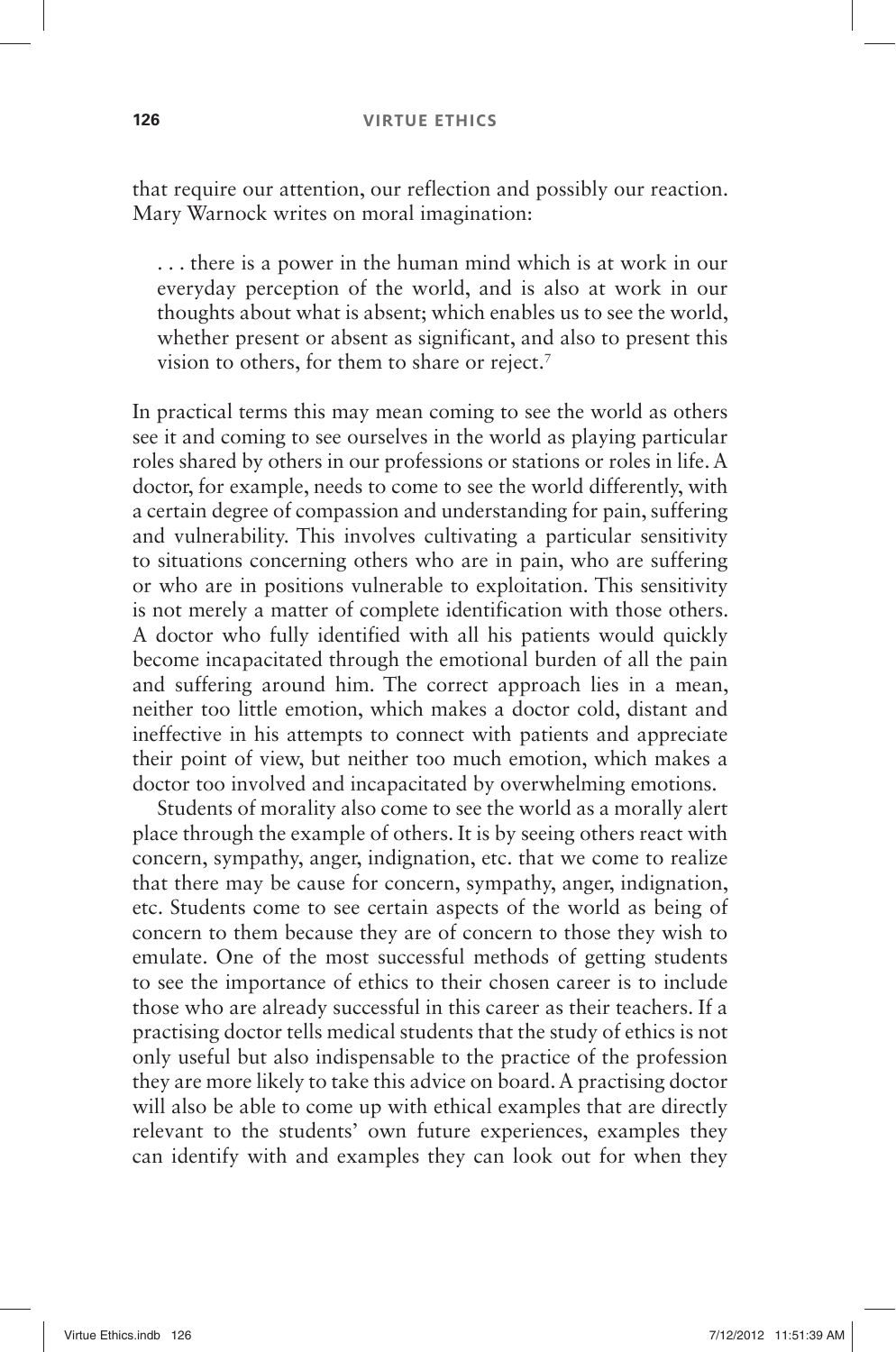observe practice. Similar points can be made for other professions or activities, for example, Sherman mentions how experienced naval officers play a significant role in the ethical education of midshipmen by providing relevant and accessible examples of ethical situations.<sup>8</sup> 'We learn best from those with whom we can identify and from those whom we value positively. This underlies Aristotle's view that friendship *(philia)* is the central arena in which character development takes place'.<sup>9</sup> Aristotelian friendship is based around a shared love of the good, so having the right friends in this respect is a crucial step in moral development. Friends and role models need not be perfect to be of use as friends and role models, but they do need to be oriented towards the good.

Similar remarks apply to teachers of ethics. 10 Probably as a result of teaching numerous classes on Aristotle and virtue ethics, I am sometimes asked by students if I am an example of the ideally virtuous agent (!). I chose to interpret this question in a flattering manner, and although the answer is invariably and emphatically 'no', it is worth remembering that teachers set the moral tone in classrooms. By this, I mean that teachers need to set the tone in terms of dignity, integrity and respect in a classroom. While intellectual sparing is at the heart of philosophical teaching and we expect our students (and ourselves) to ferociously attack the arguments of our opponents, this should never extend to personal attacks. It is the role of teachers to guide discussions away from the offensive and the personal and towards appropriate intellectual antagonism, instilling the virtues of both respect and integrity in intellectual debates in their students. It is the role of teachers to disapprove of disparaging remarks and make this disapproval known but without entirely destroying the confidence of the student who made the mistake  $-$  the point of mistakes is to learn from them, not to be annihilated by them.

Decency and integrity in our everyday encounters are both important in themselves and likely to be important in strengthening our disposition to be moral when we face the big decisions. If we do not nurture ethics on the small scale, we may not get it on the grand scale either.<sup>11</sup>

How one behaves in everyday, relatively mundane encounters sets the tone for how one behaves when faced with more difficult and challenging moral problems. If one doesn't practice virtue in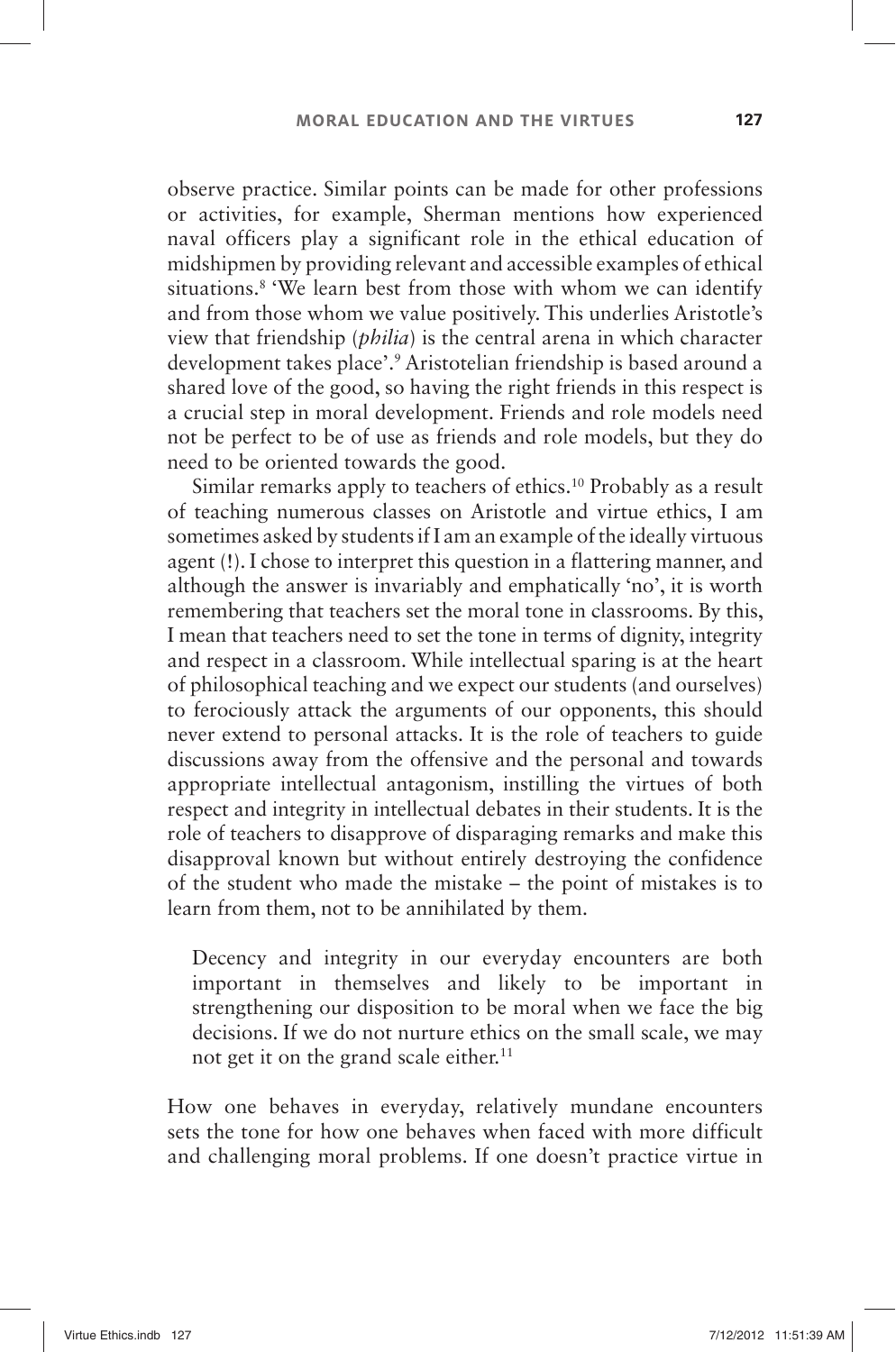a small scale though, it is implausible to imagine that it will be effortlessly available to us in the grander scale. The teacher has to be genuinely enthusiastic, conscientious and engaged with morality if she has any chance of transmitting these attitudes and values to her students.

Relevant and accessible role models stimulate the students' moral imagination as does immersive role play and innovative methods of teaching, including the use of narrative, that encourage students to think for themselves. The importance of narrative cannot be underemphasized in this respect. Virtue ethicists often appeal to literary examples to make their points about moral character and this is because authors have a particular ability to present a fully immersive picture of the situations their characters come across. Novelists and playwrights specialize in bringing the background to the foreground, giving us an insight into the rich lives of their protagonists, in making us a part of the story they are telling. Such examples provide rich ground for discussion and employing similar techniques by asking students to take on 'personas' and act out scenarios engage the imagination.

It is also important that the teaching of ethics is fully integrated into teaching in general. Ethics is not a separate discipline, practised in a classroom and abandoned as soon as one exits the door. Teaching medical ethics to medical students alongside the teaching of anatomy, patient history, diagnostics, treatment, etc. mimics most closely the way these students will eventually come across ethical problems, that is as part of their professional practice, intertwined with clinical and socio-cultural aspects of the same case. The narratives mentioned earlier should include a richness of pathological, clinical, social and ethical elements to better represent what real patients are like.

In this section then, we have assumed a fairly wide role for moral imagination, both alerting us to moral situations, allowing us to contemplate alternative possibilities, helping us to immerse ourselves in the circumstances and aiding us to develop morally. I have hinted briefly at how moral imagination may be encouraged through relevant role models, appropriate teachers, detailed narratives and role play. All these techniques help us think about situations before we have to actually face them in real life, but thinking about morality is not enough, moral education crucially involves teaching in emotion.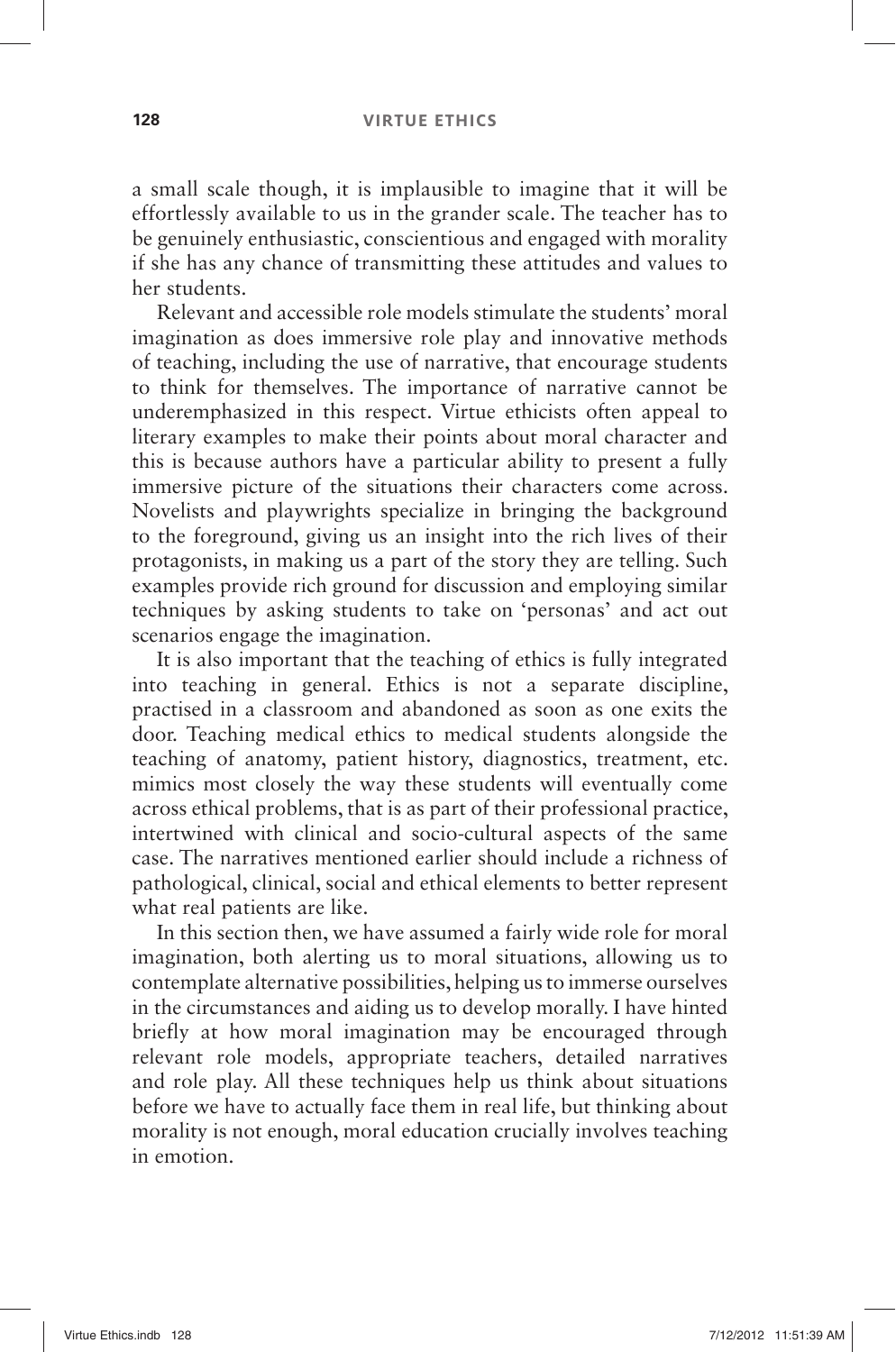## **C. The emotions revisited**

According to the account of virtue ethics I have developed so far, it's not possible to think morally without feeling morally. We discussed the role of the emotions in Aristotelian character in Chapter 3; however, they play such an important role in character development that it is worth returning to the subject here. We can now identify a number of functions the emotions fulfil and relate them to moral education:

**1** The world provokes emotions in us. It is the person's suffering that triggers our pity and our desire to help. How the world is can provoke different emotional reactions though. In some variations of the Good Samaritan experiments, the 'victims' were portrayed as dirty, offputting and potential threatening. Unsurprisingly, seminary students were far less likely to help those 'victims' they perceived as potential threats than those they perceived as merely in need. By presenting the 'victim' as a potential threat the experimenters are alienating him and encouraging the subject to perceive him as outside the sphere of his moral obligations. In short, they are placing the subjects in a situation where it is difficult for them to empathize with the victim in the first place and where a great leap in perspectives is required for successfully taking into account the feelings and needs of the victim. The conditions of the experiment itself placed obstacles in the way of the proper exercise of empathic imagination, the proper exercise of which will have made it easier for the subjects to act morally. Instead of eliciting feelings of concern, sympathy and pity, the circumstances of the experiment were set up to elicit feelings of fear for one's well-being, and thus make emotional attachment and therefore kind action much more difficult. Milgram himself explains how some variations of his experiment were set up to make sure that '[t]he victim's suffering possesses an abstract, remote quality for the subject. He is aware, but only in a conceptual sense, that his actions cause pain to another person; the fact is apprehended but not felt'.<sup>12</sup> It should be no surprise that if we set people up to fail, they will fail.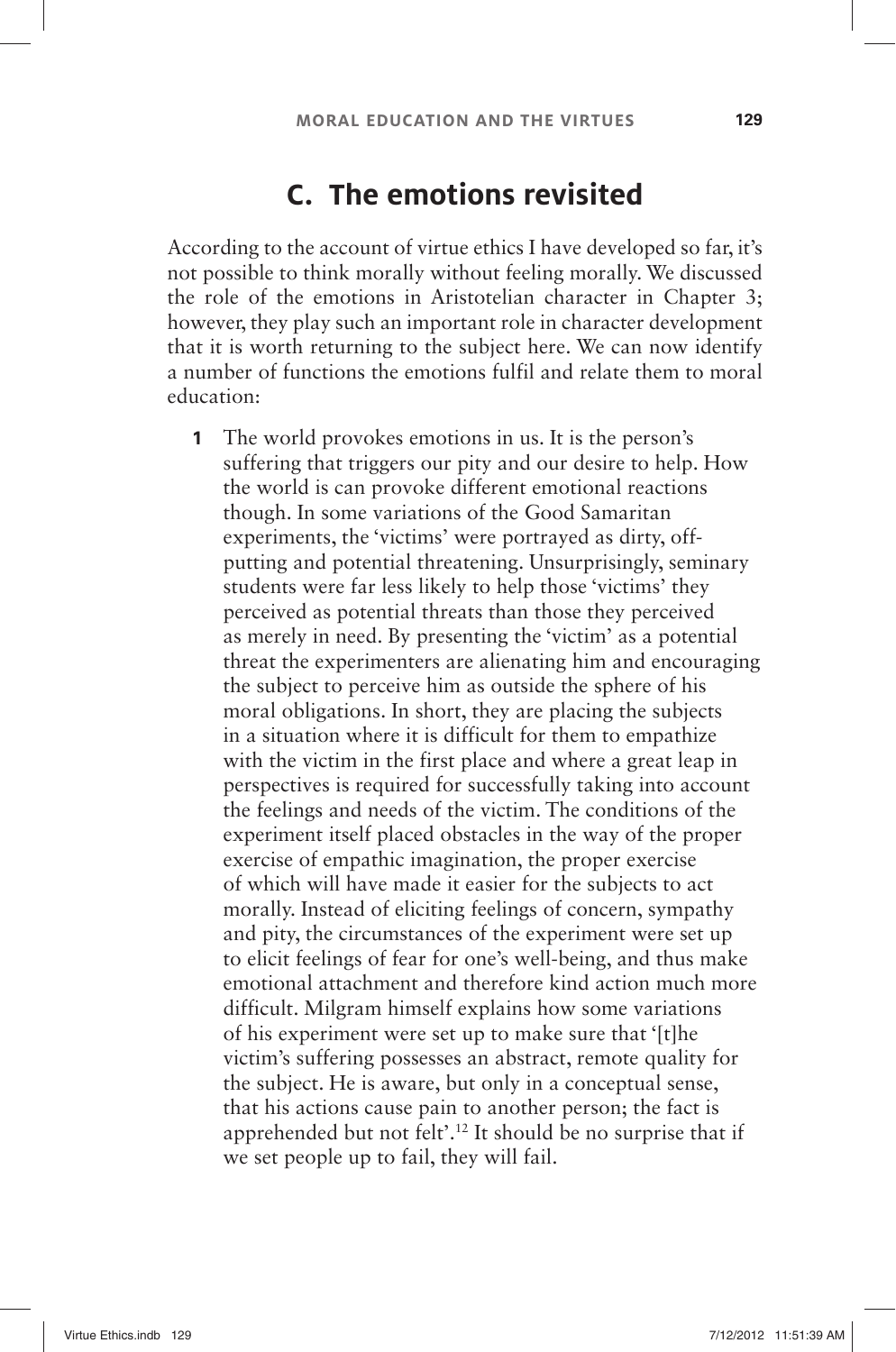The world not only provokes some emotions, but other emotions are impossible without reference to the world. For example, the emotion of shame only makes sense if the agent has carried out a dishonourable misdeed. If the agent judges his actions to have been justified and honourable. there is simply no room for shame.

What we should learn from these examples is the importance of setting people up to succeed, of appealing to what is best in them, of encouraging all naturally helpful tendencies and rewarding all positive emotions, of making it easy for them to empathize and to be emotionally moved in the right direction. The emotions make it possible for us to understand others, empathize with their predicaments so it makes a huge difference what kind of people and situations we come across, how we perceive them and what kinds of emotional reactions they generate in us. Learning from the experiments in personality psychology, we know that moral development must be a managed process. Students must be exposed to easy tests to promote learning and growth, before they face greater challenges.

The social-psychological research points to the same conclusion: If we bend so easily before the winds of situational pressures, then we need opportunities during development, if not to face the strongest winds, as [sic] least to deal with some of the complexities and pressures of real situations. 13

 **2** A kind person will be moved to feel sympathy and concern for someone in need but will also view that person as someone in need because of his feelings of sympathy and concern. Our emotional responses colour how we construe and understand situations. The right emotions allow us to perceive the world in a particular way, they move us by bringing particular features of situations to our attention and the very same thing can be perceived differently due to our emotional filters. For example, an arm extended in an attempt to touch someone may be perceived as a threat if the touching is judged to be unwelcome and fearful or as an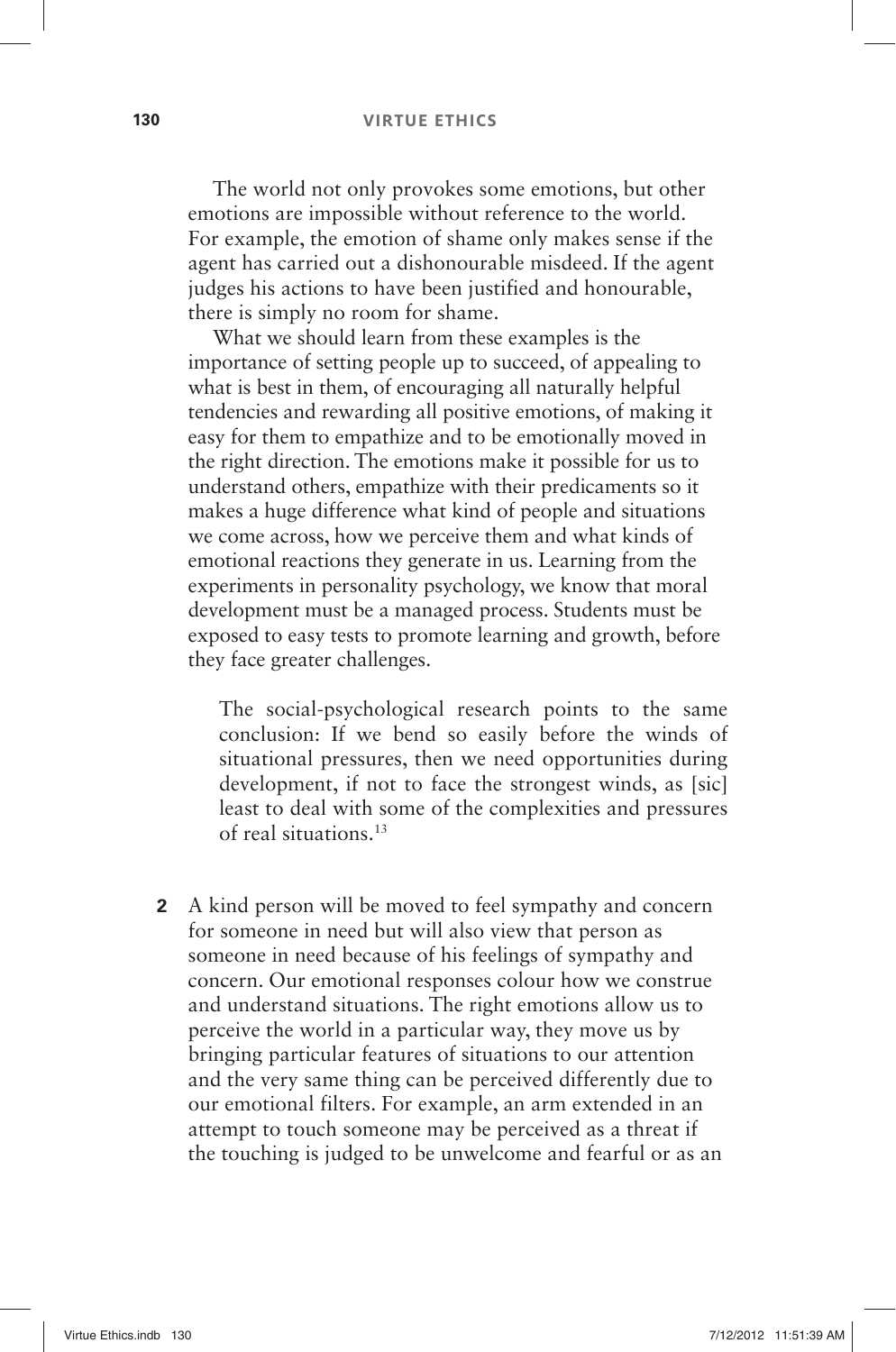act of love if the touching is perceived to be supportive and welcome.

Appropriate emotions allow as to interpret situations correctly, for example, as requiring a response of kindness, or indignation or shame. Aristotle writes, 'The emotions are all those affections which cause men to change their opinion in regard to their judgements.  $\therefore$ ,<sup>14</sup> and modern author, Nancy Sherman, elaborates:

We can think of them [emotions] as modes of attention enabling us to notice what is morally salient, important, or urgent in ourselves and our surroundings. They help us track the morally relevant 'news'. They are a medium by which we discern the particulars. . . Moreover, emotions draw us in in a way that grabs hold of our attention and puts to the top of our priority orderings, thoughts or actions regarding these matters. We focus with intensity and impact, making inferences that might otherwise not have arisen or been thought of in as compelling a way.<sup>15</sup>

 The emotions allow us to perceive the world in a particular way, so it is important that we cultivate the right emotions in the first place. A teacher who has been encouraged to feel that students are a distraction from his real job of doing research will become impatient and unwilling to listen to his students. This in turn will make their demands, questions and problems appear trivial, annoying and insignificant. The teacher's feelings of irritation and boredom will cloud how he perceives teaching and its demands, in a sense making teaching irritating and boring. Teachers should try to cultivate feelings of patience, understanding and care towards their students, so that they come to see their students in patient, understanding and caring ways.

 **3** Crucially the emotions motivate us to act. As we saw in Chapter 4 Section B, simply doing the right thing is not enough; the right act must be accompanied by the right emotion. Our example in that chapter, John, the young man who saves the drowning child to impress his girlfriend, has a rich emotional involvement in what he is doing, it just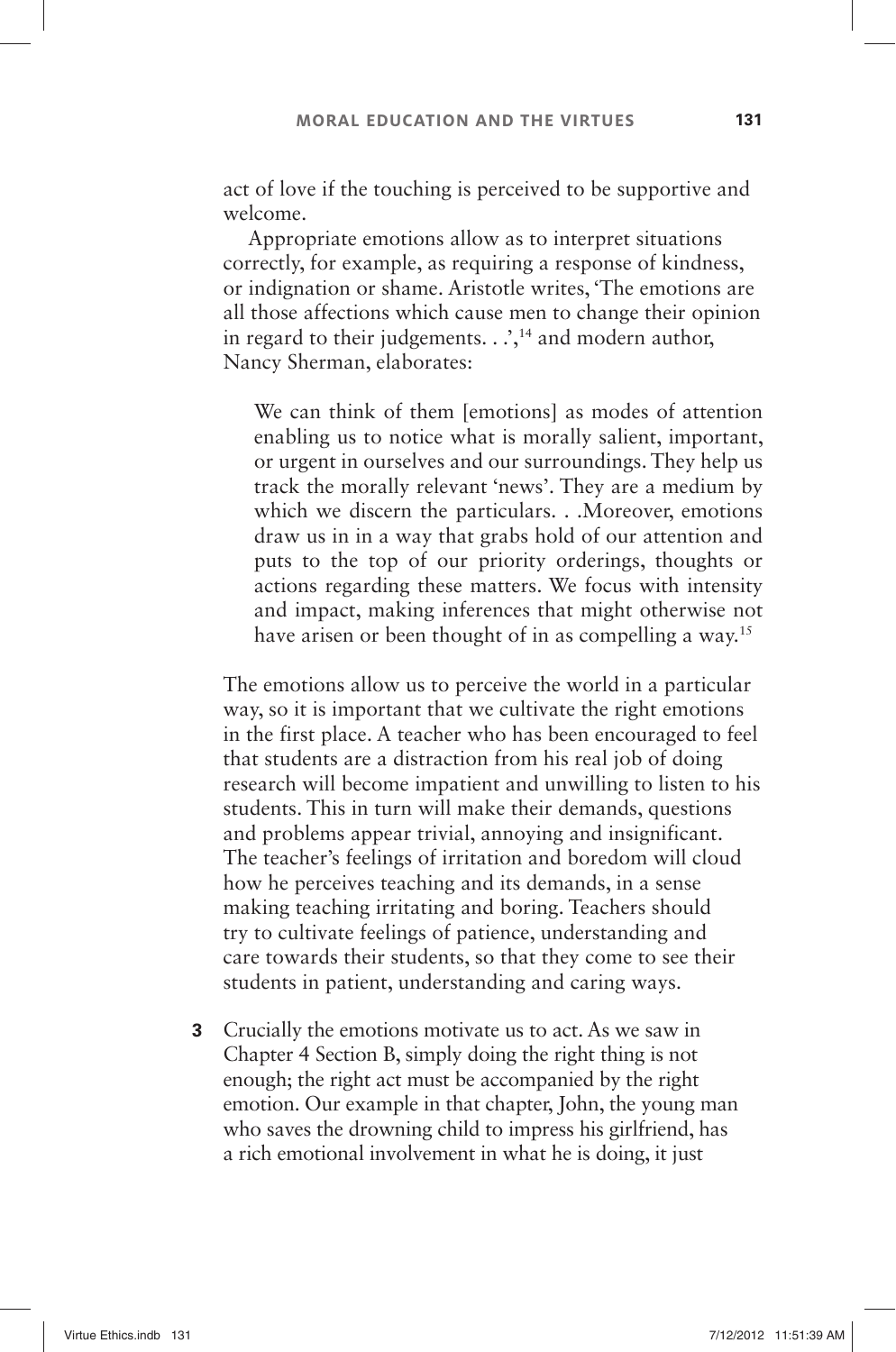#### **132 VIRTUE ETHICS**

isn't the right one! He may well be feeling pride, concern for himself, possibly even love for Anne, the girlfriend, but none of these emotions are relevant here. They motivate him to act, and coincidentally his act coincides with the right act in this situation, but overall what he has done has not proceeded from the right character trait. The desire to save the drowning child should be motivated by feelings of concern for the life about to be lost, not feelings of concern for one's self and how one appears to those one wants to impress. Self-centred emotions are inappropriate here and although they have, coincidentally, led to the right action in this situation, there is little reason to think they will do so again in the future.

The person who is appropriately concerned with the welfare of others can rely on these emotions to motivate him on multiple occasions when the welfare of others is concerned. The person who is inappropriately concerned with his own welfare will look after the welfare of others only when it happens to coincide with his concerns. Having the right emotions commit us to the right actions because we have the right concerns and come to view the world in the right way.

Even difficult acts can be made better by displaying the right emotion. Doctors cannot always treat patients and will sometimes have to turn patients down for reasons not directly related to their welfare. A doctor who has to tell a patient that there aren't sufficient funds for his medical treatment can do so with compassion, patience, understanding and support or can do so with disregard, impatience, cruelty and boredom. The result is the same, the patient does not get treated for financial reasons and this is a terrible outcome, but if the outcome cannot be avoided, the way it is explained to the patient makes all the difference.

 **4** Finally, the emotions convey our values to others, they let them know what we care about, what moves us, what upsets us. The account of the emotions I have relied upon in this chapter sees them not as blind, random and uncontrollable feelings but as part of our moral judgements. Aristotle characterizes the emotions as produced by evaluations. Circumstances excite and account for the emotions, for example, the sick man is easily provoked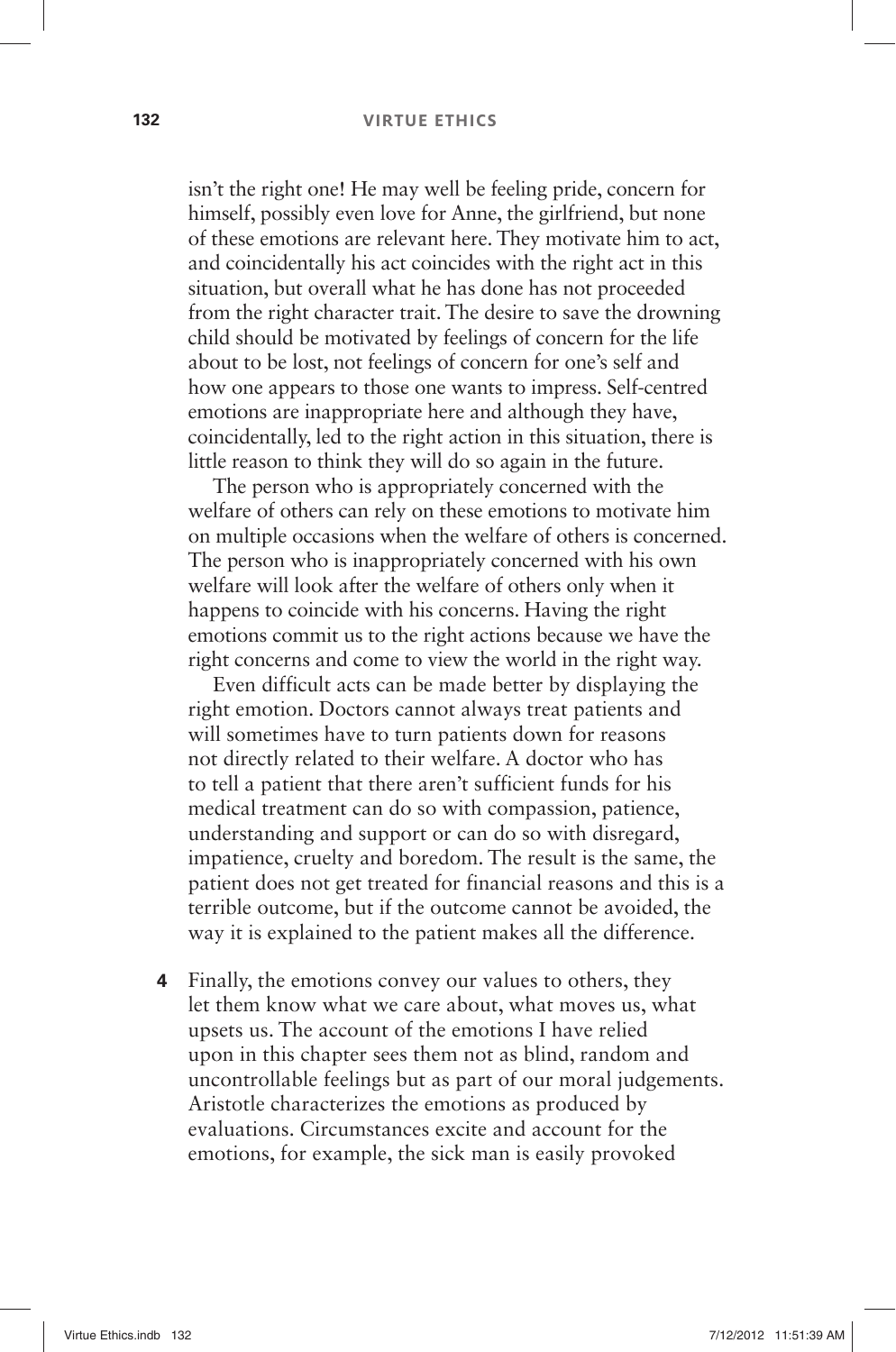with respect to his illness because this is what makes him vulnerable; the lover is easily provoked with respect to his love-affairs because this is what he cares about. Our relationships with others account for and shape our emotions, for example, we are more angry with our friends if they let us down than with total strangers, because relying on our friends is part of friendship. Our emotions display to others what we think and care about, for example, anger would not be anger without a judgement that one had been unjustly treated, fear would not be fear without the judgement that one was under threat.<sup>16</sup> In this sense, our emotional commitments display that we have taken responsibility for our actions, that our actions are the product of who we are and an expression of our agency.

The emotions then play a crucial role in moral education and it matters greatly what one feels, towards whom and in what circumstances. We should habituate ourselves in the right responses towards pleasure and pain in the hopes, that over time, what is habit becomes second nature.

## **D. Change**

The final aspect of moral education I would like to discuss is the idea of change, development, progress, growth but also failure, disappointment and regression. Moral development is not a period restricted to childhood, but an ongoing process that takes up the whole of one's life. Gradual self-understanding is crucial to this process and that requires both learning from successes but also adapting in response to failures. It is the responses to failure that provide some of the most interesting insights in the personality psychology experiments.

Milgram discusses a number of different reactions from subjects who had surprised even themselves by following the immoral dictates of authority, including:

A subject who wrote to the experimenters seeking a career change, from engineering he wanted to change to psychology as this subject is "much more important in today's world".<sup>17</sup>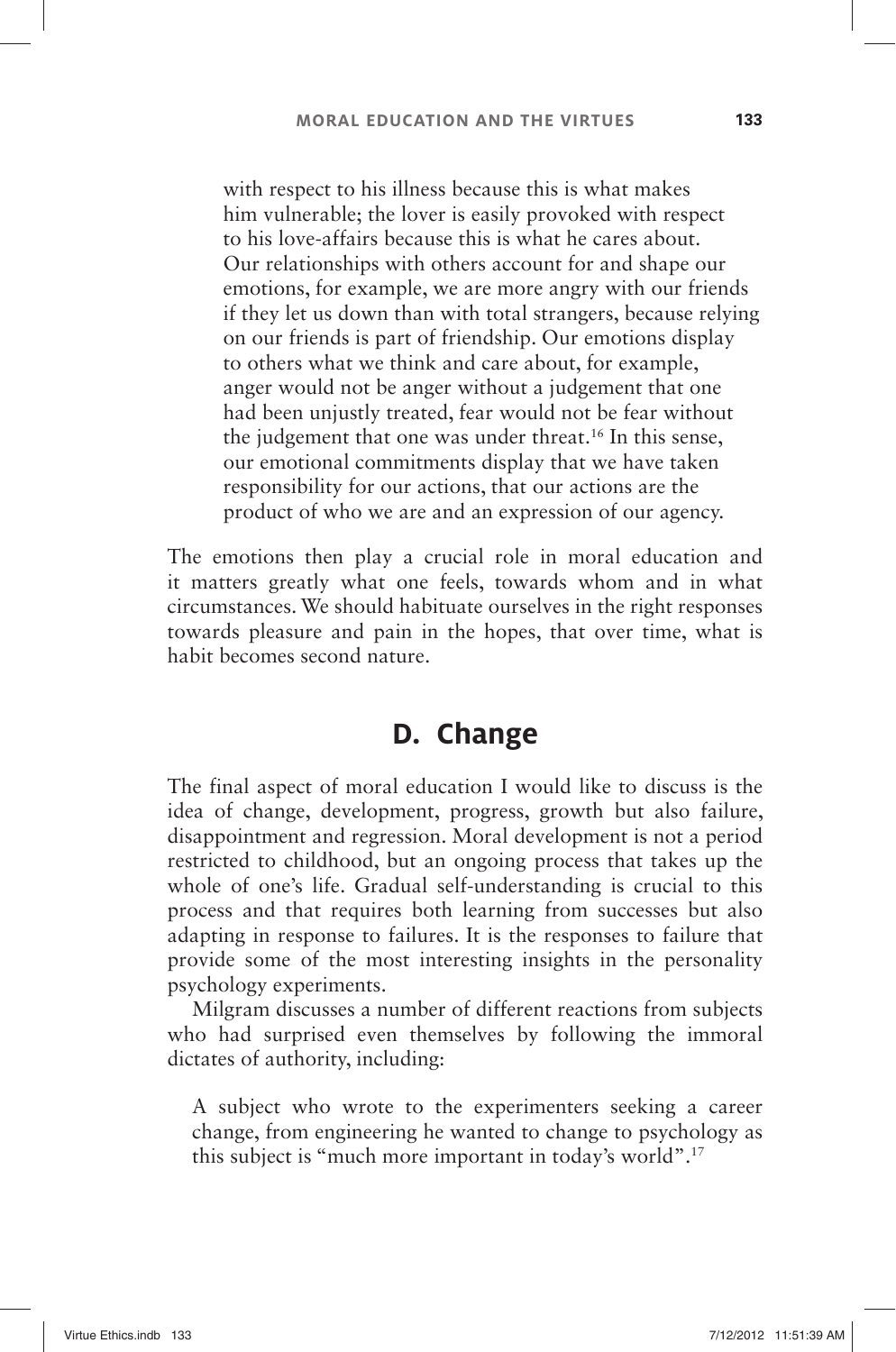Morris Braveman, a subject who reported: " What appalled me was that I could possess this capacity for obedience and compliance to a central idea, i.e. the value of a memory experiment even after it became clear that continued adherence to this value was at the expense of violation of another value, i.e. don't hurt someone else who is helpless and not hurting you. As my wife said, 'You can call yourself Eichmann'. I hope I can deal more effectively with any future conflicts of values I encounter"<sup>18</sup>.

another subject who reported: " To me, the experiment pointed up . . .the extent to which each individual should have or discover firm ground on which to base his decision, no matter how trivial they appear to be. I think people should think more deeply about themselves and their relation to their world and other people. If this experiment serves to jar people out of complacency, it will have served its end"<sup>19</sup>.

The number of people who obeyed authority in the Milgram experiments may have been a surprise, but what is a far more interesting reaction to consider is the response of these subjects to their own failure. The first subject in the quote above made a complete change in his life as a result of the experiments. The way he had behaved led him to re-examine what was important in his life and what he should be devoting his professional life to. This is a radical rethinking of what the good life consists in for this man, a fundamental change of direction in terms of what he finds important, what he wants to direct his efforts and attention to. The second subject above, Morris Bravemen, was led to reflect on his own actions. By his own admission, he was appalled by what he had done and was also led to reconsidering his reasoning process and how he made judgements about values. Being aware of his mistake and the ways in which he erred is bound to help him avoid the same errors in the future. Finally, the third subject is led to a radical reconsideration of the importance of morality. What he had thought was a trivial, unimportant, simple decision, revealed itself in retrospect to have been of significant importance, affecting the man's relationship to others and the world in general. Here is an example of someone who, through a very sharp awakening, has become more sensitive to the moral complexities of the world.

We hope for incremental improvement in our moral development, but we have to be prepared to learn from the inevitable, but hopefully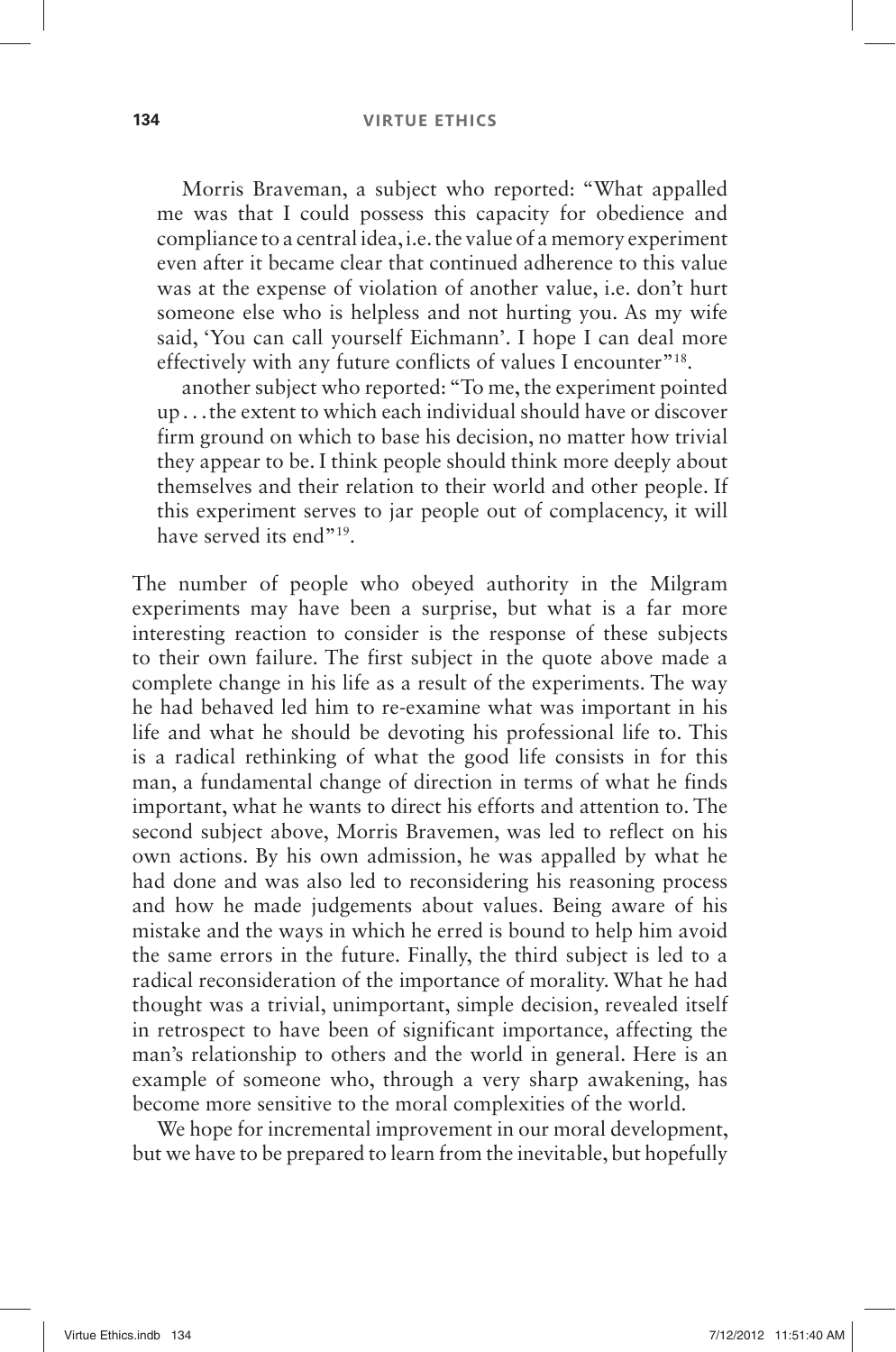only occasional failures. When these failures do occur, their lessons have the potential of being deeply felt and meaningful as they reveal our weaknesses and the areas of our own character that should most concern us and attract our attention for improvement in the future. The biggest lessons in moral education come from ourselves, and while we should take justified pride in our successes, it is our failures that we learn most from. The examples above reveal that people are willing to learn from their failures and will, as a result, take even drastic steps to change their lives. Failure is an integral part of moral education, especially when it can be stage-managed so that it is instructive rather than destructive. The role of moral education with respect to failure is to allow it to take place in a controlled manner so that it can lead to lessons learnt and not annihilation.

Failure is also one of the many things we can learn from by observing others. We do not need perfect role models, as there is a lot we can learn from imperfect ones. Observing the failures of others can give us warning about our own pitfalls as long, of course, as we are aware that what we are observing is a mistake and not an example to emulate.

This chapter has an impossibly ambitious goal in attempting to give an account of moral education in the virtues. However, it has been worth grappling with, nonetheless. Partly because this chapter attempts to give the beginnings of answers to questions that arise naturally from the position we have considered in this volume. If our main aim is to learn how to think and feel morally, then virtue ethics owes us some account of how this is possible, how we become sensitized to the world, how we develop moral perception and how we build on moral wisdom. Partly because the chapters in this section are springboards for further discussion and ideas about what might lie in the future for research in virtue ethics. And partly because the main questions virtue ethics asks, 'What kind of person should I be? How should I live my life?', are practical questions that require practical answers.

This chapter has rejected some of the distinctions that shape discourse in modern discussions of moral education. It has rejected the choice between two rival versions of moral education, one whose focus is on mindless development of character through unreflective habits and the other whose focus is on reasoning skills concerned with applying principles. Neither option is satisfactory. We learn through example, through habit, through repetition, but the aim is to develop understanding, to internalize the relevant values and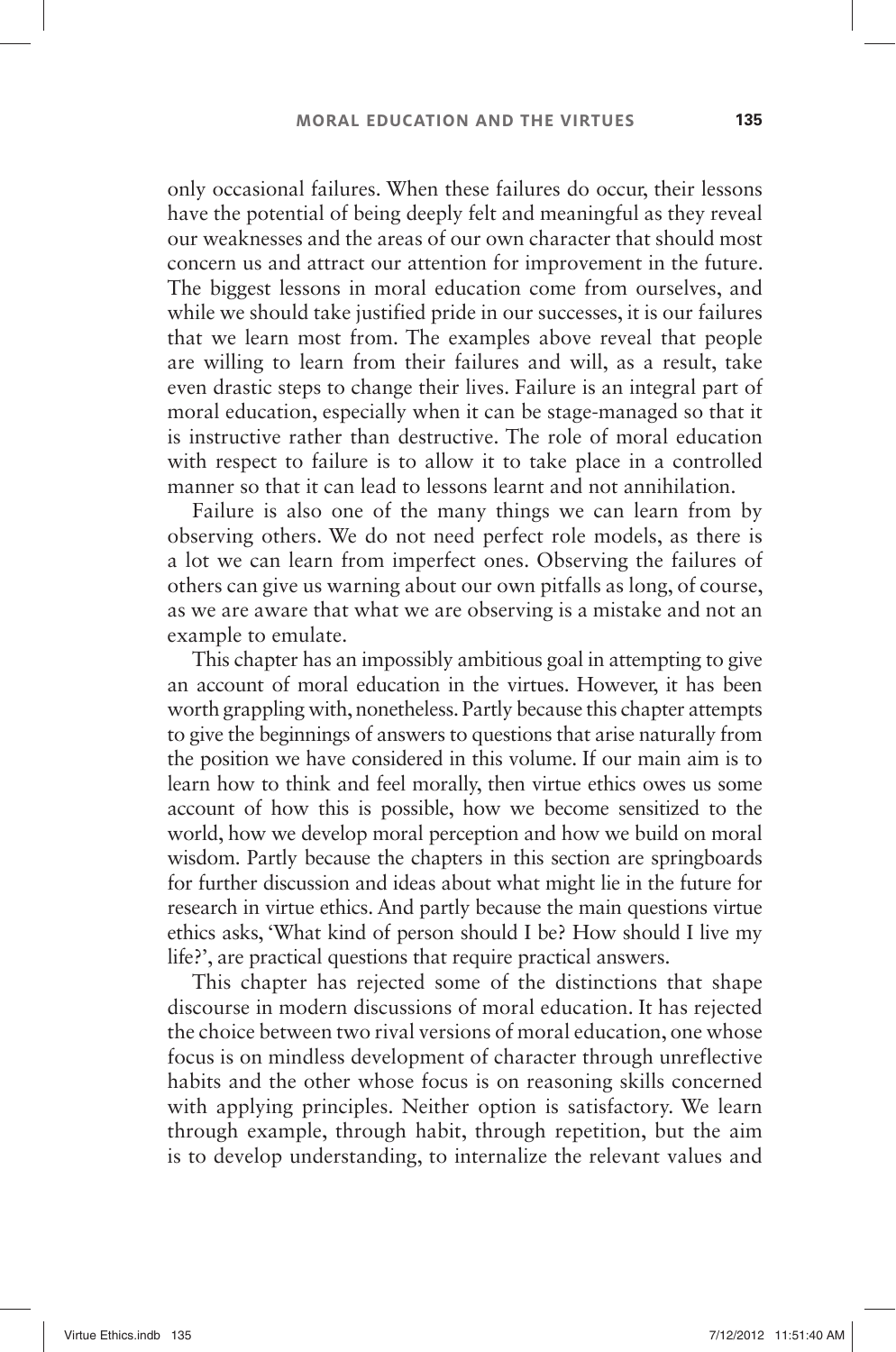#### **136 VIRTUE ETHICS**

chose virtue for its own sake. The basis of moral authority is the right reason, which we are able to perceive through our natural ability to reason and feel, but the process of developing moral wisdom is tough and gradual, requires personal development, discovery and sensitization in both reason and emotion, rather than indoctrination or direct instruction. The road to virtue is not only shaped by situational factors which go towards making us who we are but is also entirely vulnerable to them. One role of moral education is to manage these situational factors, expose us to the best influences, test us only when appropriate and to a degree which we can reasonably hope to learn from rather than be devastated by. Finally, moral education cannot teach us what to do, it has to content with trying to teach us how to think and how to feel; what we do with these abilities, what kinds of characters we develop and what kinds of actions these characters result in, is up to us.

## **Further readings**

Lickona also argues that the personality psychology experiments are useful for gaining insights on how we should teach ethics using arguments which parallel the ones in this chapter, Lickona, in Callahan, and Bok, 1980. For an overview of the history of character and moral education, see Arthur, in Nucci and Narvaez, 2008.

For more on moral imagination and its place in Aristotelian character development, see Hartman, 2000, Kekes, 1991, and Pardales, 2002. On the central role of narrative in character development, see MacIntyre, 1981.

Aristotle's views on the emotions are developed in the *Art of Rhetoric*. An excellent modern account of Aristotle on the emotions and character development can be found in Sherman, 1989, while the collection by Carr and Steutel is well worth taking a look at for more in-depth accounts of virtue ethics and moral education, Carr and Steutel, 1999, or for an overview of Aristotle on moral education, see Carr, in Nucci and Narvaez, 2008. If you have a particular interest in the education of medical students and other professionals, you might want to read Athanassoulis, in Ashcroft et al., 2007.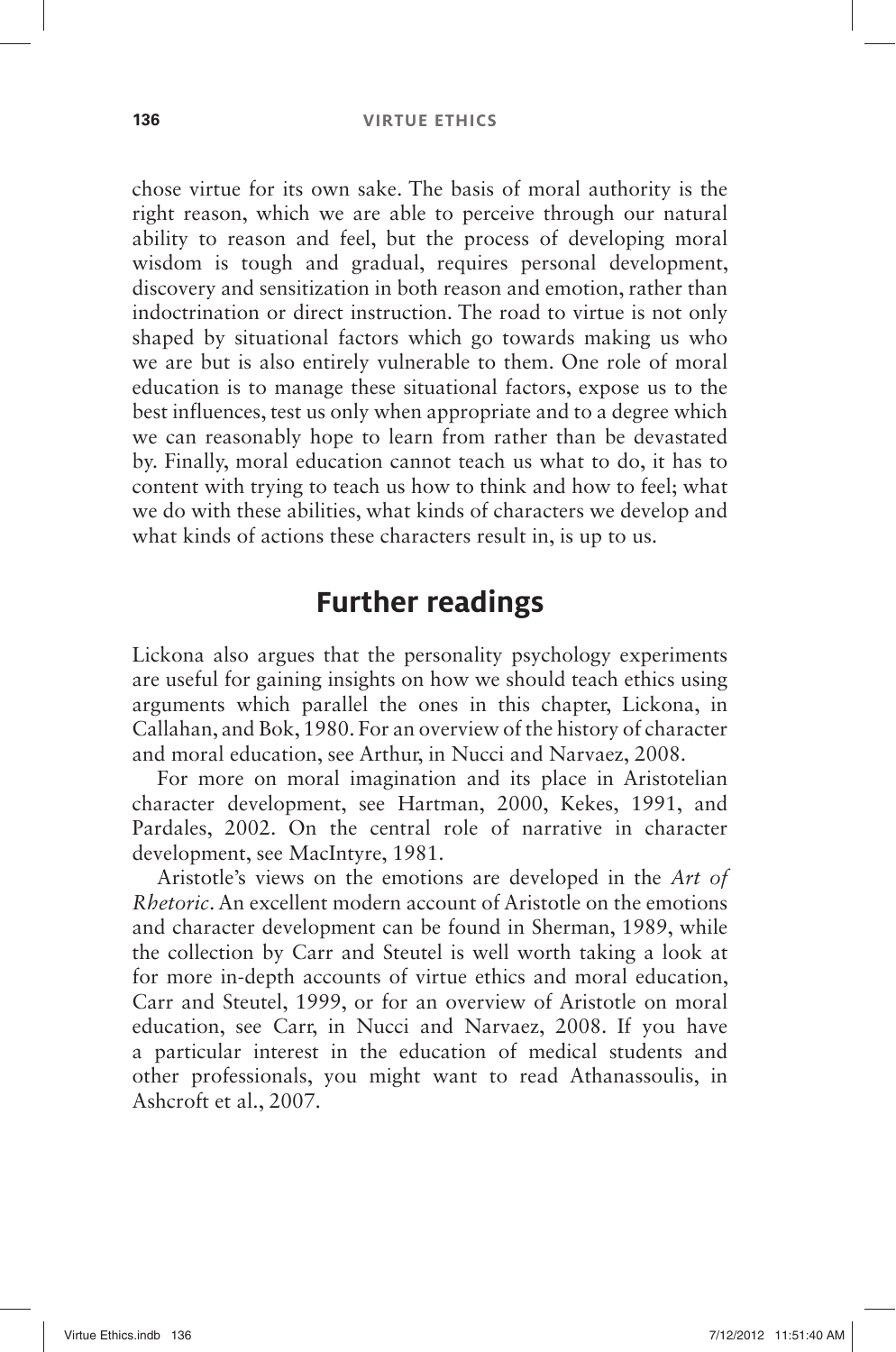## **CHAPTER NINE**

## The Kantian response

## **A. The role of the categorical imperative**

We started off this volume by examining how virtue ethics emerged out of a sense of dissatisfaction with the other two alternative moral theories, deontology and consequentialism. This critique of the two rivals rested on a particular conception of these theories and a specific understanding of their claims which was then used to draw attention to the weaknesses and deficiencies of the theories which would be remedied by virtue ethics. Within this context it is understandable that the increase in interest in virtue ethics was accompanied by responses to its criticisms from the rival camps. The responses concentrated on two areas: first, they deny the understanding of deontology that virtue ethicists rely on to build their critique and, second, they show how the purported advantages of virtue ethics are also shared by deontology. In a sense then the picture painted in Part I of this volume is unrepresentative, not because it is incorrect but rather because it is incomplete. To fully understand virtue ethics, we need to come full circle and examine the kinds of responses that the virtue ethical critique has provoked. While consequentialists have been equally vigorous in the defence of their theories as deontologists, practical constraints limit us to examining just one of the theories, so for our purposes we will only examine the Kantian response to virtue ethics.

In responding to the virtue ethical challenge, modern deontologists have shifted their focus to lesser researched works by Kant such as the *Metaphysics of Morals*, the *Religion within*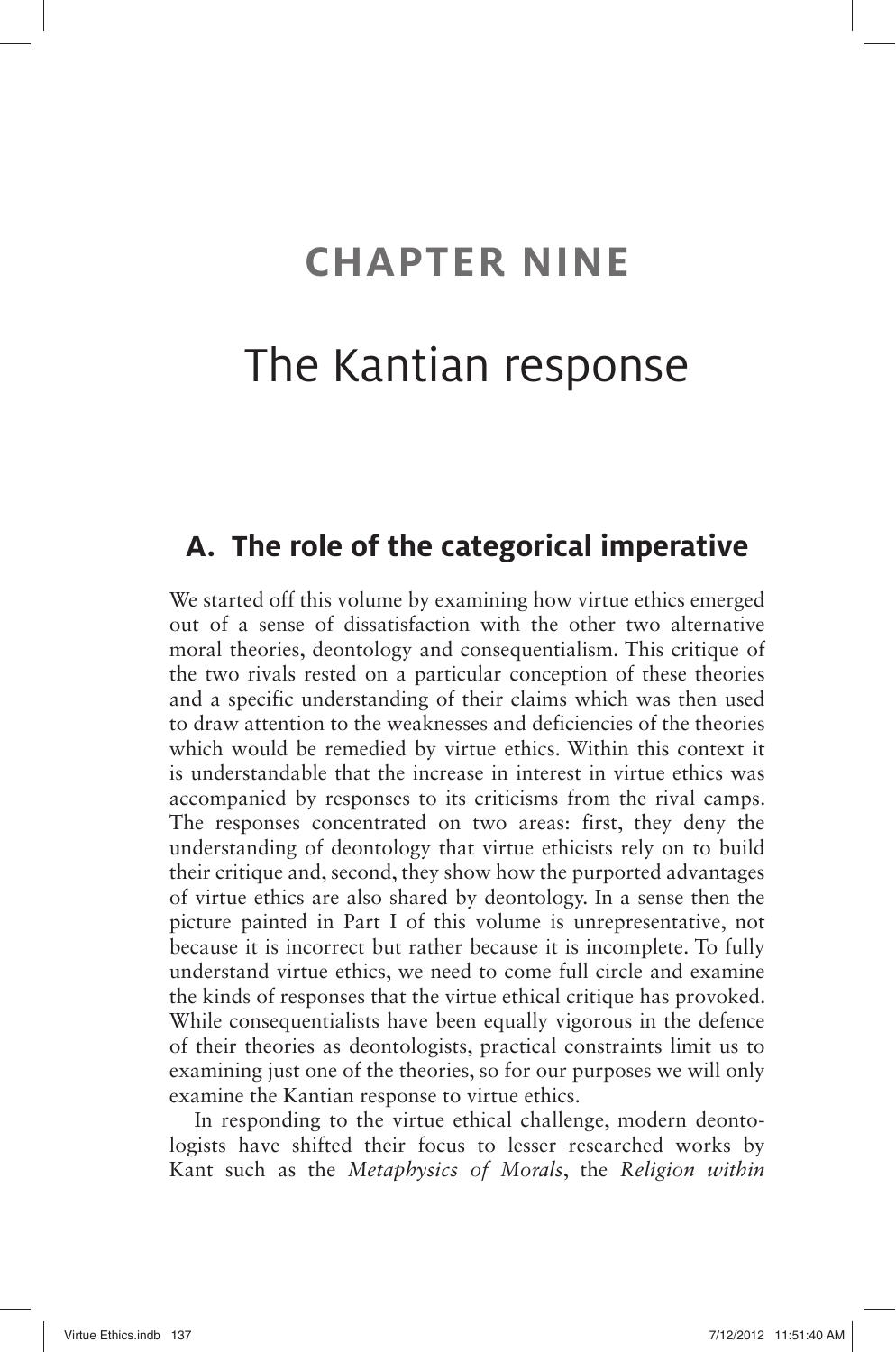#### **138 VIRTUE ETHICS**

*the Boundaries of Mere Reason* and the *Anthropology from a Pragmatic Point of View*. These works show a different aspect of Kant's work, one which might lead us to revise how we should interpret his overall theory. Modern deontologists have, in the same way that virtue ethicists have reinterpreted Aristotelian ideas, often gone beyond Kant's own works, to consider expanded and altered accounts of his theory. In this chapter, we will try to follow some of the main discussions in this area, in particular those that correspond to the themes discussed in Part I of this volume.

One of the most serious objections raised by virtue ethicists against deontologists is that they rely on rigid, inflexible rules that do not capture the particular details of situations and therefore do not account for the diversity of ethical life. A promising response to this objection is to re-conceive the role of the Categorical Imperative. The aim of the *Groundwork of the Metaphysics of Morals* is to search for the supreme principle of morality, but this doesn't mean that this supreme principle will give us an *easy* answer to all moral problems or that *all* answers to moral problems can be given by sole reference to this principle. In this sense, the term 'principle' is misleading here if we understand by it an overriding rule which operates as a concrete guide to action. Rather than a concrete guide to actions, the supreme principle of morality is conceived as a Categorical Imperative because it guides action from an inner moral constraint. Acting from duty is acting from an inner acknowledgement of the binding force of morality on us as a constraint and as a command. When we act from duty, we are motivated by the 'purely rational appeal of a universally valid rational principle<sup>'1</sup> rather than being motivated by our inclinations and empirical natures. To understand this, we need to make a small detour and consider Kant's views on our empirical nature.

As we shall see in the third section of this chapter, Kant does make room in his account of morality for our desires and inclinations, but their role differs fundamentally from that of desires in Aristotelian theory. This is because Kant has a different starting point with respect to his views on desires, inclinations and the empirical side of human nature. Kant deeply mistrusts our inclinations; he views humans as likely to be blinded by self-deceit because of inclinations that mislead us and distort the demands of morality. For example, because we are (naturally) full of self-conceit we misjudge ourselves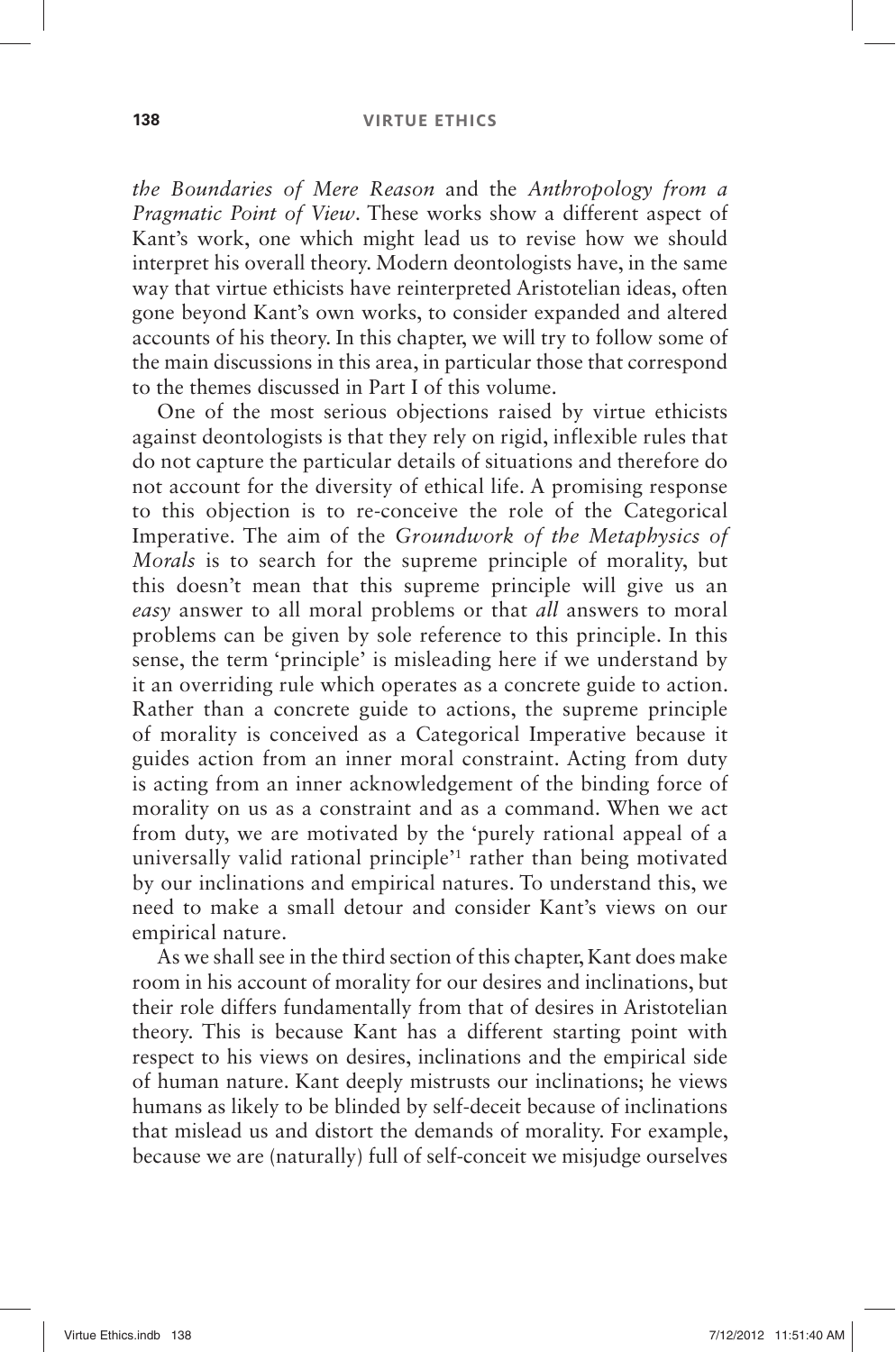to be morally better than we are; because we are (naturally) full of jealousy we misjudge others to be morally worse than they are. Humans have a propensity to evil, so we must constantly guard against the motive of self-love and we must always view our natural inclinations with mistrust. The source of moral worth, therefore, can never be inclinations as they are both likely to mislead us and be fickle, unreliable and not under our control. The supreme principle of morality cannot be derived from empirical considerations and our grounds for acting cannot be inclination.

This doesn't mean that inclinations have no value, just that they have no *moral value*, as we shall see later on in this chapter. Nor does it mean that our empirical natures have no place in Kantian theory, rather that they have a very specific place. Our empirical natures cannot be the grounds of our actions, our actions must be constrained by our rational natures as instantiated in the Categorical imperative, but the very point of some of Kant's later works such as the *Metaphysics of Morals* is to show how the application of the supreme principle of morality is constrained by our empirical natures and situated in the empirical world. The Categorical Imperative is a test for maxims and there are two broad responses to how maxims should be understood as 'subjective principles of action'?: either the *formulation* of maxims admits of qualifications and/or the *application* of maxims admits of sensitivity to particulars. To act from duty is to follow a Categorical Imperative even against all inclinations, so the *grounds* of our actions cannot be found in our empirical natures, but that doesn't mean that the *formulation* of our maxims and/or the *application* of our actions cannot reflect our empirical natures.

Onora O'Neill's account of maxims is an example of how the formulation of maxims admits of qualifications. For O'Neill, the role of the maxim is to capture features of the act on which the agent's choice depends, so the formulation of the maxim is already discriminatory. That is, not just any formulation will do, but rather only the formulation that captures the agent's intentions: 'For what will be decisive is what an agent's fundamental intention or principle in doing a given act really is. What counts is whether the expression of falsehood expresses a fundamental attempt to deceive, or whether agreement with another (in itself innocent enough) expresses a fundamental refusal to judge or think for oneself<sup>3</sup>.<sup>3</sup> An agent can't get away with universalizing a very narrow maxim to deceive such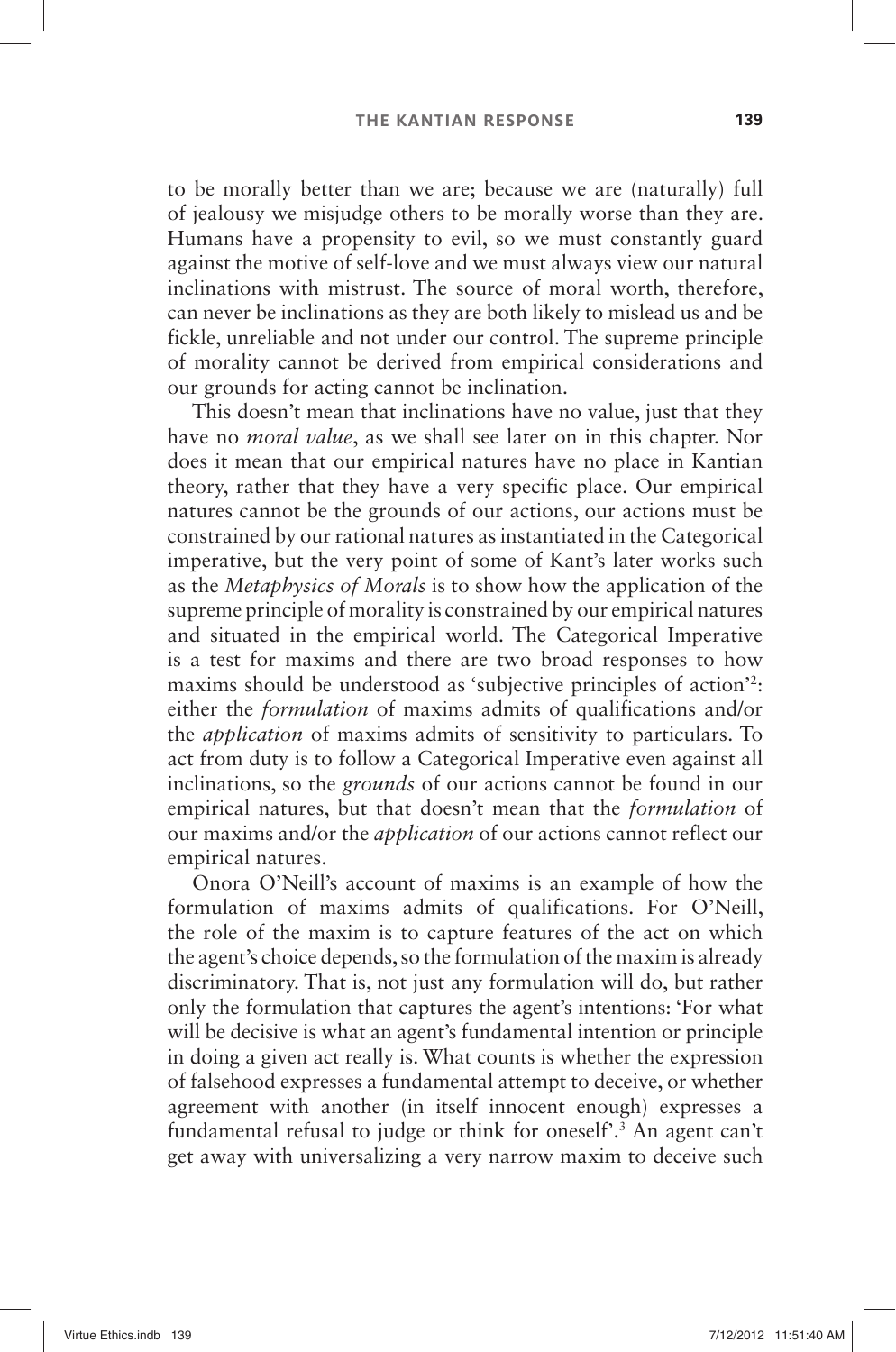#### **140 VIRTUE ETHICS**

as 'I will lie only when I can get away with it and it benefits myself', because the intention expressed in the maxim, that is, to deceive, is not universalizable. This approach generates maxims sensitive to the particulars of situations, thus satisfying the concerns of the virtue ethicist, while maintaining the core ideas of Kantian thought, namely that the theory should be grounded in notions of rationality and pure moral worth rather than empirical considerations. 4

The other possible avenue is to argue that the application of the maxims allows for context and sensitivity to our empirical nature, and therefore requires judgement. Barbara Herman reconceives of maxims as 'deliberative presumptions'. The Categorical Imperative does not give us rules for action but is a test for very generic maxims of the type 'Do X for Y reason'. When a generic maxim fails the test of the Categorical Imperative, it generates a deliberative presumption against doing actions of that type for reasons of that kind. Reminiscent of *prima facie* duties, deliberative presumptions are defeasible moral considerations that serve as general rules against exemptions from self-interest and can be defeated only if in specific circumstances the agent's actual maxim is not one of selfinterest. The defeasibility of deliberative presumptions therefore requires contextual judgement. Herman's approach allows for a great deal of context sensitivity, although some may worry that this comes at the cost of moving too far from Kant's original ideas.

Finally, some neo-Kantians see both the formulation and the application of maxims as related to empirical context. For example, Allen Wood argues that, for Kant, practical judgement is the capacity to move from a universal principle to practical instances of it, but that capacity cannot be substituted by more principles, rather it is a capacity acquired by experience and practice.<sup>5</sup> While the authority of the Categorical Imperative is independent of our empirical nature, the rules that derive from it must be interpreted in light of empirical facts about human beings and their application takes place in a particular context, none of which can be captured in rigid rules.<sup>6</sup> Wood concludes: 'The point is that when it comes to applying moral rules or duties, what moral agents need is not to be *told what to do*, but rather they need guidance in *thinking for themselves* about what they choose to do'.<sup>7</sup> These final thoughts about the role of moral judgement are very much in accord with what a virtue ethicist might have to say on the topic, although it is interesting to note that if there is any force to the objection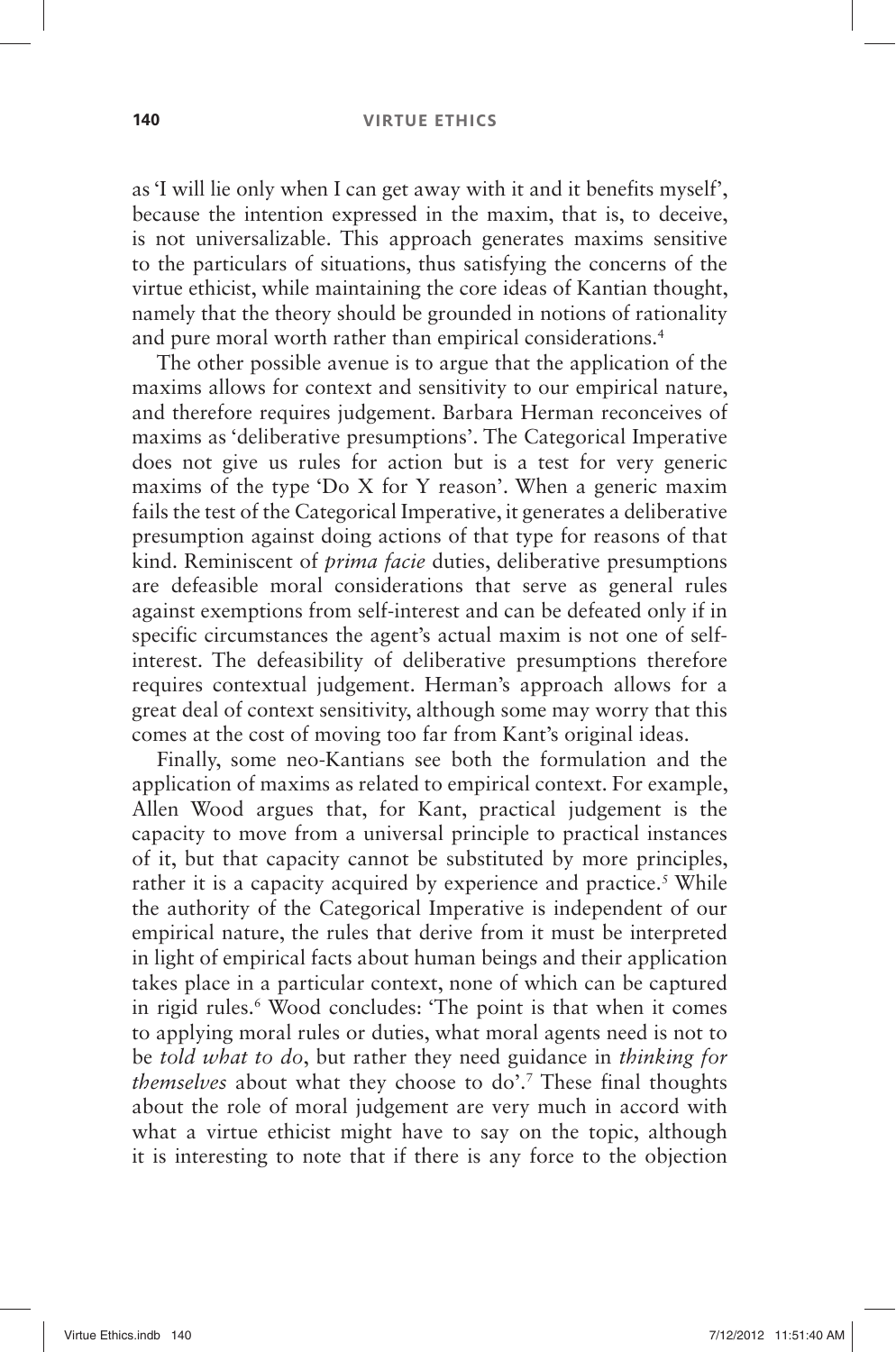that virtue ethics is not action guiding because it is not sufficiently prescriptive, the very same objection now applies to Kantians.

Another way in which the interpretation of the role of Categorical Imperative can resist the virtue ethical objection of inflexibility is to focus on imperfect duties, an idea we will examine in the next section.

## **B. Imperfect duties and impartiality**

Kant distinguishes between two kinds of duties, perfect and imperfect duties. Perfect duties like 'Do not lie (from the motive of self-interest and with the intention to deceive)' are negative duties prohibiting actions from certain motives. It is these duties that the Categorical Imperative is meant to be a test for. If a maxim fails the test of the Categorical Imperative, then there is a perfect duty to not act in this way and this duty cannot be overridden by inclinations. Imperfect duties, however, are different. Rather than forbidding an action done from a particular motive, they command the pursuit of an end. For example, we have imperfect duties towards ourselves to develop our talents and imperfect duties towards others to promote their happiness. While both perfect and imperfect duties are similar in the sense that they command with the same force, they differ in that imperfect duties allow us quite a bit of latitude in how we realize the end they command. There are a variety of actions that qualify as promoting the happiness of others, and imperfect duties allow us room to decide when, how and towards whom we fulfil the duty.

Because of this interpretation of imperfect duties, neo-Kantians need not be tied down to inflexible, prescriptive and limited rules, but can take account of the variety of the circumstances of the moral life. There are many different ways of promoting other people's happiness and Kant's thoughts are perfectly compatible with allowing room for the agent to interpret how and when this is done. This interpretation of Kant on imperfect duties has a number of implications. According to Marcia Baron, it allows for a number of conceptions of the good life. It allows the Kantian to recognize the diversity of natural talents people may have and allow them to develop in different ways. Furthermore, a person may fulfil her imperfect duties through developing her artistic talents and spending some of her time on charitable causes without having to become an entirely self-sacrificing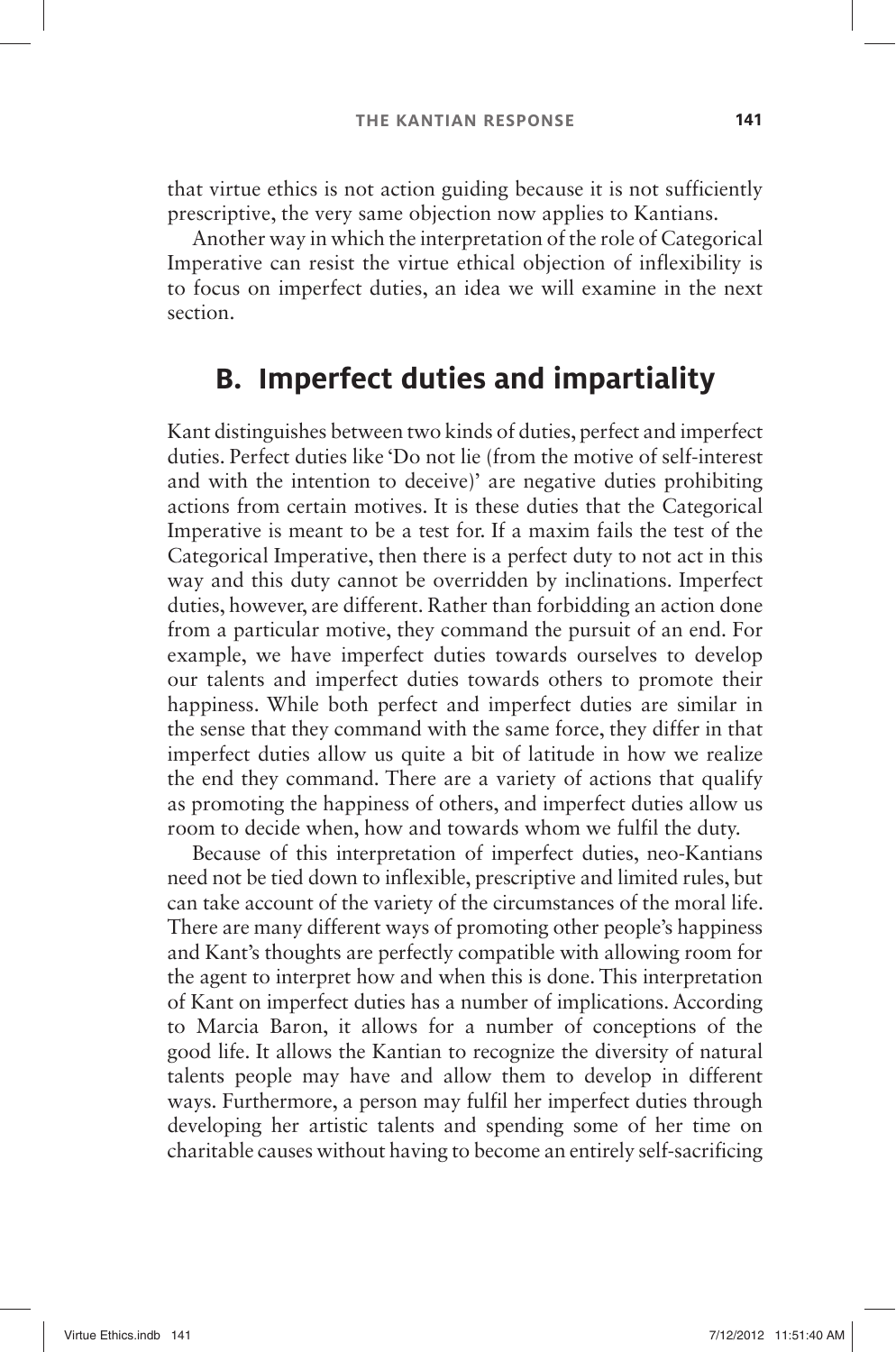altruist in the cause of promoting the happiness of others. The moral saint is not the Kantian ideal and indeed being a moral saint may be problematic under the Kantian understanding of morality as it involves a very one-sided preoccupation with the happiness of others which may well involve a corresponding neglect of one's own talents. Baron quotes Kant in support of this interpretation of the rejection of the life of the moral saint, who seems to suggest, in the *Critique of Practical Reason*, that the man who gives his life to save others will have done a good thing in accordance with duty, but in losing his life will have infringed on his duties to himself (once dead he can no longer fulfil any of his talents).<sup>8</sup>

Another implication of the existence of imperfect duties is that having an imperfect duty to promote the happiness of others is perfectly compatible with aiding some people more than others, so would allow for special treatment of those who are near and dear to us. The virtue ethical objection that other theories fail to account for partial relationships like family ties and friendships may have more force against theories that require the maximization of impersonal value than Kantianism. So, for example, Utilitarianism requires moral agents to maximize utility with no reference as to whose utility is being maximized, all 'units' of utility count equally with no regard for who they benefit. As a result, Utilitarianism is far more vulnerable to the objection that it cannot account for the special status of friendships. However, Kantianism is not a theory requiring us to promote impersonal value. Baron argues that it is perfectly permissible to show preferential treatment to other people some of the time. Preferential treatment is only problematic when it shows a morally unjustifiable preference. 9 To make sense of this conclusion, we need to reconsider what is impartiality and why there might be a requirement for impartiality.

Aristotle enjoins us to '[t]reat equals equally and unequals unequally'.<sup>10</sup> The advice at first seems a bit vacuous as it seems selfevident, but the point of the claim is that the difficult task in just distributions is to determine who is equal to whom and according to what standard of equality. In Chapter 2, Section B, we saw how this applied to philosophy essays, essays that showed equally good elements of a good philosophy essay were warranted the same mark, but at the centre of this understanding of just distributions of marks was the conception of what counts as a good essay. Neo-Kantians argue that their theory can accommodate the same insights.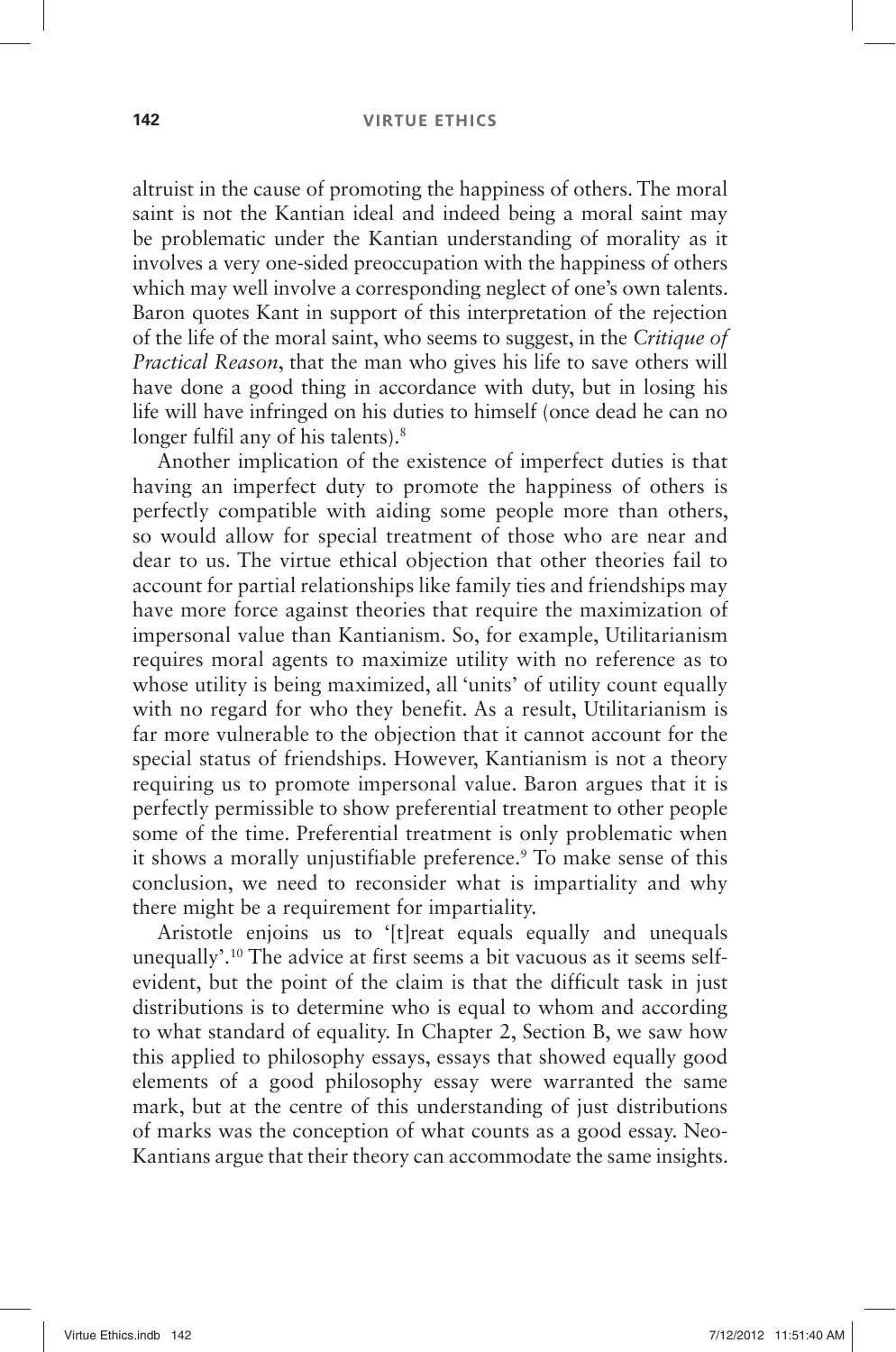Consider Baron's example about what kind of partial treatment you are allowed to give: it is permissible to invite some people over to dinner on the grounds that you like them and not invite others on the grounds that you do not like them as much, but it is not permissible to only offer your help to those who desperately need it because you like them and ignore those you do not like.<sup>11</sup> This is because people in general do not have a claim to becoming your dinner guests, but they do have a claim to your aid when they desperately need it. There is room for choice in deciding who you invite to dinner and there is room for favouring those you like; however, the same is not true with respect to emergency, life-saving aid. Aristotle would have no quarrel with any of this, as the legitimacy of partial considerations can only be justified within certain contexts that allow latitude for partial choices. That he is my friend' is an acceptable justification of some partial choices, for example, why I give him my time and emotional support as opposed to a stranger, but not others, for example, why I gave him the job over a more qualified candidate.

If impartiality then is defined as not treating others unfairly but definitionally allows for differential treatment and allows for special consideration where such consideration is *warranted*, then both Aristotelian and Kantian theories are impartial in this sense and can both account for the importance of friendships and other relationships in our lives, as well as allowing space for these relationships within our understanding of morality.<sup>12</sup> The virtue ethical objection then that Kantians do not allow room in their theory for relationships that are fundamental to living the good life no longer seems as relevant.

The reinterpretation of the Categorical Imperative, the refocusing of attention on imperfect duties and the re-examination of the requirements of impartiality allow neo-Kantians to offer convincing responses to the virtue ethical objection about the problems associated with rigid rules. In the next section, we will examine the degree of similarity between the Aristotelian and Kantian views on the emotions.

## **C. Acting from duty and the emotions**

It seems incontrovertible that there are some passages in Kant's works that suggest that he had a deep mistrust of the emotions and argued if not for expunging them at least for not allowing them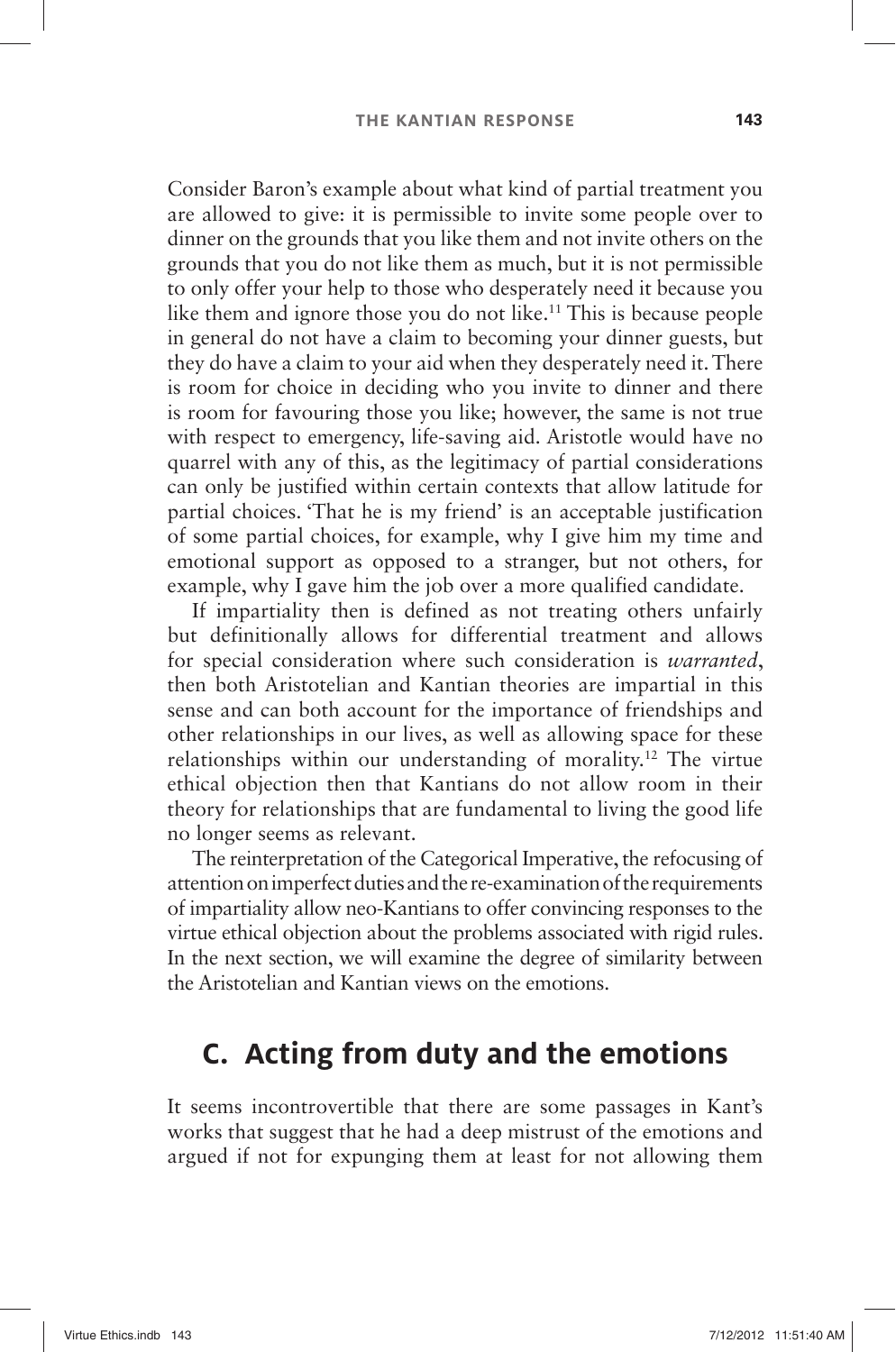any role in the moral sphere. For example, the long passage we considered in Chapter 3, Section A, on the distinction between the ' friend of man 'who acts out of inclination and whose act therefore has no moral worth and the man who acts out of duty and therefore has true moral worth. Kant's mistrust of the emotions arises from a variety of sources. Kant is concerned that the emotions are unreliable. Their source is our natural temperament or the circumstances that provoke them, neither of which are under our control. Emotions may be present at some times but not at others, they may appear in response to some circumstances but not others, so again we do not have power over them. Moral emotions cannot be called upon at will when they are needed and therefore cannot be the proper subject of moral praise and blame as we are not responsible for having or not having them. Also, many of our inclinations originate from what Kant sees as suspect sources. As human beings, it is our natural pathology to be overwhelmed by our desires. The motive of self-love is the motive we must guard against the most as this motive makes subjective considerations about our own well-being and self-interest into the objective determinant of the will.<sup>13</sup> Essentially what this means is that we are prone to taking on our desires as overriding moral considerations and therefore all our desires are suspect as grounds for morality because they tend to place us over others and give our empirical concerns priority over the demands of morality. Emotions cannot be the foundation of morality as they are not objective. Finally, the emotions are only, at best, incidentally aligned to the good. For example, sympathy may incline us to help someone who is doing evil because the emotions cannot distinguish between evil and good.

Neo-Kantians have developed two lines of thought in response to this, admittedly, problematic approach to the emotions. I say 'problematic' because, on the whole, modern thinkers have accepted that there ought to be a greater role for the emotions than that assigned to them by the ideas presented above. While it is possible to ' bite the bullet' and simply concur with Kant that he was right to mistrust the emotions, on the whole, the responses in the literature tend to accept that a plausible account of morality needs to allow a greater role for the emotions than that suggested by the passages above (or at least by the passages above examined in isolation). The two lines of thought then, which are not mutually exclusive, are first to highlight the kinds of emotions Kant does allow room for and second to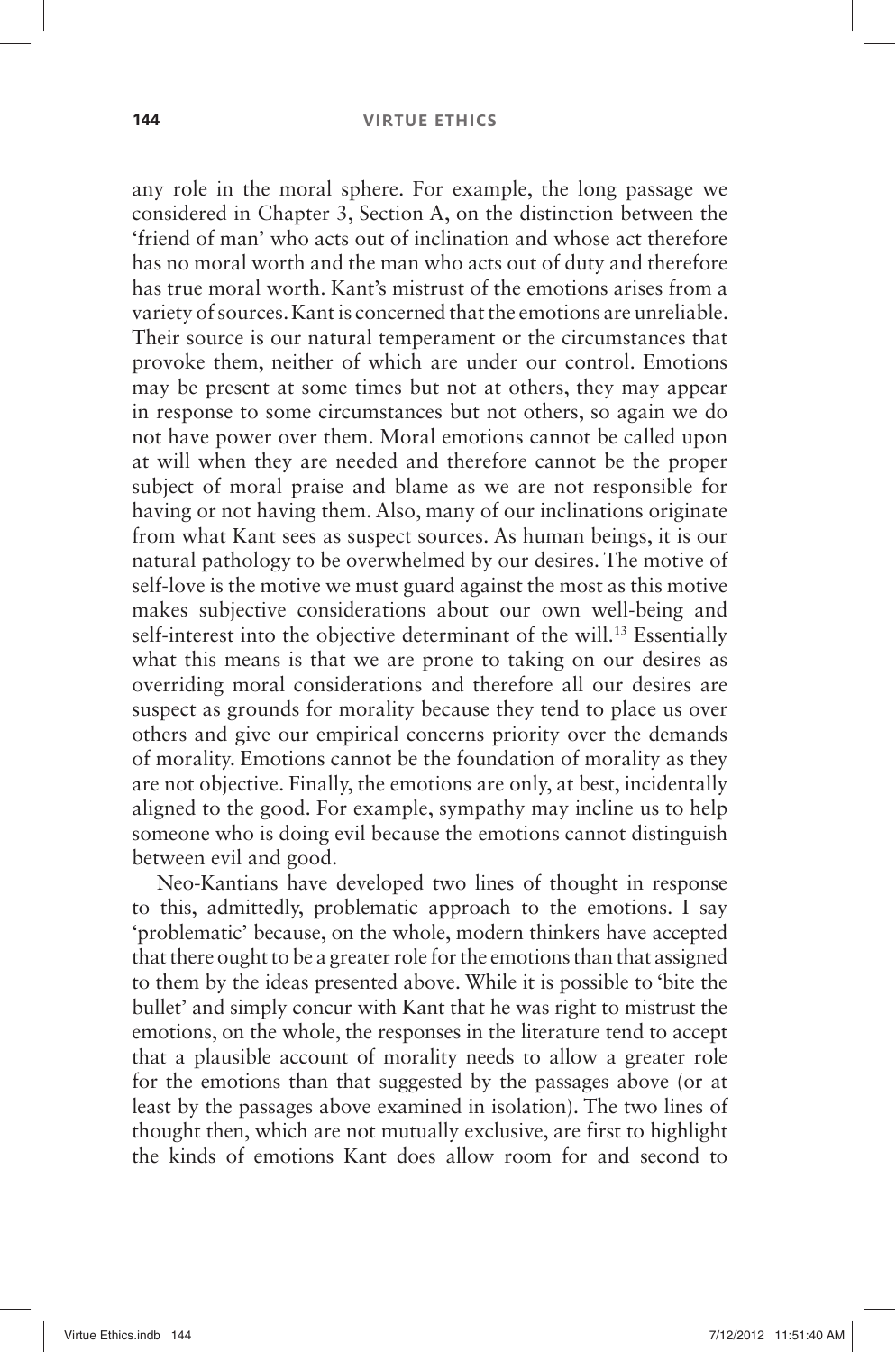elaborate on the ways emotions can play different roles in Kantian theory. The latter strategy is more of a matter of interpretation and development of Kant's ideas and so results in a number of different approaches. We will return to this thought shortly; first, we will consider the kinds of emotions Kant does allow room for.

Acting from the motive of duty has some affective aspects because it gives rise to a particular kind of emotion, a feeling of respect for the moral law. We all have certain feelings by virtue of being human which lie at the basis of morality and make us receptive to the demands of duty, that is, we are naturally predisposed to be affected by moral considerations. These feelings are moral feeling, conscience, love of one's neighbour and respect for oneself<sup>14</sup> and they are all related to the moral law. Moral feeling is the sense of pleasure or displeasure that comes from acting from duty or failing to do so. Conscience is not something we acquire but a fact of our being that we are aligned with morality. Love of others and respect for oneself are based on the recognition that we and other humans are capable of being constrained by the moral law. These feelings are all aroused by our consciousness of the moral law, and similarly there are negative feelings of guilt, shame and contempt towards ourselves and others when we fail to do our duty.<sup>15</sup>

Allen Wood also interprets Kant as allowing room for rational desires that accompany reason. These rational desires may at first glance seem similar to trained Aristotelian desires that go hand in hand with the right reason, but a closer look reveals quite a different account of the role of rational desires. In Aristotle, appropriate desires help us notice the requirement for action, help us determine what we should do and motivate us to do the right thing. In Kant, reason reveals our obligations and then also produces a feeling of pleasure, a special emotion of reverence for the moral law accompanied by joy at our willing what reason requires of us. Desires have no place as grounds for our motivation, even if they happen to be the right kinds of desires, but desires are produced by our pursuit of the objects of our rational choice. 16 The ordering of the desires here is entirely different; for Aristotle, rational desires reveal morally salient particulars and are part of practical judgement; for Kant, rational desires are a by-product of the work done by reason alone.

While there is ample evidence of these special moral emotions in Kant's writing, there is a worry that appeal to them doesn't do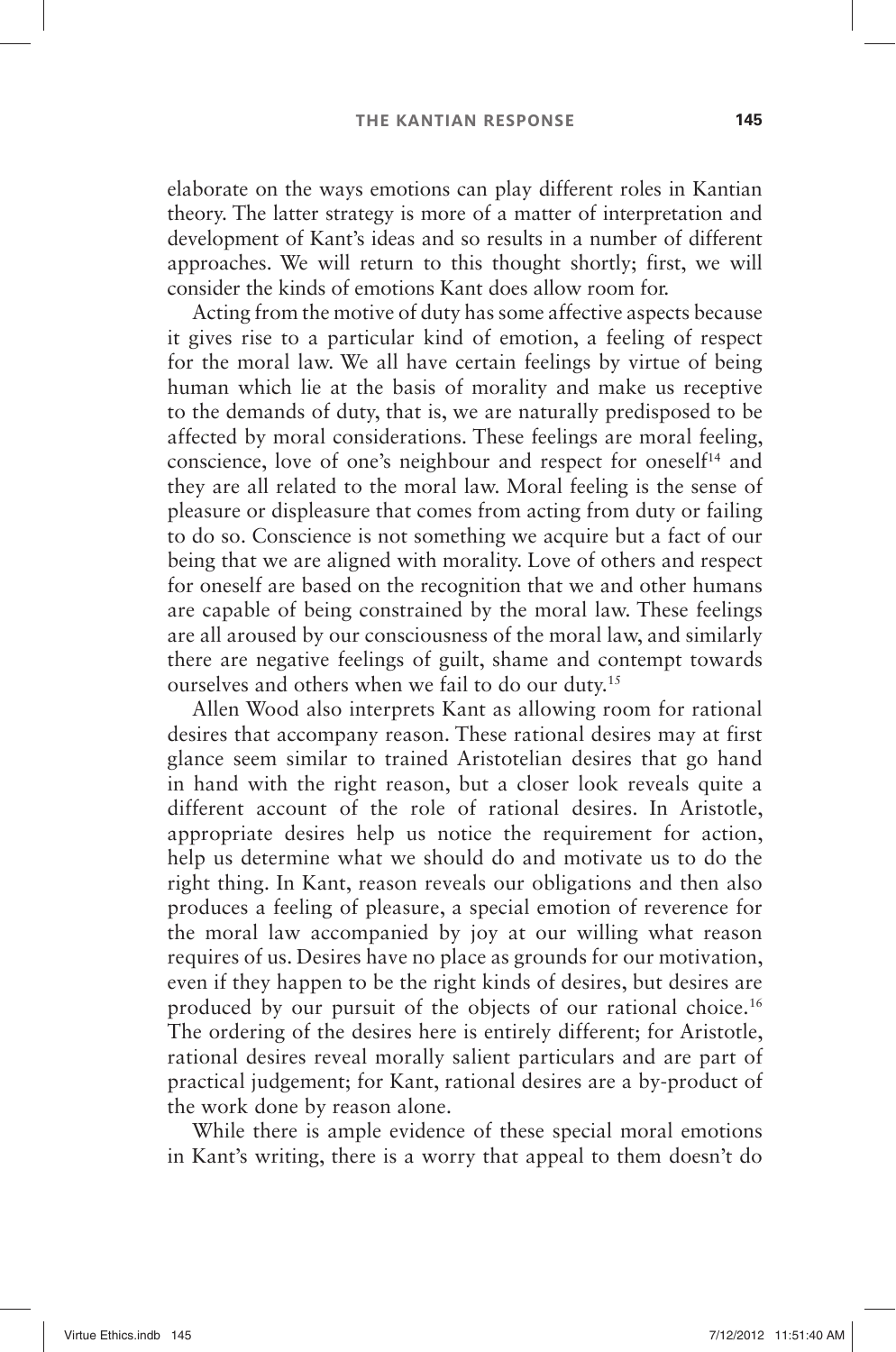#### **146 VIRTUE ETHICS**

much for promoting a plausible account of our actual experience as emotional beings. These moral feelings are, if anything, rather peculiar instances of emotional sensitivity and there are concerns that in places Kant's appeal to them becomes almost mystical and akin to religious fervour – none of which helps with responding to the objection that the Kantian picture fails to take into account the important role of human emotions.

The second line of thought open to neo-Kantians is to find more substantial roles for emotions, a task which overwhelmingly requires reinterpreting if not reconstructing Kant's own views. Marcia Baron asks us to reconsider our reading of Kant's rejection of the inclinations as presented in the quote above. She argues that this particular passage is purposefully exaggerated in order to highlight the importance of acting from duty. She also argues that the contrast Kant is concerned with here is not one between two people, one of whom lacks inclination but possesses duty, and the other possessing inclination but lacking duty; rather, the correct contrast is between two people, both of whom have the right inclinations but only one of whom has a conception of the demands of duty.<sup>17</sup> However, this response moves quite far away from some of the fundamental Kantian claims. It allows some value to be placed on having the right inclinations, but seems to suggest that acting from the motive of duty then carries the day. It seems to make the motive of duty an extra point in favour of the agent's motivation, whereas it should be the only ground for determining the agent's moral worth and as such it may not be a solution acceptable to all Kantians.

Perhaps one way out of this problem is to consider the contrast between acting from inclination which has no moral worth and acting from duty *with* inclination, which has moral worth and allows a role for the emotions. What exactly could this role be? Margaret Baxley suggests that we should reject inclinations as the ground of action because they are opposed to morality, but that we can allow room for inclinations that have been cultivated in accordance with reason. The *Metaphysics of Morals* gives numerous examples of calls to cultivate those feelings which are responsive to the power of reason and play a variety of roles such as facilitating the choices involved in specifying imperfect duties, prompting beneficent actions and allowing us to fulfil the requirements of reason in a humane way.<sup>18</sup> The success of such approaches will depend on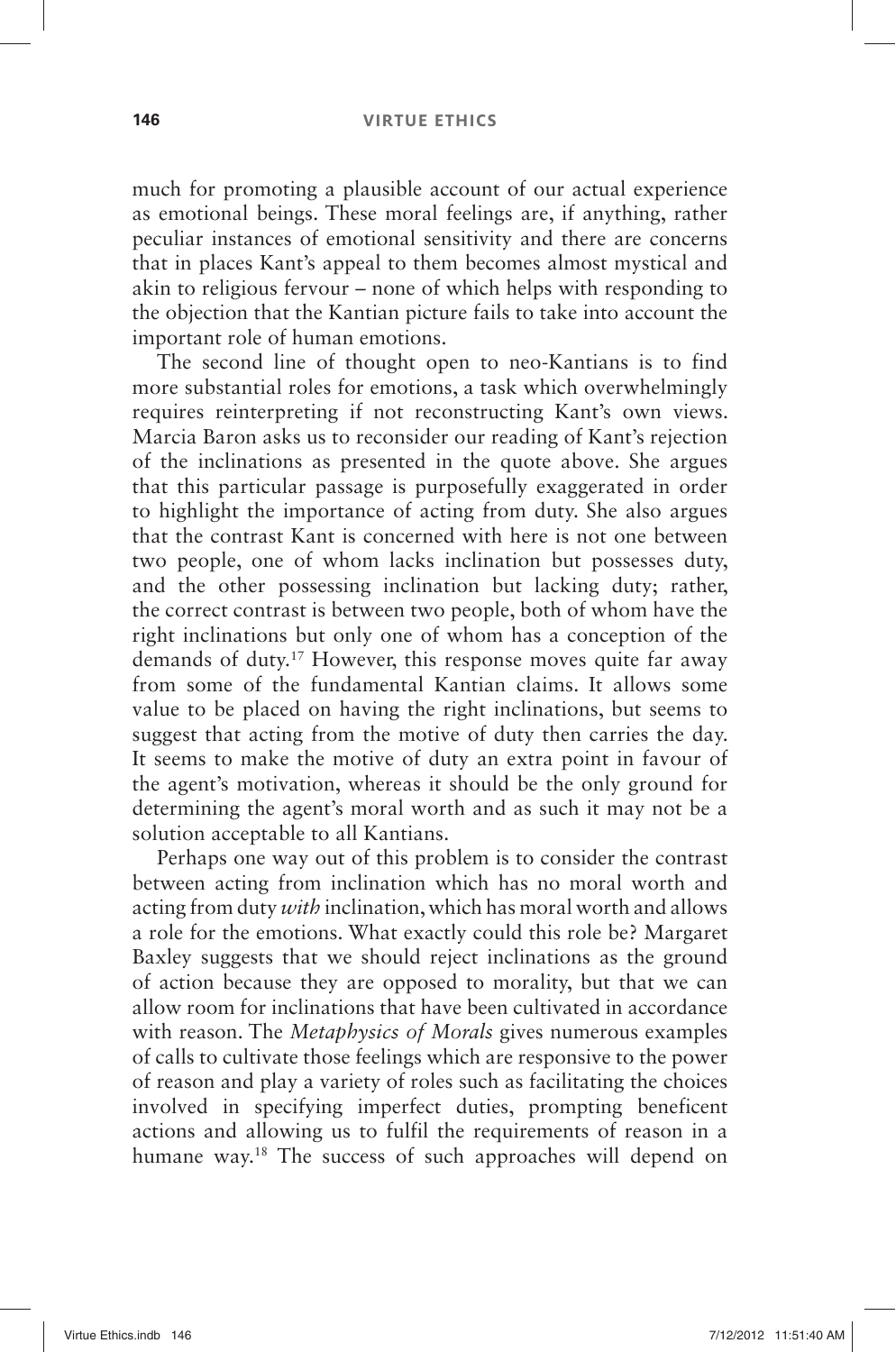how much room can be afforded to the emotions without making them the determining ground of the will. To further understand the possibilities here, we need to examine the Kantian understanding of virtue.

## **D. Virtue as strength of will**

To understand Kant's account of virtue, we need to appeal to a distinction which is central in Kant's thought: the distinction between the intelligible (noumenal) and the sensible (phenomenal) worlds. A word of warning is appropriate before we move on; this is an extremely complex distinction, with a multiplicity of layers and implications for Kantian thought, and we can only give it the most cursory examination. The following discussion should be read with this caution in mind.

We are part of two worlds. The sensible world is the world of appearances, subject to causal laws that are naturally necessitated, and therefore it is difficult to see how freedom and choice are possible in this world. However, as moral agents we are also part of the intelligible world, transcendentally free and therefore can be held responsible for our choices. The intelligible world is the world of things-in-themselves, understood through reason alone, a capacity available to all human beings, at all times and with no reference to their background or prior circumstances. The intelligible world allows for an *a priori* conception of the fundamental principle of morality which owes nothing to empirical contingencies, while the empirical world allows for a plausible picture of human nature as subject to empirical contingencies – the challenge is how to reconcile these two worlds.

Correspondingly, Kant has two conceptions of virtue, virtue in the intelligible world and virtue in the sensible world. Virtue in the intelligible world is a conception of moral character ( *Denkungsart*), a reorientation of the will towards the good, a sudden revolution of the will from the principle of self-love to the principle of duty. It is a commitment to morality that is available to everyone, any time, regardless of their background and empirical considerations. This change of heart to a commitment to the moral duty is the mark of real moral worth and cannot be brought about through any empirical influences such as habits or education.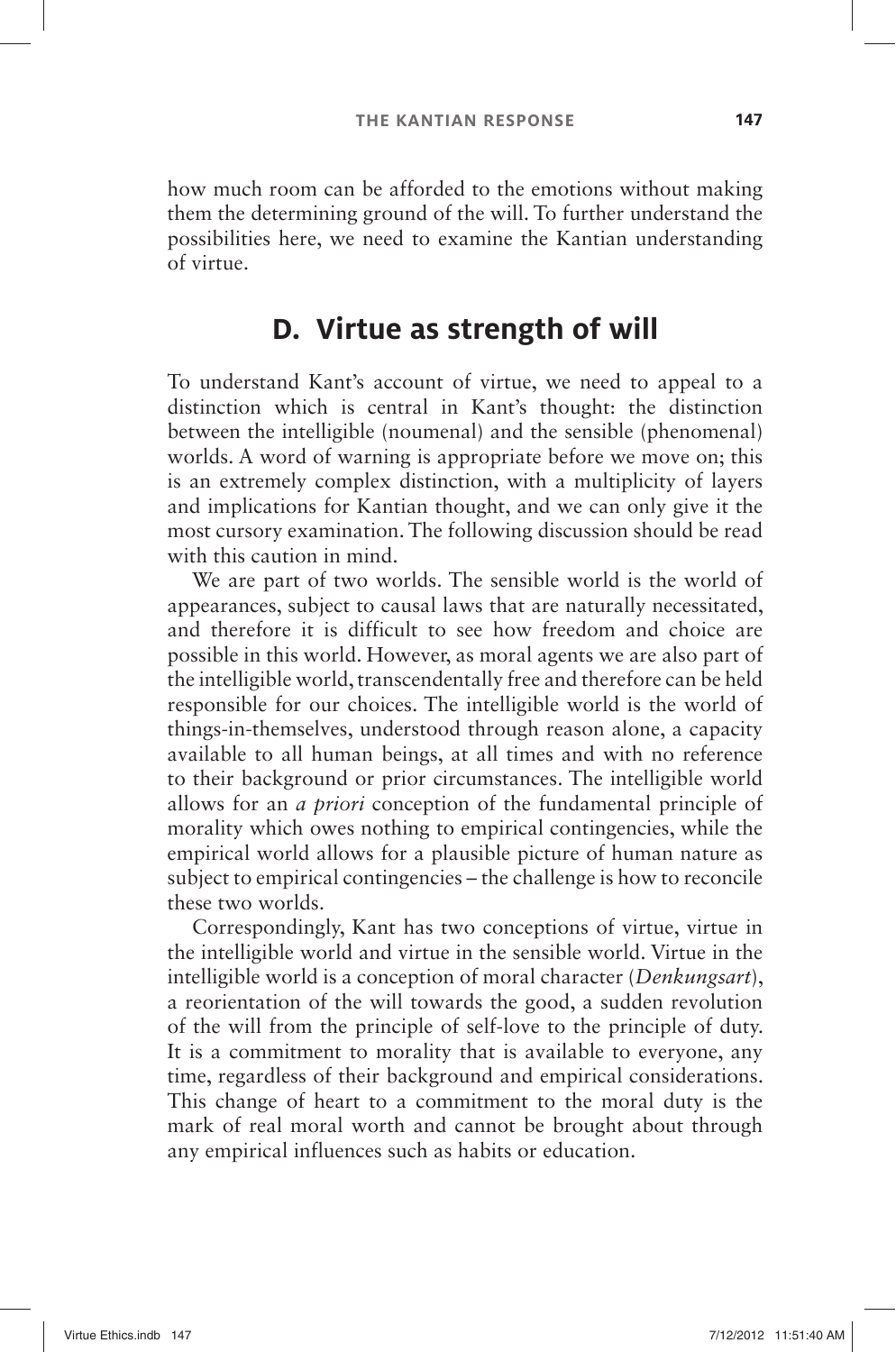#### **148 VIRTUE ETHICS**

Virtue is present in the sensible world as well, as a disposition of strength of temperament in resisting inclinations ( *Sinnesart*). Sensible virtue involves a change of mores, a gradual change of the empirical character that can be brought about through the development of right habits, education and other empirical influences.

Virtue involves struggle in both conceptions. In the intelligible conception, there is struggle as we are only finitely rational beings and feel the commands of morality as constraints. If the perception of the force of morality were absent, we would have holly wills, but we do not, so we feel constrained by the moral 'ought'. At the same time, virtue is a struggle in the empirical world as we are led astray by our inclinations and virtue is the struggle to resist contrary inclinations. 19 However, struggle and a negative conception are not the only aspects of virtue. Virtue in the intelligible world is also self-constraint in accordance with the principle of inner freedom, so virtue is its own reward<sup>20</sup> and this recognition of the moral law produces, as we saw above, positive feelings of satisfaction and joy. 21 In turn though, because we are also beings in the sensible world, we can experience the feeling of reverence for the moral law reluctantly and feel humiliated by having to pay tribute to the merit of others. 22

The above is a very brief summary of some very complex ideas, but I want us to take two things from this discussion. The first is that any comparison between Aristotelian virtue and Kantian virtue is unlikely to be straightforward. The second is that a major challenge for neo-Kantians is to reconcile the account of the intelligible world with the account of the sensible world.

It should be evident from the discussions so far that both Aristotle and Kant have rich conceptions of virtue, which relate to many other ideas within their theories and that therefore any comparison of the concepts could never be a quick and simple affair. Kant's account of empirical virtue certainly seems to have many points of similarity to Aristotelian virtue and therefore can be used by Kantians in response to the virtue ethical objections. Aristotle and Kant agree that although virtue is not habit in itself, habit is a useful tool for virtue. Unreflective repetition, though, which is how habitual action should be understood, cannot be true virtue as virtue involves choice.<sup>23</sup> However, Aristotle and Kant disagree on the precise role habit plays. For Aristotle, unreflective habit is a starting point, habituating oneself in 'the that' will eventually, along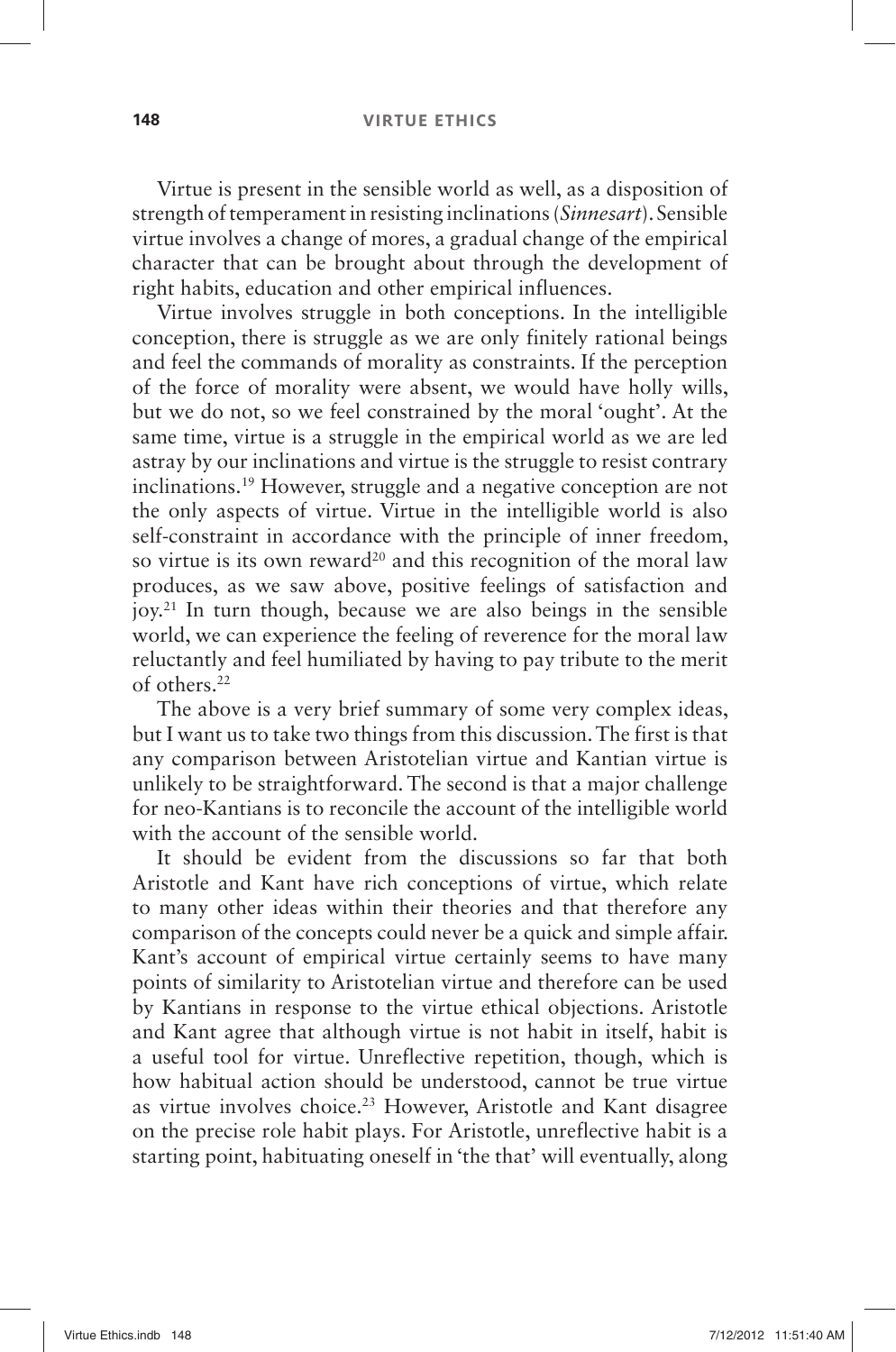with other developments, lead to understanding 'the because'. For Kant, the starting point is acceptance of the moral law, habituation may help shape practices, but virtue requires a conversion in one's perspective, a reorientation towards the good (a revolution in the *Denkungsart*) which is not linked to one's habits.

Character development therefore has a similar profile in both theories, that is, it plays an important role, it is gradual and subject to external influences, but the place of character development differs in the two theories. Primary in the Kantian picture is the exercise of reason which is the affirmation of the force of the moral law. While for Aristotle it is also central to choose virtue, do so knowingly and for its own sake, this choice is only possible through the development of the empirical character and may be impossible if thwarted by unfortunate empirical circumstances. For Kant empirical considerations are at best a temporary substitute for reason and this is most evident in his account of the role of emotions.

For Aristotle, the emotions play a significant and central role in the development of virtue and are seen primarily as a positive influence, at least as long as they are under the sway of positive influences and able to be shaped by reason. For Kant, the emotions are primarily suspect as contrary influences and their role is merely supplemental or temporary until reason can take over:

The principle of *apathy* – namely that the wise man must never be in a state of affect, not even in that of compassion with the misfortune of his best friend, is an entirely correct and sublime moral principle of the Stoic school; for affect makes us (more or less) blind. –Nevertheless, the wisdom of nature has planted in us the predisposition to compassion in order to handle the reins *provisionally*, until reason has achieved the necessary strength; that is to say, for the purpose of enlivening us, nature has added the incentive of pathological (sensible) impulse to the moral incentives of the good, as a temporary surrogate of reason.<sup>24</sup>

While Aristotelian virtue is a state of balance between the right reason and the right desire, both necessary for and leading to the right action, Kantian virtue is a state of struggle against contrary inclinations and involves a feeling of resentment towards the commanding force of morality. Some commentators have suggested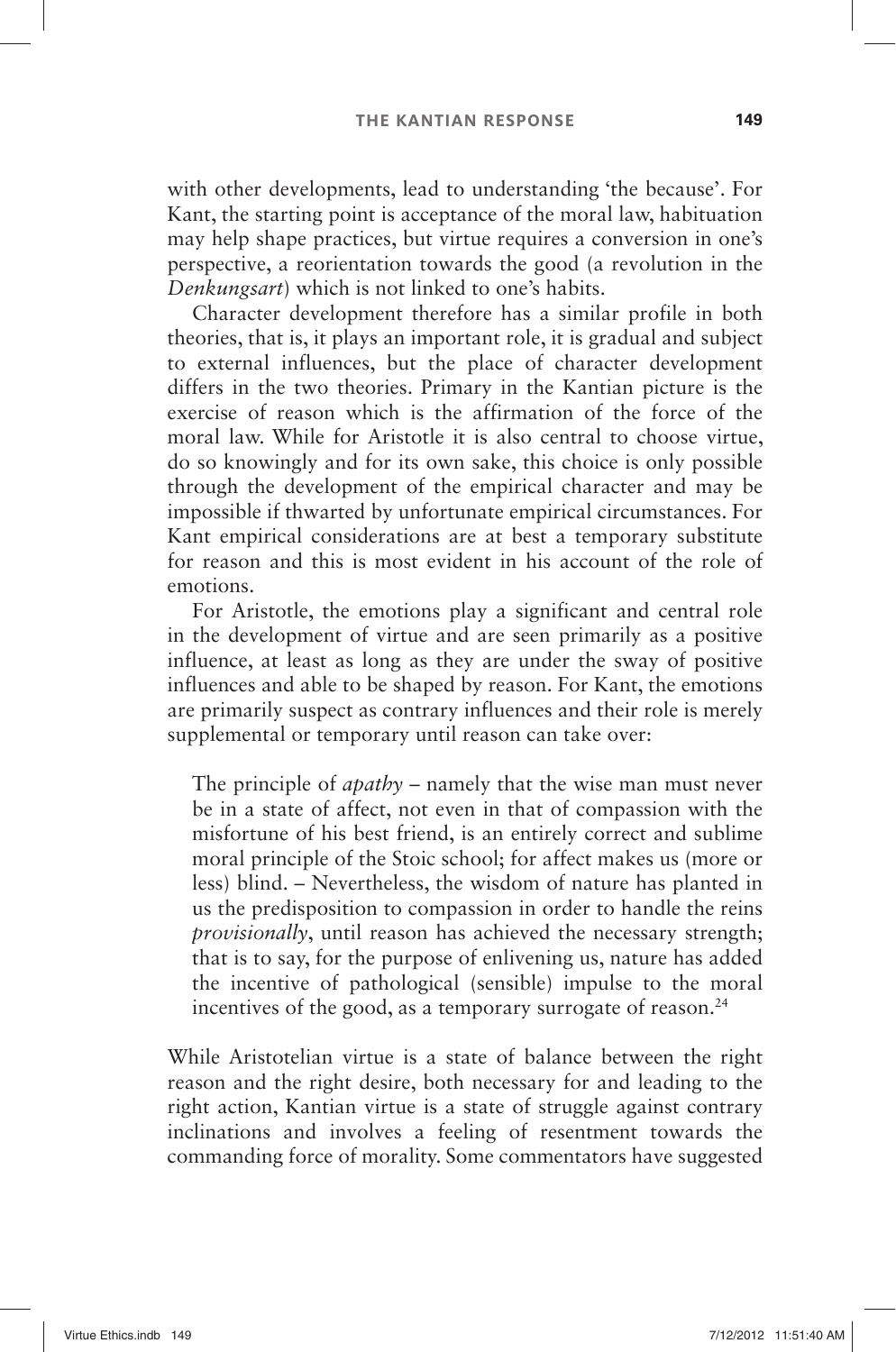that this is a problem for Kant, as Kantian virtue is therefore 'merely' continence, but I think that this objection fails to see that this is not a like-for-like comparison. Kantian virtue is not comparable to Aristotelian continence as it isn't supported by the same account of the relationship between reason and the emotions. Kantian virtue is not a *lesser* account of virtue than Aristotle's account of virtue because it is fundamentally about struggle; it is a *different* account. It is only within the Aristotelian scheme that we have progression from struggle –continence and incontinence –to stability –virtue; in the Kantian scheme, inclinations always remain suspect, so struggle against them is the only possible state for being such as us.

Aristotle and Kant have similar things to say about the role of the virtuous person. Neither is interest in the virtuous person as a direct example, as neither holds much stock in the possibility of achieving virtue by directly copying the actions of another. As we have seen, the Aristotelian emphasis is on the *orthos logos* and the virtuous person's abilities to perceive it and act in accordance with it. Kant's interest in the virtuous person is similar:

The *experimental* (technical) means for cultivating virtue is *good* example on the part of the teacher (his exemplary conduct) and *cautionary* example in others, since, for a still undeveloped human being, imitation is the first determination of his will to accept maxims that he afterwards makes for himself. –To form a habit is to establish a lasting inclination apart from any maxim, through frequently repeated gratifications of that inclination; it is a mechanism of sense rather than a principle of thought (and one that is easier to *acquire* that *to get rid of* afterwards). –As for the power of examples (good or bad) that can be held up to the propensity for imitation or warning, what others give us can establish no maxim of virtue. For, a maxim of virtue consists precisely in the subjective autonomy of each human being's practical reason and so implies that the law itself, not the conduct of other human beings, must serve as our incentive . . . A good example (exemplary conduct) should not serve as a model but only as a proof that it is really possible to act in conformity with duty. So it is not comparison with any other human being whatsoever (as he is), but with the *idea* (of humanity), as he ought to be, and so comparison with the law, that must serve as the constant standard of a teacher's instruction.<sup>25</sup>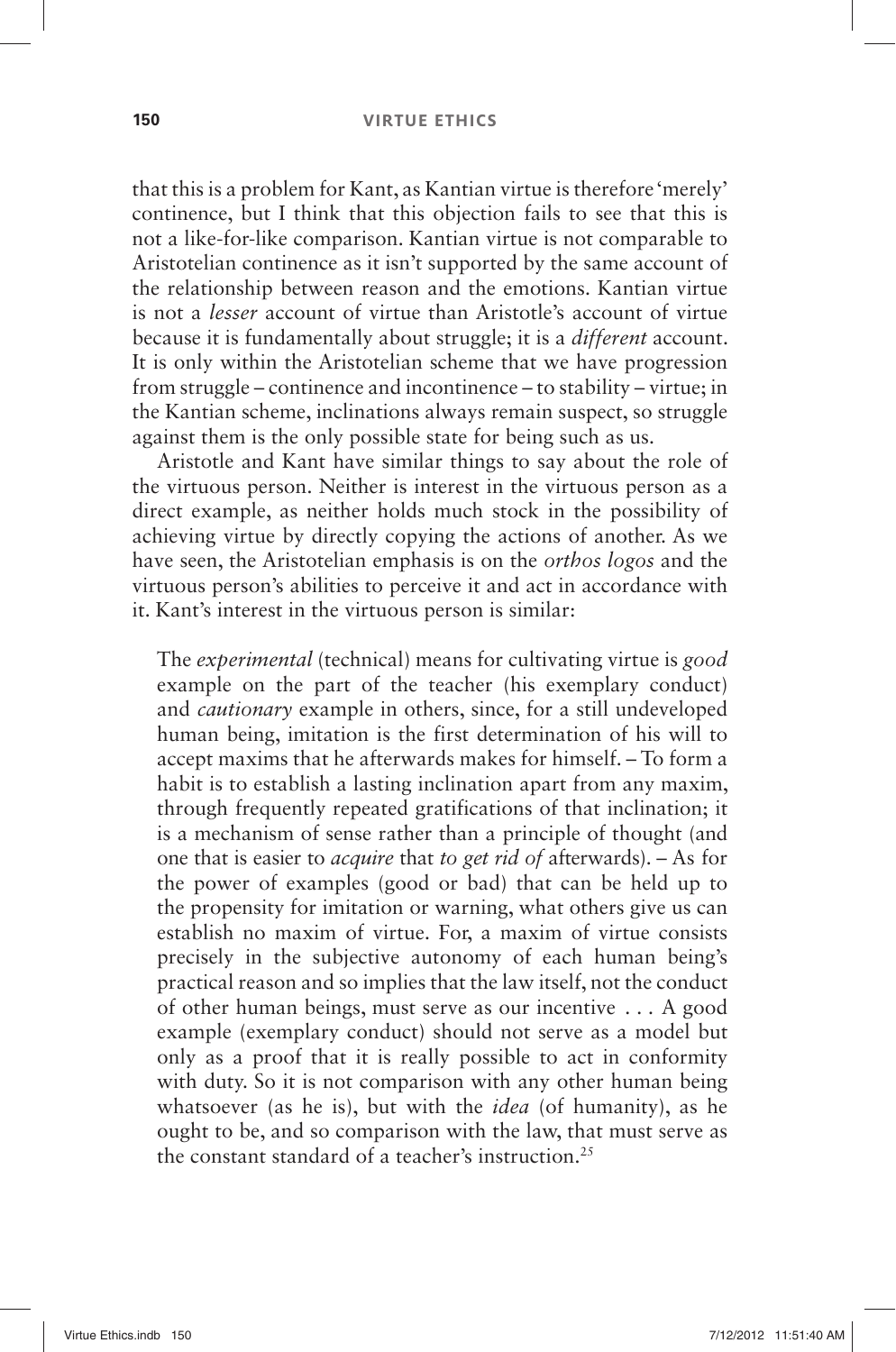Finally, while reason plays a central role in Aristotelian theory, and there are convincing comparisons between the importance of the concept of the noble and the good in Aristotle and the importance of the moral law in Kant, 26 the Kantian emphasis on the intelligible world and in general Kantian metaphysics do not have a direct comparison with Aristotle's work. If one had to compare the relative merits of the two theories in one sentence, I think that one would say that the greatest challenge for Aristotle is providing an account of the objective grounding of virtue, while the greatest challenge for Kant is reconciling the relationship between the empirical and the intelligible worlds.

The task for neo-Kantians is to demonstrate the continuity and the overall coherence of the Kantian project, from metaphysics to moral psychology, from the intelligible to the empirical, from his earlier works to his later works. Kant does have convincing, plausible answers to the virtue ethical objections; his theory has the resources to account of the complexity of moral practice, to accommodate friendship and other partial relationships, to permit a role for the emotions, to find room for virtue and character. The answers Kantians give are not identical to the Aristotelian approach, there are significant similarities but also significant differences between the two theories, but they are interesting answers nonetheless that reveal a rich conception of morality. The question that still requires work is how all these ideas cohere with Kant's metaphysical claims.

## **Further readings**

Most of the suggestions for further readings relevant to this chapter are available in the footnotes. However, more specifically, for anyone interested in direct comparisons of Aristotle and Kant on virtue and character, Sherman, 1997, is an excellent, detailed and insightful account; Baron et al., 1997, is a very good introduction and more resources can be found in Beltzer, 2008 and Athanassoulis, 2005.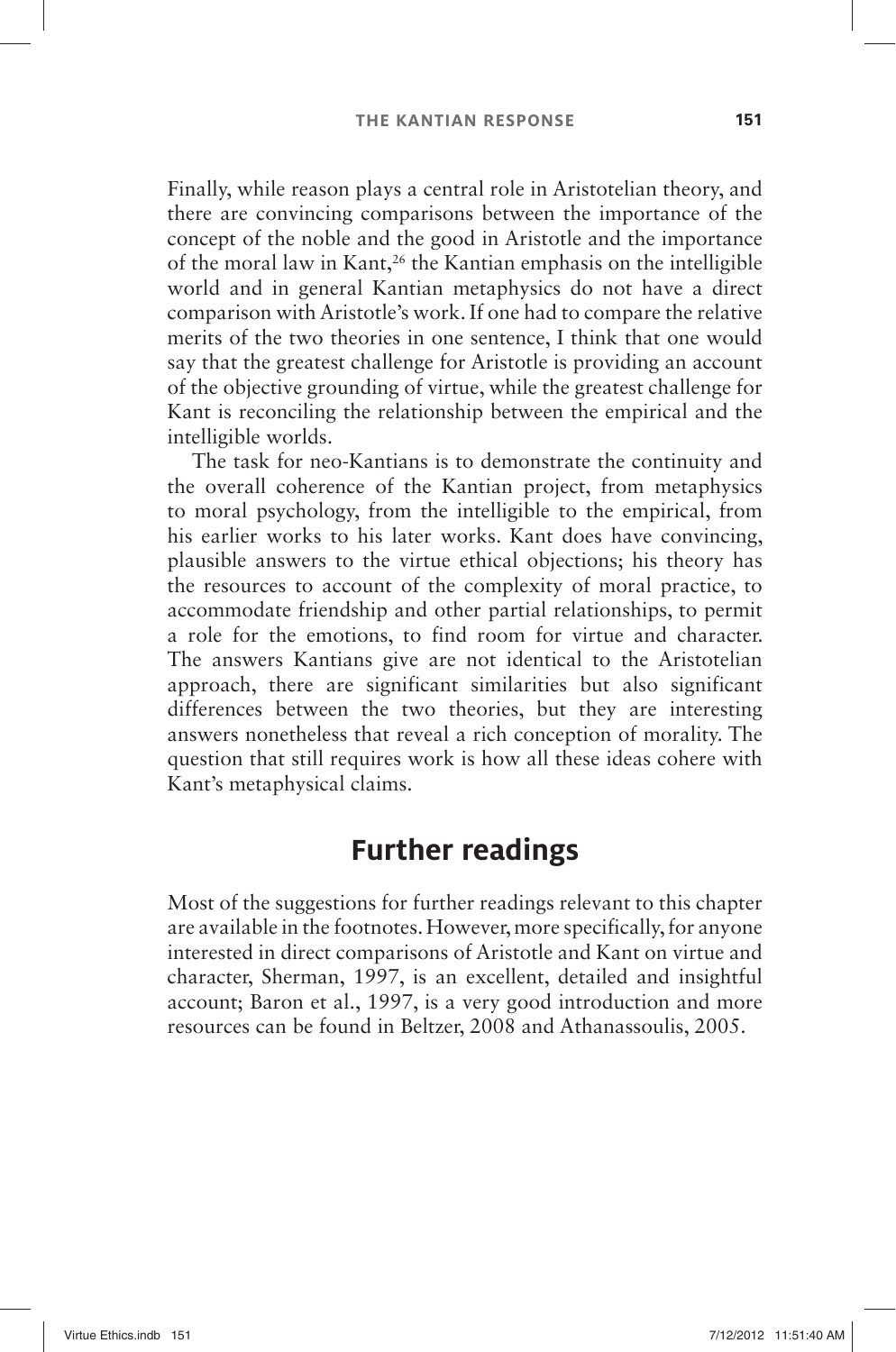## **CONCLUSION FOR PART THREE**

In this part of the book we have considered three different, but interrelated topics, brought together under the heading of 'current developments' in virtue ethics. The inclusion of these chapters in the present volume is significant because it gives some indication of further areas of research in this exciting field and may even prompt some readers to take up these topics for themselves. The disadvantage of this approach of attempting to cover three large areas of debate in three short chapters is that at our conclusion some crucial questions still remain unanswered. Readers interested in pursuing these topics more in-depth may wish to follow the suggestions in the 'Further Readings' sections.

The challenge from personality psychology is not only a significant challenge to virtue ethics, one which demands an answer, but it also gave us the opportunity to further examine the concept of 'character'. The challenge claims that evidence from experiments shows that there are no such things as character traits, or at least that it is situational rather than dispositional factors that affect behaviour, thus minimizing or altogether doing away with the influence of character.

While at first this seemed to be a critical point against virtue ethics, with wider devastating consequences for any theory which relies on character traits, a more careful examination of the empirical evidence showed three things. First, the interpretation of the evidence itself is under dispute even within personality psychology. Aggregation of the evidence has completely different results in terms of our ability to predict behaviour than examination of individual instances.

Second, if we accept the evidence as presented by those critical of virtue ethics, the theory can still account for the evidence by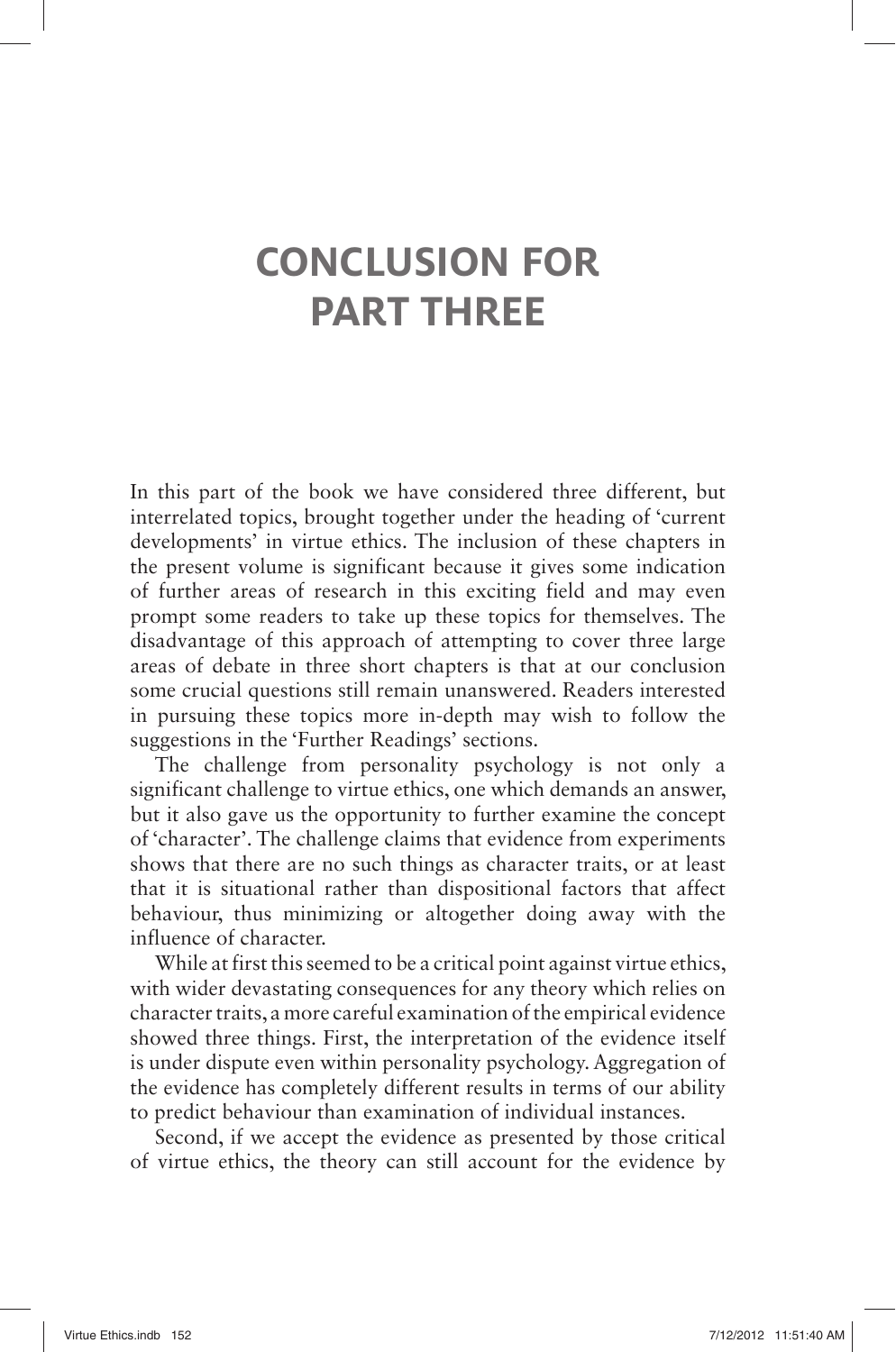illustrating that there are many more states of character than virtue. While virtue is a stable, settled and predictable state of character, it is also a rare one. Most of us are either continent or incontinent and as a result our characters are very vulnerable to situational factors. Continence and incontinence are states of struggle and flux, we move from one state to the other depending on situational factors such as the degree of temptation or duress present in different circumstances. That is, the experiments recreate exactly the sorts of situational factors that are likely to affect dispositions, which in turn result in differing behaviours. Character traits are themselves vulnerable to situational variants. The conception of virtue as a stable, reliable disposition is a correct one, but it is also a very rare one. What should surprise us in these experiments is the number of people who got it *right* given how *rare* virtue is, rather than the number of people who got it wrong.

Finally, a more in-depth examination of the results of the experiments came up with a surprising conclusion: the experiments reveal a wealth of information about how we can 'get it wrong' and fail to act morally, all of which is very much compatible with the claims of virtue ethics as developed in this volume. So rather than being a challenge to virtue ethics, the experiments are a rich source of empirical material confirming what the virtue ethicist would expect to find in practice and a promising ground for further interdisciplinary work. The experiments also remind us that when it comes to moral matters for creatures such as ourselves, errors, failures, struggles and regress are integral parts of our development.

In Chapter 8, we continued to make reference to the evidence from personality psychology experiments in order to develop some ideas about the practical considerations involved in educating students of ethics on *how* to think rather than about *what* to think. We identified an initial difficulty in that many people fail to notice morally relevant situations in the first place, and that even this very first step of recognizing morality in practice requires sensitization. Crucial in resolving this problem is developing one's moral imagination and coming to see the world as morally active and requiring our response. We achieve this by coming to see ourselves as occupying certain roles, sharing certain values, following the example of others and, importantly, learning from the example of our teachers. The examples need not be perfect or infallible –we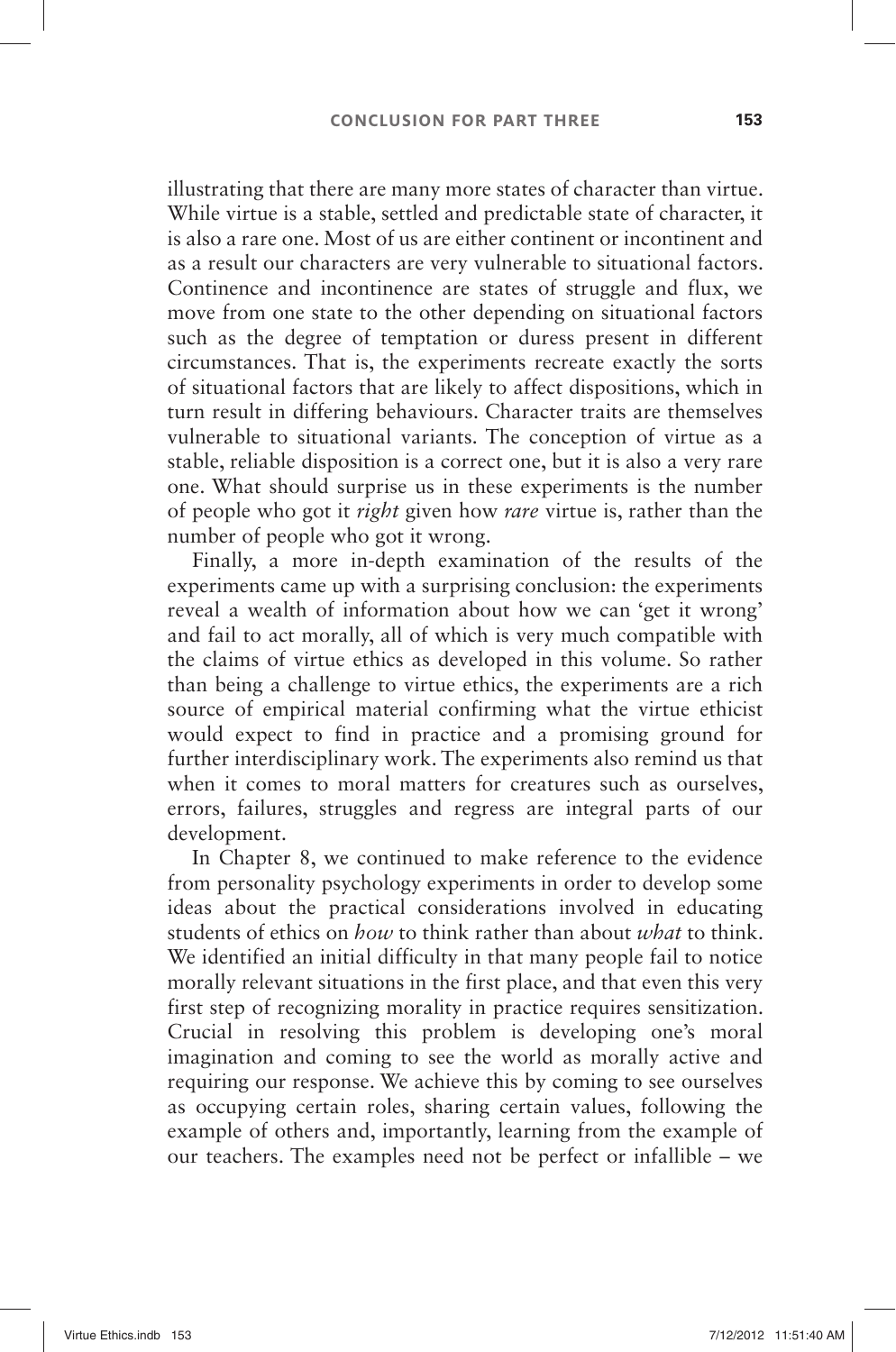can learn as much from contained, small, everyday examples of morality as we can from grand gestures and we can also learn a lot from observing failure both in ourselves and others. Immersive play, the use of narrative and integrating ethics into other disciplines are all useful tools for developing moral imagination.

We then moved on to re-examine in more detail the role of emotions as they play such an important role in moral development. We identified a number of functions for the emotions:

- $\bullet$  The world provokes emotions in us, so it's the role of education to manage the situations we come across to provoke the right emotions.
- O The right emotions lead us to view the world in a particular way and alert us to the demands of morality, so it's the role of education to cultivate these emotions.
- O The emotions motivate us to act and make the flow from judgement to action smooth and unproblematic, so it's the role of education to ensure that there is internal consistency and real commitment to morality.
- O Finally, the emotions convey our values and judgements to others; they are a display of the genuineness of our commitment and form part of our moral judgements, so it's the role of education to deal not only with how we should think but also with how we should feel.

This chapter concluded with a look at the possibility and significance of change. One of the most interesting findings of the Milgram experiments was not so much how many people failed to act morally, but rather what lessons these subjects learnt from participating in the experiments. A closer look at Milgram's work reveals subjects who made radical and life-defining changes as a result of learning more about themselves through the experiments. Fundamentally, moral development isn't exclusively about progress, a large part of moral development is failure and how we respond to finding out that we have gone wrong. The role of education here is to manage failure, that is, to make sure that the failures we encounter are constructive and not destructive, that they lead to change and improvement, not disheartenment and defeat.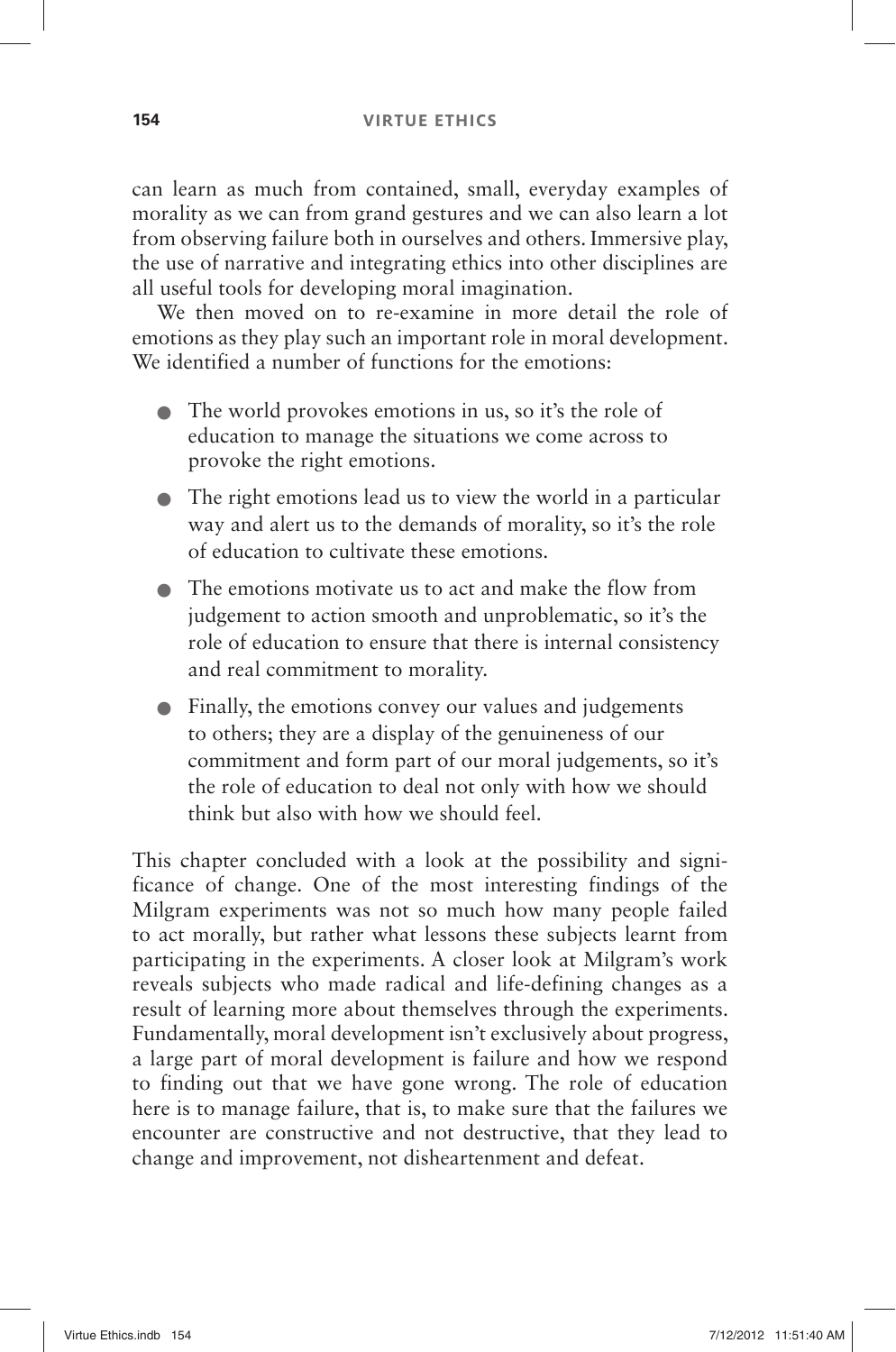Finally, in Chapter 9, we came full circle to consider whether the account of deontological theories on which virtue ethicists based their initial objections was correct and whether modern deontologists have developed replies to these objections. Overall, the chapter demonstrated that the neo-Kantian position is far more subtle than given credit for by early virtue ethicists, but that the early criticisms have, nonetheless, served to stimulate new discussions of Kant's work and to develop Kantianism in novel ways.

The charge of rigourism, of relying on inflexible, rigid rules, has been addressed by a more detailed account of the role of the Categorical Imperative. Neo-Kantians have reinterpreted the Categorical Imperative as a test for subjective maxims, allowing room for either the formulation and/or the application of these maxims. This allows the theory to demonstrate contextual sensitivity and account for the multiplicity of morality. At the same time, neo-Kantians have refocused attention on the role of imperfect duties in Kantian theory. Imperfect duties allow room for interpretation; they allow for choice in respect to when, how and towards whom they are applied, thus responding to the virtue ethical concerns. Not only that, but they also allow room for partial considerations where appropriate, that is, where such considerations are warranted. The Kantian moral agent need not be the unpalatable moral saint, nor does she need to be committed to a life without friendships or a life lived in denial of any special concerns towards her loved ones. In this, it seems to me, that virtue ethics and neo-Kantianism have a lot in common and could probably make common cause against theories of impersonal value like some versions of consequentialism.

We then went on to reconsider the Kantian account of the emotions. Here, the picture becomes quite complicated as indeed there seem to be some passages in Kant's works that strongly suggest a deep mistrust of the emotions as pathological, corrupting influences that should be eradicated. Where there is room for the emotions, it is as specifically conceived affective responses, for example, the reverence felt for the moral law. Having said that, many neo-Kantians have attempted to rehabilitate the Kantian account of the emotions, in some cases being willing to move quite far away from other foundational Kantian ideas in doing so. We considered accounts that place some moral worth on acting from inclination alongside acting from duty, and accounts that reject inclinations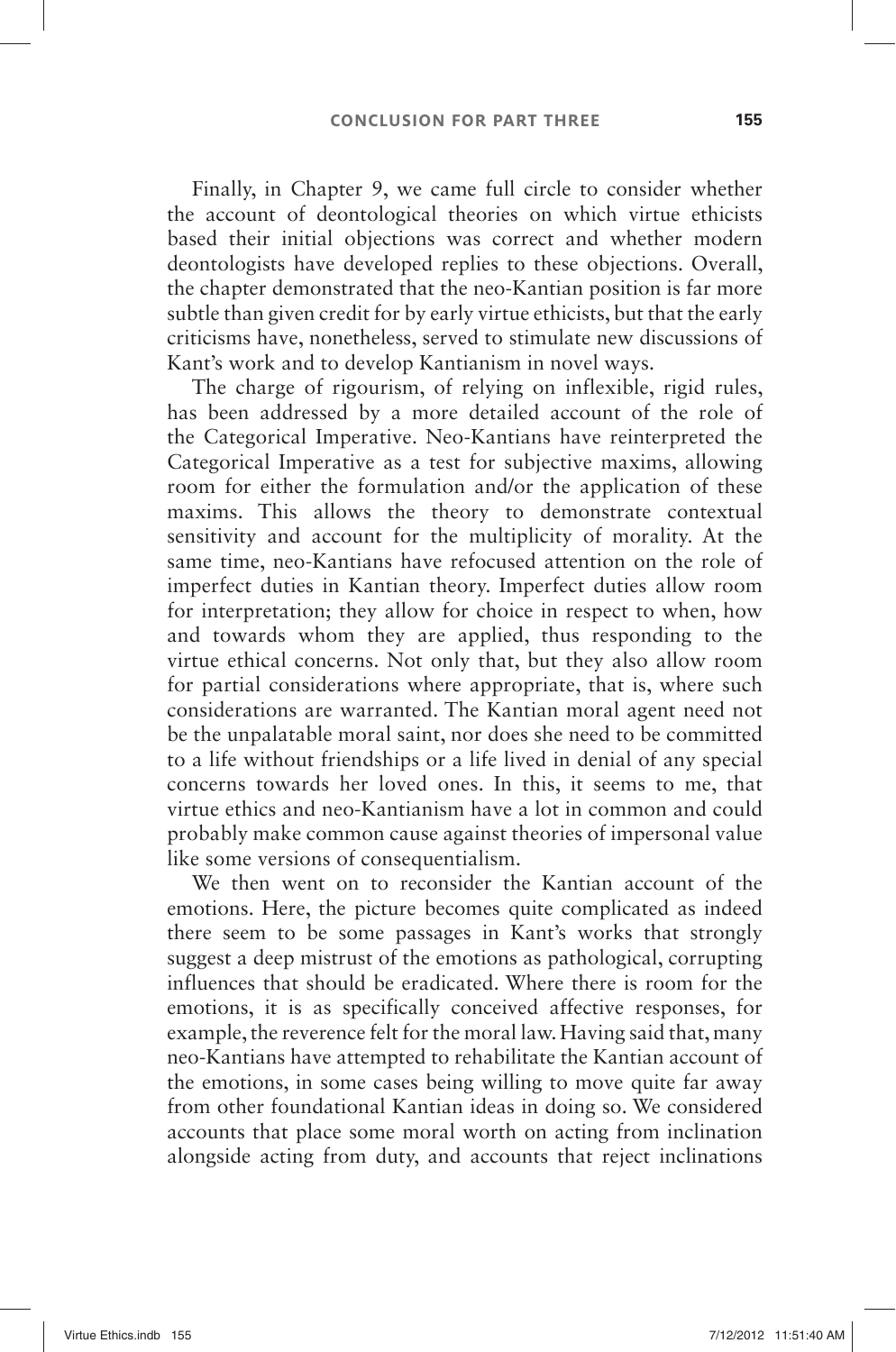#### **156 VIRTUE ETHICS**

as the ground of moral worth but still see some room for them when cultivated by reason. Essentially, the question of how one understands the role of emotions in Kantian thought refers back to a larger question of how one sees the relationship between the sensible and the intelligible aspects of humans.

The sensible/intelligible divide is a very complex topic in Kantian thought that gives rise to, for example, two conceptions of virtue. Sensible virtue has much in common with Aristotelian virtue, in that it is developed over time, gradually and subject to empirical contingencies. Moral worth, however, is only attributable to the intelligible virtue, the sudden revolution in perspective towards the moral law. For Aristotle, reason is central in virtue, but there is no account corresponding to the Kantian metaphysics, and the role of reason goes hand in hand with the emotions. For Kant, virtue is always struggle against untrustworthy inclinations, and although there might be some limited role for the emotions, there is no place for empirical naturalism. The conclusion of this chapter was that any comparison between the two theories on the concepts of 'virtue' and 'character' is likely to be quite a demanding project, requiring attention to detail and sensitivity to the wider theoretical considerations that shape each account.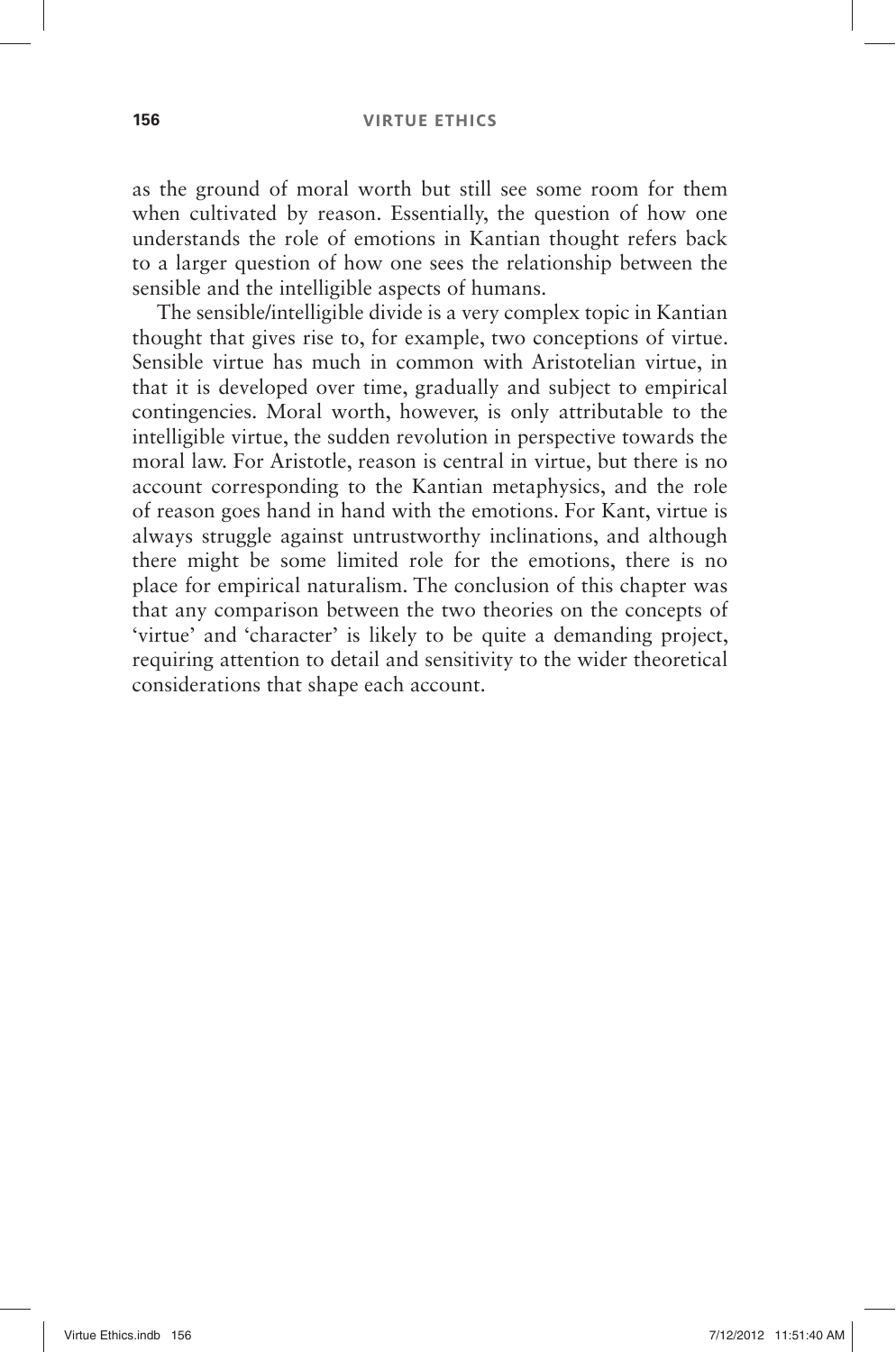# **CONCLUSION**

Chapter 9 has been a veritable whirlwind tour of some really complex Kantian ideas, too superficial to hope to be able to capture either the intricacies of Kantian thought or the richness of neo-Kantian developments. However, within this volume, it has served an important function: it has allowed us to come full circle, from the criticisms of deontology (and consequentialism) as the status quo, to the detailed development of different accounts of virtue ethics, back to re-examining the precise nature of the disagreement between Kantians and virtue ethicists. In light of the discussions in Chapter 9, the earlier virtue ethical criticisms of deontology may seem unjustified. Some of the conceptions of deontology that thinkers like Anscombe and Williams objected to may appear to be veritable caricatures of Kant's true theory. This conclusion, however, would be unfair as it does not consider the context within which all these ideas developed. At the time when virtue ethicists called for change, the predominant conception of Kantian thought followed very much the lines thinkers like Anscombe and Williams took themselves to be objecting to. It took the virtue ethical critique to spur neo-Kantians to re-examine and redefine their own theories. When they were formulated, the criticisms were appropriate, as their target was Kantian theory as conceived at that time.

Virtue ethics as a critical movement has had more than one consequence; it has led to a revival of Aristotelian thought and increased interest in other conceptions of virtue as primary in our accounts of normativity but it has also encouraged Kantians (and to an extent consequentialists) to reconsider their own theories. Virtue ethics has shaped the landscape of modern moral philosophy in opposition to its rivals, both in virtue of its own merits and as an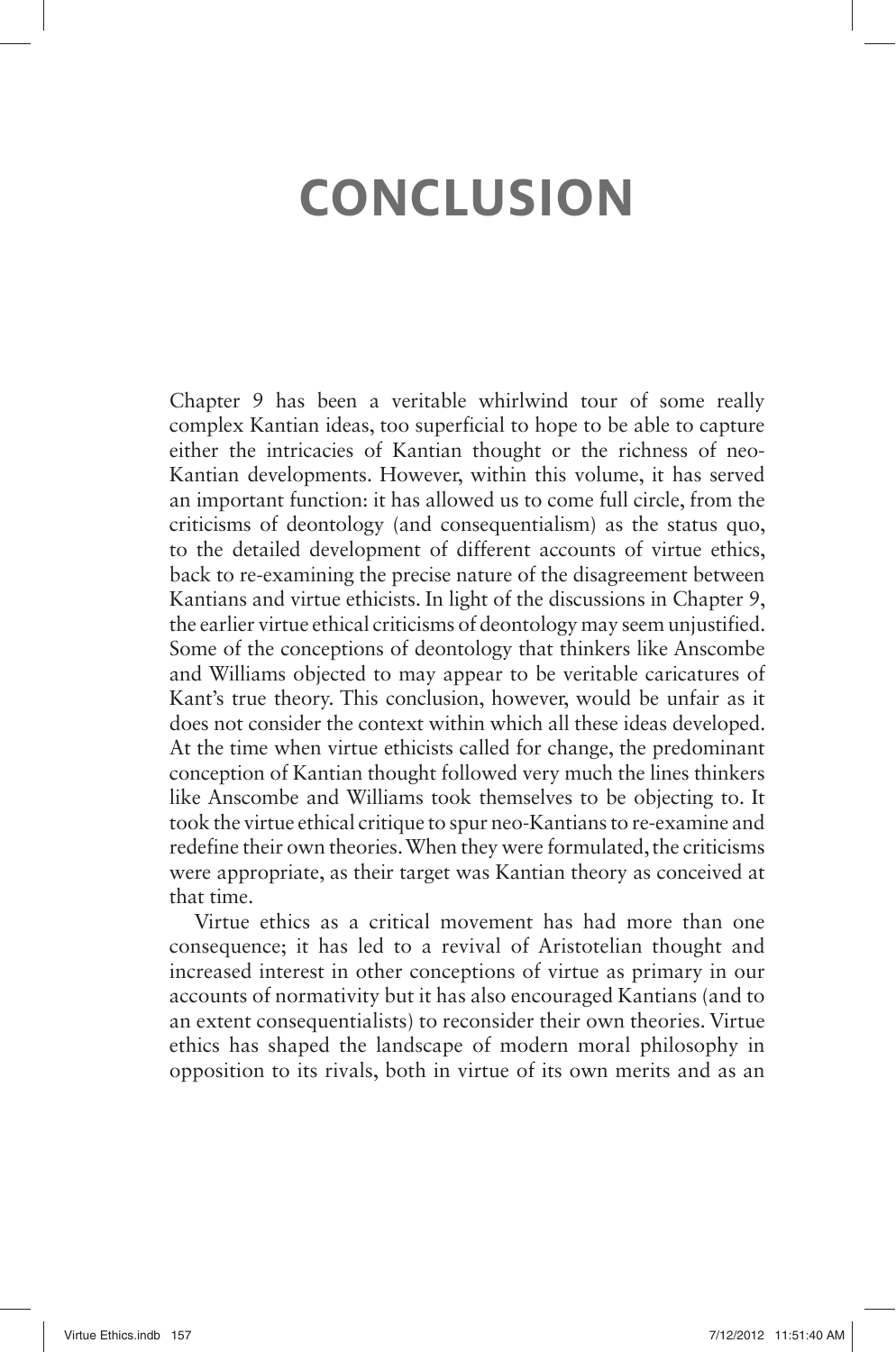#### **158 CONCLUSION**

incentive for challenge and change in other theories. Virtue ethics as a positive movement offers us stand-alone, detailed and thoughtprovoking alternatives in the field of normative theories.

Although we have, in some respects, come full circle, this has not been a futile project. The process of developing these ideas has been beneficial to all thinkers involved, in that it has encouraged new questions, new approaches and new answers to familiar debates. Not only has it led to the revival of virtue ethics and the redefinition of Kantianism but it also points the way towards further debate. The central element in the account of virtue ethics as presented in this volume is the importance of moral perception and practical wisdom. The challenge for virtue ethicists now is to further develop these ideas, especially in relation to practical projects. The chapters on personality psychology, Chapter 7, and moral education, Chapter 8, tried to give an indication of the task ahead. A theory which is concerned with how one should live one's life and which places the development of practical wisdom at the heart of its deliberations should have a lot to say about the interplay between philosophy and practical disciplines such as psychology and education. Interdisciplinary work, while fashionable, is not easy to carry out successfully, but I think that the future for virtue ethics lies in clarifying the grounding of the virtues and illustrating how virtue is possible to develop in practice.

In Chapter 9, I pointed out that the greatest challenge for Aristotle is providing an account of the objective grounding of virtue, while the greatest challenge for Kant is reconciling the relationship between the empirical and the intelligible worlds. This conclusion accounts for the great interest there has been in the interplay between the two theories. Both theories have a rich account of concepts such as 'virtue' and 'character' and both theories appreciate the requirement for a strong conception of the role of reason in revealing moral requirements. At the same time the strengths of one theory are the weaknesses of the other. Where Aristotle has a very clear, plausible and persuasive account of our empirical natures, Kant struggles to reconcile two different viewpoints, sensible and intelligible, within his theory. However, where Kant has an objective account of reason as the grounding of morality, Aristotelians are still struggling to define virtue in a noncircular manner. This conclusion may seem rather depressing as the conclusion of a volume that seeks to shed light on developments in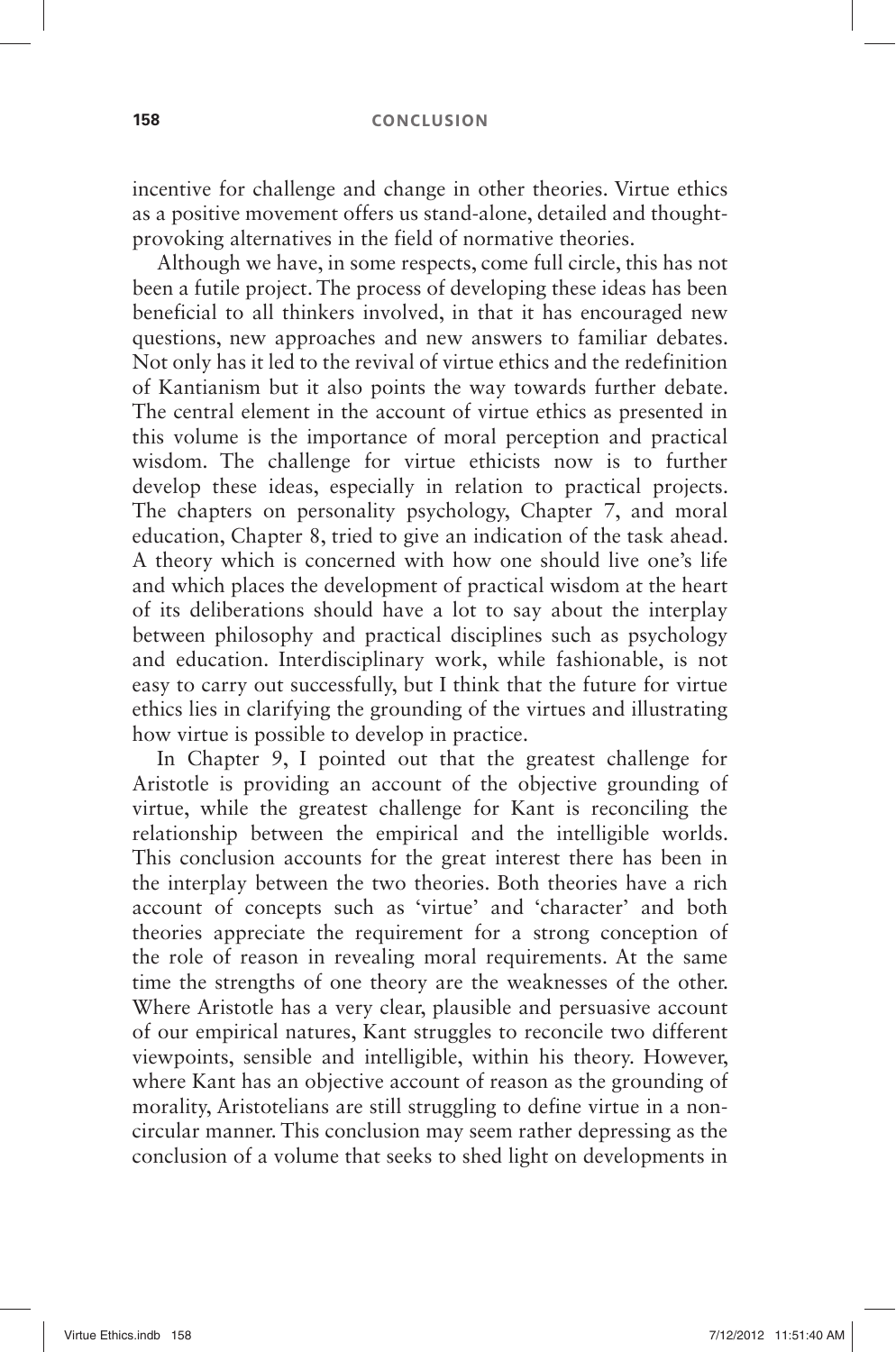#### **CONCLUSION 159**

modern moral theory; however, in philosophy, the journey is often more important than the conclusion. The initial calls for change by virtue ethicists have made it possible for researchers to go on this journey of exploration and have inspired others to take up virtue ethics and to rethink Kantianism. At the end of the day, we may not have entirely clear answers on every point of either theory, but we have a much better understanding of both and of what further research is needed.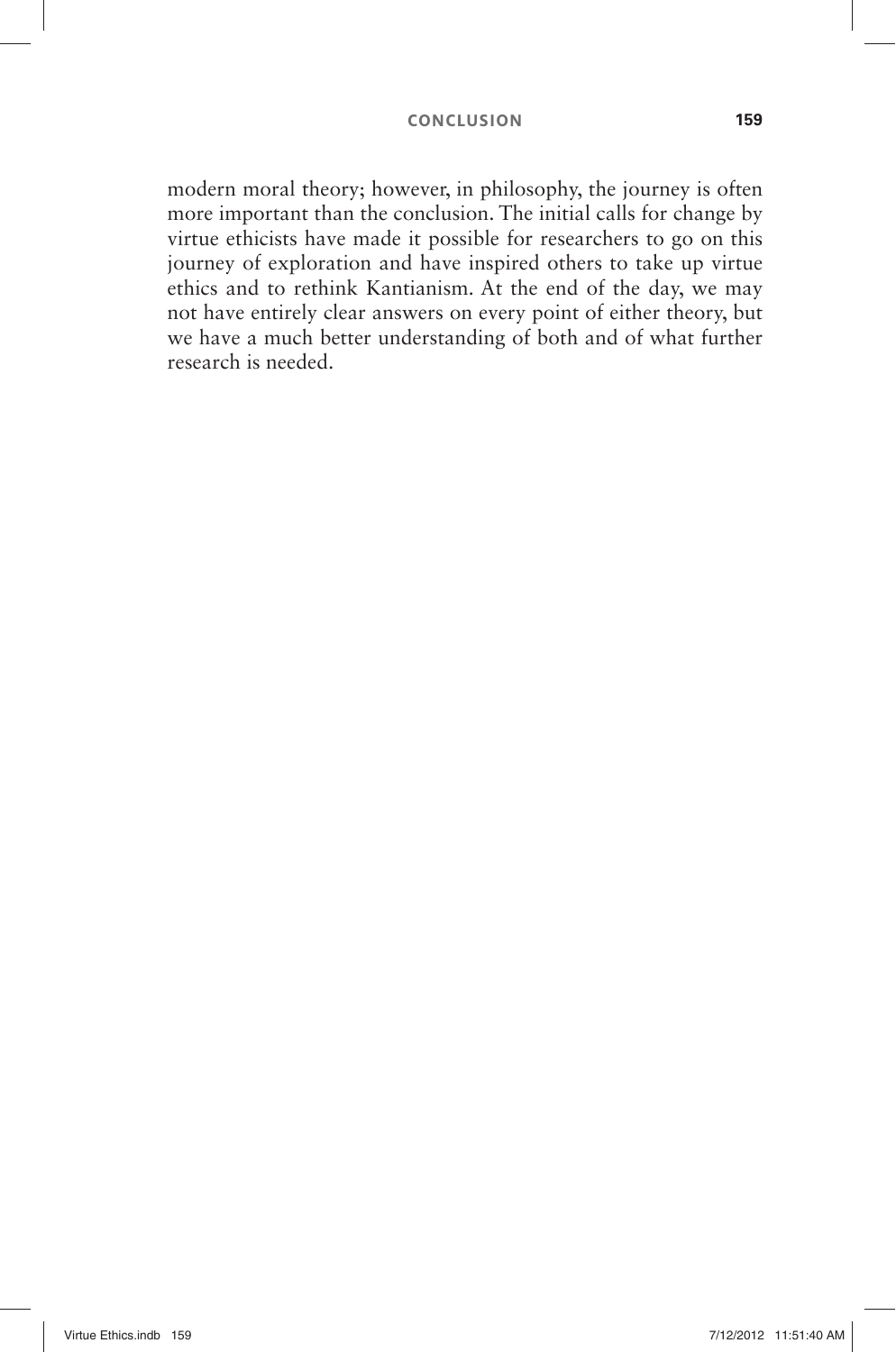# **NOTES**

## **Chapter 1**

- Aristotle, NE 1094b11ff.
- Dreyfus and Dreyfus, 2005, p. 788.

## **Chapter 2**

- Williams, 1985, p. 186.
- Eugenides, 2011, loc 5372 81.
- Stocker, 1997, p. 66.

## **Chapter 3**

- Kant, G, 4:394.
- Williams, 1985, p. 194.
- Kant, G, 4:398.
- Aristotle, NE 1179b19ff.
- Burnyeat, 1980, p. 70.
- Aristotle, NE 1103a35-b2.
- Aristotle, NE 1103b16ff.
- Russell, 1946, p. 185.

- Driver, 2001, p. 36.
- Driver, 2001, p. 39.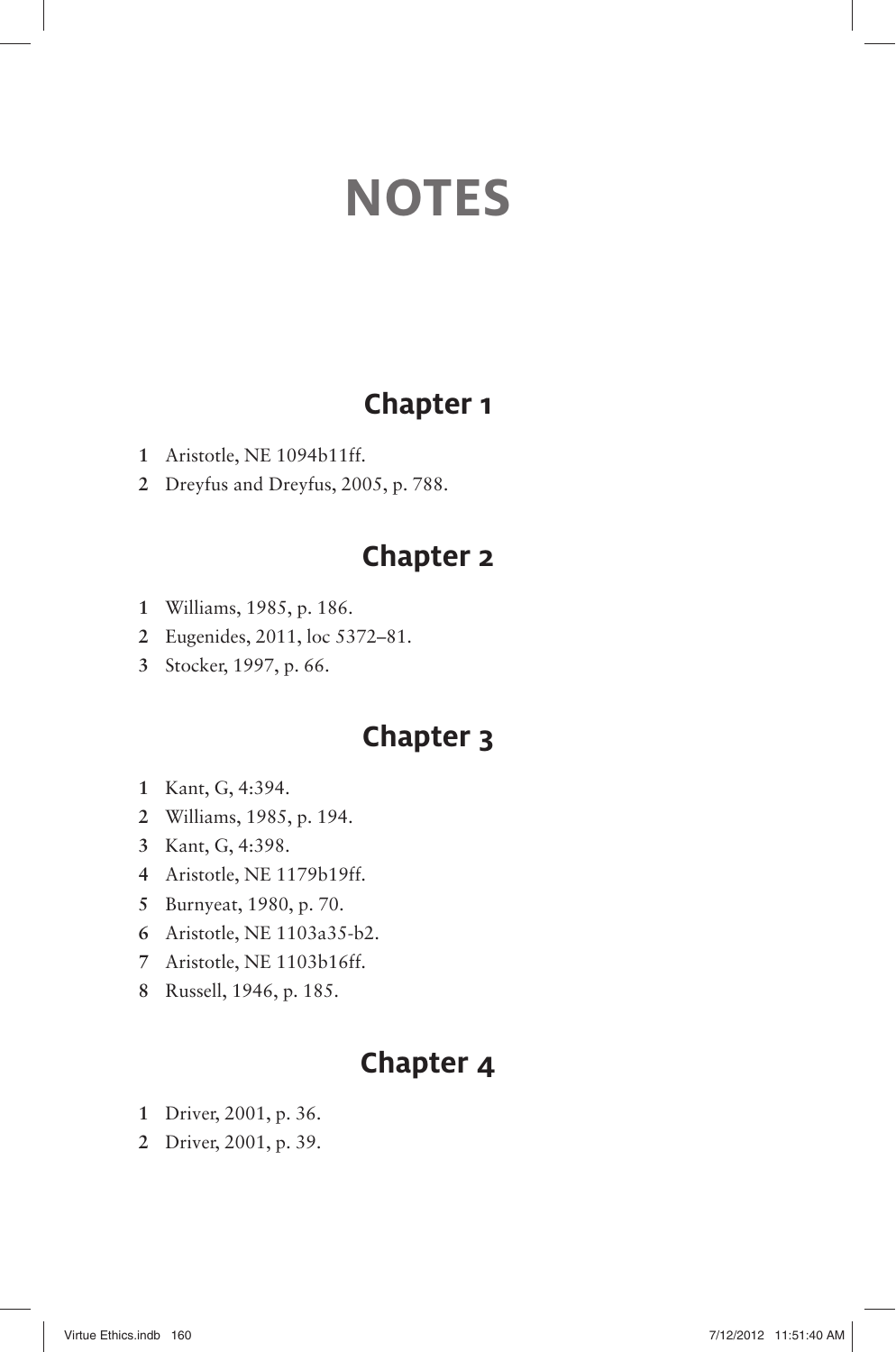- Watson, in Statman, 1997, p. 58.
- Aristotle, NE 1105a27ff.
- Aristotle, NE 1094a1.
- Aristotle, NE 1106b35 1107a3.
- NE 1109a26 9.
- NE 1108b33ff.
- All these ideas are discussed in NE Book II viii-ix.

## **Chapter 5**

- NE 1106b35 1107a3.
- Crombie, 1962, p. 539.
- Annas, 1993, p. 111.
- 4 Wiggins in Rorty, 1980, pp. 232–3.
- 5 Hume, [1740] 1978, pp. 468-9.
- Davies, 1970 (2001), p. 67.
- Aristotle, NE 1139a 31ff.
- Korsgaard in Engstrom and Whiting, 1996, p. 215.
- 9 Aristotle, NE 1144b26-7.
- For more on all these ideas, see McDowell, 1978.
- Hursthouse, 1999, p. 130.
- McDowell, in Engstrom and Whiting, 1996a, p. 23.
- McDowell, in Engstrom and Whiting, 1996a, p. 30.

- Russell, 1946, p. 84.
- Russell, 1946, p. 215.
- Having said that, theistic versions of teleology have also seen a revival, see for example, Cottingham, in Oderberg and Chappell, 2004.
- Sedley, 1991, p. 181.
- For a more detailed discussion of all these arguments, see Johnson, 2005.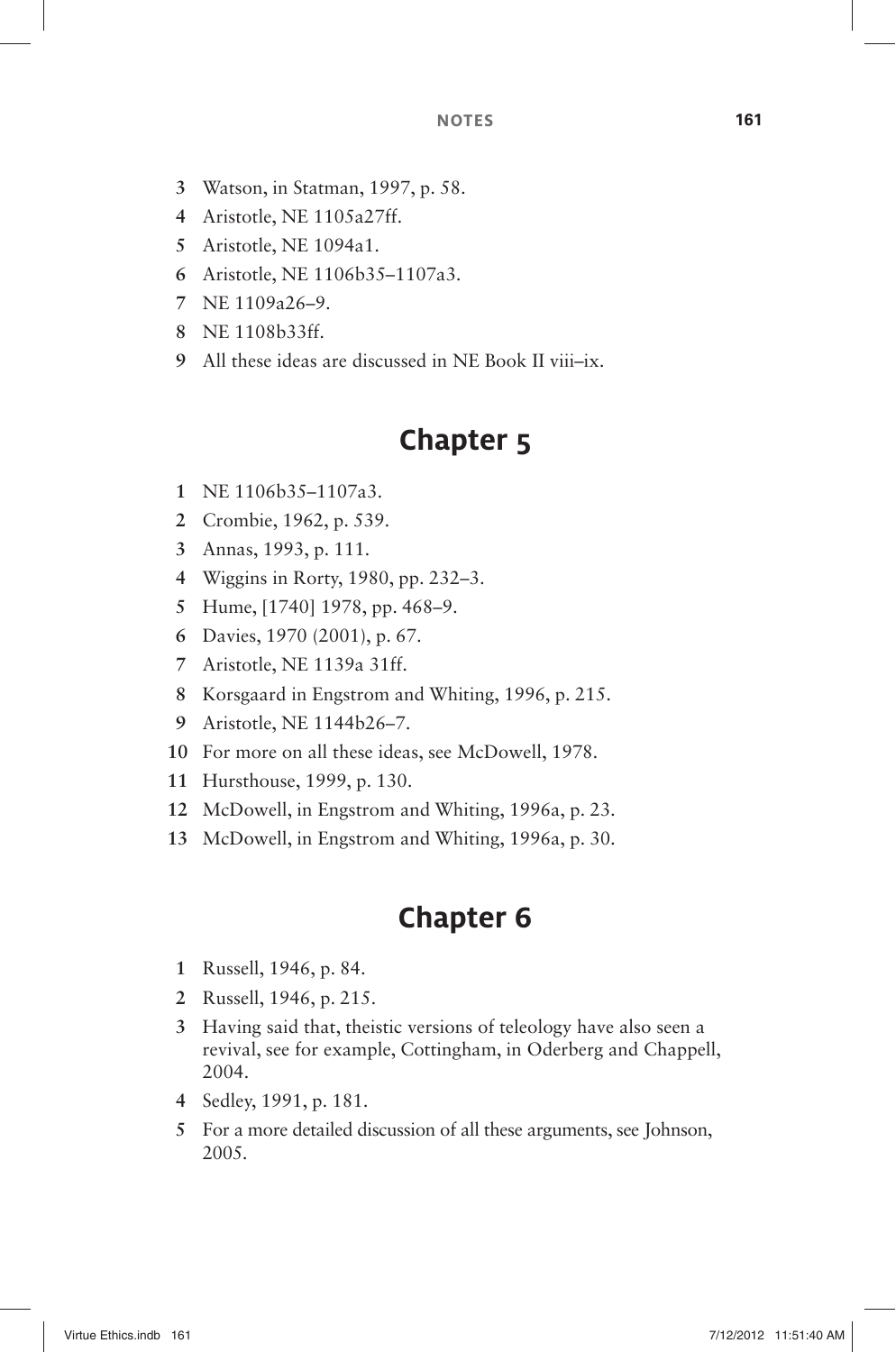#### **162 NOTES**

- **6** For a discussion of these kinds of objections on deriving normative precepts from nature, see, for example, Singer and Wells, 1984.
- **7** Annas, in Gardiner, 2005, p. 13.
- **8** Johnson, 2005, p. 6.
- 9 Aristotle, DPA, ii-iii.
- **10** Johnson, 2005, p. 210.
- **11** Aristotle, DA, I 3 406B8–10.
- **12** For more on all these ideas, see Johnson, 2005.
- **13** This example is from Annas, in Gardiner, 2005, p. 16.
- 14 This is Nagel's definition of moral luck, Nagel in Statman, 1993, p. 59.
- 15 Nagel in Statman, 1993, pp. 58–9.
- **16** Nussbaum, 1986, p. 5.
- **17** Hursthouse, 1999, p. 192.
- **18** Although this is too detailed an exegetical point to go into here, it is worth noting that Hursthouse's own conception of the role of the virtuous person seems to have changed over time. Her earlier works seem to indicate that virtue is defined by what the virtuous person would choose; however, her later works clearly develop and defend the kind of naturalistic account presented here.
- **19** Hursthouse's own term here is the 'characteristic way of going on' but I have replaced this with 'characteristic way of being' as that strikes me both as less awkward a term and as more appropriate for human beings as it refers to the agent's inner world which is expressed in action.
- 20 This is Annas commenting on Hursthouse's naturalism, Annas in Gardiner, 2005, p. 28.
- **21** Foot, 2001, pp. 16–17.
- **22** Geach, 1977, p. 17.
- 23 Foot, 1977, pp. 2–3.

- 1 Sometimes also referred to as 'social psychology'.
- 2 Harman, 1998–99, p. 315.
- **3** Doris, 1998.
- 4 See Doris, 1998, pp. 507–8.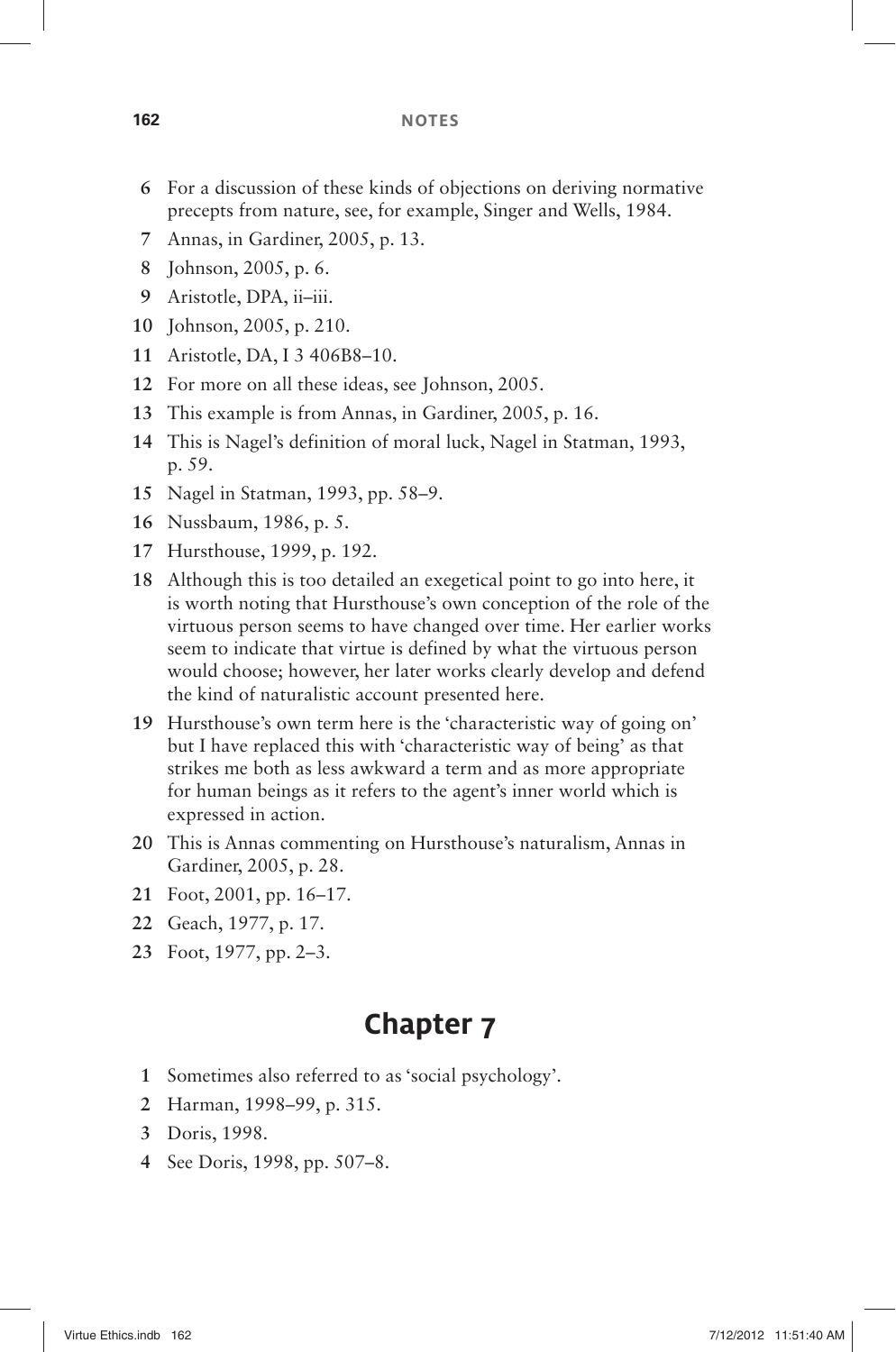- **5** These very introductory comments can be glimpsed in any introduction to personality psychology, see, for example, Brody and Ehrlichman, 1998.
- **6** Brody and Ehrlichman, 1998, p. 34.
- **7** As an interesting aside, while the experimenters would struggle to obtain ethics approval for similar experiments nowadays, there are no such constraints on TV producers who seem to have borrowed many elements of the experiments in an attempt to make reality TV more 'entertaining'.
- **8** For example, Doris, 2005, p. 123.
- **9** See, for example, Mischel, 1968, who sees his work as challenging this existing theoretical assumption.
- **10** Milgram, 1974, p. 5.
- **11** This seems to be the gist of Mischel's attack on the dominant understanding of the importance of traits in predicting behaviour, see Mischel, 1968.
- **12** See Mischel 1968 and Epstein who makes this claim on behalf of Mischel in Epstein and O'Brien, 1985, p. 515.
- **13** This is the finding of Hartshorne and May's experiment, 1928, and also made on their behalf by Darley and Batson, 1973, p. 100.
- **14** Mischel, 1968, p. 283. Also, see Darley and Batson, 1973, p. 108 and Endler and Hunt, 1966, Endler and Hunt, 1968 and Endler and Hunt, 1969.
- **15** See, for example, an extensive discussion by Epstein, 1985.
- **16** Epstein, 1985, in particular, see p. 516 and p. 523.
- **17** Epstein, 1985, p. 533.
- **18** Darley and Batson, 1973, p. 108.
- **19** In turn see Newcomb, 1929, on extraversion, Allport and Vernon, 1933, on expressive movement and Dudycha, 1936, on punctuality. It is not clear whether these dispositions are character traits at all. Here, I am following writers such as Kupperman, 1991, who associate character with morality in some way.
- **20** Hartshorne and May, 1928.
- 21 Harman, 1998-99, p. 317.
- **22** NE Book 1, x.
- **23** Strictly speaking, this is not true; he identified six character traits, but then sets heroic virtue and bestiality aside due to their rarity, so we can also set them aside for our purposes. NE Book 7, i.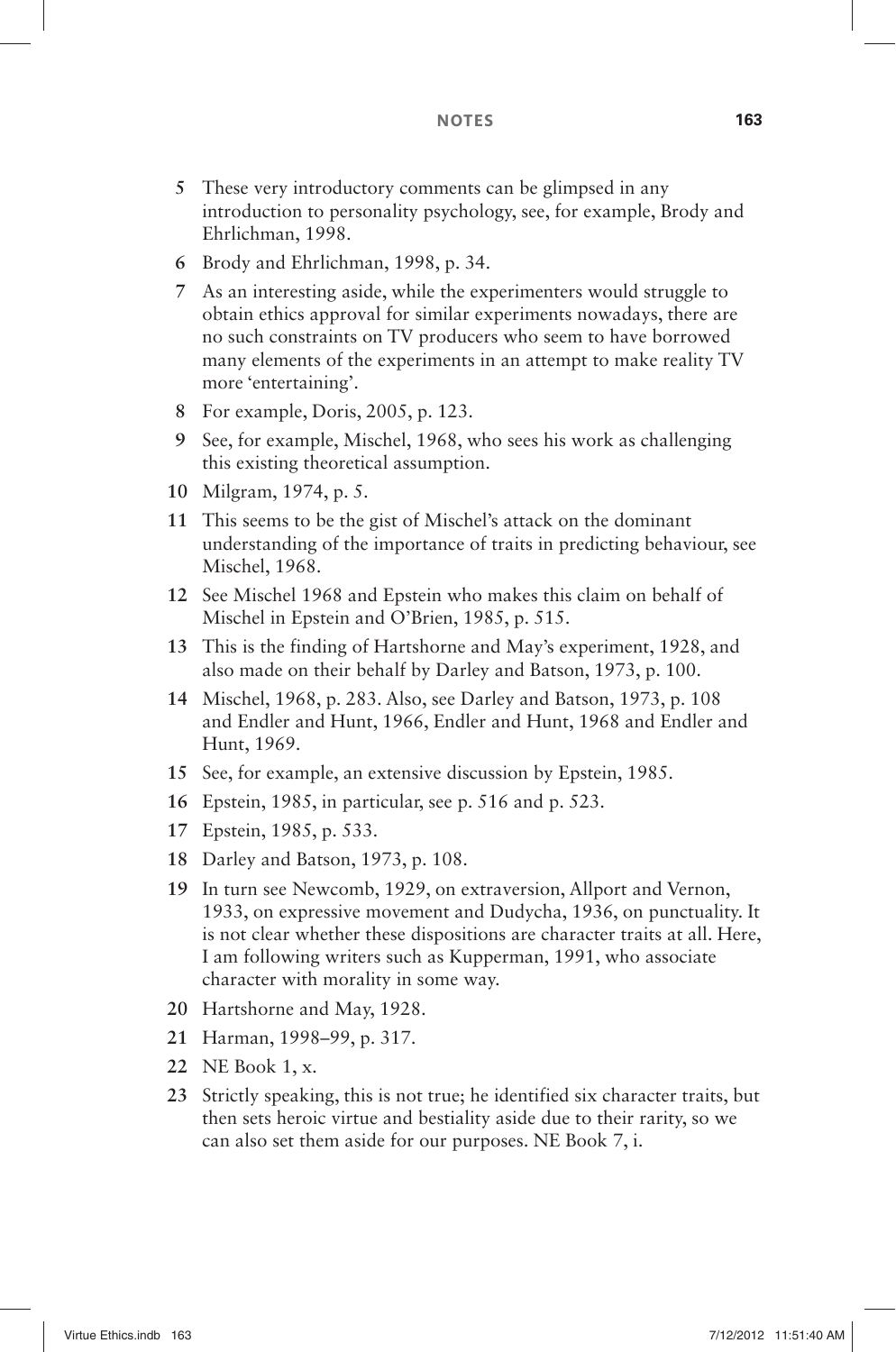- **24** Furthermore, the idea that agents who are more morally mature than other, less morally mature agents, are likely to do better when faced with difficult moral tests is supported itself by psychological research itself. For example, subjects more competent at moral reasoning were found to be less likely to cheat given the opportunity on a test than those less competent (Grim et al., 1968), more likely to resist authority in order to help others (McNamee, 1977) and more likely to honour a commitment (Krebs and Rosenwald, 1977).
- **25** For example, Aristotle, NE 1106b 25ff.
- **26** Epstein, 1985, quoting Hartshorne and May, p. 523.
- **27** Darley and Batson, 1973, p. 108.
- **28** Milgram, 1974, p. 6.
- **29** Milgram, 1974, p. 10.
- **30** Milgram, 1974, p. 10.

- 1 Doris, 1998, pp. 511–13.
- **2** Doris and Stitch, 2005, p. 120.
- **3** There is an element of luck here, as we saw in Chapter 6 Section C, extreme bad luck may lead to the development of vicious character traits, but for those of us fortunate enough to escape *extremely* adverse influences, education will make all the difference.
- **4** Darley and Bateson, pp. 107-8.
- **5** Admittedly, this is purely anecdotal evidence so its value may be limited, but this was not an isolated example in my experience of teaching in a medical school. Furthermore, other authors cite similar examples, for example, Sokol, 2012, p. 3.
- **6** Hinnman in Brown 2000, p. 413.
- **7** Warnock, 1978, p. 196.
- **8** Sherman, in Carr and Steutel, 1999, p. 37.
- **9** Sherman, in Carr and Steutel, 1999, p. 41.
- **10** For more on the importance of teachers and their conduct in character education, see Buber 1965, Bennett 1991 and Wynn 1991.
- **11** Lickona in Callahan and Bok, 1980, p. 131.
- **12** Milgram, 1974, p. 36.
- **13** Lickona in Callahan and Bok, 1980, p. 130.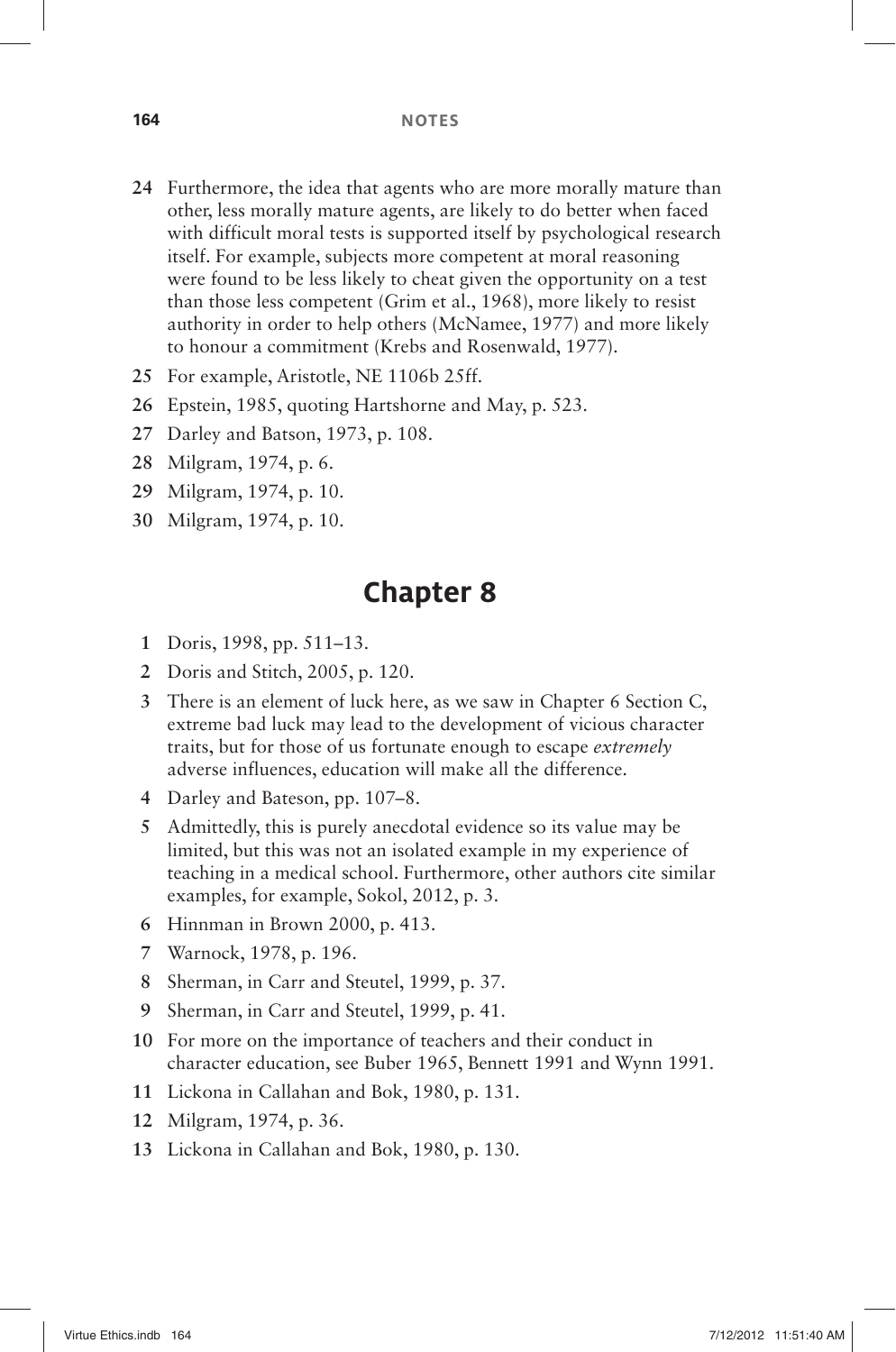#### **NOTES 165**

- Aristotle, R, 1378a8.
- Sherman, in Carr and Steutel, 1999, p. 40.
- All these ideas are developed by Aristotle in the *Rhetoric*, Part II.
- Milgram, 1974, p. 52.
- Milgram, 1974, p. 54.
- Milgram, 1974, p. 196.

- Wood, 2006, p. 8.
- Kant, G 4:421.
- O ' Neill, 1989, p. 97.
- Another author who has a similar approach, arguing that the concept of the Categorical Imperative has built in qualifications, is Hill, in Beltzer, 2008, pp. 39-40.
- Wood, 2008, p. 152.
- Wood, 2008, p. 60.
- Wood, 2008, p. 63.
- 8 For this argument, see Baron, in Bird, 2006, pp. 340–1. The reference to the KpV is 5:158.
- Baron, in Beltzer, 2008, p. 253.
- NE, Book 5.
- Baron, in Beltzer, 2008, p. 253.
- I am extremely grateful to David McNaughton and Piers Rawlings for inspiring these thoughts on impartiality/partiality in an, as yet unpublished, paper entitled 'Impartiality and duties of special relationships', given at the Ratio conference at Reading University.
- Kant, KpV 5:74.
- 14 Kant, MS 6:399, and for the following discussion, see also 6:400–3.
- For such an account of Kantian feelings, see, for example, Anderson, in Beltzer, 2008.
- 16 Wood, 2008, pp. 35–6.
- Baron et al., 1997, p. 58.
- Baxley, 2003, pp. 557 8. A similar account of feelings prompting us to action can be found in Baron, 1995.
- Kant, KpV, 5:72-3.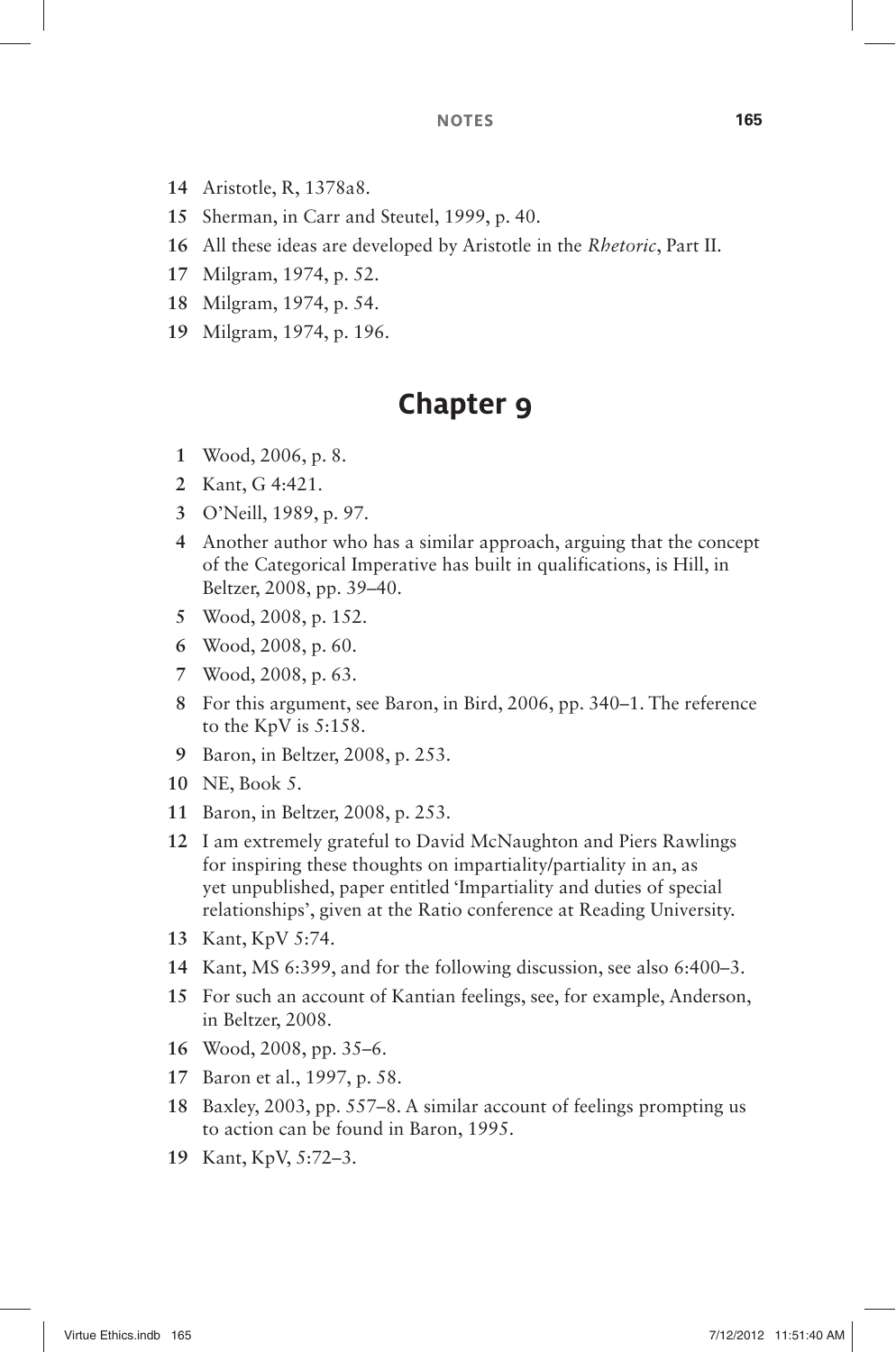- Kant, MS, 6:394 and 397.
- Kant, KpV, 5:38.
- 22 Kant, KpV, 5:76-7.
- 23 Kant, MS, 6:383-4.
- Kant, A 254.
- Kant, MS, 6:480.
- See the seminal Korsgaard, in Engstrom and Whiting, 1996.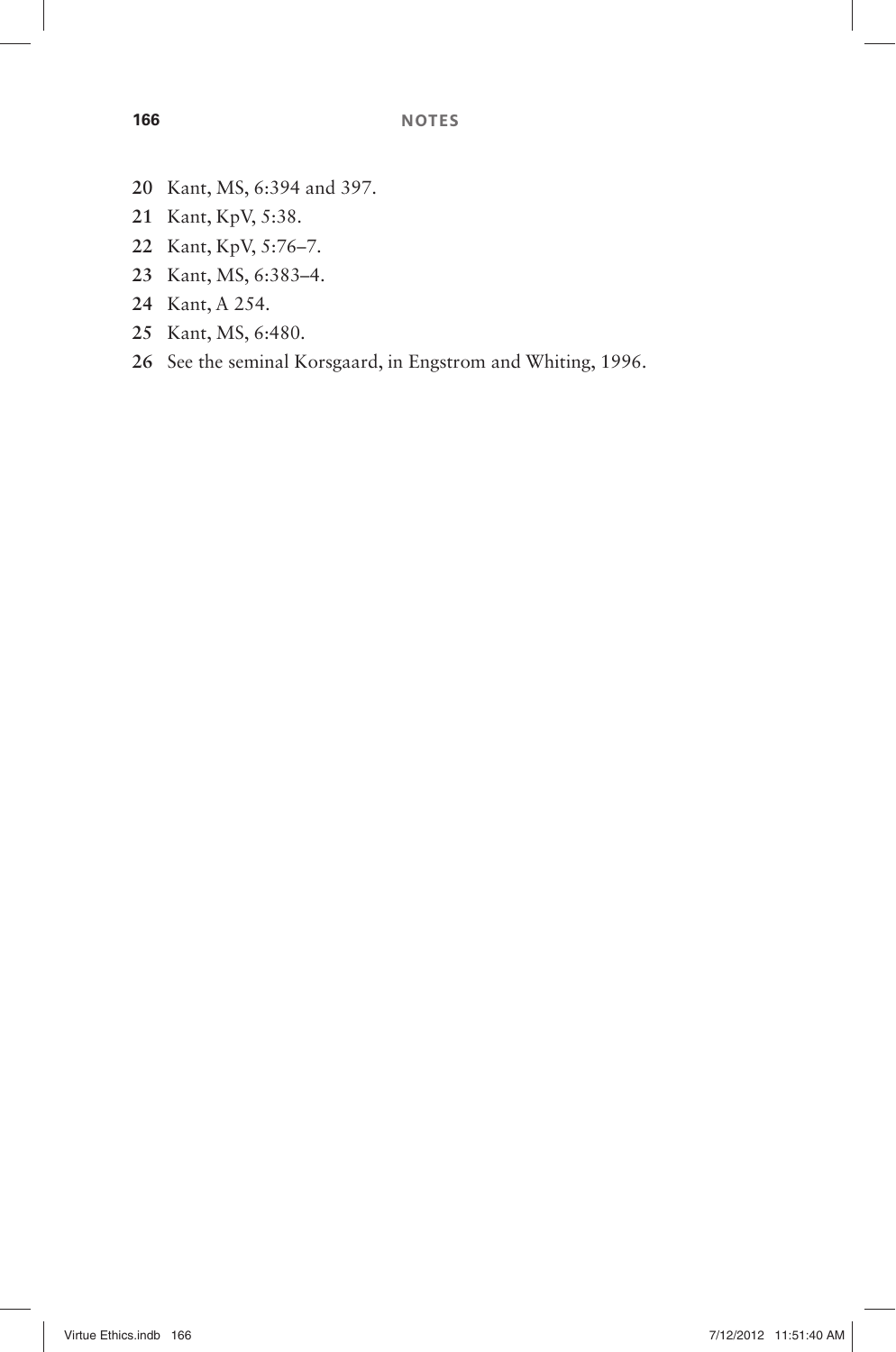# **BIBLIOGRAPHY**

- Allport G. W. and Vernon P. E., 1933, *Studies in Expressive Movement*, New York: Macmillan.
- Anderson E., 2008, 'Emotions in Kant's Later Moral Philosophy', in Beltzer M. (ed.), *Kant's Ethic of Virtue*, Berlin: Walter de Gruyter.
- Andre J., 1993, 'Nagel, Williams and Moral Luck', in Statman D. (ed.), *Moral Luck*, Albany, NY: State University of New York Press.
- Annas J., 1993, *The Morality of Happiness*, Oxford: Oxford University Press.
- 2003, ' Virtue Ethics and Social Psychology ' , *A Priori: The Erskine Lectures in Philosophy,* https://kb.osu.edu/dspace/handle/1811/32006.
- 2005, ' Virtue Ethics: What Kind of Naturalism? ' , in Gardiner S. (ed.), *Virtue Ethics Old and New*, New York: Cornell University Press.
- —2011, *Intelligent Virtue*, Oxford: Oxford University Press.
- Anscombe G. E. M., 1958, 'Modern Moral Philosophy', *Philosophy*, 33(124): 1 – 16, reprinted in Crisp R. and Slote M., 1997, *Virtue Ethics*, Oxford: Oxford University Press.
- Arthur J., 2008, 'Traditional Approaches to Character Education in Britain and America', in Nucci L. P. and Narvaez D. (eds), *The Handbook of Moral and Character Education,* Kindle edition.
- Athanassoulis N., 2000, 'A Response to Harman', *Proceedings of the Aristotelian Society*, 100: 215–21.
- 2005, *Morality, Moral Responsibility and Moral Luck*, Basingstoke: Palgrave.
- 2007, ' Training Good Professionals: Ethics and Health Care Education', in Ashcroft, Dawson, Draper and McMillan (eds), Gillon's *Principles of Health Care Ethics*, Chichester: Willey and Sons.
- Baron M. W., 1995, *Kantian Ethics Almost Without Apology*, New York: Cornell University Press.
- 2006, ' Moral Paragons and the Metaphysics of Morals ' , in Bird G. (ed.), *A Companion to Kant*, Oxford: Blackwell.
- 2008, ' Virtue Ethics, Kantian Ethics and the " One Thought Too Many " Objection', in Beltzer M. (ed.), *Kant's Ethic of Virtue*, Berlin: Walter de Gruyter.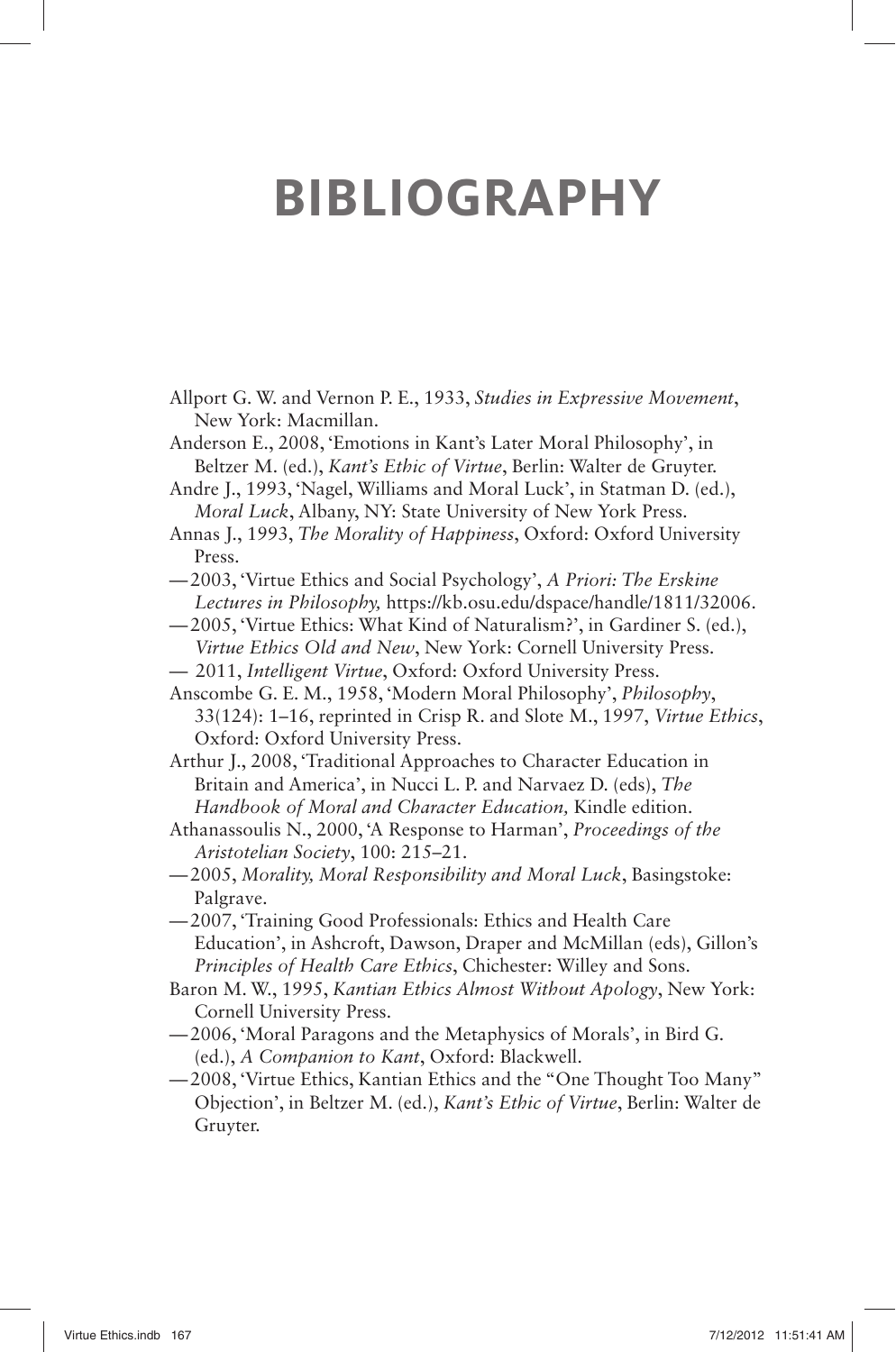- Baron M. W., Pettit P. and Slote M., 1997, *Three Methods of Ethics*, Oxford: Blackwell.
- Baxley A. M., 2003, 'Does Kantian Virtue Amount to More than Continence?', *The Review of Metaphysics*, 56: 559–86.
- Beltzer M., 2008, *Kant's Ethic of Virtue*, Berlin: Walter de Gruyter.

Bennett W. J., 1991, 'Moral Literacy and the Formation of Character'. in Bennings J. (ed.), *Moral Character and Civic Education in the Elementary School*, New York: Teachers College Press.

Brody N. and Ehrlichman H., 1998, *Personality Psychology,* New Jersey: Prentice Hall.

Buber M., 1965, *Between Man and Man*, New York: Macmillan.

Buckle S., 1991, 'Natural Law', in Singer P. (ed.), *A Companion to Ethics*, Oxford: Blackwell.

Burnyeat M. F., 1980, 'Aristotle on Learning to be Good', in Rorty A. O. (ed.), *Essays on Aristotle's Ethics*, Berkeley, CA: University of California Press.

Carr D., 2008, 'Character Education as the Cultivation of Virtue', in Nucci L. P. and Narvaez D. (eds), *The Handbook of Moral and Character Education,* Kindle edition.

- Carr D. and Steutel J., 1999, *Virtue Ethics and Moral Education*, Abington: Routledge.
- Chappell T., 'Bernard Williams', *The Stanford Encyclopaedia of* Philosophy, (Fall 2010 Edition), Edward N. Zalta (ed.), URL=http:// plato.stanford.edu/archives/fall2010/entries/williams-bernard/.
- Cottingham J., 1996, 'Partiality and the Virtues', in Crisp R. (ed.), *How Should One Live?*, Oxford: Clarendon Press.

— 2004, ' " Our Natural Guide . . . " : Conscience, " Nature " , and Moral Experience', in D. Oderberg and T. Chappell (eds), *Human Values*, London: Palgrave.

- Crombie I. M., 1962, 'An Exegetical Point in Aristotle's Nicomachean *Ethics*', *Mind*, 284: 539-40.
- Dancy, J., 2004, *Ethics Without Principles*, Oxford: Oxford University Press.
- Darley J. M. and Batson C. D., 1973, "From Jerusalem to Jericho": A Study of Situational and Dispositional Variables in Helping Behavior', *Journal of Personality and Social Psychology*, 27(1): 100–8.
- Davies R. W., [1970] 2001, *The Depthford Trilogy: Fifth Business*, Toronto: Penguin.
- DePaul M., 1999, 'Character Traits, Virtues and Vices: Are There None?', *Proceedings of the 20th World Congress of Philosophy*, Bowling Green, Ohio: Philosophy Documentation Center.
- Doris J. M., 1998, 'Persons, Situations and Virtue Ethics', *Nous*, 32(4):  $504 - 40.$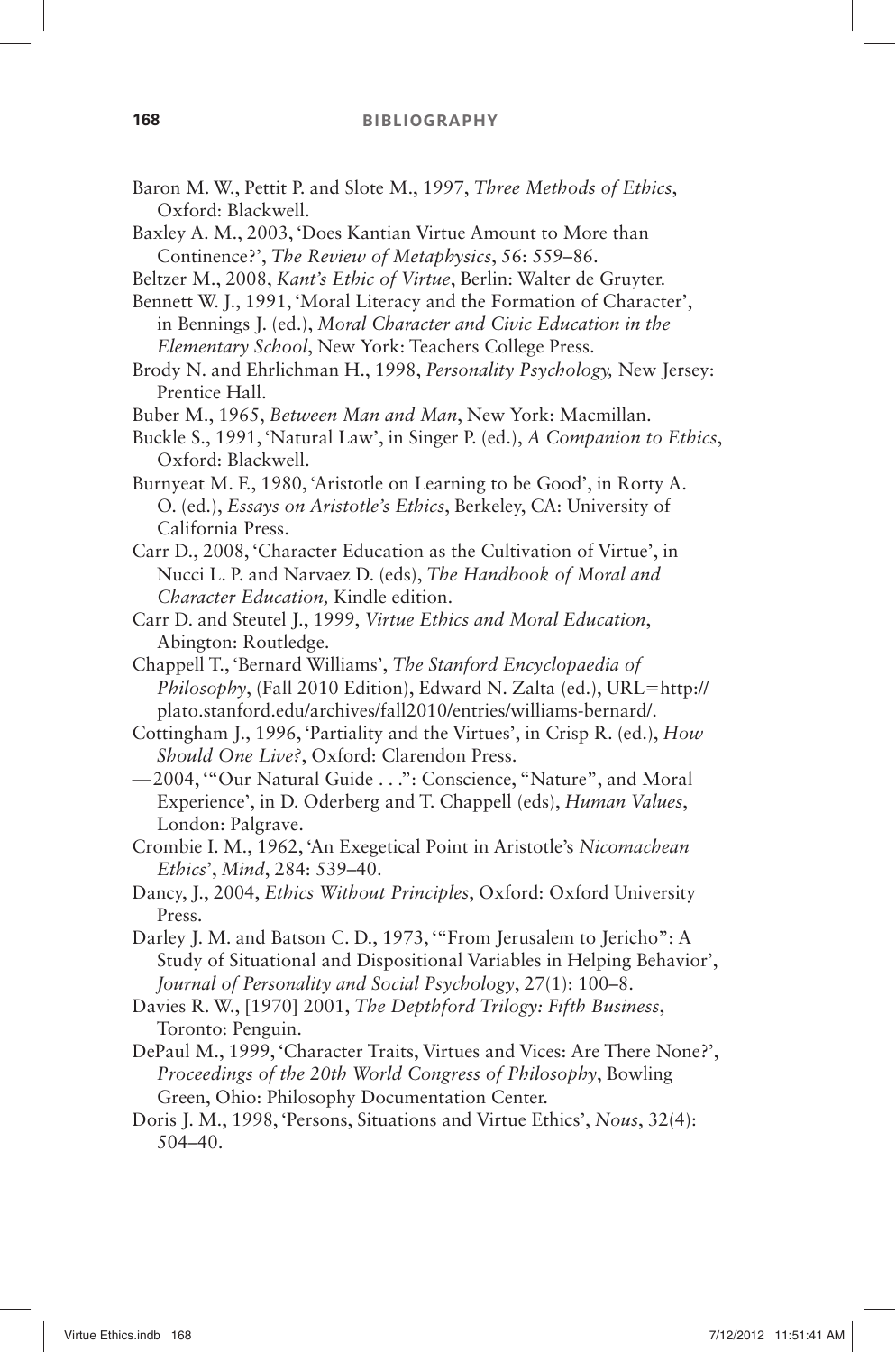- 2002, *Lack of Character: Personality and Moral Behaviour*, Cambridge: Cambridge University Press.
- Doris J. and Stich S. P., 2005, 'As a Matter of Fact: Empirical Perspectives on Ethics ' , in Smith M. and Jackson F. (eds), *The Oxford Handbook in Contemporary Philosophy*, Oxford: Oxford University Press.
- Dreyfus H. and Dreyfus S., 2005, 'Expertise in Real World Contexts', *Organization Studies*, 26(5): 779-92.
- Driver J., 2001, *Uneasy Virtue*, Cambridge: Cambridge University Press.
- Dudycha G. J., 1936, 'An Objective Study of Punctuality', *Archives of Psychology*, 29: 1–53.
- Endler N. S. and Hunt J. M., 1966, 'Sources of Behavioural Variance as Measured by the S-R Inventory of Anxiousness', *Psychological Bulletin*, 65: 336–46.
- 1968, ' S-R Inventories of Hostility and Comparisons of the Proportions of Variance from Persons, Responses and Situations for Hostility and Anxiousness', *Journal of Personality and Social Psychology*, 9(4):  $309 - 15.$
- —1969, "Generalizability of contributions from sources of variance in the S-R inventories of anxiousness", *Journal of Personality*, 37(1): 1–24.
- Epstein S. and O'Brien E. J., 1985, 'The Person-Situation Debate in Historical and Current Perspective', *Psychological Bulletin*, 98(3): 513 – 37.
- Eugenides J., 2011, *The Marriage Plot*, Kindle edition.
- Foot P., 1972, 'Morality as a System of Hypothetical Imperatives', *Philosophical Review*, 81(3): 305–16.
- 1977, *Virtues and Vices*, Oxford: Clarendon Press.
- 2001, *Natural Goodness*, Oxford: Clarendon Press.
- Geach P., 1977, *The Virtues*, Cambridge: Cambridge University Press.
- Grim P., Kohlberg L. and White S., 1968, ' Some Relationships between Conscience and Attentional Processes', *Journal of Personality and Social Psychology*, 8: 239–52.
- Harman G., 1998-99, 'Moral Philosophy Meets Social Psychology: Virtue Ethics and the Fundamental Attribution Error', *Proceedings of the Aristotelian Society*, 99: 315 – 31.
- Hartman E. M., 2000, 'An Aristotelian Approach to Moral Imagination', Professional Ethics, 8: 57-77.
- Hartshorne H. and May M. A., 1928, *Studies in the Nature of Character*, Vol. 1, *Studies in deceit*, New York: Macmillan.
- Hill E. H., 2008, in Beltzer M. (ed.), *Kant's Ethic of Virtue*, Berlin: Walter de Gruyter.
- Hinnman L., 2000, 'Seeing Wisely: Learning to Become Wise', in Brown W. S. (ed.), *Understanding Wisdom*, Pennsylvania, PA: Templeton Foundation Press.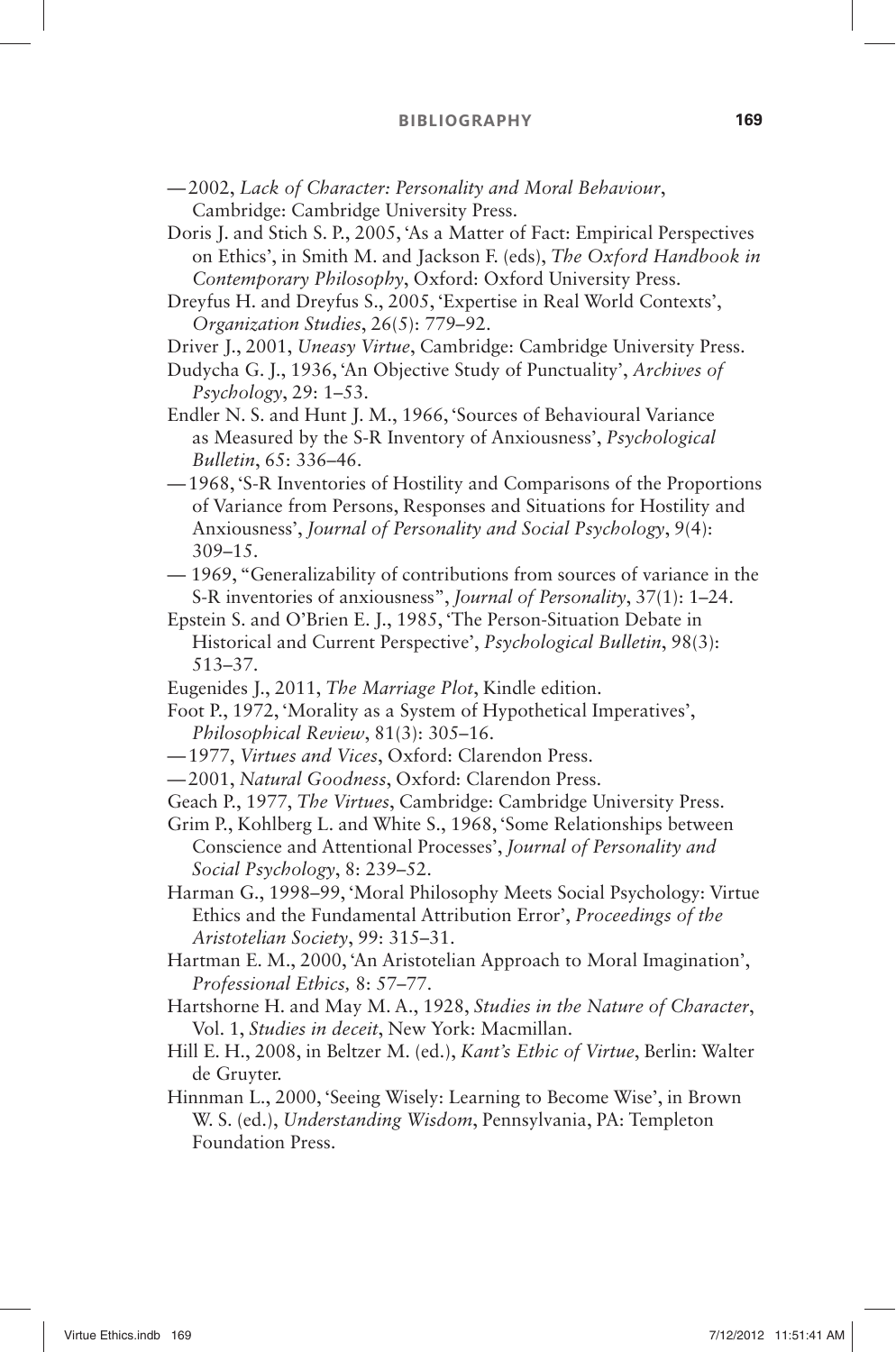- Hull D. L., 1998, 'On Human Nature', in Hull D. L. and Ruse M. (eds), *The Philosophy of Biology*, Oxford: Clarendon Press.
- Hume D., [1740], 1978, *A Treatise of Human Nature III*, Oxford: Oxford University Press.
- Hunt J. M., 1969, 'Generalizability of Contributions from Sources of Variance in the S-R Inventories of Anxiousness', *Journal of Personality*,  $37(1): 1 - 24.$
- Hursthouse R., 1997, 'Virtue Theory and Abortion', in Crisp R, and Slote M. (eds), *Virtue Ethics*, Oxford: Oxford University Press.
- 1999, *On Virtue Ethics*, Oxford: Oxford University Press.
- 2006, ' The Central Doctrine of the Mean ' , in Kraut R. (ed.), *The Blackwell Guide to Aristotle's Nicomachean Ethics*, Oxford: Blackwell.
- Johnson M. R., 2005, *Aristotle on Teleology*, Oxford: Clarendon Press.
- Kagan S., 1989, *The Limits of Morality*, Oxford: Oxford University Press.
- Kamtekar R., 2004, 'Situationism and Virtue Ethics on the Content of our Character', *Ethics*, 114: 458-91.
- Kekes J., 1991, 'Moral Imagination, Freedom and the Humanities', *American Philosophical Quarterly, 28(22): 101-11.*
- Kitcher P., 1999, 'Essence and Perfection', *Ethics*, 100: 59–83.
- Korsgaard C. M., 1996, 'From Duty and for the Sake of the Noble'. in Engstrom S. and Whiting J. (eds), *Aristotle, Kant and the Stoics: Rethinking Happiness and Duty*, Cambridge: Cambridge University Press.
- Krebs D. and Rosenwald A., 1977, ' Moral Reasoning and Moral Behaviour in Conventional Adults', *Merrill Palmer Wuarterly*, 23: 77-87.
- Kupperman J. J., 1991, *Character*, Oxford: Oxford University Press.
- 2001, ' The Indispensability of Character ' , *Philosophy*, 76: 239 50.
- Lawrence G., 2006, 'Human Good and Human Function', in Kraut R. (ed.), *The Blackwell Guide to Aristotle's Nicomachean Ethics*, Oxford: Blackwell.
- Lenman J., 'Ethical Naturalism', *The Stanford Encyclopedia of Philosophy (Winter 2009 Edition)*, Edward N. Zalta (ed.), http://plato.stanford. edu/archives/win2009/entries/naturalism-moral/.
- Lickona T., 1980, 'What Does Moral Psychology Have to Say to the Teacher of Ethics? ' , in Callahan D., and Bok S. (eds), *Ethics Teaching in Higher Education*, New York: Plenum Press.
- Louden R., 1997, 'Some Vices of Virtue Ethics', in Statman D. (ed.), *Virtue Ethics: A Critical Reader*, Edinburgh: Edinburgh University Press.
- MacIntyre A. C., 1981, *After Virtue*, Notre Dame, IN: Notre Dame Press.
- McDowell J., 1996a, 'Deliberation and Moral Development', in Engstrom S. and Whiting J. (eds), *Aristotle, Kant and the Stoics: Rethinking Happiness and Duty*, Cambridge: Cambridge University Press.
- 1996b, ' Incontinence and Practical Wisdom in Aristotle ' , in Lovibond S. and Williams S. G. (eds), *Essays for David Wiggins: Identity, Truth and Value*, Aristotelian Society Series Vol. 16.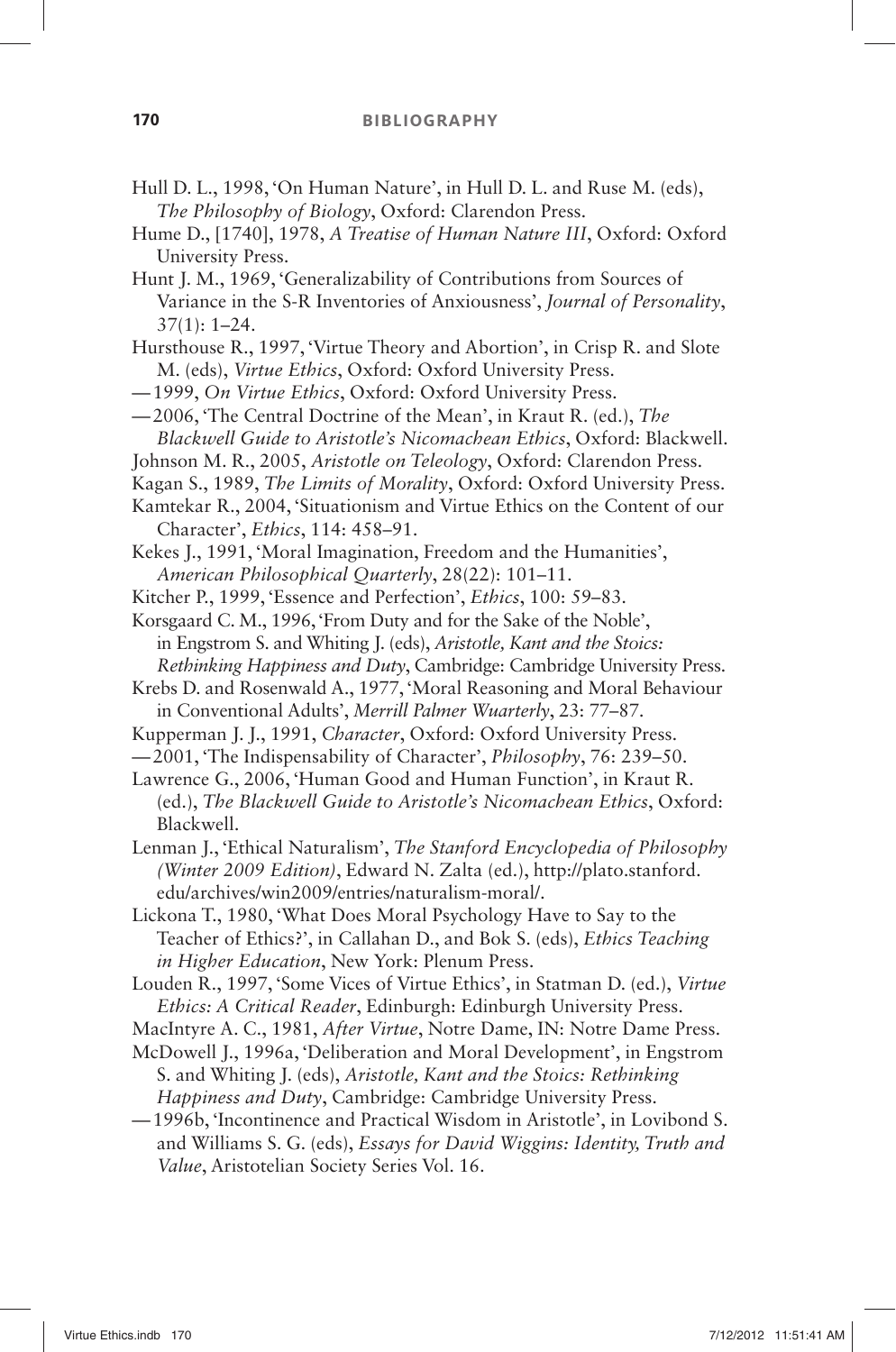- 1978, ' Are Moral Requirements Hypothetical Imperatives? ' , Proceedings of the Aristotelian Society, 52: 13-29.
- 1979, ' Virtue and Reason ' , *The Monist*, 62: 331 50.
- 1980, 'The Role of Eudaimonia in Aristotle's Ethics', in Rorty A. O. (ed.), *Essays on Aristotle's Ethics*, Berkeley, CA: University of California Press.
- McNamee S., 1977, ' Moral Behaviour, Moral Development and Motivation', *Journal of Moral Education*, 7: 27–31.
- Merritt M., 2000, 'Virtue Ethics and Situationist Personality Psychology', *Ethical Theory and Moral Practice*, 3: 365 – 83.
- Milgram S., 1974, *Obedience to Authority*, New York: Harper & Row.
- Mischel W., 1968, *Personality and Assessment*, USA: John Wiley and Sons.

Montmarquet J., 2003, 'Moral Character and Social Science Research', Philosophy, 78(3): 355–68.

- Nagel T., 1976, 'Moral Luck', *Proceedings of the Aristotelian Society*, 50:  $137 - 51.$
- Newcomb T. M., 1929, *Consistency of Certain Extrovert-Introvert Behavior Patterns in 51 Problem Boys*, New York: Columbia University.
- Nussbaum M., 1986, *The Fragility of Goodness*, Cambridge: Cambridge University Press.
- O ' Neill O., 1989, *Constructions of Reason*, Cambridge: Cambridge University Press.
- Pardales M., 2002, 'So How Did You Arrive at that Decision? Connecting Moral Imagination and Moral Judgment', *Journal of Moral Education*,  $31(4): 423 - 37.$
- Roberts R. C., 1991, 'Virtues and Rules', *Philosophy and Phenomenological Research*, 51(2): 325–43.
- Ross W. D., 1931, *The Right and the Good*, Oxford: Clarendon Press.
- Russell B., 1946 (1991), *History of Western Philosophy*, England: Routledge.
- Russell D. C., 2009, *Practical Intelligence and the Virtues*, Oxford: Clarendon Press.
- Sedley D., 1991, 'Is Aristotle's Teleology Anthropocentric?', *Phronesis*, 36(2): 179 – 96.
- Sherman N., 1989, *The Fabric of Character*, Oxford: Clarendon Press.
- 1997, *Making a Necessity of Virtue*, Cambridge: Cambridge University Press.
- 1999, ' Character Development ' , in Carr D. and Steutel J. (eds), *Virtue Ethics and Moral Education*, London: Routledge.
- Singer P. and Wells D., 1984, *The Reproduction Revolution*, Oxford: Oxford University Press.
- Sokol D., 2012, *Doing Clinical Ethics*, Dordrecht: Springer.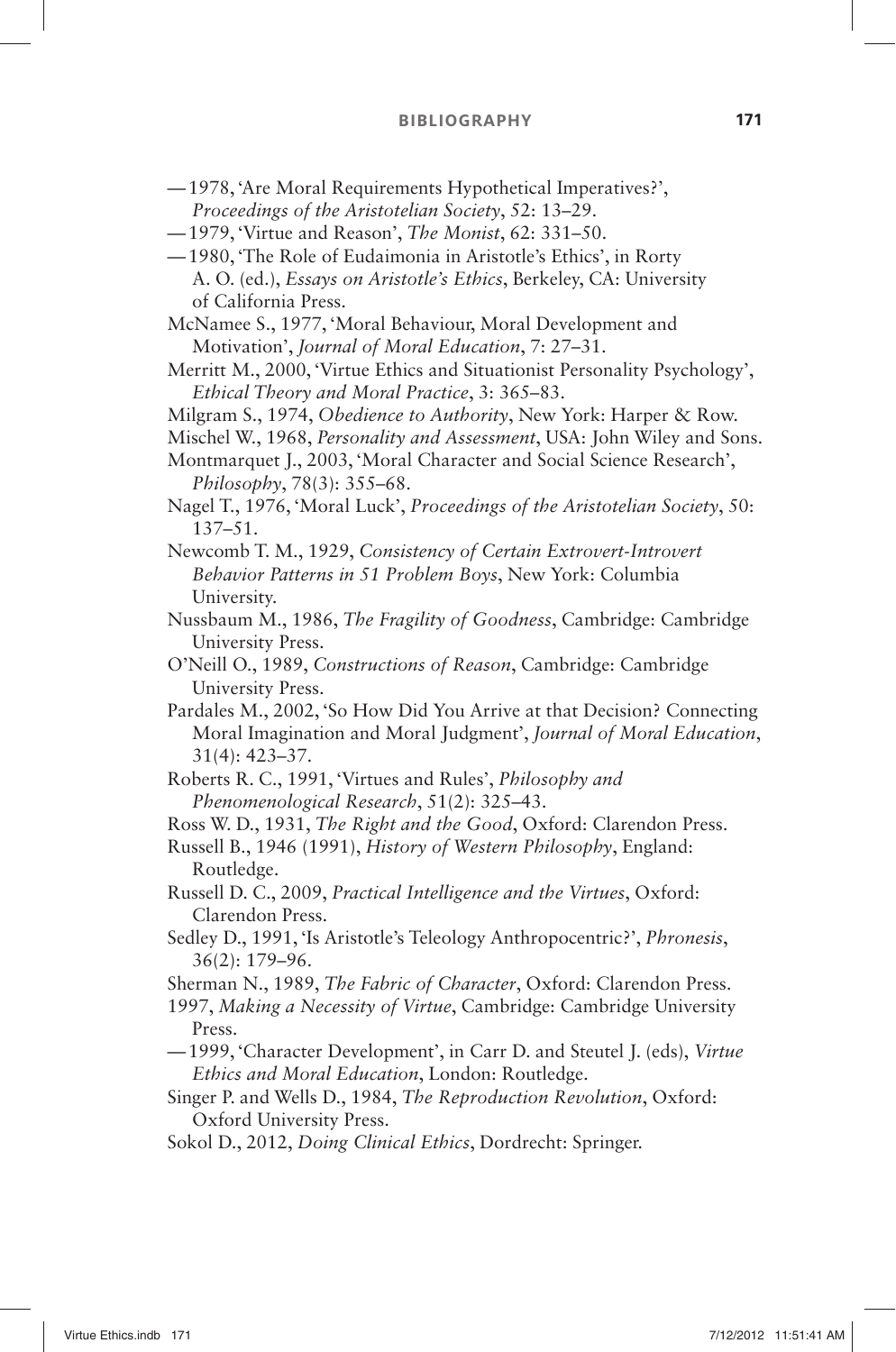- Solomon D., 1997, 'Internal Objections to Virtue Ethics', in Statman D. (ed.), *Virtue Ethics: A Critical Reader*, Edinburgh: Edinburgh University Press.
- Sreenivasan G., 2002, 'Errors About Errors: Virtue Theory and Trait Attribution', *Mind*, 111(441): 47-68.
- Statman D., 1993, *Moral Luck*, Albany, NY: State University of New York Press.
- Stocker M., 1976, 'The Schizophrenia of Modern Ethical Theories', *Journal of Philosophy*, 73: 453–66, reprinted in Crisp R. and Slote M., 1997, *Virtue Ethics*, Oxford: Oxford University Press.
- Stohr K. and Wellman C. H., 2002, 'Recent Work on Virtue Ethics', *American Philosophical Quarterly*, 39(1): 49-72.
- Sturgeon N. L., 2006, 'Ethical Naturalism', in Copp D. (ed.), *The Oxford Handbook of Ethical Theory*, Oxford: Oxford University Press.
- Urmson J. O., 1980, 'Aristotle's Doctrine of the Mean', in Rorty A. O. (ed.), *Essays on Aristotle's Ethics*, Berkeley, CA: University of California Press.
- Warnock M., 1978, *Imagination*, Berkeley, CA: University of California Press.
- Watson G., 1997, 'On the Primacy of Character', in Statman D. (ed.), *Virtue Ethics: A Critical Reader*, Edinburgh: Edinburgh University Press.
- Wiggins D., 1980, 'Deliberation and Practical Reason', in Rorty A. O. (ed.), *Essays on Aristotle's Ethics*, Berkeley, CA: University of California Press.
- Williams B., 1973, 'Ethical Consistency', in his *Problems of the Self*, Cambridge: Cambridge University Press.
- 1976, ' Moral Luck ' , *Proceedings of the Aristotelian Society*, 50: 115 35.
- 1981a, ' Moral Luck ' , in his *Moral Luck*, Cambridge: Cambridge University Press.
- 1981b, ' Persons, Character and Morality ' , in his *Moral Luck*, Cambridge: Cambridge University Press.
- 1985, *Ethics and the Limits of Philosophy*, London: Fontana Press.
- Wolf S., 1982, 'Moral Saints', *Journal of Philosophy*, 79: 419-39, reprinted in Crisp R. and Slote M., 1997, *Virtue Ethics*, Oxford: Oxford University Press.
- Wood A. W., 1999, *Kant's Ethical Thought*, Cambridge: Cambridge University Press.
- 2006, ' The Supreme Principle of Morality ' , http://www.stanford. edu/ ~ allenw/webpapers/SupremePrincipleMorality.pdf, accessed 16 January 2012.
- 2008, *Kantian Ethics*, Cambridge: Cambridge University Press.
- Wynne E. A., 1991, 'Character and Academics in the Elementary School' in Bennings J. (ed.), *Moral Character and Civic Education in the Elementary School*, New York: Teachers College Press.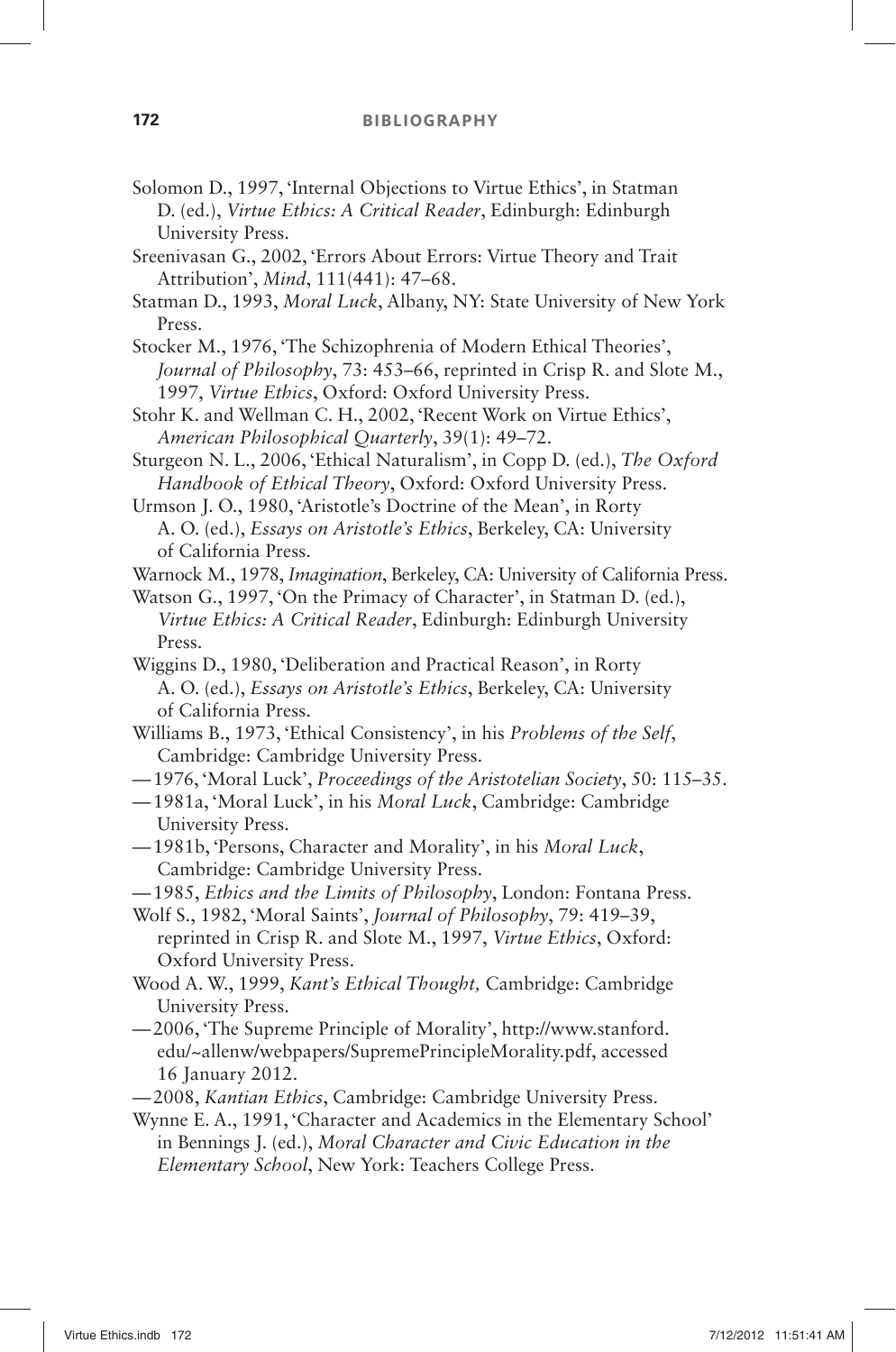## **INDEX**

Anscombe, Elizabeth 11–14, 23, 48, 157 agent regret 34 Aristotle 4, 6–7, 14–16, 29, 41–6, 54, 57–61, 65, 70–1, 73, 76–8, 80–93, 98, 103, 107–8, 113–14, 117, 119, 121, 127, 129, 131–2, 138, 142–3, 145, 148–51, 156–8

Baron, Marcia 141–3, 146 Batson, C. D. 118–19 Baxley, Margaret 146 beneficence 25–6, 37–8, 88, 146 benevolence *see* beneficence Braveman, Morris 134 Byrnyeat, M. F., 42

Categorical Imperative 8, 12, 16, 24, 70, 137–43, 155 compassion *see* kindness consequences *see* consequentialism consequentialism 4, 11–14, 16, 29, 31–3, 35–6, 44, 48, 50, 53–4, 58, 67, 69–70, 88, 98, 155, 157 continence *see* weakness of will courage 37, 61, 63–4, 78–9, 95

Darley, J. M. 118–19 deontology 4, 8, 11–14, 16, 31–3, 35, 44, 48, 50, 53–5, 58, 67, 69–70, 98

dishonesty *see* honesty disposition(s) 26, 36, 44, 55, 58, 61, 76–9, 96, 107–10, 112, 116, 122, 127, 153 Doctrine of the Mean 6, 61–6, 68–9, 99, 119, 126 Doris, John 104, 107–8, 110–11, 121–2 Driver, Julia 55 duty 11–12, 14, 138–9, 141–7, 155 Eichmann, Adolf 134 Epstein, Robert 110 *eudaimonia* 5, 14, 59–61, 94–5 flourishing *see eudaimonia* Foot, Philippa 6, 81, 85, 93, 95–6, 99 friendship 5, 12, 20, 23–5, 30, 32–3, 40, 42, 45–6, 50, 71–5, 88, 93, 113, 127, 133, 142–3, 149, 151, 155 function argument 6, 35, 58–61, 66, 80–8, 94, 98–9 Geach, Peter 95 Good Samaritan experiment 105–7, 110–11, 116, 118–19,

122–3, 129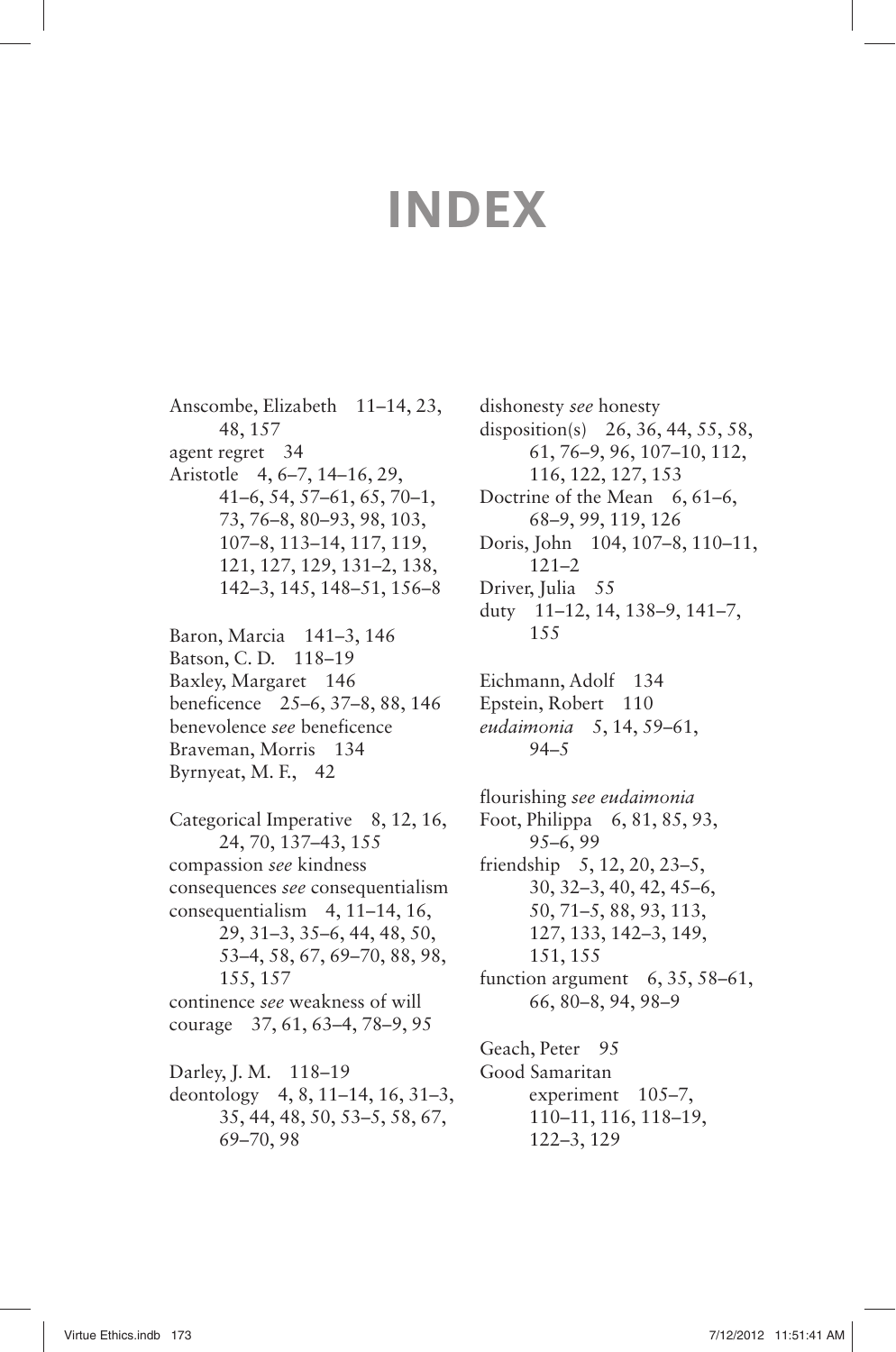## **174 INDEX**

good will 35, 147–8 gratitude 25–7 Greatest Happiness principle 12, 16 habit 41–2, 68, 78–80, 109, 118, 133, 135, 147–9 Harman, Gilbert 104, 107, 110–12, 114 Hartshorne, H., 111, 116–8 Herman, Barbara 140 Hinnman, Lawrence 125 honesty 17–18, 20, 107, 111, 117–8 honour 59–60, 130 Hume 4, 54, 73–4, 77 Hursthouse, Rosalind 6, 81, 85, 93–5, 99 impartiality *see* partiality incontinence *see* weakness of will injustice *see* justice justice 25, 29, 34, 43–6, 57, 79, 96, 142 Kant 6, 8, 12, 14, 23–4, 35–9, 41, 44–5, 50, 91, 99, 103, 137–51, 155–6, 157–9 Kantian theory *see* deontology *and* Kant kindness 40, 42, 44–5, 57–8, 73, 79, 91, 107, 112–13, 126, 129–30, 131–2, 144 law conception of ethics 12–13, 34, 48 luck 27, 36, 46, 49, 122 moral 85, 88–93, 97, lying 17–18, 139–40, 141

May, M. A., 111, 116, 117–8 Milgram experiments 105–6, 116, 119, 129, 134, 154 Milgram, Stanley 109, 133, 154 moral law 8, 145, 151, 155 moral saint(s) 30–1, 141–2, 155 Nagel, Thomas 89–90 narrative 128, 136, 154 Nietzsche 4, 54, 69 obligation(s) 4–5, 12, 14, 23–7, 33–4, 48–9, 118, 129 O'Neill, Onora 139 ' one thought too many ' argument 33–4 partiality 28–30, 34, 88, 142–3, 155 personality 39 Plato 4, 54 pleasure 59 Priam 92 *prima facie* duties 23–5, 34, 140 promise keeping 23–5 *pro tanto* reasons 34 relativism 16 righteous indignation 63, 131, 133 role play 128, 154 Ross, W. D., 23–5 rules moral 4–5, 8, 12, 17–20, 21, 46, 64, 67–8, 70–1, 75, 138–46, 155 Russell, Bertrand 46, 82–3 Sedley, David 83 Sherman, Nancy 127, 131 sympathy *see* kindness